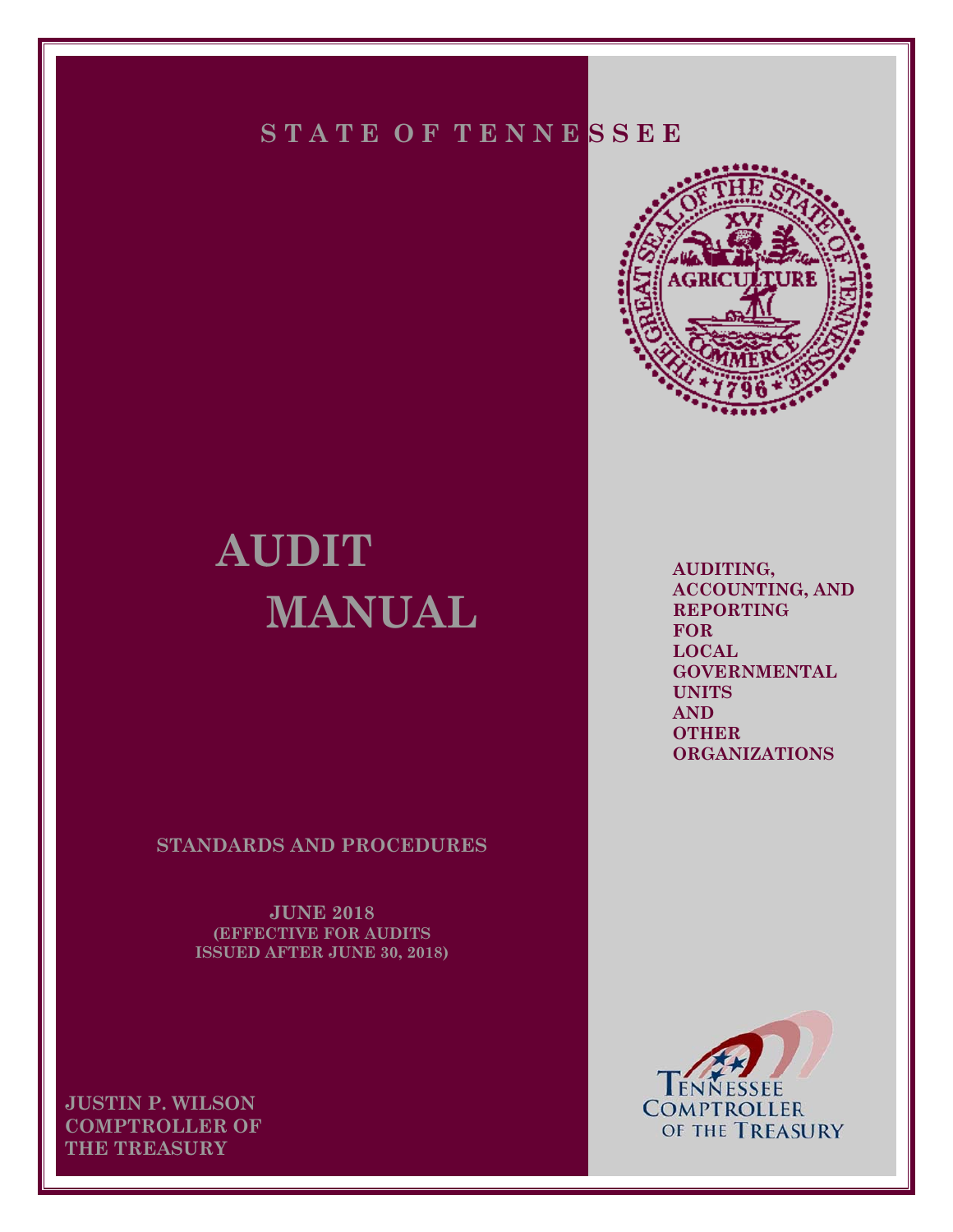| <b>PREFACE</b>                                                    | $\mathbf{i}$ |
|-------------------------------------------------------------------|--------------|
| <b>INTRODUCTION</b>                                               | ii           |
| <b>GENERAL INFORMATION</b><br><b>SECTION A</b>                    | $A-1$        |
| Comptroller's Responsibility                                      | $A-1$        |
| <b>Auditing Standards and Audit Requirements</b>                  | $A-1$        |
| Coverage                                                          | $A-2$        |
| <b>Audit Period</b>                                               | $A-3$        |
| Legal and Contractual Compliance                                  | $A-3$        |
| Competency                                                        | $A-3$        |
| <b>Awarding Audit Contracts</b>                                   | $A-4$        |
| Comptroller's Approval of Audit Contracts                         | $A-4$        |
| <b>Audits of Group Financial Statements</b>                       | $A-4$        |
| Multiple Audit Periods                                            | $A-5$        |
| <b>Report Due Date</b>                                            | $A-5$        |
| <b>Delinquent Filings</b>                                         | $A-5$        |
| <b>Special Audit-Related Services</b>                             | $A-6$        |
| Timeliness of Audit Contracting                                   | $A-6$        |
| <b>Indemnification Clauses</b>                                    | $A-6$        |
| <b>Electronic Contracting and Reporting Requirements</b>          | $A-6$        |
| Types of Files that Must be Uploaded if Applicable                | $A-6$        |
| <b>Electronic Reports</b>                                         | $A-7$        |
| <b>Submitting Revised Information</b>                             | $A-8$        |
| Consideration of Fraud and Illegal Acts                           | $A-8$        |
| <b>Comptroller Referrals</b>                                      | $A-9$        |
| Cash Shortages and Other Thefts                                   | $A-11$       |
| Reporting Cash Shortages and Other Thefts                         | $A-11$       |
| Schedule of Cash Shortages and Thefts - Current and Prior Years   | $A-12$       |
| <b>Contents of Schedule</b>                                       | $A-12$       |
| Filing of Schedule                                                | $A-12$       |
| Reporting Findings from Regulatory Investigative Reports and      |              |
| And Other Sources                                                 | $A-13$       |
| <b>Released Reports</b>                                           | $A-13$       |
| On-going Investigations                                           | $A-14$       |
| Example Schedule of Cash Shortages and Other Thefts – Current     |              |
| and Prior Years                                                   | $A-15$       |
| <b>Confirmations from State</b>                                   | $A-16$       |
| General Report Outline                                            | $A-17$       |
| <b>Special Reporting Considerations</b>                           | $A-20$       |
| <b>Current Developments Affecting Reporting and Other Matters</b> | $A-21$       |

# **TABLE OF CONTENTS**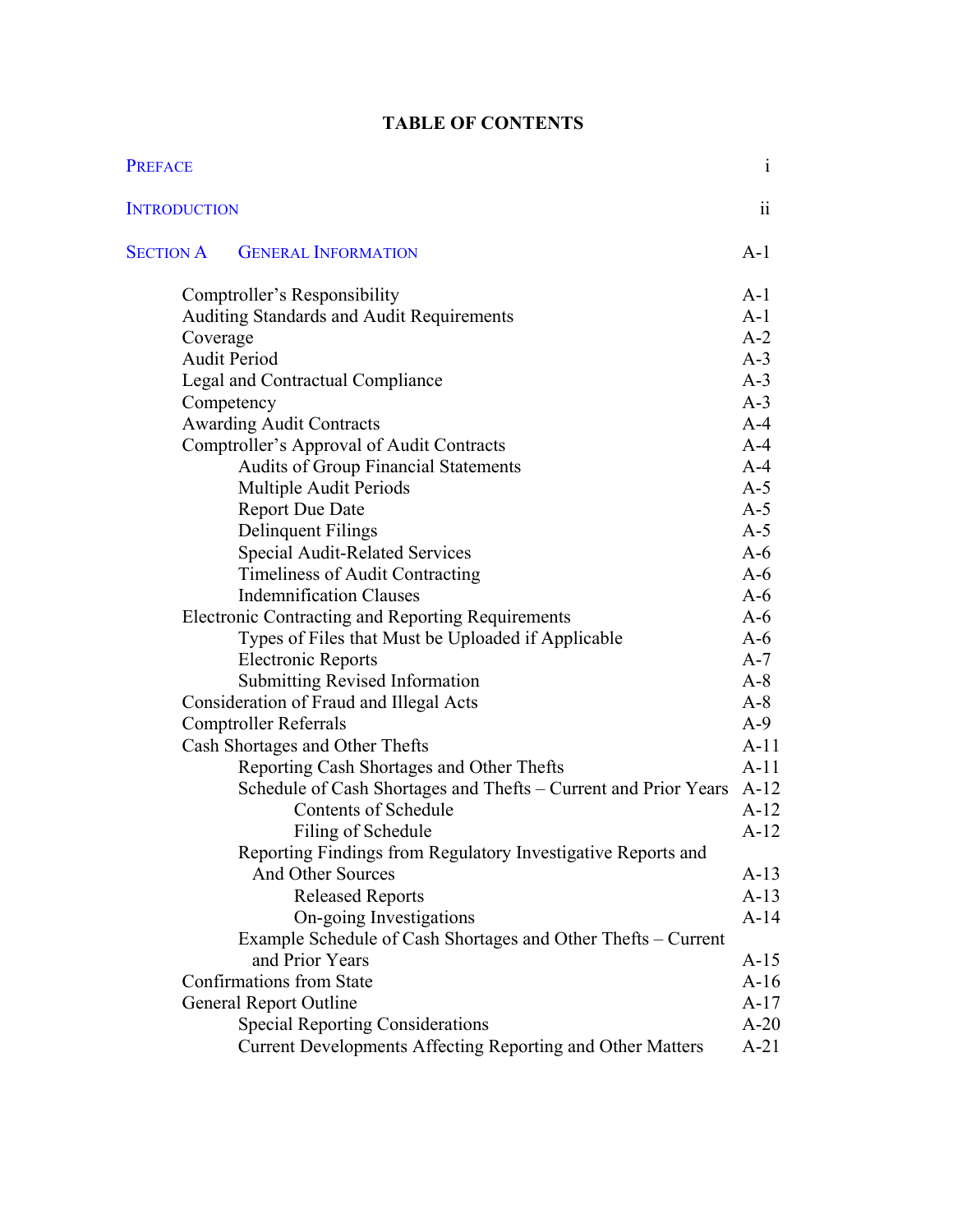| <b>SECTION B</b> | <b>REPORTING AND AUDITING REQUIREMENTS</b>                 |  |
|------------------|------------------------------------------------------------|--|
|                  | TENNESSEE COUNTIES (INCLUDING RELATED COMPONENT UNITS) B-1 |  |

|                  | Background                                                                                                     | $B-1$                   |
|------------------|----------------------------------------------------------------------------------------------------------------|-------------------------|
|                  | <b>Financial Reporting</b>                                                                                     |                         |
|                  | General<br>Additional Requirements of the Comptroller's Office<br>County Schools - Centralized Cafeteria Funds | $B-2$<br>$B-2$<br>$B-4$ |
|                  | Office of Assessor of Property                                                                                 | $B-4$                   |
|                  | Compliance and Other Regulatory Reporting Requirements                                                         | $B-4$                   |
| <b>SECTION C</b> | <b>REPORTING AND AUDITING REQUIREMENTS</b>                                                                     |                         |
|                  | TENNESSEE MUNICIPALITIES (INCLUDING RELATED                                                                    |                         |
|                  | <b>COMPONENT UNITS</b>                                                                                         | $C-1$                   |
|                  | Background                                                                                                     | $C-1$                   |
|                  | Accounting, Books and Records                                                                                  | $C-2$                   |
|                  | <b>Financial Reporting</b>                                                                                     |                         |
|                  | General                                                                                                        | $C-11$                  |
|                  | Additional Requirements of the Comptroller's Office                                                            | $C-11$                  |
|                  | Compliance and Other Regulatory Reporting Requirements                                                         | $C-16$                  |
| <b>SECTION D</b> | <b>REPORTING AND AUDITING REQUIREMENTS</b>                                                                     |                         |
|                  | SPECIAL PURPOSE GOVERNMENTS (INCLUDING RELATED                                                                 |                         |
|                  | <b>COMPONENT UNITS</b>                                                                                         | $D-1$                   |
|                  | <b>Emergency Communications Districts</b>                                                                      | $D-1$                   |
|                  | Background                                                                                                     | $D-1$                   |
|                  | <b>Financial Reporting</b>                                                                                     |                         |
|                  | General                                                                                                        | $D-1$                   |
|                  | Compliance and Other Regulatory Requirements                                                                   | $D-1$                   |
|                  | Housing Authorities                                                                                            | $D-3$                   |
|                  | Background                                                                                                     | $D-3$                   |
|                  | <b>Financial Reporting</b>                                                                                     |                         |
|                  | General                                                                                                        | $D-3$                   |
|                  | Additional Requirements of the Comptroller's Office                                                            | $D-3$                   |
|                  | Compliance and Other Regulatory Requirements                                                                   | $D-3$                   |
|                  | <b>Public Utility Districts</b>                                                                                | $D-5$                   |
|                  | Background                                                                                                     | $D-5$                   |
|                  | Accounting, Books and Records                                                                                  | $D-5$                   |
|                  | <b>Financial Reporting</b>                                                                                     |                         |
|                  | General                                                                                                        | $D-15$                  |
|                  | Additional Requirements of the Comptroller's Office                                                            | $D-15$                  |
|                  | Compliance and Other Regulatory Requirements                                                                   | $D-16$                  |
|                  | <b>Public Charter Schools</b>                                                                                  | $D-17$                  |
|                  | Background                                                                                                     | $D-17$                  |
|                  |                                                                                                                |                         |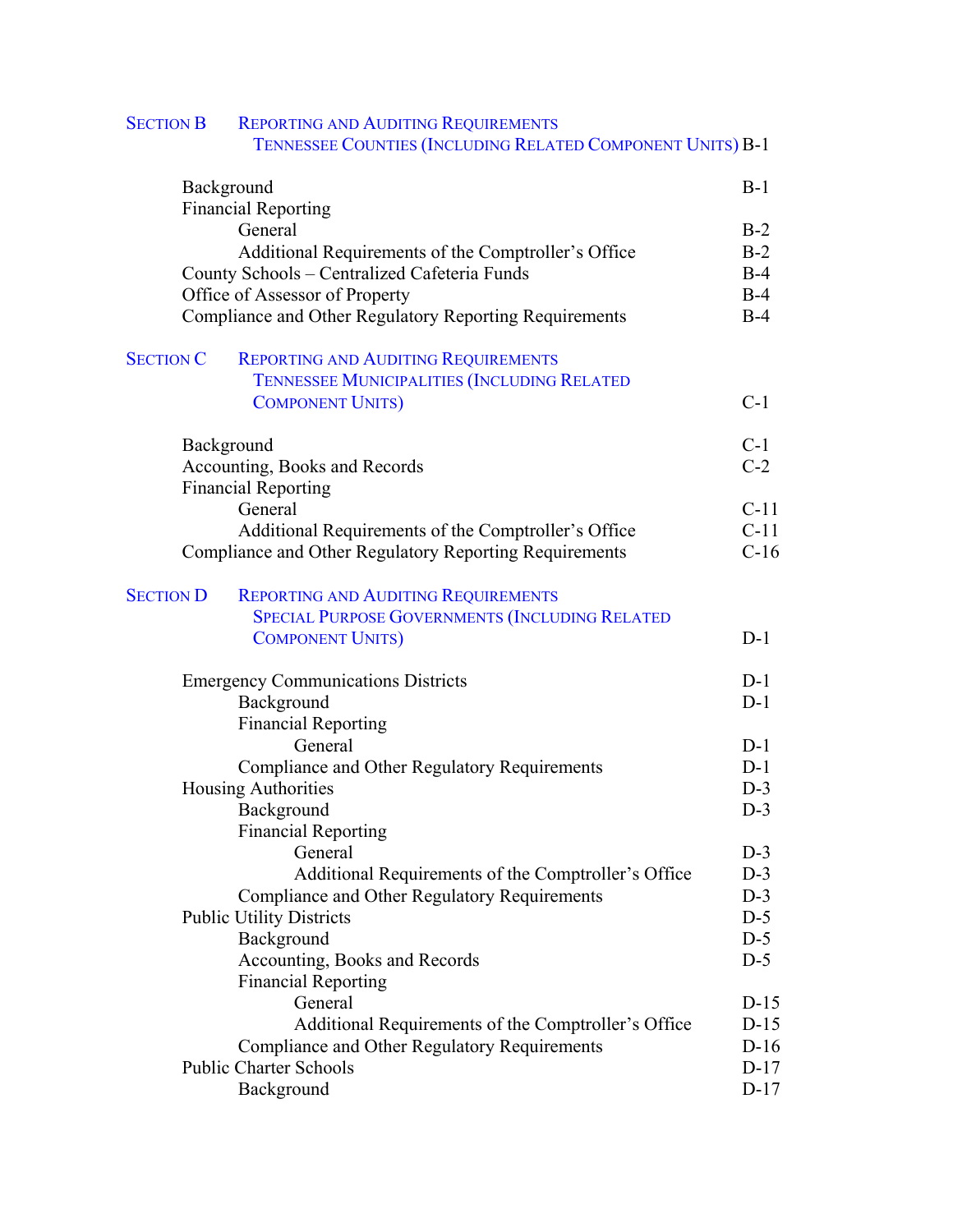|                  | <b>Financial Reporting</b>                                       |                |
|------------------|------------------------------------------------------------------|----------------|
|                  | General                                                          | $D-16$         |
|                  | Additional Requirements of the Comptroller's Office              | $D-16$         |
|                  | <b>Other Special Purpose Governments</b>                         | $D-18$         |
|                  | Background                                                       | $D-18$         |
|                  | Program Specific Audits                                          | $D-18$         |
|                  | <b>Financial Reporting</b>                                       |                |
|                  | General                                                          | $D-18$         |
|                  | Additional Requirements of the Comptroller's Office              | $D-18$         |
|                  | Compliance and Other Regulatory Reporting Requirements.          | $D-20$         |
|                  |                                                                  |                |
| <b>SECTION E</b> | <b>REPORTING AND AUDITING REQUIREMENTS</b>                       |                |
|                  | <b>NONPROFIT ORGANIZATIONS</b>                                   | $E-1$          |
|                  |                                                                  |                |
|                  | Nonprofit Organizations                                          | $E-1$          |
|                  | Background                                                       | $E-1$          |
|                  | Program-Specific Audits                                          | $E-2$          |
|                  | <b>Financial Reporting</b>                                       |                |
|                  | General                                                          | $E-2$          |
|                  | Additional Requirements of the Comptroller's Office              | $E-2$          |
|                  |                                                                  |                |
| <b>SECTION F</b> | <b>REPORTING AND AUDITING REQUIREMENTS</b>                       |                |
|                  | <b>INTERNAL SCHOOL FUNDS AND CENTRALIZED CAFETERIA FUNDS F-1</b> |                |
|                  |                                                                  |                |
|                  | <b>Internal School Funds</b>                                     | $F-1$          |
|                  | Background                                                       | $F-1$          |
|                  | Activity and Certain Other Internal School Funds                 | $F-2$          |
|                  | Background                                                       | $F-2$          |
|                  | <b>Auditing Considerations</b>                                   | $F-2$          |
|                  | <b>Financial Reporting</b>                                       |                |
|                  | General                                                          | $F-2$          |
|                  | Additional Requirements of the Comptroller's Office              | $F-2$          |
|                  | Cafeteria Funds                                                  | $F-4$          |
|                  | Background                                                       | $F-4$          |
|                  | <b>Financial Reporting</b>                                       |                |
|                  | General                                                          | $F-4$          |
|                  | Additional Requirements of the Comptroller's Office              | $F-5$          |
|                  |                                                                  |                |
| <b>SECTION G</b> | <b>REPORTING AND AUDITING REQUIREMENTS</b>                       |                |
|                  | <b>ENTITIES RECEIVING FUNDS ONLY THROUGH THE MEDICAID</b>        |                |
|                  | <b>WAIVER PROGRAM (DIDD)</b>                                     | $G-1$          |
|                  |                                                                  | $G-1$          |
|                  | Background                                                       |                |
|                  | <b>Financial Reporting</b><br>General                            |                |
|                  |                                                                  | $G-1$<br>$G-2$ |
|                  | Additional Requirements of the Comptroller's Office              |                |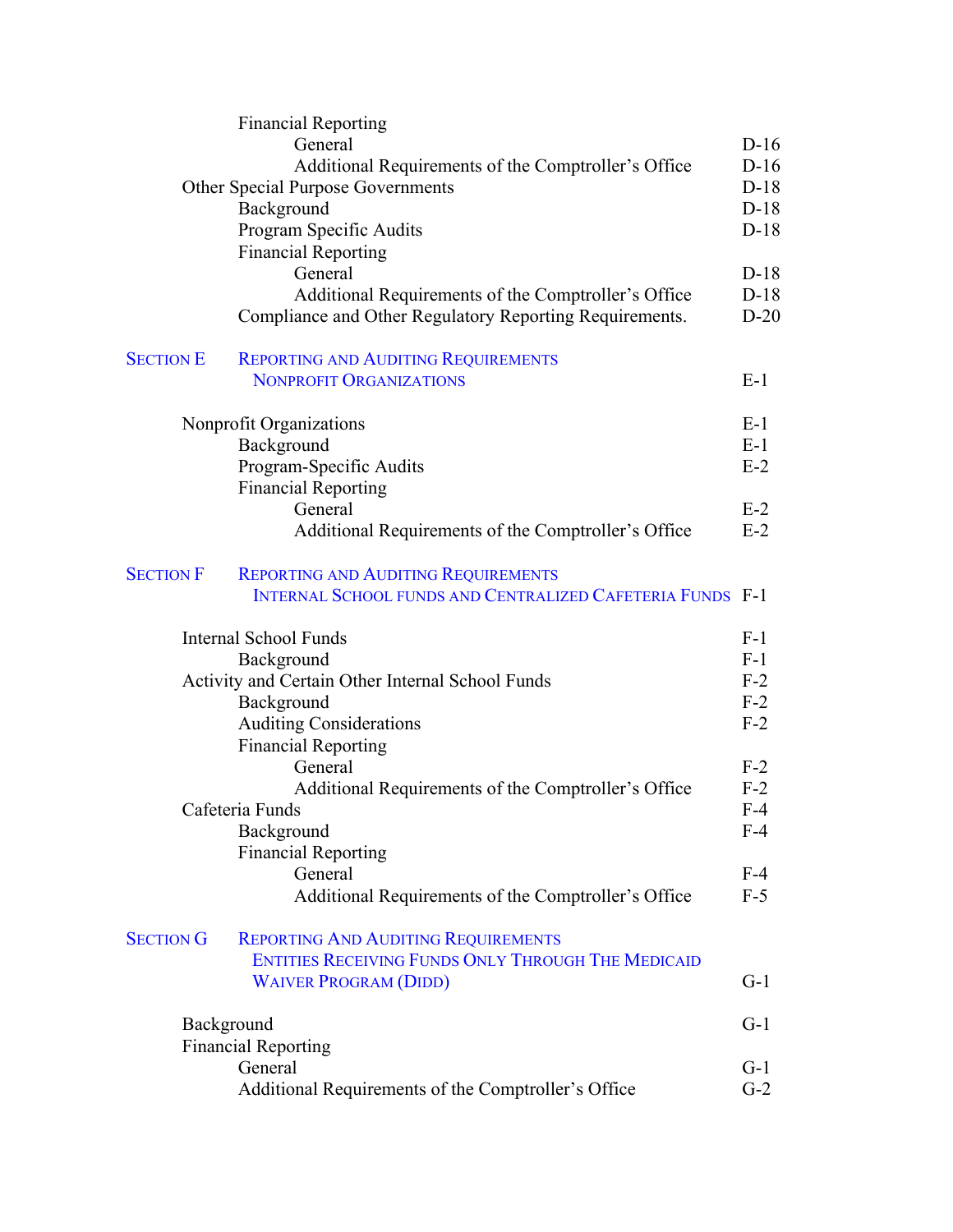| <b>SECTION H</b> | <b>REPORTING AND AUDITING REQUIREMENTS</b><br><b>TNINVESTCO ENTITIES</b>                                                                             | $H-1$          |
|------------------|------------------------------------------------------------------------------------------------------------------------------------------------------|----------------|
|                  | Background                                                                                                                                           | $H-1$          |
|                  | <b>Financial Reporting</b>                                                                                                                           |                |
|                  | General                                                                                                                                              | $H-1$          |
|                  | Additional Requirements of the Comptroller's Office and the<br>Department of Economic and Community Development<br><b>Other Regulatory Reporting</b> | $H-2$<br>$H-2$ |
| <b>SECTION I</b> | <b>PROGRAM SPECIFIC AUDITS</b>                                                                                                                       | $I-1$          |
|                  | Background                                                                                                                                           | $I-1$          |
|                  | <b>Financial Reporting</b>                                                                                                                           | $I-1$          |
|                  | <b>State Assistance Only</b>                                                                                                                         |                |
|                  | Option 1                                                                                                                                             | $I-1$          |
|                  | Option 2                                                                                                                                             | $I-2$          |
|                  | Federal Assistance Only or Federal and State Assistance                                                                                              |                |
|                  | (through the State of Tennessee)                                                                                                                     | $I-2$          |
| <b>SECTION J</b> | <b>REPORTING AND AUDITING REQUIREMENTS</b>                                                                                                           |                |
|                  | <b>MEDICAID COST REPORT ENGAGEMENTS</b>                                                                                                              | $J-1$          |
|                  | Reporting Requirements and Agreed-Upon Procedures for Medicaid                                                                                       |                |
|                  | <b>Cost Report Engagements</b>                                                                                                                       | $J-1$          |
|                  | <b>Nursing Facilities</b>                                                                                                                            | $J-1$          |
|                  | Introduction                                                                                                                                         | $J-1$          |
|                  | Medicaid Rules and Regulations                                                                                                                       | $J-2$          |
|                  | <b>Cost Reporting Requirements</b>                                                                                                                   | $J-2$          |
|                  | Examinations                                                                                                                                         | $J-2$          |
|                  | Expenses - Criteria                                                                                                                                  | $J-2$          |
|                  | Expenses - Procedures                                                                                                                                | $J-3$          |
|                  | Resident Days - Criteria                                                                                                                             | $J-4$          |
|                  | <b>Resident Days - Procedures</b>                                                                                                                    | $J-4$          |
|                  | Trust Funds - Criteria                                                                                                                               | $J-5$          |
|                  | <b>Trust Funds – Procedures</b>                                                                                                                      | $J-5$          |
|                  | Resident Accounts – Criteria                                                                                                                         | $J-6$          |
|                  | <b>Resident Accounts - Procedures</b>                                                                                                                | $J-6$          |
|                  | <b>Independent Accountant's Report</b>                                                                                                               | $J-7$          |
|                  | Federally Qualified Health Center (FQHC) and Rural Health                                                                                            |                |
|                  | Clinics (RHC)                                                                                                                                        | $J-9$          |
|                  | Introduction                                                                                                                                         | $J-9$          |
|                  | Medicaid Rules and Regulations                                                                                                                       | $J-9$          |
|                  | <b>Cost Reporting Requirements</b>                                                                                                                   | $J-9$          |
|                  | Examinations                                                                                                                                         | $J-10$         |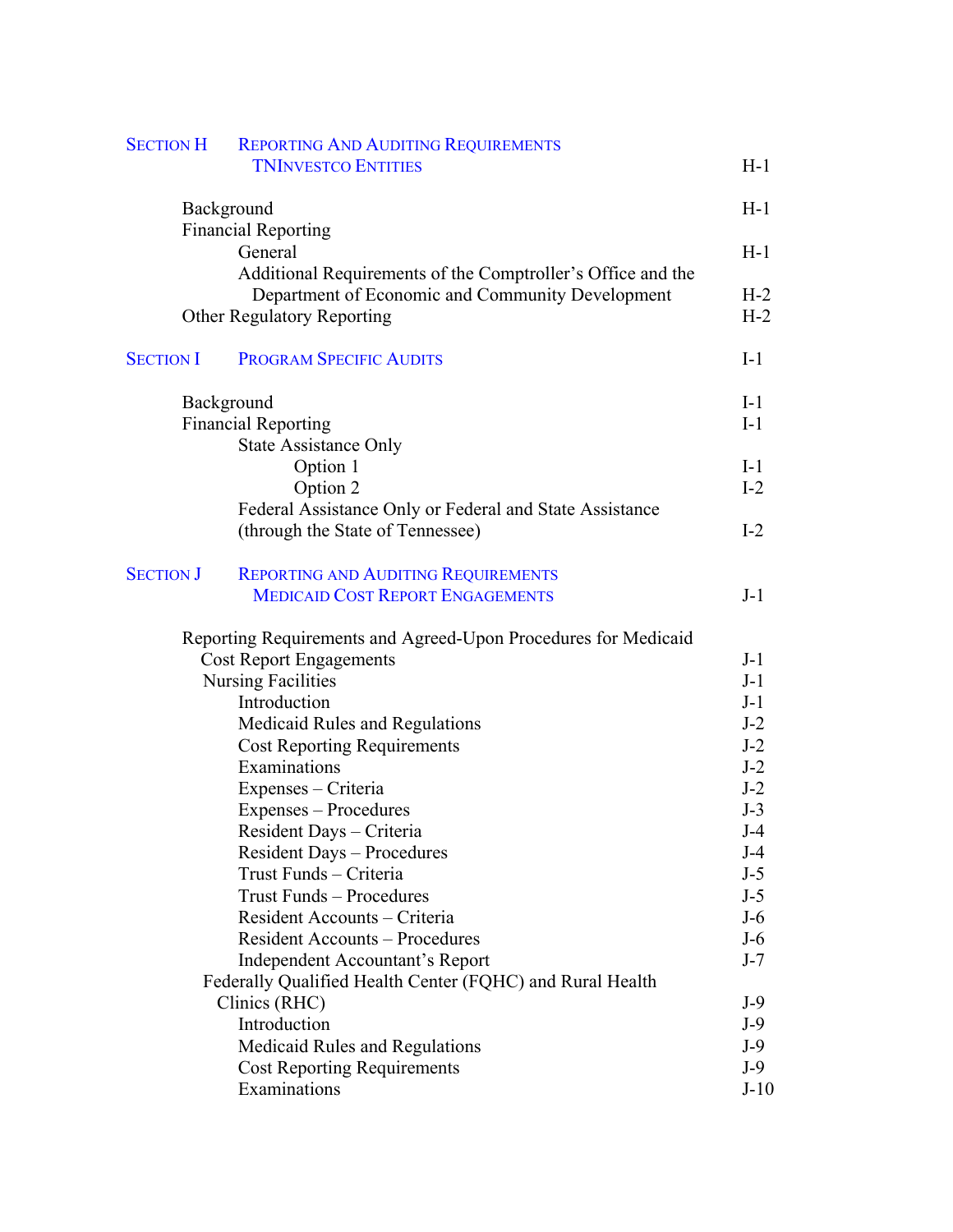| Visits and Payments – Criteria   | $J-10$ |
|----------------------------------|--------|
| Visits and Payments – Procedures | $J-10$ |
| Expenses – Criteria              | $J-10$ |
| Expenses – Procedures            | J-11   |
| Independent Accountant's Report  | $J-13$ |

| <b>SECTION K</b> | <b>REGULATORY REPORTING AND COURTESY FILING GUIDELINES</b> | $K-1$ |
|------------------|------------------------------------------------------------|-------|
|                  | <b>Specialty License Plate Funds</b>                       | $K-1$ |
|                  | Background                                                 | $K-1$ |
|                  | <b>Regulatory Reporting</b>                                | $K-1$ |
|                  | <b>Local Government Joint Venture Entities</b>             | $K-1$ |
|                  | Background                                                 | $K-1$ |
|                  | <b>Regulatory Reporting</b>                                | $K-2$ |
|                  | <b>Volunteer Fire Departments</b>                          | $K-2$ |
|                  | Background                                                 | $K-2$ |
|                  | <b>Regulatory Reporting</b>                                | $K-2$ |
|                  | <b>Charter Management Organizations</b>                    | $K-3$ |
|                  | Background                                                 | $K-3$ |
|                  | <b>Regulatory Reporting</b>                                | $K-3$ |

SECTION L QUICK REFERENCE LINKS L-1

Regulatory Reporting

[APPENDIX A EXAMPLE SCHEDULES](#page-113-0) APP.A-1

| Schedule of Unaccounted for Water                    | $APPA-1$  |
|------------------------------------------------------|-----------|
| Schedule of Changes in Property Tax Receivable       | $APP.A-2$ |
| Schedule of Expenditures of Federal Awards and State |           |
| <b>Financial Assistance</b>                          | $APPA-3$  |
| Schedule of Disposition of Prior Year Findings       | $APP.A-4$ |

# APPENDIX B CURRENT DEVELOPMENTS AND OTHER MATTERS APP.B-1

| $APP.B-1$ |
|-----------|
| $APP.B-1$ |
| $APP.B-1$ |
| $APP.B-1$ |
| $APP.B-1$ |
| $APP.B-2$ |
| $APP.B-2$ |
| $APP.B-2$ |
| $APP.B-2$ |
|           |
| $APP.B-2$ |
|           |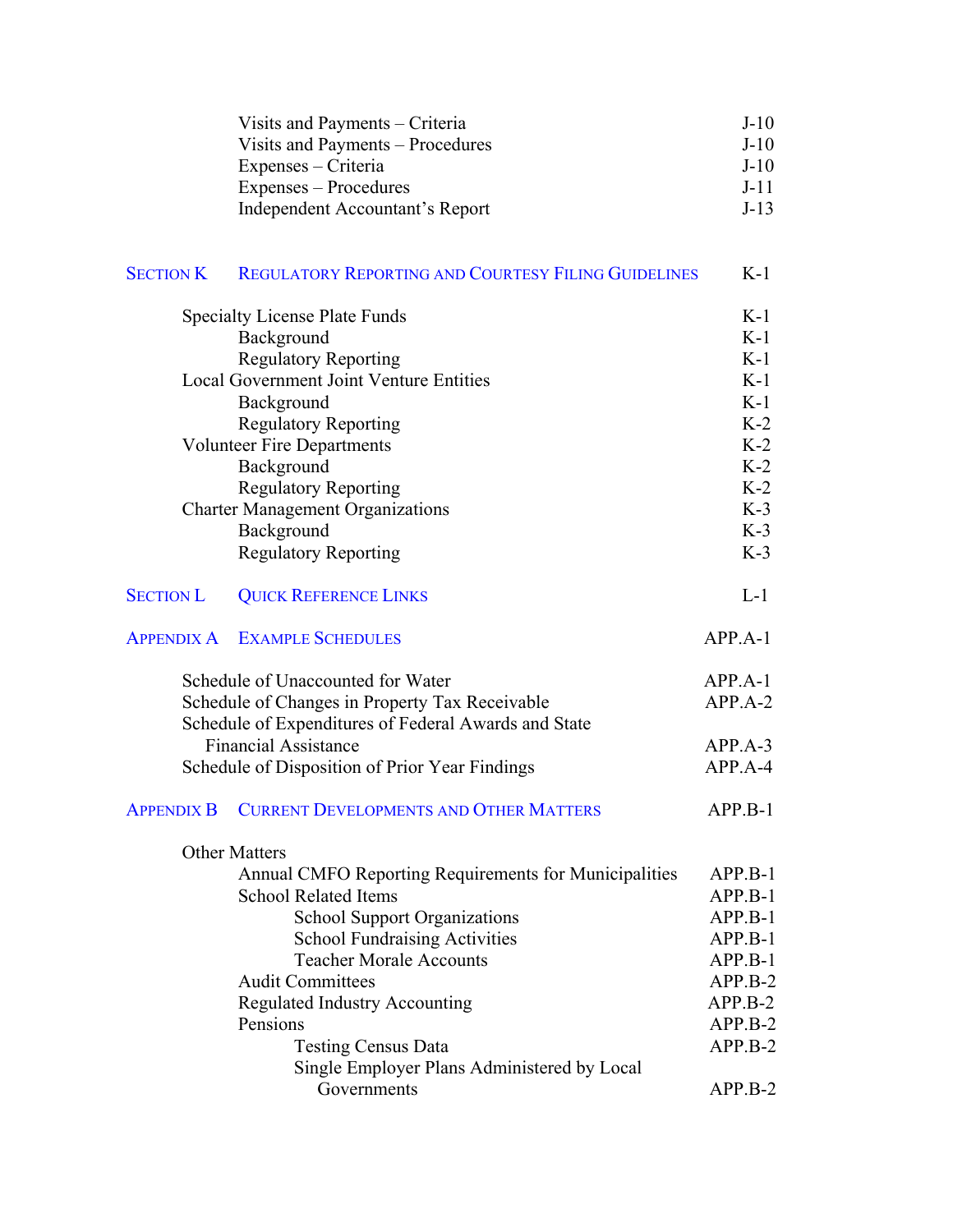|                   | <b>Statutory Pension Funding Requirements</b>                      | $APP.B-3$   |
|-------------------|--------------------------------------------------------------------|-------------|
|                   | Pension Earnings                                                   | APP.B-3     |
|                   | Liquor by the Drink Tax - New Legislation                          | APP.B-3     |
|                   | New Legislation for all Local Governments                          | APP.B-4     |
|                   | Public Funds and Financing                                         | APP.B-4     |
|                   | <b>Charter Management Organization</b>                             | APP.B-4     |
|                   | Closing the Books                                                  | APP.B-4     |
|                   | <b>Internal Control</b>                                            | $APP.B-4$   |
|                   | <b>Standardized Chart of Accounts</b>                              | $APP.B-5$   |
|                   | <b>Current Developments</b>                                        | $.$ APP.B-6 |
|                   | Summary of Changes in Auditing and Reporting                       |             |
|                   | Requirements                                                       | $APP.B-6$   |
|                   |                                                                    |             |
|                   | <b>APPENDIX C AUDIT PROCEDURES</b>                                 | $APP.C-1$   |
|                   |                                                                    |             |
|                   | Centralized Cafeteria Procedures                                   | $APP.C-1$   |
|                   | Municipal and Charter School Cafeteria Procedures                  | APP.C-4     |
|                   | Audit Considerations - State of Tennessee Subrecipient             |             |
|                   | Contracts                                                          | $APP.C-5$   |
|                   |                                                                    |             |
|                   | <b>APPENDIX D LAWS, REGULATIONS, AND ATTORNEY GENERAL OPINIONS</b> | $APP.D-1$   |
|                   | <b>Selected Laws Affecting Counties</b>                            | $APP.D-1$   |
|                   | County Donations to Nonprofit Organizations                        | APP.D-9     |
|                   | State Funding Board's Guidelines on Interest Rate and              |             |
|                   | <b>Forward Purchase Agreements</b>                                 | $APP.D-10$  |
|                   | Guidelines for Closing the Books                                   | $APP.D-10$  |
|                   | <b>Selected Laws Affecting Municipalities</b>                      | $APP.D-11$  |
|                   | Municipal Donations to Nonprofit Organizations                     | $APP.D-16$  |
|                   | Utility Filings with the Water and Wastewater Financing            |             |
|                   | Board and/or the Utility Management Review Board, Use              |             |
|                   | Of Utility Revenue, Subsidies, and Water Loss                      | $APP.D-17$  |
|                   | Selected Laws Affecting Special Purpose Governments                | APP.D-19    |
|                   | <b>Emergency Communication Districts</b>                           | APP.D-19    |
|                   | Housing Authorities                                                | $APP.D-22$  |
|                   | <b>Utility Districts</b>                                           | APP.D-24    |
|                   | <b>Public Charter Schools</b>                                      | APP.D-26    |
|                   | <b>Other Special Purpose Governments</b>                           | APP.D-28    |
|                   | Selected State Laws - General Interest                             |             |
|                   |                                                                    | APP.D-29    |
|                   | <b>Selected Attorney General Opinions</b>                          | APP.D-30    |
| <b>APPENDIX E</b> | <b>MISCELLANEOUS</b>                                               | $APP.E-1$   |
|                   | Audit Procurement Guide – Request for Proposal                     | $APP.E-2$   |
| <b>APPENDIX F</b> | <b>AUDITS FOR STATE OF TENNESSEE FINANCIAL REPORT</b>              | $APP.F-1$   |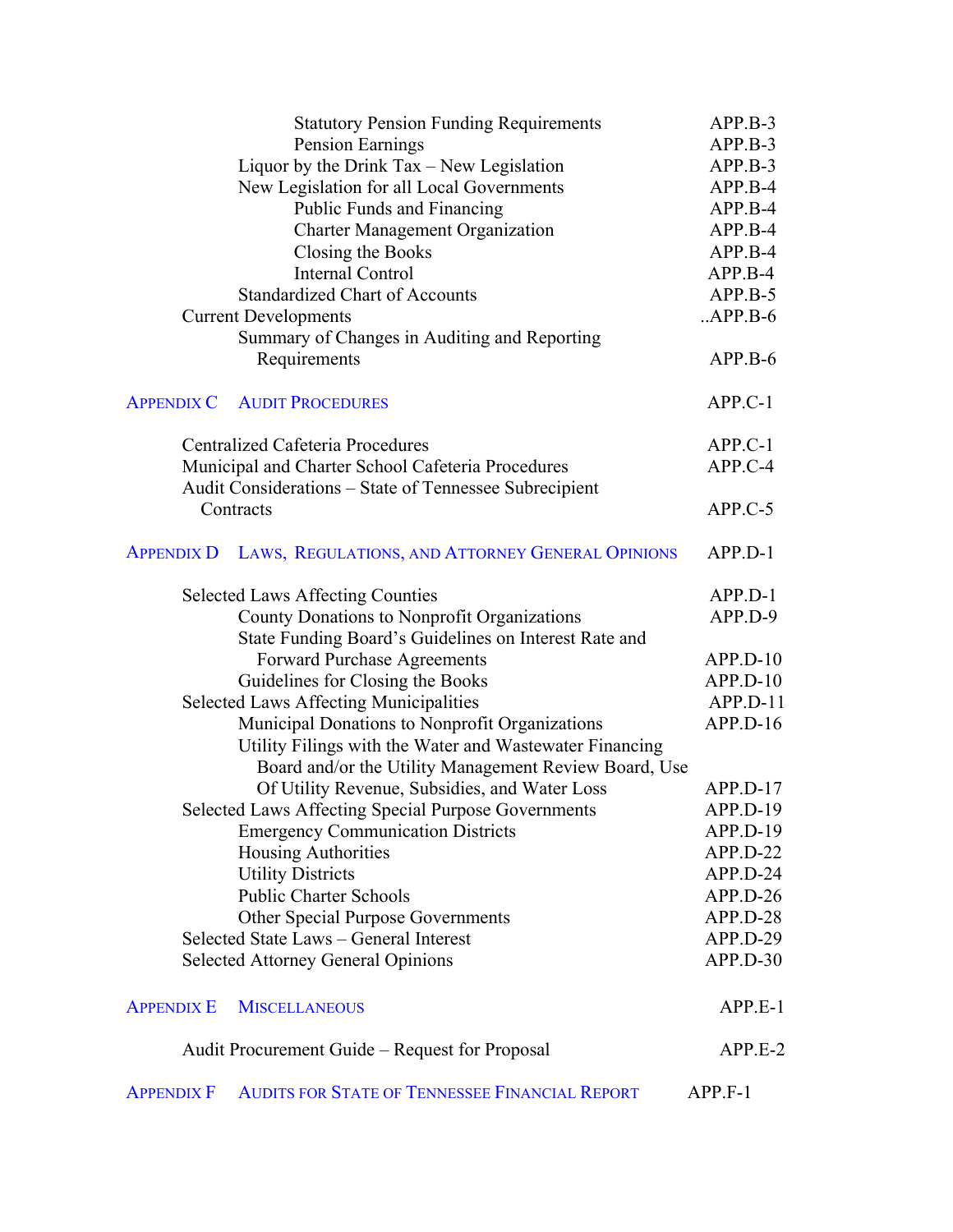#### **PREFACE**

<span id="page-7-0"></span>This manual and the December 2015 Internal Control and Compliance Manual supersede the following manuals:

- June 2017 State of Tennessee Department of Audit, *Audit Manual*;
- 1998 *Accounting and Financial Reporting for Not-for-Profit Recipients of Grant Funds in Tennessee;*
- February 1999 *Accounting Manual for Recipients of Grant Funds in Tennessee;*
- June 2010 Internal Control and Compliance Manual for Tennessee Municipalities;
- December 2011 Internal Control and Compliance Manual for Tennessee Utility **Districts**

This manual should be used by all organizations that report to the Divisions of State Audit and Local Government Audit, including, but not limited to, local governments, nonprofit organizations receiving grant funds, and agencies receiving funds from the Department of Intellectual and Developmental Disabilities (DIDD), when preparing financial reports and for audits issued on or after June 30, 2018. This manual addresses auditing requirements and reporting requirements for Tennessee governmental units, recipients of subrecipient funds and other organizations.

The information in this manual is provided to help local governments and other organizations as well as auditors gain a basic understanding of the governmental environment in Tennessee. The manual includes general auditing and reporting standards and requirements (*[Section A](#page-20-0)*) and characteristics of specific entities (Sections B through K). A brief reference listing with web links is included as well (**[Section L](#page-111-0)**). The appendices include selected schedule examples, selected references to *Tennessee Code Annotated* for counties, municipalities, and utility districts and other organizations, some suggested audit procedures, current developments, and other miscellaneous information.

This manual directs Tennessee governmental units, recipients of subrecipient funds, other organizations and auditors to appropriate literature and addresses unique reporting requirements of the Comptroller of the Treasury, State of Tennessee. Detailed information can be found in the appropriate AICPA industry audit guides, *AICPA Professional Standards*, *Government Auditing Standards,* Title 2 U.S. *Code of Federal Regulations Part 200, Uniform Administrative Requirements, Cost Principles, and Audit Requirements for Federal Awards*, standards developed by the Institute of Internal Auditors, etc. To comply with the standards, Tennessee governmental units, recipients of subrecipient funds, other organizations and auditors must be knowledgeable of the most recent changes in accounting and/or auditing.

For questions about this manual, please contact the Comptroller of the Treasury, Department of Audit.

| Local Government Audit | State Audit      |
|------------------------|------------------|
| $(615)$ 401-7841       | $(615)$ 401-7897 |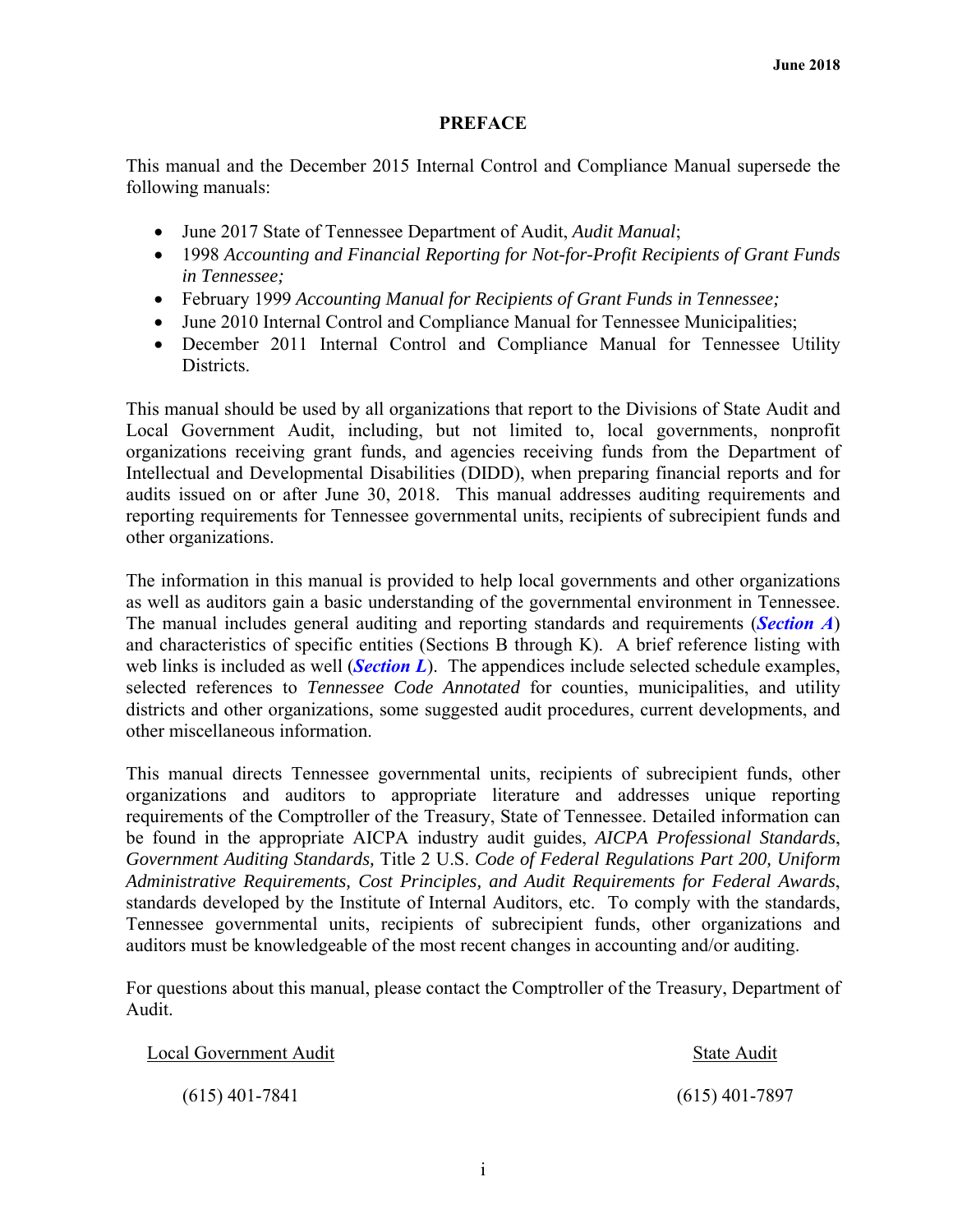# **Introduction**

<span id="page-8-0"></span>This manual sets forth, for Tennessee local governmental units and nongovernmental entities receiving subrecipient funds from or through the state, and other organizations:

- the standards and requirements for audits;
- the accounting and internal control framework that should be followed; and
- various general compliance matters.

By statutory authority, the comptroller of the treasury prescribes the standards and requirements for the audit of local governments, grantee agencies and other organizations. Auditors on the comptroller's staff, internal auditors, and certified public accountants must comply with the comptroller's standards and requirements when conducting applicable audits.

The comptroller of the treasury also prescribes, by statutory authority and contractual provisions, the accounting and internal control framework that should be followed by most entities. That internal control framework is addressed in a manual developed by the Comptroller's Office entitled *Internal Control and Compliance Manual*, December 2015, posted on the web at http://comptroller.tn.gov/la/ICCManuals.asp. That manual states, in part: "**Establishing and maintaining a system of internal control is required by state and federal law. Implementing the five (5) components of internal control should be considered mandatory.**"

Other reporting and compliance requirements addressed in this manual are derived from federal and state laws and regulations as well as contractual provisions.

# **Statutory and Contractual Authority - Audits**

## Audits - All governments and grantees

Sections 4-3-301–304, *Tennessee Code Annotated,* establishes the department of audit and requires the comptroller of the treasury, as administrative head of the department of audit to

(1) (A) Perform currently a post-audit of all accounts and other financial records of the state government, and of any department, institution, office or agency thereof in accordance with generally accepted auditing standards and in accordance with such procedures as may be established by the comptroller of the treasury;

 (B) Make annually, and at such other times as the general assembly shall require, a complete report on the post audit, such report to be in the form provided by §§ 8-4- 109 [through] 8-4-111 and by any subsequent legislation;

(2) Certify to the fund balance sheets, operating and other statements, covering the condition of the state's finances, as prepared by the department of finance and administration, or by the state treasurer, before publication of such statements;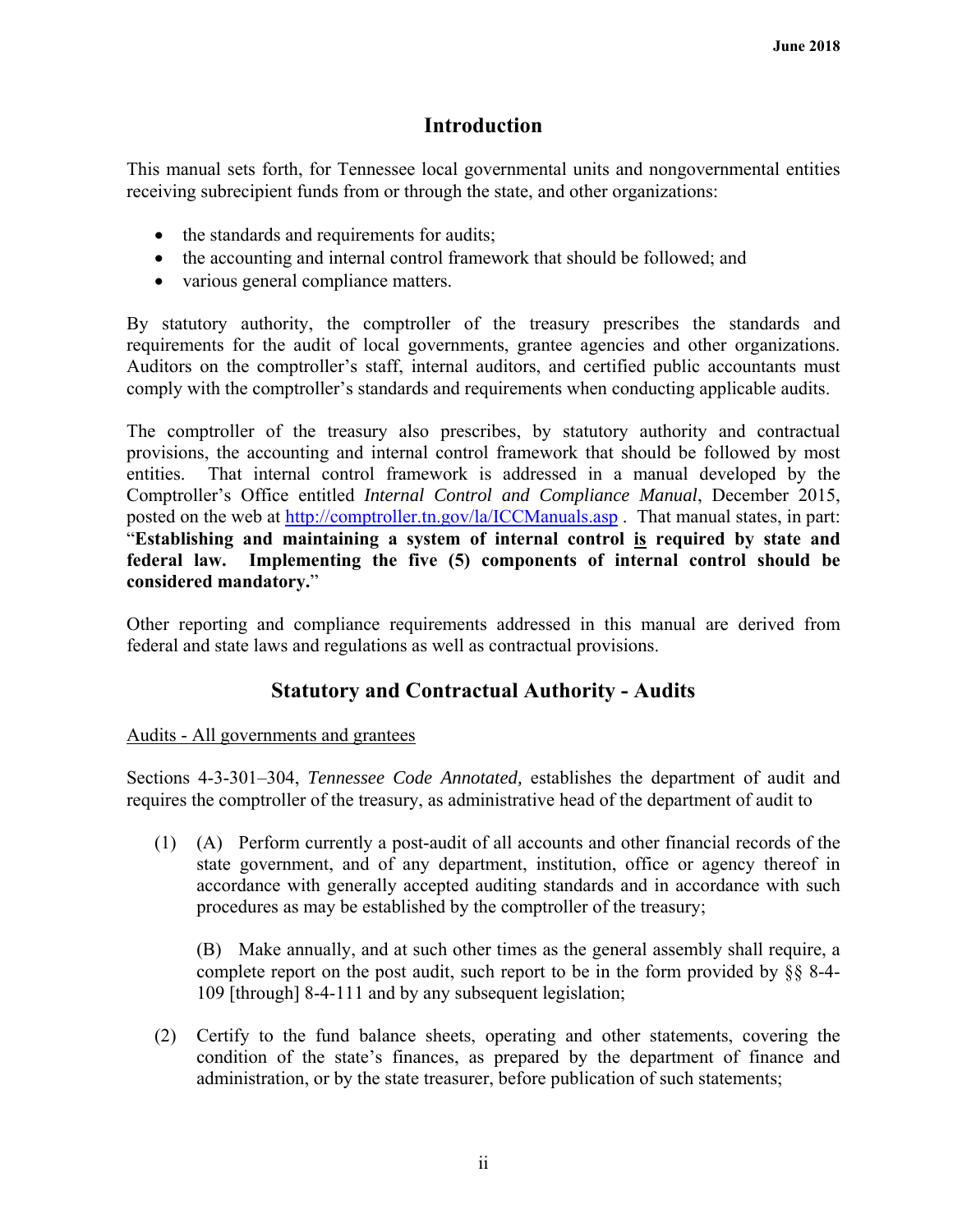- (3) Serve as a staff agency to the general assembly, or to any of its committees, in making investigations of any phase of the state's finances;
- (4) Make annually an audit of all the records of the several counties of the state, including the offices of county trustees, circuit court clerks, criminal court clerks, county clerks, and clerks and masters of chancery courts, and all county mayors and judges of the courts of general sessions, specifically including the accounts of all "trust funds" in the hands of clerks and masters, or county clerks, or both, and any other county official, whether elected or appointed;

 (A) In lieu of the audit required under the provisions of this subdivision (4), the department may accept an audit made by an independent certified public accountant. employed at the expense of the county, if the audit made by such independent certified public accountant . . . meets the minimum standards for county auditing established by the comptroller of the treasury, and approved by the governor;

 (B) The audit shall be made annually and copies of the audit furnished to the comptroller of the treasury;

 (C) Any county having an audit made by an independent certified public accountant . . . under the conditions prescribed in this subdivision (4) shall be relieved of paying to the state the fee required by § 9-3-210;

 (D) Beginning July 1, 1974, the department shall prepare the audit required under the provisions of this subdivision (4) in each county of this state at least once in every five-year period, and shall not accept an audit prepared by a certified public accountant . . . in lieu of a state audit for more than four (4) years in every five-year period beginning July 1, 1974, or may, in such manner as the comptroller of the treasury may determine, participate with or monitor the audit with the independent certified public accountant . . .;

(5) Devise a modern, effective and uniform system of bookkeeping and accounting, subject to the approval of the governor, comprehending:

 (A) An efficient system of checks and balances between the officers at the seat of government entrusted with the collections and receipts, custody and disbursement of the revenues of the state; and

 (B) A system of bookkeeping and accounting, for the use of all county officials and agencies handling the revenues of the state or of any political subdivision thereof; provided, that the comptroller of the treasury and the governor may approve any existing system;

(6) Perform economy and efficiency audits, program results audits and program evaluations. Any or all of the elements of an audit may be performed, including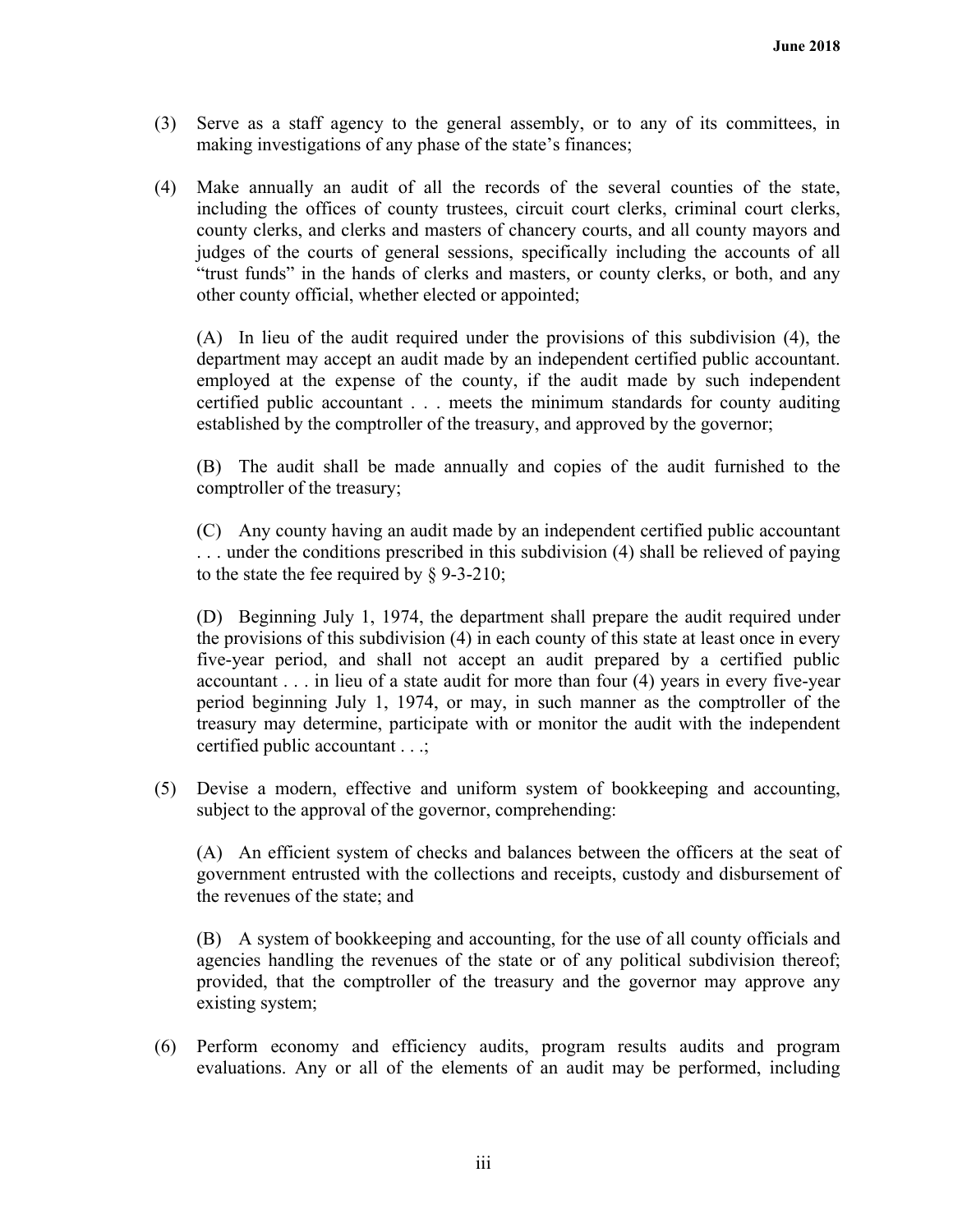financial and compliance, economy and efficiency program results and program evaluation;

- (7) Require that audits to be performed by the internal audit staffs of grantees or the internal audit staffs of state departments, boards, commissions, institutions, agencies, authorities or other entities of the state shall be coordinated with the office of the comptroller of the treasury, and any such audit reports as may be issued shall be prepared in accordance with standards established by the comptroller of the treasury. No department, agency, institution, board, commission or authority shall cause internal auditing to be performed by persons who do not meet the job specifications for internal auditors established by the commissioner of human resources and approved by the commissioner of finance and administration and the comptroller….
- (8) Require that all persons, corporations or other entities receiving grants from or through this state shall cause a timely audit to be performed, in accordance with auditing standards prescribed by the comptroller of the treasury; and
- (9) Establish minimum standards for the performance of audits by the internal audit staffs of local governments, special taxing districts, utility districts, political subdivisions, state departments, boards, commissions, institutions, agencies, authorities or other entities of the state. These standards, which shall be established by the comptroller of the treasury, shall include "Standards for the Professional Practice of Internal Auditing" published by the Institute of Internal Auditors, Inc., or such other standards as may be approved by the comptroller of the treasury. All audit reports issued by such internal audit staffs shall include a statement that the audit was conducted pursuant to these standards…

## Audits - Grantees/Subrecipients

Section 4-3-304 (8), *Tennessee Code Annotated*, states that all persons, corporations or other entities receiving grants from or through the state shall cause a timely audit to be performed in accordance with the auditing standards prescribed by the comptroller of the treasury. The comptroller has hereby prescribed that any nongovernmental entity that expends \$750,000 or more under a state contract which establishes a subrecipient relationship (which may include federal pass-through awards) during a year is required to have an audit conducted in accordance with *Government Auditing Standards* (Yellow Book).

#### Audits - TNInvestcos

Section 4-28-110(a)(4), *Tennessee Code Annotated*, requires TNInvestco entities that administer funds for economic development in the State of Tennessee to have an audit conducted within 180 days of the close of their fiscal year. These entities are required to have an audit conducted in accordance with *Government Auditing Standards* (Yellow Book). The audit of the financial statements is to be accompanied by an examination of follow-on capital, jobs data and pacing requirement compliance.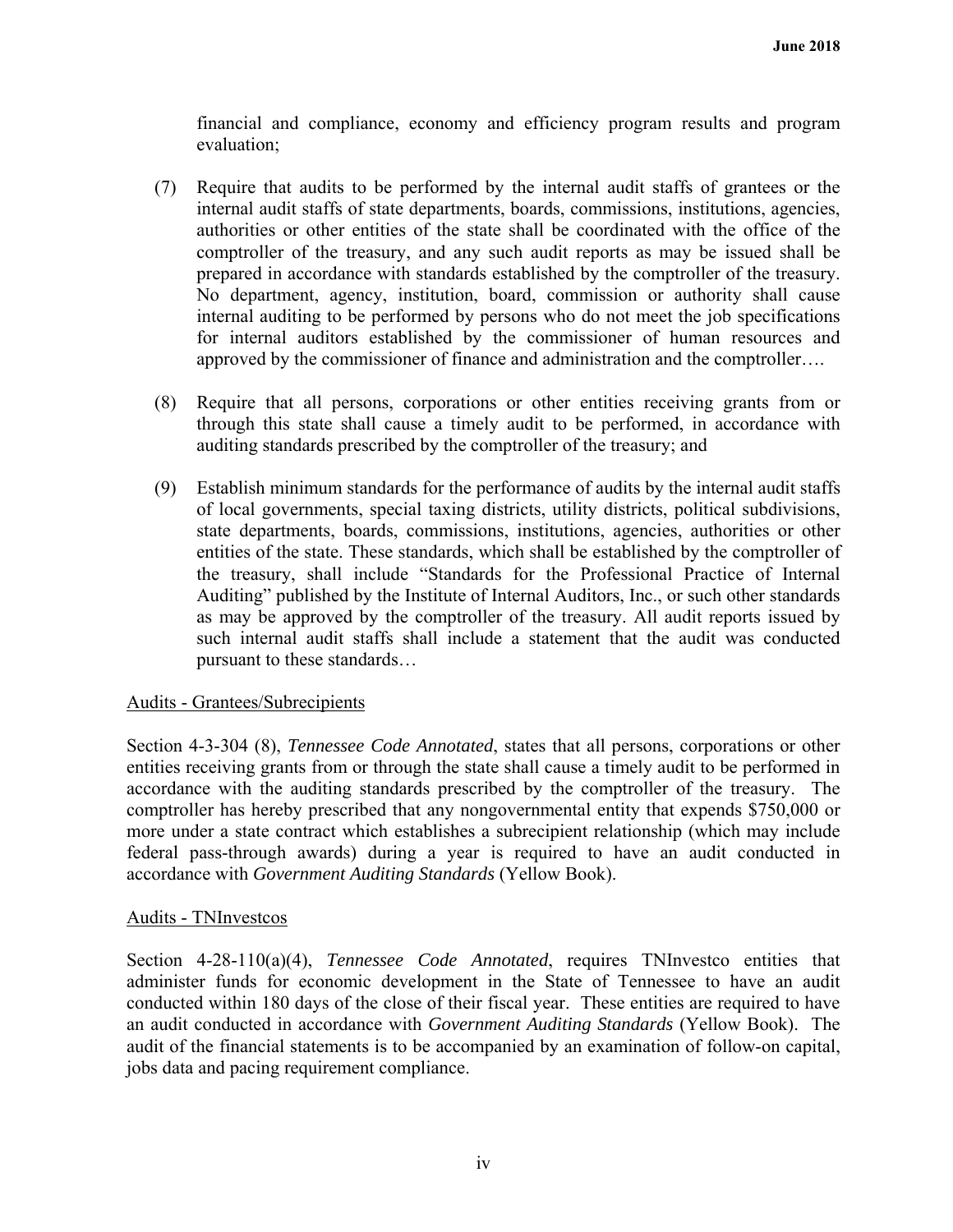#### Audits - Municipalities

Section 6-56-105, *Tennessee Code Annotated,* directs the comptroller of the treasury, as administrative head of the department of audit, to ensure that annual audits are made of the accounts and records of each municipality (and all of the departments, boards and agencies under its jurisdiction) in the State of Tennessee.

#### Audits – Tourism Development Authority

Section 7-69-109, *Tennessee Code Annotated*, states that the board of directors of each authority shall cause an annual audit to be made of the books and records of the authority. The comptroller of the treasury, through the department of audit, shall be responsible for determining that the audits are prepared in accordance with generally accepted government auditing standards and that the audits meet the minimum standards prescribed by the comptroller of the treasury.

#### Audits - Utility Districts

Section 7-82-401, *Tennessee Code Annotated,* states that the department of audit is responsible for ensuring that the audits of utility districts are prepared in accordance with generally accepted government auditing standards and that the audits meet the minimum audit standards prescribed by the comptroller.

#### Audits - Emergency Communication Districts

Section 7-86-113, *Tennessee Code Annotated*, states that the comptroller of the treasury, through the department of audit, shall be responsible for ensuring that the audits of emergency communication districts are prepared in accordance with generally accepted government auditing standards and that the audits meet the minimum standards prescribed by the comptroller.

#### Audits – Convention Center Authorities

Section 7-89-110, *Tennessee Code Annotated* states that the comptroller of the treasury, through the department of audit, shall be responsible for determining that the audits are prepared in accordance with generally accepted governmental auditing standards and that the audits meet the minimum standards prescribed by the comptroller of the treasury….The audits shall be prepared by certified public accountants or by the department of audit. In the event the governing body of the authority fails or refuses to have the audit prepared, then the comptroller of the treasury may appoint a certified public accountant, or direct the department of audit, to prepare the audit, the cost of the audit to be paid by the authority….Each authority shall prepare an annual report of its business affairs and transactions. A copy of the report and a copy of the annual audit referenced in subsection (a) shall be filed annually with the governing body of the municipality granting permission to the authority to organize.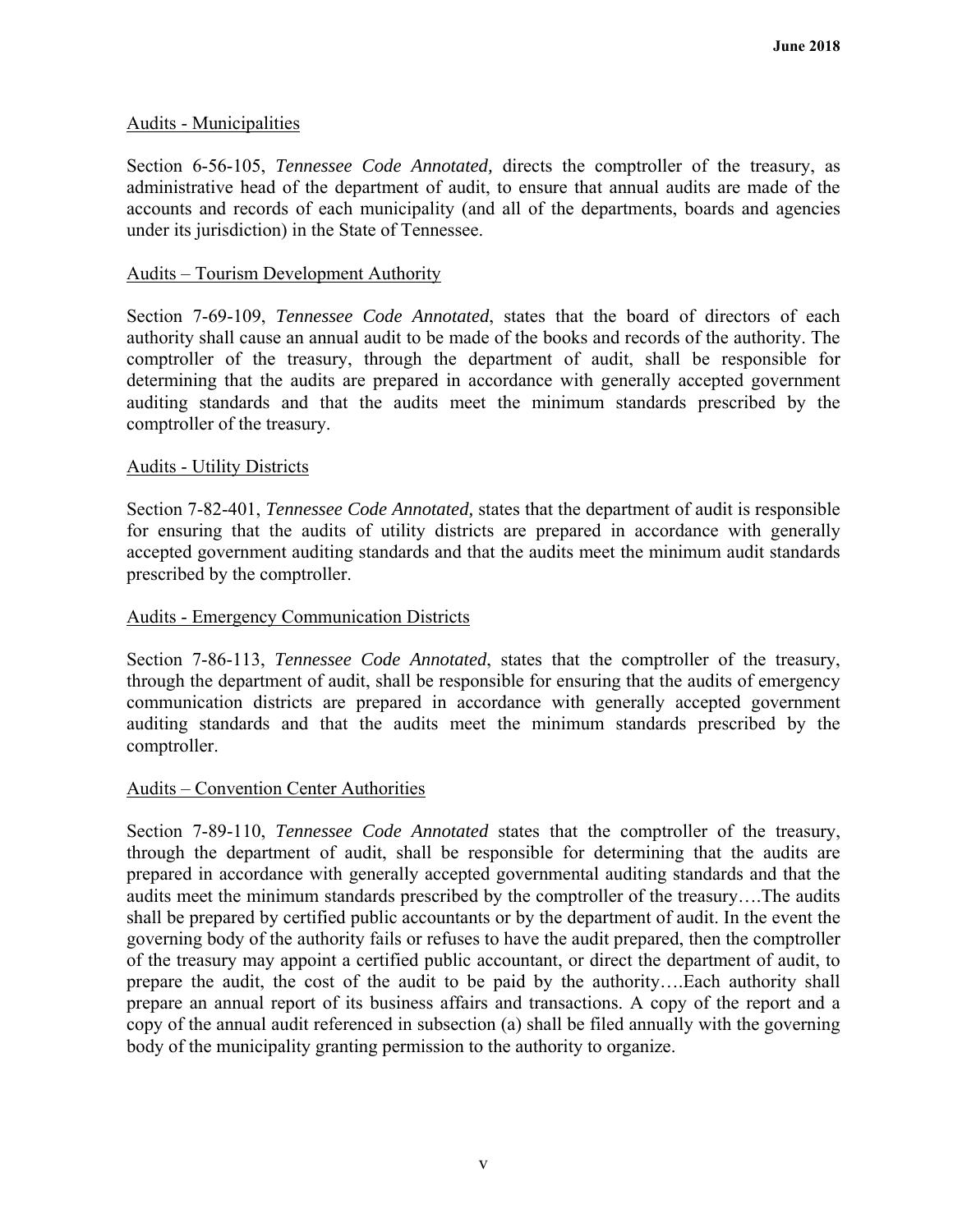#### Audits – Medical School Authorities

Section 7-90-110, *Tennessee Code Annotated* states that the comptroller of the treasury, through the department of audit shall be responsible for determining that such audits are prepared in accordance with generally accepted governmental auditing standards and that such audits meet the minimum standards prescribed by the comptroller of the treasury. Such audits shall be prepared by certified public accountants or by the department of audit. In the event the governing body of the authority shall fail or refuse to have the audit prepared, then the comptroller of the treasury may appoint a certified public accountant, or direct the department of audit, to prepare the audit, the cost of such audit to be paid by the authority. Each authority shall prepare an annual report of its business affairs and transactions. A copy of such report shall be filed with the municipality granting permission to the authority to organize.

#### Audits – Comptroller Authorized to Audit Entities

Section 8-4-109, *Tennessee Code Annotated,* authorizes the comptroller of the treasury to audit any books and records of any governmental organization that is created under and by virtue of the statutes of the State of Tennessee and that handles public funds when the comptroller deems an audit is necessary or appropriate.

Section 8-4-116, *Tennessee Code Annotated*, authorizes the comptroller of the treasury to audit the records of any entity contracting with the state or local government entities created under and by virtue of the statutes of the state, if such contracting entity derives fifty percent (50%) or more of its gross revenue from such state or local entity or entities. All books, records, documents, and other evidence pertaining to the receipt, accounting for, use and/or expenditure of any public funds by any such contracting entity shall be available for examination by the comptroller of the treasury.

#### Audits – Local governments and internal audit staff

Section 9-3-211*, Tennessee Code Annotated,* requires an annual financial audit of each office, department, agency, division, or board charged with the care and control of a local government's public funds. Any audit performed by the internal audit staff of such an entity must be in accordance with the standards established by the comptroller.

#### Audits – Governmental entities

Section 9-3-212, *Tennessee Code Annotated,* requires the governing body of each political subdivision, special taxing district, board, commission, educational cooperative, intergovernmental cooperative, or other governmental agency to contract and pay for an annual audit. This section also establishes the comptroller of the treasury's responsibility for ensuring that such audits are performed in accordance with generally accepted government auditing standards and that such audits meet the minimum standards prescribed by the comptroller. Also, the comptroller of the treasury may require additional investigative or review work, to be paid for by the entity.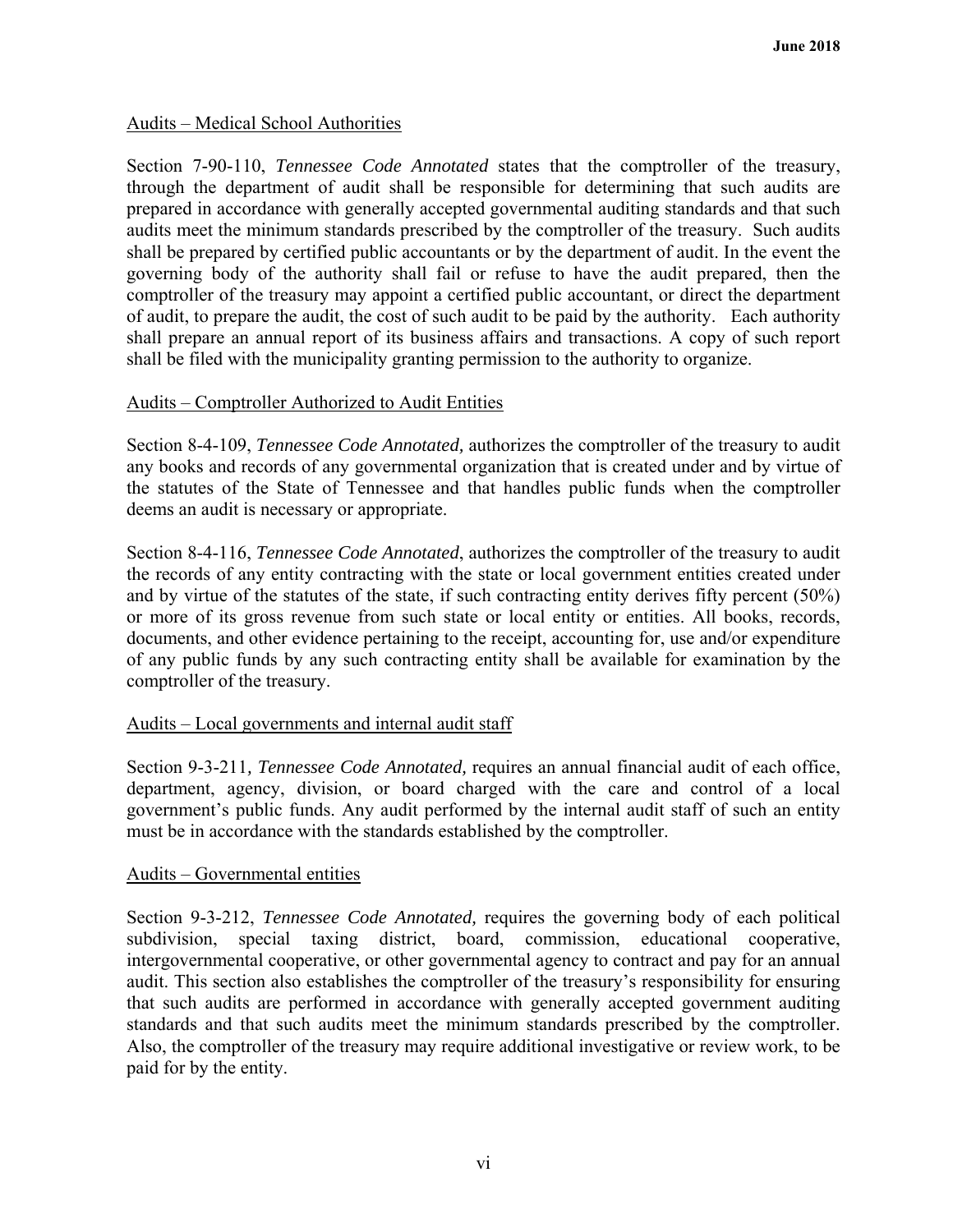#### Audits – Copy furnished to Comptroller

Section 9-3-213, *Tennessee Code Annotated*, requires that the auditor furnish a copy of the local government audit report to the comptroller of the treasury at the same time such report is submitted to the body that ordered the audit.

#### Audits – Public building authorities

Section 12-10-109, *Tennessee Code Annotated*, provides that the comptroller of the treasury, through the department of audit, shall be responsible for ensuring that the audits of public building authorities are prepared in accordance with generally accepted governmental auditing standards and that the audits meet minimum audit standards which shall be prescribed by the comptroller of the treasury.

#### Audits – Development Districts

Section 13-14-112, *Tennessee Code Annotated,* requires each development district to submit an annual report of its activities to the governor, general assembly, and commissioner of finance and administration. The annual report shall be audited by the comptroller or an independent public accountant.

#### Audits – Human Resource Agencies

Section 13-26-106, *Tennessee Code Annotated,* requires each human resource agency to submit an annual report of its activities to the governor, general assembly, and commissioner of finance and administration. The annual report shall be audited by the comptroller or an independent public accountant.

#### Audits – Insurance Pools

Section 29-20-401(g)(1)(A), *Tennessee Code Annotated,* requires an insurance pool, special fund, reserve fund, or legal or administrative entity administering any such pool or fund created under this section to be audited annually in accordance with standards established by the comptroller of the treasury. A copy of the audit shall be filed with the comptroller as soon as practical, but in no event later than one hundred twenty (120) days following the end of the pool's or reserve fund's fiscal year.

#### Audits – Community corrections

Section 40-36-303(d)(1-3), *Tennessee Code Annotated*, requires an annual audit of recipients of community corrections funds and states that the comptroller of the treasury shall ensure that the audits of recipients of community correction funds are prepared in accordance with generally accepted governmental auditing standards and that the audits meet the minimum standards prescribed by the comptroller.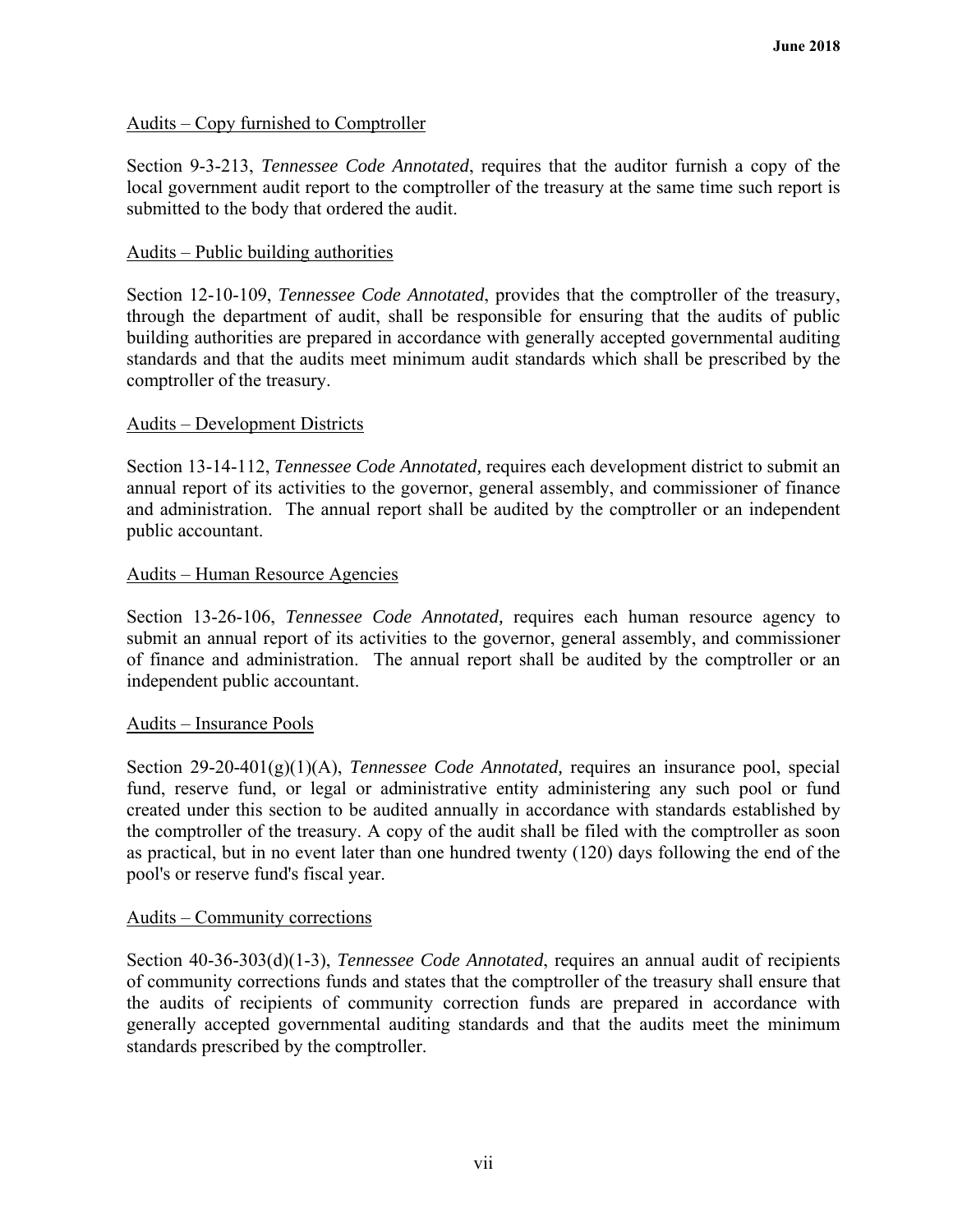#### Audits – Tennessee Dairy Promotion Committee

Section 44-19-119(c), *Tennessee Code Annotated*, requires an annual report to be submitted which is subject to audit by the comptroller of the treasury or by a licensed independent public accountant. The comptroller of the treasury shall ensure that the audit is prepared in accordance with generally accepted governmental auditing standards and that the audits meet the minimum standards prescribed by the comptroller.

#### Audits – Schools

Section 49-2-112, *Tennessee Code Annotated,* states that the department of audit is responsible for ensuring that the audits of local school activity and other internal school funds are prepared in accordance with generally accepted government auditing standards and for determining that the audits meet minimum audit standards and regulations prescribed by the comptroller.

#### Audits – Charter Schools

Section 49-13-111, *Tennessee Code Annotated*, states that each charter school is subject to state audit procedures and audit requirements and shall publish an annual financial report that includes audited financial statements.

#### Audits – Regional Authorities

Section 64-11-101, *Tennessee Code Annotated*, provides that regional authorities must file an annual financial audit with the comptroller of the treasury.

#### Audits – Railroad Authorities

Sections 64-2-111, 112, 211, 212, 311, 312, 511, and 512 *Tennessee Code Annotated*, require an annual report to be submitted and the various boards to cause an annual audit to be made of the books and records. The comptroller of the treasury shall ensure that the audit is prepared in accordance with generally accepted governmental auditing standards and that the audits meet the minimum standards prescribed by the comptroller.

#### Audits – Four Lake Regional Industrial Development Authority

Section 64-5-213(c), *Tennessee Code Annotated,* requires an annual report to be submitted which is subject to audit by the comptroller of the treasury or by a licensed independent public accountant. The comptroller of the treasury shall ensure that the audit is prepared in accordance with generally accepted governmental auditing standards and that the audits meet the minimum standards prescribed by the comptroller.

#### Audits – Regional Development Authorities – Greater Nashville Regional Council

Section 64-7-107, *Tennessee Code Annotated*, requires an annual report to be submitted which is subject to audit by the comptroller of the treasury or by a licensed independent public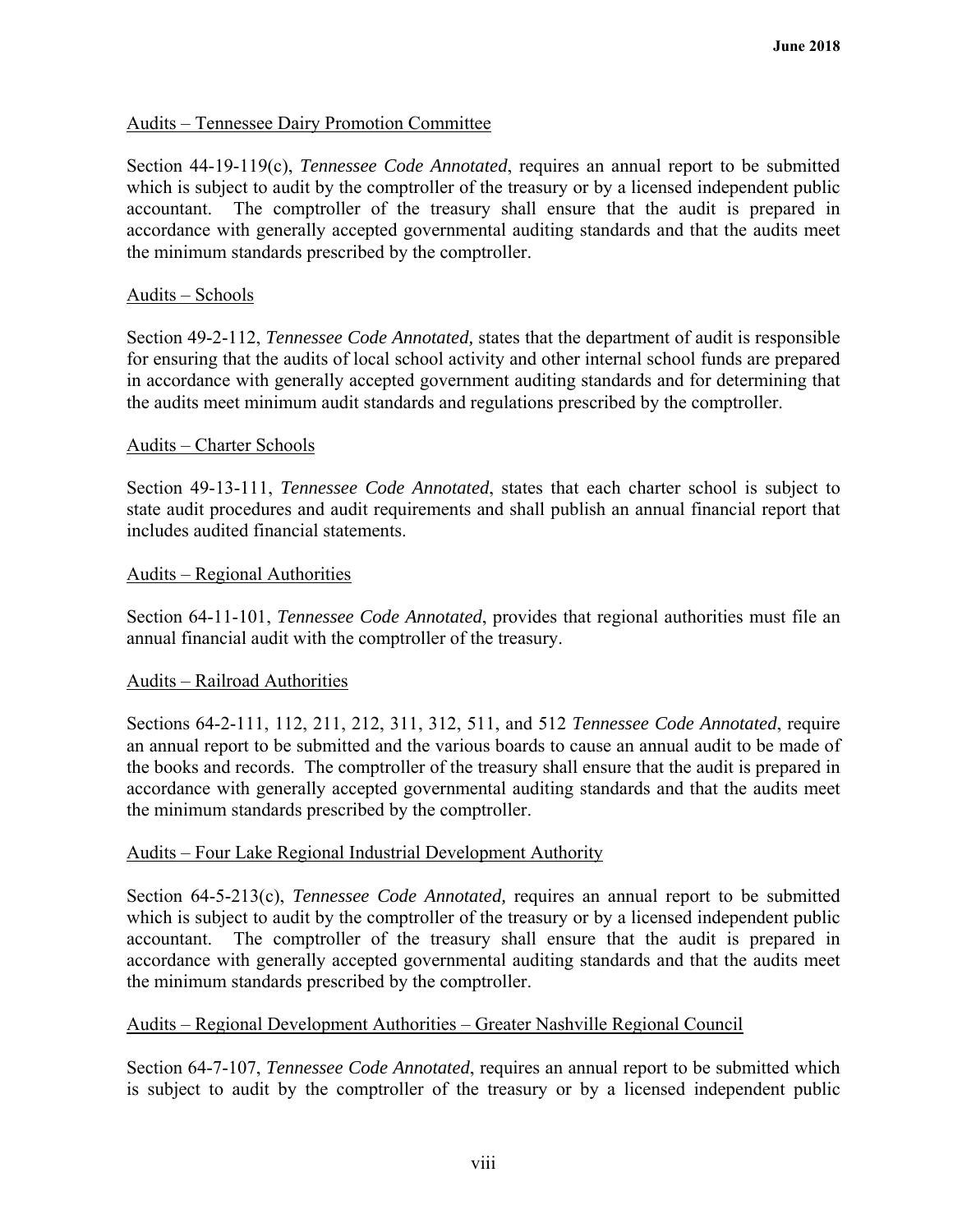accountant. The comptroller of the treasury shall ensure that the audit is prepared in accordance with generally accepted governmental auditing standards and that the audits meet the minimum standards prescribed by the comptroller.

#### Audits – Medicaid providers

Section 71-5-130, *Tennessee Code Annotated,* states that the comptroller of the treasury shall determine payments to Medicaid providers in accordance with rules established by the department of health. To determine payments to providers, the comptroller is authorized to enter into contracts with other state agencies or organizations providing such services. The comptroller, in consultation with the department of health, may require that cost data submitted by providers be certified by a certified public accountant. All cost data submitted to the comptroller's office is subject to audit.

#### Audits – Medicaid Waiver program

Contractual agreements with the Department of Intellectual and Developmental Disabilities (DIDD) require agencies contracting under the medicaid waiver program to have an audit. Although these contracts establish a vendor relationship, the DIDD services contract and the DIDD provider manual both require that an annual audit be conducted. The types of entities that participate in this program vary widely and include sole proprietorships, limited liability corporations, partnerships, nonprofit corporations, etc. Each agency, regardless of the form it operates under, that expends \$750,000 or more (for older contracts, the amount is \$500,000) under these contracts is required to have an audit conducted in accordance with *Government Auditing Standards* (Yellow Book).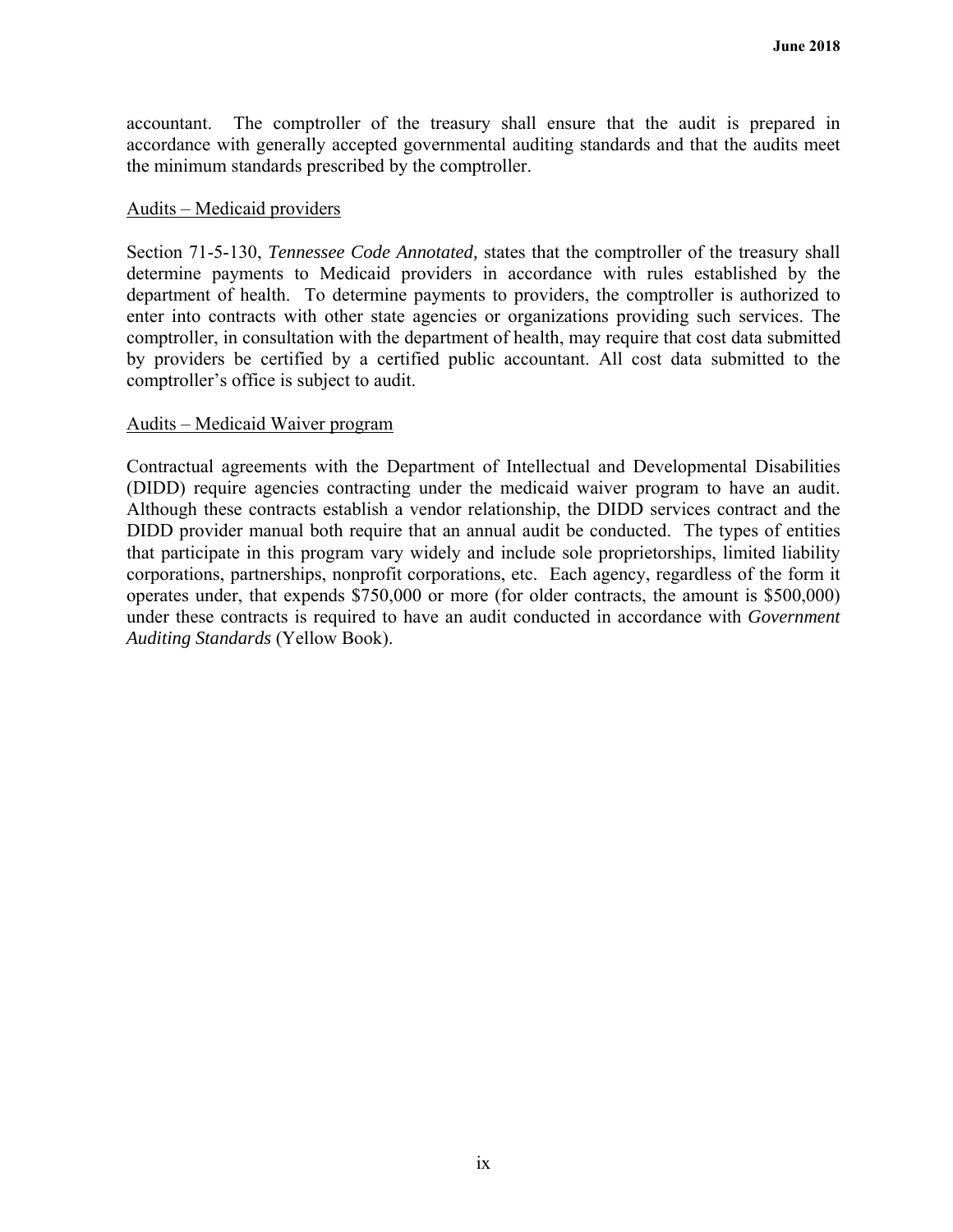# **Statutory and Contractual Authority – Accounting/Internal Control**

#### Record keeping – County Hospitals and Nursing Homes

Section 5-21-103(d), *Tennessee Code Annotated*, states that county hospitals and nursing homes shall establish a system of fiscal management, control, accounting, budgeting, purchasing and cash management that shall conform to generally accepted accounting principles and shall be substantial agreement with the comptroller of the treasury uniform audit manual, the rules established by the commissioner of education and state law.

#### Record keeping – Utility Districts

Section 7-82-401(a)(2), *Tennessee Code Annotated*, states that in all counties and districts, with certain exceptions, the comptroller of the treasury shall prepare a uniform audit manual as is required to assure that the books and records are kept in accordance with generally accepted accounting principles.

#### Record keeping – Emergency Communications Districts

Section 7-86-304, *Tennessee Code Annotated,* states that the comptroller of the treasury shall develop a uniform financial accounting system conforming to generally accepted accounting principles for use as required by this section. Effective July 1, 1999, each emergency communications district shall use the uniform accounting system developed by the comptroller of the treasury.

#### Record keeping – Governmental Entities

Section 9-2-102, *Tennessee Code Annotated,* states that it is the duty of the department of audit to prescribe a uniform system of bookkeeping, designating the character of books, reports, receipts, and records and the method of keeping them in all state, county, and municipal offices, including utility districts, which handle public funds. Any existing system may be approved by the comptroller of the treasury, subject to the concurrence of the commissioner of finance and administration.

#### Record keeping – Development Districts

Section 13-14-108, *Tennessee Code Annotated,* states that the comptroller of the treasury shall develop a uniform accounting system conforming to generally accepted accounting principles for the governing boards operating under this chapter.

#### Record keeping – Human Resource Agencies

Section 13-26-109, *Tennessee Code Annotated,* states that the comptroller of the treasury shall develop a uniform accounting system conforming to generally accepted accounting principles for the governing boards operating under this chapter.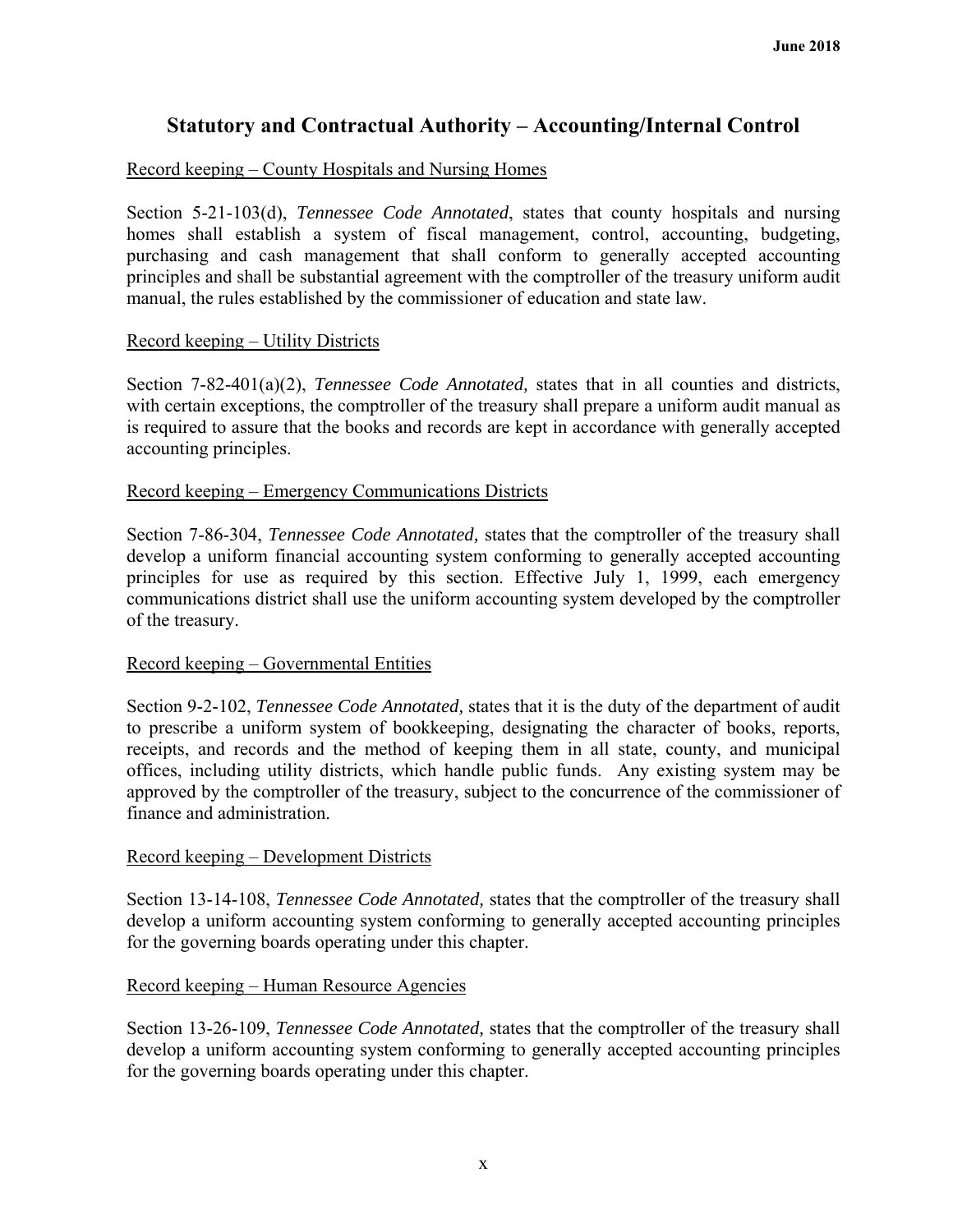#### Record keeping – Community Service Agencies

Section 37-5-313(a), *Tennessee Code Annotated,* states that community services agencies shall maintain all books and records in accordance with generally accepted accounting principles, and at no less than those recommended in the *Accounting Manual for Recipients of Grant Funds in Tennessee* published by the comptroller of the treasury.

#### Record keeping – Undercover Investigative Operations

Section 39-17-420(e), *Tennessee Code Annotated,* states that the comptroller of the treasury and the department of finance and administration, in consultation with the Tennessee bureau of investigation, the Tennessee sheriffs' association and the Tennessee association of chiefs of police shall develop procedures and guidelines for handling cash transactions related to undercover investigative operations of county or municipal drug enforcement programs. The procedures and guidelines shall be applicable to the disbursement of proceeds from the drug enforcement program.

#### Record keeping – Community Corrections

Section 40-36-303(c), *Tennessee Code Annotated,* states that the comptroller of the treasury shall develop a uniform accounting system conforming to generally accepted accounting principles for the boards operating under the provisions of this chapter. The uniform accounting system shall be subject to the approval of the commissioner of finance and administration. Upon the approval of the commissioner of finance and administration, each local community corrections advisory board shall establish and maintain the uniform accounting system.

#### Record keeping – Student Activity Funds

Section 49-2-110(e), *Tennessee Code Annotated,* states that the department of education shall prepare a uniform accounting policy manual for local school systems, subject to the approval of the comptroller of the treasury and the commissioner of finance and administration, and each local school system is required to adopt the manual when issued and maintain all activity fund books and records in accordance with the requirements of the manual.

#### Record keeping – School Support Organizations

Section 49-2-610, *Tennessee Code Annotated,* states that the office of the comptroller of the treasury is authorized to adopt a model financial policy for school support organizations.

#### Record keeping – Local Education Cooperative Agencies

Section 49-2-1304, *Tennessee Code Annotated,* states that the office of the comptroller of the treasury shall prepare a uniform audit manual to assure that the books and records are kept in accordance with generally accepted accounting principles.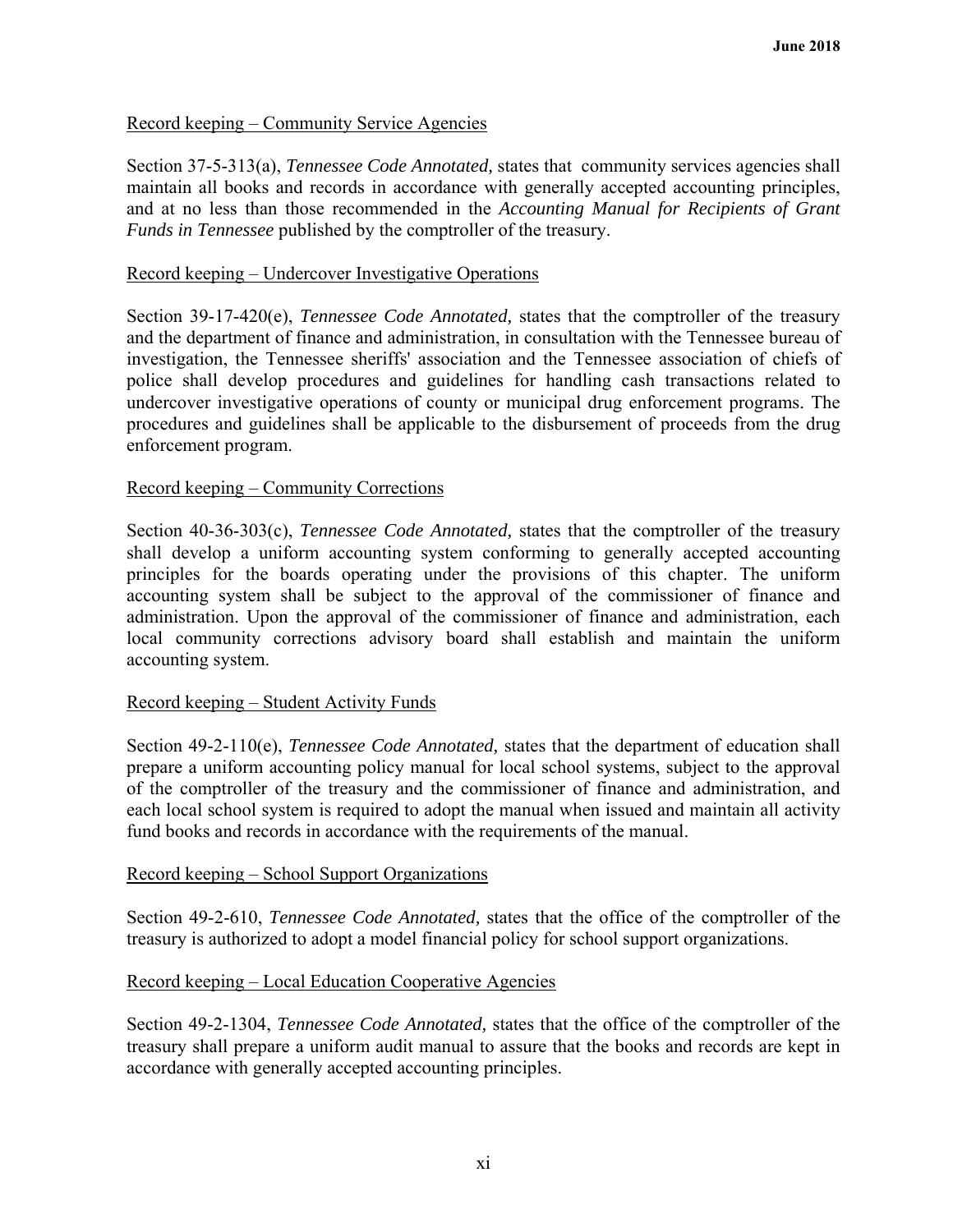#### Record keeping – Public Charter Schools

Section 49-13-111(m), *Tennessee Code Annotated*, requires a public charter school to maintain its accounts and records in accordance with generally accepted accounting principles and in conformance with the uniform chart of accounts and accounting requirements prescribed by the comptroller of the treasury.

#### Record keeping – Regional Marketing Authorities

Sections 64-10-113 and 213, *Tennessee Code Annotated,* state that the office of the comptroller of the treasury shall prepare a uniform audit manual to assure that the books and records are kept in accordance with generally accepted accounting principles.

#### Record keeping – Four Lake Regional Industrial Development Authority

Section 64-5-213(c), *Tennessee Code Annotated,* states that the comptroller of the treasury shall develop a uniform accounting system conforming to generally accepted accounting principles for the authority.

#### Record keeping – Regional Development Authorities – Greater Nashville Regional Council

Section 64-7-105, *Tennessee Code Annotated,* states that the regional council shall establish and maintain the uniform accounting system as developed by the comptroller of the treasury and approved by the commissioner of finance and administration in compliance with the provisions of Section 13-14-108, *Tennessee Code Annotated*, as they relate to development districts.

#### Record keeping – Solid Waste

Section 68-211-874, *Tennessee Code Annotated,* states that each county, solid waste authority and municipality shall use a uniform solid waste financial accounting system and chart of accounts developed by the comptroller of the treasury. The comptroller of the treasury is directed to develop a uniform financial accounting system conforming to generally accepted accounting principles for use as required by this section. Such uniform accounting system shall be subject to the approval of the commissioner of finance and administration. Upon such approval, each county shall establish and maintain the uniform solid waste financial accounting system.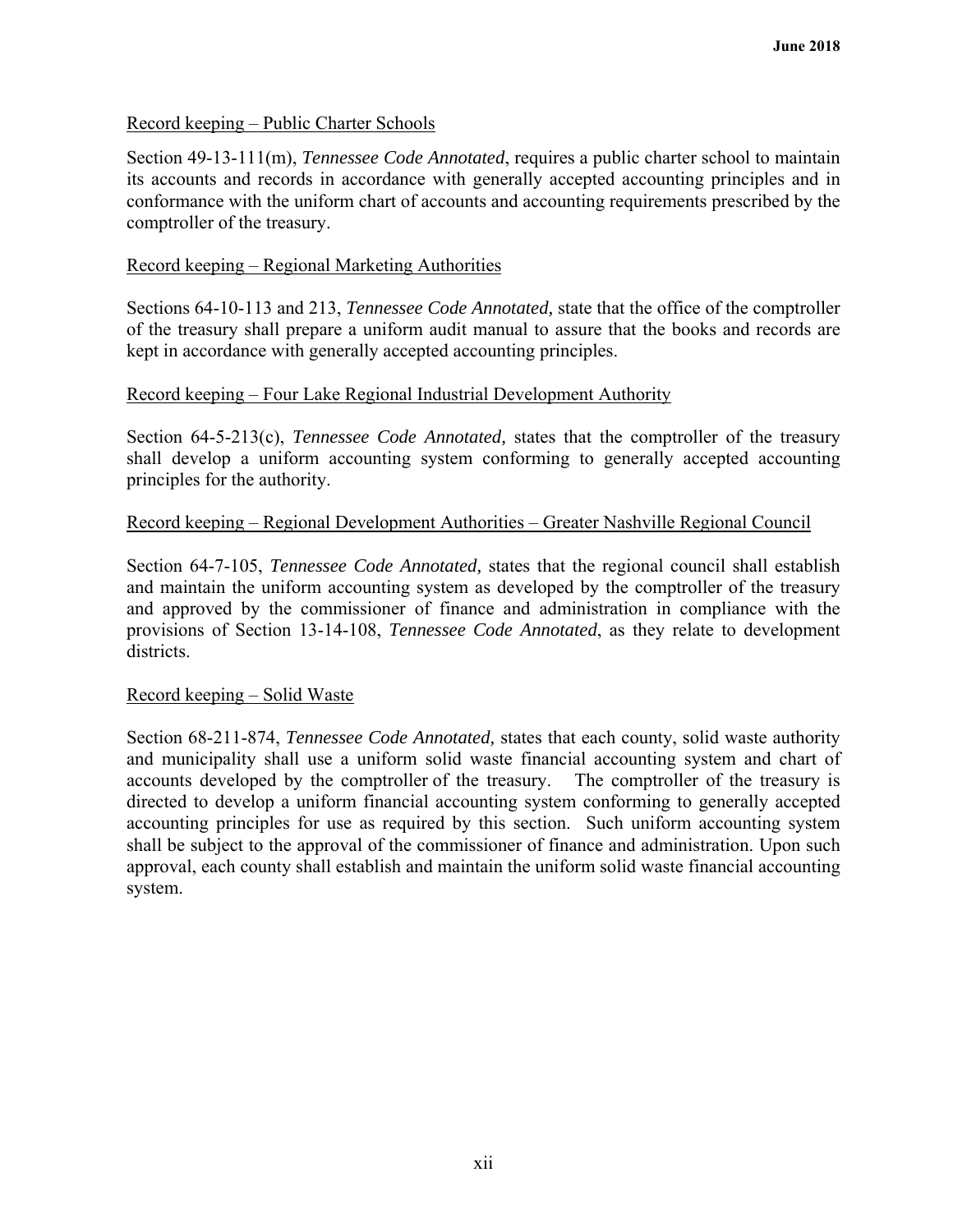# **Statutory and Contractual Authority – Miscellaneous Filings**

#### Annual Filing - Specialty License Plates

Section 55-4-201(k), *Tennessee Code Annotated,* states that by September 30, 2008, and September 30 each following year, all nonprofit organizations receiving proceeds from the sale or renewal of a new specialty earmarked license plate shall submit an annual accounting of all such funds received from July 1 to June 30 of the preceding state fiscal year to the comptroller of the treasury. The comptroller of the treasury may audit any nonprofit organization receiving funds from a new specialty earmarked license plate to ensure that the funds are being used in accordance with statutory authority for the plate, and the cost of the audit shall be charged to the nonprofit organization.

#### Filing - Interlocal Agreements - Creation:

Section 12-9-111, *Tennessee Code Annotated,* states that any interlocal agreement entered into by local government entities that creates a local government joint venture entity shall be filed in the office of the comptroller of the treasury within ninety (90) days of execution of the agreement.

#### Filing – Interlocal Agreements – Annual and Updates

Section 12-9-112, Tennessee Code Annotated, requires local government joint ventures to file information with the comptroller's office annually. The statute permits the comptroller to develop guidelines in furtherance of the administration of this section. There are two types of local government joint ventures, those that have an annual audit requirement and those that file unaudited financial information with the comptroller's office.

The requirements for those that must have an annual audit are located in *[Section D](#page-78-0)* of this manual.

The requirements for those that are not required to have an annual audit, but must file financial information are located in *[Section K](#page-108-0)* of this manual.

#### Annual Filing – Volunteer Fire Departments

Section 68-102-309, *Tennessee Code Annotated*, states that the governing board of each recognized volunteer fire department receiving appropriations from the federal government, the state, a county, or a municipality, either directly or indirectly, shall file an annual financial report with the comptroller of the treasury and with each local government body from which the department received appropriations. The annual financial report shall be for the year ended June 30, in a form prescribed by the comptroller of the treasury, and such governing board shall file the report within six (6) months of the close of its fiscal year.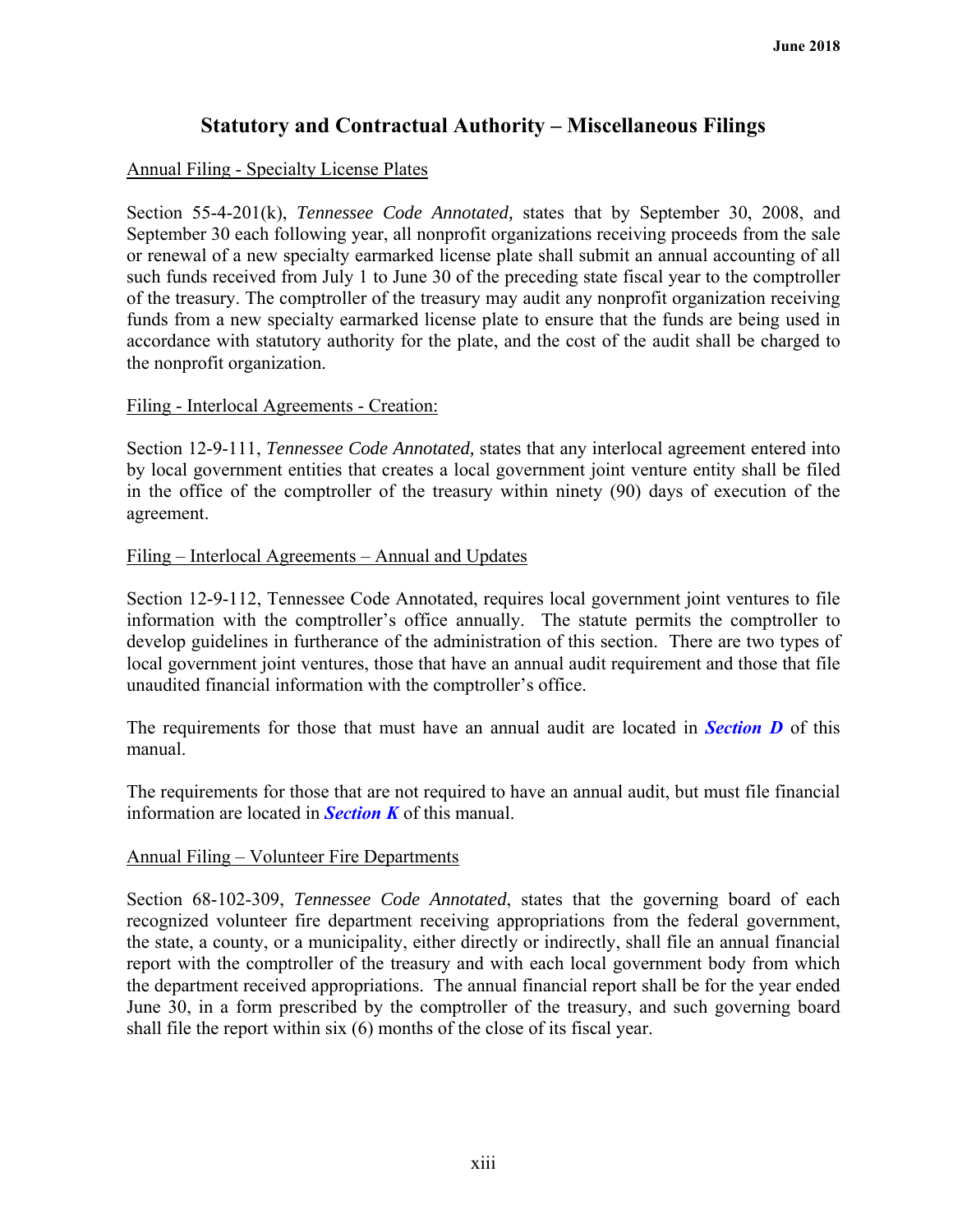# <span id="page-20-0"></span>**SECTION A GENERAL INFORMATION**

# **Comptroller's Responsibility**

In 1937, the General Assembly created a Department of Audit in Tennessee state government and designated the Comptroller of the Treasury as the administrative head of this department. Various sections of *Tennessee Code Annotated* set forth the Comptroller's duties for auditing the accounts and records of departments, institutions, and agencies of state and local government.

The Comptroller of the Treasury is the public official in Tennessee responsible for the audit of the various departments, institutions, and agencies of state government; nonprofit or private organizations receiving subrecipient and other funds from such entities, and Tennessee local governments and political subdivisions. For some of these entities, the Comptroller may accept audits prepared by certified public accountants in lieu of state audits, provided the contracts for such audits are approved by the Comptroller of the Treasury and provided that such audits meet minimum standards established by the Comptroller. Such contracts, excluding those for managed care organizations which must use a specialized contract form, are processed through a web based application known as the Contract and Report System (CARS). (sample *[CONTRACT TO AUDIT](https://www.comptroller.tn.gov/RA_Upload/)  [ACCOUNTS](https://www.comptroller.tn.gov/RA_Upload/)*) This manual and the related web links address the Comptroller's requirements for auditing such entities.

The Comptroller or the Comptroller's representative has authority to review the certified public accountant's audit documentation and the completed report to determine if standards and procedures prescribed by the Comptroller have been followed. Reviews may take place during the course of the audit or after the completion of the audit report. Such reviews are conducted to improve and give direction to the statewide audit effort.

# **Auditing Standards and Audit Requirements**

The United States Government Accountability Office has published *Government Auditing Standards (GAS)* (*[YELLOW BOOK](https://www.gao.gov/yellowbook/overview)*) which sets forth the auditing standards required for audits of all federal programs. The audits of Tennessee governmental units, recipients of subrecipient funds, and other entities subject to audit by the Comptroller shall conform to these standards regardless of whether the agency received federal funding or not. A statement in the auditor's report that the audit was made in accordance with *Government Auditing Standards* (generally accepted government auditing standards) will be acceptable language to indicate that the audit was made in accordance with these standards.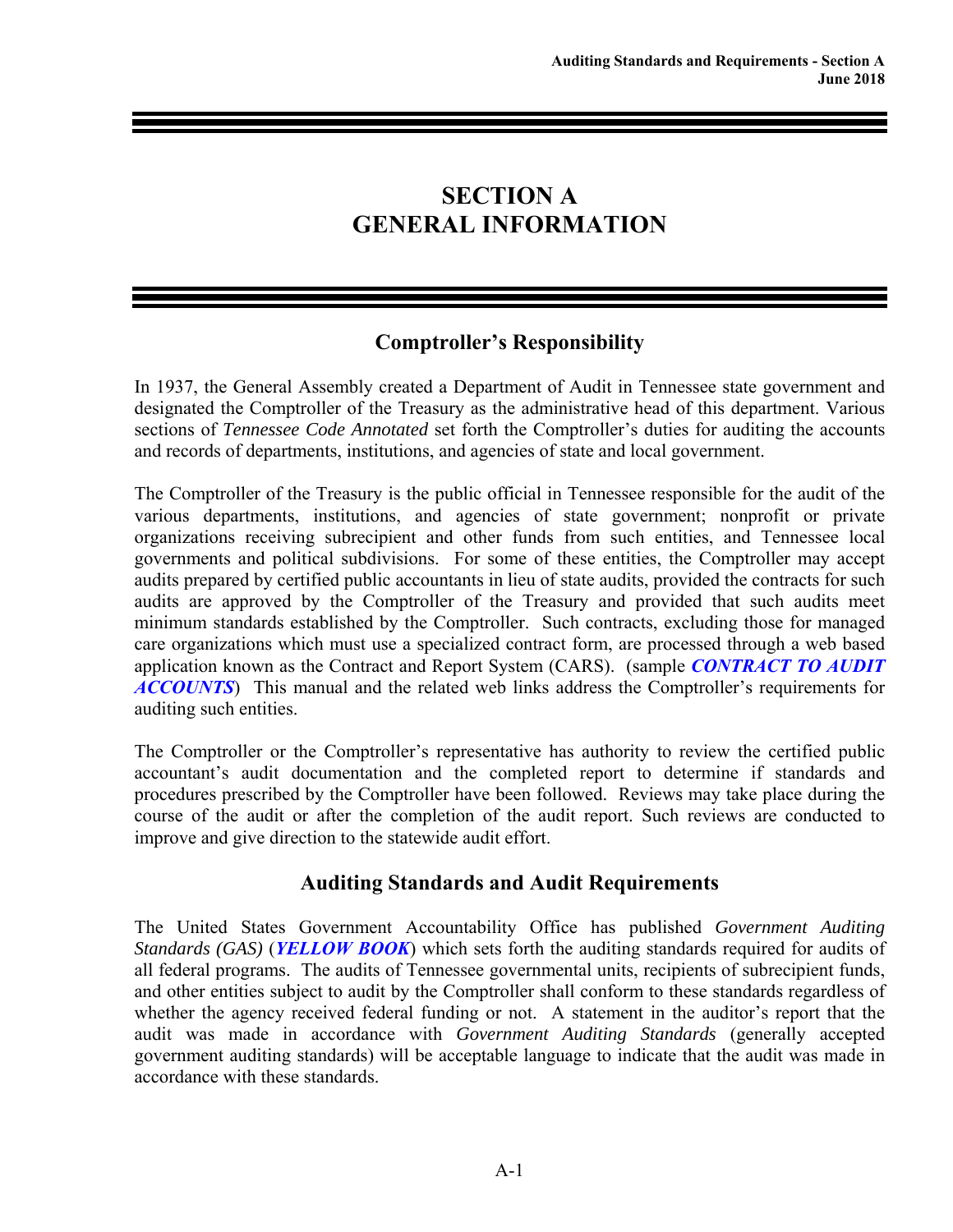Those governmental units and recipients of subrecipient funding that are subject to any federal audit provisions must comply with those audit standards as well, which can be found at https://www.whitehouse.gov/omb/information-for-agencies/circulars .

The statutory and contractual audit and internal control requirements for different entities are summarized in the introduction of this manual. The internal control documentation requirements for various entities are addressed in the *Internal Control and Compliance Manual* released by the Comptroller's Office in December 2015. The provisions and documentation requirements of that manual should be considered when evaluating and reporting on internal control in accordance with the requirements of *Government Auditing Standards*.

If, during the course of the audit, it becomes apparent that a disclaimer of opinion or adverse opinion will likely be required, the auditor should contact the Division of Local Government Audit.

# **Coverage**

The audit must generally cover all funds and all offices, departments, agencies, or other units of the entity that collect or disburse funds or provide services or supervise any other assets belonging to the entity. Separate audits may be conducted for one or more departments if deemed necessary by the governing body and if approved by the Tennessee Comptroller of the Treasury.

Program-specific audits must be approved prior to the execution of a Contract to Audit Accounts. **[Section I](#page-92-0)** includes general guidance for program-specific audits. Variances from these guidelines must be approved by the Tennessee Comptroller of the Treasury.

For governmental agencies, the reporting entity should be determined in accordance with standards established by the Governmental Accounting Standards Board (GASB). For nongovernmental agencies, the parent and all subsidiaries are normally included in the scope of the audit. Audits of agencies whose audit requirement is driven by funding from the Department of Intellectual and Developmental Disabilities (DIDD) must include the parent and all subsidiaries. Audits of agencies whose audit requirement is NOT driven by funding from DIDD, may, if approved by the state funding agency and the Comptroller of the Treasury of the State of Tennessee prior to executing a Contract to Audit Accounts, have an audit that only includes a particular subsidiary.

The auditor must consider materiality for any local government as provided for in the AICPA Audit and Accounting Guide, *State and Local Governments*.

The Comptroller of the Treasury shall require auditors of local governments to express an opinion on each of the opinion units which collectively comprise the basic financial statements required by the GASB Statement 34 financial reporting model. However, except for internal school funds and noncentralized cafeteria funds, a local government, at its option, may engage the auditor to also express an opinion on the combining and individual fund financial statements that are presented as supplementary information accompanying the basic financial statements. The combining and individual fund financial statements for internal school funds and noncentralized cafeteria funds must be covered in the auditor's opinion on the financial statements.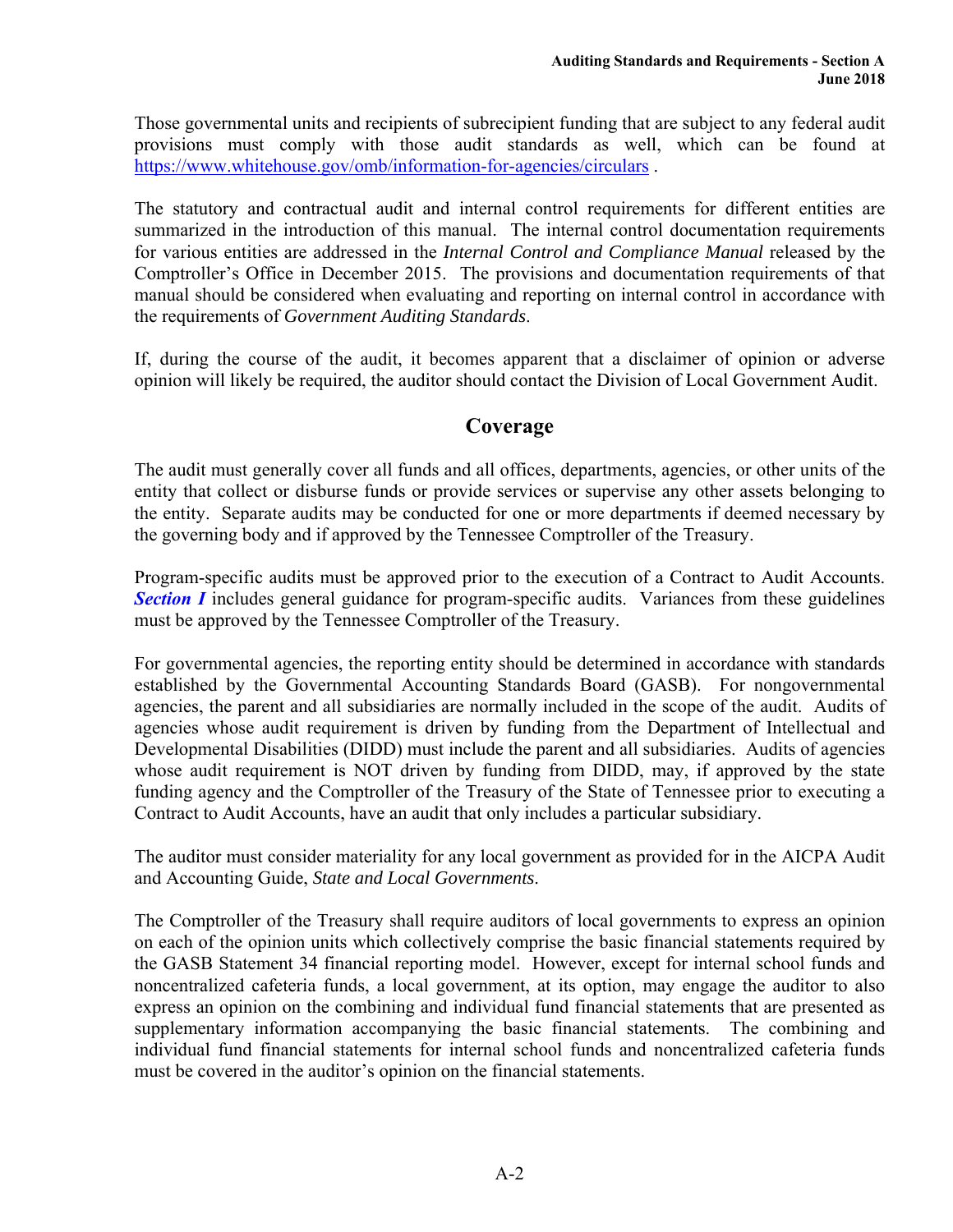For all audits, an opinion on whether accompanying information is fairly stated in all material respects in relation to the basic financial statements taken as a whole is preferred for ALL supplementary information. This does not include the corrective action plan, for which no opinion is required. Minimum requirements for opining on the supplemental information are included in Sections B through H.

Additional audit coverage information specific to the type of entity being audited is located in the respective section(s) in this manual.

# **Audit Period**

Audits should cover at least one fiscal year, 12 months, unless otherwise approved by the Comptroller. Ordinarily, the fiscal year ends on June 30 for Tennessee governmental entities. Unless prohibited by law, other fiscal year-ends may be allowed. All counties, municipalities, and internal school funds have a June 30 fiscal year-end. The fiscal year-end varies for utility districts, housing authorities, other special purpose governments, nonprofit and for-profit organizations.

# **Legal and Contractual Compliance**

The auditor shall determine compliance with legal requirements in the handling of public funds. When presenting findings in the audit report, the auditor is responsible for directing particular attention to violations of federal and state laws and regulations, private acts, charter provisions, the Single Audit Act, Title 2 U.S. *Code of Federal Regulations Part 200, Uniform Administrative Requirements, Cost Principles, and Audit Requirements for Federal Awards (*Uniform Guidance), and subrecipient contract requirements.

Any reasonable suspicion of fraud discovered during the audit shall be **promptly reported in writing** by the auditor to the Comptroller of the Treasury, State of Tennessee. (See pages *[A-8 - 15](#page-27-0)* for additional guidance and http://comptroller.tn.gov/la/LGSfraudReporting.asp for the reporting options (on-line, mail and fax) and reporting form.)

# **Competency**

Audits must be conducted by either certified public accountants or the audit staff of the Comptroller of the Treasury. All auditors must have adequate training and experience in governmental accounting and be in good standing in their profession. An audit firm that receives a peer review rating other than pass is subject to additional scrutiny and may be required to submit their audit documentation for review prior to the release of an audit. Continued ratings other than pass may result in the audit firm not being eligible to conduct audits for the Comptroller of the Treasury. Additional information regarding actions that may be taken by the Comptroller of the Treasury can be found on the web at http://comptroller.tn.gov/la/ManualsGuidance.asp in the document titled "Peer Review and Audit Documentation Reviews".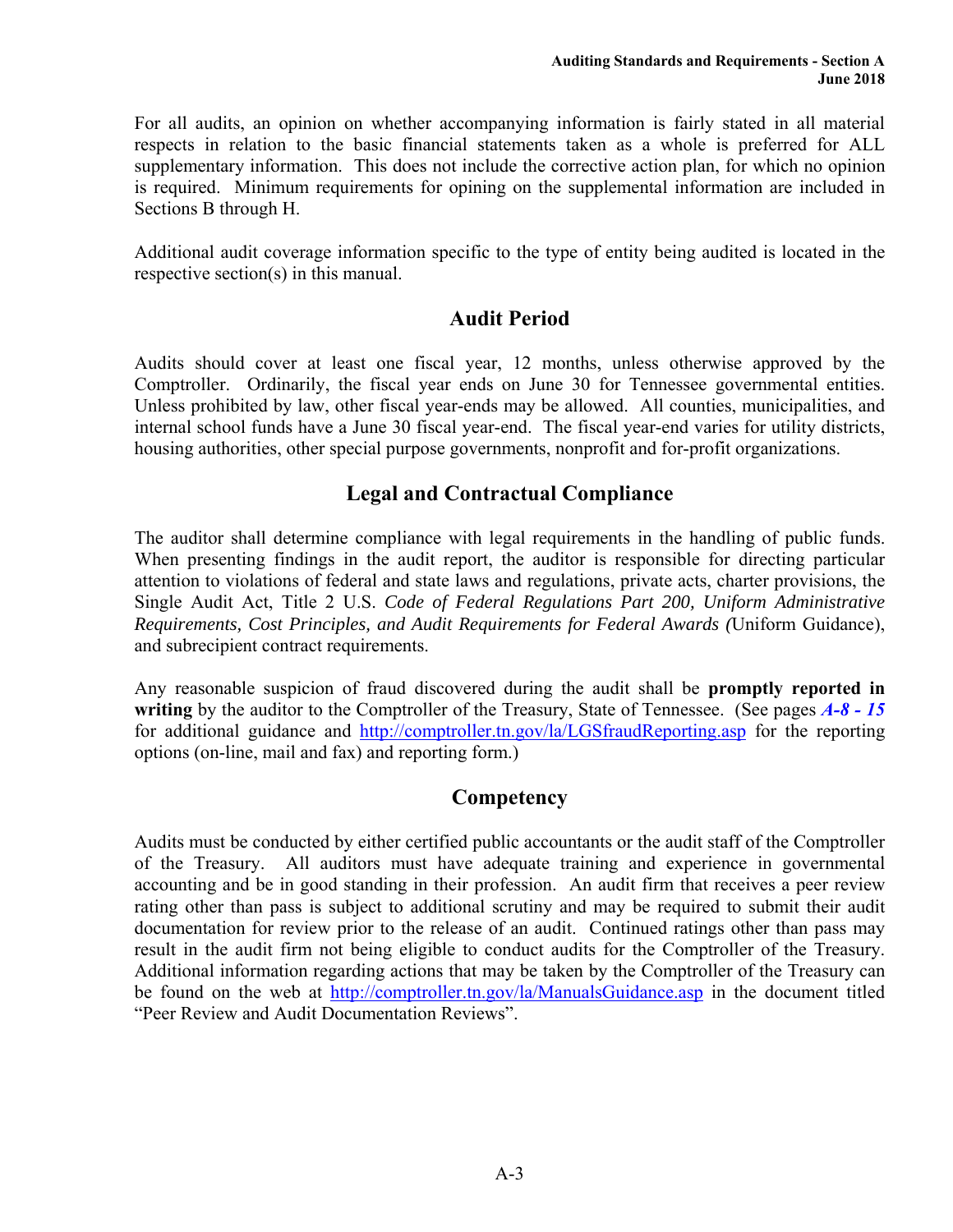# **Awarding Audit Contracts**

Section 12-4-106, *Tennessee Code Annotated,* does not allow counties, municipalities, metropolitan governments, utility districts, and other municipal and public corporations of this state to award audit contracts based on competitive bids. The audit contracts must be awarded on the basis of recognized competence and integrity. Although competitive bidding is prohibited, interviews may be conducted to determine the capabilities of eligible persons or groups.

The Comptroller's Office encourages all organizations to require audit firms to complete and submit a Request For Proposal. The Request For Proposal provides information that is extremely beneficial in evaluating whether an audit firm possesses the necessary capabilities to conduct an audit of the organization. (*[SAMPLE REQUEST FOR PROPOSAL – APPENDIX E](#page-178-0)*) If an audit organization needs to include a basic contract form in the request for proposal, a "sample" fill-in pdf contract can be accessed on the Comptroller's web site under Helpful Links at https://www.comptroller.tn.gov/RA\_Upload/

# **Comptroller's Approval of Audit Contracts**

The Comptroller has prescribed a uniform audit contract for (1) local and special purpose governments, nongovernmental organizations that meet the definition of a subrecipient, various other organizations that are required, by contract provision or miscellaneous *TCA* requirements, to have an audit and (2) managed care organizations contracting with the state's TennCare Program. Managed care organizations should use an electronic contract, (which can be found on the web at http://comptroller.tn.gov/shared/forms.asp) following the guidelines detailed later in this section. All other organizations are required to use the web based application known as the Contract and Report System (CARS) for executing the contract to audit accounts. The details for using this system are accessible through the CARS application. (*[CARS](https://www.comptroller.tn.gov/RA_Upload/)*) Regardless of the method used, the contract should be properly executed and approved by the Comptroller before any audit work is begun.

Entities must use the Comptroller's Contract to Audit Accounts form (*[CONTRACT TO AUDIT](https://www.comptroller.tn.gov/RA_Upload/)  [ACCOUNTS](https://www.comptroller.tn.gov/RA_Upload/)*) which is embedded in CARS. Managed care organizations must use a specialized contract form (*[TENNCARE CONTRACT](https://www.comptroller.tn.gov/shared/forms.asp)*). The Comptroller will not approve a retyped contract for managed care organizations or any contract not executed through CARS for all other organizations.

## **Audits of Group Financial Statements**

Item 8 of the Contract to Adit Accounts includes provisions to address certain requirements related to auditing requirements in the AICPA, *Professional Standards*, AU-C section 600, *Special Considerations — Audits of Group Financial Statements (Including the Work of Component Auditors)*. The changes, though included in all audit contracts, only apply to those organizations/funds (components) whose financial statements are included in a county that is audited by the Division of Local Government Audit. When the contract to audit accounts is executed, an individual with the Division of Local Government Audit will contact you by email, as noted in the contract. If you have further questions regarding your role in the group audit, please contact our office.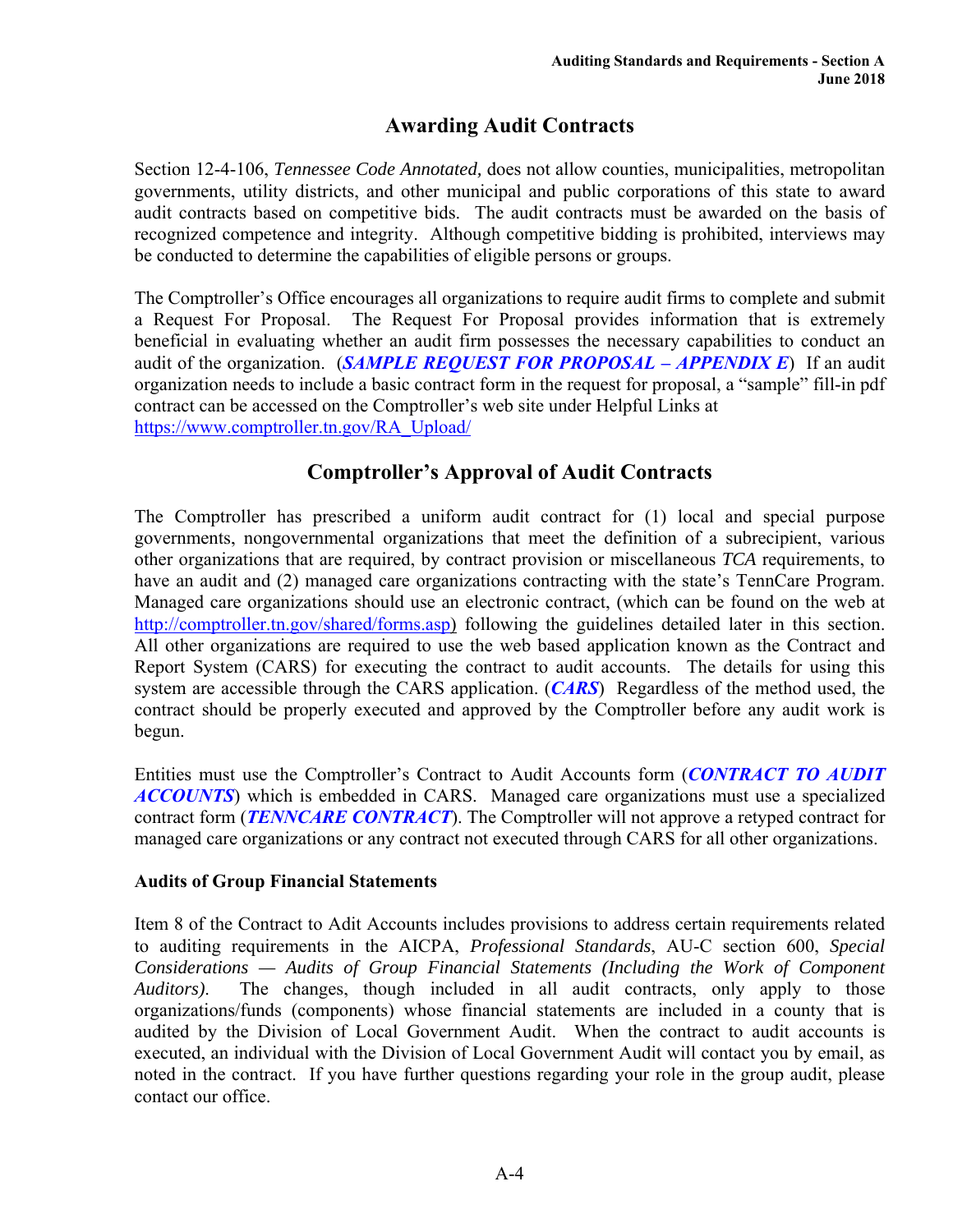## **Multiple Audit Periods**

If the uniform contract includes more than one annual audit period, financial reporting shall conform with the guidelines in *[Section A, page 20](#page-39-0)*, Special Reporting Considerations, and Sections B through I of this manual, as applicable.

#### **Report Due Date**

The contract to audit accounts establishes the date by which the audit report shall be submitted. While financial reports must typically be submitted no later than six (6) months following the fiscal year end, various circumstances may necessitate a different filing time frame. Certain known circumstances where an earlier submission date is required are noted below.

- Certain standards governing group audits may require a report to be submitted by an earlier date. Auditors conducting audits of funds and/or component units of a primary government may be requested to change the filing date (modified due date) either during the contracting process or after the contract is executed, in order to facilitate the group audit.
- Certain audits are contracted through Local Government Audit that are included in the State of Tennessee's audit report. Those audits with fiscal years ending on June 30 are due by October 31 of that same year. Please refer to *[Appendix F](#page-195-0)* for a list of these entities.
- TNInvestco organizations must file audits within one hundred twenty (120) days of the close of their fiscal year.
- Certain organizations that receive funding from community corrections must file their audits within hundred twenty (120) days of the close of their fiscal year.

When considering approval of a contract to audit, the Comptroller will evaluate the circumstances related to previous audit reports that have not been submitted or were submitted after the due date or modified due date.

#### **Delinquent Filings**

Sometimes circumstances occur that result in an audit report being filed after the due date or require a date later than six (6) months following the fiscal year end to be entered on the contract. These should NOT be regular occurrences because it constitutes delinquent filing.

If the contractual filing date is anticipated to be greater than six (6) months following the fiscal year end, you must contact the Comptroller's Office prior to completing the contract. After the contract is signed, if it appears that the report will be filed after the contracted filing date, a notification communicating the reason for the delinquent filing should be submitted through the CARS system.

In either of the above situations, other interested parties should be notified of your delinquent filing, including, but not limited to, lenders, grantors, bond counsel, regulatory boards, etc. A particular emphasis should be placed on due dates for entities subject to the requirements of the following organizations; the Tennessee Local Development Authority (TLDA), Electronic Municipal Market Access (EMMA), and the U.S. Office of Management and Budget.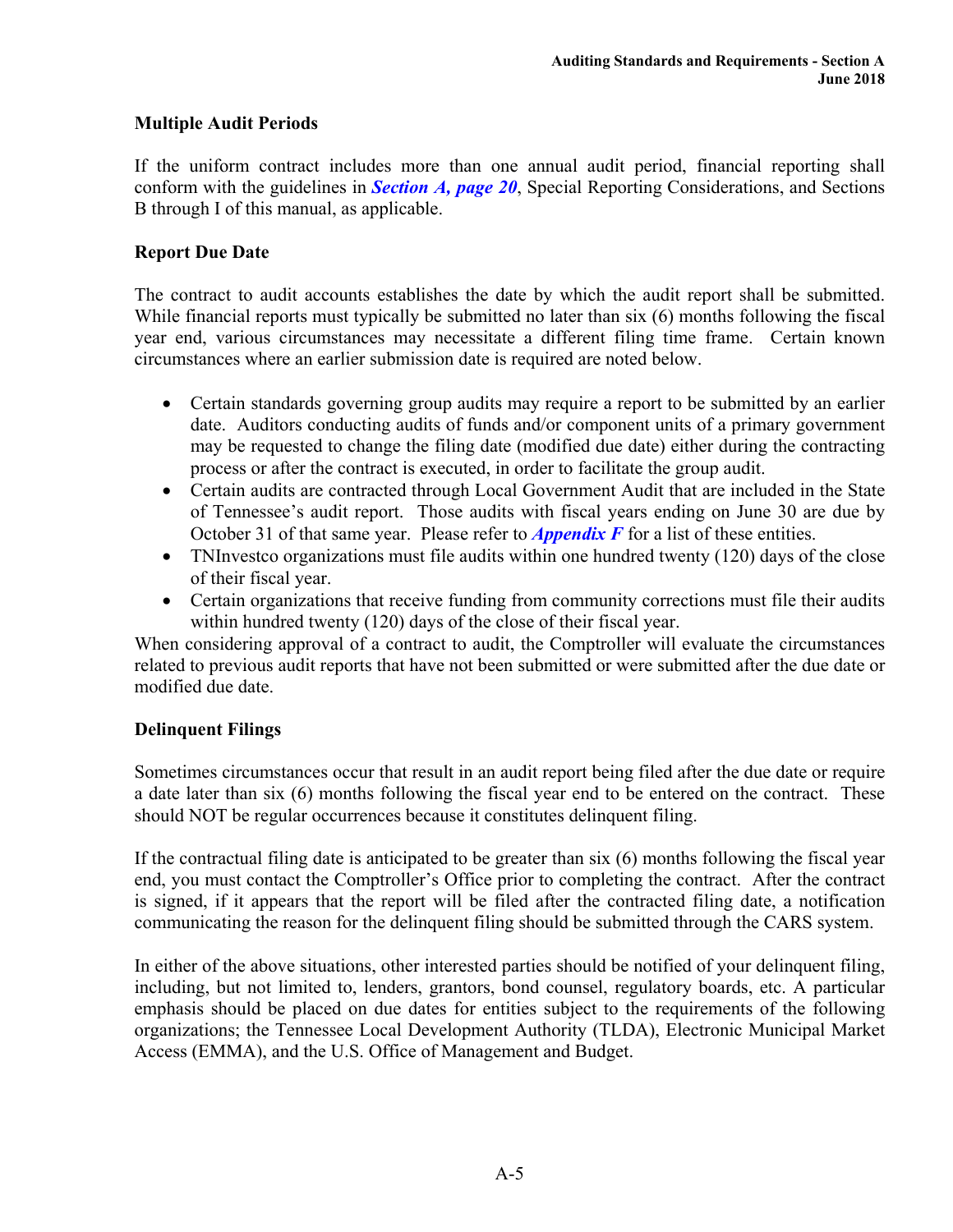#### **Special Audit-Related Services**

When a certified public accountant is considering conducting a special audit-related service, including agreed-upon procedures, that is not included in the audit contract approved by the Comptroller, the auditor must notify the Comptroller of the proposed work. A contract, explaining the nature and extent of the engagement, must be approved by the Comptroller's Office before any work is started.

#### **Timeliness of Audit Contracting**

The timing of submission of audit contracts can affect the timeliness of the audit. As a rule, audit contracts should be executed before the end of the fiscal year to be audited. However, contracting for the audit of internal school funds (i.e., activity funds, noncentralized cafeteria funds, and other internal school funds) and for additional audit procedures for centralized cafeteria systems in counties and special school districts is different. Because some of the audit procedures conducted on behalf of the Division of Local Government Audit **must** be conducted while school is still in session, all schools should contract by September 30 of the fiscal year to be audited (nine months **prior** to the end of the fiscal year). The contract to audit accounts should address the additional audit procedures related to centralized cafeteria funds in the special provisions section of the contract.

#### **Indemnification Clauses**

The Office of the Attorney General, State of Tennessee, Opinion 93 – 01 states:

A contract provision which requires that a local governmental entity indemnify or hold harmless another governmental entity or a private party beyond the liability imposed upon that entity by law is unenforceable because it appropriates public money and abrogates governmental immunity without the authorization of the General Assembly.

Based on this opinion, a local government does not have the power to enter into an indemnification clause. These clauses should be avoided in the audit contract.

# **Electronic Contracting and Reporting Requirements**

Guidelines and requirements for CARS are included in the Help section of the main web page for the CARS application. Selected requirements related to the types of files that may be uploaded and electronic reports are included below; however, firms and their clients are responsible for complying with all CARS requirements.

| <b>Types of Files that Must be Uploaded if Applicable</b> |  |
|-----------------------------------------------------------|--|
|-----------------------------------------------------------|--|

| <b>File Content</b>                               | <b>File Type</b> |  |
|---------------------------------------------------|------------------|--|
| Annual Audit Report/ Annual Financial Report      | PDF              |  |
| Audit Conclusions – Comptroller's Referral Letter | <b>PDF</b>       |  |
| <b>AWWA Water Loss Excel Spreadsheet</b>          | Excel            |  |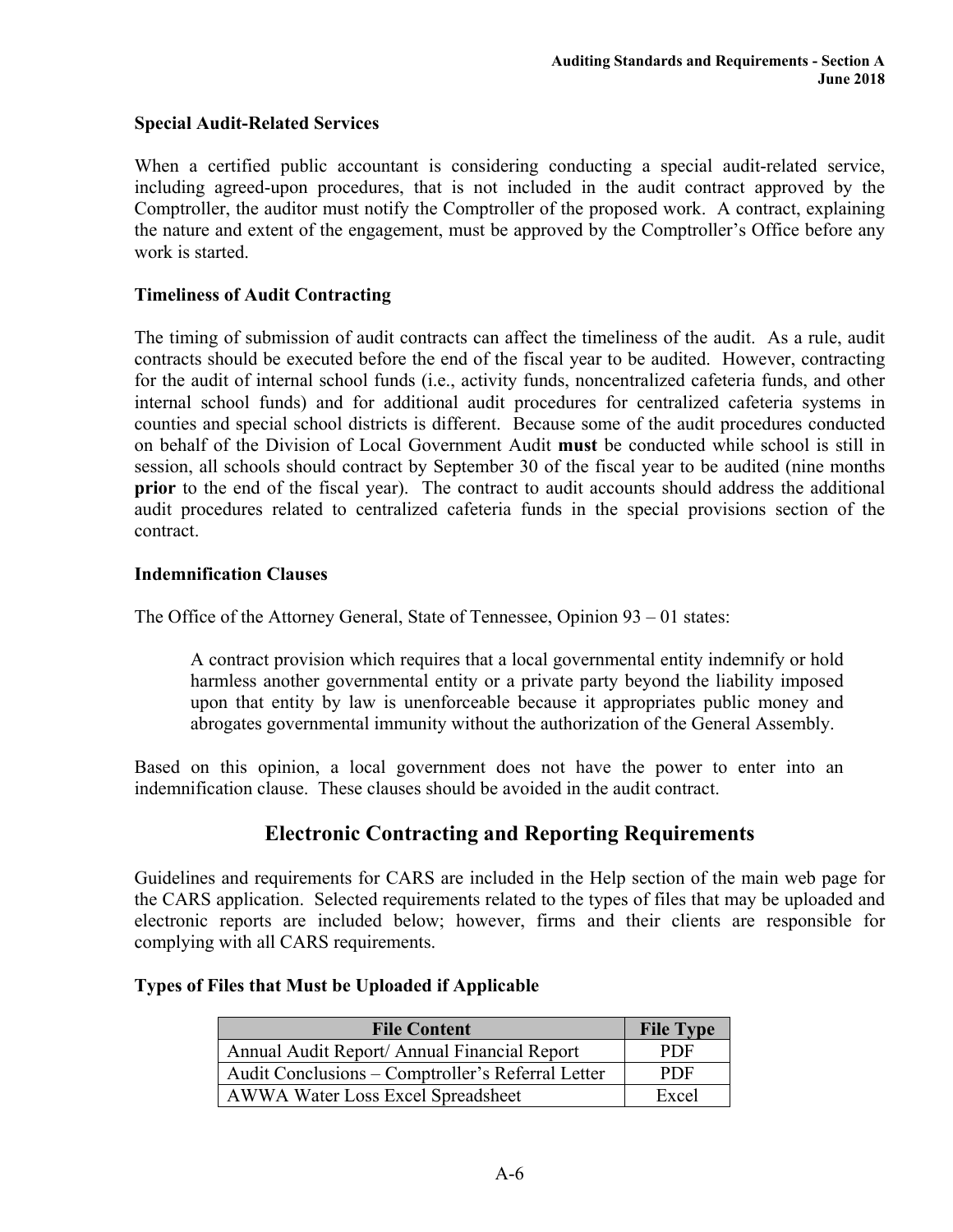| <b>File Content</b>                            | <b>File Type</b> |  |
|------------------------------------------------|------------------|--|
| Federal Form 990 (Specialty License Reporting) | <b>PDF</b>       |  |
| Management Letter                              | <b>PDF</b>       |  |
| Schedule of Cash Shortages and Other Thefts    | <b>PDF</b>       |  |
| Separate Single Audit                          | <b>PDF</b>       |  |
| Specialty License Plate Annual Accounting      | <b>PDF</b>       |  |
| Unaudited Financial Information                | PDE              |  |

#### **Electronic Reports:**

With the exception of certain agencies that file unaudited information or that file a courtesy report with our office (See guidance in *[Section K](#page-108-0)*), electronic reports, related management letters, water loss Excel files, and letters to those charged with governance may only be filed by the audit firm.

When water loss Excel files are uploaded, language similar to the following may be included in the comments section of the submission form:

This is the official financial report. We are also uploading the AWWA Excel file in compliance with regulatory requirements. Our audit firm takes no responsibility for the separate AWWA Excel file.

Electronic reports are posted to our web site upon receipt. When revised reports are submitted, the original file is replaced with the revised one.

The following guidelines should be followed for electronic reports.

- 1. The electronic report must be indistinguishable from any paper copy(s) issued.
- 2. Security settings must allow printing and commenting.
- 3. The scan quality should be sufficient to allow for clear viewing and printing of the document. Scan quality can be improved by modifying the settings on your scanner. The default settings on your scanner may need to be changed.
- 4. Scanned documents that include information which is highly dependent on color to convey information (such as graphs, pie charts, etc.) should be scanned in color. Failing to scan in color limits the usefulness of such information.
- 5. Pages should be in the proper order and should generally be oriented for reading purposes. When a financial statement cannot fit on a single page, the paging in the report should allow the entire financial statement to be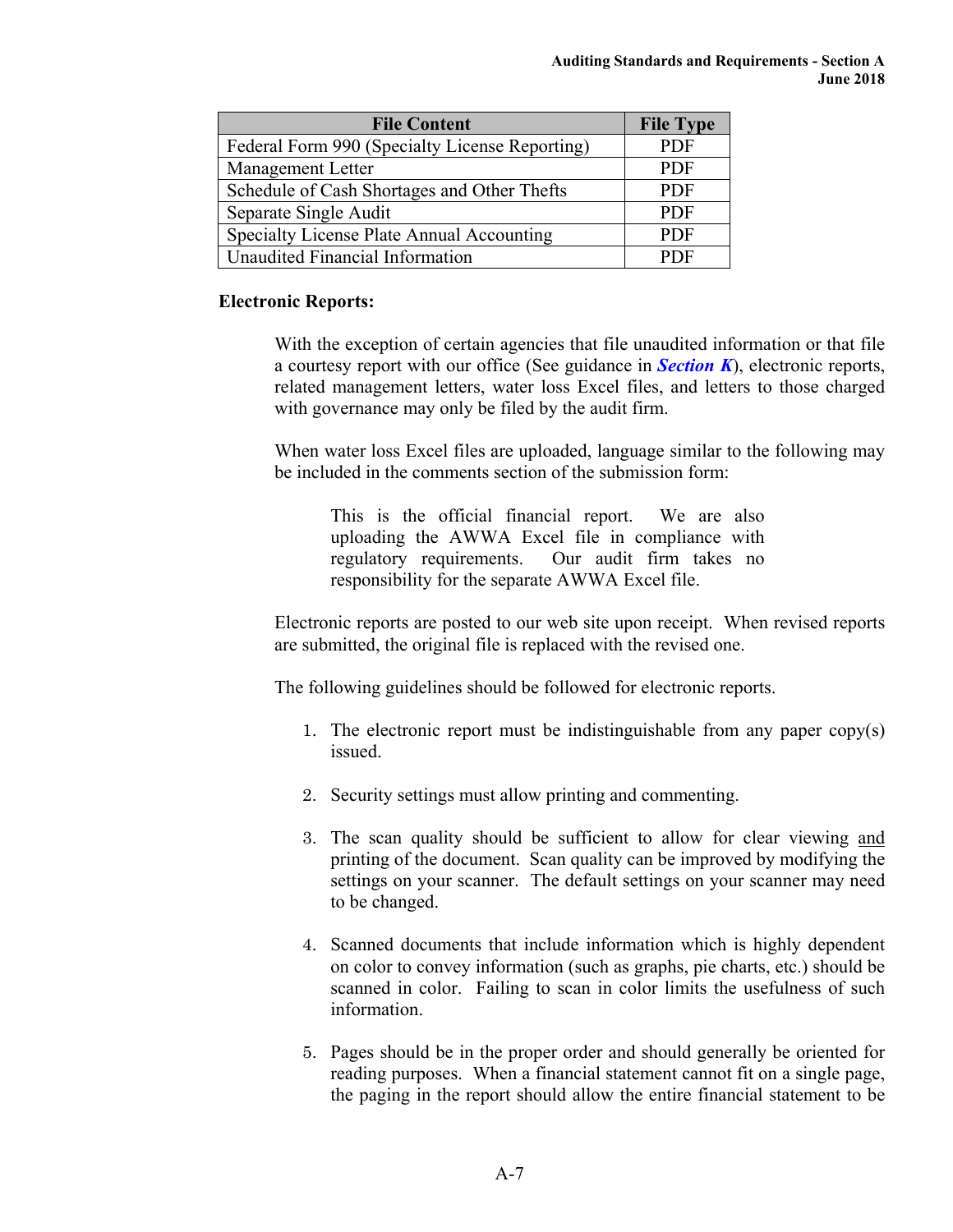<span id="page-27-0"></span>viewed on facing pages. This may require blank pages to be inserted intentionally in a similar fashion to a paper report. The order of information in the report should comply with the general report outline in the *Audit Manual*.

- 6. Management letters that are not included in the table of contents of the audit report should be uploaded in a separate file from the audit report. Any information included in the audit report file will be posted to the Division of Local Government Audit's web site.
- 7. A separately issued management letter should be electronically submitted at the same time the electronic report is submitted. If the management letter has not been issued at the time the report is released, please notify us when submitting the financial report and then submit the management letter as soon as it is issued.
- 8. The opinion(s), internal control and compliance report(s), management letter, and any other auditor communication must be on letterhead.
- 9. All auditor communication should include a printed or graphic electronic signature.
- 10. Electronic files in portable document format (pdf) should include bookmarks at least as detailed as the table of contents
- 11. Renaming of the file please note that we will rename the file names on the report and management letter to meet our internal standardized naming conventions.
- 12. Reports submitted with fiscal years ending December 2015 and later are required to be searchable.

## **Submitting Revised Information**

If you must resubmit any information, only include those documents that have changed. Unchanged documents should not be resubmitted. That is, if a page within the audit report document must be modified, but no modification is required for a management letter that was submitted, then only the complete audit report document should be **resubmitted** 

# **Consideration of Fraud and Illegal Acts**

The auditor is responsible for performing risk assessment procedures and developing an audit plan for each audit. No one audit plan will suffice for every audit and no group of audit steps is comprehensive enough to cover all circumstances. As noted below, the auditor has responsibilities for notifying the Comptroller if their audit procedures reveal any reasonable suspicion of fraud.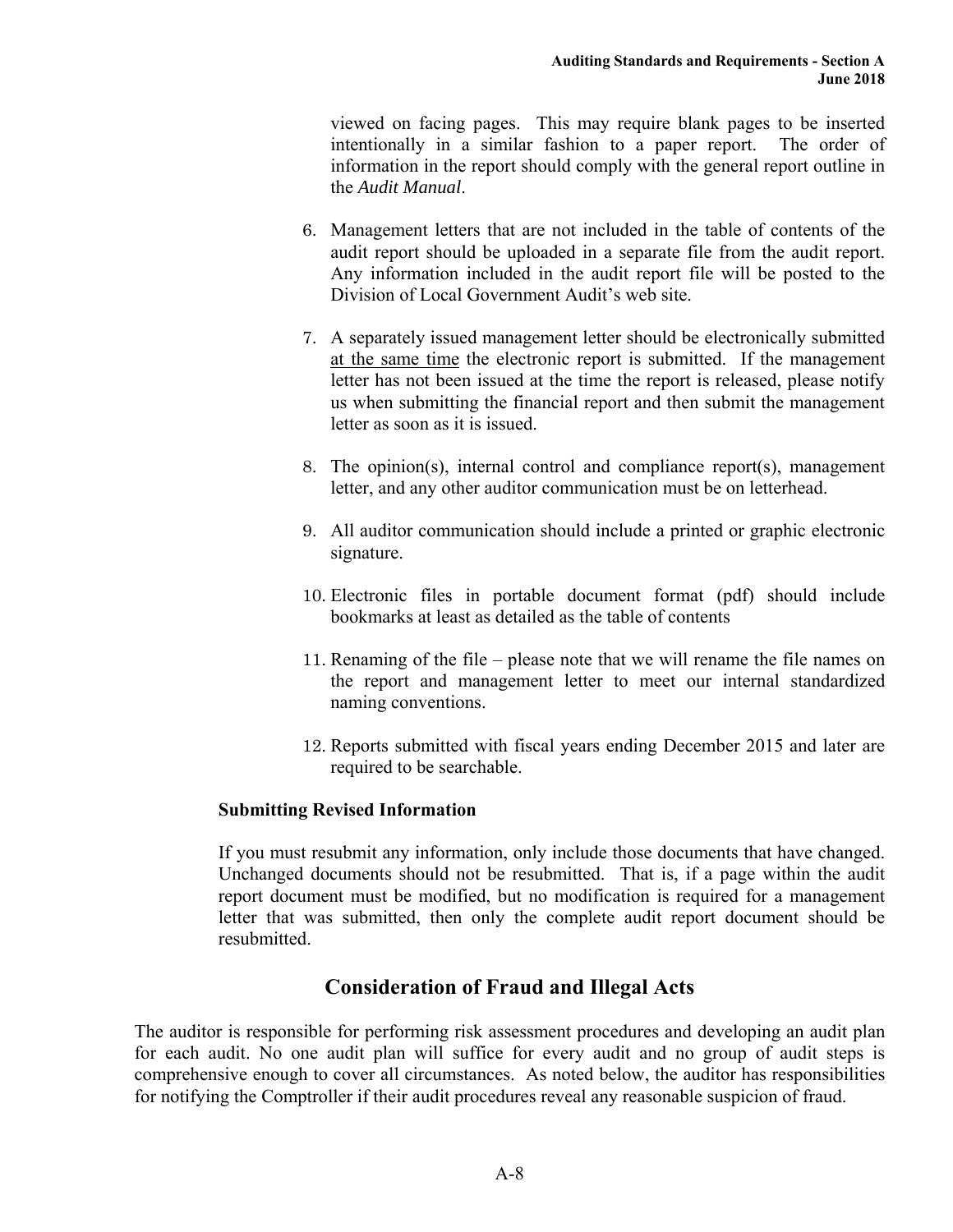Item 7 of the Contract to Audit Accounts stipulates the following:

Any reasonable suspicion of fraud, (regardless of materiality) or other unlawful acts including, but not limited to, theft, forgery, credit/debit card fraud, or any other act of unlawful taking, waste, or abuse of, or official misconduct, as defined in *Tennessee Code Annotated*, Title 39, Chapter 16, Part 402, involving public money, property, or services shall, upon discovery, be **promptly reported in writing** by the auditor to the Comptroller of the Treasury, State of Tennessee, who shall under all circumstances have the authority, at the discretion of the Comptroller, to directly investigate such matters. Notwithstanding anything herein to the contrary, the Comptroller of the Treasury, State of Tennessee, acknowledges that the auditor's responsibility hereunder is to design its audit to obtain reasonable, but not absolute, assurance of detecting fraud that would have a material effect on the financial statements, as well as other illegal acts or violations of provisions of contracts or grant agreements having a direct and material effect on financial statement amounts. If the circumstances disclosed by the audit call for a more detailed investigation by the auditor than necessary under ordinary circumstances, the auditor shall inform the organization's management and those in charge of governance in writing of the need for such additional investigation and the additional compensation required therefor. Upon approval by the Comptroller of the Treasury, an amendment to this contract may be made by the organization's management and those charged with governance and the auditor for such additional investigation.

Although the above requirements have been in place for many years, we have had different situations where audit firms have failed to meet their contractual obligation as referenced above.

The Tennessee State Board of Accountancy will be informed of all failures to meet the above referenced contractual obligations so that they may take whatever disciplinary action they deem appropriate.

# **Comptroller Referrals**

The Comptroller's Office receives notifications from local governments, independent certified public accounting firms, private citizens, and other concerned parties regarding potential fraud, waste, and abuse of public funds. Local governments are required to report unlawful conduct to the Comptroller's Office in compliance with the Local Government Instances of Fraud Reporting Act and certified public accountants are contractually required to report all such matters to the Comptroller's Office.

Certain notifications received by the Comptroller's Office are referred to the contract auditor for consideration as part of their annual audit. The audit firm will receive a letter from our office summarizing the nature of the concerns addressed in the notification as well as the firm's responsibilities regarding the referral.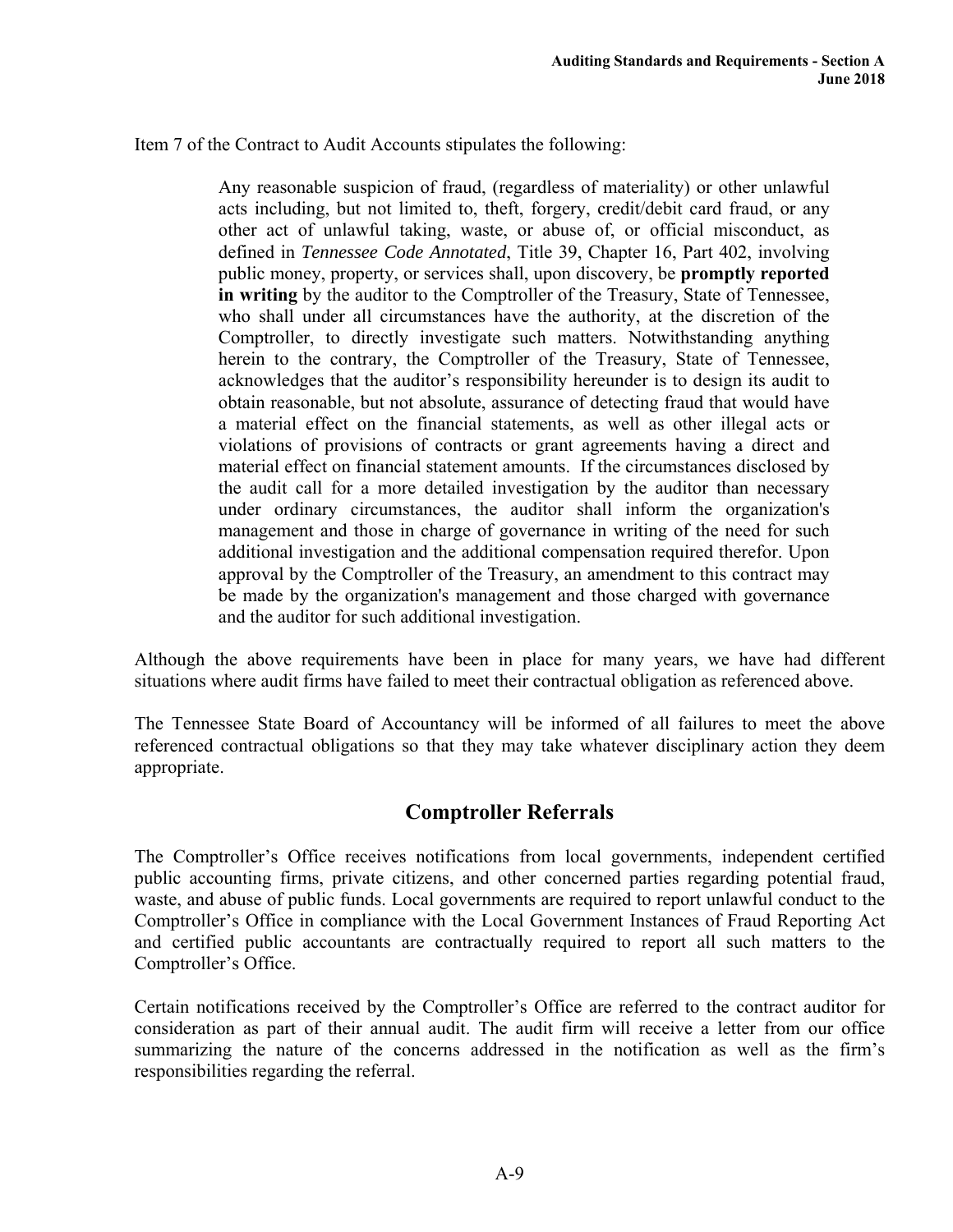The matters included in the referrals can often be addressed during the annual audit process under compliance testing and the internal control evaluation. If the matters disclosed in the referral call for a more detailed investigation, the auditor should inform management and those in charge of governance in writing of the need for such additional investigative procedures and the additional compensation required. Upon approval by the Comptroller of the Treasury, an amendment to the existing Contract to Audit Accounts can be executed by the organization's management and those charged with governance and the auditor for such additional compensation.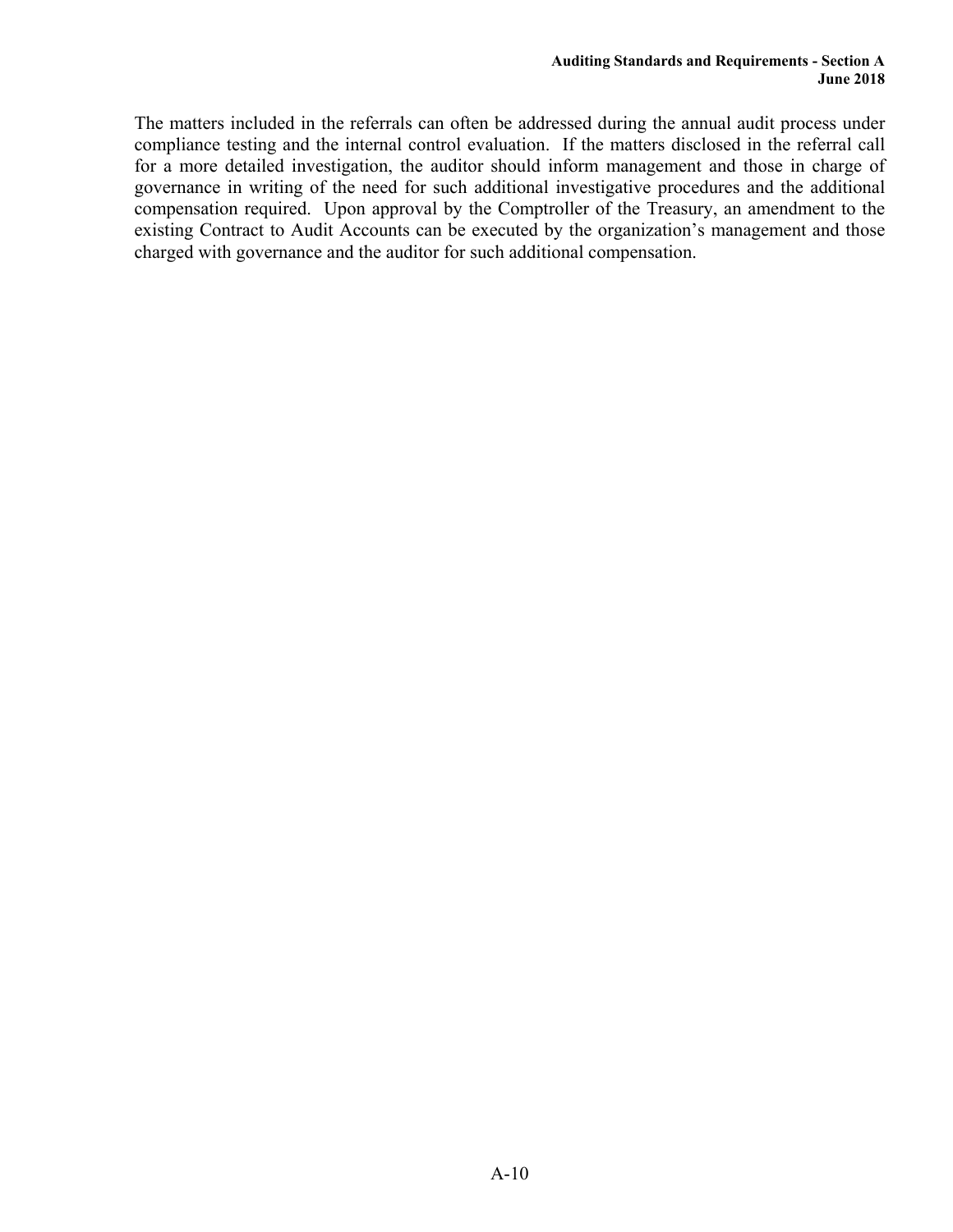# **Cash Shortages and Other Thefts**

The reporting grid below illustrates the reporting requirements of the Comptroller's Office as compared to *Government Auditing Standards* when reporting cash shortages and other thefts. Please note that while the Yellow Book provides latitude in reporting instances of fraud that do not warrant the attention of those charged with governance, in light of public accountability for entities that are funded wholly or in part with public dollars, the Comptroller's Office requires that MOST instances of fraud, regardless of materiality, be communicated to those charged with governance in the report on internal control over financial reporting and on compliance. In addition, MOST instances of fraud should be included in a schedule of cash shortages and other thefts (described below).

| <b>Instances of Fraud</b><br>(Includes Cash Shortages and<br>Other Thefts)                                                                                                      | <b>GAGAS</b><br>Requirement                                                                                                                                     | Supplemental<br><b>Comptroller Requirements</b>                                                                                                                                                                                                                                                                                                                                                                                                                                                                                                                                                                                                                                                                                                                                                                                                                                                                                                                   |
|---------------------------------------------------------------------------------------------------------------------------------------------------------------------------------|-----------------------------------------------------------------------------------------------------------------------------------------------------------------|-------------------------------------------------------------------------------------------------------------------------------------------------------------------------------------------------------------------------------------------------------------------------------------------------------------------------------------------------------------------------------------------------------------------------------------------------------------------------------------------------------------------------------------------------------------------------------------------------------------------------------------------------------------------------------------------------------------------------------------------------------------------------------------------------------------------------------------------------------------------------------------------------------------------------------------------------------------------|
| Instances of fraud that have a<br>material effect on the audit<br>(financial statements or other<br>financial data significant to<br>the audit objectives).<br>(GAS 4.23, 4.25) | Communicate in the<br>report on internal<br>control over financial<br>reporting and<br>compliance.<br>(GAS 4.23)                                                | Also address all such matters in a schedule of cash<br>shortages and other thefts – current and prior years.                                                                                                                                                                                                                                                                                                                                                                                                                                                                                                                                                                                                                                                                                                                                                                                                                                                      |
| Any other instances of fraud<br>that warrant the attention of<br>those charged with<br>governance. (GAS 4.23)                                                                   | Communicate in the<br>report on internal<br>control over financial<br>reporting and<br>compliance. (GAS 4.23)                                                   | Also address all such matters in a schedule of cash<br>shortages and other thefts – current and prior years.                                                                                                                                                                                                                                                                                                                                                                                                                                                                                                                                                                                                                                                                                                                                                                                                                                                      |
| Instances of fraud that do not<br>warrant the attention of those<br>charged with governance.<br>(GAS 4.26)                                                                      | Auditor's determination<br>of whether and how to<br>communicate such<br>instances to entity<br>officials is a matter of<br>professional judgment.<br>(GAS 4.26) | 1) for situations involving amounts greater than \$100:<br>Address such matters, regardless of materiality or<br>significance, in<br>(a) the report on internal control over financial reporting<br>and compliance as an other matter(s); and<br>(b) the schedule of cash shortages and other thefts –<br>current and prior years.<br>2) for situations involving amounts less than \$100 AND<br>management or the board is not involved in the matter<br>AND there was not a complete lack of internal controls -<br>Address such matters<br>(a) in writing in a management letter, which must be<br>submitted through CARS with the audit report.<br>3) for situations involving amounts less than \$100 AND<br>management or the board is involved in the matter OR<br>there was a complete lack of internal controls - Address<br>such matters in<br>(a) the report on internal control over financial reporting<br>and compliance as an other matter(s); and |
|                                                                                                                                                                                 |                                                                                                                                                                 | (b) the schedule of cash shortages and other thefts –<br>current and prior years.                                                                                                                                                                                                                                                                                                                                                                                                                                                                                                                                                                                                                                                                                                                                                                                                                                                                                 |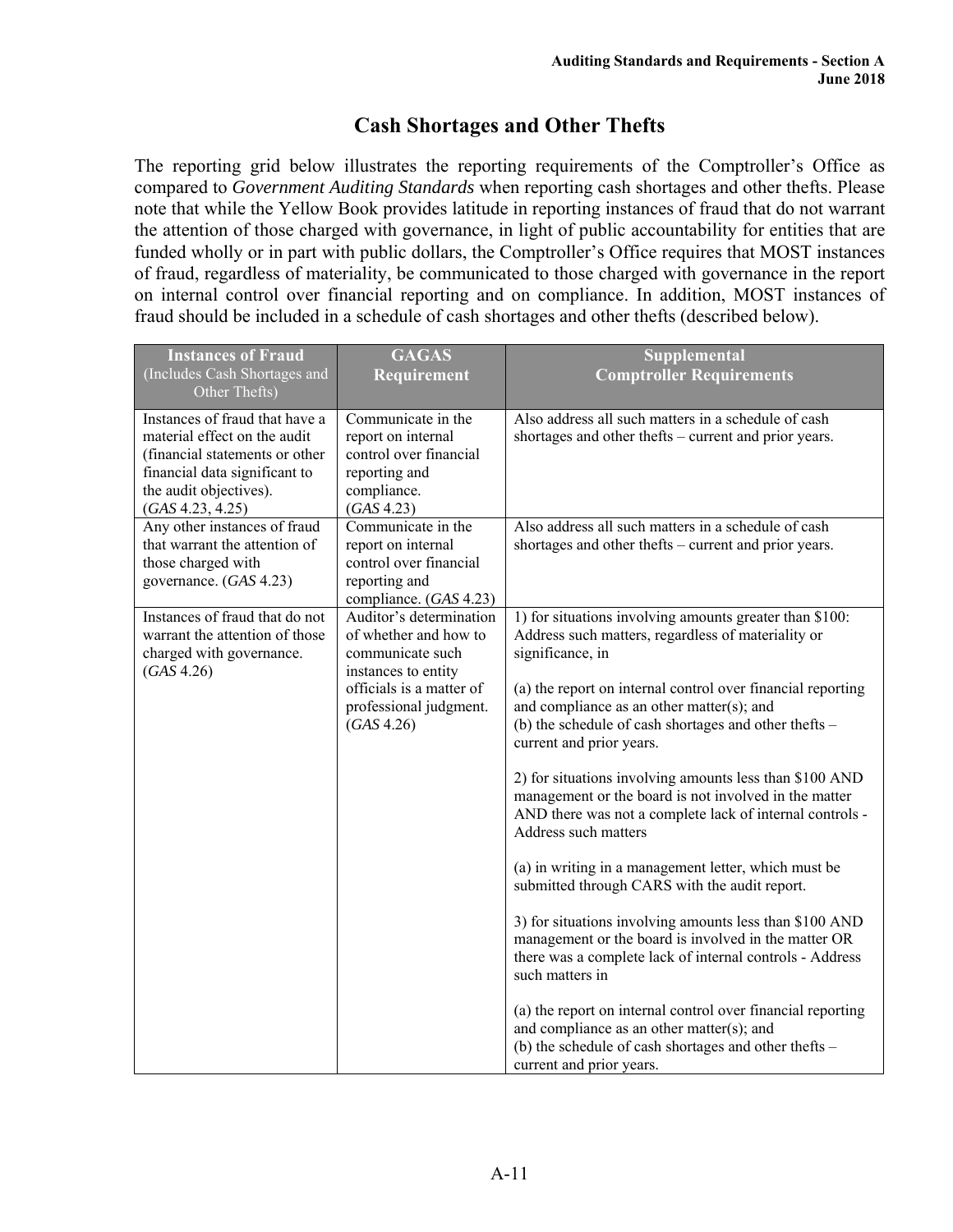#### **Schedule of Cash Shortages and Other Thefts – Current and Prior Years**

All instances of cash shortages and other thefts, except as noted in the grid above should be reported. "Other thefts" do not include thefts by outside parties such as by burglary. Criminal thefts by parties not associated with the reporting entity do not have to be reported as a finding or in the Schedule of Cash Shortages and Other Thefts. The schedule should encompass all fraudulent matters identified during the audit. For example, issues discovered during normal audit procedures, issues addressed in investigative reports issued by the Comptroller or a state or federal agency, and issues developed internally by the auditee or internal audit staff should be reported. Other sources may include reports by local law enforcement agencies or other organizations that the CPA becomes aware of during the normal course of his audit.

The information in this schedule will be included in an annual report published by the Division of Local Government Audit and made available to the public on our website.

#### Contents of Schedule

The schedule should include the information and follow the format presented in the example schedule below. The schedule shall include the status of **all** current and prior year cash shortages, other thefts and fraud, except as noted in the grid above.

All shortages, regardless of when they were initially reported, shall be tracked on the schedule until complete restitution has been collected or the governing body has taken and documented an official final action (write-off, insurance collection, etc.). Normally, write-offs would require action by those charged with governance.

The *explanations of cash shortages* section should detail the following information:

- A number that corresponds to the line item in the schedule;
- The fiscal year the cash shortage/other theft was first reported in the audit report;
- The amount of the shortage/other theft;
- The department (as applicable);
- A brief discussion of the nature of the shortage/other theft;
- Reference to the separate regulatory investigative report, as applicable; and
- The disposition at the end of the entity's fiscal year, including the status of resolution (e.g. restitution, insurance recovery, amounts written-off by the governing body, indictments, etc.). Any information regarding the disposition of the fraud subsequent to the entity's fiscal year end should also be included.

#### Filing of Schedule

This schedule will not be a part of the audit report, but should be submitted by the independent auditor in a pdf format through *[CARS](https://www.comptroller.tn.gov/RA_Upload/)* at the same time the audited financial statements are submitted.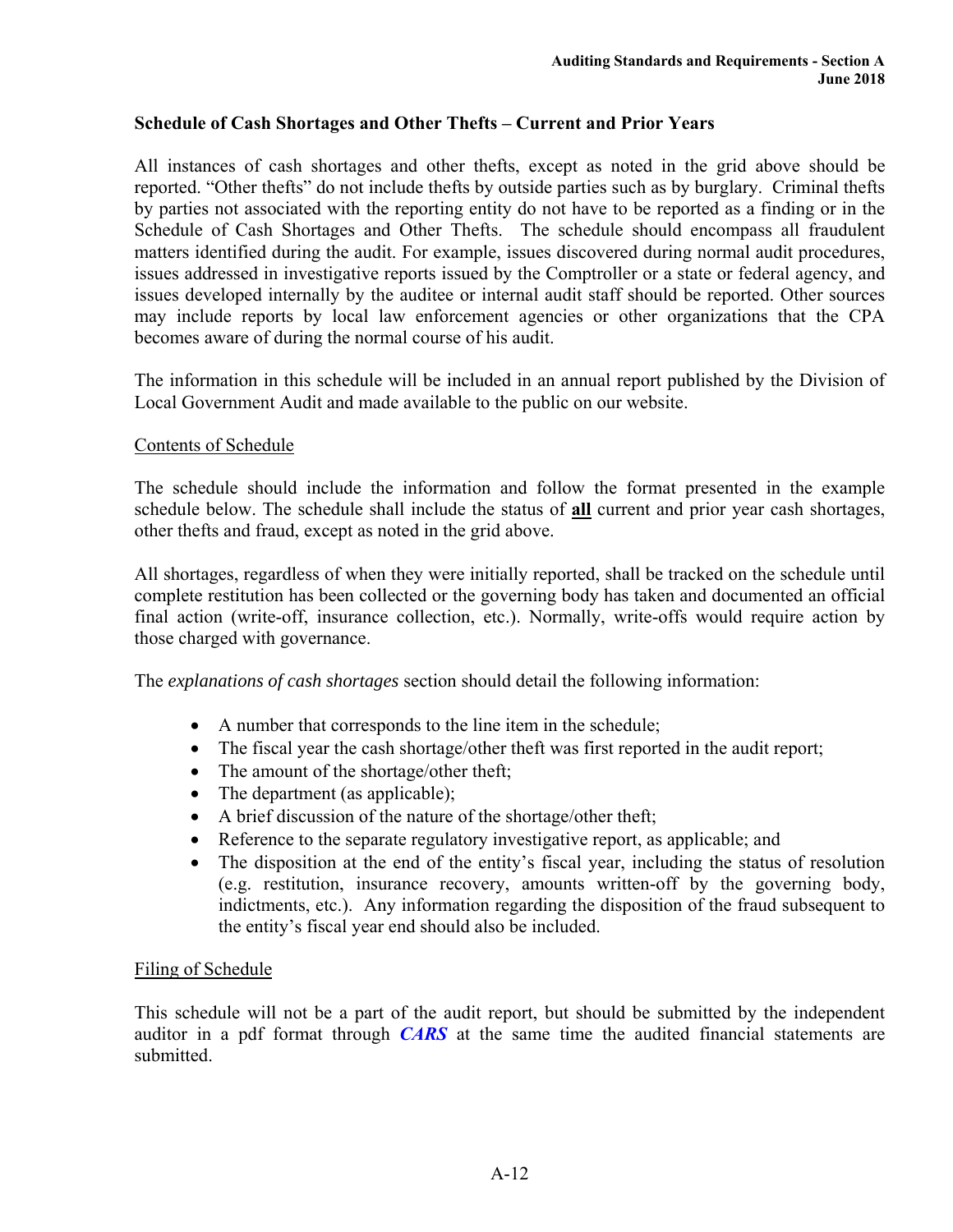#### **Reporting Findings from Regulatory Investigative Reports and Other Sources**

#### Released Reports

If the Comptroller's Office or a state or federal regulatory body has publicly released a fraud investigative report during the contracted audit period or during the auditor's fieldwork for that audit, regardless of the period covered in the report:

- The report must be considered when conducting the audit and when reporting on internal control and compliance. Auditing standards require that investigative reports and other evidences of internal control weaknesses, cash shortages, and other thefts be considered in developing the current audit strategy.
- Relevant matters from the fraud investigative report should be addressed in the annual financial report and referenced to the investigative report, i.e., in the notes to the financial statements, the internal control and compliance report(s) and/or the management letter or letter to those charged with governance, as appropriate under current auditing standards. Those matters that are derived from a regulatory investigation and reiterated in the auditor's report on internal control and compliance should reference the fraud investigative report. Please note that auditing standards require the auditor to obtain and document sufficient audit evidence in the working papers to support the reiterated findings based on the auditor's work and not solely based on the work of other auditors. Audit evidence can be obtained in a variety of ways including, but not limited to, inquiry, results of transaction testing, etc.
- Findings developed from internal investigations, reports by law enforcement agencies, or reports of other organizations should be considered and reported in a manner similar to regulatory investigative reports.
- Cash shortages and other thefts identified in a regulatory investigative report should be reported in accordance with the supplemental Comptroller requirements as outlined in the reporting grid above.
- For regulatory investigative reports issued during the auditor's fieldwork that are outside the scope of the audit, the following guidance should be followed when reporting fraud:
	- a. If the fraud occurred prior to the current audit period and the fraud was not addressed in a prior audit period, the auditor should report the fraud in the report on internal control and compliance of the current period.
	- b. If the fraud occurred subsequent to the current audit period, the fraud should be reported in the internal control and compliance report of that subsequent period. The notes to the financial statements of the current audit period should disclose the fraud as a subsequent event if it meets applicable disclosure criteria.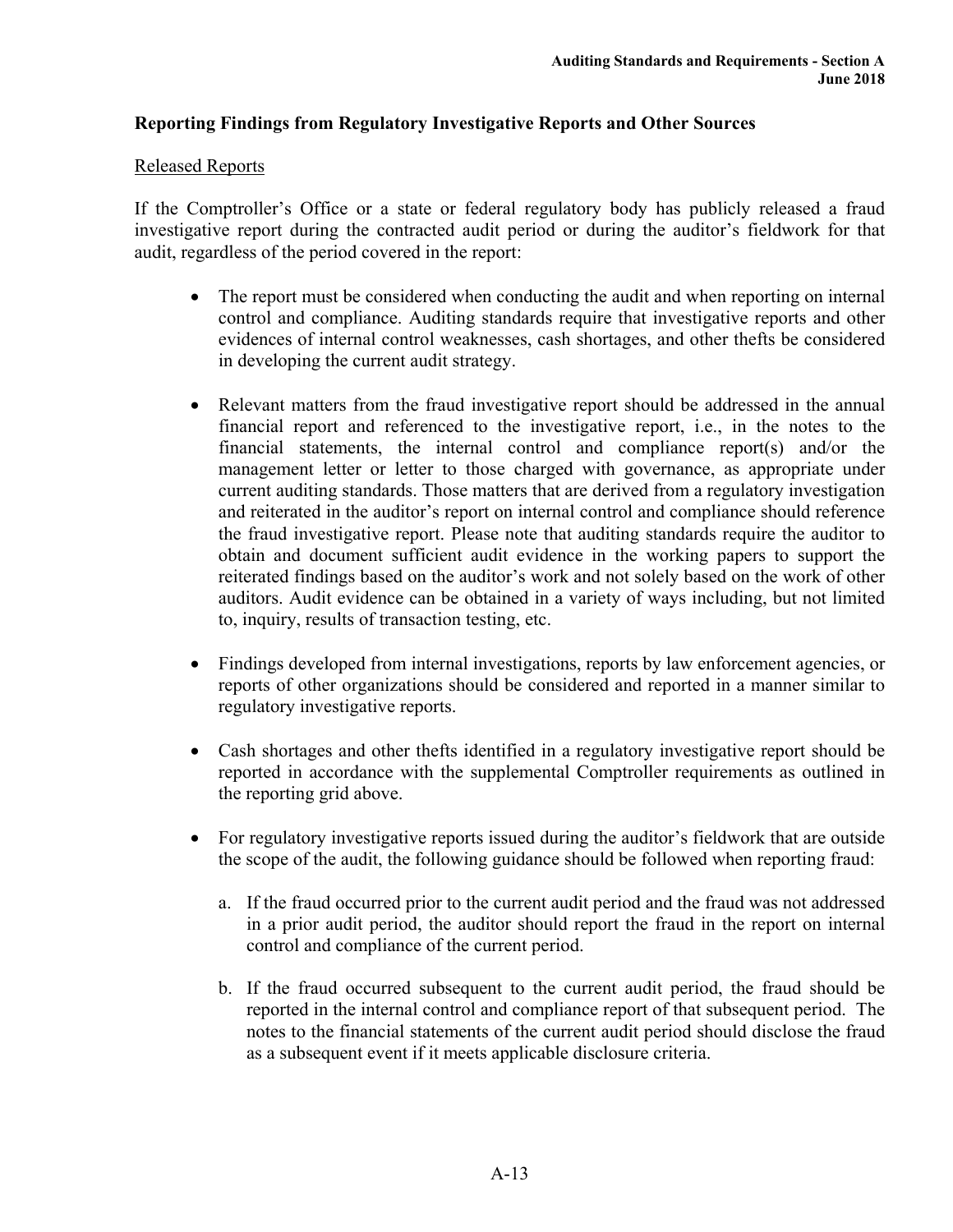## On-going Investigations

In situations where there is an on-going fraud investigation, the auditor should follow the standards for determining the reporting and disclosure requirements in the annual financial report and auditor's reports. If the release of the annual financial report will be delayed due to an on-going fraud investigation, the auditor should contact the Division of Local Government Audit.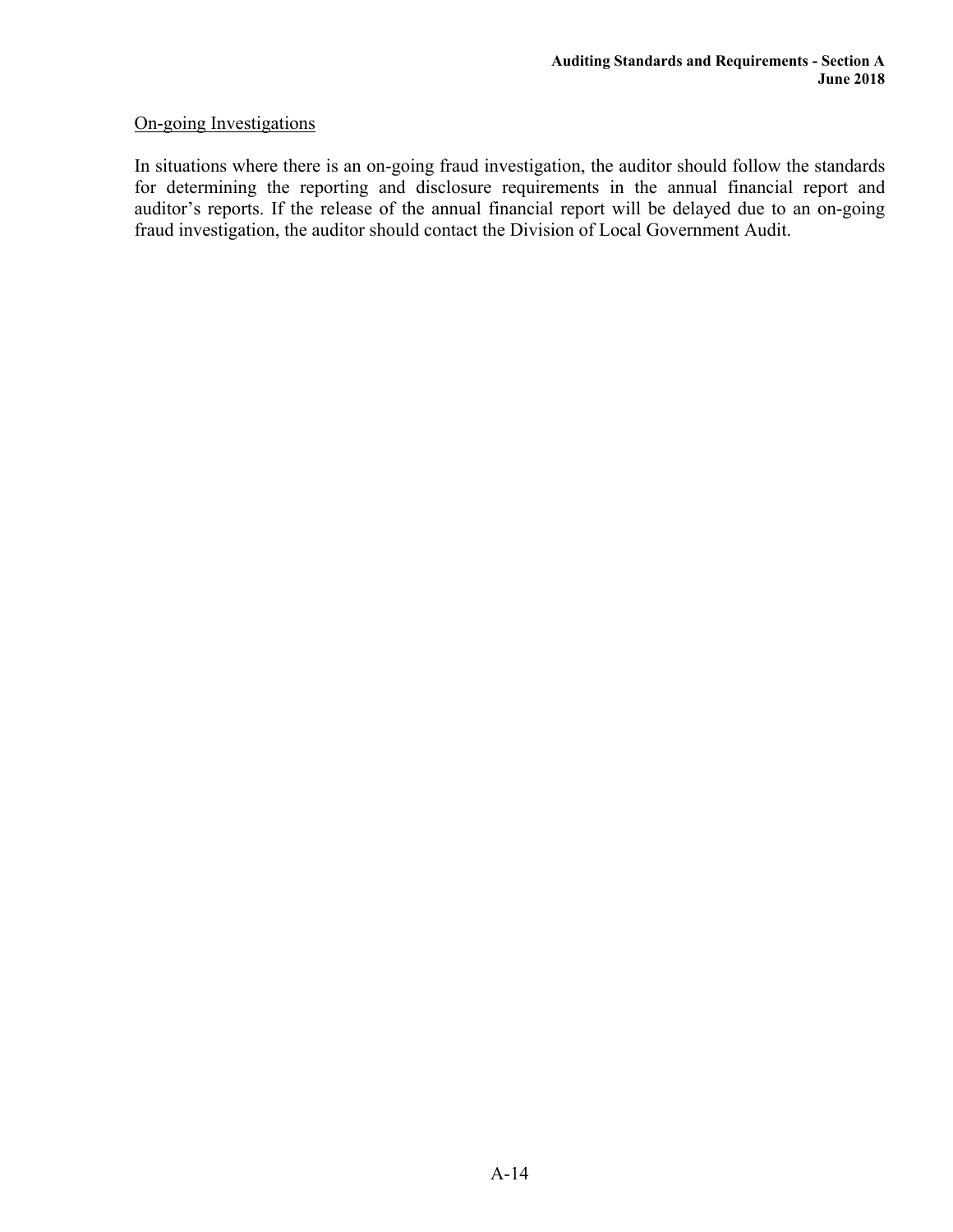| <b>Town in Tennessee</b>                                                             |
|--------------------------------------------------------------------------------------|
| <b>Example Schedule of Cash Shortages and Other Thefts – Current and Prior Years</b> |
| For the Period July 1, 2014 through June 30, 2015                                    |

|   | Fiscal<br>Year<br>First<br>Reported | Department<br>(This column may not<br>always be applicable<br>depending upon the type of<br>local government.) | Original<br>Audit<br>Finding<br>Number/<br>Reference | Original<br><b>Amount of</b><br><b>Shortage</b> | Beginning/<br>Carry-<br>Forward<br><b>Balance</b> | Current<br>Year<br><b>Shortage</b> | <b>Current</b><br>Year<br><b>Reductions</b><br>(Collections)<br>and other<br>Decreases) | End of<br>Year<br><b>Balance</b> |
|---|-------------------------------------|----------------------------------------------------------------------------------------------------------------|------------------------------------------------------|-------------------------------------------------|---------------------------------------------------|------------------------------------|-----------------------------------------------------------------------------------------|----------------------------------|
|   | 2015                                | <b>General Government</b>                                                                                      | 2015-002                                             | \$14,500                                        | \$<br>$-0-$                                       | \$14,500                           | \$<br>$-0-$                                                                             | \$14,500                         |
| ↑ | 2015                                | Highway and Streets                                                                                            | 2015-007                                             | 200                                             | $-0-$                                             | 200                                | 200                                                                                     | $-0-$                            |
| 3 | 2014                                | Board of Education                                                                                             | 2014-005                                             | 15,000                                          | 14,000                                            | $-0-$                              | 1,000                                                                                   | 13,000                           |
| 4 | 2012                                | Water and Sewer                                                                                                | 2012-012                                             | 500                                             | 500                                               | $-0-$                              | 500                                                                                     | $-0-$                            |
| 5 | 2011                                | Police Department                                                                                              | 2011-002                                             | 10,000                                          | 10,000                                            | $-0-$                              | 10,000                                                                                  | $-0-$                            |

#### **Explanations of Cash Shortages**

#### **1.** General Government

The audit for the 2014-15 year reported a cash shortage of \$14,500. An investigative report issued by the Tennessee Comptroller of the Treasury in February of 2015 revealed that from May 2014 through October 2014, the bookkeeper fraudulently issued checks totaling \$14,500 for personal use.

Disposition: At June 30, 2015, no restitution payments had been made. In July of 2015 the bookkeeper was found guilty of theft of \$10,000 or more, sentenced, and ordered to pay restitution totaling \$14,500 to the municipality.

#### **2.** Highways and Streets

The audit for the 2014-15 year reported a cash shortage of \$200 in the street department. An employee claimed hotel and per diem meal reimbursements for an extra day of weekend travel that was not for an authorized municipal purpose.

Disposition: As of June 30, 2015, complete restitution had been made. The employee was required to repay the amount to the municipality and was dismissed from employment.

**3.** Board of Education

The audit for the 2013-14 year reported a cash shortage of \$15,000 at the Board of Education. This shortage resulted from the misappropriation of petty cash funds by a municipal employee. The employee admitted to taking the petty cash funds and was subsequently terminated by the Board.

Disposition: The former employee is making annual restitution payments of \$1,000 until the amount is paid in full.

#### **4.** Water and Sewer Department

The audit for the 20011-12 year reported a theft of \$500 in the water and sewer department. The department's cell phone bills for January and February of 2012 reflected \$500 in charges for text messages for one employee.

Disposition: The employee confessed that the charges were for personal use and agreed to reimburse the town for the charges. The employee subsequently left employment with the town and did not repay the amount owed. An insurance payment related to the theft of \$500 was received during the current year.

**5.** Police Department

The audit for the 2010-11 year reported a theft of \$10,000 in the police department. A special investigation was conducted by the Tennessee Comptroller's Office and is addressed in their report released in May of 2011. The theft was a result of confiscated drug funds being stolen by an employee of the department.

Disposition: The employee was terminated as a result of the theft. The town does not intend to seek restitution and recovered \$8,000 of the theft from insurance proceeds during the current year. The governing body has written-off the remaining \$2,000 as uncollectible. The theft has been reported to the local district attorney and is awaiting trial..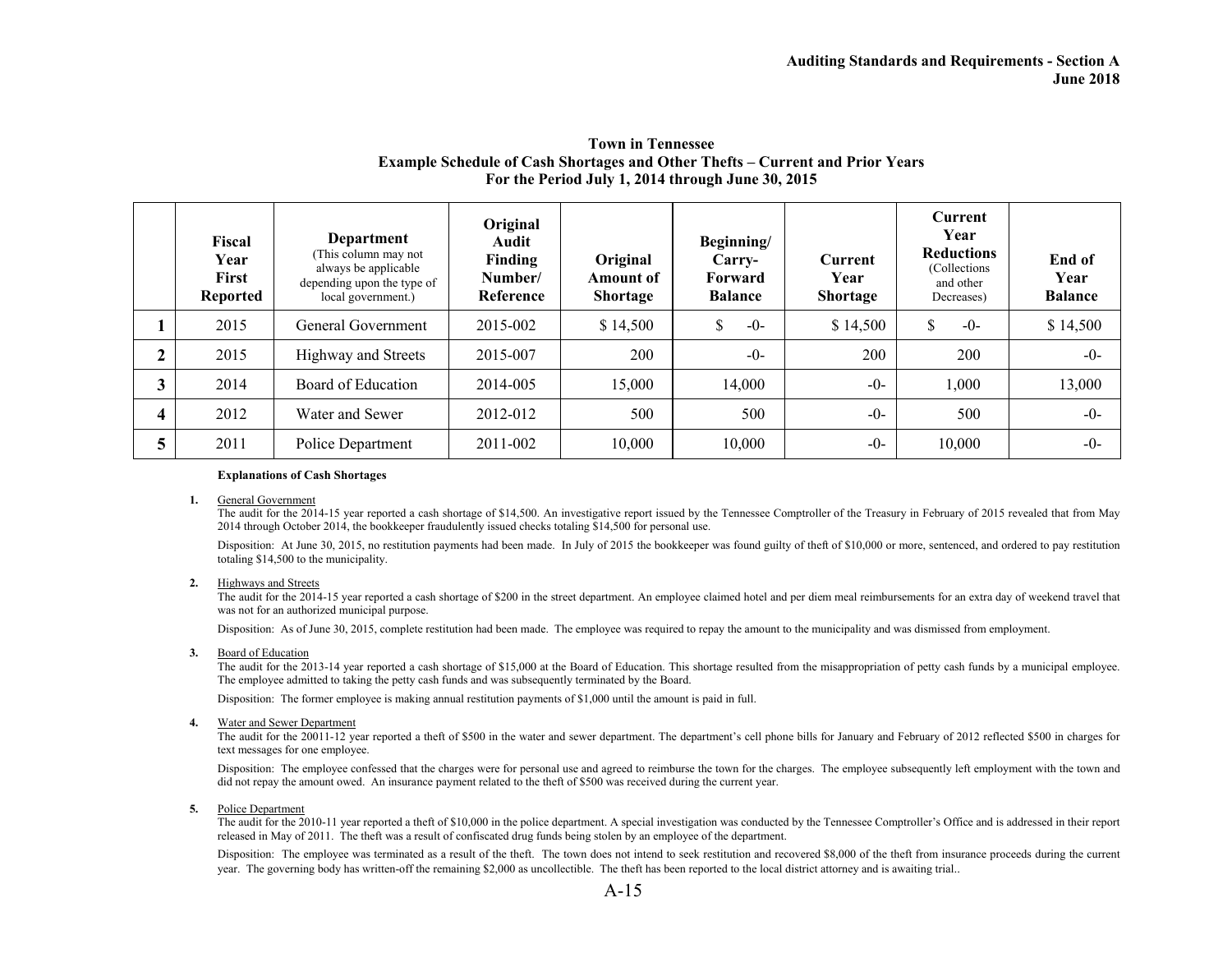# **Confirmations from State**

Certain state confirmations related to counties, municipalities, and school food service funds are distributed by the Division of Local Government Audit of the Comptroller's Office on the web. For additional information regarding on-line confirmations, please see the Comptroller's web site (*[ON-](http://comptroller.tn.gov/la/Confirmations.asp)LINE CONFIRMATIONS* - *[LOCAL GOVERNMENT AUDIT](http://comptroller.tn.gov/la/Confirmations.asp)*). If you need additional information, the division's mailing address and FAX number are:

Comptroller of the Treasury Division of Local Government Audit Cordell Hull Building 425 Fifth Avenue North  $4<sup>th</sup>$  Floor Nashville, Tennessee 37243

FAX (615) 741-6216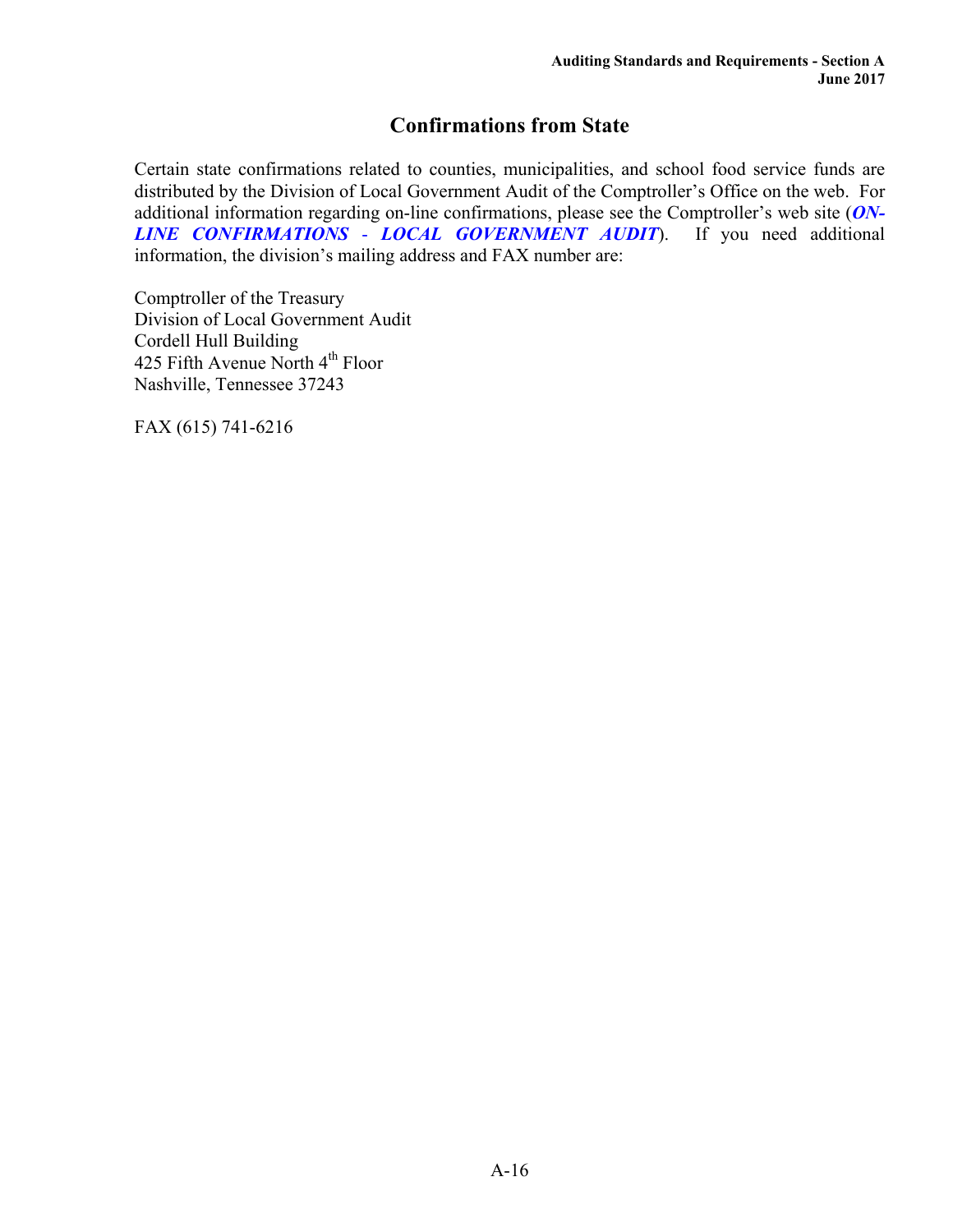## **General Report Outline**

<span id="page-36-0"></span>All financial reports submitted to the Comptroller of the Treasury must comply with the following General Report Outline. Unique requirements related to each entity type (county, municipality, utility district, etc.) can be located in Sections B through H, as applicable.

The financial section for a component unit should conform with the General Report Outline and include the minimum content of a component unit financial report as prescribed by GASB pronouncements, and should encompass all funds of the audited entity.

All audit reports shall include the following information, as applicable, and should conform to the following outline.

- I. Introductory Section
	- A. Table of contents;
	- B. Letter(s) of transmittal;
	- C. Roster of officials (not required if the entity is "for-profit"); Generally, the roster of officials should include a list of the board members, the management officials who are responsible for the financial statements, and the members of the audit committee if the entity has one. During periods of transition, the list should include all board members and management officials in office during the period under audit. Slight variations on this are noted below:
		- Municipalities should also include the individual who has been designated by management to meet the requirements of Section 6-56-401, et. al. *Tennessee Code Annotated*.
		- Boards of Education, Charter Schools and Internal School Funds should also include the Director of Schools/Superintendent. Principals may be listed for each school, but this is optional.
		- Other Special Purpose Governments, DIDDs Organizations, and Nonprofit Organizations that have a board that exceeds twelve (12) members may choose to limit the listing to include no less than those board members holding the secretary, treasurer, and chairman of the board positions.
	- D. Any other material deemed appropriate by management.
- II. Financial Section
	- A. Auditor's Report on the Financial Statements, which shall state that the audit was performed in accordance with *Government Auditing Standards* (generally accepted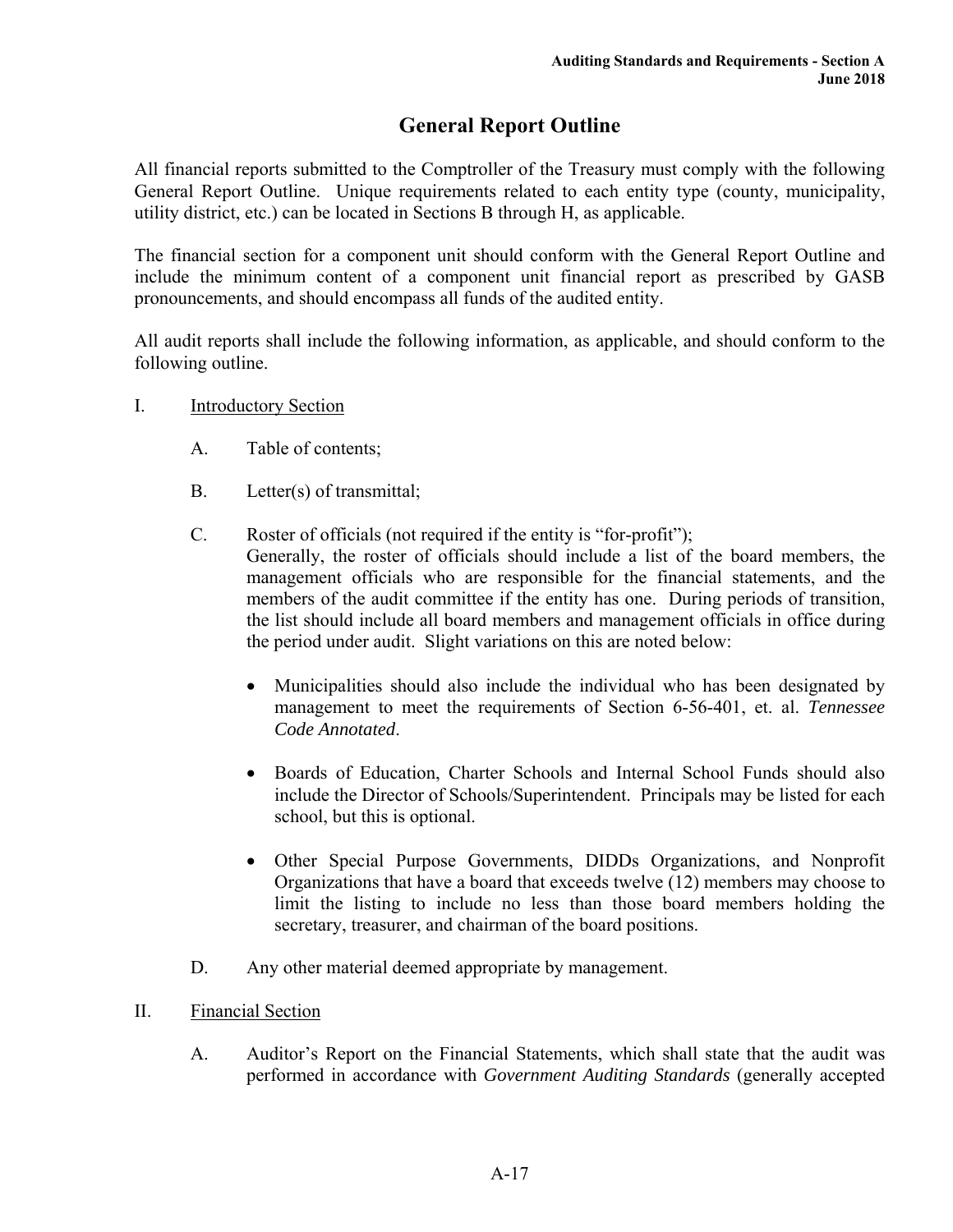government auditing standards). Please refer to the AICPA Audit and Accounting Guide, *State and Local Governments,* for reporting guidance.

The Comptroller of the Treasury shall require auditors of local governments to express an opinion on each of the opinion units which collectively comprise the basic financial statements required by the GASB Statement 34 financial reporting model. However, a local government at its option may engage the auditor to also express an opinion on the combining and individual fund financial statements that are presented as supplementary information accompanying the basic financial statements.

- B. Management's Discussion and Analysis
- C. Financial statements of the organization (refer to Sections B through H for additional information for a particular entity), including Notes to the Financial Statements.
- D. Required Supplementary Information (GASB or FASB)
- E. Supplemental information (refer to Sections B through H for additional information for a particular entity). The auditor should include a report on the supplemental information. This report may be separate or a part of the Auditor's Report.
- F. Schedule of Expenditures of Federal Awards and State Financial Assistance (could be included in the Single Audit section of the report).

 This schedule must identify the various programs under which the organization received government funds (federal and state assistance). The minimum amount of information is set forth in Title 2 U.S. *Code of Federal Regulations Part 200, Uniform Administrative Requirements, Cost Principles, and Audit Requirements for Federal Awards*. An example is included in *[Appendix A](#page-115-0)*.

- The title may change if no federal funds are involved or if only federal funds are involved.
- This schedule is required regardless of the amount of state and/or federal funding received.
- This schedule is required even if all grants were received directly from the federal government.
- III. Statistical Tables (as required by GAAP, if a CAFR is issued)
- IV. Internal Control and Compliance Section/ Single Audit Section (as required by the *Uniform Guidance* and *GAS*)
	- A. All audits performed for the Comptroller's Office shall be conducted in accordance with generally accepted government auditing standards. Audits that are subject to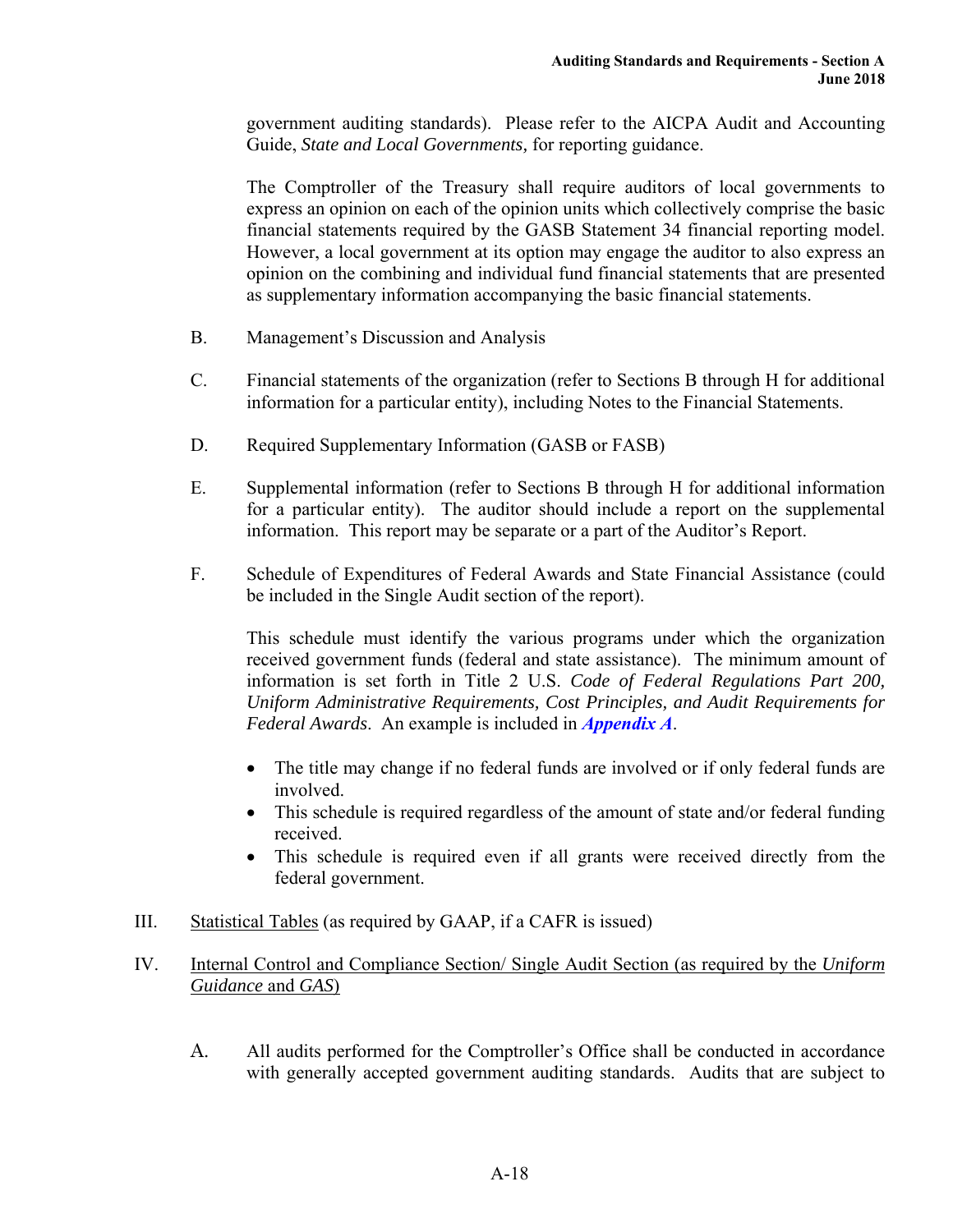the provisions of the *Uniform Guidance* shall include the additional reporting requirements outlined in it.

- B. Audits conducted in accordance with *Government Auditing Standards* that are not subject to the federal *Uniform Guidance* audit and reporting requirements should include the internal control and compliance report as part of the audited financial report.
- C. Audits conducted pursuant to the requirements of the *Uniform Administrative Requirements, Cost Principles, and Audit Requirements for Federal Awards* have the following options:
	- a. Include the internal control and compliance reports required by *Government Auditing Standards* and federal *Uniform Guidance* requirements as part of the audited financial report.
	- b. Submit the internal control and compliance reports required by *Government Auditing Standards* and federal *Uniform Guidance* requirements as part of a separate single audit report.
	- c. If a separate single audit report is issued, it should be submitted at the same time the audited financial report is uploaded in the Comptroller's online Contract and Report System (CARS).
- D. Separate Schedule of Prior Year Findings and Questioned Costs: Refer to *[Appendix](#page-116-0)  [A](#page-116-0)* for additional requirements applicable to all audits contracted through the Comptroller's Office.
- E. All findings addressed in the reports should include all required components addressed in GAS (including management's responses) and should be numbered and titled in a manner consistent with the *Uniform Guidance*, whether applicable or not. Refer to the Schedule of Prior Year Findings and Questioned Costs in *[Appendix A](#page-116-0)* for additional guidance.
- F. Auditors are reminded of the following additional reporting and communication requirements prescribed by the Comptroller's Office:
	- a. Separate written communications with management or those charged with governance that address audit findings (including those deemed to be inconsequential or only matters of efficiency, effectiveness and best practices) must be submitted to the Comptroller.
	- b. Separate written communications with management or those charged with governance must not contain any reportable instance of noncompliance or other matters or significant deficiencies in internal control that were not disclosed in the findings found in the published audit report.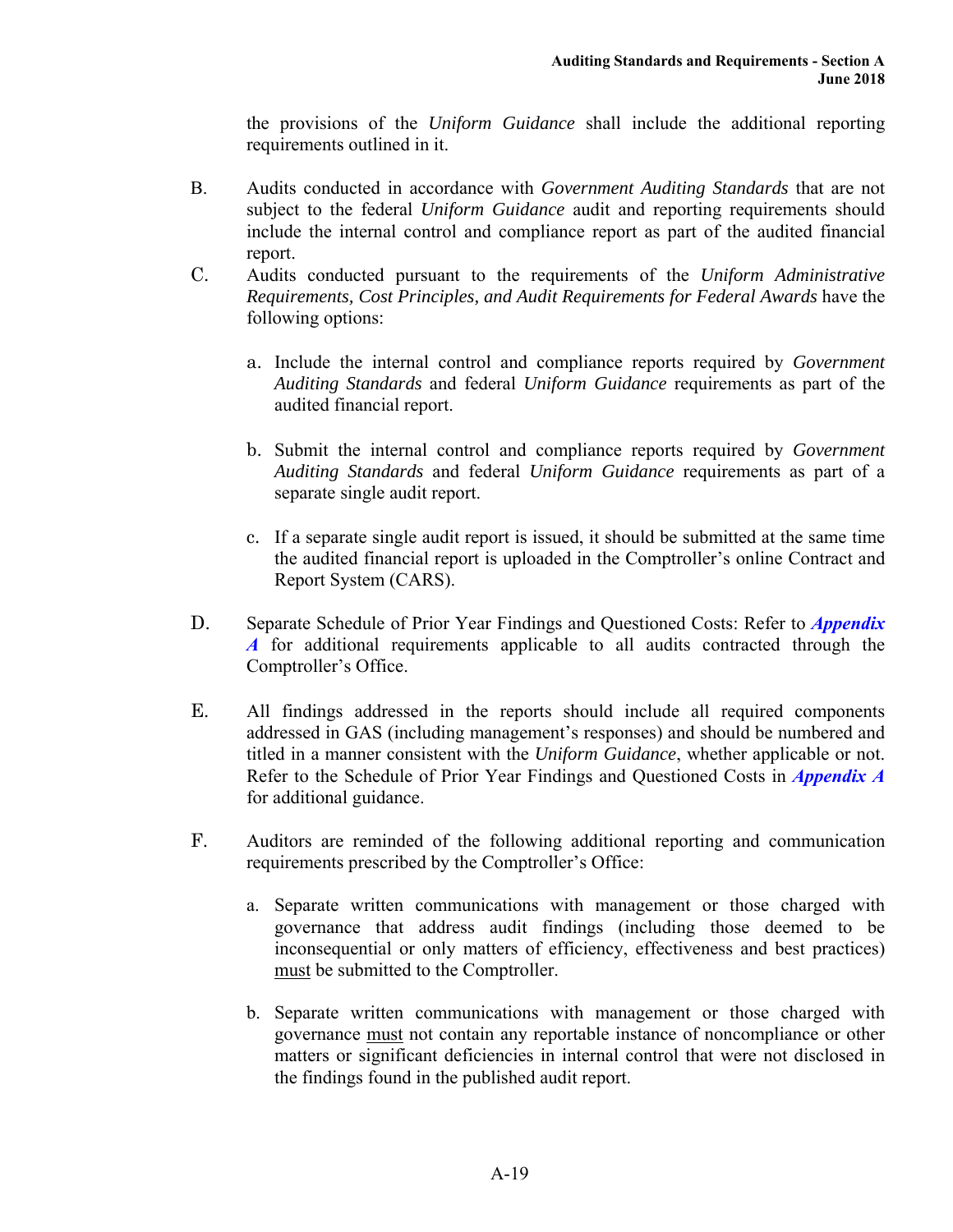#### V. Corrective Action Plan

 The corrective action plan must be included in the audit report unless the entity is subject to a single audit. For those entities subject to a single audit, they are encouraged to include it in the audit report, but may follow any of the options set forth in Title 2 U.S. *Code of Federal Regulations Part 200, Uniform Administrative Requirements, Cost Principles, and Audit Requirements for Federal Awards*. The plan must provide:

- name(s) of the contact person(s) responsible for the corrective action;
- the corrective action taken or planned; and
- the anticipated completion date.

*Tennessee Code Annotated,* Title 9, Chapter 3, Part 4 was amended to require each local government with one or more audit findings in its annual audit to include a corrective action plan and the requirements are substantially the same as *Uniform Guidance*.

Additionally, the Comptroller of the Treasury requires the corrective action plan to:

- be included in a separate section of the audit report;
- be labeled "management's corrective action plan";
- be on the client's letterhead;
- be signed by the client and include all departments (no separate plans for each division or department); and
- include comments related to material discrete component units that have findings significant to the audit.

#### Special Reporting Considerations

• Financial Reports Covering More Than One Fiscal Year

Financial reports covering more than one fiscal year would generally include the following information. However, the Comptroller's office should be contacted any time an audit covers more than one fiscal year to determine what type of reporting is acceptable under the circumstances.

- o A Statement of Financial Position for the end of the period being audited;
- o Operating Statements for each fiscal year being audited;
- o Cash Flow Statements for each fiscal year being audited.
- Regulatory Reporting to Local Government Audit
	- o Regulatory reporting for entities subject to audit is covered in Sections B through I and Appendix D
	- o Regulatory reporting for entities not currently being audited or not subject to audit is covered in *[Section K](#page-108-0)*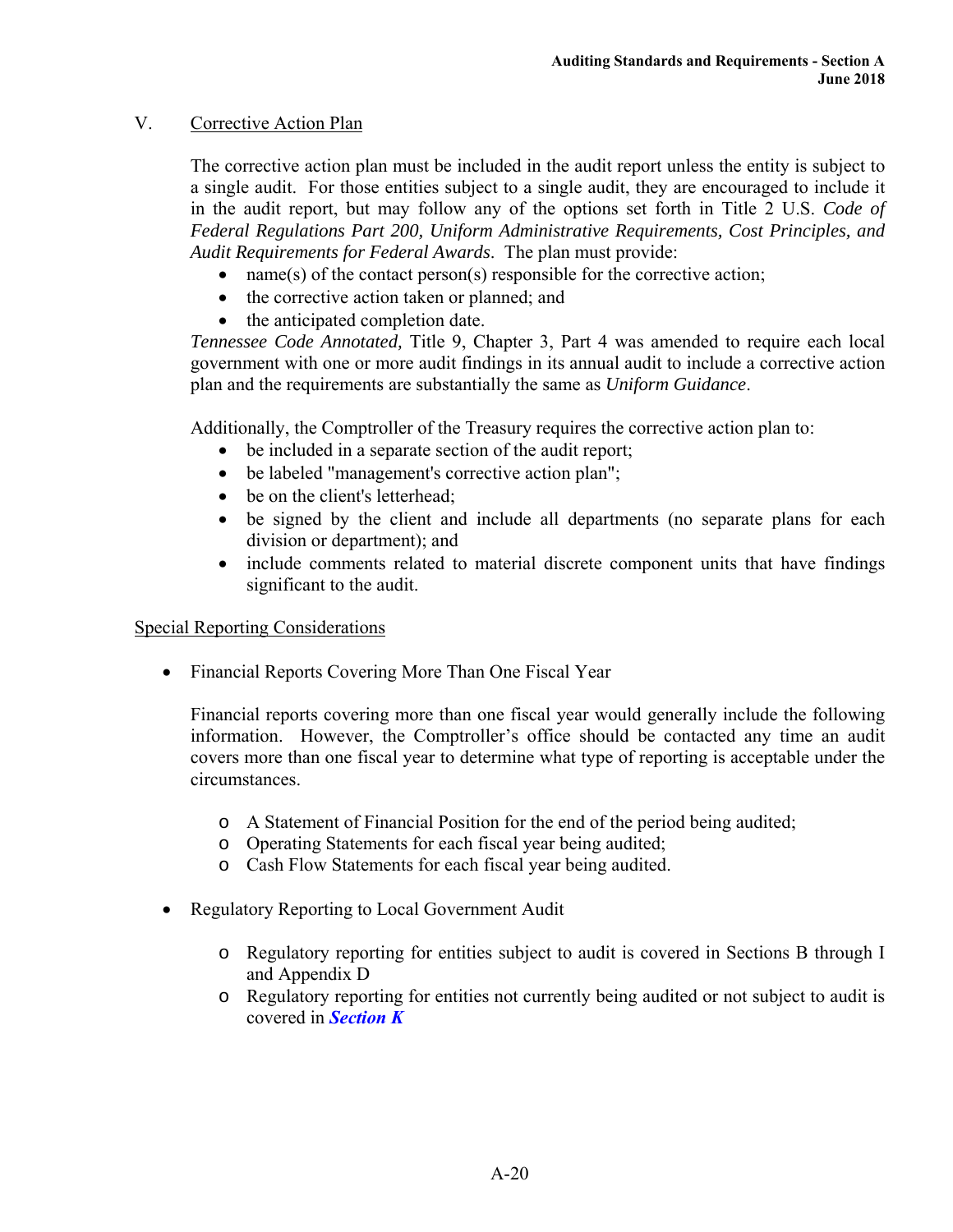## Current Developments Affecting Reporting and Other Matters

See *[Appendix B](#page-117-0)* for current developments affecting reporting and other matters that are relevant to audits conducted on behalf of the Comptroller's Office.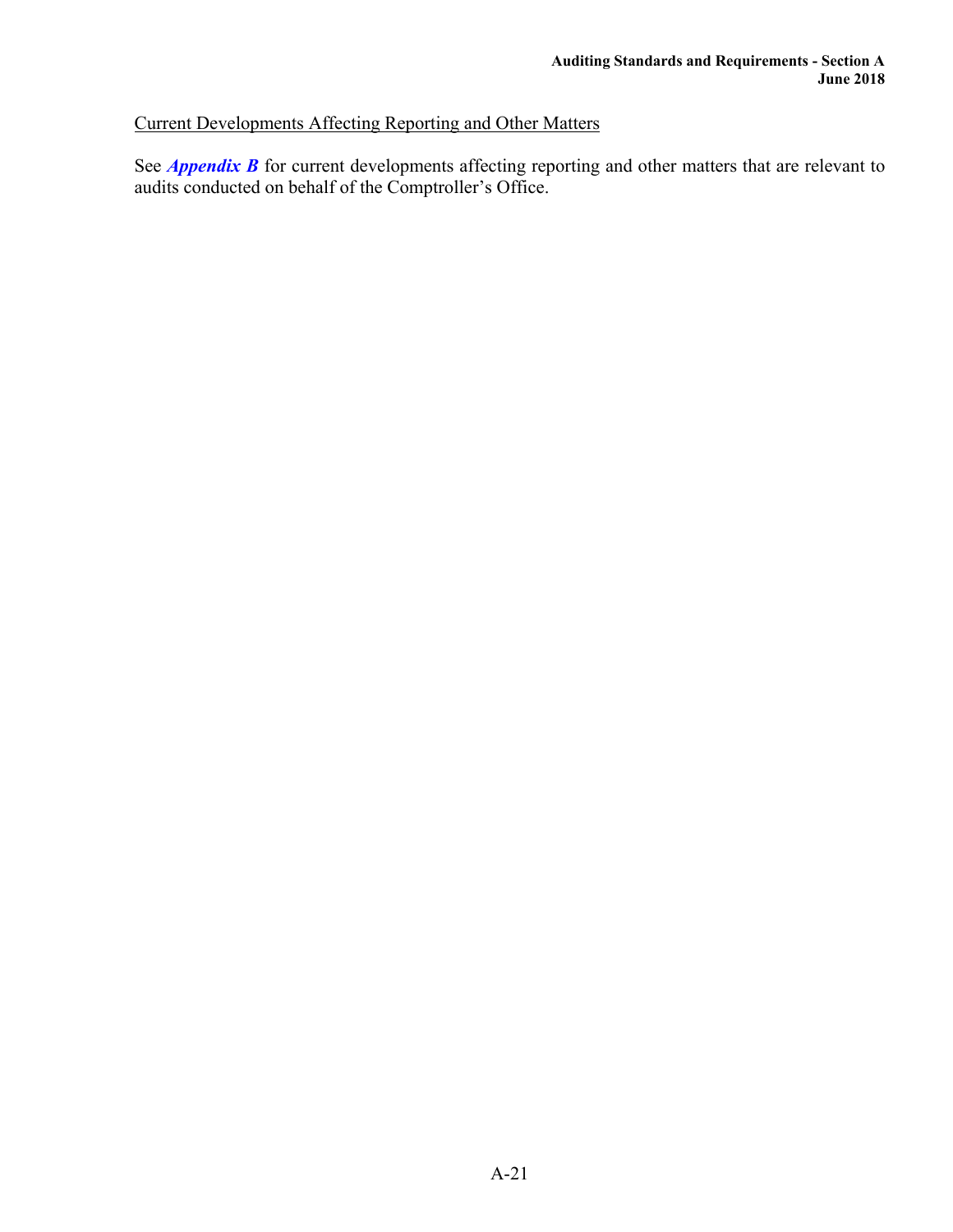## **SECTION B**

# **REPORTING AND AUDITING REQUIREMENTS TENNESSEE COUNTIES (INCLUDING RELATED COMPONENT UNITS)**

#### **Background**

County government in Tennessee may be structured in several ways. The *Constitution of the State of Tennessee* states that the General Assembly may provide alternate forms of county government, including the right to charter. The *Constitution* also allows a county to organize under a consolidated form of government.

Numerous state statutes and private acts, as well as rules and regulations, govern a county's financial operations. (*[GO TO SELECTED LAWS – APPENDIX D](#page-146-0)*) Additionally, the county legislative body may enact resolutions establishing policy or procedure, authorize various activities, and transact other business such as adopting budgets, filling vacancies, creating boards or authorities, making appointments to boards or authorities, and authorizing the issuance of bonds and notes.

In each county, there are a minimum of 11 county offices:

- 
- 
- 3. Department of Education 9. Register<br>
4. Department of Highways 10. Sheriff
- 4. Department of Highways
- 
- 6. Circuit Court Clerk
- 1. County Trustee 7. General Sessions Court Clerk
- 2. County Mayor 8. Chancery Court Clerk and Master
	-
	-
- 5. County Clerk 11. Assessor of Property

The county mayor serves as the chief fiscal officer of a county, although the mayor has little control over the assessment of property, the collection of property tax, the salaries and disbursements of other elected county officials, and some county-owned institutions. In most counties, the county mayor is responsible for administering general county operations. The education and highway departments make up the other primary areas of a county government's fiscal operations. These three offices or departments are known as a county's "program agencies." The county trustee, as the treasurer for the county, collects taxes and other revenues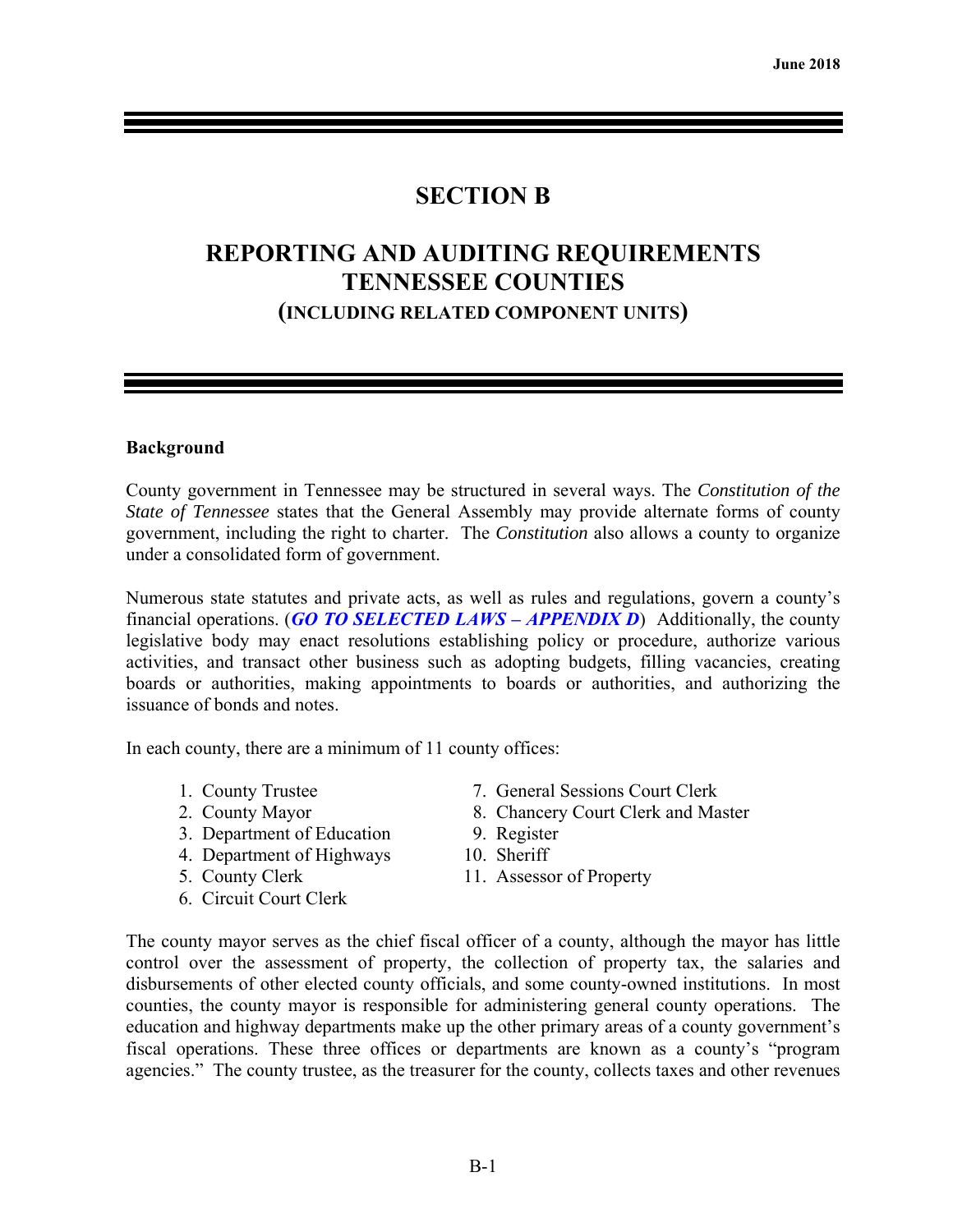and maintains the fund account balances from which disbursements of the county's offices or departments are paid.

### **Financial Reporting**

### General:

Financial statements should be prepared in conformity with accounting principles generally accepted in the United States of America. The basic financial statements should comply with the provisions of the Governmental Accounting Standards Board, as detailed in the *Codification of Governmental Accounting and Financial Reporting Standards.* Under current GASB standards, the board of education is a component unit of the county and should be reported discretely in the county's comprehensive annual financial report. Also, all counties, except Davidson, Hamilton, Knox, and Shelby, must adopt the "County Uniform Chart of Accounts," (*[COUNTY CHART OF ACCOUNTS](http://comptroller.tn.gov/la/LGSlocalGovernment.asp)*).

The financial transactions of county constitutional offices, such as trustees, county clerks, clerks of courts, registers, clerk and masters, and sheriffs, should be consolidated with the financial statements of the county in the annual financial report or comprehensive annual financial report (CAFR) in order to conform with accounting principles generally accepted in the United States of America. There is no requirement for financial statements of the constitutional offices to be issued separately from the county's report. A county may present separate financial reports on the constitutional offices, if so desired.

#### Additional Requirements of the Comptroller's Office:

County officials are encouraged to issue a financial report that conforms to the requirements of the Governmental Accounting Standards Board related to a comprehensive annual financial report (CAFR). However, audit reports for counties shall, at a minimum, conform to the general report outline in *[Section A](#page-36-0)* of this manual and include the following supplementary information.

GASB permits budgetary information to be included as Required Supplementary Information or as basic financial statements for the general fund and each major special revenue fund for which a legally adopted annual budget is required. However, this office requires the detailed legally adopted budgetary information for these funds to be included in the basic financial statements. The auditor's opinion should cover this information. Budgetary information for other major funds would be included in supplemental information.

Individual fund revenues should be classified by individual source (property tax, TVA-in lieu of tax, beer tax, etc.), and expenditures should be classified by function, organizational unit, and object. At a minimum, budgetary schedules should present detail consistent with the entity's legally adopted budget.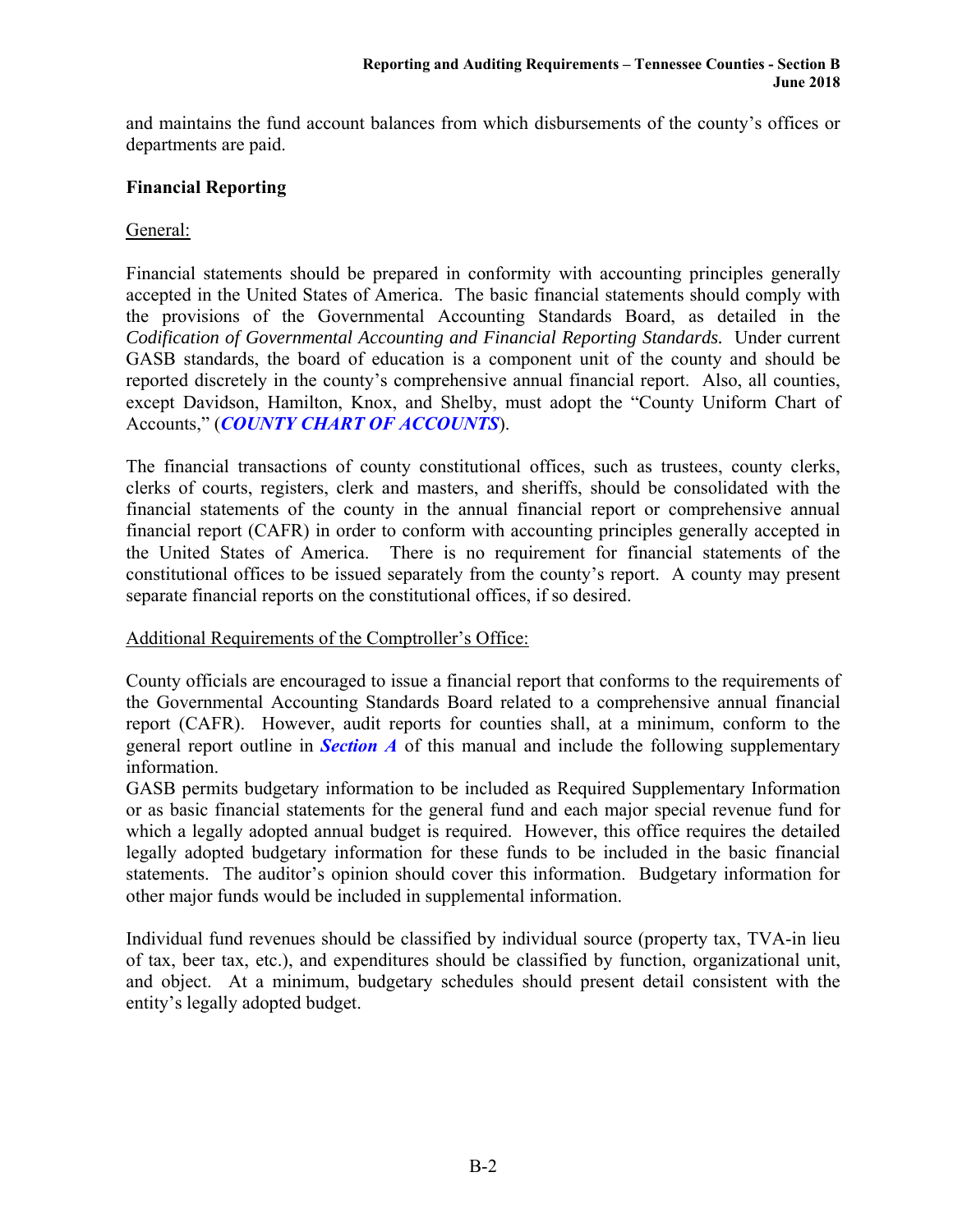- 1. Supplementary Information:
	- a. Combining statements for nonmajor governmental and proprietary funds.
	- b. Combining statements for internal service funds.
	- c. Combining statements for fiduciary funds.
	- d. Budgetary schedules for all nonmajor governmental funds and other major governmental funds with annual appropriated budgets.
	- e. Fund information for discretely presented component units that do not issue separate financial statements.
	- f. Schedules.
		- (1) Schedule of Expenditures of Federal Awards and State Financial Assistance (This schedule is required if the entity expended subrecipient funds, regardless of the amount.) Assistance in the form of loans must separately identify both the federal and state portions.
		- (2) The following schedules are required, if applicable, whether the county issues a CAFR or not. Certain schedules may exceed GASB's minimum requirements; however, the information provided is used by other state departments. The following are required schedules:
			- (a) Schedule of Investments.
			- (b) Schedule of Changes in Long-Term Notes, Capital Leases, Bonds Payable and other Loans Payable.
			- (c) Schedule(s) of Long-Term Debt, Principal, and Interest Requirements (e.g., bonds, notes, and other long-term debt) by Fiscal Year–All Funds.
			- (d) Schedule of Transfers.
			- (e) Schedule of Salaries and Official Bonds of Principal Officials.
			- (f) Schedule of Utility Rate Structure, Number of Customers.
			- (g) Schedule of Unaccounted for Water (See additional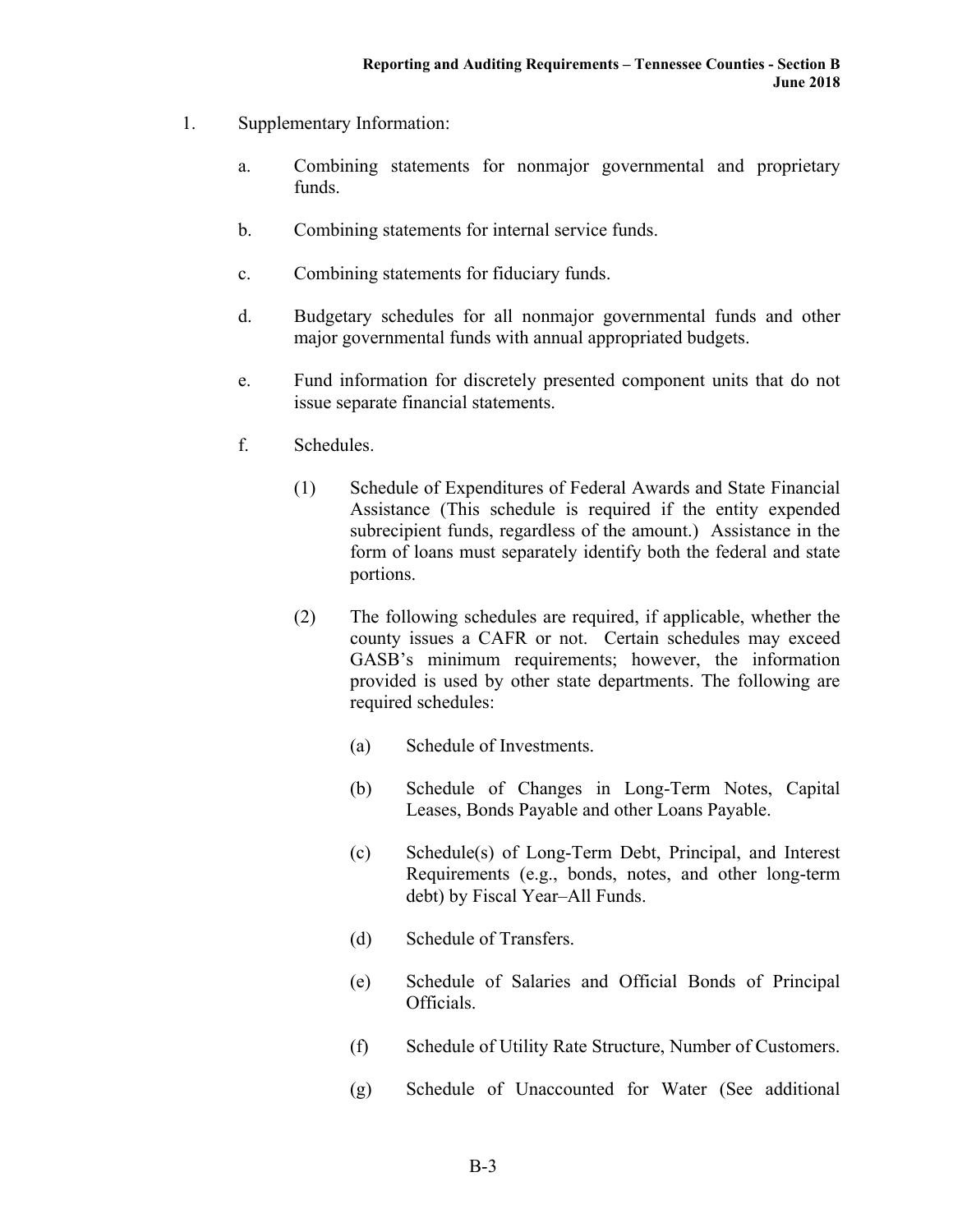comments in *[Appendix A](#page-113-0)*). The American Water Works Association (AWWA) water loss reporting model must be used. For more information regarding the AWWA model you can access the water audit software at: http://www.awwa.org/resources-tools/waterknowledge/water-loss-control.aspx .

### **County Schools–Centralized Cafeteria Funds**

Centralized food service funds of a special school district or county school system must be reported in one of the board of education's funds in the county's report.

### **Office of Assessor of Property**

The Division of Property Assessments monitors assessors of property to determine compliance with certain state statutes and regulations. The objective of the monitoring is to determine if the procedures, used by assessors for performing local assessment functions, are in compliance with laws and regulations.

The monitoring of the office of assessor of property is not a financial audit. However, depending on the importance of the noncompliance noted, financial auditors may report the results of the monitoring of the office of assessor of property in the internal control and compliance section of the county's audit report or in a separate findings and recommendations section of the county's audit report. Any questions regarding the monitoring of the office of assessor of property should be directed to the **Division of [Property Assessments](http://comptroller.tn.gov/pa/)**.

#### **Compliance and Other Regulatory Reporting Requirements**

*[Appendix D, Section 1](#page-146-0)*, is included to assist counties in identifying compliance matters from state statutes that are relevant to their operations. It can also be used by independent auditors when identifying and assessing risks related to auditee compliance with applicable state laws.

- The Appendix has been designed to segregate regulatory reporting requirements to the Division of Local Government Audit. These requirements are listed under the heading "Audits and Other Regulatory Reporting to Local Government Audit."
- The Appendix is not exhaustive and should not be relied on to identify all *Tennessee Code Annotated* compliance requirements.
- Counties that have formed joint venture entities with one or more governments should also refer to *[Section D, Reporting and Auditing Requirements - Special Purpose](#page-78-0)  [Governments](#page-78-0)*, for applicable regulatory reporting requirements for joint venture entities.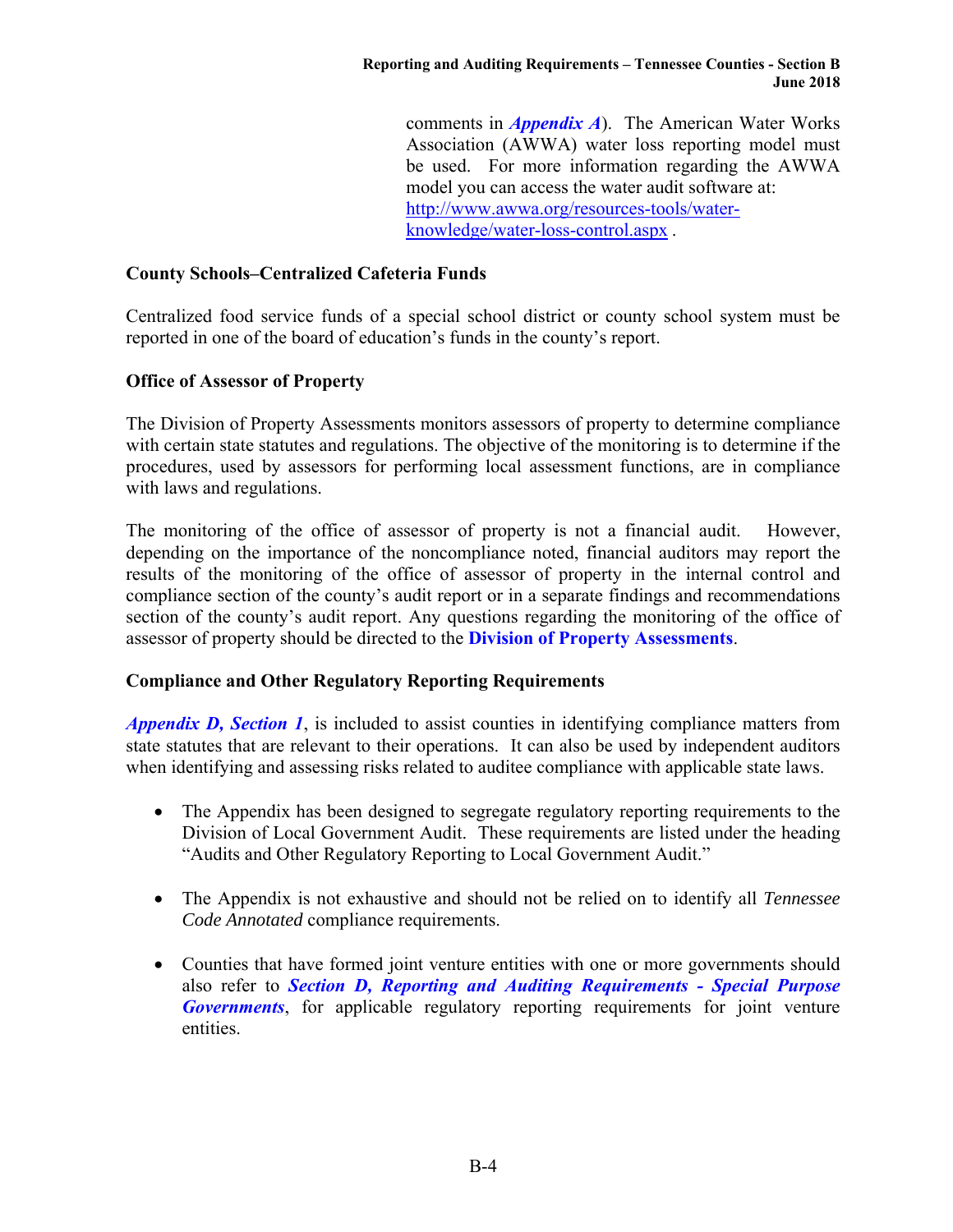# **SECTION C**

## **REPORTING AND AUDITING REQUIREMENTS TENNESSEE MUNICIPALITIES (INCLUDING RELATED COMPONENT UNITS)**

#### **Background**

Municipalities in Tennessee may be chartered under the Private Acts of the State of Tennessee or under one of the uniform charters set forth in *Tennessee Code Annotated.* The three basic forms of municipal government found in Tennessee are mayor and board of aldermen, city manager and board of commissioners, and modified city manager and council. (*[GO TO](#page-156-0)  [SELECTED LAWS – APPENDIX D](#page-156-0)*)

All municipalities must employ a chief financial officer that is in compliance with the Municipal Finance Officer Certification and Education Act of 2007 (Section 6-56-400, *TCA* et seq) (the Act). Penalties for noncompliance with the Act may be material to the financial statements of the municipality. Additional information regarding the requirements of the Act can be located at https://www.comptroller.tn.gov/RA\_Upload/CMFOWelcome.aspx .

Section 9-2-102, *Tennessee Code Annotated*, requires the comptroller of the treasury to prescribe a uniform accounting system for use by all municipal officials. The statute states, "It is the duty of all officials to adopt and use the system and the character of books, reports, and records designated." An accounting system has been defined as "the methods and records established to identify, assemble, analyze, classify, record and report a government's transactions and to maintain accountability for the related assets and liabilities."

In order to fulfill this responsibility to provide a comprehensive uniform accounting system, the comptroller of the treasury issued the *Internal Control and Compliance Manual for Tennessee Municipalities*. That manual was superseded on December 31, 2015.

The comptroller's office has developed an internal control manual that applies to all local governments and quasi-governmental organizations. The compliance, accounting, and reporting portions of the *Internal Control and Compliance Manual for Tennessee Municipalities* that are being retained have been incorporated below.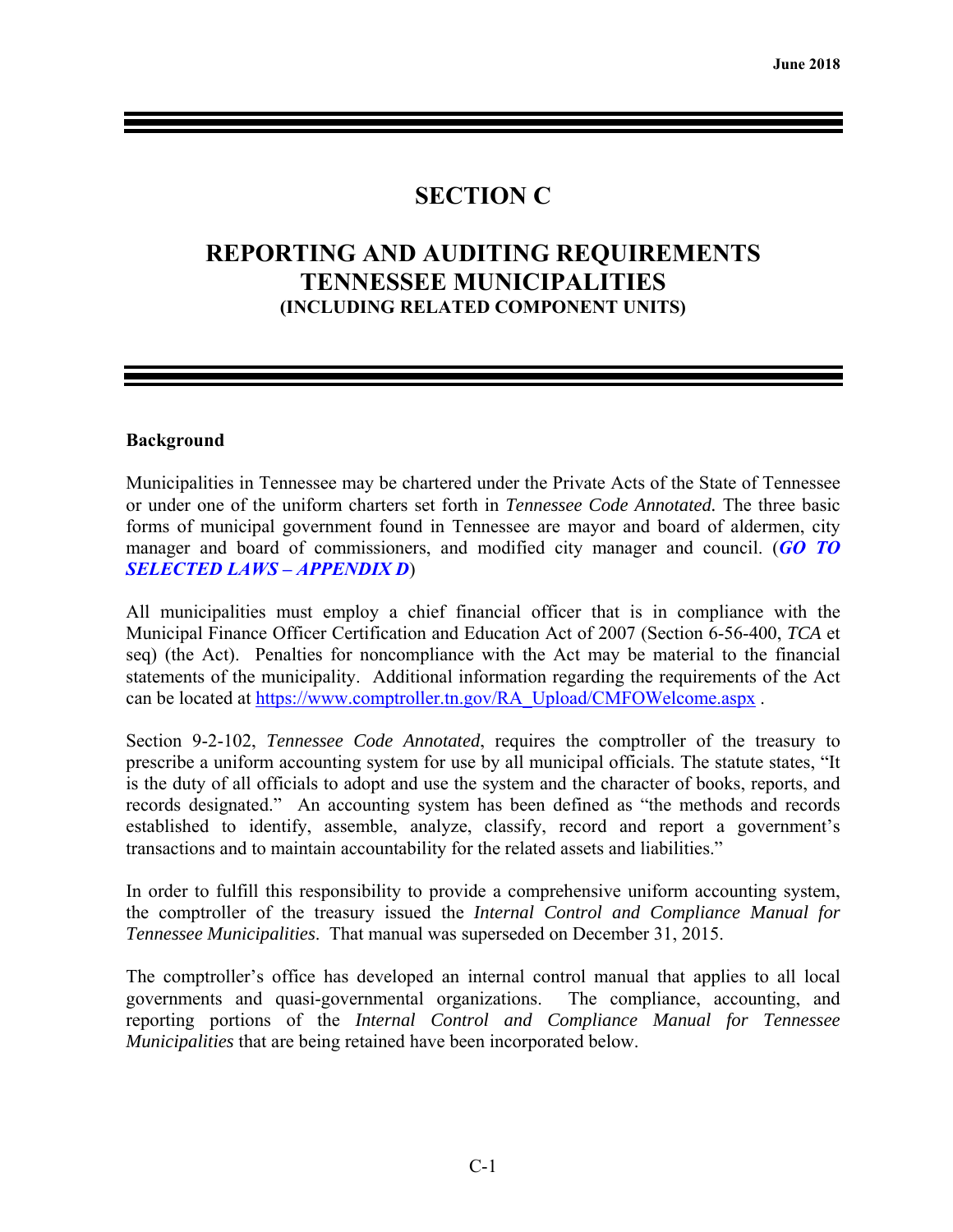#### **Accounting, Books and Records**

The Government Finance Officers Association's 2012 *Governmental Accounting, Auditing, and Financial Reporting*, commonly known as the Blue Book, is to be used as guidance for accounting and reporting where it does not conflict with:

- (1) guidance in Manuals issued by the comptroller's office;
- (2) recently issued GASB standards or any requirements of other standards setting bodies that have not been incorporated into the Blue book

The comptroller's office, in coordination with municipalities and other organizations, is developing a standardized chart of accounts for municipalities. The chart of accounts in the Blue Book should not be used.

Municipal officials should ensure that:

1. a complete, self-balancing group of accounts is established and maintained for each fund. For adequate accounting, municipalities must maintain a general ledger, cash receipts journal, and cash disbursements journal for each fund, as well as subsidiary account records necessary to comply with legal provisions and generally accepted accounting principles and to present the financial position and changes in financial position.

accounting records maintained by the municipality should be consistent with the financial reporting of the municipality. That is, if the municipality reports a fund, the accounting records must include a separate fund in which activity is posted throughout the year. Likewise, if the accounting records include a fund in which activity is posted throughout the year, the financial report should reflect that fund.

- 2. subsidiary ledgers, such as the tax roll and the utility accounts receivable listings, are used to maintain individual account transaction details to support the total in the general ledger control (summary) account.
- 3. adequate supporting documentation, such as prenumbered receipts, billing stubs, invoices, etc., is required to document all transactions. Payroll records should contain sufficient documentation to substantiate census information used by actuaries to determine pension contributions, liabilities, etc.
- 4. complete minutes of actions taken by the governing body are maintained at the municipal office. The official minutes should be signed and kept together in date order and be easily accessible. The minutes should include the following:
	- a. copies of all ordinances and resolutions adopted (including utility rates and cutoff policy, tax rates, permit fees, etc.)
	- b. copies of the budget and any supplemental appropriations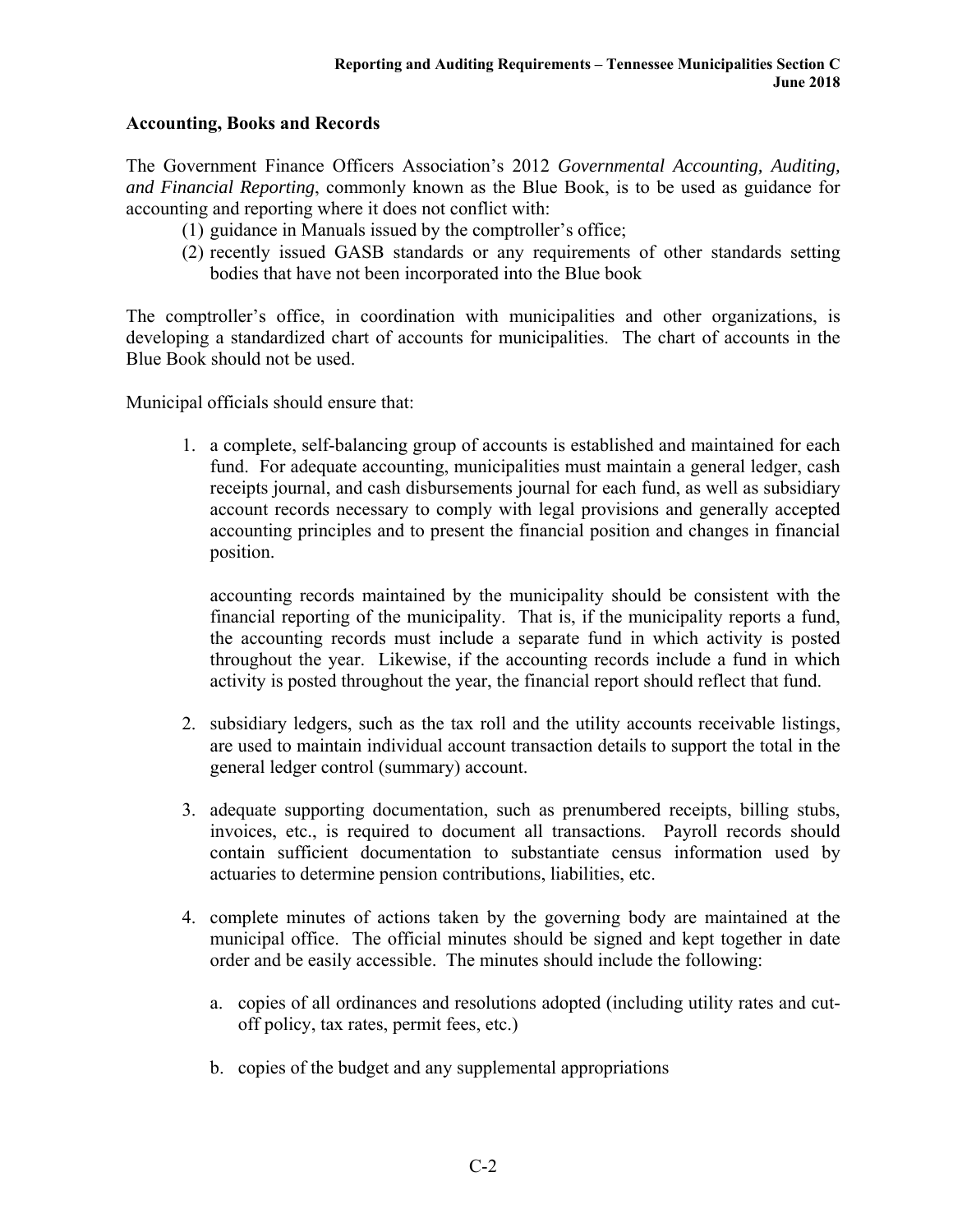- c. schedules of personnel appointments and salary rates and changes (In larger municipalities where the manager or another individual is authorized to set wages for certain employees, the minutes should include documentation of: (1) all appointments and wage rates that must be set by the board; (2) across the board wage increases; and, (3) the amount of funds allocated to departments to be allocated to employees by the department heads or other designated individual(s). Adequate policies governing authorization of pay increases should be developed and maintained by the municipality. Wage and salary rates increases delegated by the board should be adequately documented in the personnel records.)
- d. copies of bond and revenue anticipation resolutions
- e. authorizations of loans and transfers between funds
- f. notices of public hearings and resulting decisions
- g. copies of federal and state grant applications (whether a final award was received or not)
- h. summaries of action taken on competitive bids
- i. copies of contracts entered into by officials. Municipal officials should, in most circumstances, obtain a written contract for agreements with other entities or individuals for services received or provided, regardless of whether payment is involved, including the following:
	- (1) contract labor and consultant agreements, day labor, and similar work
	- (2) leases
	- (3) rentals
	- (4) management agreements
	- (5) mutual aid agreements
	- (6) cable or other franchise agreements
- j. purchasing policy
- k. expense reimbursement policy
- l. other records necessary to support revenues, cash receipts, expenditures, expenses, cash disbursements, billings, water usage, etc.
- 5. Telecommunications activities are accounted for properly, including: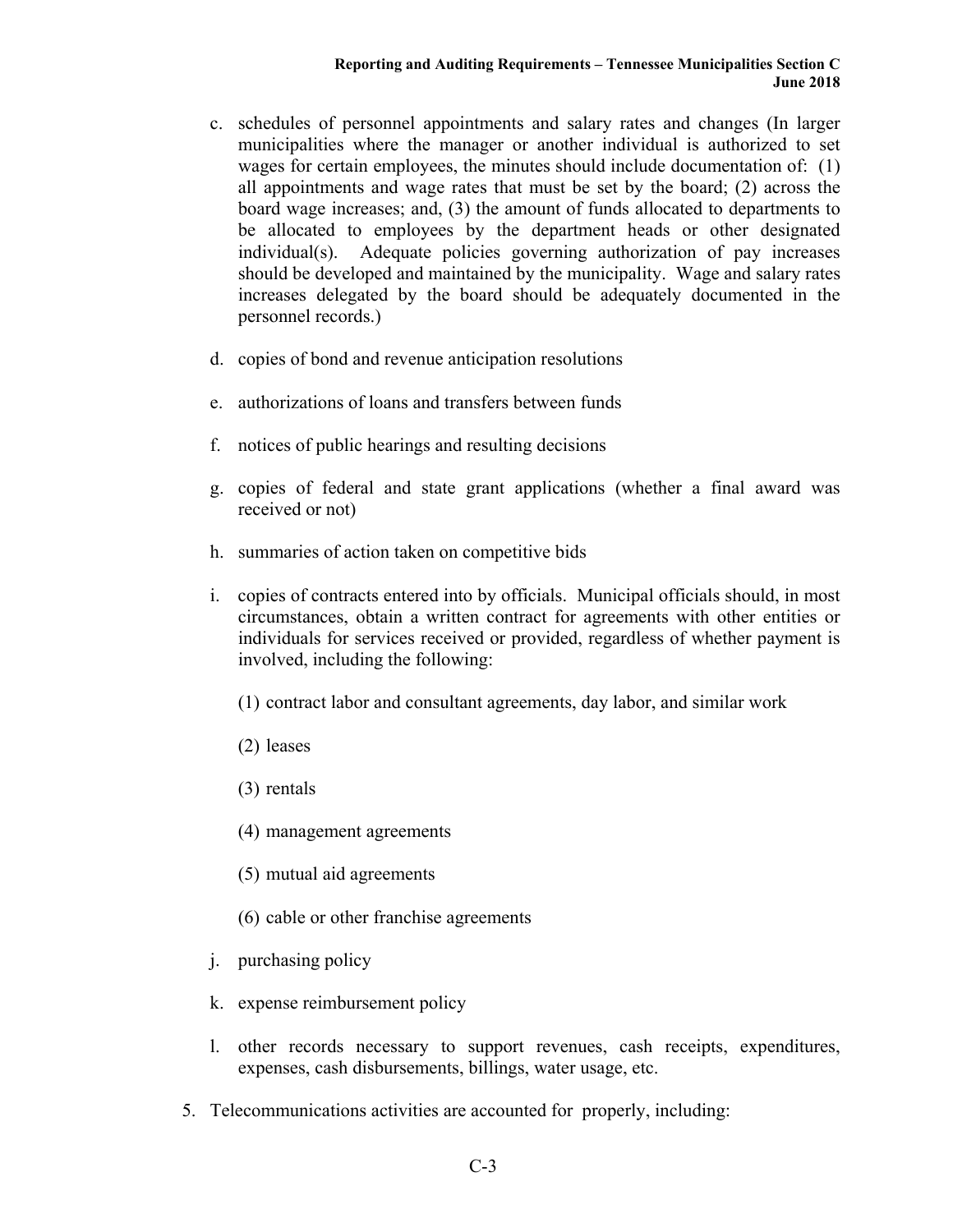- The telecommunications division must maintain its own accounting and recordkeeping system
- Any loans from the municipal electric system must be made at not less than the highest interest rate then earned by the municipal electric system on invested electric plant funds, to acquire, construct, and provide working capital for the system, plant, and equipment;
- The municipal electric system shall fully allocate any costs associated with telecommunication services;
- The municipal electric system shall charge the same fees as it charges any other franchise holder providing the same service;
- The telecommunications division must present information that discloses the amount of any in-lieu of tax payments;
- The telecommunications division must present sufficient detail of all financial activity in supplemental schedules or in the notes to the financial statements to demonstrate compliance with Section 7-52-401, *Tennessee Code Annotated* et seq;
- 6. Cable Television, Internet and Related Services (Cable) are accounted for properly, including:
	- The cable division must maintain its own accounting and record-keeping system;
	- Any loans from the municipal electric system must be made at not less than the highest interest rate then earned by the municipal electric system on invested electric plant funds, to acquire, construct, and provide working capital for the system, plant, and equipment;
	- The municipal electric system shall fully allocate any costs associated with cable services;
	- The municipal electric system shall charge the same fees as it charges any other franchise holder providing the same service;
	- The cable division must present information that discloses the amount of any inlieu of tax payments.
	- The cable division must present sufficient detail of all financial activity in supplemental schedules or in the notes to the financial statements to demonstrate compliance with Section 7-52-601, *Tennessee Code Annotated* et seq.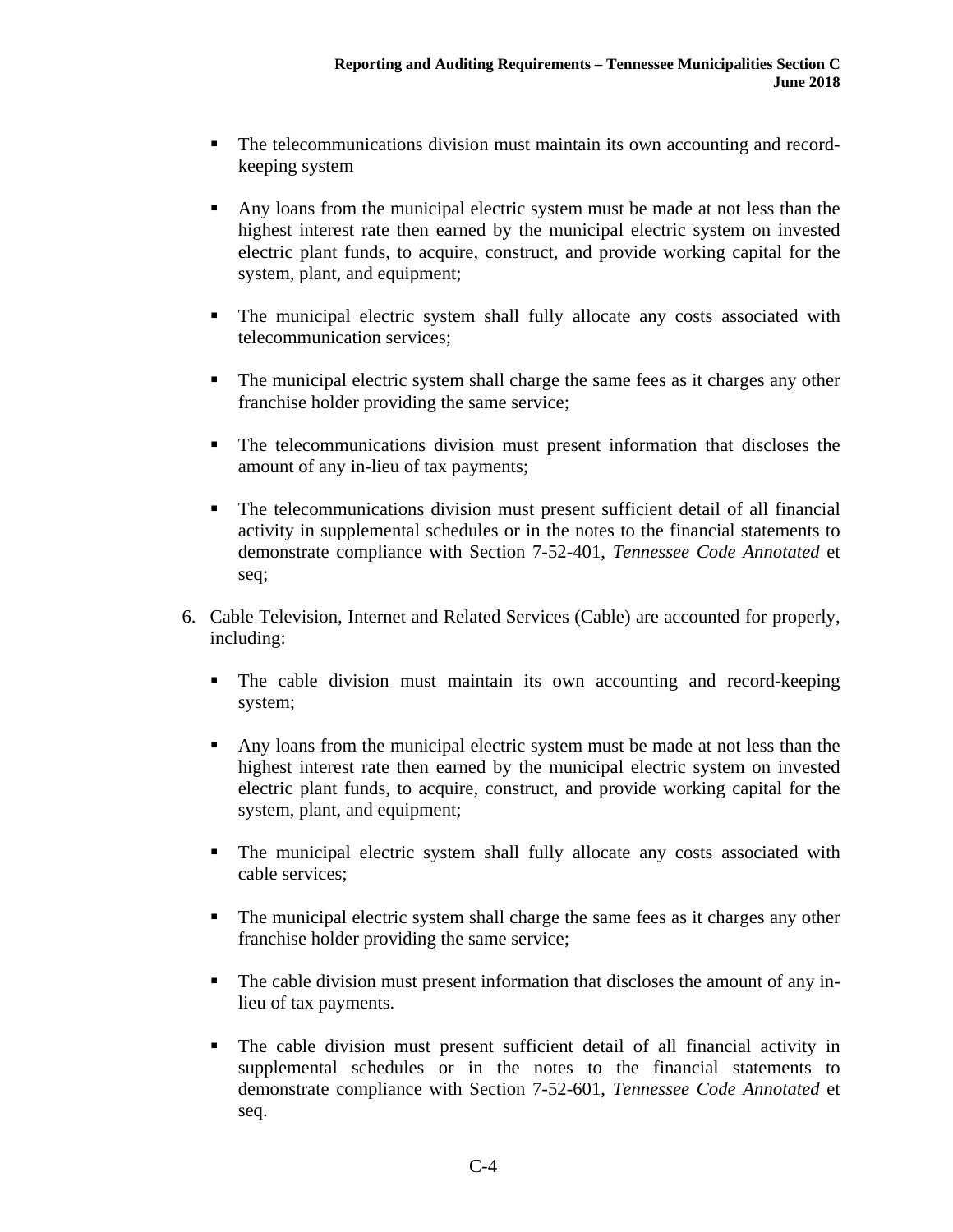7. A municipality's activities related to solid waste may be recorded in the following funds and related accounts. For activities not meeting the requirements to be accounted for in an enterprise or special revenue fund, detailed expenditures should be recorded in the general fund.

| Fund Type                | Fund<br><b>Account Number</b> | <b>Account Name</b>                                   |
|--------------------------|-------------------------------|-------------------------------------------------------|
| Enterprise<br>Enterprise | 421<br>422                    | Solid Waste Disposal<br><b>Solid Waste Collection</b> |
| Special Revenue          | 131                           | <b>Solid Waste Collection</b>                         |

As a result of legislation passed in 1991, any local government that operates a solid waste disposal site is required to record the operations in an enterprise fund. Fund account no. 421 is recommended for these activities. For those municipalities that provide collection services as well as a solid waste disposal site, this legislation provides the option of using an enterprise fund (account no. 422) or a special revenue fund (account no. 131) to account for the collection service. However, the operation of a solid waste disposal site must be accounted for in an enterprise fund (account no. 421). Municipalities that provide only collection service to their residents are required to account for this service in a separate fund. In many instances these activities will be accounted for in a special revenue fund (account no. 131). The fund account numbers were developed by the Municipal Technical Advisory Service in conjunction with the comptroller of the treasury. They have been designed to be incorporated into the accounting system developed and used by the Local Government Data Processing Corporation. Municipalities that do not use the accounting system developed by the Local Government Data Processing Corporation should endeavor to maintain reasonably comparable account names.

Object expenditure codes to be used in solid waste disposal site accounting include the following:

| 297 | <b>Landfill Facilities Fee</b> |
|-----|--------------------------------|
| 480 | Landfill Materials             |
| 481 | Daily Cover Material           |
| 482 | Drainage Materials             |
| 483 | Geotextile Materials           |
| 484 | <b>Synthetic Membrane</b>      |
| 485 | Liner Material                 |
| 486 | Wire or Fencing                |
| 487 | <b>Testing Supplies</b>        |
| 488 | <b>Natural Materials</b>       |
| 489 | Other Landfill Material        |
|     |                                |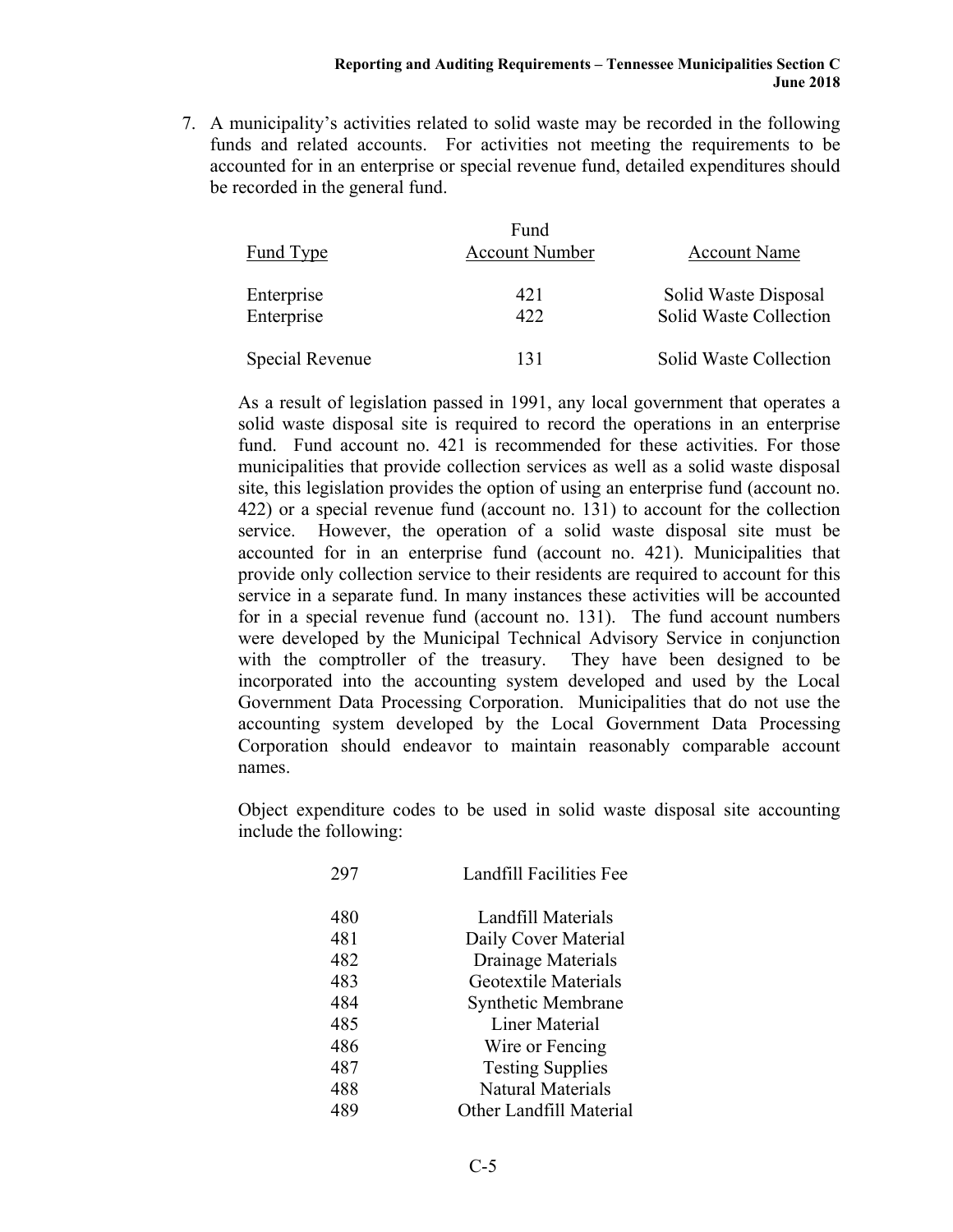| 560 | <b>State Fees and Charges</b>       |
|-----|-------------------------------------|
| 561 | <b>Application Fee</b>              |
| 562 | Tipping Fee (Surcharge)             |
| 563 | <b>Other Landfill Fees</b>          |
| 564 | Annual Maintenance Fee              |
| 565 | Permit Fee                          |
| 566 | <b>Sanitary Survey Fee</b>          |
| 567 | <b>Plans Review Fee</b>             |
| 568 | <b>Annual Emission Fee</b>          |
| 569 | <b>Other State Fees and Charges</b> |
|     |                                     |
| 911 | Site Acquisition                    |
| 912 | Site Development                    |

8. Section 10-7-702, *Tennessee Code Annotated*, provides that the Municipal Technical Advisory Service (MTAS), "…is authorized to compile and print, in cooperation with the state library and archives, records retention manuals which shall be used as guides by municipal officials in establishing retention schedules for all records created by municipal governments in the state." The following schedule is a summary of the unique retention provisions recommended by the comptroller. These unique provisions as well as other detailed provisions are addressed in the MTAS guide reviewed in 2017, *Records Management for Municipal Governments* Information, including the above publication, regarding records retention (publications 458, 525, and 1429) can be accessed at:

http://www.mtas.tennessee.edu/reference/records-management-municipalgovernments http://www.mtas.tennessee.edu/reference/retention-schedules http://www.mtas.tennessee.edu/reference/amendments-federal-rules-civilprocedure .

| <b>Record</b>                                                                                                | <b>Retention Period</b> | Legal<br><b>Authority/Rationale</b> |
|--------------------------------------------------------------------------------------------------------------|-------------------------|-------------------------------------|
| <b>Accounts Payable.</b>                                                                                     | Retain 10 years.        | Requirement of the<br>comptroller.  |
| <b>Accounts Receivable.</b>                                                                                  | Retain 10 years.        | Requirement of the<br>comptroller.  |
| <b>Annual Reports to City</b><br><b>Officials.</b> Submitted by city<br>departments, boards, or<br>agencies. | Permanent record.       | Keep for historical<br>purposes.    |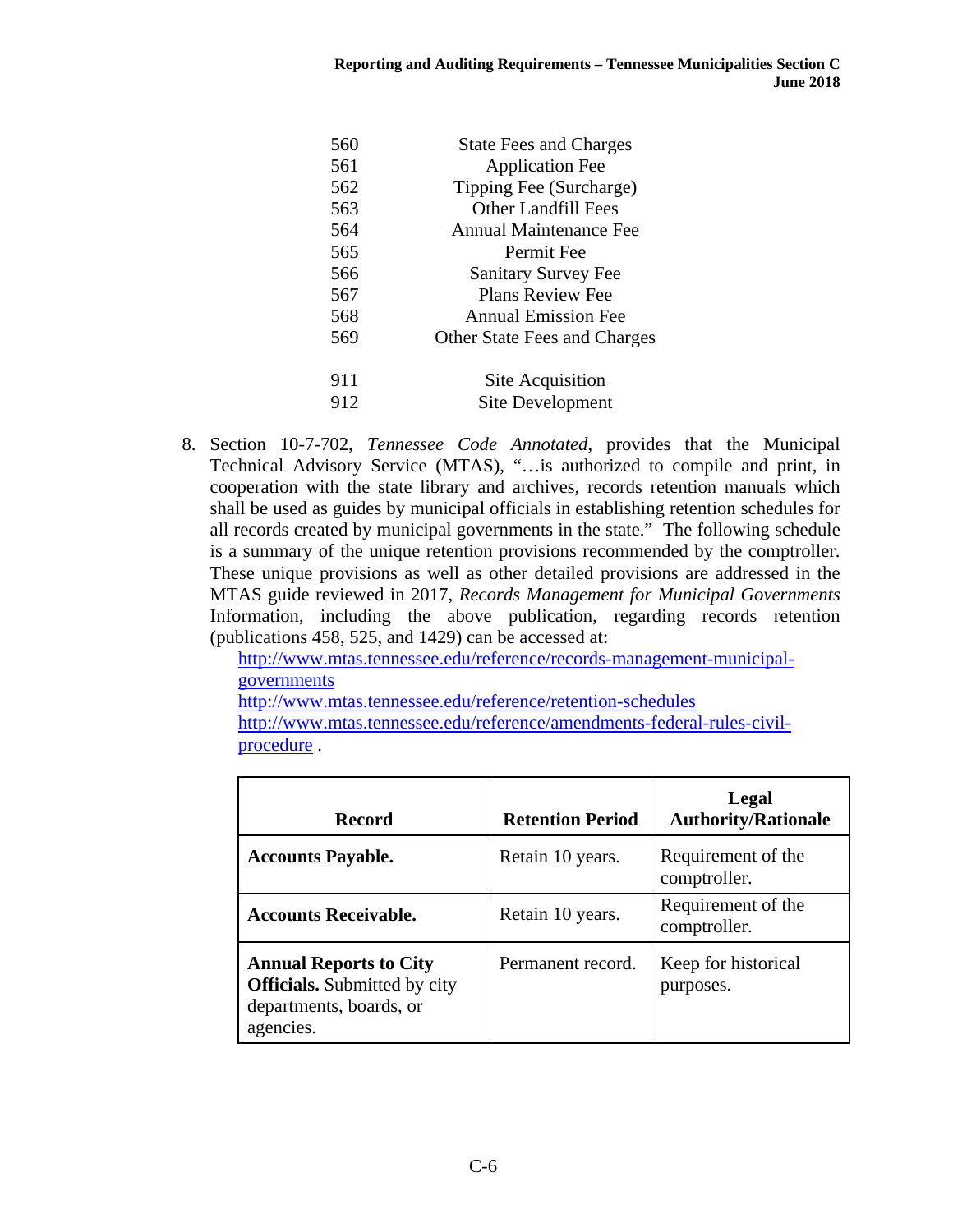| <b>Record</b>                                                                                                                                                                                                                                                                                                                                                                                                                                                                                                                                                                                                                                                                                                                                       | <b>Retention Period</b>            | Legal<br><b>Authority/Rationale</b>                                                                                                                                                                          |
|-----------------------------------------------------------------------------------------------------------------------------------------------------------------------------------------------------------------------------------------------------------------------------------------------------------------------------------------------------------------------------------------------------------------------------------------------------------------------------------------------------------------------------------------------------------------------------------------------------------------------------------------------------------------------------------------------------------------------------------------------------|------------------------------------|--------------------------------------------------------------------------------------------------------------------------------------------------------------------------------------------------------------|
| <b>Audit Reports. All audit</b><br>reports relative to city<br>finances. Audit reports show<br>name of office, name of fund<br>or account, account of all<br>receipts and disbursements,<br>date of audit, and signature of<br>auditor.                                                                                                                                                                                                                                                                                                                                                                                                                                                                                                             | Permanent record.                  | Requirement of the<br>comptroller. Record<br>has high historical<br>value.<br>NOTE: § 6-56-104,<br>TCA. requires the city<br>to place a copy of the<br>audit in the main<br>branch of the public<br>library. |
| <b>Bonded Indebtedness,</b><br><b>Record of.</b> Register book<br>shows bond issue, date, and<br>amount set up by year; as<br>bonds and coupons are<br>returned, these are shown in<br>the book. Other records<br>include the trust indenture,<br>loan agreements, bond counsel<br>opinion, documentation of<br>expenditure of bond proceeds,<br>copies of management<br>contracts and research<br>agreements, documentation of<br>all sources of payment or<br>security for the bonds, and<br>documentation of investment<br>of bond proceeds. Other<br>records may also include<br>documentation specific to any<br>single and multi-family<br>housing bonds and small issue<br>industrial development bonds.<br><b>Canceled Checks. Canceled</b> | Retain 6 years.<br>Retain 7 years. | Based on procedures<br>established in $\S$ 9-21-<br>123, TCA.<br>$§$ 28-3-113, <i>TCA</i> .<br>Based on statute of                                                                                           |
| checks showing date check<br>issued, name of bank on which<br>drawn, check number, to<br>whom payable, purpose of<br>payment, amount of check,<br>and date canceled.                                                                                                                                                                                                                                                                                                                                                                                                                                                                                                                                                                                |                                    | limitations for legal<br>action for breach of<br>contract plus one year.<br>$§$ 28-3-109, TCA.                                                                                                               |
| Cash Journals. Record of all                                                                                                                                                                                                                                                                                                                                                                                                                                                                                                                                                                                                                                                                                                                        | Permanent record.                  | Requirement of the                                                                                                                                                                                           |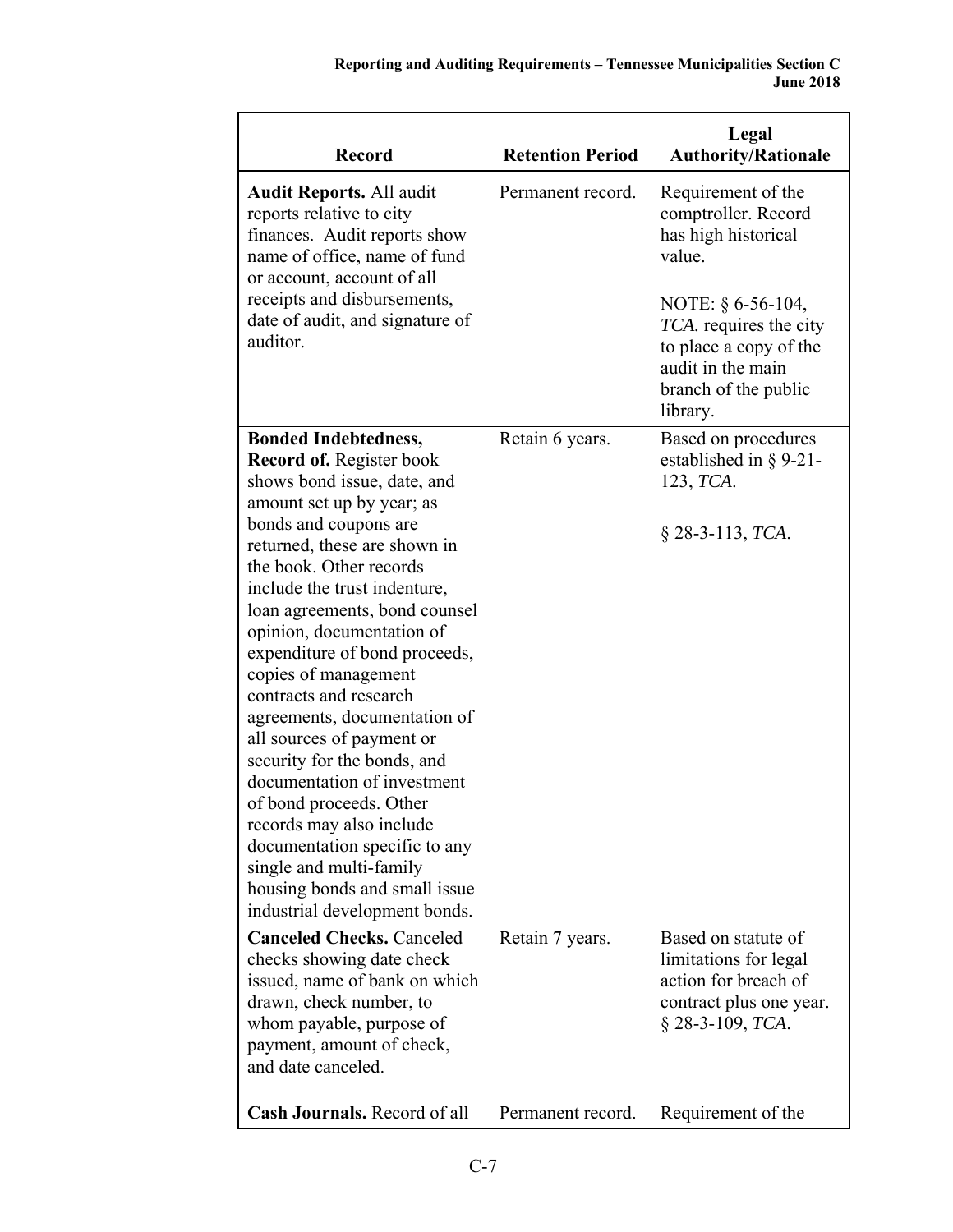| <b>Record</b>                                                                                                                                                                                                                        | <b>Retention Period</b>                                                                                | Legal<br><b>Authority/Rationale</b>                                                                                                                                                                                                                                                                                                                                                                                                                  |
|--------------------------------------------------------------------------------------------------------------------------------------------------------------------------------------------------------------------------------------|--------------------------------------------------------------------------------------------------------|------------------------------------------------------------------------------------------------------------------------------------------------------------------------------------------------------------------------------------------------------------------------------------------------------------------------------------------------------------------------------------------------------------------------------------------------------|
| receipts and disbursements as<br>distributed to various city<br>accounts, showing date of<br>entry, amount, source of<br>receipt or purpose of payment,<br>amount of debit or credit, and<br>name of account credited or<br>charged. |                                                                                                        | comptroller.<br>Comptroller's office<br>considers this record<br>important for<br>demonstrating patterns<br>in investigations of<br>misappropriation of<br>funds. Prior to the<br>advent of general<br>budgetary practices, the<br>Recorder's Cash<br><i>Journal</i> was the best<br>record for tracking the<br>total revenue stream of<br>the city and has<br>historical value. For<br>this reason, older<br>records should be kept<br>permanently. |
| <b>Daily Collection Report.</b><br>Summarizes all cash/check<br>collections by source and fund<br>and indicates the deposit<br>amount, amount retained for<br>change and amount short or<br>over.                                    | Retain at least 3<br>years from the<br>date the audit was<br>filed with the<br>comptroller's<br>office | Keep for audit, review,<br>and investigative<br>purposes.                                                                                                                                                                                                                                                                                                                                                                                            |
| <b>Cash Reconciliation Report.</b><br>Shows balances at beginning<br>of month, outstanding checks,<br>cash balances, checks issued<br>during month, checks paid,<br>cash and outstanding checks at<br>end of the month.              | Retain at least 3<br>years from the<br>date the audit was<br>filed with the<br>comptroller's<br>office | Keep for audit, review,<br>and investigative<br>purposes.                                                                                                                                                                                                                                                                                                                                                                                            |
| <b>Check Books. Books</b><br>containing stubs of checks<br>issued by the Recorder<br>showing check number, date<br>issued, name of payee,<br>amount, and purpose of<br>payment.                                                      | Retain 7 years<br>after date of last<br>check.                                                         | Based on statute of<br>limitations for legal<br>actions for breach of<br>contract plus one year.<br>$§$ 28-3-109, TCA.                                                                                                                                                                                                                                                                                                                               |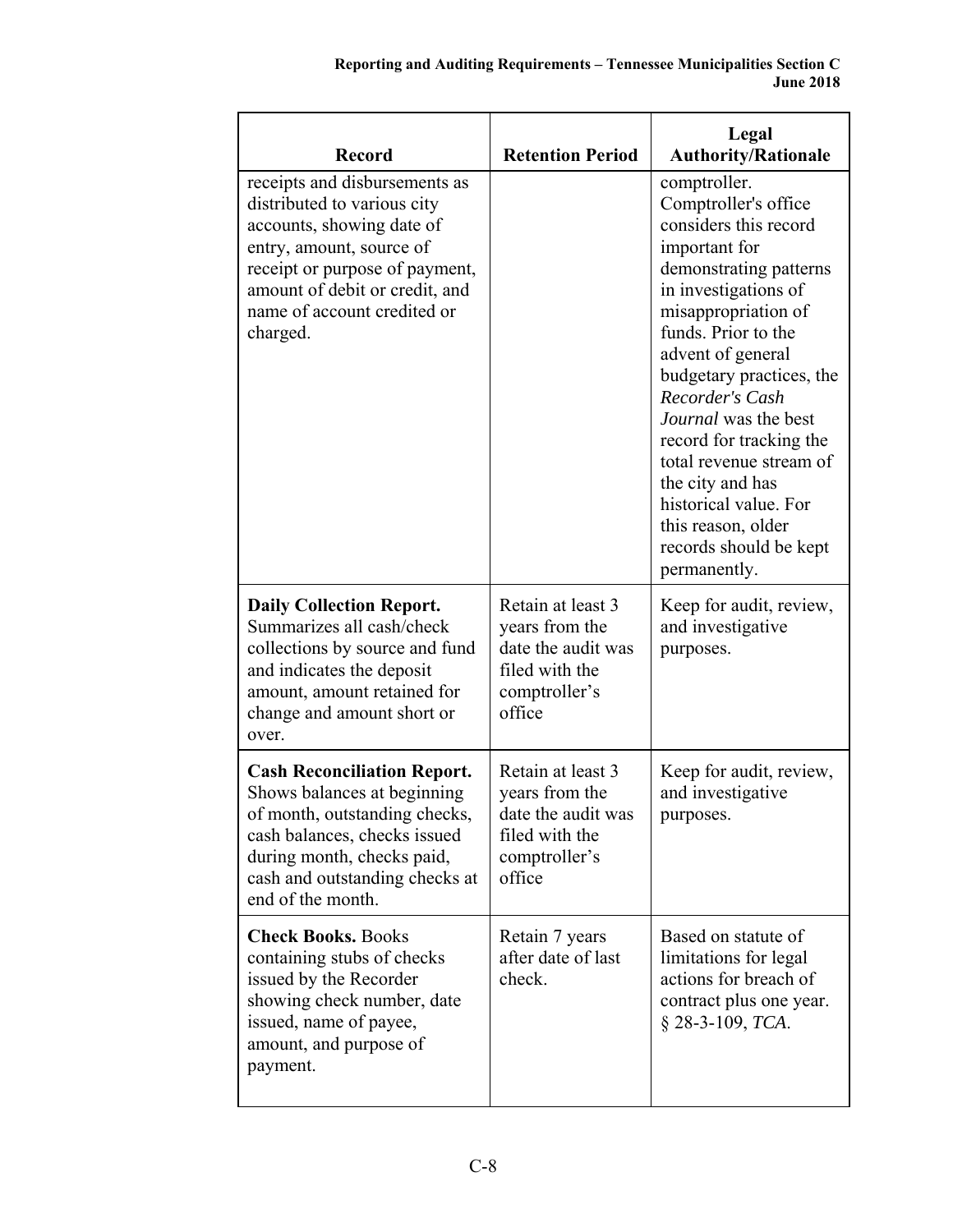| <b>Record</b>                                                                                                                                                                                                                                                                                                                                                                                                                                                                                                                 | <b>Retention Period</b>                                                                                                                                         | Legal<br><b>Authority/Rationale</b>                                                                                                                                                                                             |
|-------------------------------------------------------------------------------------------------------------------------------------------------------------------------------------------------------------------------------------------------------------------------------------------------------------------------------------------------------------------------------------------------------------------------------------------------------------------------------------------------------------------------------|-----------------------------------------------------------------------------------------------------------------------------------------------------------------|---------------------------------------------------------------------------------------------------------------------------------------------------------------------------------------------------------------------------------|
| <b>Check Stubs.</b> From all city<br>accounts and accounts of all its<br>departments.                                                                                                                                                                                                                                                                                                                                                                                                                                         | Retain 7 years.                                                                                                                                                 | Based on statute of<br>limitations for legal<br>actions for breach of<br>contract plus one year.<br>$§$ 28-3-109, TCA.                                                                                                          |
| <b>Development and Proposal</b><br>Files. Reports, planning<br>memos, correspondence,<br>studies, and similar records<br>created for and used in the<br>development of grant<br>proposals submitted to state or<br>federal agencies and contracts<br>relating to the grant.                                                                                                                                                                                                                                                   | Retain all<br>unsuccessful<br>applications for 5<br>years.<br>Retain all records<br>regarding grants<br>that are received<br>for life of grant<br>plus 7 years. | Keep unsuccessful<br>proposals in case of<br>appeal or for<br>administrative use in<br>re-application. Keep<br>records of grants<br>received based on<br>statute of limitations<br>for contract actions. $\S$<br>28-3-109, TCA. |
| <b>Financial Reports to City</b><br>Legislative Body. (1) General;<br>(2) Final—Report gives<br>information on different<br>accounts, balances on last<br>report, receipts, disbursements,<br>commissions, transfers,<br>balances on this report, totals,<br>bank balances of city accounts<br>in different banks, and<br>classification of receipts<br>(sources received from, e.g.,<br>state, local, etc.). Reports of<br>street department chief<br>administrative officer and<br>other officials when required<br>by law. | Permanent record.                                                                                                                                               | These reports should be<br>recorded in the minutes<br>of the city legislative<br>body. Requirement of<br>the comptroller.                                                                                                       |
| <b>General Ledger Accounts.</b><br>Record of all receipts and<br>disbursements for the various<br>city accounts, showing date of<br>entry, amount, source of<br>receipt or purpose of payment,<br>amount of debit or credit, and<br>name of account credited or<br>charged.<br><b>Court Case Ledgers.</b>                                                                                                                                                                                                                     | Permanent record.<br>Permanent                                                                                                                                  | Requirement of the<br>comptroller.<br>Requirement of the                                                                                                                                                                        |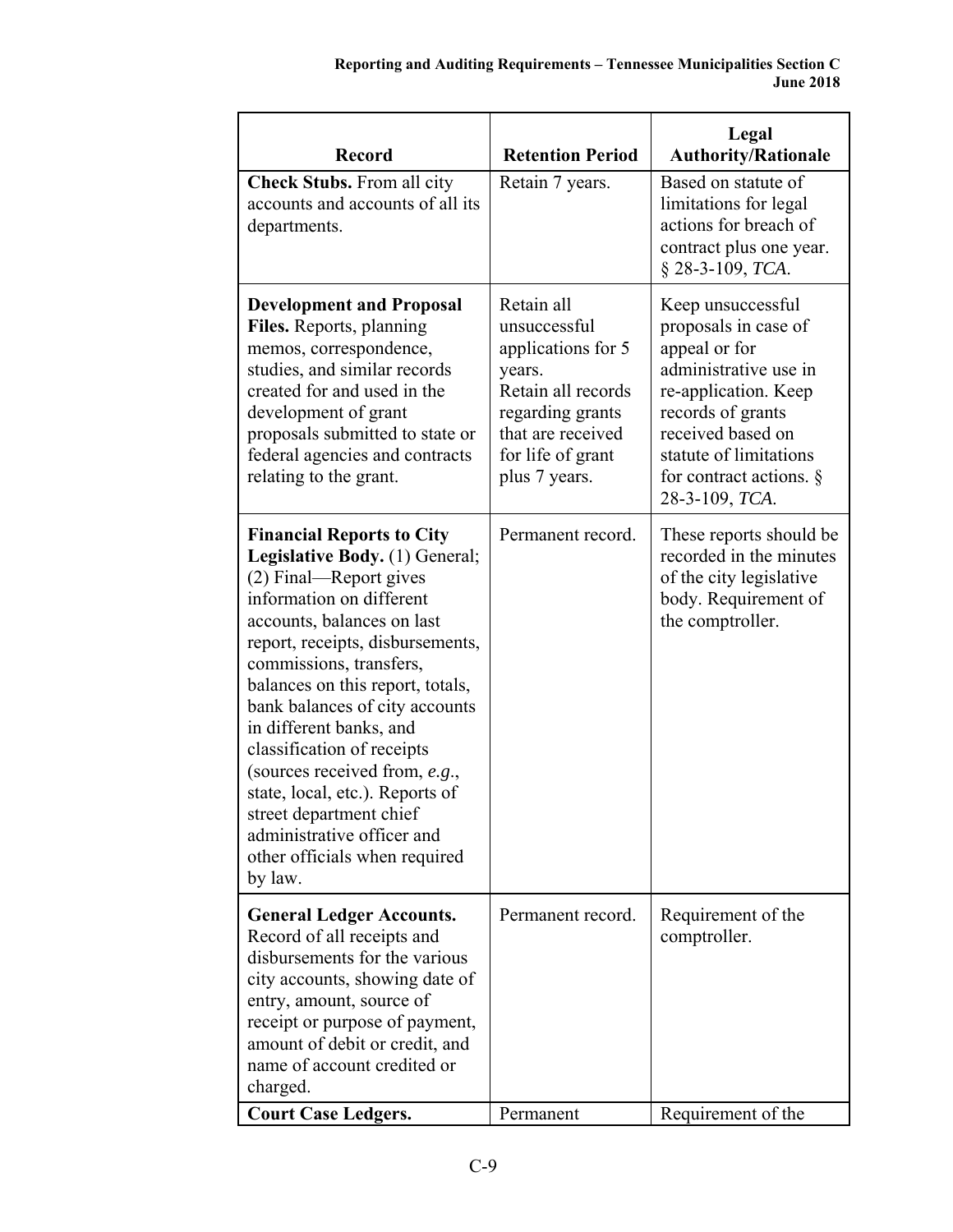| <b>Record</b>                                                                                                                                                            | <b>Retention Period</b> | Legal<br><b>Authority/Rationale</b>                                                                                                                  |
|--------------------------------------------------------------------------------------------------------------------------------------------------------------------------|-------------------------|------------------------------------------------------------------------------------------------------------------------------------------------------|
| Records and materials<br>regarding case funds received<br>and distributed.                                                                                               | Record                  | comptroller.                                                                                                                                         |
| Moveable, High-Risk,<br><b>Sensitive Property.</b> Inventory<br>records of non-capitalized<br>property items, such as<br>cameras, computers, printers,<br>scanners, etc. | Retain 5 years.         | Keep for audit purposes<br>and to ensure that such<br>items are retained for<br>use in the municipality<br>and are not lost,<br>misplaced or stolen. |
| <b>Investment Ledgers.</b> Surplus<br>cash investments, rate of<br>interest, date, and amount<br>collected.                                                              | Retain 10 years.        | Keep for audit purposes<br>and to address arbitrage<br>concerns.                                                                                     |

9. The Tennessee Water and Wastewater Financing Board and Utility Management Review Board have adopted the following guidelines for evaluating the useful lives of assets of water and wastewater systems. The useful lives of assets should not exceed the appropriate guidelines listed below.

#### **ASSET ACCOUNT YEARS**

#### *Water Systems*

| Buildings (Office and Plant)      | $30 - 50$           |
|-----------------------------------|---------------------|
| <b>Equipment and Tools</b>        | $10 - 15$           |
| <b>Furniture and Fixtures</b>     | $5 - 10$            |
| Machinery, Equipment and Vehicles | $5 - 15$            |
| Pumps and Treatment Equipment     | $15 - 20$           |
| <b>Transportation Equipment</b>   | $5-10$              |
| Water Lines and Storage           | $40 - 50$           |
| Well/Dam                          | Engineer's Estimate |

 *Wastewater (Sewer) Systems* 

| $30 - 50$ |
|-----------|
| $10 - 15$ |
| $5 - 10$  |
| $5 - 15$  |
| $15 - 20$ |
| $5-10$    |
| $40 - 50$ |
|           |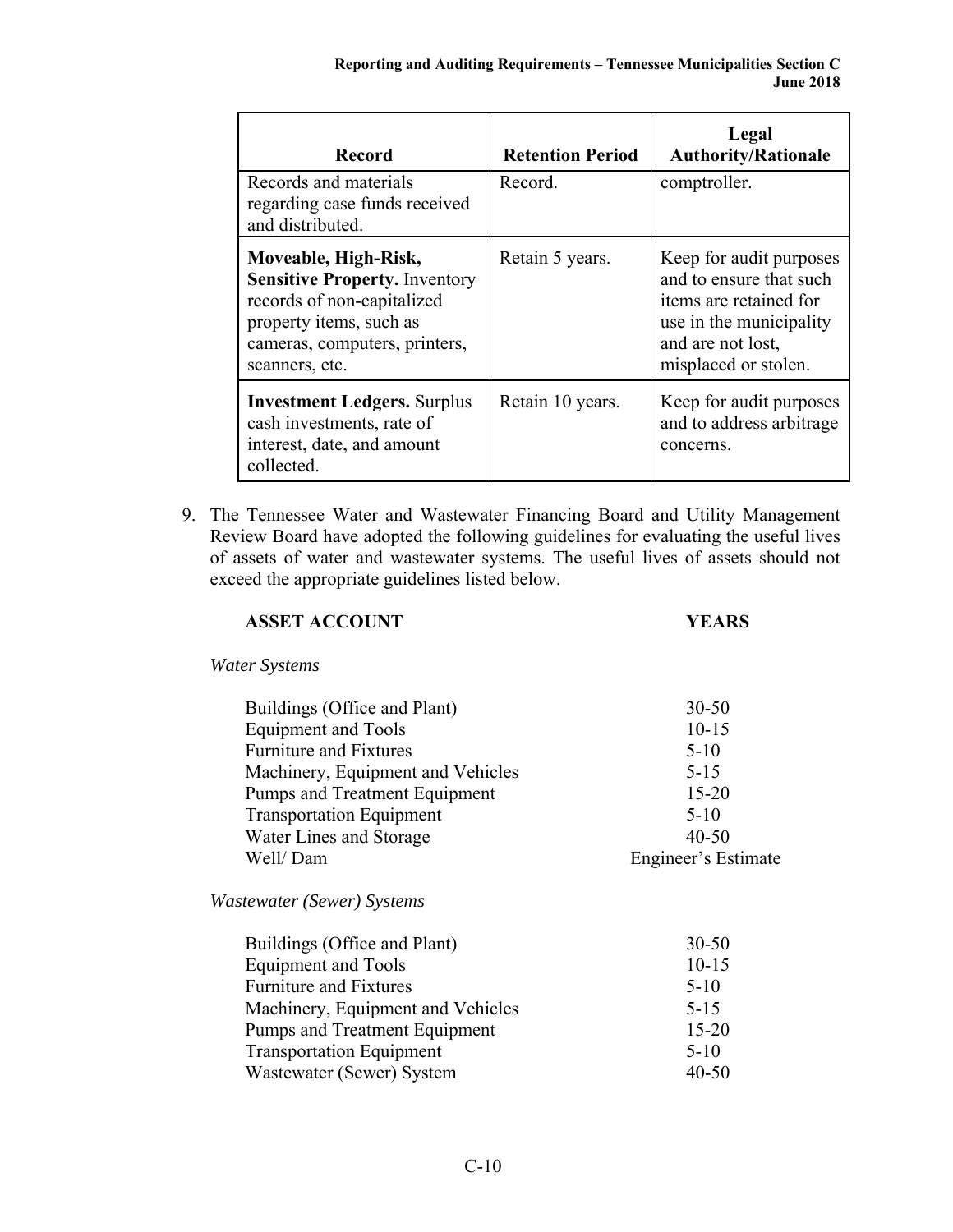## **Financial Reporting**

General:

The basic financial statements of all municipalities should comply with the provisions of the Governmental Accounting Standards Board, as detailed in the *Codification of Governmental Accounting and Financial Reporting Standards*.

If a separate financial report is issued for a fund of the municipality, all requirements of this section applicable to that fund financial report should be included.

Municipal Schools–Centralized Cafeteria Funds

A municipal school system's centralized cafeteria funds are reported in one of the board of education's funds in the municipality's annual financial report.

Municipal Schools – Board of Education

 Financial reports issued for a municipal board of education must include all activities, funds, debt, and capital assets that are used in operating the board of education. Municipalities with local school systems will need to consider accounting practices that might not be conducive to the separate reporting for the board of education. Capital projects for schools will need to be accounted for in a separate fund from other municipal capital projects. Debt issued for multiple purposes which include the board of education will present unique accounting requirements.

 A separate financial report for a municipal board of education must comply with the basic reporting requirements for a municipality as well as the additional requirements of the comptroller that are applicable to a municipality.

If the board of education is a component unit, the board's financial statements would be substantially the same format as the municipality's financial statements. The auditing and reporting requirements for component units should be followed.

 If the board of education is a department of the municipality, department-wide financial statements would be prepared for the board of education, as described in the AICPA Audit and Accounting Guide: *State and Local Governments*, March 1, 2018, Section 16.91.

#### Additional Requirements of the Comptroller's Office:

Municipal officials are encouraged to issue a financial report that conforms to the requirements of the Governmental Accounting Standards Board (GASB) related to a comprehensive annual financial report (CAFR). However, audit reports for municipalities shall, at a minimum, conform to the general report outline in *[Section A](#page-36-0)* of this manual and include the following supplemental information. The schedules required are significantly less than what would be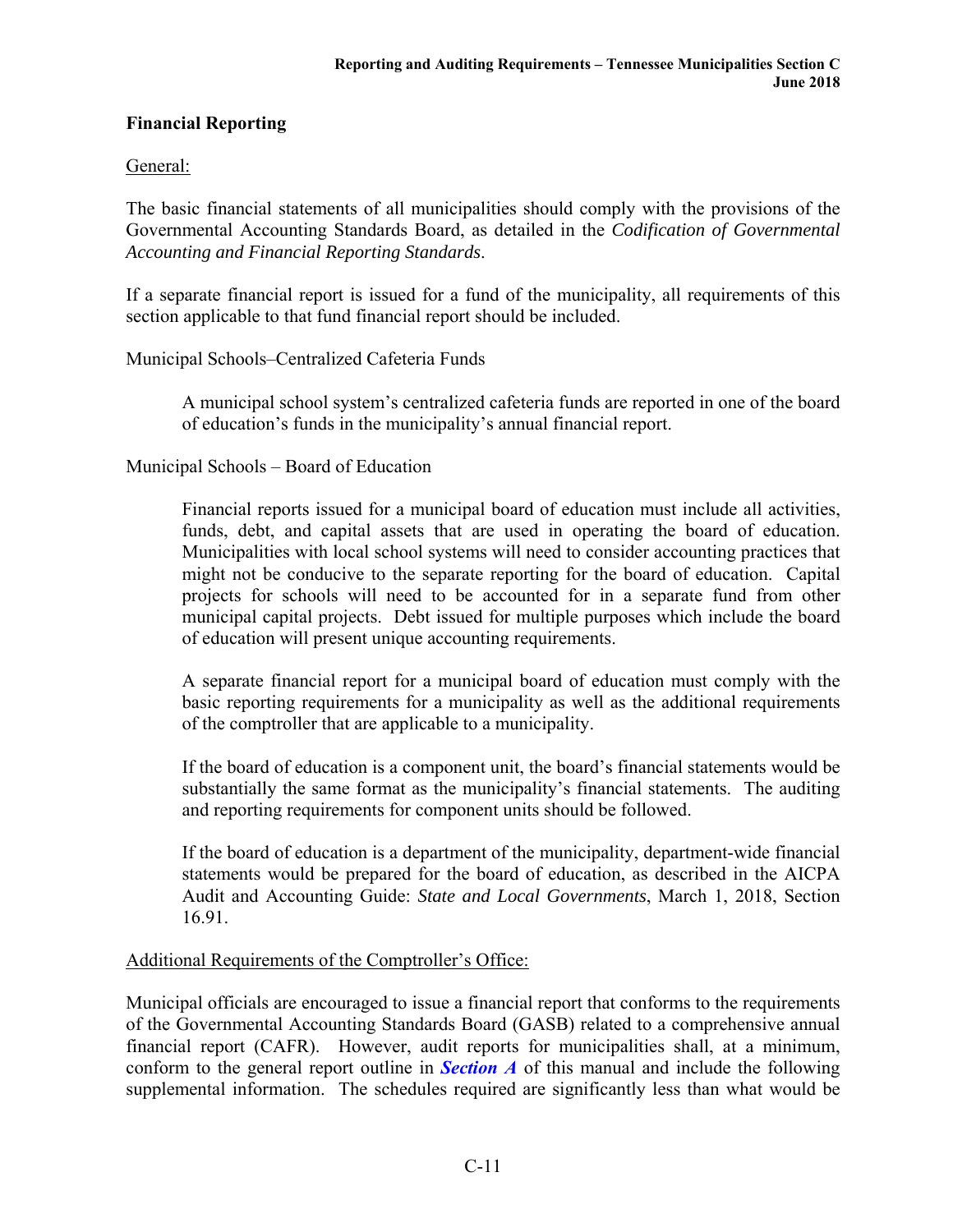required in a CAFR. Additional requirements and/or clarifications regarding the financial statements and required schedules are identified below.

All supplemental information included in separately issued fund financial statements should be included in the financial report for the municipality as a whole. For component units that issue separate financial statements, the supplemental information from the separate report is generally not required to be included in the municipality's financial report, although it is permissible. If a separate single audit is not conducted for a component unit, then the information in the Schedule of Expenditures of Federal Awards and State Financial Assistance for that separate audit should be included in the municipality's schedule. A note should be added to the schedule of the component unit to indicate that the single audit was conducted for the reporting entity, not for the separate component unit.

- 1. GASB permits budgetary information to be included as Required Supplementary Information or as basic financial statements for the general fund and each major special revenue fund for which a legally adopted annual budget is required. However, this office requires the detailed legally adopted budgetary information for these funds to be included in the basic financial statements. The auditor's opinion should cover this information. Budgetary information for other major funds would be included in supplemental information (see item 4.d. below).
- 2. Additionally, an opinion on whether the accompanying information is fairly stated in all material respects in relation to the basic financial statements taken as a whole is required for the combining, individual fund, and budgetary schedules as well as the utility detail required by items 4.f.(3), (4) and (5) below and the Schedule of Expenditures of Federal Awards and State Financial Assistance.
- 3. Additional Detail Required for Revenues and Expenditures:

In addition to revenues being presented by source (e.g., taxes, intergovernmental revenues, licenses and permits, and fines, etc.) as required by generally accepted accounting principles, taxes and intergovernmental revenues should be further detailed by specific source (e.g., property tax, TVA-in lieu of tax, beer tax, gasoline and motor fuel tax, etc.).

In addition to being classified by function (or program) and character (e.g., current, capital outlay, debt service and intergovernmental expenditures) as required by generally accepted accounting principles, expenditures should be further detailed by object classes.

The additional detail of revenues by specific source and expenditures by object classes should be either in the financial and/or budgetary statements or schedules of the major and nonmajor funds or, in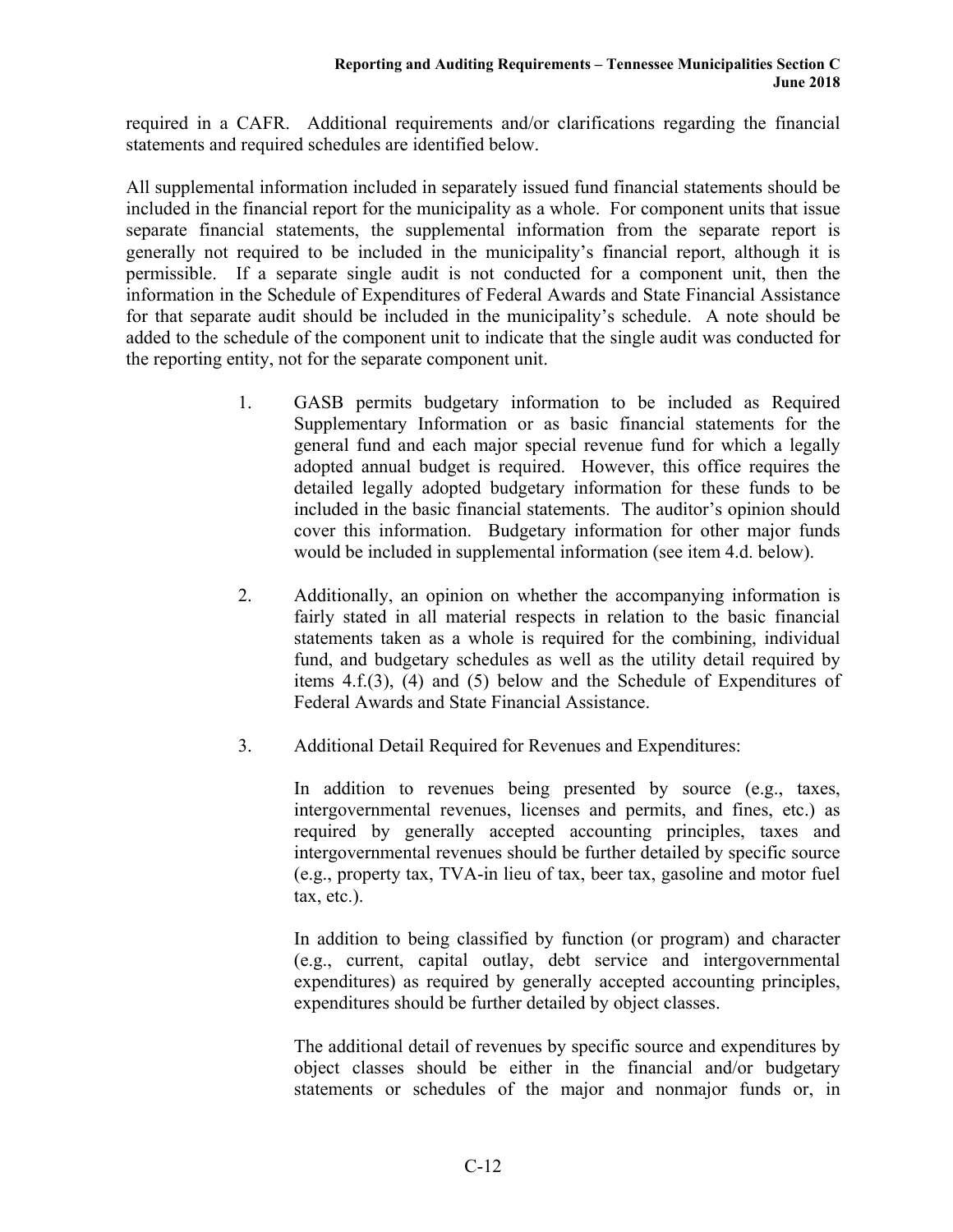additional supplemental schedules. Excessively detailed object classifications for expenditures should be avoided.

4. Supplemental Information:

(Please refer to the *Codification of Governmental Accounting and Financial Reporting Standards*, Sections 2200.208 - 209, for additional details on all combining statements.)

- a. Combining statements for nonmajor governmental and proprietary funds.
- b. Combining statements for internal service funds.
- c. Combining statements for fiduciary funds (trust funds and agency funds). Please note that for agency funds, a combining statement of changes in assets and liabilities is required.
- d. Individual budgetary schedules for all governmental funds with annual appropriated budgets that were not included as basic financial statements. (The schedule should include three (3) columns, one for the original budgetary amounts, one for the final budgetary amounts, and one for actual expenditures. An additional column is recommended, though not required, to display variances.)
- e. Fund information for:
	- discretely presented nonmajor component units; and
	- major component units for which the note disclosure option is elected, unless a separate audit report is issued.
- f. Schedules:
	- (1) A Schedule of Expenditures of Federal Awards and State Financial Assistance. (This schedule is required if the organization has expended any direct federal assistance or subrecipient funds, regardless of the amount expended. Assistance in the form of loans must separately identify both the federal and state portions. In addition, the composition of the schedule should conform to the example in *[Appendix A](#page-115-0)*.)
	- (2) The following schedules are required, if applicable, whether the municipality issues a CAFR or not (except as otherwise noted). Certain schedules may exceed GASB's minimum requirements; however, the information provided is used by other state departments.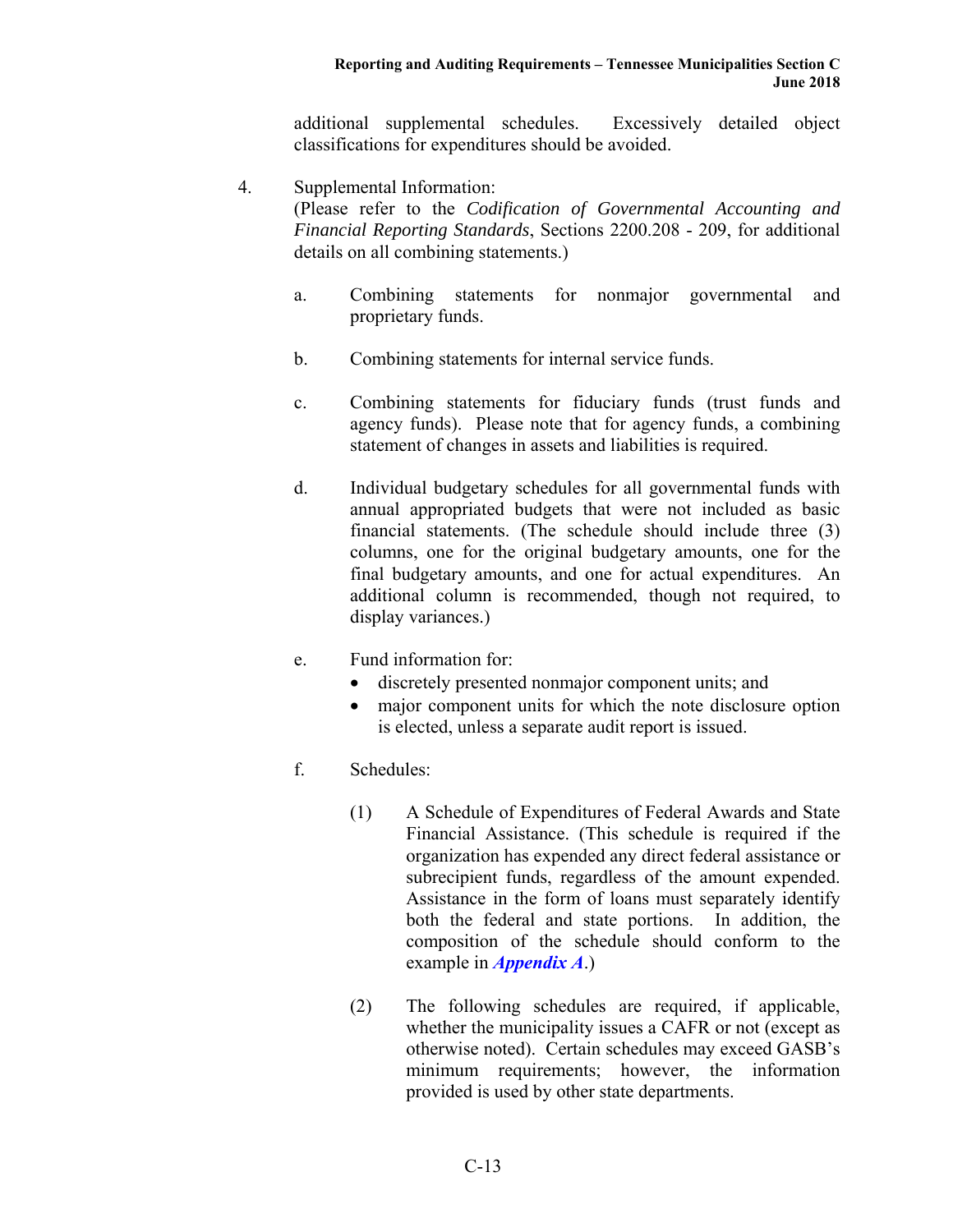- (a) Schedule of Transfers (may be omitted if transfer disclosure in the notes to the financial statements is adequate, i.e., transfers disclosed by individual fund for all major and nonmajor funds).
- (b) Schedule of Interfund Receivables and Payables (may be omitted if the netting option permitted by the AICPA Audit and Accounting Guide: *State and Local Governments*, 9.12, March 1, 2018 Edition, is not utilized or if interfund activity disclosure in the notes to the financial statements is adequate, i.e., due to/from amounts are disclosed by individual fund for all major and nonmajor funds).
- (b) Schedule(s) of Long-Term Debt, Principal, and Interest Requirements (e.g., bonds, notes, and other long-term debt by individual issue and by Fiscal Year–All Funds). Schedules should also be included for all interfund and intrafund (e.g., between divisions within a utility fund) receivables and payables (e.g., telecommunications, cable, water/sewer, gas, general fund, etc.) Note: Long-term interfund receivables and payables (i.e., interfund loans) must be approved by the Comptroller of the Treasury, Office of State and Local Finance.
- (c) Uncollected Delinquent Taxes Filed in accordance with applicable laws.
- (d) Utility Rate Structure and Number of Customers all funds and divisions.
- (e) Unaccounted for Water (See additional information in *[Appendix A](#page-113-0)*). The American Water Works Association (AWWA) water loss reporting model must be used. For more information regarding the AWWA model you can access the water audit software at: http://www.awwa.org/resources-tools/waterknowledge/water-loss-control.aspx .
- (f) Schedule of Changes in Property Taxes Receivable – By Levy Year (which should tie to the financial statements and may be omitted if a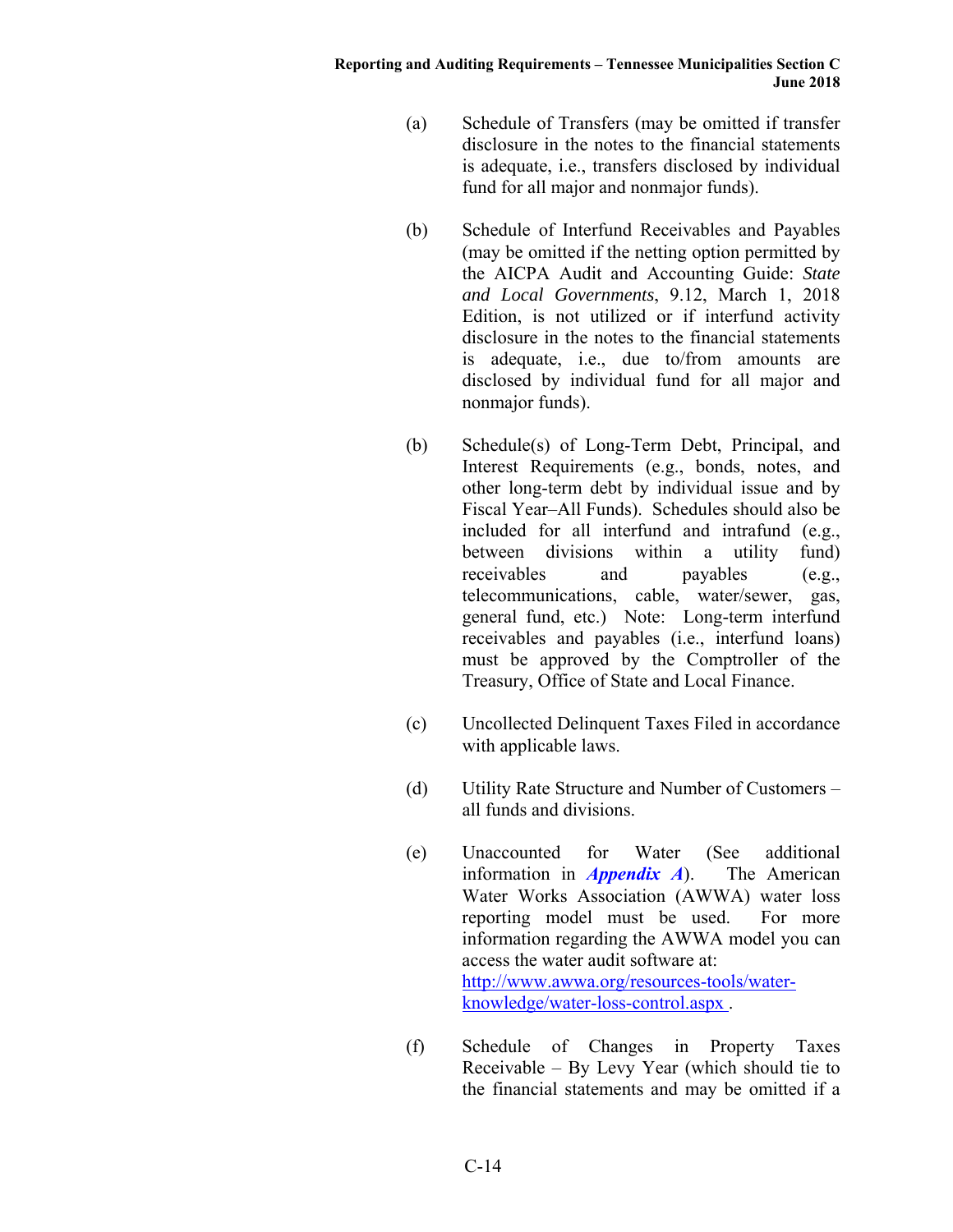CAFR is issued) (See Example Schedule in *[Appendix A](#page-114-0)*).

- (g) Property Tax Rates and Assessments Last 10 Years.
- (h) Additional schedule(s), if necessary, of taxes and intergovernmental revenue by specific source and expenditures by object.
- (i) Additional schedule(s), if necessary, of expenditures by object class. Schedules are required to demonstrate compliance if sufficient detail is not included in the basic financial statements or fund financial statements/schedules.
- (3) If the municipality provides several utility services (e.g. gas, electric, water, sewer or a combined water and sewer operation, depending on the policies of the municipality, bond covenants, etc.) and accounts for all of those activities in a single fund, detailed schedules that provide information consistent with what would have been presented in fund financial statements should be included in supplemental information for each division/department (i.e., assets, liabilities and net assets; revenues, expenses, and changes in net assets; and cash flows). If sufficiently detailed information is included in the notes to the financial statements, these additional schedules are not required. This information is necessary to demonstrate compliance with state laws regarding utility operations.
- (4) If a municipality is providing cable, internet, and/or related services, additional schedules must be included that provide sufficient detail to demonstrate compliance with Section 7-52-601, *Tennessee Code Annotated* (*TCA*) et seq. unless sufficient detail is presented in the basic financial statements. [e.g., detailed revenues/expenses including allocated expenses (Section 7-52-603, *TCA*); details of all loans and loan terms (Section 7-52-607, *TCA*); tax equivalent payments (Section 7-52-606, *TCA*)]
- (5) If a municipality is providing telecommunication services, additional schedules must be included that provide sufficient detail to demonstrate compliance with Section 7-52-401, *Tennessee Code Annotated* et seq.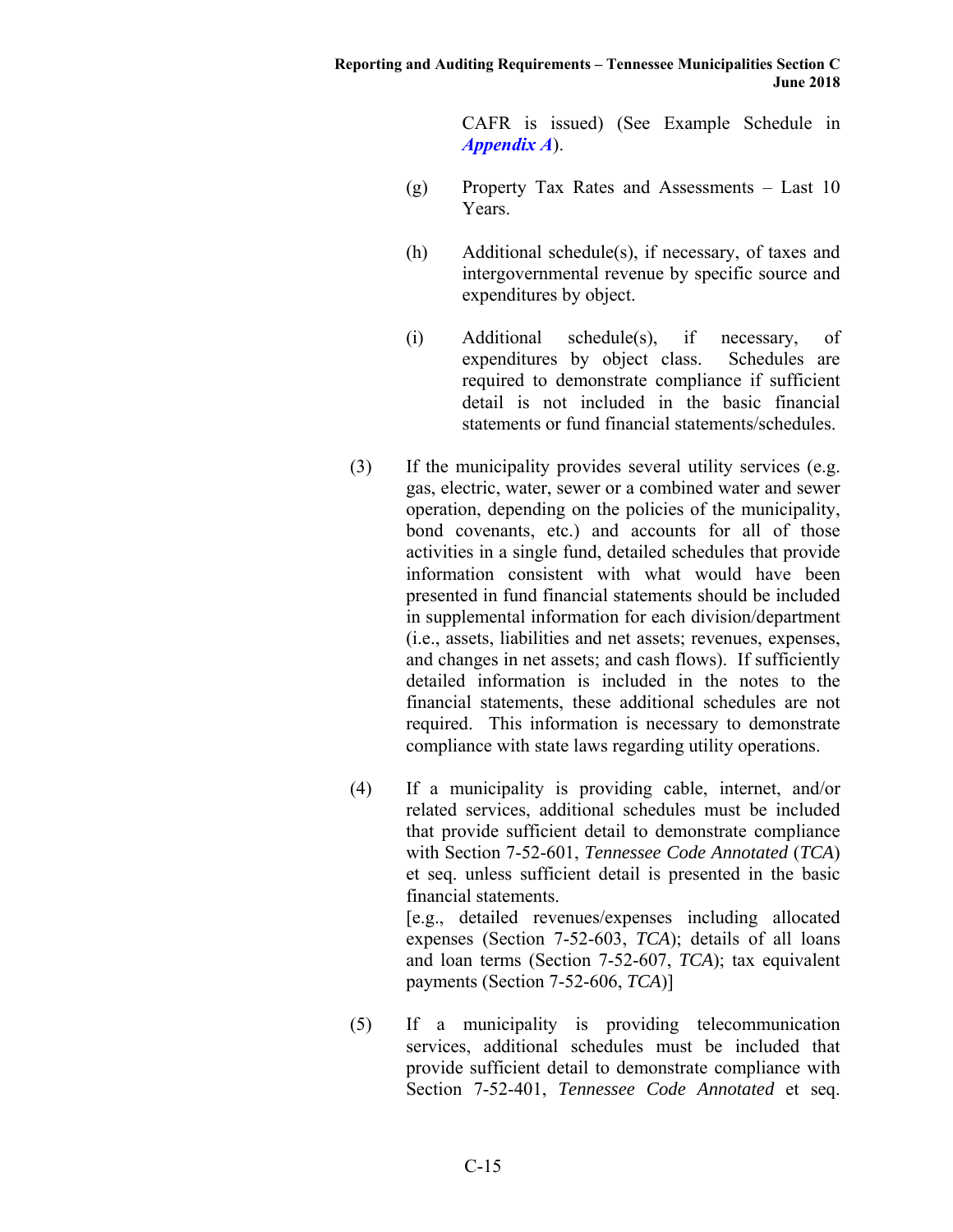unless sufficient detail is presented in the basic financial statements.

 [e.g., detailed revenues/expenses including allocated expenses (Section 7-52-402(1), *TCA*); details of internal loans and loan terms (Section 7-52-402(2), *TCA*); tax equivalent payments (Section 7-52-404, *TCA*)]

## **Compliance and Other Regulatory Reporting Requirements**

*[Appendix D, Section 4](#page-156-0)* (plus Sections 3, 3a, and 5), is included to assist municipalities in identifying compliance matters from state statutes that are relevant to their operations. It can also be used by independent auditors when identifying and assessing risks related to auditee compliance with applicable state laws.

- The Appendix has been designed to segregate regulatory reporting requirements related to the Division of Local Government Audit. These requirements are listed under the heading "Audits and Other Regulatory Reporting to Local Government Audit."
- The Appendix is not exhaustive and should not be relied on to identify all *Tennessee Code Annotated* compliance requirements.
- Municipalities that have formed joint venture entities with one or more governments should also refer to *[Section D, Reporting and Auditing Requirements - Special](#page-78-0)  [Purpose Governments](#page-78-0)*, for applicable regulatory reporting requirements for joint venture entities.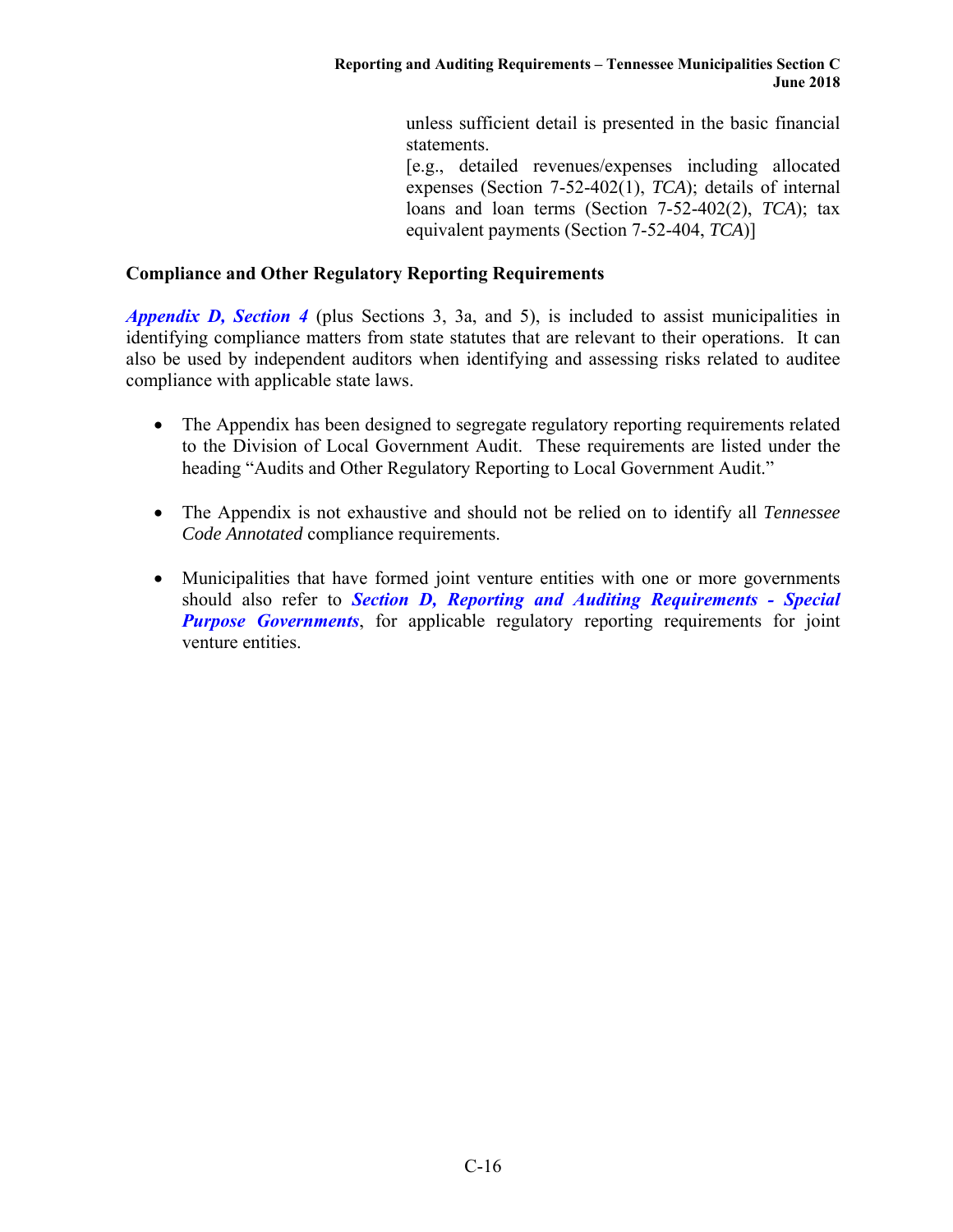## **SECTION D**

# **REPORTING AND AUDITING REQUIREMENTS SPECIAL PURPOSE GOVERNMENTS (INCLUDING RELATED COMPONENT UNITS)**

#### **Emergency Communications Districts**

#### **Background**

Emergency communications districts (ECDs) are created under the authority of Title 7, Chapter 86, *Tennessee Code Annotated* (*TCA*). The purpose of an ECD is to provide an emergency communications service whereby a public safety answering point may receive telephone calls dialed to the 911 telephone number. A voter referendum is required for the creation of an ECD. Section 7-86-106, *TCA,* provides that ECDs are municipalities or public corporations. The powers are vested in a board of directors. Funds to operate ECDs are largely generated from a monthly telephone charge levied on all telephone customers in a district.

#### **Financial Reporting**

#### General

Emergency communications districts should be accounted for as enterprise funds on the accrual basis of accounting. Accounting and financial reporting requirements for emergency communications districts are included in the *[Accounting and Financial Reporting Manual for](http://comptroller.tn.gov/shared/manuals.asp) [Tennessee Emergency Communications Districts,](http://comptroller.tn.gov/shared/manuals.asp)* published by the Comptroller of the Treasury. This manual includes links to web sites which provide additional compliance, example financial statements, and other reporting requirements.

Typically, emergency communications districts are component units of county governments. There are a few that are component units of municipal governments or are joint ventures.

#### **Compliance and Other Regulatory Reporting Requirements**

*[Appendix D, Section 6](#page-164-0)*, is included to assist emergency communications districts in identifying compliance matters from state statutes that are relevant to their operations. It can also be used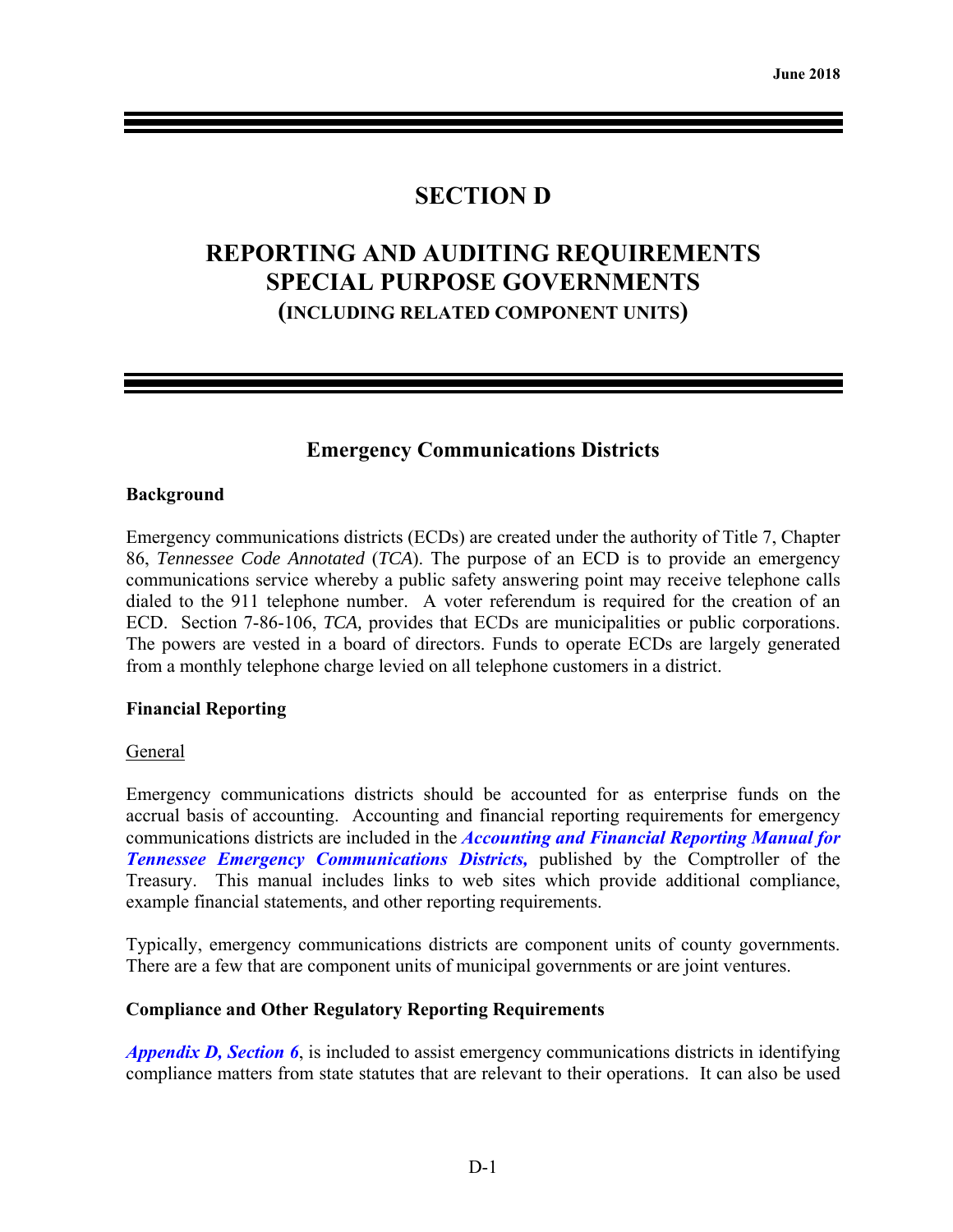by independent auditors when identifying and assessing risks related to auditee compliance with applicable state laws.

- The Appendix has been designed to segregate regulatory reporting requirements to the Division of Local Government Audit. These requirements are listed under the heading "Audits and Other Regulatory Reporting to Local Government Audit."
- The Appendix is not exhaustive and should not be relied on to identify all *Tennessee Code Annotated* compliance requirements.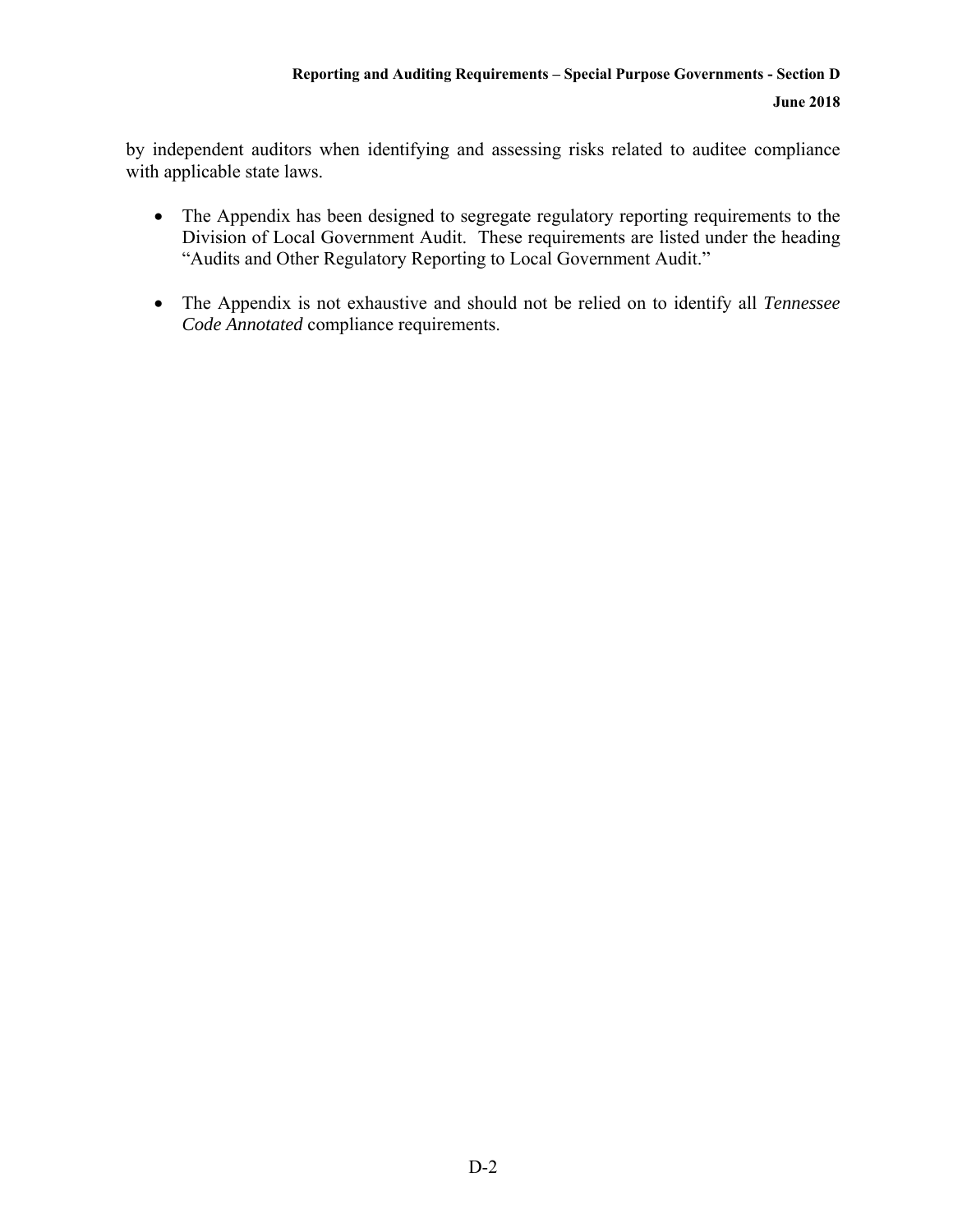## **Housing Authorities**

### **Background**

Housing authorities in Tennessee are authorized to be created under Title 13, Section 20, *Tennessee Code Annotated*, and are bodies corporate and politic. Housing authorities are created to provide shelter to lower income citizens and frequently receive substantial funding from capital and operating programs through the U.S. Department of Housing and Urban Development (HUD).

### **Financial Reporting**

#### General

Housing authorities are required to maintain accounts and present financial statements which comply with the reporting requirements established by the Governmental Accounting Standards Board (GASB). The basic financial statements of all housing authorities should comply with the provisions of the Governmental Accounting Standards Board, as detailed in the *Codification of Governmental Accounting and Financial Reporting Standards*.

#### Additional Requirements of the Comptroller's Office

- 1. An opinion on whether the accompanying information is fairly stated in all material respects in relation to the basic financial statements taken as a whole is preferred for ALL supplementary information. However, at a minimum the combining statements, as well as the Schedule of Expenditures of Federal Awards and State Financial Assistance must be opined on in relation to the basic financial statements.
- 2. A Schedule of Expenditures of Federal Awards and State Financial Assistance. (This schedule is required if the organization has expended any direct federal assistance or subrecipient funds, regardless of the amount expended.) Assistance in the form of loans must separately identify both the federal and state portions. In addition, the composition of the schedule should conform to the example in *[Appendix A](#page-115-0)*.)
- 3. Supplemental information must include information for discretely presented component units that do not issue a separate audit report.

#### **Compliance and Other Regulatory Reporting Requirements**

*[Appendix D, Section 6](#page-167-0)*, is included to assist housing authorities in identifying compliance matters from state statutes that are relevant to their operations. It can also be used by independent auditors when identifying and assessing risks related to auditee compliance with applicable state laws.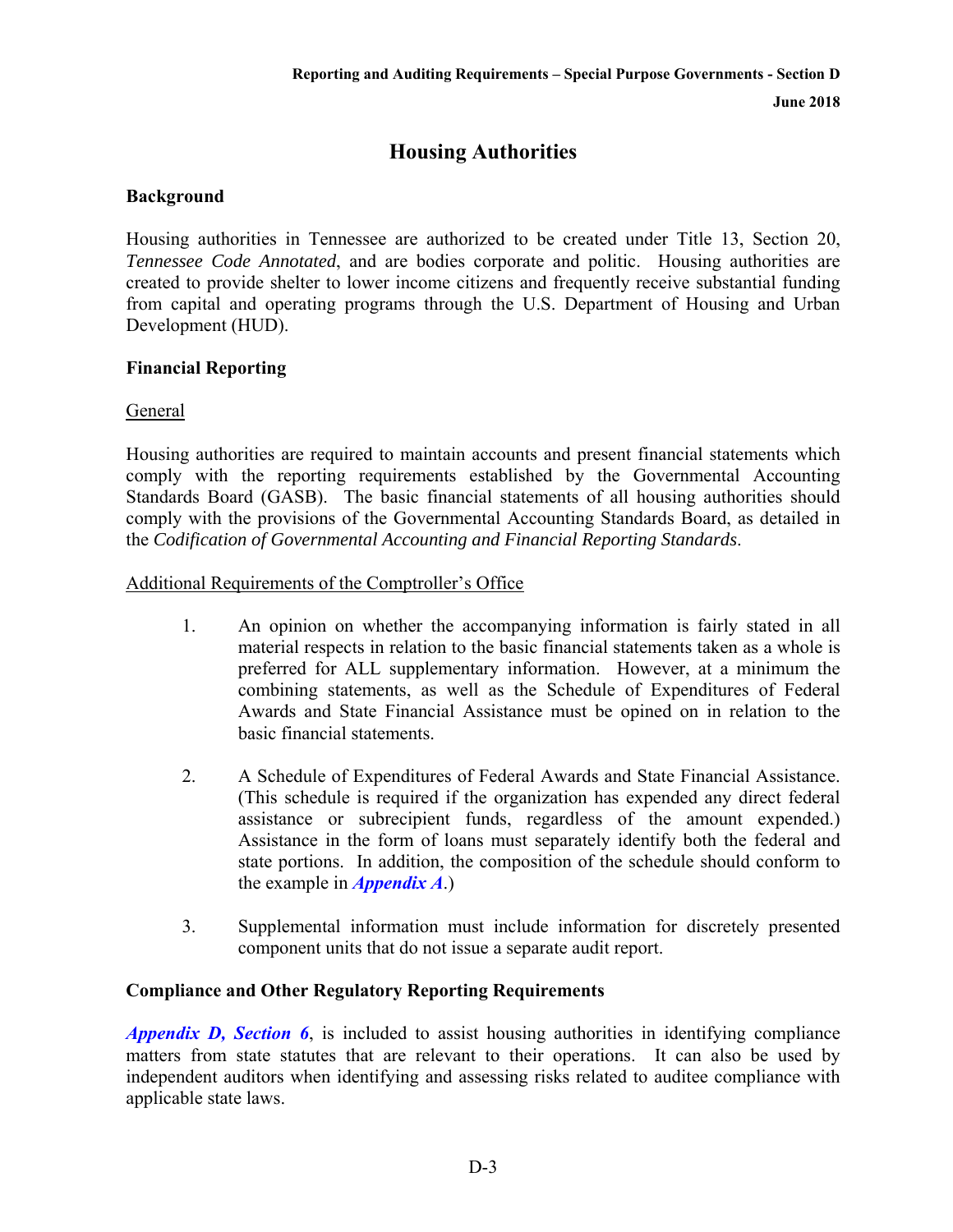- The Appendix has been designed to segregate regulatory reporting requirements related to the Division of Local Government Audit. These requirements are listed under the heading "Audits and Other Regulatory Reporting to Local Government Audit."
- The Appendix is not exhaustive and should not be relied on to identify all *Tennessee Code Annotated* compliance requirements.
- Housing authorities that have formed joint venture entities with one or more governments should also refer to *[Section D, Reporting and Auditing Requirements -](#page-78-0) [Special Purpose Governments](#page-78-0)*, for applicable regulatory reporting requirements for joint venture entities.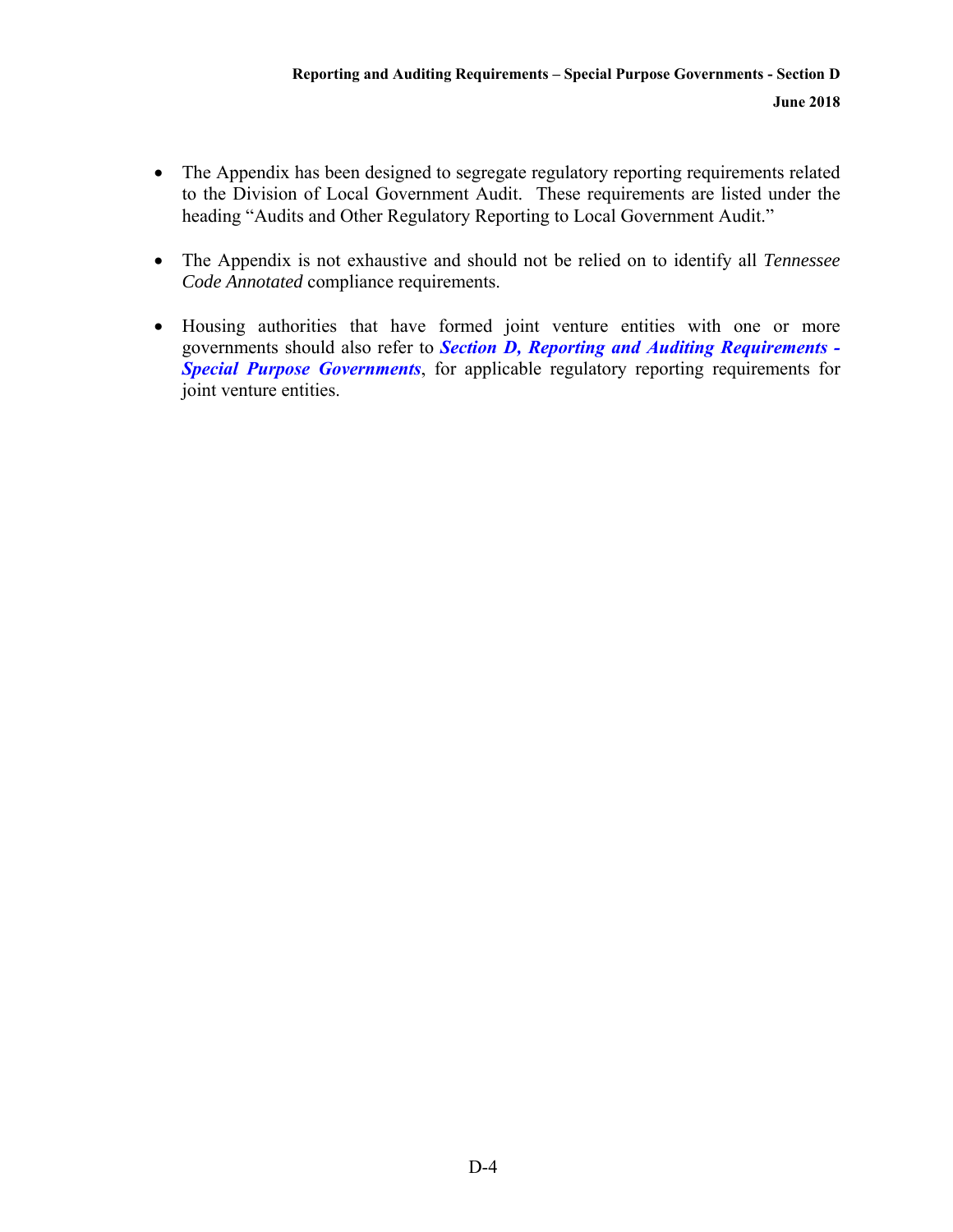## **Public Utility Districts**

### **Background**

Public utility districts in Tennessee are created under the authority of Title 7, Chapter 82, *Tennessee Code Annotated,* the Utility District Law of 1937. Utility districts created under this chapter are empowered to operate and maintain a system for furnishing any of the following: water, sewer, sewage disposal, natural gas, police, fire protection, garbage collection and garbage disposal, street lighting, parks and recreational facilities, transit facilities, community antenna television service, and transmission of industrial chemicals by pipeline to or from industries or plants within the boundary of the district. (*[GO TO SELECTED LAWS –](#page-169-0)  [APPENDIX D](#page-169-0)*)

Although this law empowers a public utility district to furnish any of the above, most districts confine their services to furnishing water and/or sewer, or natural gas.

The comptroller's office has developed an internal control manual that applies to all local governments and quasi-governmental organizations. That manual, which can be accessed at http://comptroller.tn.gov/la/ICCManuals.asp, was issued in December 2015 and superseded the *Internal Control and Compliance Manual for Tennessee Utility Districts* issued in 2011. The compliance, accounting and reporting portions of the *Internal Control and Compliance Manual for Tennessee Utility Districts* that are being retained have been moved to this manual.

#### **Accounting, Books and Records**

The Government Finance Officers Association's 2012 *Governmental Accounting, Auditing, and Financial Reporting*, commonly known as the Blue Book, as well as the updates, is to be used as guidance for accounting and reporting where it does not conflict with:

- (1) guidance in Manuals issued by the Comptroller's Office;
- (2) recently issued GASB standards or any requirements of other standards setting bodies that have not been incorporated into the Blue book

The board should ensure that:

1. a complete, self-balancing group of accounts is established and maintained. For districts that provide non-homogenous services, such as gas and water, separate funds must be maintained for each service. Water and sewer services may be presented in a single fund, although a separate accounting for each activity is preferred. For adequate accounting, utility districts must maintain a general ledger, cash receipts journal, and cash disbursements journal for each fund, as well as subsidiary account records necessary to comply with legal provisions. Accounting records should be maintained on the accrual basis in accordance with generally accepted accounting principles.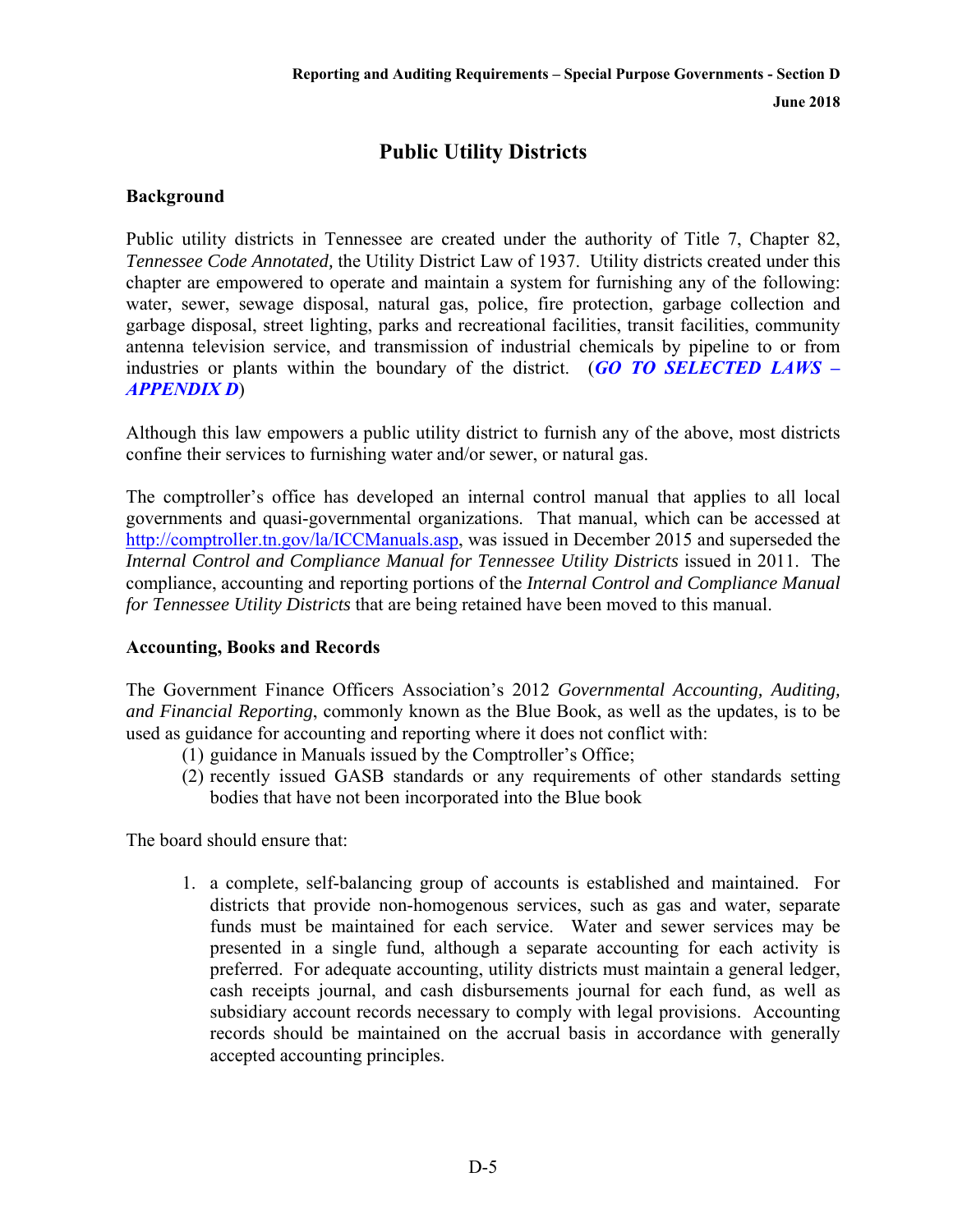- 2. subsidiary ledgers, such as the utility accounts receivable listings, are used to maintain individual account transaction details to support the total in the general ledger control (summary) account.
- 3. adequate supporting documentation, such as prenumbered receipts, billing stubs, invoices, etc., is required to document all transactions.
- 4. complete minutes of actions taken by the board are maintained at the utility district's office. The official minutes should be signed as approved by the secretary of the board (or other authorized individual) and kept together in date order and be easily accessible. The minutes should include the following:
	- a. copies of all resolutions adopted (including utility rates, cut-off policy, tap fees, etc.)
	- b. schedules of personnel appointments and salary rates and changes (In larger districts where the manager or another individual is authorized to set wages for certain employees, the minutes should include documentation of: (1) all appointments and wage rates that must be set by the board; and (2) across the board wage increases. Adequate policies governing authorization of pay increases should be developed and maintained by the district. Wage and salary rates increases delegated by the board should be adequately documented in the personnel records.)
	- c. copies of bond and revenue anticipation resolutions
	- d. notices of public hearings and resulting decisions
	- e. copies of federal and state grant applications (whether a final award was received or not)
	- f. summaries of action taken on competitive bids
	- g. copies of contracts entered into by the board. The board should, in most circumstances, obtain a written contract for all agreements with other entities or individuals for services received or provided, regardless of whether payment is involved, including the following:
		- (1) contract labor and consultant agreements, day labor, and similar work
		- (2) leases
		- (3) rentals
		- (4) management agreements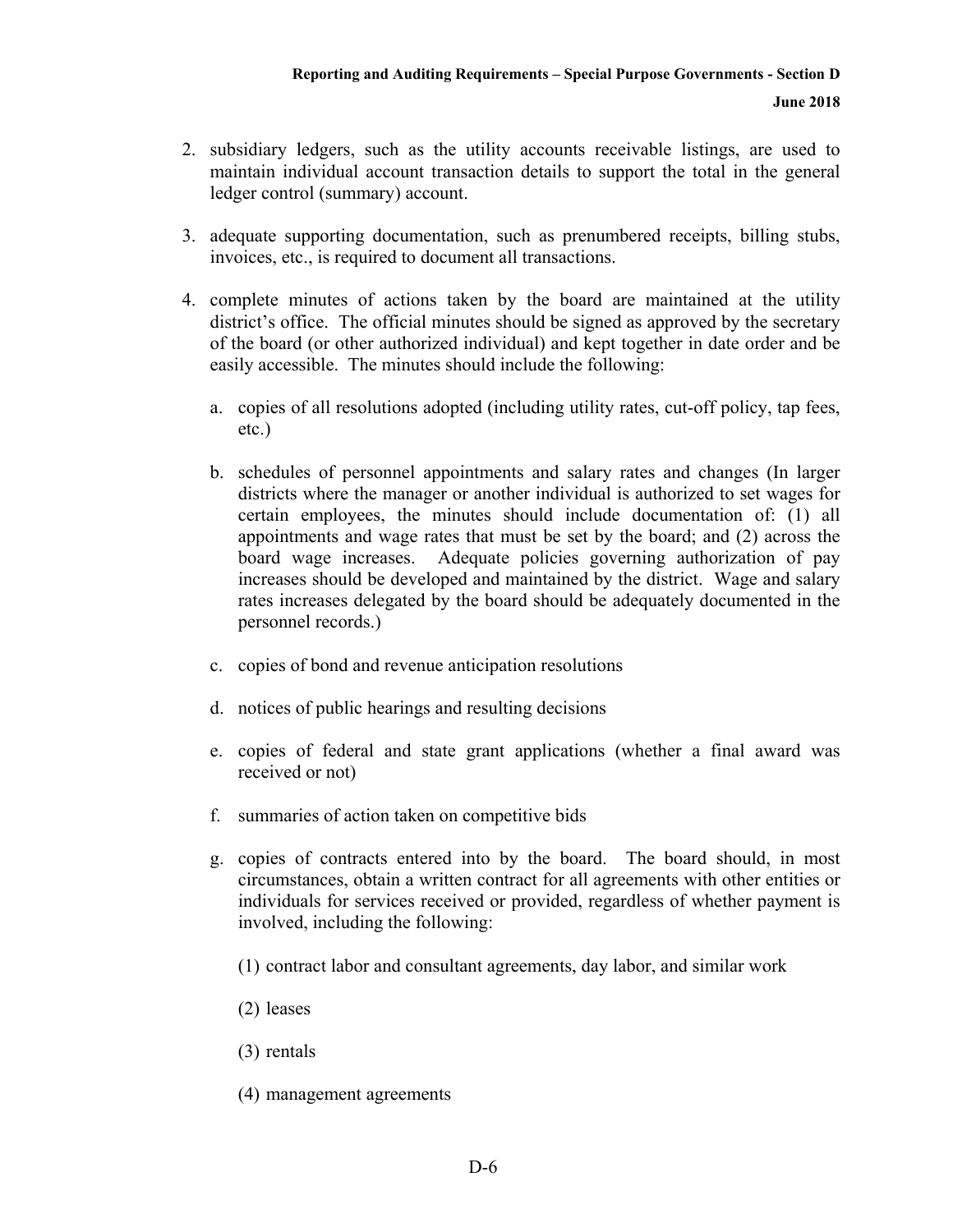- h. purchasing policy
- i. expense reimbursement policy
- j. other policies as adopted by the board
- 5. The following grid establishes the retention provisions recommended by the Comptroller for various district records.

For records not addressed in the grid, the following alternative procedures should be followed:

(1) The district should refer to the guidelines developed by the Municipal Technical Advisory Service (MTAS), pursuant to the requirements of Section 10-7-702, *Tennessee Code Annotated* for similar municipal functions. This guide, as well as other records retention guidance, can be accessed at

http://www.mtas.tennessee.edu/reference/records-management-municipalgovernments http://www.mtas.tennessee.edu/reference/retention-schedules http://www.mtas.tennessee.edu/reference/amendments-federal-rules-civilprocedure .

(2) Guidelines recommended by the Tennessee Association of Utility Districts (TAUD) should also be considered.

In applying the guidance provided by either of these organizations, the most conservative recommendation should normally be followed. The board must document the basis for any variance in applying the alternative procedures and the resulting retention policy established by the board. No variances reducing the amount of time records are required to be maintained are permitted for records specifically addressed in this manual.

|                         | Record         |      | <b>Retention Period</b> | Legal<br><b>Authority/Rationale</b> |
|-------------------------|----------------|------|-------------------------|-------------------------------------|
| <b>Annual</b>           | <b>Reports</b> | to l | Permanent record.       | Historical purposes.                |
| <b>Commissioners.</b>   |                |      |                         |                                     |
| Submitted by accounting |                |      |                         |                                     |
| office                  |                |      |                         |                                     |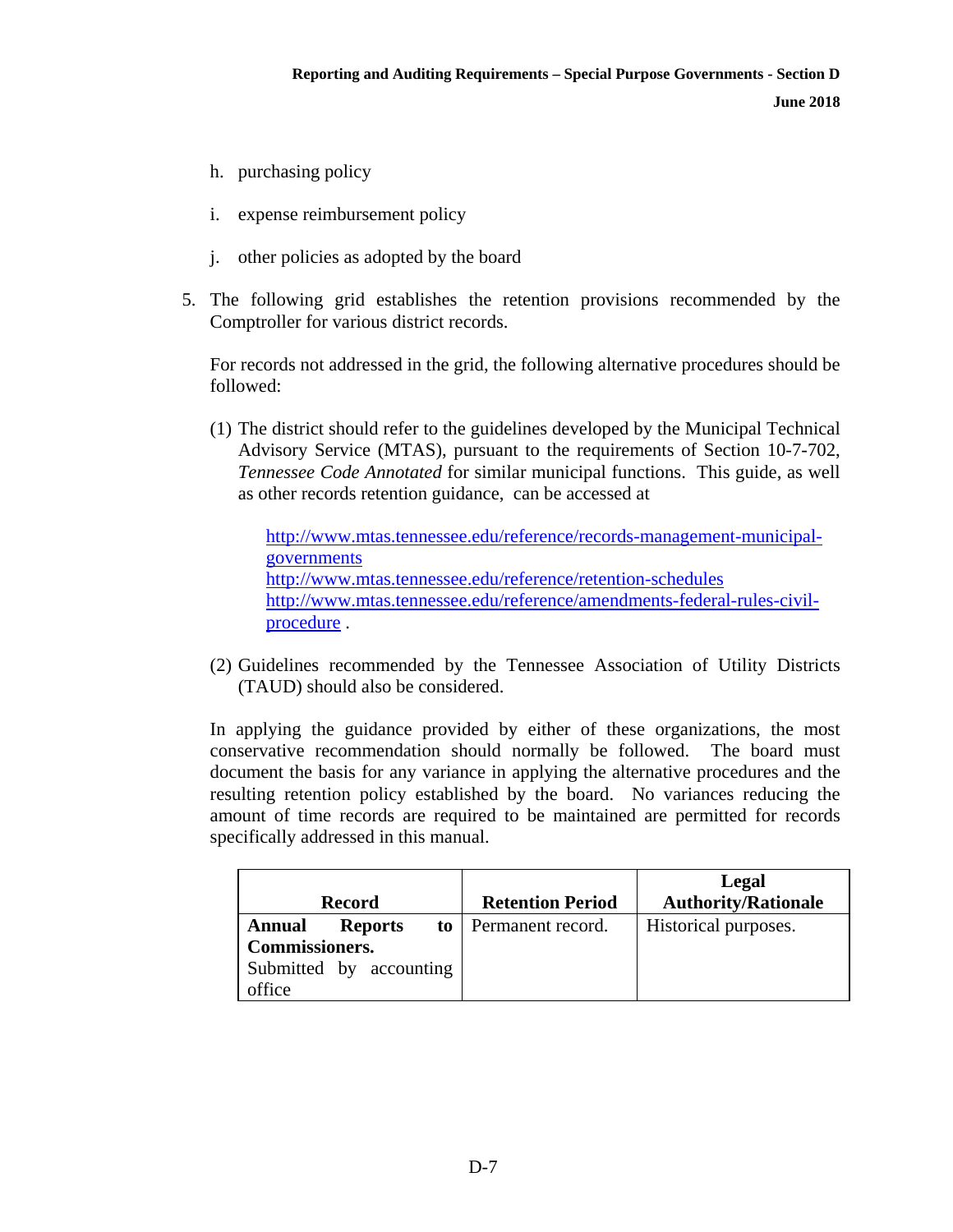|                                                                                                                                                                                                                                                                                                                                                                                                                                                                                                                                              |                         | Legal                                                                                             |
|----------------------------------------------------------------------------------------------------------------------------------------------------------------------------------------------------------------------------------------------------------------------------------------------------------------------------------------------------------------------------------------------------------------------------------------------------------------------------------------------------------------------------------------------|-------------------------|---------------------------------------------------------------------------------------------------|
| <b>Record</b>                                                                                                                                                                                                                                                                                                                                                                                                                                                                                                                                | <b>Retention Period</b> | <b>Authority/Rationale</b>                                                                        |
| <b>Audit Reports.</b> All audit<br>reports relative to district<br>finances.<br>Audit reports<br>of<br>all<br>show<br>account<br>receipts and disbursements,<br>date of audit, and signature<br>of auditor.                                                                                                                                                                                                                                                                                                                                  | Permanent record.       | Requirement<br>of<br>the<br>Comptroller. Record has<br>high historical value.                     |
| <b>Bonded</b><br>Indebtedness,<br>Record of. Register book<br>shows bond issue, date,<br>and amount set up by year;<br>as bonds and coupons are<br>returned, these are shown<br>in the book. Other records<br>include the trust indenture,<br>bond<br>loan<br>agreements,<br>counsel<br>opinion,<br>of<br>documentation<br>expenditure<br>of<br>bond<br>proceeds, copies<br>of<br>management<br>contracts,<br>documentation of security<br>the<br>bonds,<br>and<br>for<br>of<br>documentation<br>$\sigma$<br>bond<br>investment<br>proceeds. | Retain 6 years.         | Based<br>procedures<br>on<br>established in $\S$ 9-21-<br>123, TCA.<br>$§$ 28-3-113, <i>TCA</i> . |
| Cash Journals. Record of<br>all<br>receipts<br>and<br>disbursements<br>as<br>distributed<br>to<br>various<br>district accounts, showing<br>date of entry,<br>amount,<br>of<br>receipt<br>source<br><sub>or</sub><br>of<br>purpose<br>payment,<br>amount of debit or credit,<br>and<br>of<br>name<br>account<br>credited or charged.                                                                                                                                                                                                          | Permanent record.       | Requirement<br>of<br>the<br>Comptroller.                                                          |
| <b>Certificate of Bond/</b><br><b>Interest Coupons</b><br><b>Destroyed</b>                                                                                                                                                                                                                                                                                                                                                                                                                                                                   | Permanent record.       | Requirement<br>of<br>the<br>Comptroller.                                                          |
| <b>Charts of Accounts and</b><br><b>Procedures Manuals.</b>                                                                                                                                                                                                                                                                                                                                                                                                                                                                                  | Permanent record.       | Requirement<br>of<br>the<br>Comptroller.                                                          |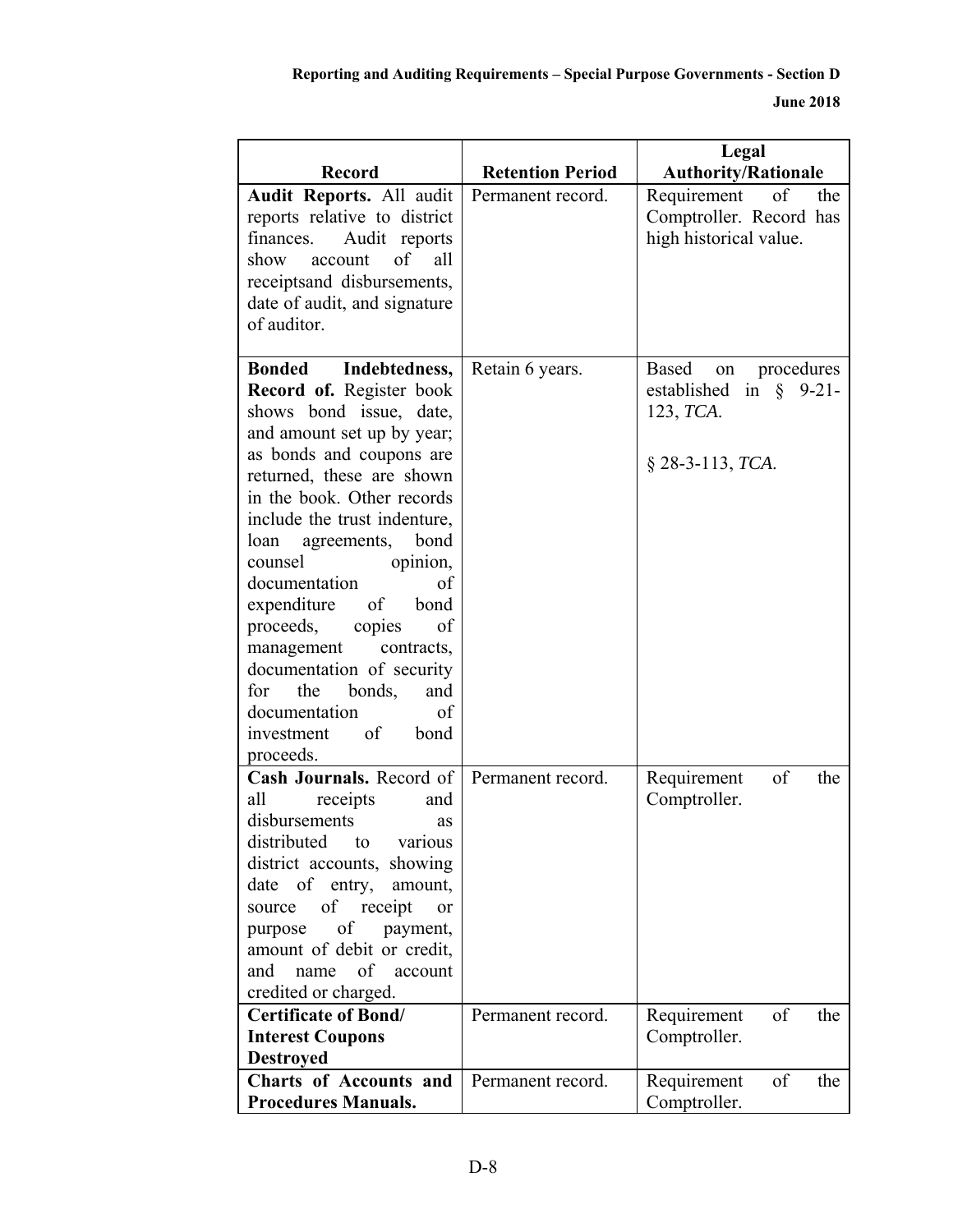|                                                           |                         | Legal                                    |
|-----------------------------------------------------------|-------------------------|------------------------------------------|
| <b>Record</b>                                             | <b>Retention Period</b> | <b>Authority/Rationale</b>               |
| Deeds and<br>Other Title                                  | Permanent record.       | Requirement<br>of<br>the                 |
| Documents.                                                |                         | Comptroller.                             |
| <b>Payroll</b><br><b>Employee</b>                         | Permanent record.       | of<br>the<br>Requirement                 |
| Records.                                                  |                         | Comptroller.                             |
| Financial<br><b>Reports</b><br>to                         | Permanent record.       | These reports should be                  |
| <b>Commissioners.</b><br>(1)                              |                         | recorded in the minutes                  |
| General; (2) Final—Report                                 |                         | of<br>district.<br>the                   |
| gives information<br>on.                                  |                         | of<br>Requirement<br>the                 |
| different<br>accounts,                                    |                         | Comptroller.                             |
| balances on last report,                                  |                         |                                          |
| disbursements,<br>receipts,                               |                         |                                          |
| commissions,<br>transfers,                                |                         |                                          |
| balances<br>on this report,                               |                         |                                          |
| totals, bank balances of                                  |                         |                                          |
| district<br>accounts<br>in                                |                         |                                          |
| different<br>banks,<br>and                                |                         |                                          |
| classification of receipts                                |                         |                                          |
| (sources received from).                                  |                         |                                          |
| General<br>Ledger                                         | Permanent record.       | of<br>Requirement<br>the                 |
| Accounts. Record of all                                   |                         | Comptroller.                             |
| receipts and disbursements                                |                         |                                          |
| for the various<br>district                               |                         |                                          |
| accounts, showing date of                                 |                         |                                          |
| entry, amount, source of                                  |                         |                                          |
| receipt<br><b>or</b><br>purpose<br>of                     |                         |                                          |
| payment, amount of debit                                  |                         |                                          |
| or credit, and name<br>of                                 |                         |                                          |
| credited<br>account<br><sub>or</sub>                      |                         |                                          |
| charged.                                                  |                         |                                          |
|                                                           |                         |                                          |
| <b>Accounts</b><br>Payable                                | Retain 10 years.        | Requirement<br>of<br>the                 |
| <b>Subsidiary Ledgers.</b>                                |                         | Comptroller.                             |
| Receivable<br><b>Accounts</b>                             | Retain 10 years.        | Requirement<br>of<br>the<br>Comptroller. |
| <b>Subsidiary Ledgers.</b>                                |                         |                                          |
| Capital Asset Records.                                    | Retain 10 years after   | Requirement<br>of<br>the                 |
| All<br>assets<br>capitalized,                             | asset is disposed of.   | Comptroller.                             |
| description (brand, year,<br>serial number, etc.), dates  |                         |                                          |
| put in service and taken                                  |                         |                                          |
| service<br>of                                             |                         |                                          |
| out<br>(sold,                                             |                         |                                          |
| scrapped, etc.), location,<br>depreciation (method, life, |                         |                                          |
| etc.), etc.                                               |                         |                                          |
|                                                           |                         |                                          |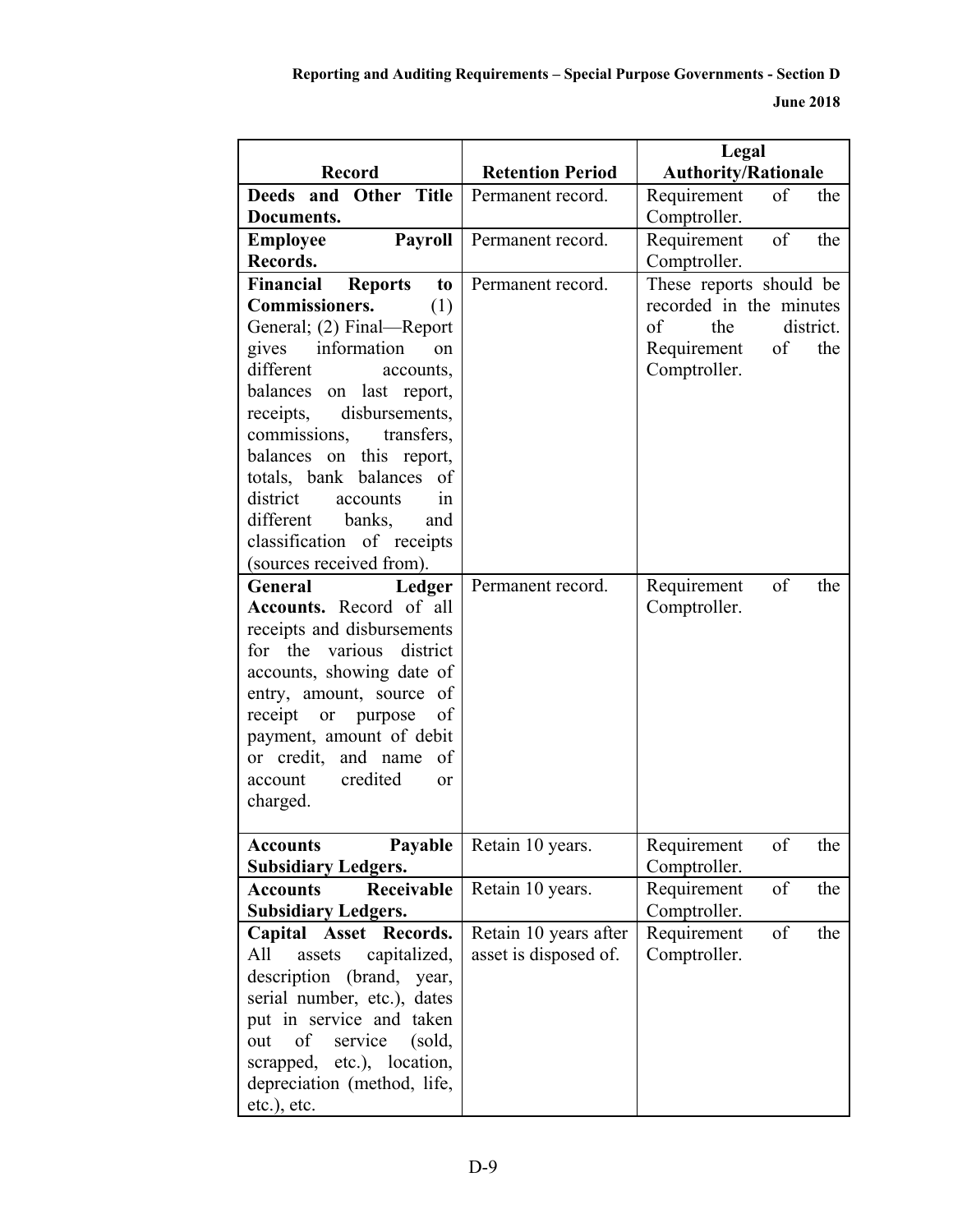|                                                                                                                                                                                                                     |                                             | Legal                                                                                                                                       |
|---------------------------------------------------------------------------------------------------------------------------------------------------------------------------------------------------------------------|---------------------------------------------|---------------------------------------------------------------------------------------------------------------------------------------------|
| <b>Record</b>                                                                                                                                                                                                       | <b>Retention Period</b>                     | <b>Authority/Rationale</b>                                                                                                                  |
| <b>Expense Ledgers.</b>                                                                                                                                                                                             | Retain 10 years.                            | of<br>Requirement<br>the<br>Comptroller.                                                                                                    |
| <b>Inventory Ledgers.</b>                                                                                                                                                                                           | Retain 10 years.                            | of<br>Requirement<br>the<br>Comptroller.                                                                                                    |
| Ledgers.<br>Investment<br>Surplus cash investments,<br>rate of interest, date, and<br>amount collected.                                                                                                             | Retain 10 years.                            | Keep for audit purposes<br>and to address arbitrage<br>concerns.                                                                            |
| <b>Journal Vouchers</b>                                                                                                                                                                                             | Retain 10 years.                            | of<br>Requirement<br>the<br>Comptroller.                                                                                                    |
| <b>Subsidiary</b><br>Revenue<br>Ledgers.                                                                                                                                                                            | Retain 10 years.                            | Requirement<br>of<br>the<br>Comptroller.                                                                                                    |
| <b>Voucher Register.</b>                                                                                                                                                                                            | Retain 10 years.                            | of<br>Requirement<br>the<br>Comptroller.                                                                                                    |
| <b>Bank Deposit Slips.</b> Slips<br>showing bank name and<br>location and amounts and<br>dates of deposits.                                                                                                         | Retain 7 years.                             | Based<br>of<br>statute<br>on<br>limitations<br>legal<br>for<br>actions for breach<br>of<br>contract plus one year. $\S$<br>28-3-109, TCA.   |
| Checks.<br>Canceled<br>Canceled checks showing<br>date check issued, name of<br>which<br>drawn,<br>bank on<br>check number, to whom<br>payable,<br>purpose<br>οf<br>payment, amount of check,<br>and date canceled. | Retain 7 years.                             | Based<br>of<br>on<br>statute<br>limitations<br>legal<br>for<br>for<br>breach<br>action<br>of<br>contract plus one year. §<br>28-3-109, TCA. |
| <b>Cancelled Certificates of</b><br>Deposit.                                                                                                                                                                        | Retain 7 years.                             | for<br>audit<br>Keep<br>and<br>review purposes.                                                                                             |
| <b>Check</b><br>Books<br>Books.<br>containing stubs of checks<br>issued by the district<br>showing check number,<br>issued, name<br>date<br>of<br>payee, amount,<br>and<br>purpose of payment.                      | Retain 7 years after<br>date of last check. | of<br>Based<br>on<br>statute<br>limitations<br>for legal<br>actions for breach of<br>contract plus one year. $\S$<br>28-3-109, TCA.         |
| Check Stubs. From all<br>district accounts.                                                                                                                                                                         | Retain 7 years.                             | Based<br>statute<br>on<br>οf<br>limitations<br>for legal<br>actions for breach of<br>contract plus one year. $\S$<br>28-3-109, TCA.         |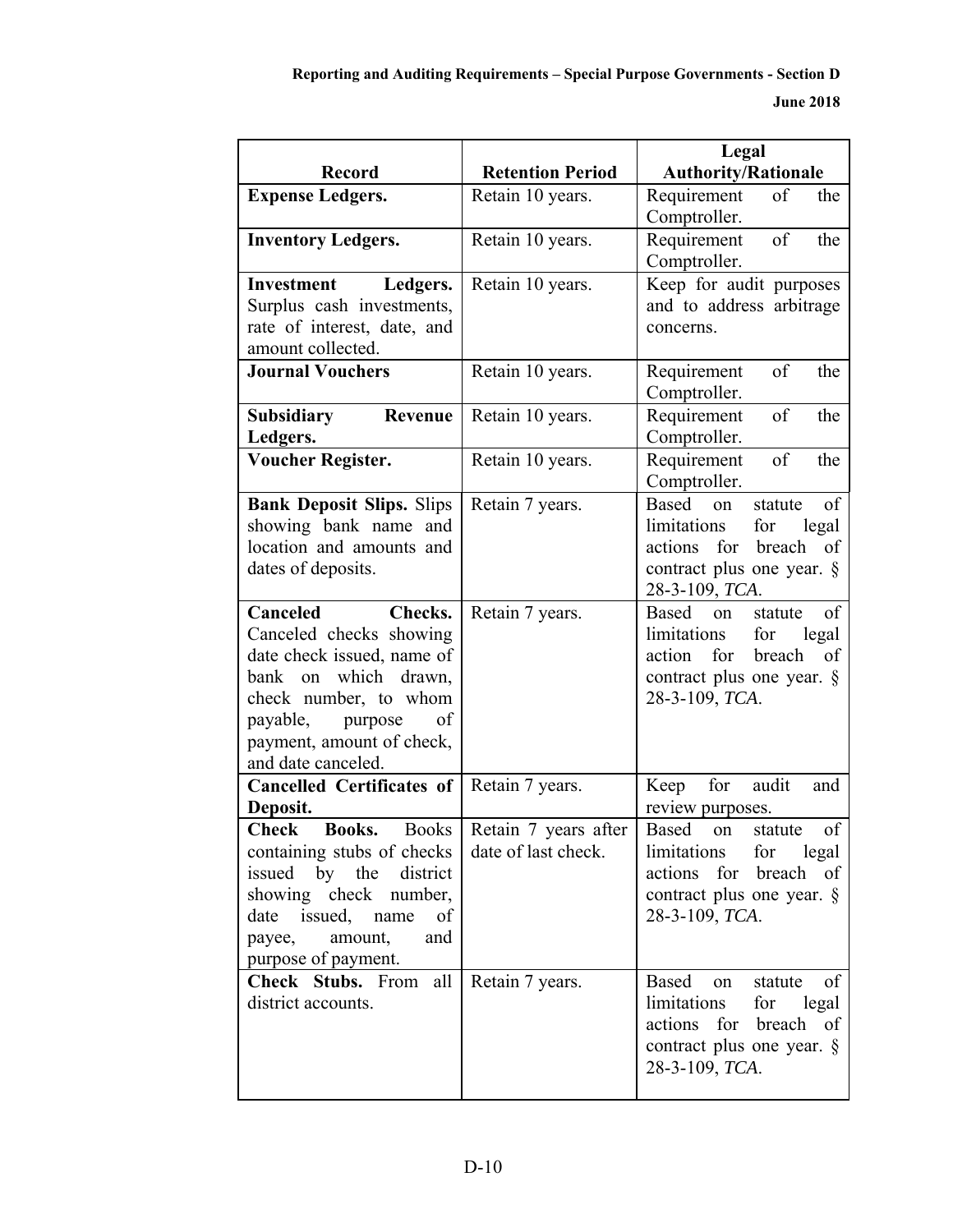|                                                                                                                                                                                                                                                                                                                                  |                                                                                                                                                                             | Legal                                                                                                                                                                                                                                                                     |
|----------------------------------------------------------------------------------------------------------------------------------------------------------------------------------------------------------------------------------------------------------------------------------------------------------------------------------|-----------------------------------------------------------------------------------------------------------------------------------------------------------------------------|---------------------------------------------------------------------------------------------------------------------------------------------------------------------------------------------------------------------------------------------------------------------------|
| <b>Record</b>                                                                                                                                                                                                                                                                                                                    | <b>Retention Period</b>                                                                                                                                                     | <b>Authority/Rationale</b>                                                                                                                                                                                                                                                |
| <b>Claims</b><br>Records.<br>regarding<br>Documents<br>settlements<br>and<br>claims<br>against the district.<br>Contracts.                                                                                                                                                                                                       | Retain 7 years after<br>the terms<br>of the<br>settlement<br>have<br>been met.<br>Retain 7 years after                                                                      | Based<br>of<br>on<br>statute<br>limitations<br>for<br>legal<br>actions for breach<br>of<br>contract plus one year. $\S$<br>28-3-109, TCA.<br>$% \left( \left( \mathcal{A},\mathcal{A}\right) \right) =\left( \mathcal{A},\mathcal{A}\right)$ of<br>Based<br>statute<br>on |
|                                                                                                                                                                                                                                                                                                                                  | termination<br>of<br>contract.                                                                                                                                              | limitations<br>for<br>legal<br>actions for breach of<br>contract plus one year. §<br>28-3-109, TCA.                                                                                                                                                                       |
| and<br><b>Development</b><br><b>Proposal Files.</b> Reports,<br>planning<br>memos,<br>correspondence,<br>studies,<br>and similar records created<br>and<br>used<br>the<br>for<br>in<br>development<br>$\circ$ f<br>grant<br>submitted<br>proposals<br>to<br>state or federal agencies<br>and contracts relating to<br>the grant. | Retain<br>all<br>unsuccessful<br>applications<br>for<br>5<br>years.<br>Retain all records<br>regarding grants that<br>are received for life<br>of grant plus<br>7<br>years. | Keep unsuccessful<br>proposals<br>in<br>of<br>case<br>appeal<br>for<br>or<br>administrative use in re-<br>application. Keep records<br>of grants received based<br>on statute of limitations<br>for contract actions. $\S$ 28-<br>3-109, TCA.                             |
| <b>Duplicate Receipts.</b>                                                                                                                                                                                                                                                                                                       | Retain 7 years.                                                                                                                                                             | Keep for<br>audit<br>and<br>review purposes.                                                                                                                                                                                                                              |
| <b>Insurance Policies.</b>                                                                                                                                                                                                                                                                                                       | Retain 7 years after<br>expiration/cancellati<br>on of policy.                                                                                                              | Keep for<br>audit<br>and<br>review purposes.                                                                                                                                                                                                                              |
| <b>Invoices.</b>                                                                                                                                                                                                                                                                                                                 | Retain 7 years.                                                                                                                                                             | Based<br>$\sigma f$<br>statute<br>on<br>limitations<br>for<br>legal<br>for<br>breach<br>actions<br>of<br>contract plus one year. §<br>28-3-109, TCA.                                                                                                                      |
| Leases (Excluding Real<br><b>Property – For</b><br>Real<br>Property, Follow Above<br><b>Guidance for Deeds).</b>                                                                                                                                                                                                                 | Retain 7 years after<br>expiration of<br>the<br>lease.                                                                                                                      | Based<br>of<br>on<br>statute<br>limitations<br>for<br>legal<br>for<br>actions<br>breach<br>of<br>contract plus one year. $\S$<br>28-3-109, TCA.                                                                                                                           |
| <b>Customer Billing Stubs.</b><br>Collection<br>stubs<br>for<br>accounts paid.                                                                                                                                                                                                                                                   | Retain at least 5<br>years from the date<br>the audit was filed<br>with<br>the<br>Comptroller's<br>office.                                                                  | Keep in case of billing<br>errors.                                                                                                                                                                                                                                        |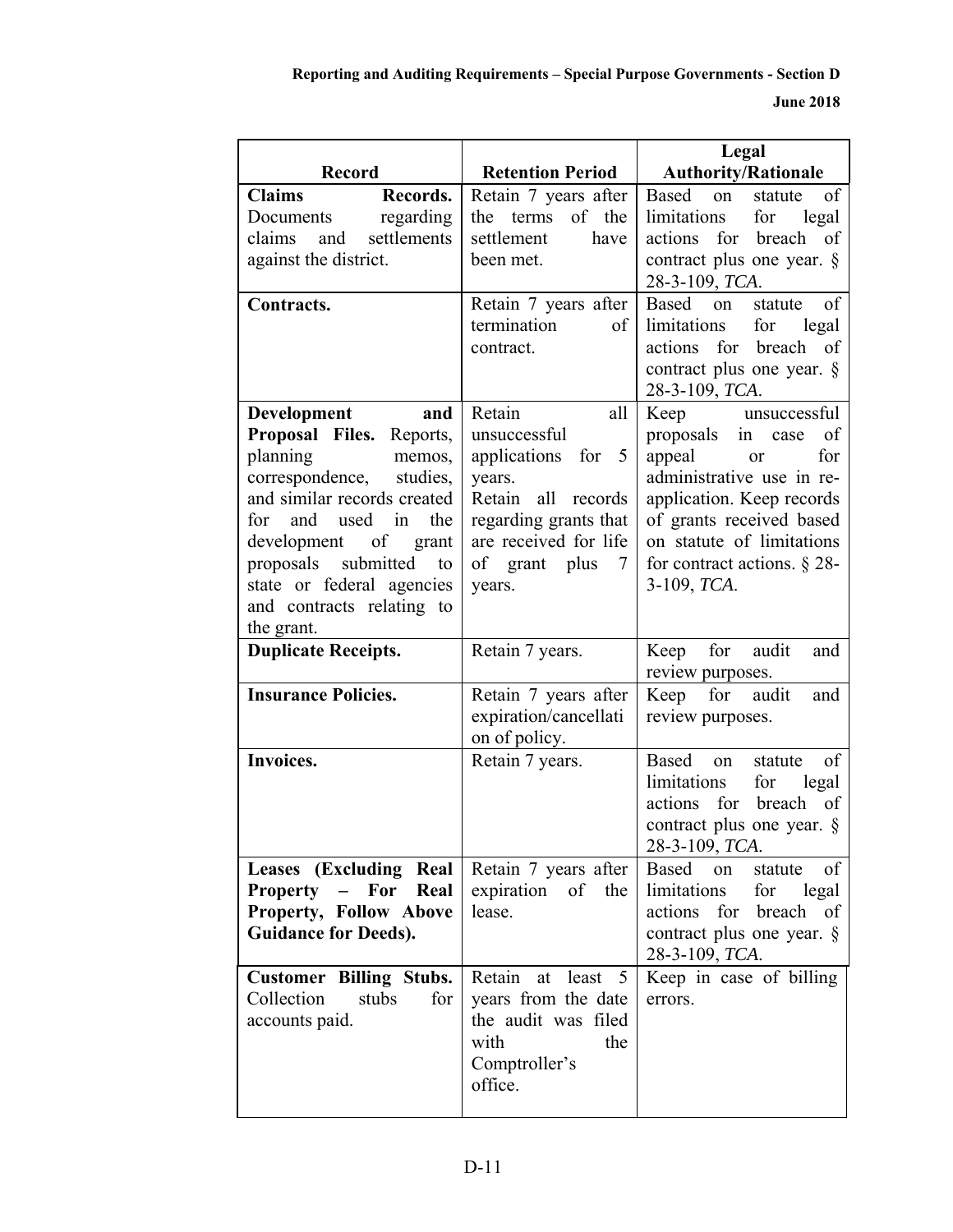**Reporting and Auditing Requirements – Special Purpose Governments - Section D June 2018**

|                                                                                                                                                                                                                                                           |                                                                                                                   | Legal                                                                                                                                         |
|-----------------------------------------------------------------------------------------------------------------------------------------------------------------------------------------------------------------------------------------------------------|-------------------------------------------------------------------------------------------------------------------|-----------------------------------------------------------------------------------------------------------------------------------------------|
| <b>Record</b>                                                                                                                                                                                                                                             | <b>Retention Period</b>                                                                                           | <b>Authority/Rationale</b>                                                                                                                    |
| Daily Collection Report.<br>Summarizes all cash/check<br>collections by source and<br>fund and indicates<br>the<br>deposit amount, amount<br>retained for change and<br>amount short or over.                                                             | Retain at<br>least<br>5<br>years from the date<br>the audit was filed<br>with<br>the<br>Comptroller's<br>office.  | for<br>Keep<br>audit<br>and<br>review purposes.                                                                                               |
| <b>Employee Time Records.</b>                                                                                                                                                                                                                             | Retain 5 years.                                                                                                   | for<br>audit<br>Keep<br>and<br>review purposes.                                                                                               |
| Meter Deposit Records.<br>Customer<br>name,<br>date<br>service started, amount of<br>deposit, type of service.                                                                                                                                            | Retain at least<br>5<br>years after service is<br>terminated<br>and<br>deposit is refunded<br>or applied to bill. | Keep in case of billing<br>errors.                                                                                                            |
| Moveable, High-Risk,<br><b>Sensitive</b><br>Property.<br>Inventory records of non-<br>capitalized property items,<br>such<br>as<br>cameras,<br>computers,<br>printers,<br>scanners, etc.                                                                  | Retain 5 years.                                                                                                   | Keep for audit purposes<br>and to ensure that such<br>items are retained for use<br>in the district and are not<br>lost, misplaced or stolen. |
| <b>Purchase Orders.</b>                                                                                                                                                                                                                                   | Retain 5 years.                                                                                                   | Keep for audit<br>and<br>review purposes.                                                                                                     |
| <b>Reconciliation</b><br>Cash<br><b>Report.</b> Shows balances<br>at beginning of month,<br>outstanding checks, cash<br>balances, checks issued<br>during<br>month,<br>checks<br>paid,<br>cash<br>and<br>outstanding<br>checks<br>at<br>end of the month. | Retain at least<br>3<br>years from the date<br>the audit was filed<br>with<br>the<br>Comptroller's<br>office.     | Keep for<br>audit<br>and<br>review purposes.                                                                                                  |
| <b>Garnishments.</b>                                                                                                                                                                                                                                      | Retain<br>at least 3<br>years from the date<br>the audit was filed<br>with<br>the<br>Comptroller's<br>office.     | Fair Labor Standards Act<br>$(29 \text{ C.F.R. } 516.5)$ .                                                                                    |
| <b>General Correspondence.</b>                                                                                                                                                                                                                            | Retain 3 years.                                                                                                   | Requirement<br>of<br>the<br>Comptroller.                                                                                                      |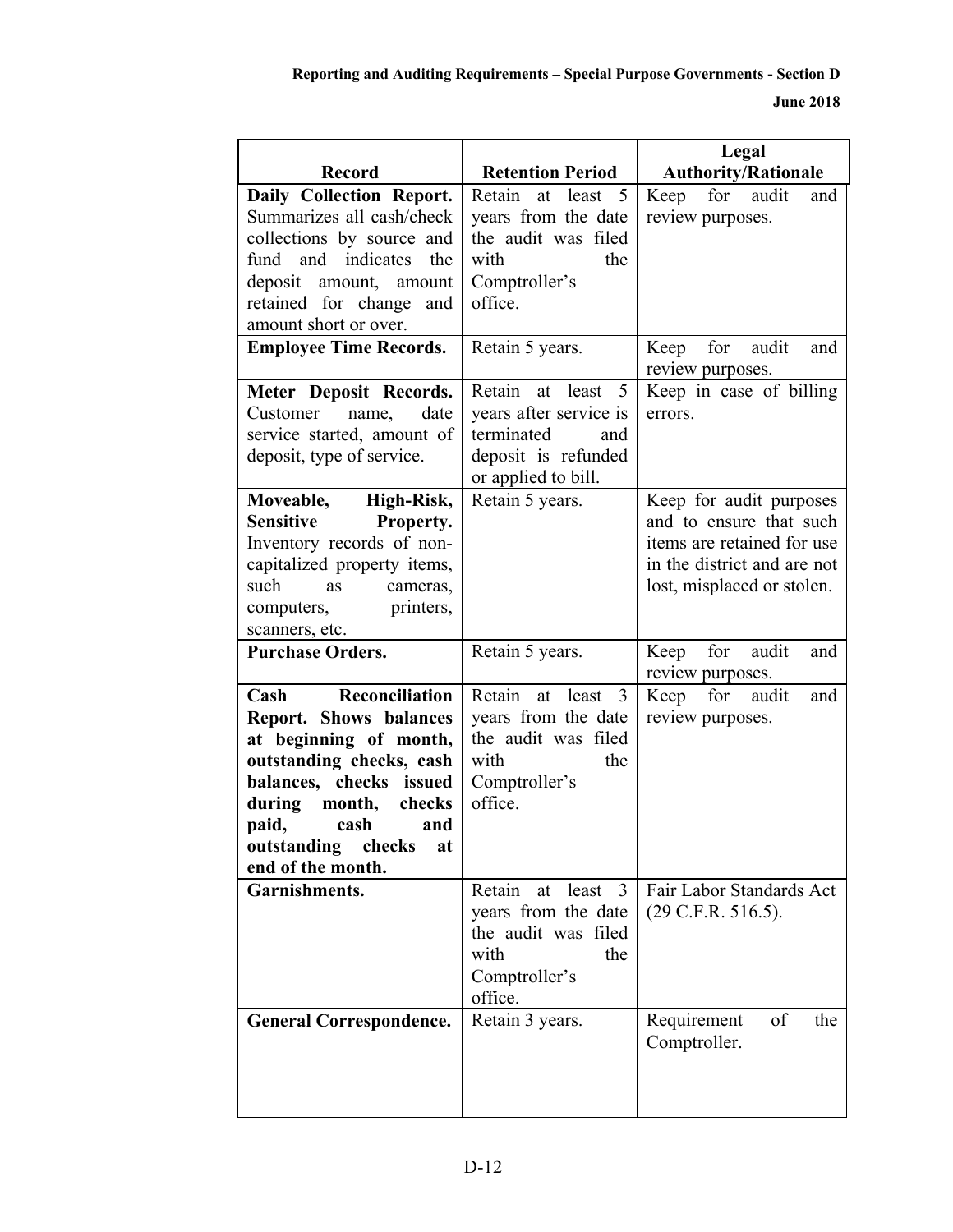**Reporting and Auditing Requirements – Special Purpose Governments - Section D June 2018**

|                                           |                                                                                                                                                                                                                                                                                                                                                                                                         | Legal<br><b>Authority/Rationale</b>              |  |
|-------------------------------------------|---------------------------------------------------------------------------------------------------------------------------------------------------------------------------------------------------------------------------------------------------------------------------------------------------------------------------------------------------------------------------------------------------------|--------------------------------------------------|--|
| <b>Record</b>                             | <b>Retention Period</b>                                                                                                                                                                                                                                                                                                                                                                                 |                                                  |  |
| <b>Inventory Records.</b>                 | Retain at least 3<br>years from the date<br>the audit was filed<br>the<br>with<br>Comptroller's<br>office.                                                                                                                                                                                                                                                                                              | Requirement of<br>the<br>Comptroller.            |  |
| <b>Redeemed Bond/Interest</b><br>Coupons. | Retain until audit is<br>complete and any<br>exceptions related to<br>redeemed<br>the<br>coupons have been<br>resolved<br>for<br>bonds/interest paid<br>and cancelled during<br>the period covered<br>by the audit. The<br>district shall cause<br>the certified list of<br>bonds, notes, and<br>coupons duly paid<br>and cancelled to be<br>recorded in<br>the<br>official minutes of<br>the district. | Based on procedures in $\S$<br>$9-21-123$ , TCA. |  |

6. The Tennessee Water and Wastewater Financing Board and Utility Management Review Board have adopted the following guidelines for evaluating the useful lives of assets of water and wastewater systems. The useful lives of assets should not exceed the appropriate guidelines listed below.

# **ASSET ACCOUNT YEARS**

 *Water Systems* 

| Buildings (Office and Plant)      | $30 - 50$           |
|-----------------------------------|---------------------|
| Equipment and Tools               | $10 - 15$           |
| Furniture and Fixtures            | $5 - 10$            |
| Machinery, Equipment and Vehicles | $5 - 15$            |
| Pumps and Treatment Equipment     | $15 - 20$           |
| <b>Transportation Equipment</b>   | $5 - 10$            |
| Water Lines and Storage           | $40 - 50$           |
| Well/Dam                          | Engineer's Estimate |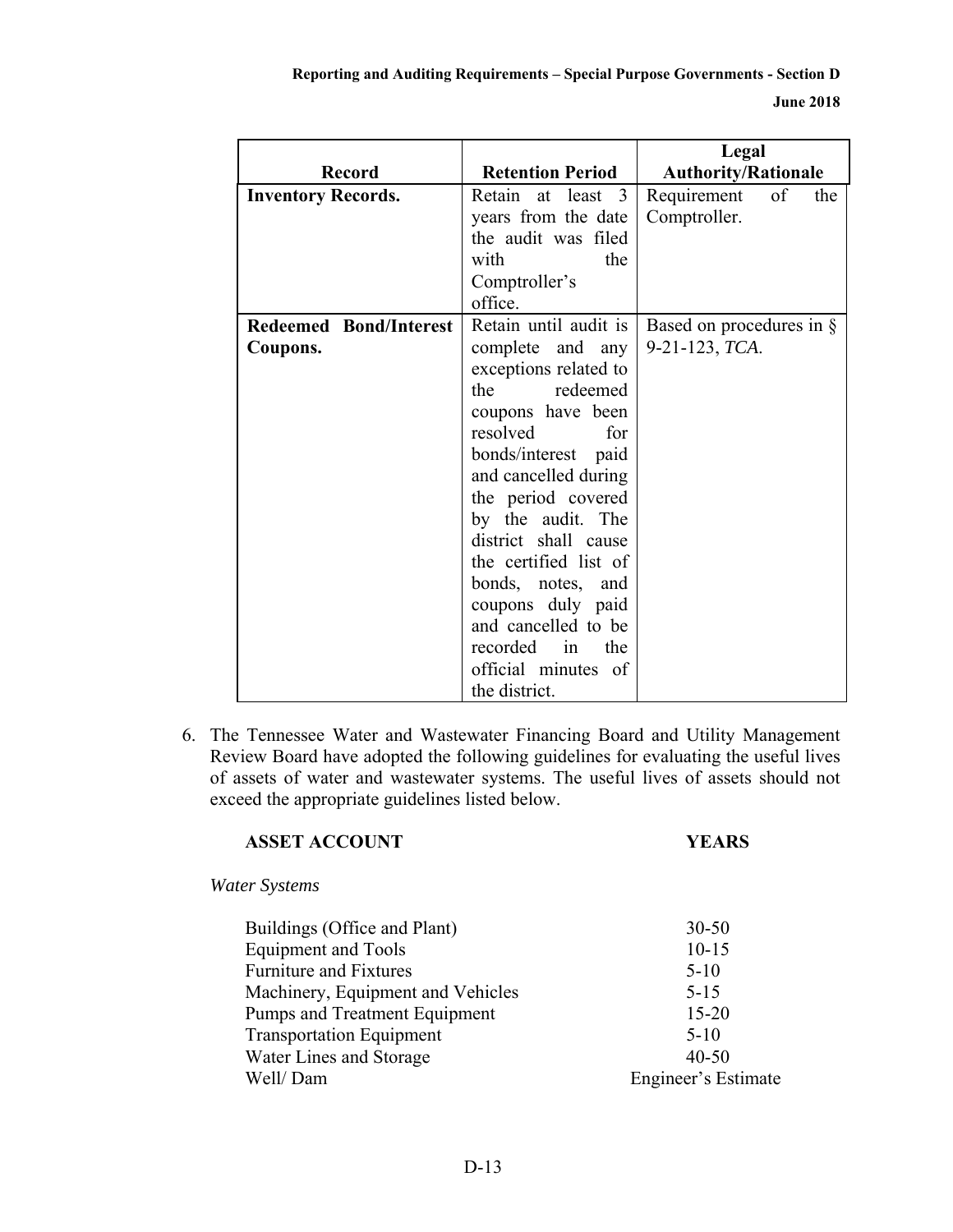| <b>ASSET ACCOUNT</b> | <b>YEARS</b> |
|----------------------|--------------|
|----------------------|--------------|

# *Wastewater (Sewer) Systems*

| Buildings (Office and Plant)      | $30 - 50$ |
|-----------------------------------|-----------|
| Equipment and Tools               | $10 - 15$ |
| <b>Furniture and Fixtures</b>     | $5-10$    |
| Machinery, Equipment and Vehicles | $5 - 15$  |
| Pumps and Treatment Equipment     | $15 - 20$ |
| <b>Transportation Equipment</b>   | $5-10$    |
| Wastewater (Sewer) System         | $40 - 50$ |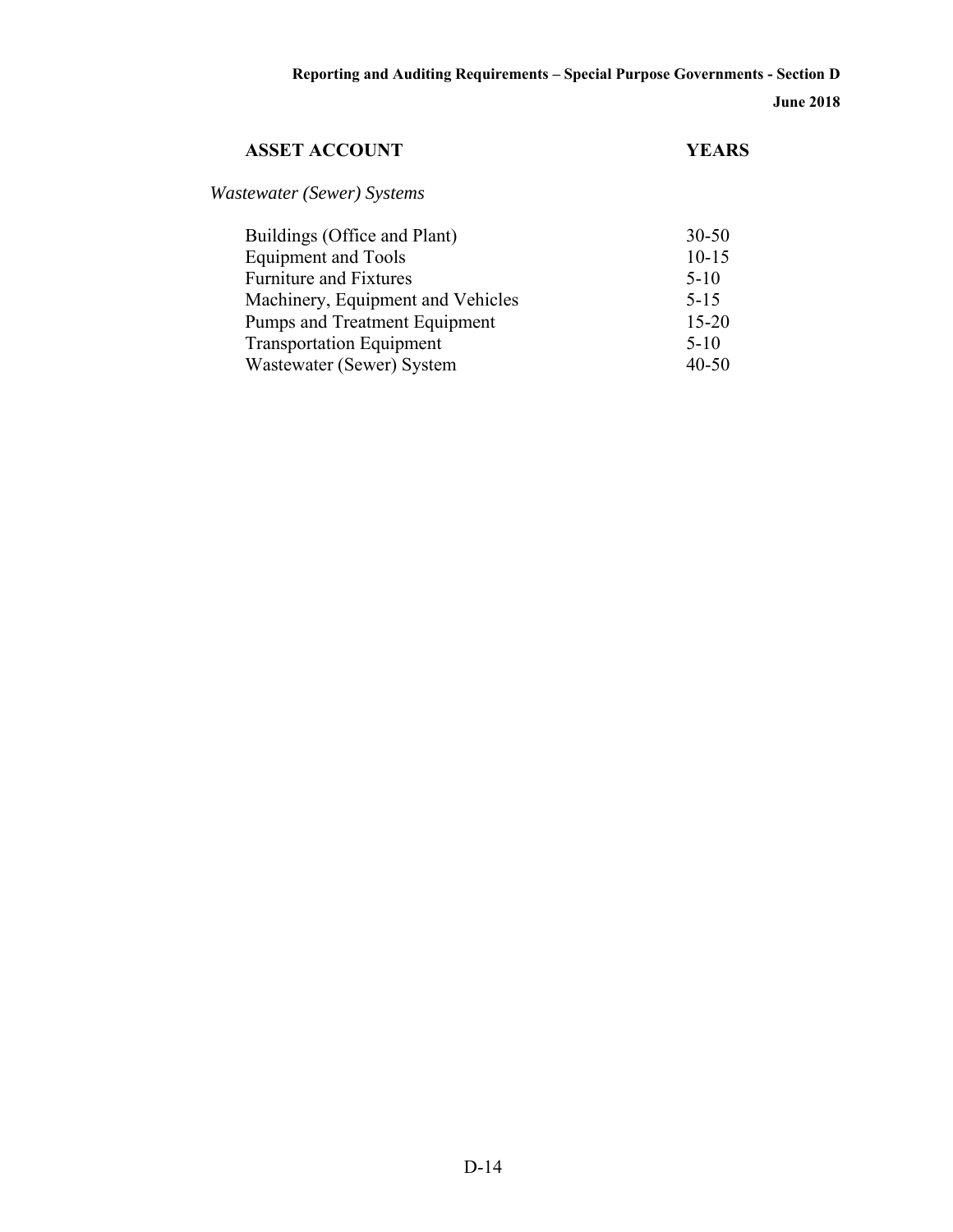### **Financial Reporting**

### General

Public utility districts maintain their accounting systems on the accrual basis, with the exception that revenue from utility sales may be recognized when billed. This method is widely accepted because of the difficulty in measuring utility services sold before the audit cutoff date. The amount of revenue earned and not recognized at year-end will be offset by the amount carried forward from the preceding year, and any net difference is generally minor. The basic financial statements of all utility districts should comply with the provisions of the Governmental Accounting Standards Board, as detailed in the *Codification of Governmental Accounting and Financial Reporting Standards*. Additional guidelines can be found in the Government Finance Officers Association's 2012 *Governmental Accounting, Auditing, and Financial Reporting*, commonly known as the Blue Book, including related updates.

### Additional Requirements of the Comptroller's Office

- 1. An opinion on whether the accompanying information is fairly stated in all material respects in relation to the basic financial statements taken as a whole is preferred for ALL supplementary information. However, at a minimum any combining and individual financial statements, the utility detail required by item 6 below, and the Schedule of Expenditures of Federal Awards and State Financial Assistance must be opined on in relation to the basic financial statements.
- 2. A Schedule of Expenditures of Federal Awards and State Financial Assistance. (This schedule is required if the organization has expended any direct federal assistance or subrecipient funds, regardless of the amount expended.) Assistance in the form of loans must separately identify both the federal and state portions. In addition, the composition of the schedule should conform to the example in *[Appendix A](#page-115-0)*.)
- 3. Schedule(s) of Long-Term Debt, Principal, and Interest Requirements (e.g., bonds, notes, and other long-term debt–by individual issue) by Fiscal Year.
- 4. Utility Rate Structure and Number of Customers.
- 5. Unaccounted for Water (See additional information in *[Appendix A](#page-113-0)*). The American Water Works Association (AWWA) water loss reporting model must be used. For more information regarding the AWWA model you can access the water audit software at: http://www.awwa.org/resources-tools/water-knowledge/water-loss-control.aspx.
- 6. If the district provides several utility services (e.g. gas, electric, water, sewer or a combined water and sewer operation, depending on the policies of the district,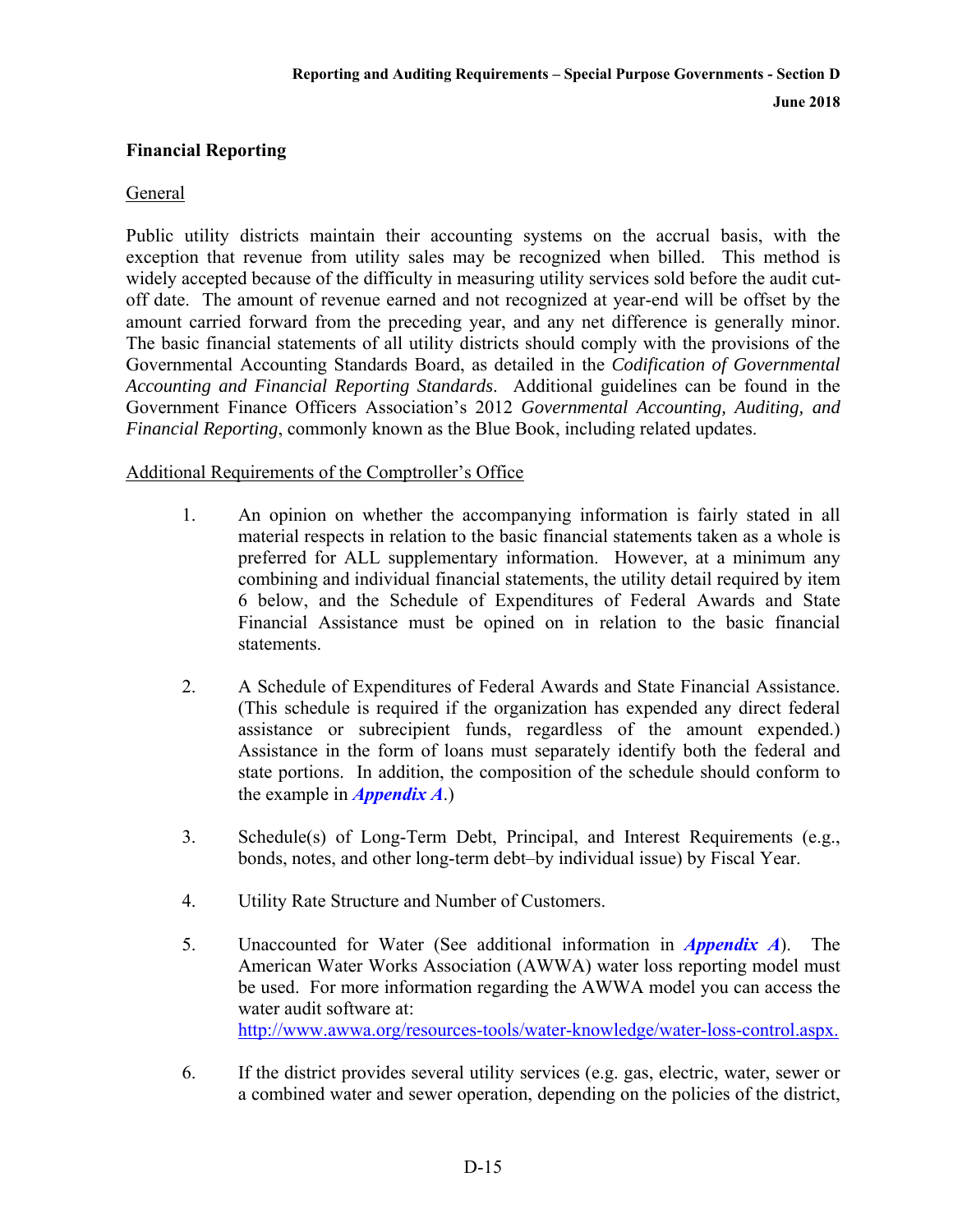bond covenants, etc.) and accounts for all of those activities in a single fund, detailed schedules that provide information consistent with what would have been presented in fund financial statements should be included in supplemental information for each division/department (i.e., assets, liabilities and net position; revenues, expenses, and changes in net position; and cash flows). If sufficiently detailed information is included in the notes to the financial statements, these additional schedules are not required. This information is necessary to demonstrate compliance with state laws regarding utility operations.

### **Compliance and Other Regulatory Reporting Requirements**

*[Appendix D, Section 6](#page-169-0)*, is included to assist utility districts in identifying compliance matters from state statutes that are relevant to their operations. It can also be used by independent auditors when identifying and assessing risks related to auditee compliance with applicable state laws.

- The Appendix has been designed to segregate regulatory reporting requirements to the Division of Local Government Audit. These requirements are listed under the heading "Audits and Other Regulatory Reporting to Local Government Audit."
- The Appendix is not exhaustive and should not be relied on to identify all *Tennessee Code Annotated* compliance requirements.
- Utility districts that have formed joint venture entities with one or more governments should also refer to *[Section D, Reporting and Auditing Requirements - Special](#page-78-0)  [Purpose Governments](#page-78-0)*, for applicable regulatory reporting requirements for joint venture entities.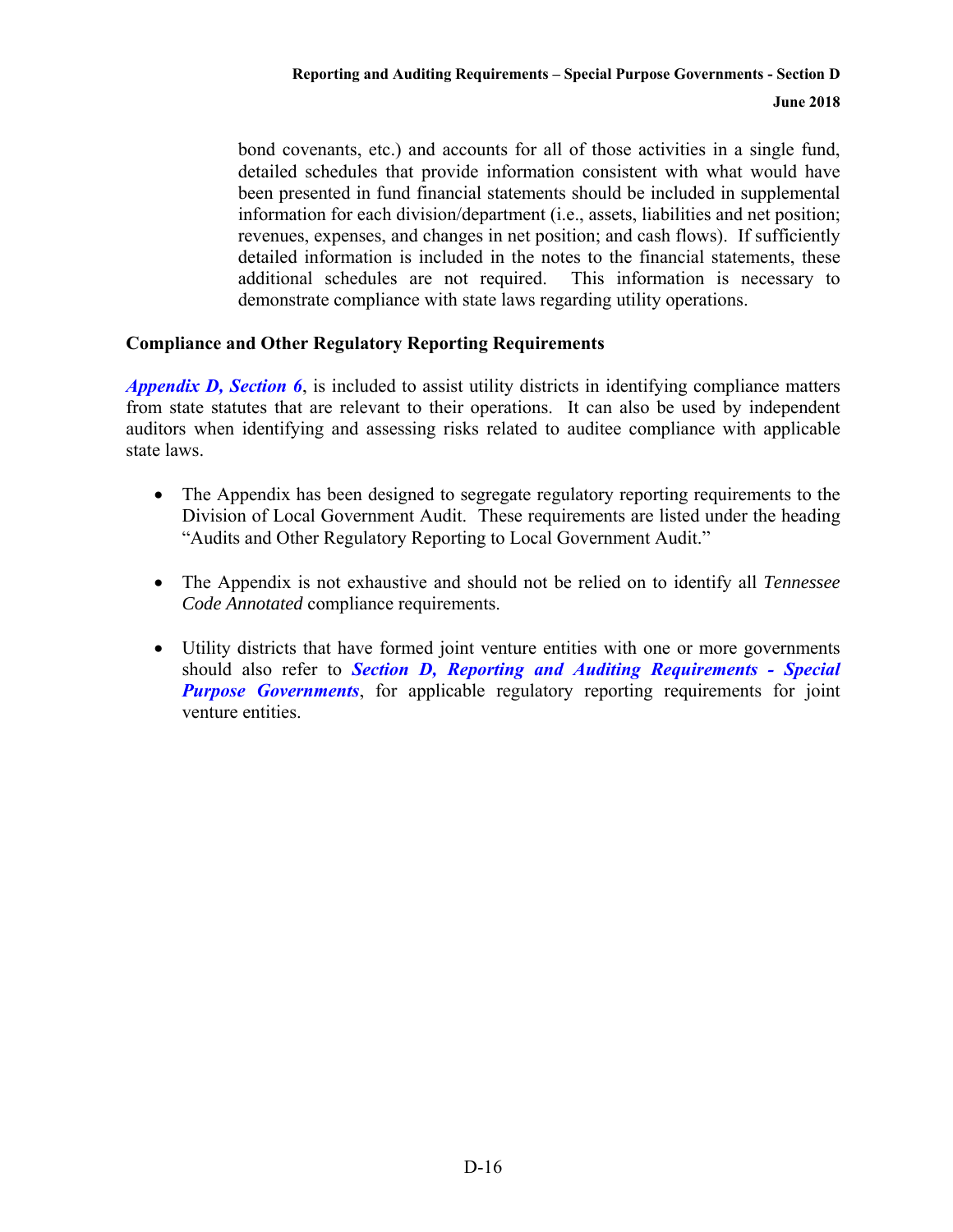# **Public Charter Schools**

### **Background**

Public charter schools are authorized to be created by Section 49-13-101, *TCA*. They can be created for several reasons, as spelled out in Section 49-14-106, *TCA*. All public charter school systems have a fiscal year end of June 30, and must be audited annually.

The Board of Education of public charter schools is required to maintain their accounts and records in accordance with generally accepted accounting principles and in conformance with the uniform chart of accounts and accounting requirements prescribed by the Comptroller of the Treasury. The internal school funds (activity, centralized or noncentralized cafeteria funds, and other internal school funds) of public charter schools should be accounted for and reported on in the same manner as the internal school funds of municipal school systems, as provided for in *[Section F](#page-83-0)* of this manual.

**NOTE**: Please check the Division of Local Government Audit's web site for updates on Charter School reporting. (http://www.comptroller.tn.gov/la/ManualsGuidance.asp)

In addition, review the information in Section K of this manual for information regarding requirements related to charter management organizations (CMOs).

### **Financial Reporting**

### General

The basic financial statements of all public charter schools should comply with the provisions of the Governmental Accounting Standards Board, as detailed in the *Codification of Governmental Accounting and Financial Reporting Standards*.

Additional Requirements of the Comptroller's Office

- 1. An opinion on whether the accompanying information is fairly stated in all material respects in relation to the basic financial statements taken as a whole is preferred for ALL supplementary information. However, at a minimum the Schedule of Expenditures of Federal Awards and State Financial Assistance must be opined on in relation to the basic financial statements.
- 2. A Schedule of Expenditures of Federal Awards and State Financial Assistance. (This schedule is required if the organization has expended any direct federal assistance or subrecipient funds, regardless of the amount expended.) Assistance in the form of loans must separately identify both the federal and state portions. In addition, the composition of the schedule should conform to the example in *[Appendix A](#page-115-0)*.)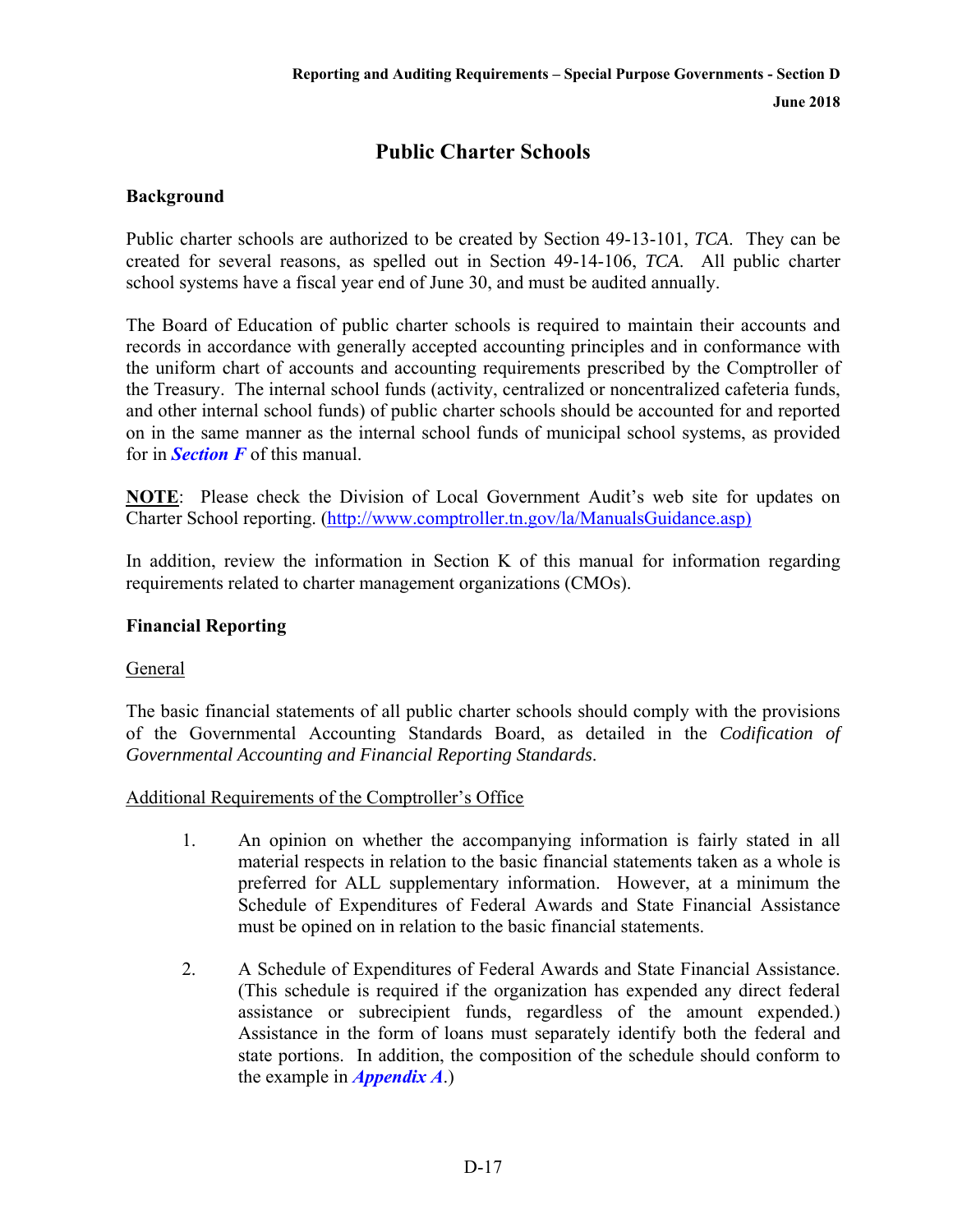# **Other Special Purpose Governments**

### <span id="page-78-0"></span>**Background**

Many of the organizations in this category have in the past been referred to as quasigovernmental organizations. Generally, quasi-governmental agencies included development districts, human resource agencies, educational co-ops, and other organizations [except for municipalities, counties (and their political subdivisions), and state colleges and universities] whose charters are included in *Tennessee Code Annotated*. However, the other special purpose governments category is broader and encompasses those agencies previously considered to be quasi-governmental, as well as other entities which meet the definition of a government, such as:

- joint ventures established by 2 or more counties and or municipalities under the provisions of various state statutes including, but not limited to Sections 5-1-113, 5-1- 114, 6-33-107, 7-56-105, and 12-9-104, *TCA*;
- joint economic and community development boards, as provided for in Section 6-54-118, *TCA*
- public building authorities, as provided for in Section 12-10-101 et al; *TCA* and
- industrial development boards, as provided for in Section 12-9-104, *TCA*.

Such organizations should follow the accounting and reporting guidance established by the Governmental Accounting Standards Board related to a comprehensive annual financial report (CAFR), as applicable.

### **Program Specific Audits**

See *[Section I](#page-92-0)*.

# **Financial Reporting**

### General

The basic financial statements of all special purpose governments should comply with the provisions of the Governmental Accounting Standards Board, as detailed in the *Codification of Governmental Accounting and Financial Reporting Standards*.

### Additional Requirements of the Comptroller's Office

1. An opinion on whether the accompanying information is fairly stated in all material respects in relation to the basic financial statements taken as a whole is preferred for ALL supplementary information. However, at a minimum any combining and individual financial statements, the utility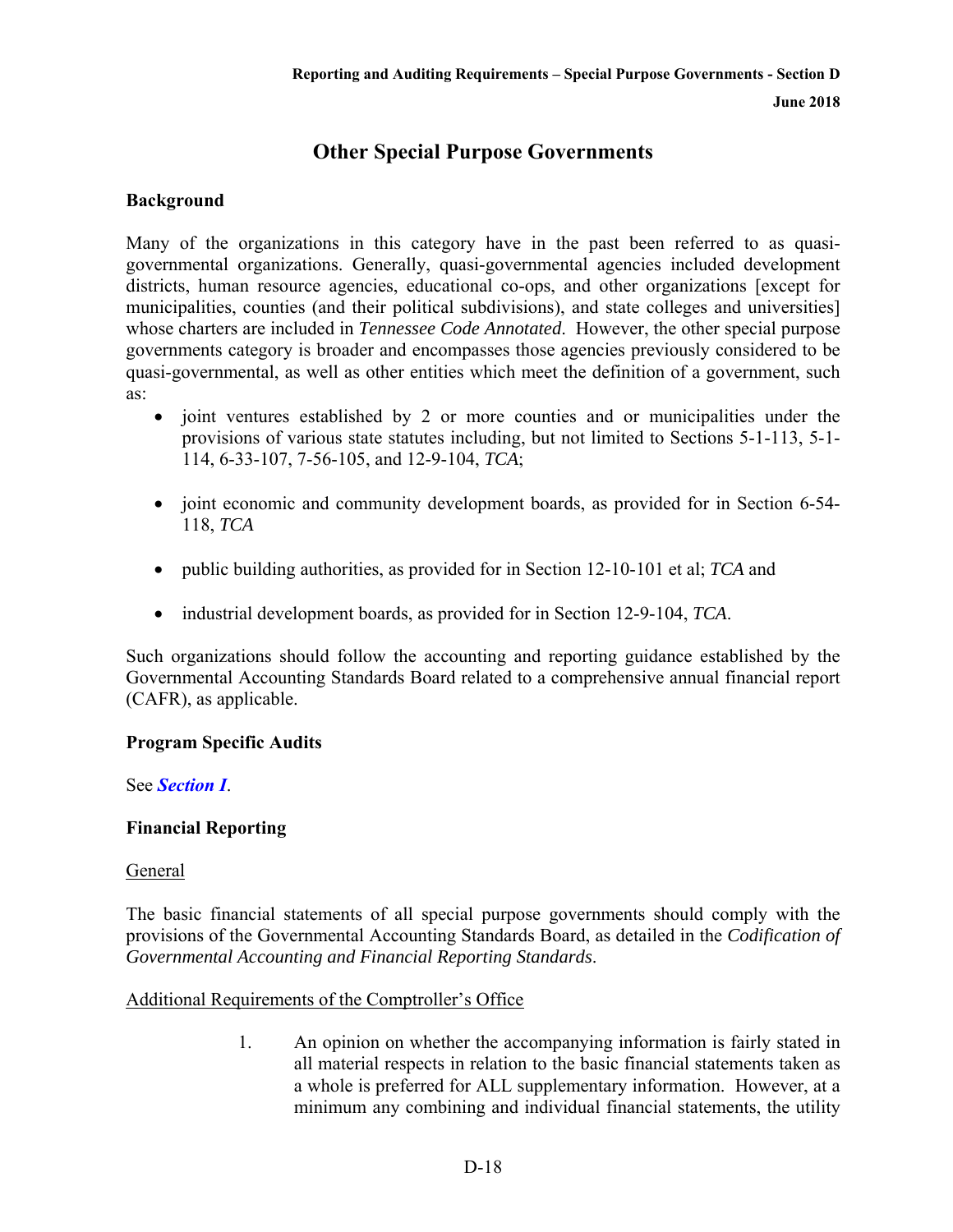detail required by item 4.c. below, and the Schedule of Expenditures of Federal Awards and State Financial Assistance must be opined on in relation to the basic financial statements.

- 2. A Schedule of Expenditures of Federal Awards and State Financial Assistance. (This schedule is required if the organization has expended any direct federal assistance or subrecipient funds, regardless of the amount expended.) Assistance in the form of loans must separately identify both the federal and state portions. In addition, the composition of the schedule should conform to the example in *[Appendix A](#page-115-0)*.
- 3. Schedule(s) of Long-Term Debt, Principal, and Interest Requirements (e.g., bonds, notes, and other long-term debt–by individual issue) by Fiscal Year – All Funds.
- 4. If the special purpose government provides utilities to other governments and/or to private citizens, the financial report must include the following schedules, as applicable:
	- a. Utility Rate Structure and Number of Customers
	- b. Unaccounted for Water (See Example Schedule in *[Appendix A](#page-113-0)*). The American Water Works Association (AWWA) water loss reporting model must be used. For more information regarding the AWWA model you can access the water audit software at: http://www.awwa.org/resources-tools/water-knowledge/water-losscontrol.aspx .
	- c. If the special purpose government provides several utility services (e.g. gas, electric, water, sewer or a combined water and sewer operation, depending on the policies of the special purpose government, bond covenants, etc.) and accounts for all of those activities in a single fund, detailed schedules that provide information consistent with what would have been presented in fund financial statements should be included in supplemental information for each division/department (i.e., assets, liabilities and net assets; revenues, expenses, and changes in net assets; and cash flows). If sufficiently detailed information is included in the notes to the financial statements, these additional schedules are not required. This information is necessary to demonstrate compliance with state laws regarding utility operations.
	- Note: Limited distribution utilities, i.e., utility systems that provide service only to other governments and not to private citizens, are **excluded** from being filed with the Utility Management Review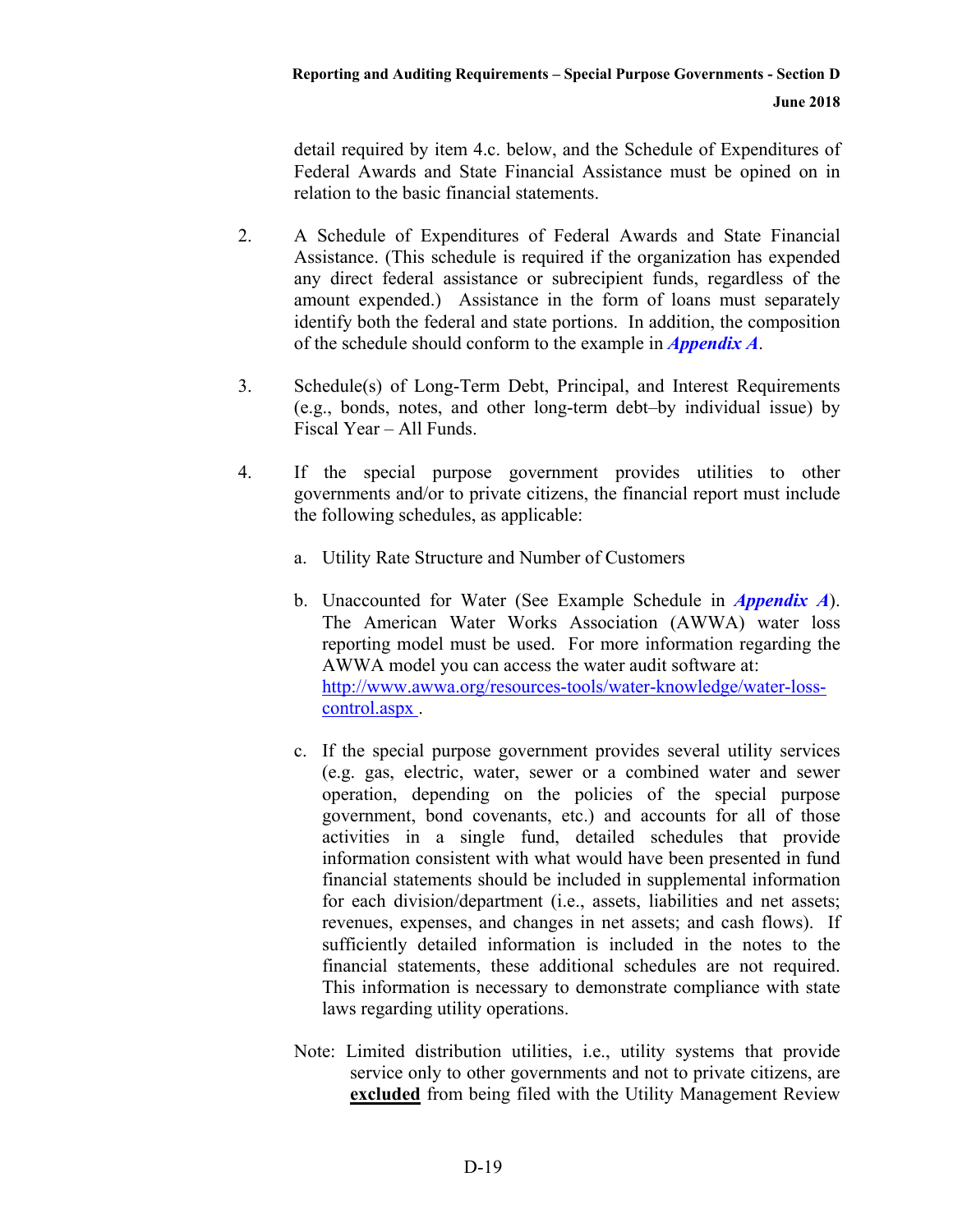Board (UMRB) and the Water and Wastewater Financing Board (WWFB) ( Section 7-82-401(g)(1), *TCA* and Section 68-221- 1010(a), *TCA*) for net losses. However, they are subject to the oversight of the UMRB/WWFB if they have a deficit net position or are in default on debt.

Limited distribution utilities that do not supply **potable** water are not required to include a water loss schedule in the financial report.

### **Compliance and Other Regulatory Reporting Requirements (interlocal agreements)**

Other special purpose governments created by two or more local government entities under Section 12-9-101 – 112, *TCA* (local government joint ventures) are required to report certain information to Local Government Audit. Local government joint venture entity means any entity created pursuant to this chapter, including, but not limited to, a self-insurance pool, trust, joint venture, nonprofit organization, or any other type of organization that is sponsored, owned, operated, or governed by two (2) or more local government entities as a separate and specific activity.

The information must be filed with Local Government Audit within ninety (90) days of execution of the agreement. In addition, follow-up reporting is required when the participants or structure of the local government joint venture changes. The form that must be filed can be found on the web at:

http://www.comptroller.tn.gov/repository/CA/MG/WebLocal%20Government%20Joint%20Ve nture%20Entity%20Form.pdf

The filing of the regulatory report is the responsibility of the local government joint venture entity. Each participating local government does not have to file individually.

See *[Appendix D, Section 6](#page-173-0)*, Selected State Laws Affecting Special Purpose Governments – Audits, Regulatory and Other Reporting to Local Government Audit, for other reporting requirements. *[Appendix D,](#page-173-0) Section 6*, is included to assist other special purpose governments in identifying compliance matters that are relevant to their operations. However, it is not exhaustive and should not be relied on to identify all compliance requirements.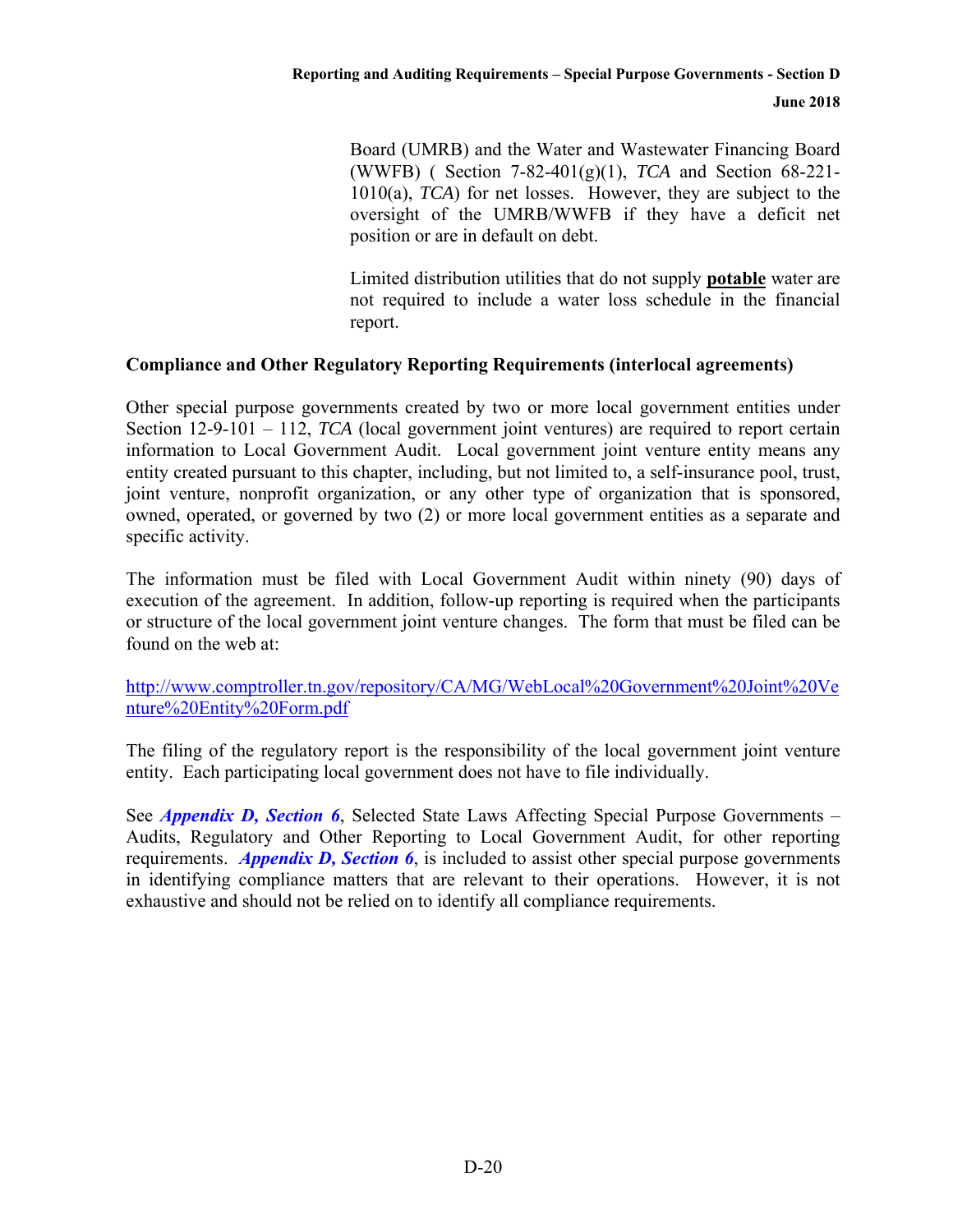# **SECTION E**

# <span id="page-81-0"></span>**REPORTING AND AUDITING REQUIREMENTS NONPROFIT ORGANIZATIONS**

# **Nonprofit Organizations**

### **Background**

Nonprofit organizations (other than those that meet the definition of a special purpose government) that receive funds from the various departments of the State of Tennessee through contractual agreements that establish a subrecipient relationship are subject to various auditing and reporting requirements. In addition, some departments may include an audit requirement in contracts that establish a vendor relationship. Principally, if a nonprofit organization expends \$750,000 or more of subrecipient funding (or of other funding subject to an audit per a state contract) received from the various departments of the State of Tennessee, the nonprofit will be required to have an audit conducted in accordance with the provisions of *Government Auditing Standards*. This provision applies regardless of the amount of federal funds received from all sources (i.e., directly from the federal government, flow-through (pass-through) funds from the State of Tennessee, Tennessee counties, municipalities, special purpose governments, other nonprofit organizations, etc.).

Contracts between nonprofit organizations and the State of Tennessee may involve only state money. However, the contracts often involve federal money received by the State of Tennessee and subsequently used to provide funding to nonprofit organizations. State contracts that include these federal flow-through funds must be combined with other federal funding sources for the purpose of evaluating the applicability of current federal audit requirements. Nonprofit organizations that are required to submit audited financial statements to the Tennessee Comptroller's Office and that meet the audit threshold for a Single Audit must submit the Single Audit to the Tennessee Comptroller's Office.

The budgeted composition of state contracts can generally be determined through a review of the Contract Summary Sheet attached to the contract. If a summary sheet is not available, the department executing the contract should be contacted to determine the funding source(s). Actual payment information should also be confirmed with the contracting department since budgeted amounts may differ from the final payments both in amount and funding composition.

Contracts that establish a subrecipient relationship or that are subject to audit take many forms. Each contract should be evaluated to determine whether it should be treated as establishing a subrecipient relationship or is otherwise subject to audit. Such contracts should include an audit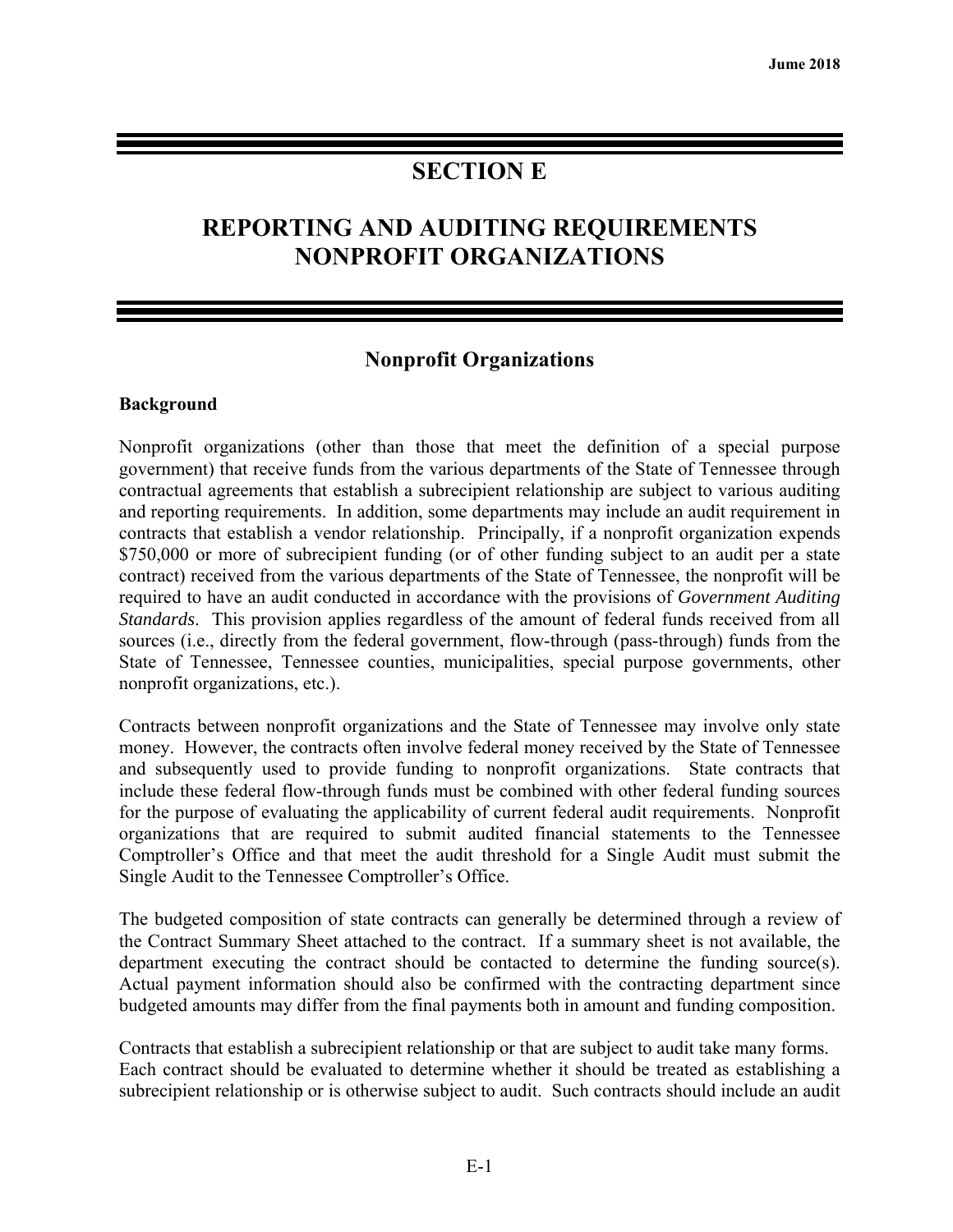provision that refers to the current federal guidance. If there is any doubt regarding the audit requirement for a particular contract, the contracting department should be contacted. (*[AUDIT](#page-144-0)  [CONSIDERATIONS FOR SUBRECIPIENT FUNDING – APPENDIX C](#page-144-0)*)

### **Program-Specific Audits**

See *[Section I](#page-92-0)*.

### **Financial Reporting**

#### General

Audit reports for nonprofit organizations shall conform to the requirements of the Financial Accounting Standards Board (FASB). Significant changes in financial reporting for nonprofit organizations have been adopted by FASB that should be reviewed and implemented.

#### Additional Requirements of the Comptroller's Office

- 1. An opinion on whether the accompanying information is fairly stated in all material respects in relation to the basic financial statements taken as a whole is preferred for ALL supplementary information. However, at a minimum the Schedule of Expenditures of Federal Awards and State Financial Assistance must be opined on in relation to the basic financial statements.
- 2. A Schedule of Expenditures of Federal Awards and State Financial Assistance. (This schedule is required if the organization has expended any direct federal assistance or subrecipient funds, regardless of the amount expended.) Assistance in the form of loans must separately identify both the federal and state portions. In addition, the composition of the schedule should conform to the example in *[Appendix A](#page-115-0)*.) The schedule should include in the expenditures state pass-through funding, whether it is federal or state dollars. The schedule should identify any funding that was passed through to another entity.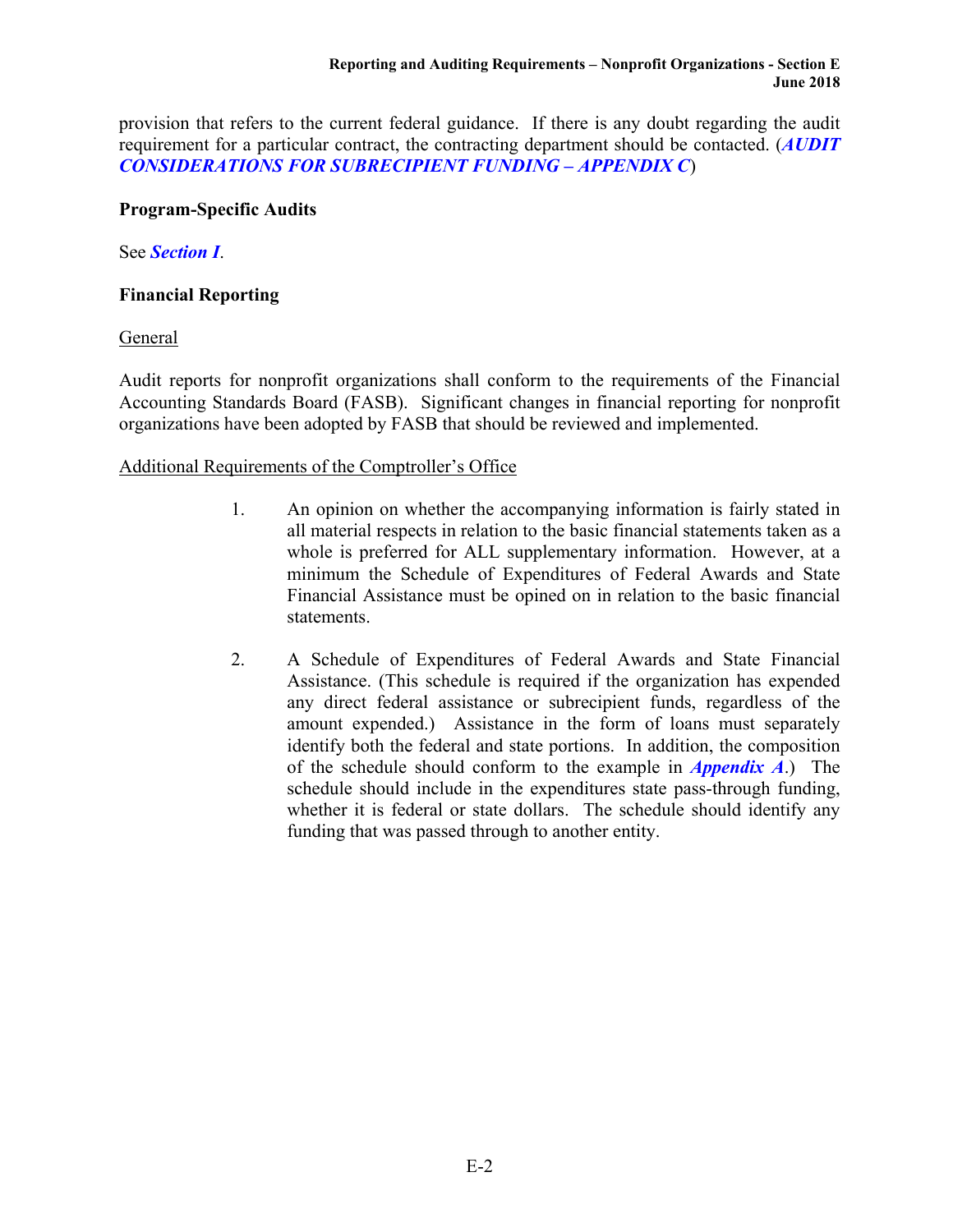# **SECTION F**

# <span id="page-83-0"></span>**REPORTING AND AUDITING REQUIREMENTS INTERNAL SCHOOL FUNDS AND CENTRALIZED CAFETERIA FUNDS**

# **INTERNAL SCHOOL FUNDS**

#### **Background**

Section 49-2-110, *Tennessee Code Annotated,* is titled "Student Activity Funds". However, the text of the law references activity funds and other internal school funds in several places. The accounting policy manual developed in response to that law refers to "other internal school funds" and has sections which define the three (3) accounting funds that are used: general; restricted; and cafeteria funds. However, what constituted internal school funds was not explicitly stated. Section 49-2-603, *Tennessee Code Annotated*, though explicitly only applicable to that part, has a detailed definition and description of what internal school funds are. That definition is reproduced below:

- **(2)** Internal school funds mean any and all money received and accounted for at individual schools, and specifically include, but are not limited to:
	- **(A)** Any donation or grant made to the school, a school club, or any academic, arts, athletic, or social activity related to a school;
	- **(B)** Funds for cafeteria services operated at the school;
	- **(C)** Fees collected by the school;
	- **(D)** Funds transferred to the local school from the school board that are to be accounted for at the local school level;
	- **(E)** Funds raised through cooperative agreements with outside organizations;
	- **(F)** Rental fees charged outside entities for use of school facilities; and
	- **(G)** Student activity funds;

There are four (4) basic types of school systems: county, municipal, charter school systems and special school districts. County school systems with centralized cafeteria funds are required to contract with external independent accountants to perform certain procedures for the Division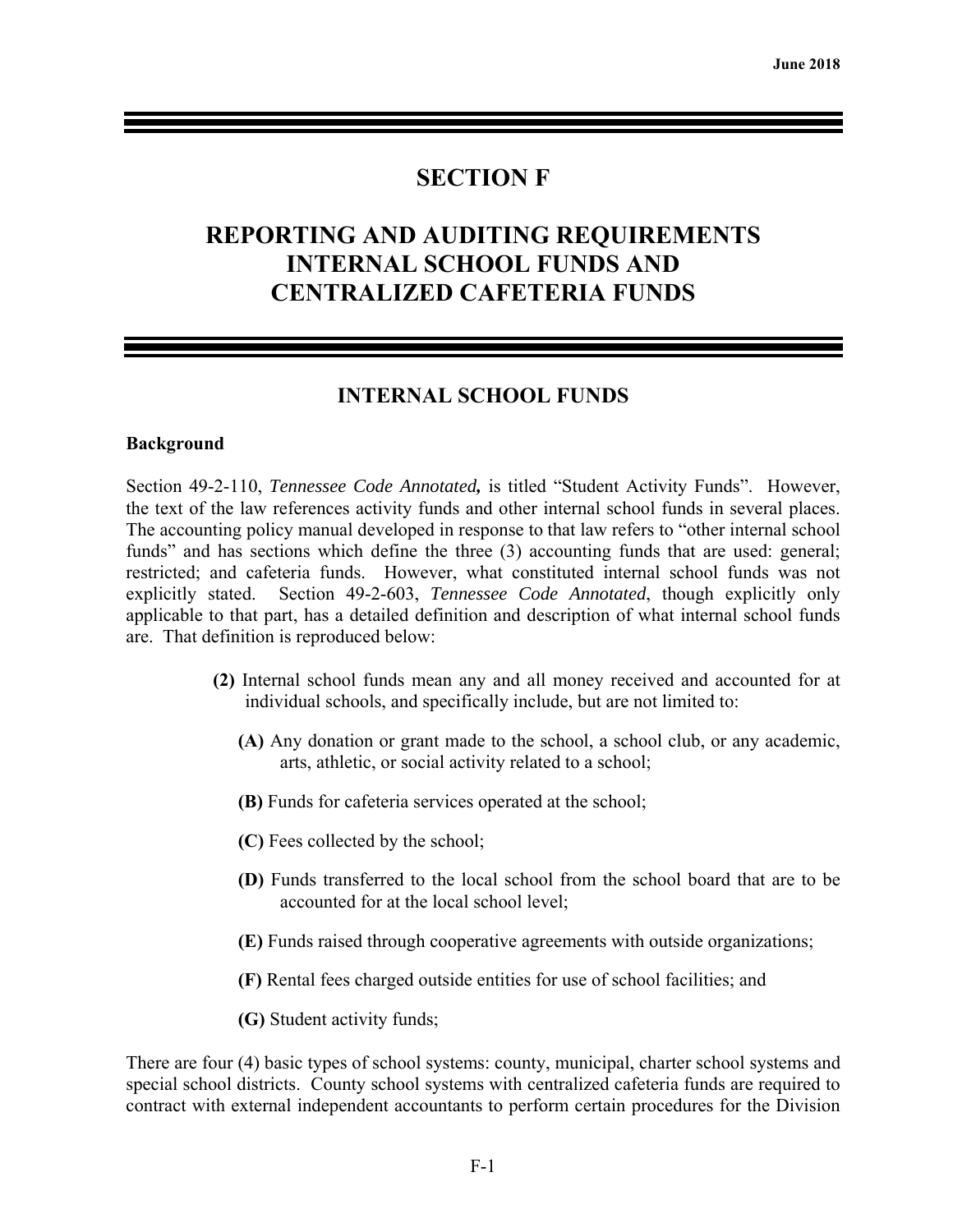of Local Government Audit, which they rely on when conducting their audit of the respective county. As a matter of convenience, these centralized cafeteria procedures (see *[Appendix C,](#page-140-0)  [pages APP.C-1 through APP.C-3](#page-140-0)*) are contracted for on the contract for the audit of the internal school funds. Reference to these procedures should be included in the special provisions paragraph of the contract to audit accounts. No separate report will be issued. Please see *[Appendix C](#page-140-0)* for further information.

# **ACTIVITY AND CERTAIN OTHER INTERNAL SCHOOL FUNDS**

### **Background**

Activity funds and certain other internal school funds are derived from contributions to a school and the fund raising activities of the student body. These activities are governed by the requirements of the Internal School Accounting Act (Section 49-2-110, *Tennessee Code Annotated*) and the *[Tennessee Internal School Uniform Accounting Policy Manual](http://comptroller.tn.gov/la/manual.asp),* and are accounted for in the general and restricted funds of the schools. The same auditing and reporting requirements apply to the internal school funds of county, city, charter schools, and special school district systems.

### **Auditing Considerations**

When obtaining representations related to audits of activity and certain other internal school funds, it is the position of the Comptroller's Office that those representations should be obtained from the superintendent/director of schools, when that individual is active in the management of the internal school funds, as well as the principal and bookkeeper for each school.

# **Financial Reporting**

# General

Audit reports for activity funds and certain other internal school funds (excluding noncentralized cafeteria funds) shall conform to the general report outline set forth in Section A. The required statements and schedules for these funds, which are prepared based on a "regulatory basis of accounting," are detailed in the *Tennessee [Internal School Uniform](http://comptroller.tn.gov/la/manual.asp)  [Accounting Policy Manual](http://comptroller.tn.gov/la/manual.asp)*.

### Additional Requirements of the Comptroller's Office

- 1. An opinion must be expressed on the combining and individual fund financial statements
- 2. An opinion on whether other accompanying information (i.e., other than the combining and individual fund financial statements addressed in item 1 above) is fairly stated in all material respects in relation to the basic financial statements taken as a whole is preferred for ALL supplementary information.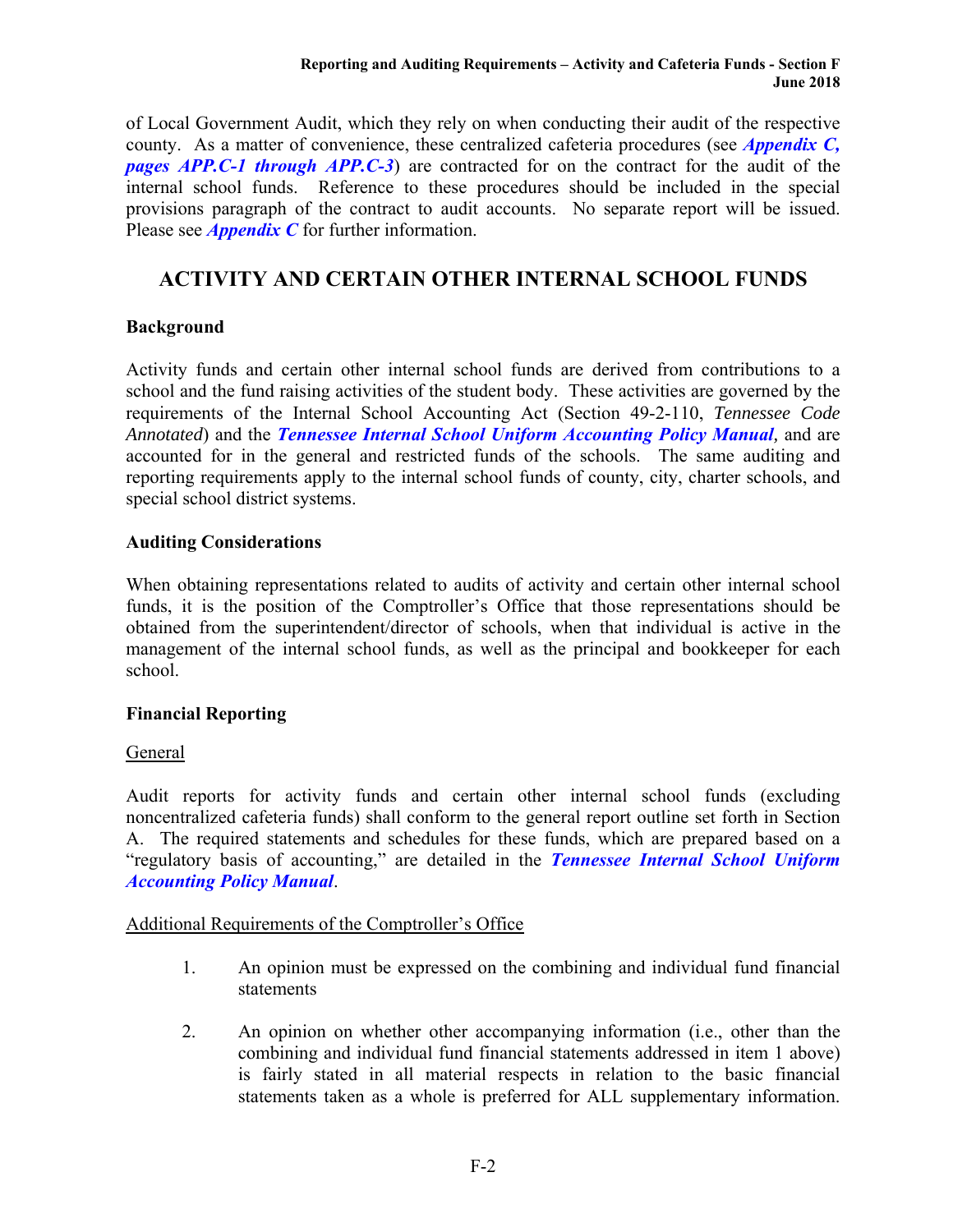#### **Reporting and Auditing Requirements – Activity and Cafeteria Funds - Section F June 2018**

However, at a minimum the Schedule of Expenditures of Federal Awards and State Financial Assistance must be opined on in relation to the basic financial statements.

3. A Schedule of Expenditures of Federal Awards and State Financial Assistance. (This schedule is required if the organization has expended any direct federal assistance or subrecipient funds, regardless of the amount expended. Assistance in the form of loans must separately identify both the federal and state portions. In addition, the composition of the schedule should conform to the example in *[Appendix A](#page-115-0)*.)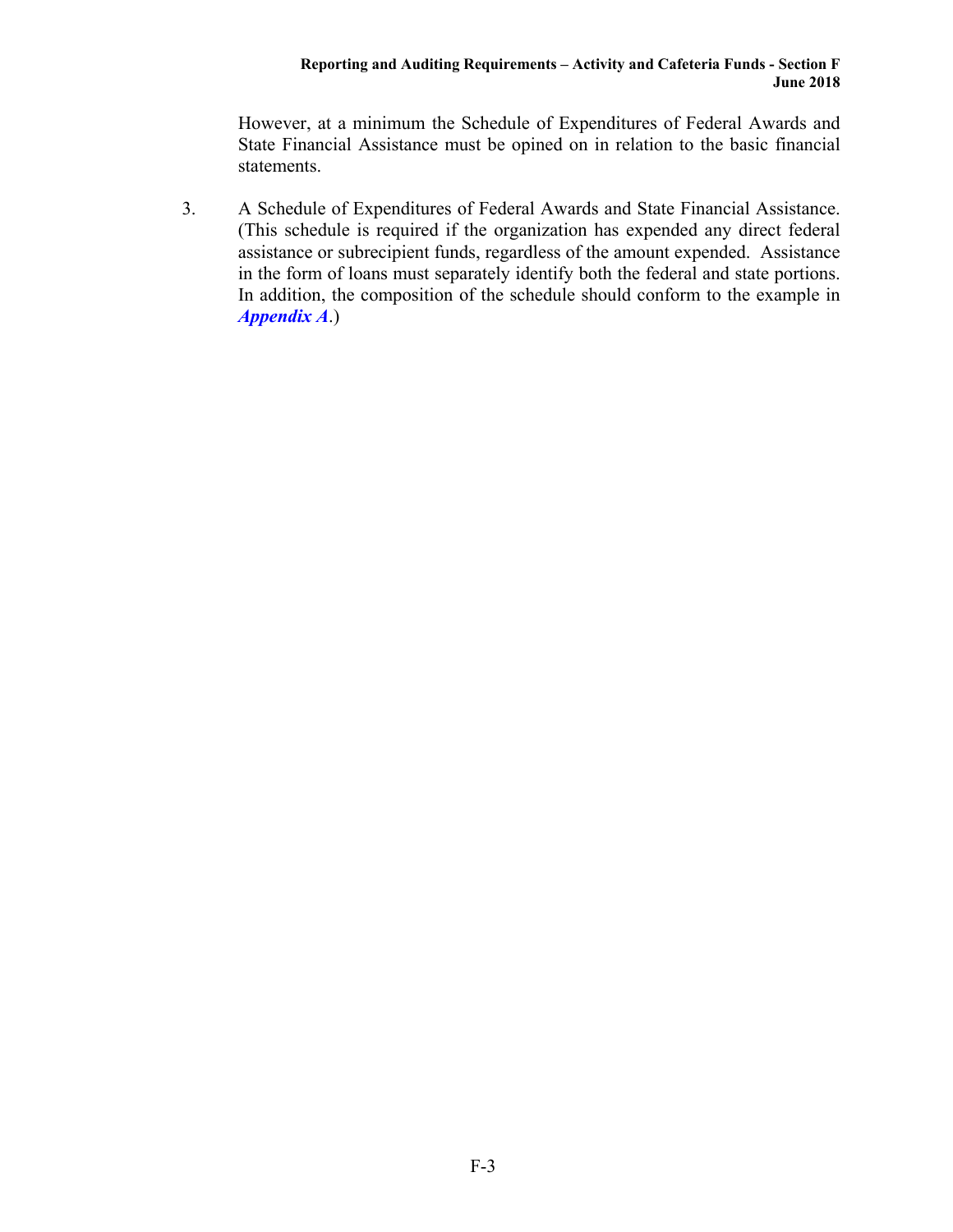# **CAFETERIA FUNDS**

### **Background**

Cafeteria funds, also referred to as school food authority funds, are governed by the requirements of the Internal School Accounting Act (Section 49-2-110, *Tennessee Code Annotated*) and the *Tennessee Internal School Uniform Accounting Policy Manual,* and are accounted for in a fund of the same name. The same reporting requirements apply to the cafeteria funds of county, city, charter schools, and special school district systems. However, the auditing requirements vary, depending on the type of system (county, city, charter schools, special school district) and whether the system is centralized or noncentralized. A centralized cafeteria system is one in which substantially all of the administrative activities (payroll, accounting, purchasing, etc.) are accounted for and reported by the local board of education. The administrative activities of noncentralized systems are performed at the individual schools.

### **Financial Reporting**

General

### Noncentralized Systems (county, city, charter schools, and special school districts)

Noncentralized cafeteria systems receive and account for money related to cafeteria operations at the individual schools, and are therefore considered to be internal school funds. Audit reports for noncentralized cafeteria funds shall conform to the general report outline. The required statements and schedules for these funds, which are prepared based on accounting principles generally accepted in the United States of America as established by the Governmental Accounting Standards Board (GASB), are detailed in the *Tennessee Internal School Uniform Accounting Policy Manual*.

### Centralized Systems (County and Special School District)

Centralized systems account for the operations of the cafeterias in a central location (at the board of education) and not at the individual schools. Therefore, they are not defined as internal school funds. Normally a separate audit report is not issued for a centralized cafeteria system. These systems are generally audited as a part of the board of education audit. However, because the documentation related to compliance with federal program requirements is maintained by the individual schools, the auditor for the school system's internal school funds is required to contract for and perform certain compliance procedures, generally referred to as USDA Procedures, as a subcontract auditor for the Division of Local Government Audit. These procedures may be found in *[Appendix C](#page-140-0)*. Documentation related to these procedures must be complete by September  $30<sup>th</sup>$  of fiscal year being audited. A separate report on these procedures is not required; however, local government auditors will review the audit documentation to ensure that sufficient work was performed and adequately documented. The Division of Local Government Audit will rely on the contracted work as a basis for their opinion.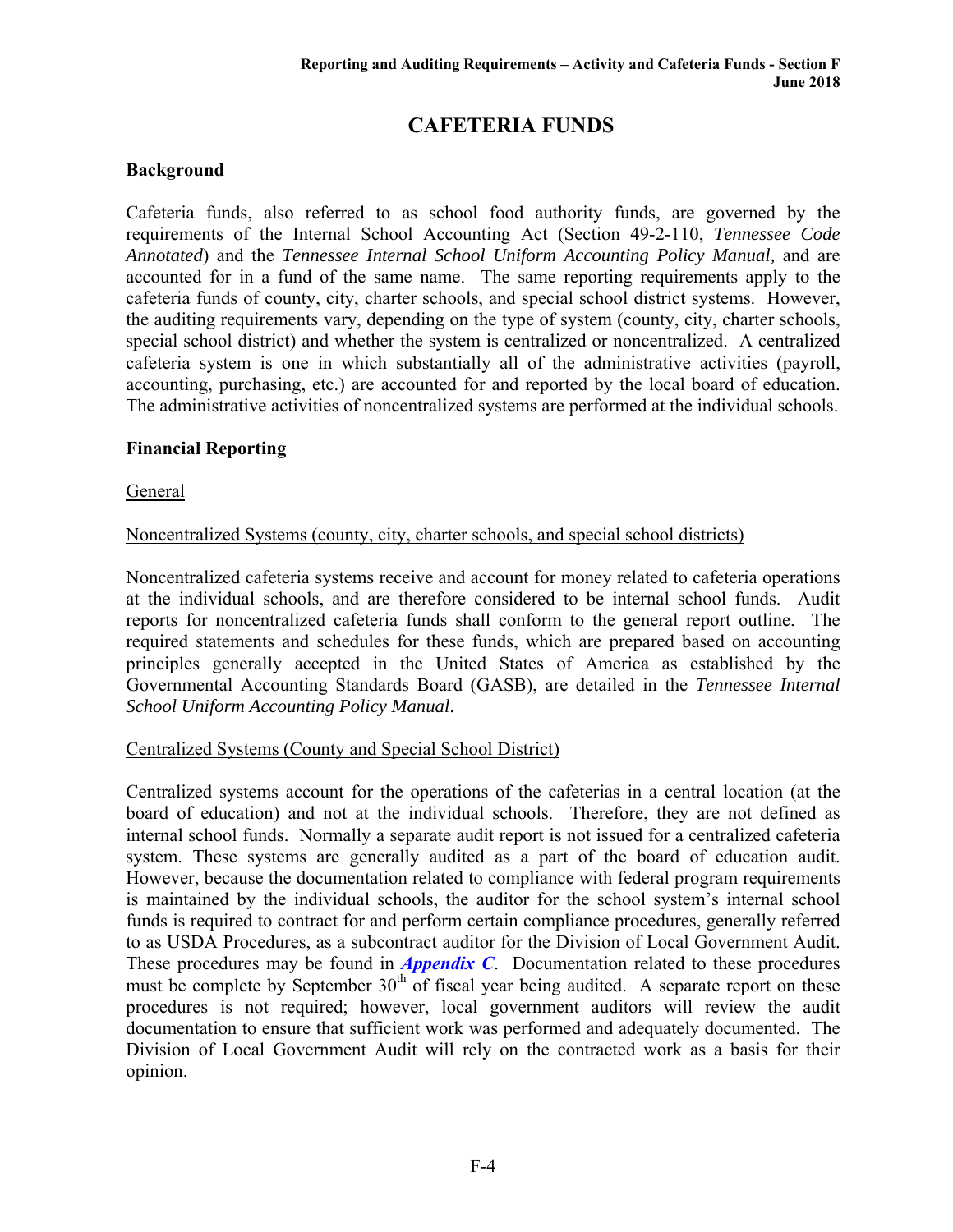### Centralized Systems (City and Charter Schools)

Normally a separate audit report is not issued for a centralized cafeteria system. These systems are generally audited as a part of the board of education audit. The design and performance of audit procedures related to compliance with federal programs are the responsibility of the firm conducting the audit of the board of education.

### Additional Requirements of the Comptroller's Office

- 1. An opinion on whether the accompanying information is fairly stated in all material respects in relation to the basic financial statements taken as a whole is preferred for ALL supplementary information. However, at a minimum the Schedule of Expenditures of Federal Awards and State Financial Assistance must be opined on in relation to the basic financial statements.
- 2. Noncentralized county, city, charter schools, and special school district systems are required to include a Schedule of Expenditures of Federal Awards and State Financial Assistance. (This schedule is required if the organization has expended any direct federal assistance or subrecipient funds, regardless of the amount expended. Assistance in the form of loans must separately identify both the federal and state portions. In addition, the composition of the schedule should conform to the example in *[Appendix A](#page-115-0)*.)
- 3. Centralized city systems and centralized charter school systems are governed by the requirements established for Municipalities and Charter Schools in this manual. (*[MUNICIPAL CAFETERIA PROCEDURES – APPENDIX C\)](#page-143-0)*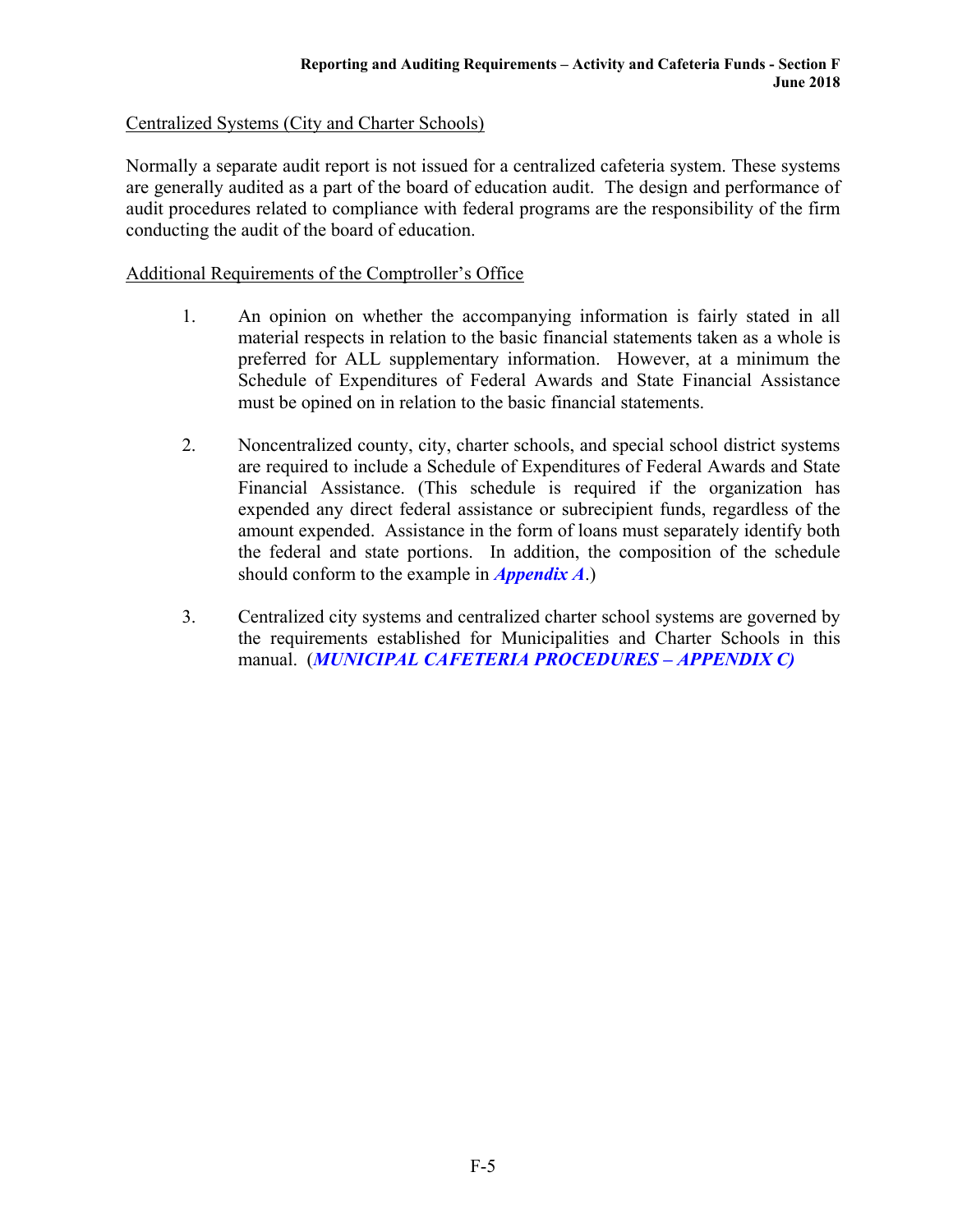# **SECTION G**

# **REPORTING AND AUDITING REQUIREMENTS ENTITIES RECEIVING FUNDS ONLY THROUGH THE MEDICAID WAIVER PROGRAM (DIDD)**

# **Department of Intellectual and Developmental Disabilities (DIDD) Medicaid Waiver Contracts**

### **Background**

Certain service/vendor contracts, also referred to as provider agreements, executed with DIDD include an audit requirement. This requirement is meant to provide DIDD with information relevant to their legal responsibilities. Beginning in 2009, audits related solely to these contracts have been contracted for through the Department of Audit. Many organizations are private companies that would normally not be required to contract for an audit. Based on the contractual audit requirement, agencies that expend \$750,000 or more in assistance under these DIDD agreements will be required to follow most of the requirements that apply to all other organizations contracting with the Division of Local Government Audit.

The medicaid waiver program serves Tennessee citizens with intellectual disabilities. The funds that are disbursed cover services such as dental care, day services, nutrition services, and occupational therapy. Federal funds are used to provide these services; however, the agencies receiving these funds are providing a service for specific individuals and the character of the funds lose their federal identity. That is, the program and related disbursements for services do not constitute subrecipient funding, even though the original funding source is the federal government. The recipients are the individuals being served, not the vendors providing the service.

#### **Financial Reporting**

#### General

Audit reports for entities receiving **only** DIDD medicaid waiver funds shall conform to the general report outline in *[Section A](#page-36-0)*. The required statements and schedules for these funds, shall comply with GAAP relevant to the type of organization being audited.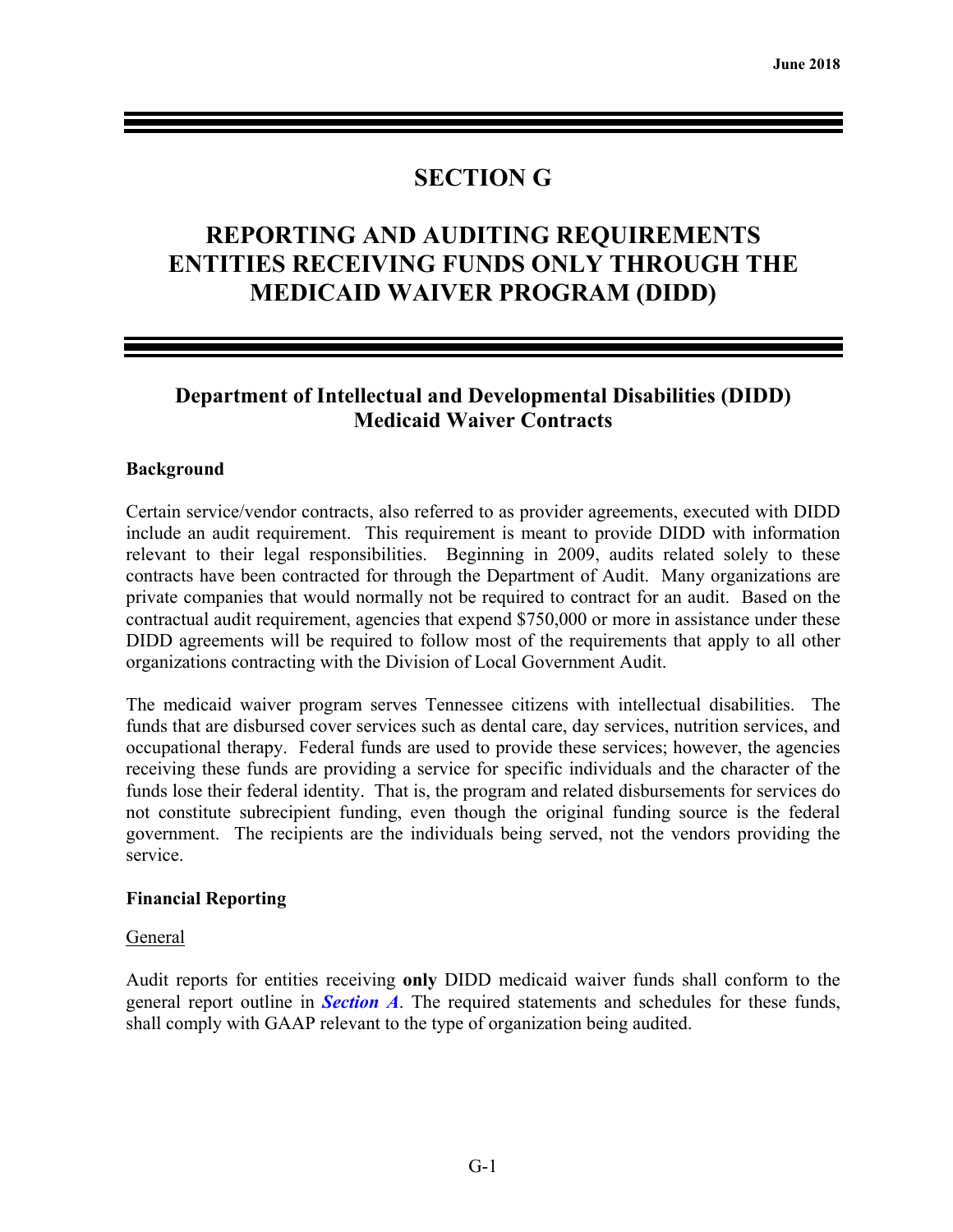### Additional Requirements of the Comptroller's Office

- 1. Some entities may be sole proprietorships. It would not be uncommon for this type of entity to have no assets, liabilities, or equity; however, a balance sheet must still be included, with 0's for all amounts.
- 2. An opinion on whether any accompanying information is fairly stated in all material respects in relation to the basic financial statements taken as a whole is preferred for ALL supplementary information. However, if a Schedule of Expenditures of Federal Awards and State Financial Assistance is required (see item 3 below), it must be opined on in relation to the basic financial statements.
- 3. The Schedule of Expenditures of Federal Awards and State Financial Assistance does **not** need to be included if the only funding is related to the medicaid waiver contract. However, if the organization receives any subrecipient funding, the provisions in **[Section E](#page-81-0)** related to this schedule should be adhered to.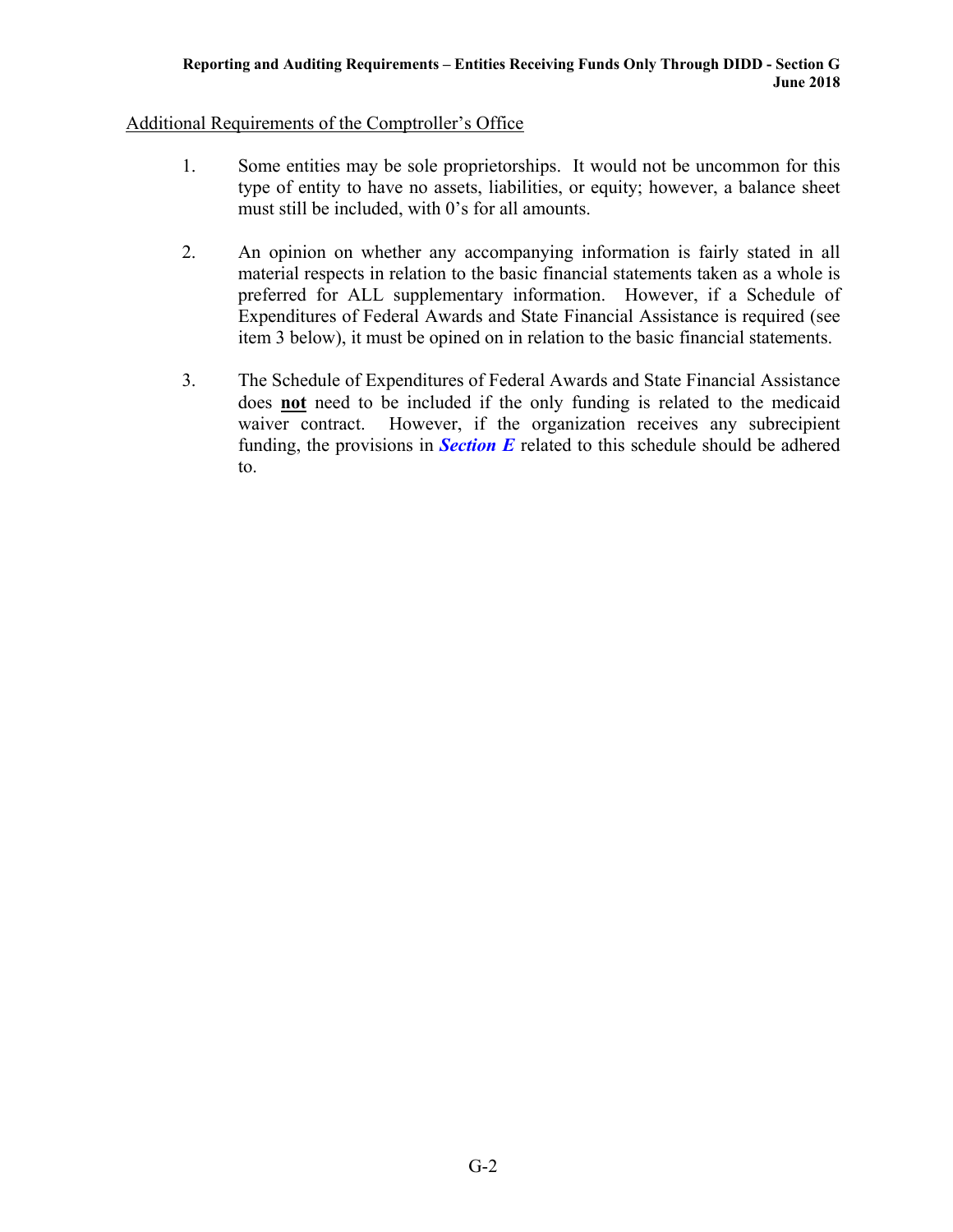# **SECTION H**

# **REPORTING AND AUDITING REQUIREMENTS TNInvestco Organizations**

# **TNInvestco Organizations**

#### **Background**

In July 2009, the legislature passed the Tennessee Small Business Investment Company Credit Act (the Act). This Act provided for the certification of partnerships, corporations, trusts or limited liability companies, whether organized on a for-profit or not-for-profit basis, by the Tennessee Department of Economic and Community Development (ECD), which are known as TNInvestco organizations. These organizations were awarded a share of a \$200,000,000 original investment tax credit pool, based on the overall strength of an application submitted to ECD. Each TNInvestco is responsible for managing their share of the investment tax credit pool. Prior to making a proposed qualified investment in a specific business, each TNInvestco must request from ECD a written determination that the proposed investment will qualify as a qualified investment in a qualified business or, if applicable, a seed or early stage investment. An annual audit of each TNInvestco is required by the Act.

### **Financial Reporting**

#### General

The financial reports for TNInvestco organizations should be prepared in accordance with generally accepted accounting principles applicable in the United States as well as the additional guidance found in:

- the memorandum issued by the Department of Economic and Community Development dated November 13, 2014;
- Guidelines For Preparing Schedules 2014 Examples issued by the Department of Economic and Community Development;
- additional guidelines for program wind-down currently under consideration and, if issued, will be available from the Department of Economic and Community Development.

Such reports are due within one hundred twenty (120) days following the end of their fiscal year, pursuant to Section 4-28-110, *Tennessee Code Annotated*.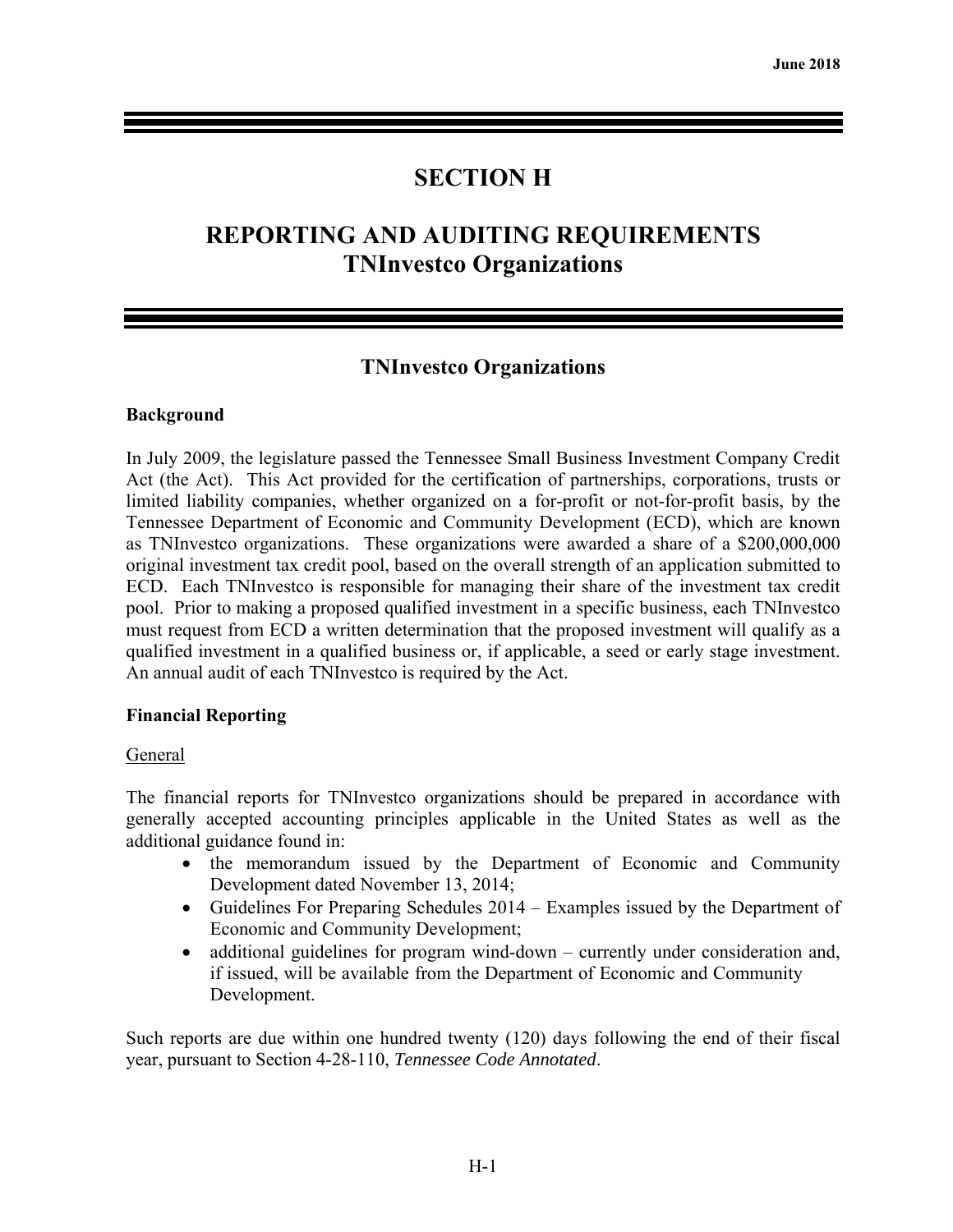Additional Requirements of the Comptroller's Office and the Department of Economic and Community Development

- 1. The audit must be conducted in accordance with the provisions of *Government Auditing Standards.*
- 2. For those entities that net the reimbursements and proceeds, an additional schedule showing the detail of the reimbursements and proceeds that would have otherwise been reported as revenues and expenses must be included in the financial report. This schedule must be opined on as supplemental information.
- 3. An opinion on whether any accompanying information is fairly stated in all material respects in relation to the basic financial statements taken as a whole is required for ALL supplementary information.

# **Other Regulatory Reporting**

TNInvestco's must also contract for and submit an attestation report that includes the following schedules:

- 1. Schedule for Jobs and Follow-on Capital;
- 2. Schedule of Pacing Requirements and Liquidity Events.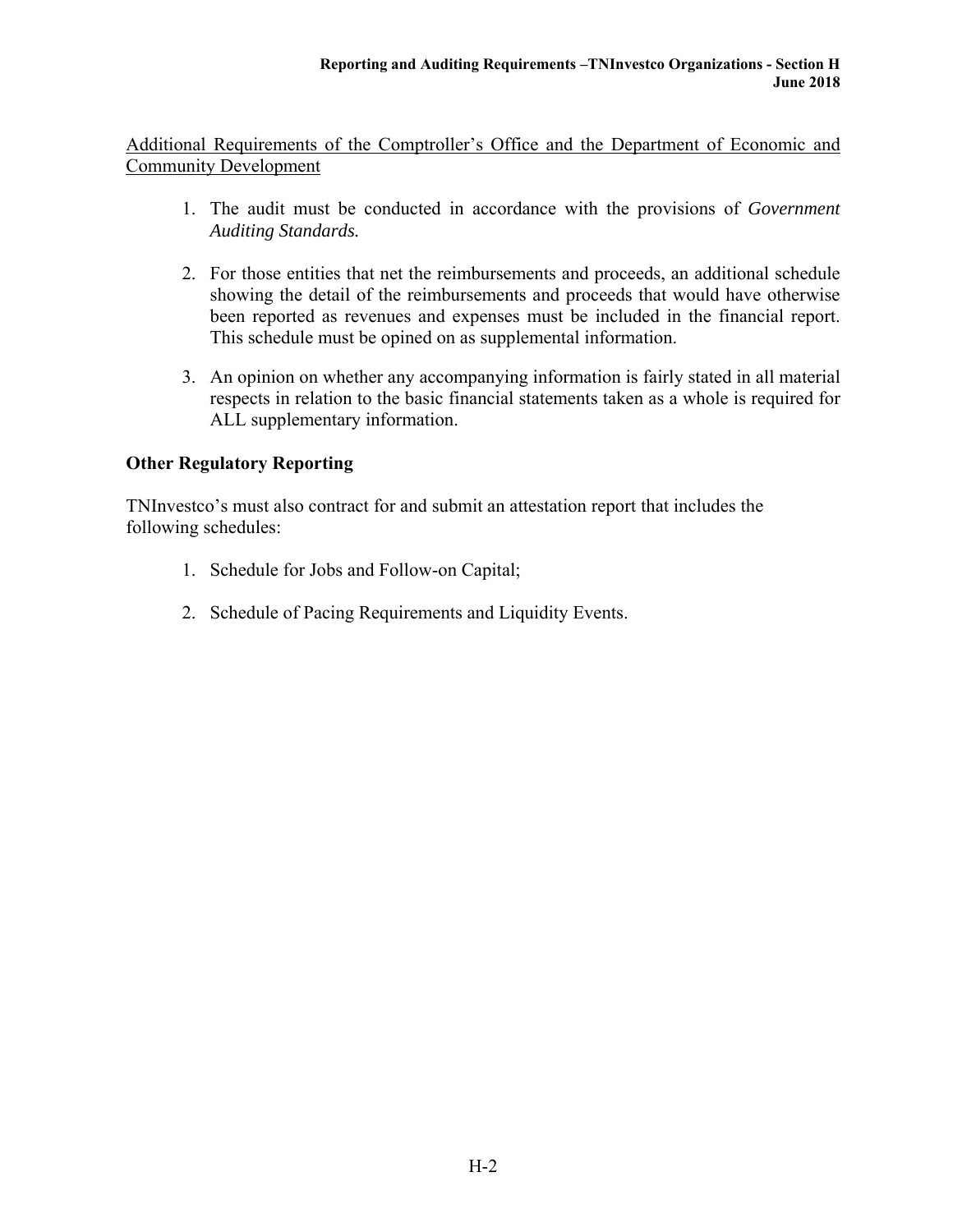# **SECTION I**

# <span id="page-92-0"></span>**REPORTING AND AUDITING REQUIREMENTS PROGRAM SPECIFIC AUDITS**

#### **Background**

The Comptroller of the Treasury requires that program-specific audits of state funds, when approved, be conducted in accordance with *Government Auditing Standards* (Yellow Book).

Program specific audits of federal funds must be approved by the grantor and the Comptroller's Office. The grantee and auditor should take special care to ensure compliance with any additional requirements of the federal granting agency.

There are two basic reporting options, and the option that will be used must be agreed upon by the entity, grantor and Comptroller's Office prior to executing a Contract to Audit Accounts. The Contract to Audit Accounts should reference the option approved in the special provisions section of the Contract to Audit Accounts.

Any program specific audit submitted to the Comptroller's Office that has not been preapproved will not be accepted.

### **Reporting**

#### **State Assistance Only:**

#### **Option 1**

The basic report outline is:

- the independent auditor's report;
- a detailed schedule of revenues and expenditures (expenses) (detail includes presenting expenditures/expenses by natural classification; e.g., salaries, office supplies, repairs and maintenance, etc.)
- a schedule of expenditures of state financial assistance;
- a yellow book report on internal control and compliance.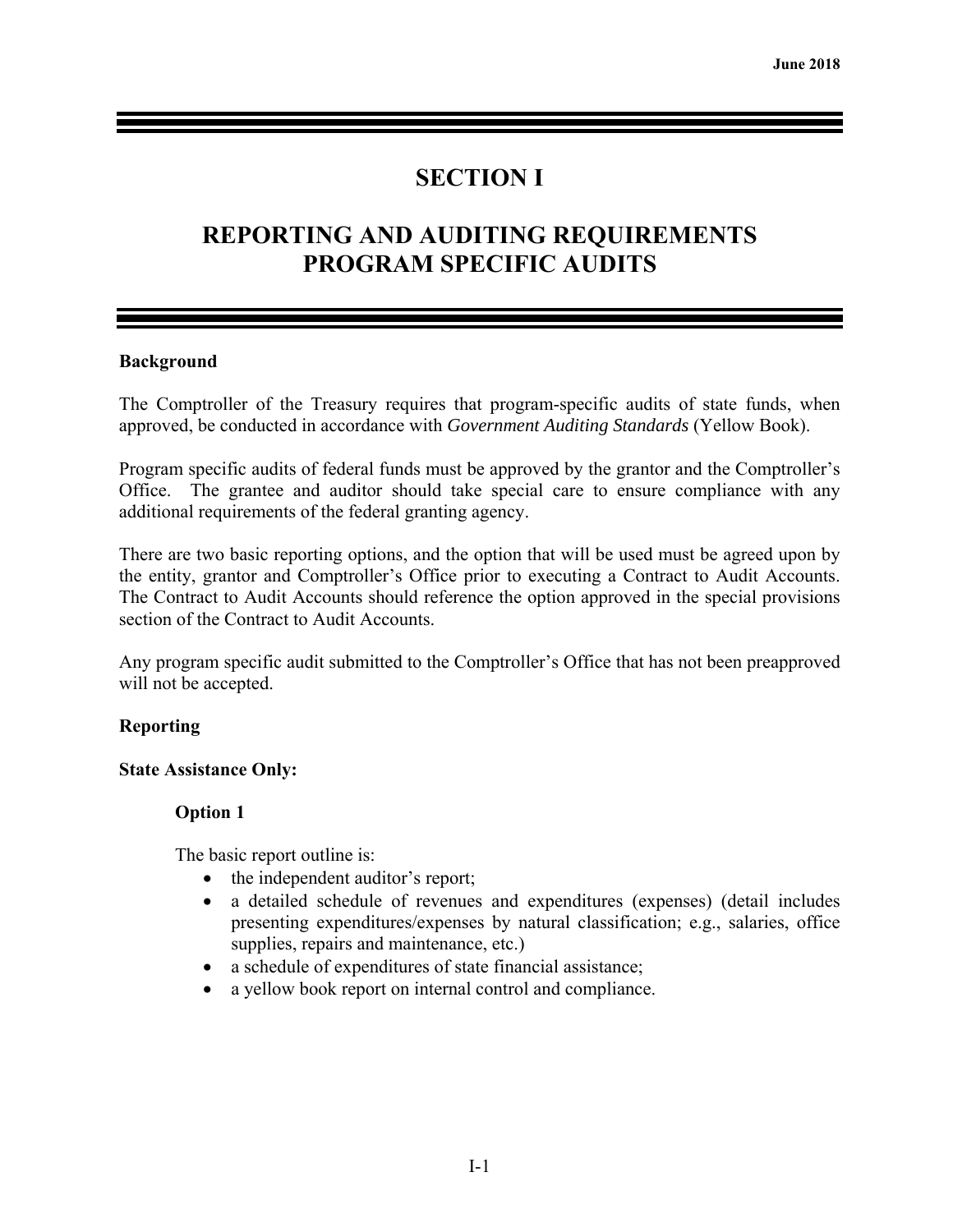# **Option 2**

The basic report outline is:

- complete financial statements for the program; *(titles of statements, basis of accounting, etc. dependent on the entity type)*
	- balance sheet/statement of net assets/net position;
	- operating statement/statement of revenues, expenses/expenditures and changes in net position/net fund assets;
	- $\bullet$  statement of cash flows (if applicable);
	- a schedule of expenditures of state financial assistance;
- a yellow book report on internal control and compliance.

# **Federal Assistance Only or Federal and State Assistance (through the State of Tennessee):**

Follow the reporting and auditing requirements in *Title 2 U.S. Code of Federal Regulations Part 200, Uniform Administrative Requirements, Cost Principles, and Audit Requirements for Federal Awards* and the ACIPA Audit Guide, *Government Auditing Standards and Single Audits,* Chapter 14, March 1, 2018 Edition.

In addition, coordinate with the grantor and Comptroller's Office to ensure that any additional requirements are identified and included in the contract to audit accounts.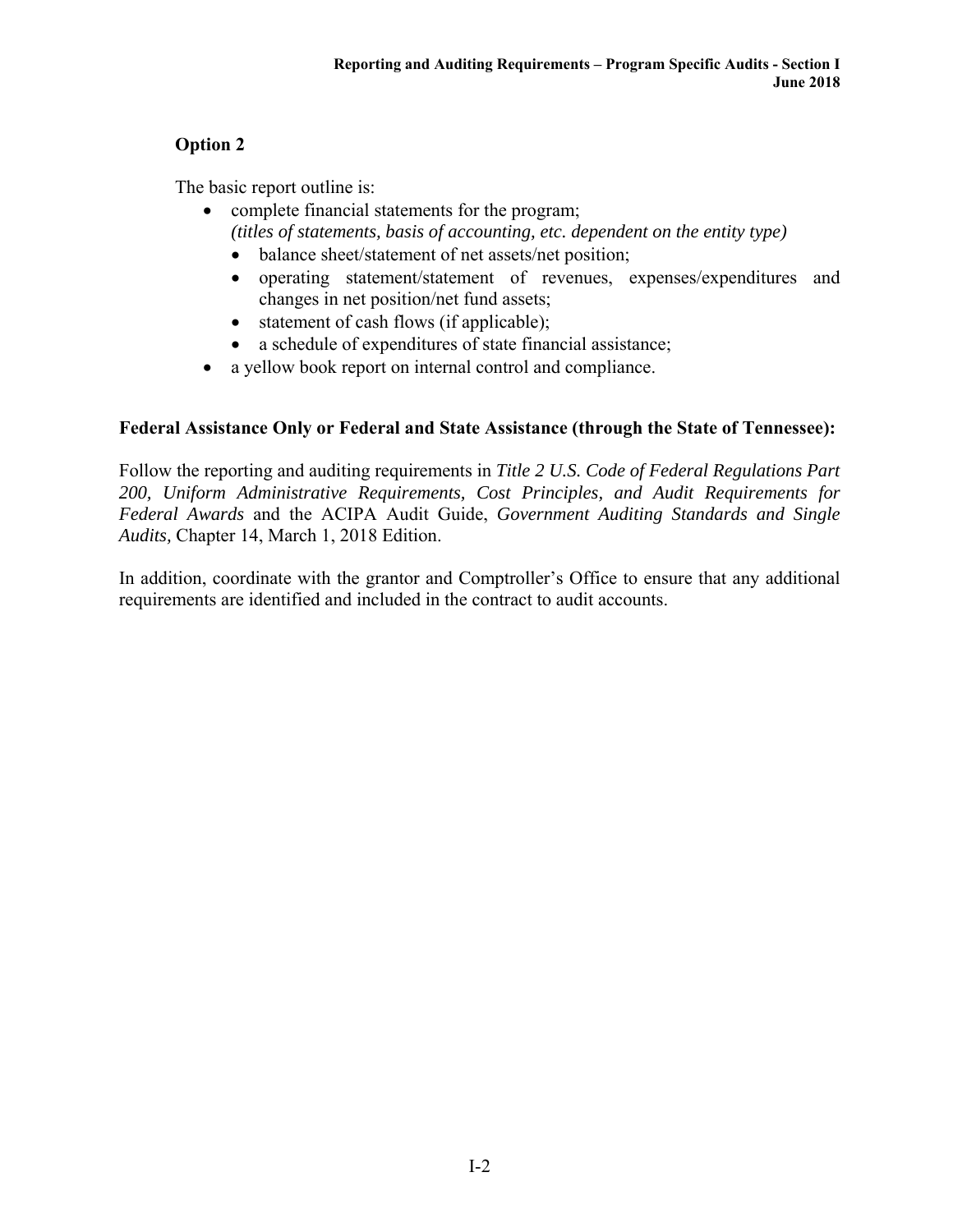# **SECTION J**

# **REPORTING AND AUDITING REQUIREMENTS MEDICAID COST REPORT ENGAGEMENTS**

# **Reporting Requirements and Examination Procedures for Medicaid Cost Report Engagements**

# **NURSING FACILITIES**

#### **Introduction**

The Tennessee Department of Finance and Administration is the single state agency responsible for administering the Tennessee nursing facility program which is part of the Tennessee Medical Assistance Program under Title XIX of the Social Security Act. The Centers for Medicare and Medicaid Services, Department of Health and Human Services, specifies certain conditions states must meet to participate in the Title XIX program. One of those conditions is that single state agencies must conduct or contract to conduct examinations of nursing facilities participating in the program. States are given flexibility in determining the scope and extent of the examinations.

The Tennessee Department of Finance and Administration, in meeting its obligation, has contracted with the Tennessee Comptroller of the Treasury to perform the examinations. Medicaid nursing home examinations are intended to meet the following objectives:

- 1. The first objective is to determine if income, expenses, and statistical information reported on nursing facility cost reports submitted to the Tennessee Comptroller's Office are reasonable, allowable, and in accordance with state and federal rules, regulations, and Medicare principles of reimbursement issued by the Department of Health and Human Services, Centers for Medicare and Medicaid Services.
- 2. The second objective is to determine whether resident days reported on the Medicaid Cost Report have been counted in accordance with state regulations and whether Medicaid resident days billed to the state for periods when residents were hospitalized or on therapeutic leave are in accordance with the bed hold rules.
- 3. The third objective is to determine whether charges made to nursing facility residents or residents' personal funds are in compliance with state and federal regulations. The standards under which these examinations are performed include the department's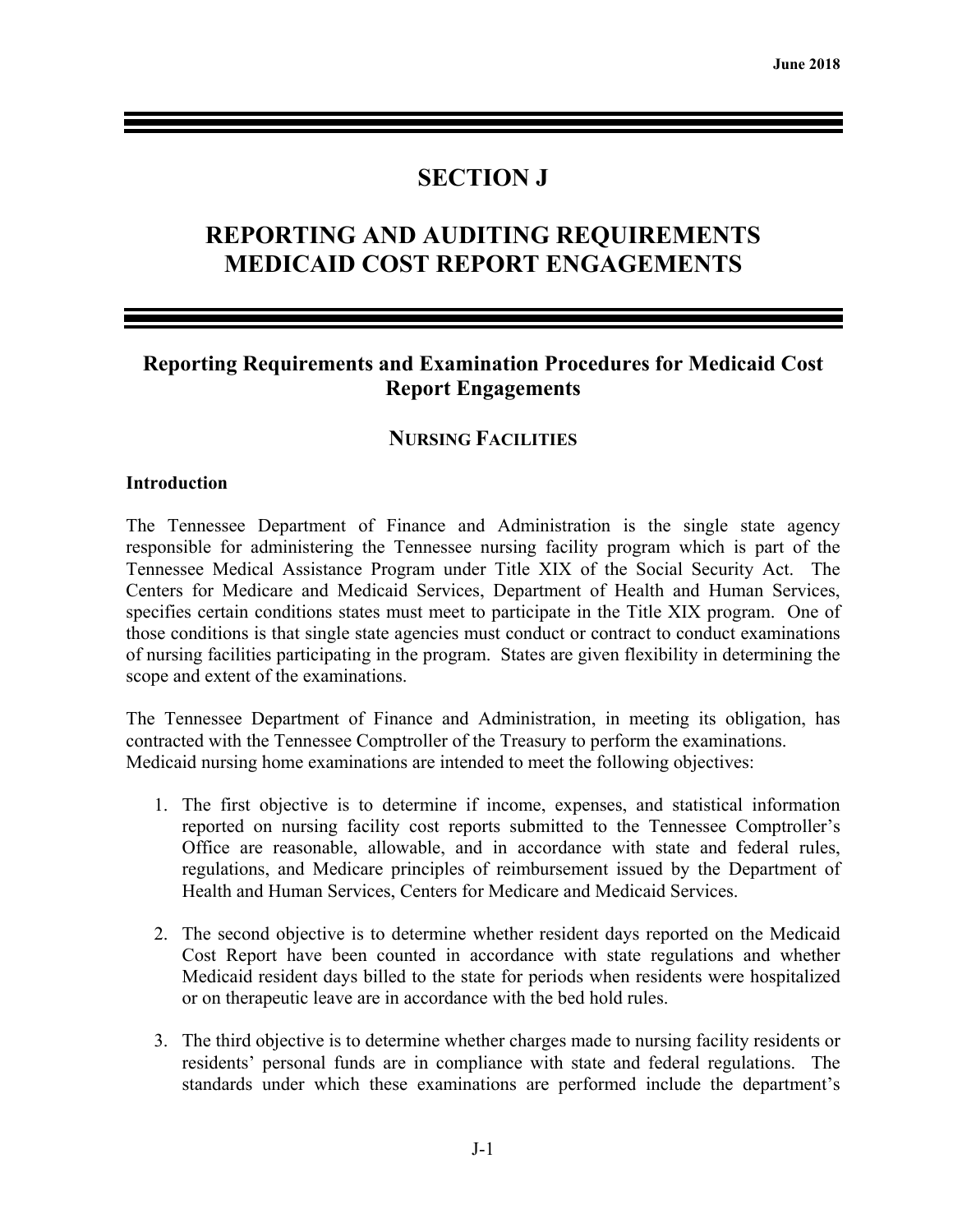regulations, bulletins, and manuals issued which address the requirements, and the contracts between the state and the participating nursing facilities.

4. The final objective is to make recommendations to correct deficiencies discovered in completing the examination. The Comptroller shall make necessary rate adjustments as a result of the examination. The department is responsible for implementation and enforcement of rate adjustments and collection of monetary refunds from contracting nursing facility providers resulting from the Comptroller's recommendations.

# **Medicaid Rules and Regulations**

The state regulations that govern the administration of the Tennessee Medicaid nursing home program with respect to reimbursement and coverage issues are contained in Chapter 1200-13 of the Rules of the Department of Finance and Administration. Chapter 1200-8-6 contains the nursing home minimum standards that deal with matters such as building standards, safety requirements, and other quality of care rules. Since the nursing home payment methodology is based on Medicare principles of reimbursement, the *Medicare and Medicaid Guide* also serves as a regulatory source. Medicaid nursing home coverage in general is set forth in the Nursing Facility Manuals published by the Department of Finance and Administration. From time to time, the department issues "Medicaid Bulletins" to update providers on policy changes or interpretations of current policy.

### **Cost Reporting Requirements**

Nursing homes are required to submit an annual cost report to the Comptroller's Office. The Level I nursing facility cost report (formerly known as the intermediate care cost report) forms and instructions are contained within Chapter 1200-13 of the state regulations and are due within 90 days of their fiscal year end. The Medicaid Level II nursing facility program (formerly known as the skilled program) uses the Medicare nursing home cost report form and are due within 5 months of their fiscal year end.

### **Examinations**

The examination procedures to be conducted by the Tennessee Comptroller's Office are given below in condensed form along with the associated criteria. It should be noted that the Department's nursing home manual was issued January 1987. Although the manual has not been revised, a number of Medicaid bulletins have been issued for rule revisions. We have made revisions in the criteria given below where appropriate.

### **Expenses–Criteria**

The cost report footnotes and instructions and the nursing facility Level I accounting principles are the primary source for criteria concerning allowable costs. These documents are found in state rule Chapter 1200-13 and are also available on the Secretary of State's website. If an item is not addressed in the footnotes or apportionment principles, Medicare principles of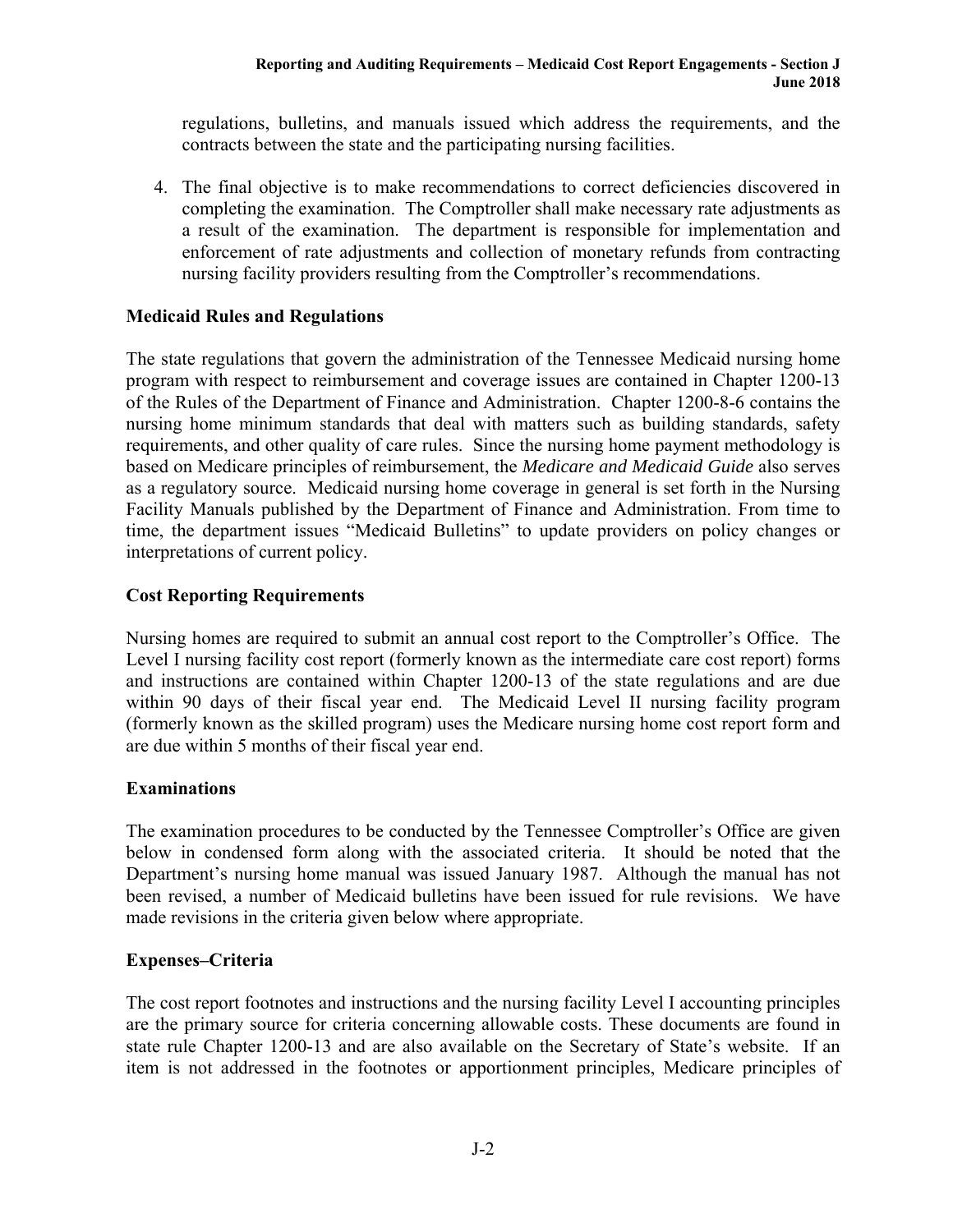retrospective cost reimbursement apply, and reference should be made to the *Medicare and Medicaid Guide.* 

### **Expenses–Procedures**

- 1. Compare salaries on the cost report to the provider's quarterly wage reports. If the wage reports are not available, use the home's payroll records. Variances exceeding 2% should not be written off as immaterial.
- 2. Review the quarterly wage reports for reasonableness. Any non-owner employee's salary that exceeds \$20,000 per quarter should be checked for reasonableness.
	- a. Note the employee's title and duties.
	- b. Note the percentage of time he or she works.
	- c. Determine if that employee is overlapping or duplicating the duties of another employee.
- 3. Obtain a signed statement from owner-employees or their relatives, stating their duties, percentage of time working, and compensation, including all fringe benefits. This data is then used to test the accuracy of the maximum allowable salary limits for the provider. The rules for applying the salary limits are given in the cost report apportionment principles.
- 4. Select transactions from other expense accounts for review. The transactions selected for review should cover the entire examination period, if feasible. Describe the method for selecting the transactions reviewed.
- 5. Scan the ledgers and journals for unusual items.
- 6. For the selected test transactions, examine the paid check and invoice. Determine if the expense is allowable.
- 7. If this is the first cost report, verify that property is properly recorded at cost and is present at the facility.
- 8. Review the depreciation computations for the examination period and the accuracy of useful lives.
- 9. Obtain and review support for interest expense and trace the amounts to the cost report.
- 10. Review the adjustments made to section G of the cost report.
- 11. Determine if the general ledger control account is supported by a listing of accounts payable or if the open items can in some way be identified.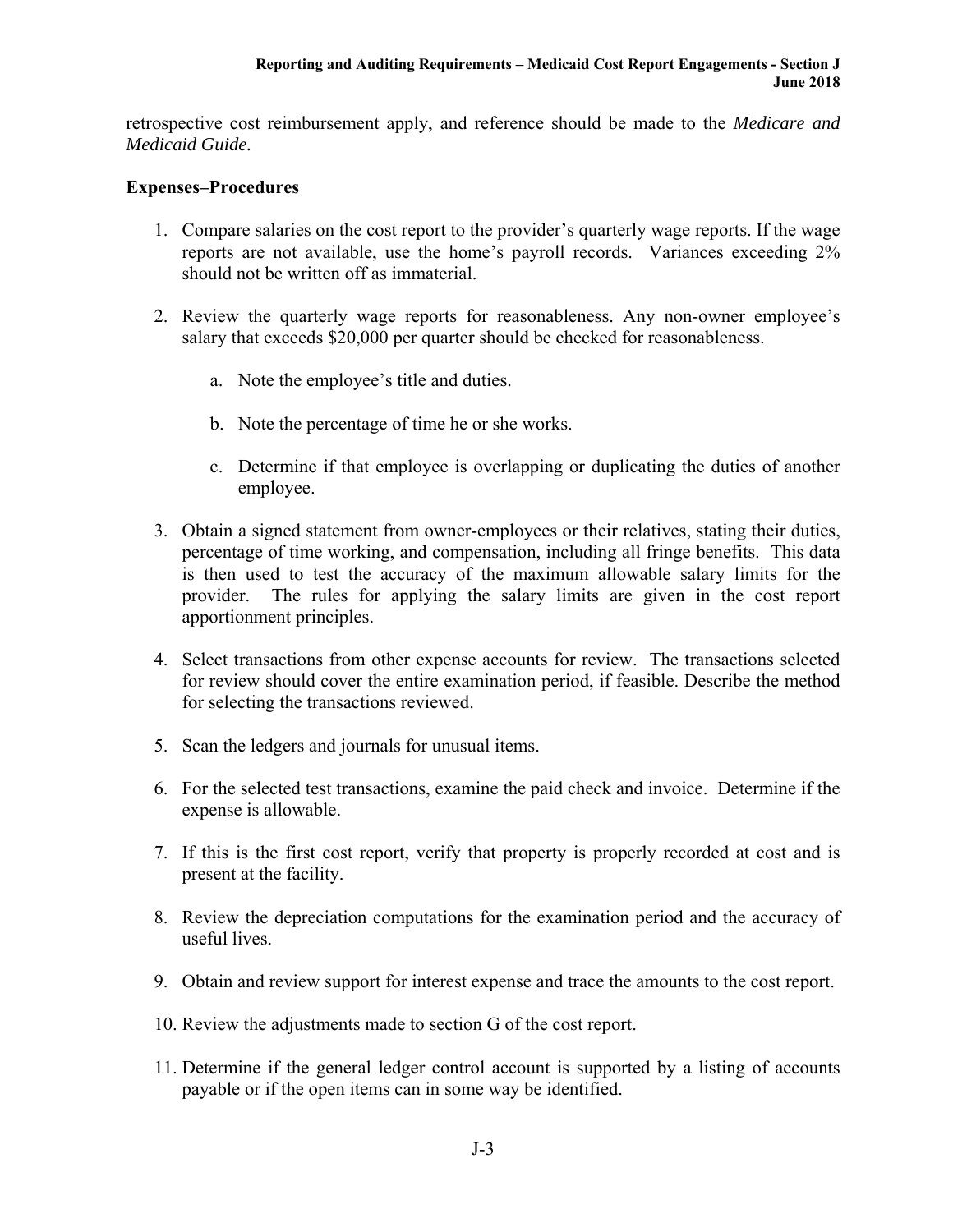- 12. If considered necessary, verify that year-end payables have been paid in the subsequent period.
- 13. If the facility provides NF-2 services, test the reasonableness of charges. Charges must be tested in total. Both levels of care must be tested for Medicaid and non-Medicaid categories.
	- a. Obtain a list of yearly totals of charges from the provider's resident log.
	- b. Charges for NF-1 covered services should agree to charges per the resident log before any contractual adjustments.
	- c. Select 2 residents for each payor type for both levels of care and determine the average daily charge. Ensure that average daily charge for Medicaid residents is less than or equal to the average daily charge for any other payor type for the appropriate level of care.

### **Resident Days–Criteria**

The criteria governing resident days are found in Sections 321 through 325.1 of the January 1987 *Intermediate Care Facility Manual* and Chapter 1200-13-01 Rules of the Tennessee Department of Finance and Administration Bureau of TennCare. (Note: Since the last issue of the manual, Intermediate Care (ICF) is now referred to as Level 1 nursing facility care.)

### **Resident Days–Procedures**

- 1. Trace total resident days from the nursing home census (or resident log) to the cost report.
- 2. Foot monthly totals.
- 3. List the monthly totals and compare them to the available days for that month.
- 4. Selecting the month where the occupancy percentage is closest to 85%, test the census records for proper accumulation.
- 5. In the test month, verify the accuracy of admission and discharge dates with the admission records.
- 6. For any day in which capacity is below 85%, verify if any hospital or therapeutic days have been billed to the program.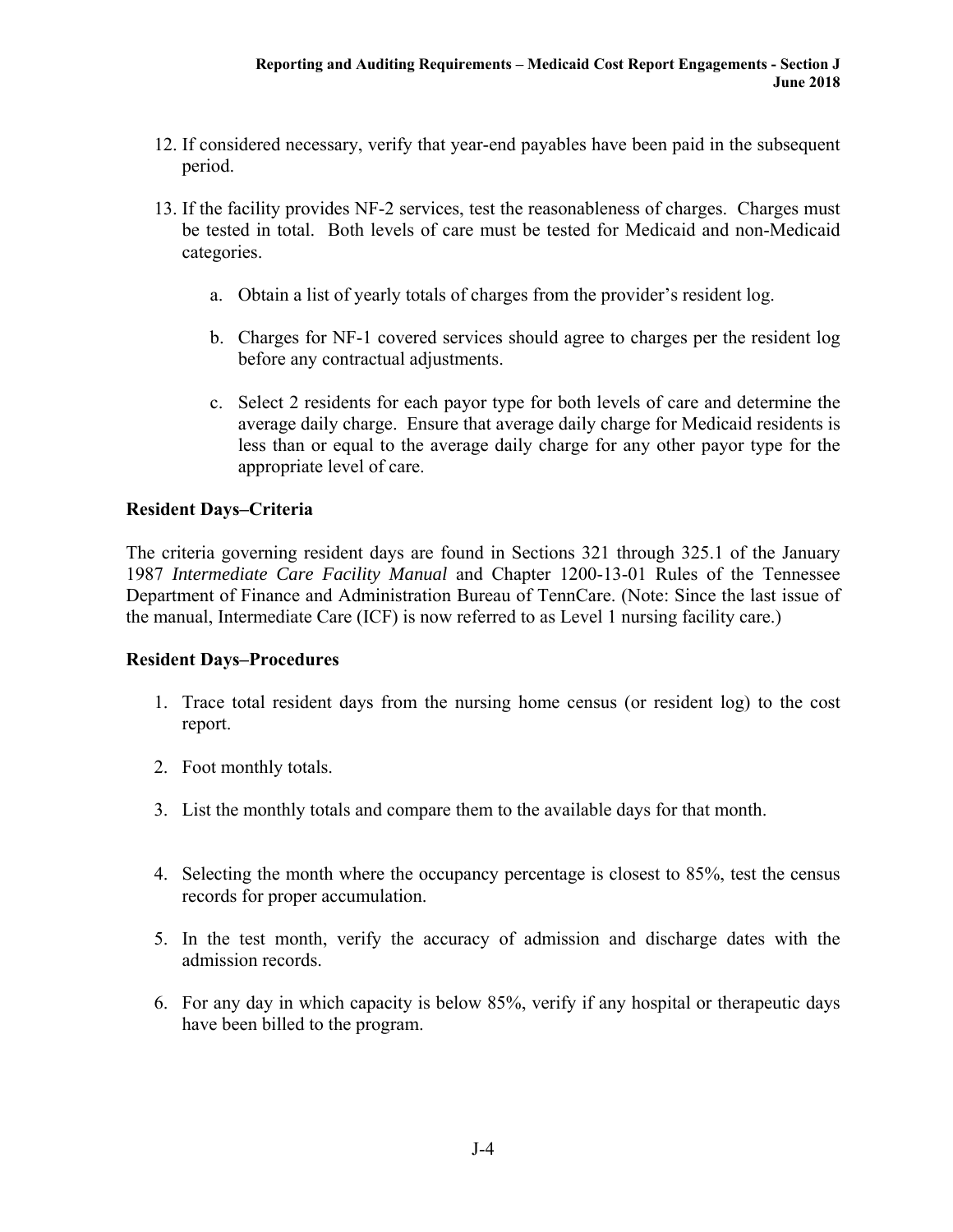- 7. Review the census records for Medicaid residents who were either in the hospital or on therapeutic leave over 10 days. Verify that days over 10 have not been billed to the Medicaid program during any state fiscal year.
- 8. Review one month of census records for each six months during the examination period for Medicaid residents who were discharged or deceased. Verify the facility was not reimbursed for the date the Medicaid resident was discharged or deceased if before noon.

# **Trust Funds–Criteria**

Medicaid recipients who are residents in nursing homes are permitted \$50 per month for personal spending needs. The \$50 is generally deducted from each recipient's income, and the remainder is applied to room and board charges. State Rule Chapter 1200-8-6 and *Tennessee Code Annotated,* Section 68-11-906 provide rules and regulations governing trust funds. The Nursing Facility Manuals provide guidance on the treatment of resident deposits.

Sections 66-29-101 through 66-29-133, *Tennessee Code Annotated*, govern the disposition of balances owed to residents after they have left the facility*.* Generally, the law requires nursing homes to report unclaimed property and credit balances to the State Treasurer each year. However, nursing homes may, at their option, elect to hold the funds for the statutory period from the date of last account activity before reporting to the State Treasurer. However, if the nursing home holds the funds for the statutory period, then it must document that it has made a reasonable attempt to locate the owner of the funds. At the end of the statutory period, any accrued interest must also be reported and returned to the State Treasurer.

Generally, residents should not be charged for "covered services." Covered services are items and services included in the per diem rate for all routine services. An exception is permitted when a resident or his or her doctor requests a special brand item not normally stocked by the nursing home. Per Medicaid Bulletins No. 93-2 and No. 94-1, when a specific diaper is requested, the facility is only allowed to charge the resident the difference between the cost of the diaper stocked by the facility and the diaper specifically requested by the resident.

### **Trust Funds–Procedures**

- 1. As of a specific date, balance the trust fund subsidiary accounts to the general ledger control account.
- 2. Balance cash on hand and in bank to the general ledger control account.
- 3. Select 10% of Medicaid trust fund accounts (minimum of 3, maximum of 10), and for the examination period, test each account for
	- a. receipt of the monthly personal needs allowance;
	- b. documentation that withdrawals are for personal needs only and not for covered services;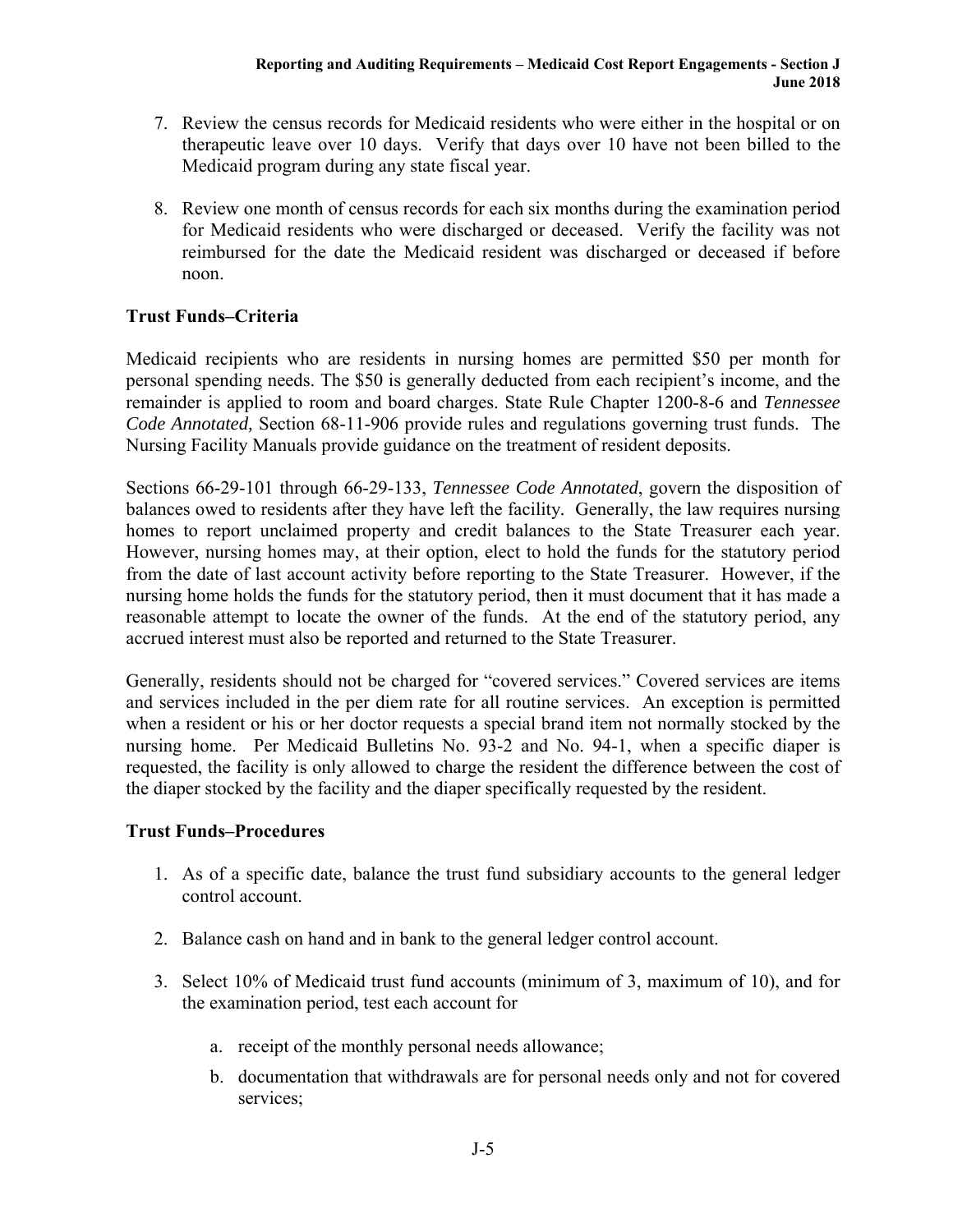- c. placement of all funds in excess of \$100 per recipient in an insured interestbearing account.
- 4. Check the trust fund accounts of deceased or discharged Medicaid recipients for credit balances.
- 5. Examine the resident trust fund surety bond and determine if the amount of the coverage is adequate to cover the account balance at any point during the period.

### **Resident Accounts–Criteria**

The criteria for examining resident accounts are general in nature and do not differ significantly from procedures for examining accounts receivable. However, several special circumstances are explained in the following paragraphs.

Medicaid residents must not be charged above the private rate for comparable services. If private-pay residents are charged extra for central supplies or other items that are included in the rate for Medicaid residents, these items should be added to the private resident charge to arrive at a comparable service for this test.

Form 2362 is initiated periodically by the Bureau of TennCare and indicates the amount the resident is to pay toward his or her room and board. A copy is sent to the nursing home and a copy to the Medicaid fiscal agent for data entry.

Testing for extra charges is similar to testing the trust fund for covered services.

Nursing homes should use a separate ledger card for the transactions of a Medicaid Level II facility and for a Medicaid Level I facility.

### **Resident Accounts–Procedures**

- 1. Select one Medicaid resident account for every 20 licensed beds (maximum 10) for review. Verify the use of the correct resident liability from Form 2362. Test the ledger entries for six months to determine that the charges, collections, and balances are correct and accurately recorded.
- 2. Scan all ledger accounts for unrefunded credit balances for only deceased or discharged residents.
- 3. Determine whether the facility maintained evidence that the resident's authorized representative was notified of a credit balance.
- 4. Test the selected accounts for nonallowable extra charges.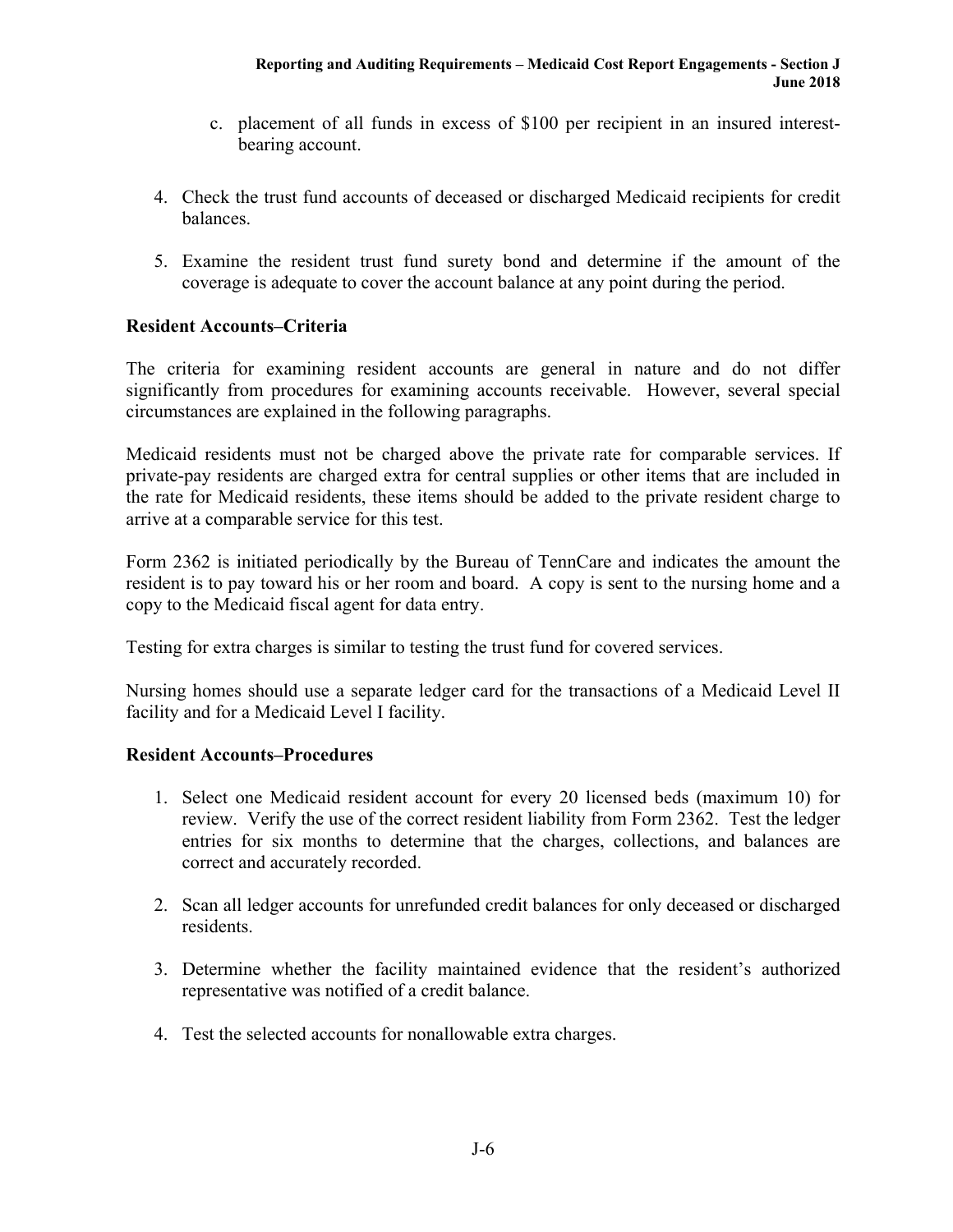### **Independent Accountant's Report**

#### **(Date)**

The Honorable Bill Haslam, Governor and Members of the General Assembly State Capitol Nashville, Tennessee 37243 and Dr. Wendy Long, Deputy Commissioner Bureau of TennCare 310 Great Circle Road, 4W Nashville, Tennessee 37243

Ladies and Gentlemen:

We have examined management's assertions, included in its representation letter dated  $\Box$ , that  $\Box$ with the following requirements:

- Income and expenses reported on the "Medicaid Nursing Facility Level 1 Cost Report" for the fiscal year ended \_\_\_\_\_\_\_\_\_\_\_\_\_\_\_\_\_\_\_\_\_\_\_, are reasonable, allowable, and in accordance with state and federal rules, regulations, and reimbursement principles.
- Resident days reported on the Medicaid cost report have been counted in accordance with state regulations. Medicaid resident days billed to the state from Through \_\_\_\_\_\_\_\_\_\_\_\_\_\_, when residents were hospitalized or on therapeutic leave are in accordance with the bed hold rules.
- Charges to residents and charges to residents' personal funds from \_\_\_\_\_\_\_\_\_\_\_\_\_\_\_\_\_\_\_\_\_\_\_ through \_\_\_\_\_\_\_\_\_\_\_\_\_\_\_\_\_\_\_\_, are in accordance with state and federal regulations.

As discussed in management's representation letter, management is responsible for ensuring compliance with those requirements. Our responsibility is to express an opinion based on our examination.

Our examination was made in accordance with attestation standards established by the American Institute of Certified Public Accountants, and accordingly, included examining on a test basis, evidence about  $\sim$  s compliance with those requirements and performing other such procedures we considered necessary. We believe that our examination provides a reasonable basis for our opinion.

Our examination disclosed the following instances of material noncompliance applicable to state and federal regulations: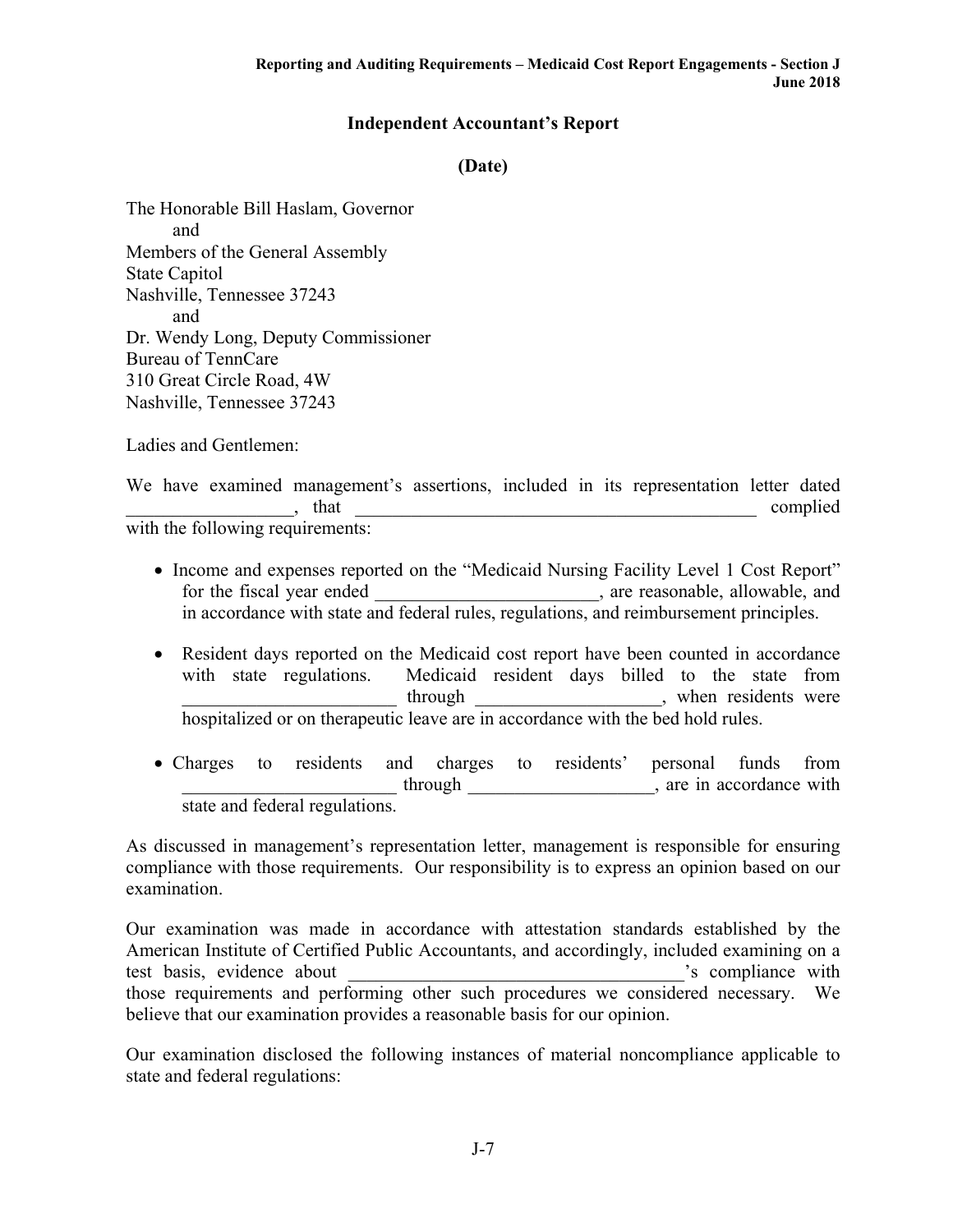\_\_\_\_\_\_\_\_\_\_\_\_\_\_\_\_\_\_\_\_\_\_\_\_\_\_\_\_\_\_\_\_\_\_\_\_\_\_\_\_\_\_\_\_\_\_

In our opinion, except for the instances of material noncompliance described above, complied with, in all material respects, the aforementioned requirements for the income and expenses reported on the Medicaid cost report for the period \_\_\_\_\_\_\_\_\_\_\_\_, through \_\_\_\_\_\_\_\_\_\_\_\_\_; resident days for the period \_\_\_\_\_\_\_\_\_\_\_\_\_\_\_\_\_, through \_\_\_\_\_\_\_\_\_\_\_\_\_\_\_\_\_\_\_\_; and for resident accounts for the period  $\qquad \qquad$ , through

This report is intended solely for the information and use of the Tennessee General Assembly and the Tennessee Department of Finance and Administration and is not intended to be and should not be used by anyone other than these specified parties. However, this report is a matter of public record, and its distribution is not limited.

Sincerely,

Deborah V. Loveless, CPA, Director Division of State Audit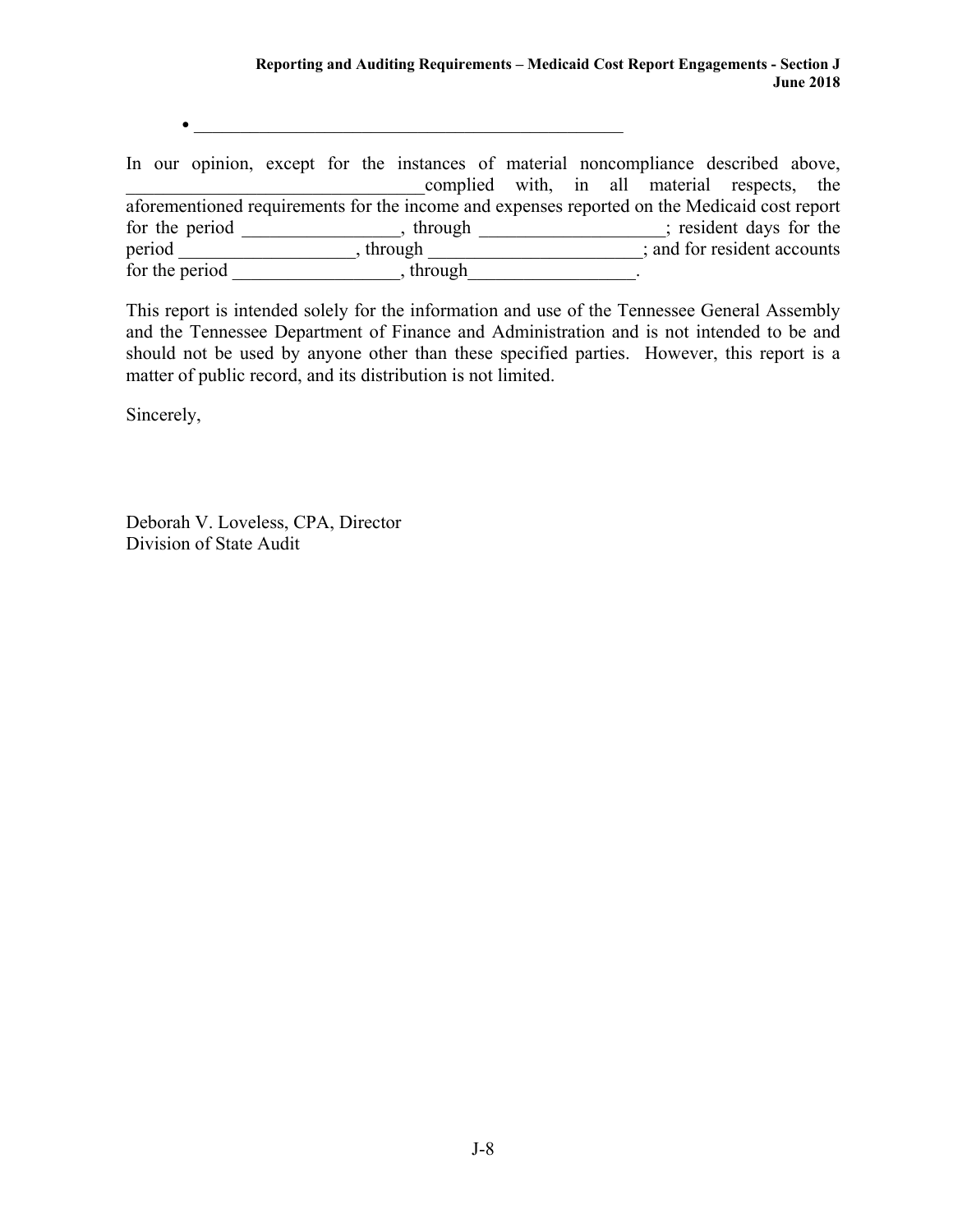### **FEDERALLY QUALIFIED HEALTH CENTER (FQHC) AND RURAL HEALTH CLINICS (RHC)**

### **Introduction**

The terms of the contract between the Tennessee Department of Finance and Administration and the Tennessee Comptroller's Office authorize the Comptroller of the Treasury to perform examinations of federally qualified health centers (FQHC) and rural health clinics (RHC) that participate in the Tennessee Medicaid Clinic Prospective Payment System (PPS) Program.

FQHC/RHC examinations are intended to meet the following objectives:

- 1. The first objective is to determine that expenses reported on the cost report submitted to the Tennessee Comptroller's Office are reasonable, allowable, and in accordance with state and federal rules, regulations, and reimbursement principles.
- 2. The second objective is to determine that patient visits reported on the cost report have been appropriately counted.
- 3. The third objective is to determine whether TennCare patient visits and monies received on all TennCare services are reported in accordance with State Plan Amendment for FQHC/RHCs.
- 4. The final objective is to make recommendations to correct deficiencies discovered in completing the examination and calculate a settlement amount if necessary. The department is responsible for implementation and enforcement of rate adjustments and collection of monetary refunds from contracting clinics resulting from the Comptroller's recommendations.

### **Medicaid Rules and Regulations**

Tennessee's Medicaid Prospective Payment System (PPS) for FQHCs and RHCs is described in attachment 4.19-B of the Tennessee State Plan under Title XIX of the Social Security Act Medical Assistance Program. A clinic's initial PPS rate is established using the allowable costs and visits as reported on the FQHC/RHC cost report. After the initial rate is determined, the PPS rate is adjusted at the beginning of the state's fiscal year (July 1) based on the current change in the Medicare Economic Index. Since the rate methodology is based on Medicare principles of cost reimbursement, the Medicare and Medicaid Guide serves as a regulatory source.

#### **Cost Reporting Requirements**

FQHCs and RHCs in the Tennessee Medicaid Clinic Prospective Payment System (PPS) Program are required to submit an annual Medicare cost report to the Comptroller's Office.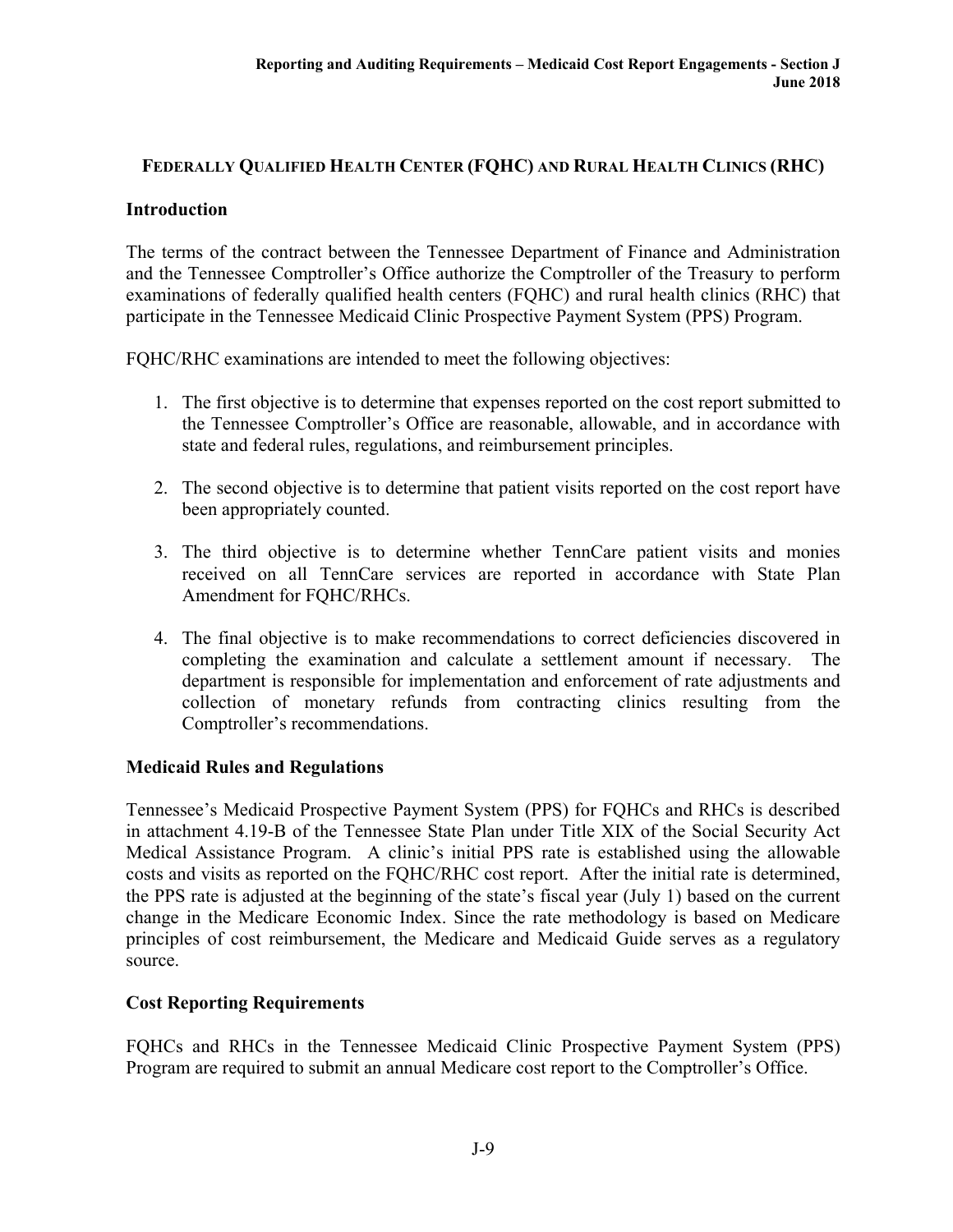### **Examinations**

The purpose of the examination is to render an opinion on the clinic's assertions that they are in compliance with applicable state and federal regulations covering services provided under the Tennessee Medicaid Clinic PPS program. The examination procedures to be conducted by the Tennessee Comptroller's Office are given below in condensed form along with the associated criteria.

### **Visits and Payments – Criteria**

The clinics contract with the TennCare managed care organizations (MCOs) and file claims with the MCOs for services provided to TennCare enrollees. The clinic reports to the state the paid TennCare visits and the monies received for TennCare services from the MCOs, third parties, and patients. The state then makes quarterly payments to the clinic for the difference between the reimbursable costs (PPS rate multiplied by paid TennCare visits) and the amount of MCO reimbursements received for TennCare enrollee claims. FQHC and RHC visits are medically necessary face-to-face medical or mental health visits or qualified preventive visits between the patient and a physician, nurse practitioner, physician assistant, clinical nurse midwife, clinical psychologist, clinical social worker, licensed professional counselor, certified diabetes self-management training/medical nutrition therapy provider, dentist, registered dental hygienist, or optometrist during which a qualified FQHC/ RHC service is furnished.

### **Visits and Payments – Procedures**

- 1. Verify with the appropriate provider personnel the basis used in accumulating office visits and MCO payments for the quarterly invoice and determine if the provider has excluded claims for dual eligible TennCare recipients; only included office visits for paid TennCare visits; only counted office visits for appropriate CPT codes; and that payments for all TennCare services are included, even when an office visit is not paid on the claim.
- 2. Verify accuracy of the office visit count and MCO claims payment amount.
- 3. Examine the total visits and productivity standards reported on worksheet B, Part I of the clinic cost report.
- 4. Review patient log and compare to total visits reported on worksheet B of the cost report.

### **Expenses– Criteria**

The clinics are required to submit a Medicare cost report. The Medicare and Medicaid Guide serves as a regulatory source. Expenses reported on the cost report should be reasonable, allowable, supported, and related to patient care.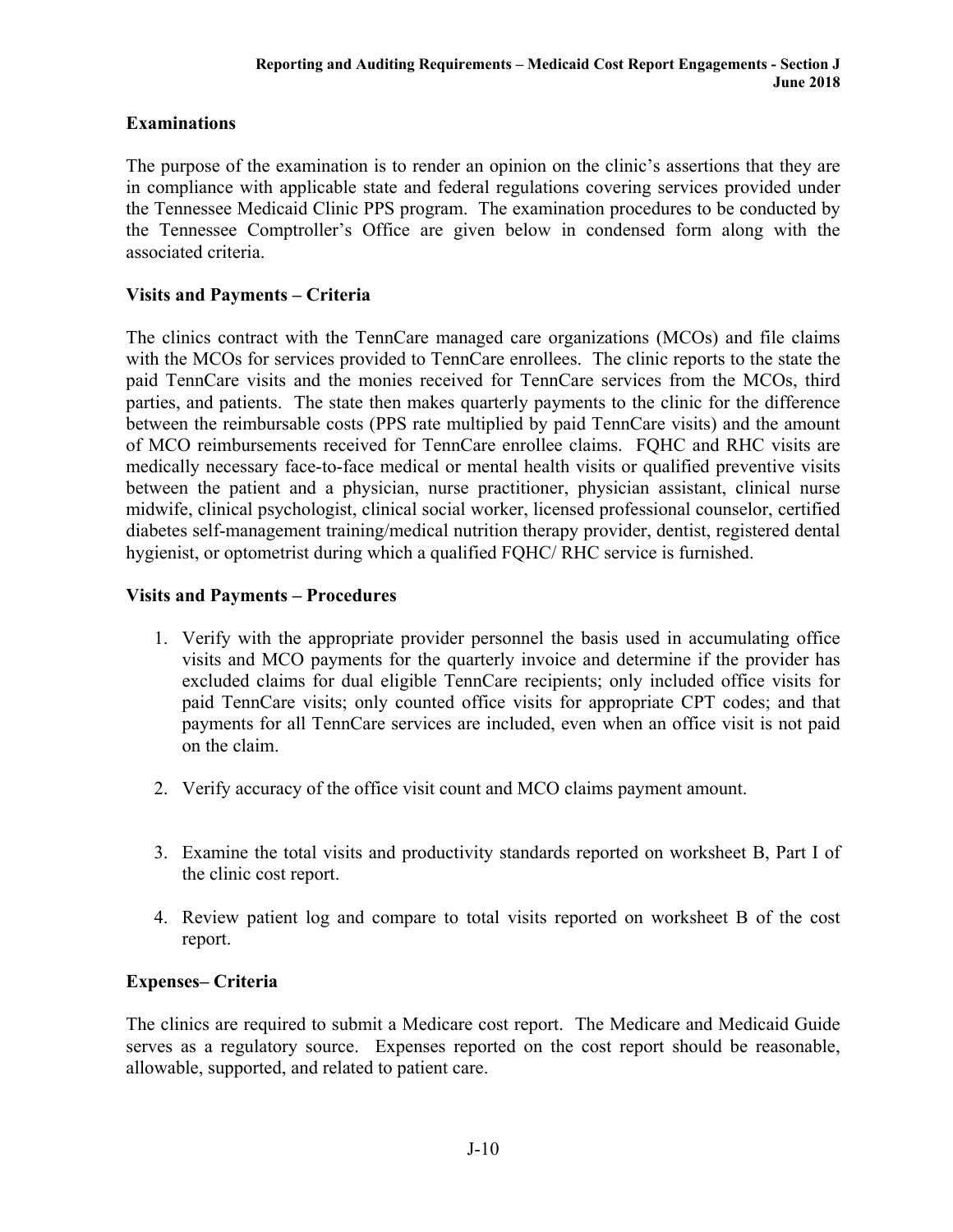### **Expenses– Procedures**

- 1. Compare salaries on the cost report to the provider's quarterly wage reports. If the wage reports are not available, use the home's payroll records. Variances exceeding 2% should not be written off as immaterial.
- 2. Review the quarterly wage reports for reasonableness. Any non¬-owner employee's salary that exceeds \$20,000 per quarter should be checked for reasonableness.
	- a. Note the employee's title
	- b. Note the employee's duties, and whether those duties duplicate or replace those of other personnel
	- c. Note the percentage of time the employee spent at the facility, and whether he/she also had other employment during the cost reporting period.
	- d. Obtain a signed and dated statement from the employee. If the employee does not currently work at the facility, obtain the statement from the owner or other responsible party.
- 3. Obtain a signed statement from owner-employees and their relatives, stating their duties, percentage of time working, and compensation, including all fringe benefits. Review expense testing for possible inclusion of personal expenses which should be classified as owner's compensation. Determine reasonableness of compensation.
- 4. Select transactions from other expense accounts for review. The transactions selected for review should cover the entire examination period, if feasible. Describe the method for selecting the transactions reviewed.
- 5. Scan the ledgers and journals for unusual items.
- 6. For the selected test transactions, examine the paid check and invoice. Determine if the expense is allowable.
- 7. If this is the first cost report, verify that property is properly recorded at cost and is present at the facility.
- 8. Review the depreciation computations for the examination period and the accuracy of useful lives.
- 9. Obtain and review support for interest expense and trace the amounts to the cost report.
- 10. Review the adjustments made to worksheet A-2 of the cost report.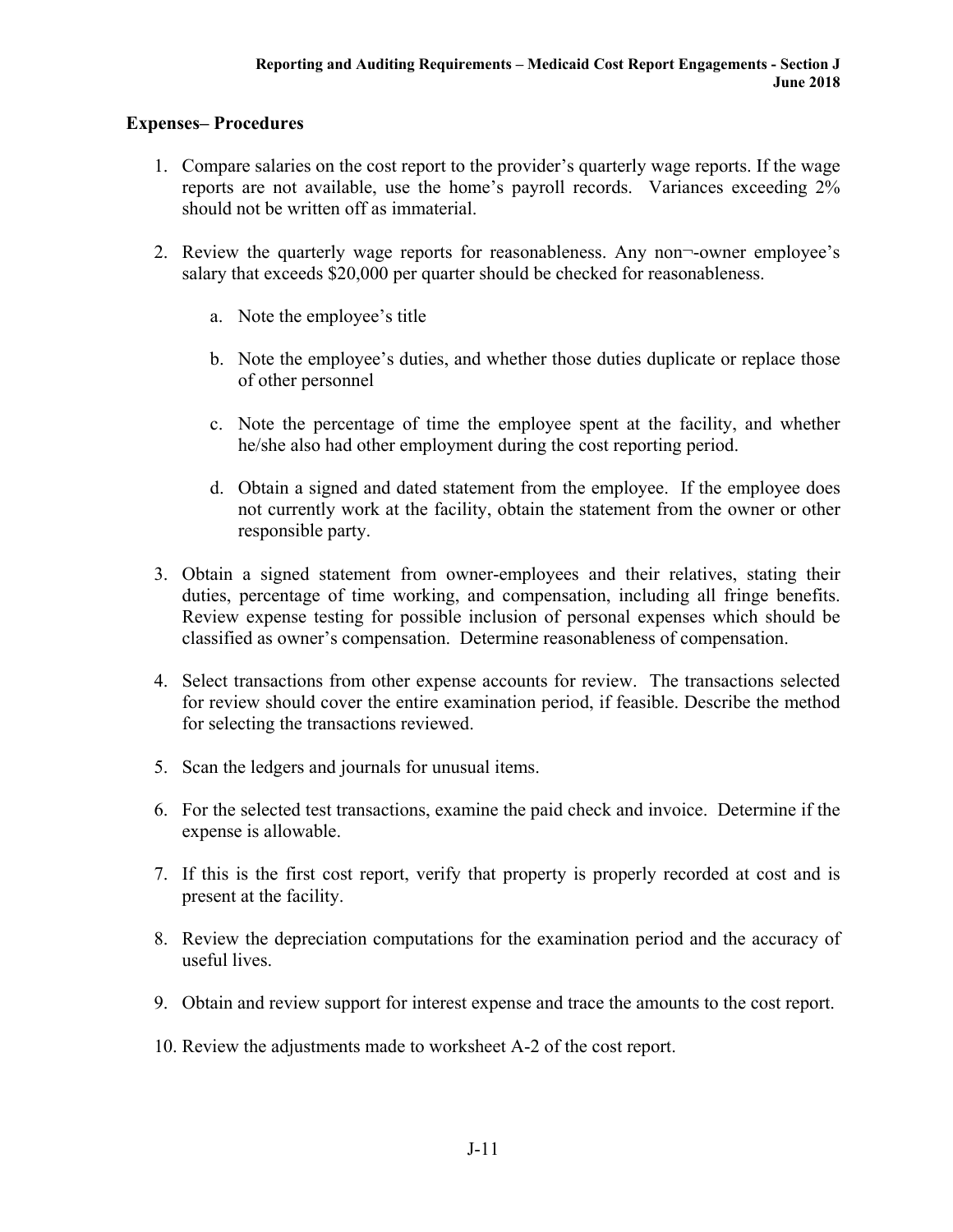11. Verify the income reported on the income statement corresponds with the facility's revenue logs.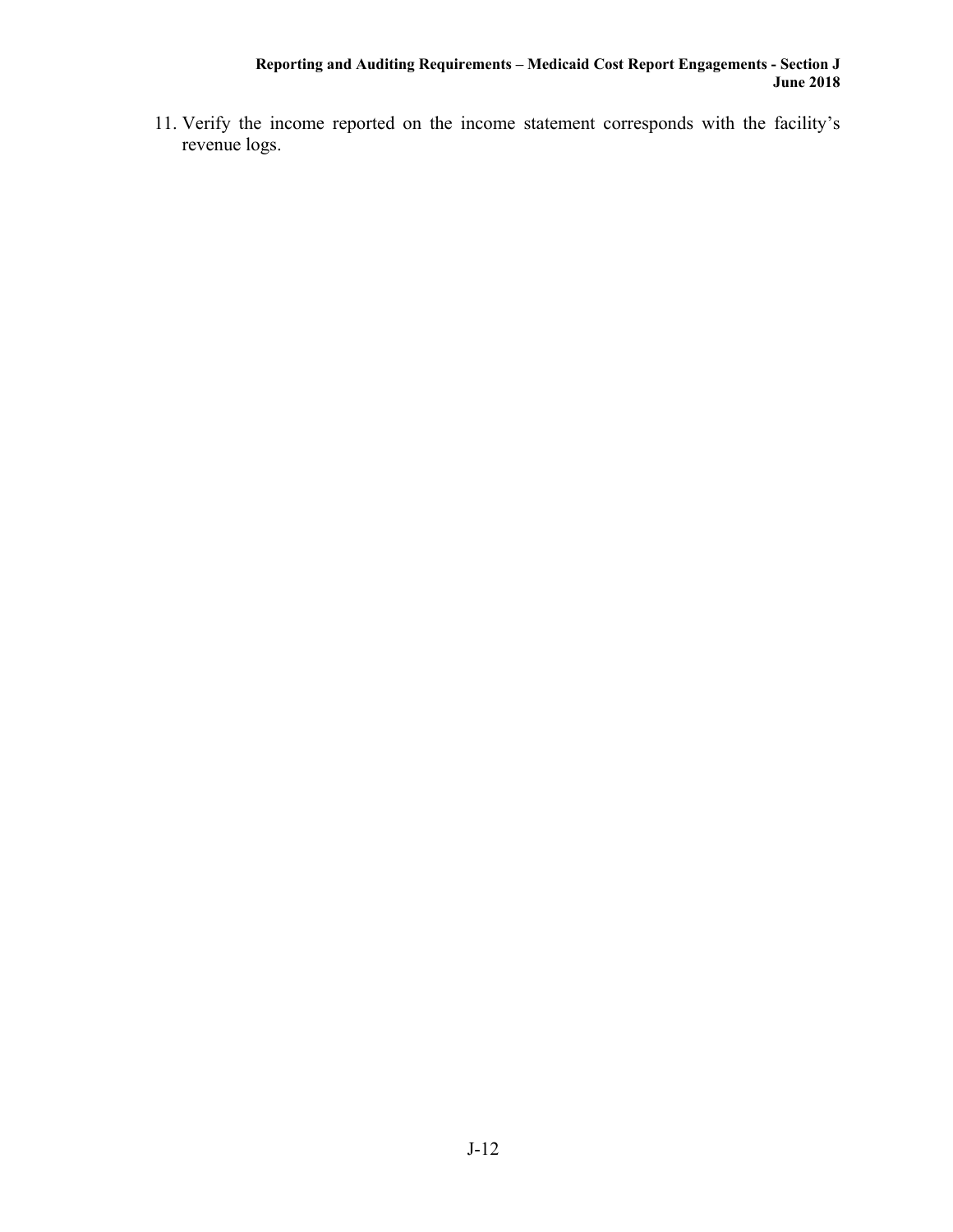### **Independent Accountant's Report**

#### **(Date)**

The Honorable Bill Haslam, Governor and Members of the General Assembly State Capitol Nashville, Tennessee 37243 and Dr. Wendy Long, Deputy Commissioner Bureau of TennCare 310 Great Circle Road, 4W Nashville, Tennessee 37243

Ladies and Gentlemen:

We have examined management's assertions, included in its representation letter dated ,that complied with the following requirements:

- Expenses reported on the Federally Qualified Health Center/Rural Health Clinic cost report for the fiscal year ended \_\_\_\_\_\_\_\_\_\_\_\_\_\_, are reasonable, allowable, and in accordance with state and federal rules, regulations, and reimbursement principles.
- Total patient visits for the period \_\_\_\_\_\_\_\_\_\_\_\_\_, through \_\_\_\_\_\_\_\_\_\_\_, have been appropriately counted.
- TennCare patient visits and monies received for all TennCare services for the period The state of through  $\frac{1}{\sqrt{1-\frac{1}{n}}}\$ , are reported in accordance with the State Plan Amendment for Federally Qualified Health Centers/Rural Health Clinics.

As discussed in management's representation letter, management is responsible for ensuring compliance with those requirements. Our responsibility is to express an opinion based on our examination.

Our examination was conducted in accordance with attestation standards established by the American Institute of Certified Public Accountants, and accordingly, included examining, on a test basis, evidence about  $\sim$  's compliance with those requirements and performing other such procedures that we considered necessary. We believe that our examination provides a reasonable basis for our opinion.

Our examination disclosed the following instances of material noncompliance applicable to state and federal regulations:

 $\bullet$   $\_\_$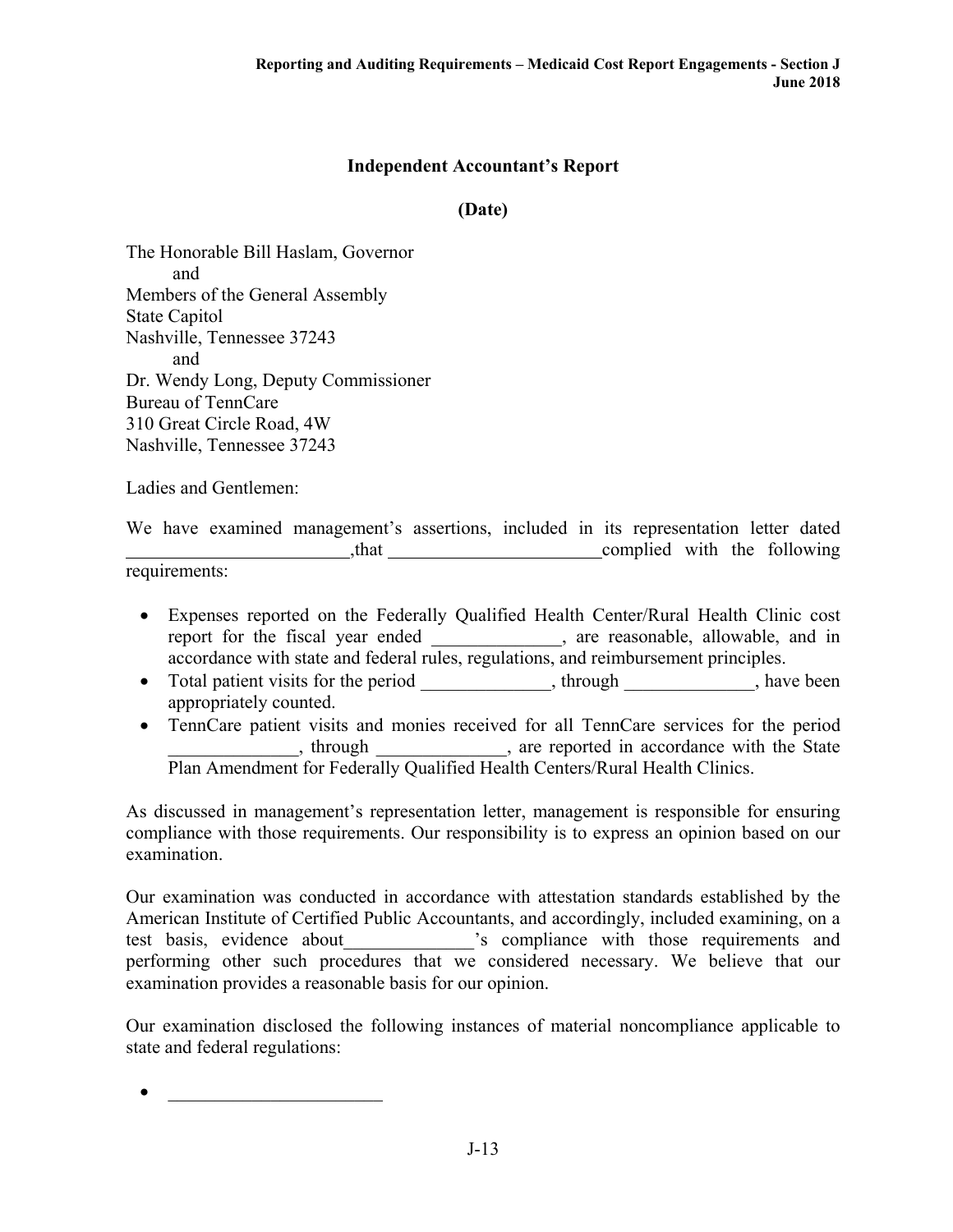In our opinion, except for the instances of material noncompliance described above, complied with, in all material respects, the requirements for expenses reported on the Federally Qualified Health Center/Rural Health Clinic cost report for the period \_\_\_\_\_\_\_\_\_\_\_\_\_\_, through \_\_\_\_\_\_\_\_\_\_\_\_\_\_; and for TennCare patient visits and payments for the period  $\overline{\phantom{a}}$ , through  $\overline{\phantom{a}}$ .

This report is intended solely for the information and use of the Tennessee General Assembly and the Tennessee Department of Finance and Administration and is not intended to be and should not be used by anyone other than these specified parties. However, this report is a matter of public record, and its distribution is not limited.

Sincerely,

Deborah V. Loveless, CPA, Director Division of State Audit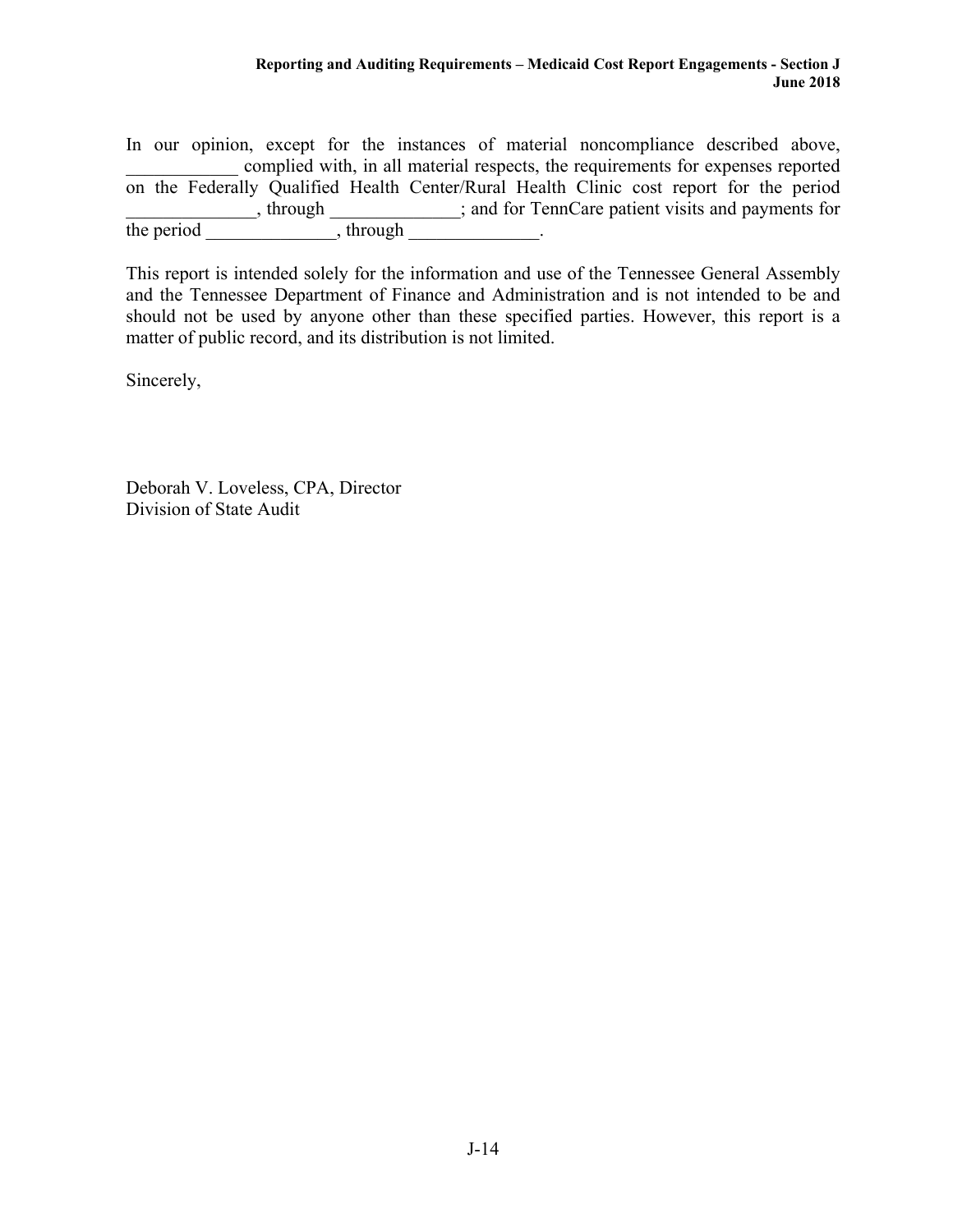# **SECTION K**

# **REGULATORY REPORTING AND COURTESY FILING GUIDELINES**

There are many regulatory reports that must be filed by entities that are required to submit an audit to the Comptroller's Office. This section only addresses those requirements where a regulatory report must be filed with Local Government Audit. Other divisions within the Comptroller's Office may have additional regulatory filing requirements that are not addressed in this manual.

# **Specialty License Plate Funds**

# **Background**

Pursuant to the requirements of Section 55-4-201(k), *Tennessee Code Annotated (TCA)*, nonprofits that receive funds from the sale or renewal of a specialty earmarked license plate must file an annual accounting of all such funds with the Comptroller's office by September 30 of each year for funds received from July 1 through June 30 of the preceding state fiscal year.

Pursuant to Section 55-4-201(k)(3), *Tennessee Code Annotated,* if a nonprofit organization fails to comply with the annual accounting requirement, the commissioner of the department or agency responsible for paying the specialty earmarked license plate or new specialty earmarked license plate proceeds shall, at the request of the comptroller of the treasury, hold the proceeds in reserve until the nonprofit organization submits its annual accounting and the comptroller notifies the department or agency to release the funds. Any costs associated with holding the plate proceeds shall be deducted from the reserve fund as an administration fee.

#### **Regulatory Reporting**

The current reporting guidance can be found at http://www.comptroller.tn.gov/repository/CA/MG/SpecialtyLicense%20PlatesAnnualMemo201 4final.pdf .

The regulatory reporting package must be submitted by the nonprofit entity.

# **Local Government Joint Venture Entities (interlocal agreements)**

#### **Background**

Sections 12-9-101 – 112, *TCA,* permit two or more local government entities to create local government joint ventures. Local government joint venture entity means any entity created pursuant to this chapter, including, but not limited to, a self-insurance pool, trust, joint venture,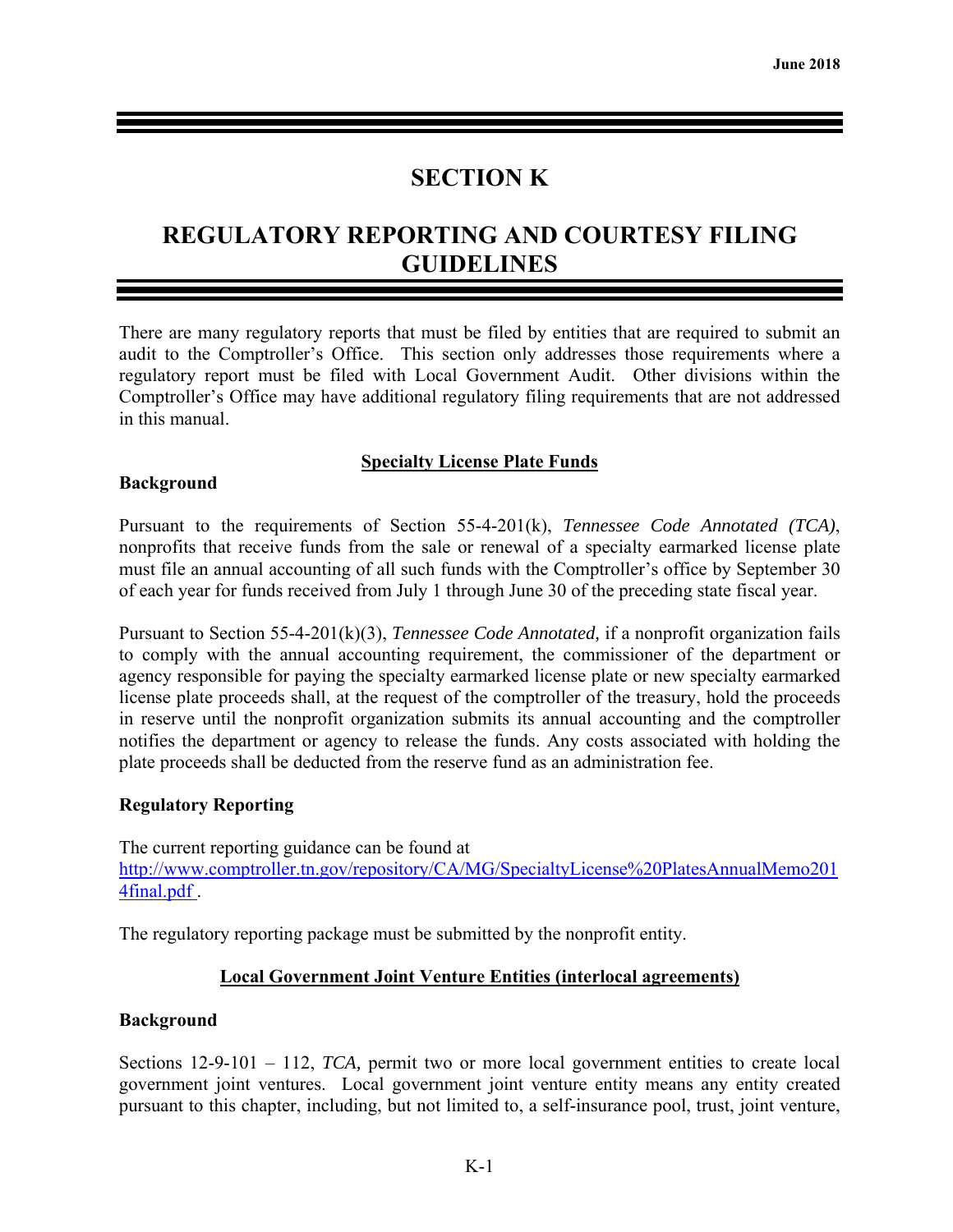nonprofit organization, or any other type of organization that is sponsored, owned, operated, or governed by two (2) or more local government entities as a separate and specific activity

Interlocal agreements which do not create a separate entity are not subject to the reporting requirements of this *TCA* section.

# **Regulatory Reporting**

Any interlocal agreement entered into by local governments that creates a local government joint venture entity must be filed with Local Government Audit within ninety (90) days of execution of the agreement. In addition, follow-up reporting is required when the participants or structure of the local government joint venture changes. The notification form can be found at

http://www.comptroller.tn.gov/repository/CA/MG/LocalGovernmentJointVenture.pdf

The filing of the regulatory report is the responsibility of the local government joint venture entity. Each participating local government does not have to file individually.

Summary financial information is required to be submitted if the local government joint venture does not submit audited financial information.

# **Volunteer Fire Departments**

### **Background**

Section 68-102-303, *TCA* states that no municipality, county or political subdivision shall operate a fire department, and no organization, agency, or entity shall operate as a fire department within the state of Tennessee unless it has been duly recognized to do so by the Tennessee Department of Commerce and Insurance, State Fire Marshall's Office.

Section 68-102-309 *TCA* requires the governing board of each recognized volunteer fire department receiving appropriations from "…the federal government, the state, a county or a municipality, either directly or indirectly, to file an annual financial report with the comptroller of the treasury and each local government body from which the department received appropriations…."

#### **Regulatory Reporting**

The report is to cover the period July 1 through June 30 of each year and is due no later than the following December 31. The first report was due on December 31, 2015 for the period July 1, 2014 through June 30, 2015. Each volunteer fire department is responsible for filing the regulatory report. A copy of the required report is located on Local Government Audit's web site at https://www.comptroller.tn.gov/la/ManualsGuidance.asp?o=3&a=2 The form is listed under the entity type of "volunteer fire departments".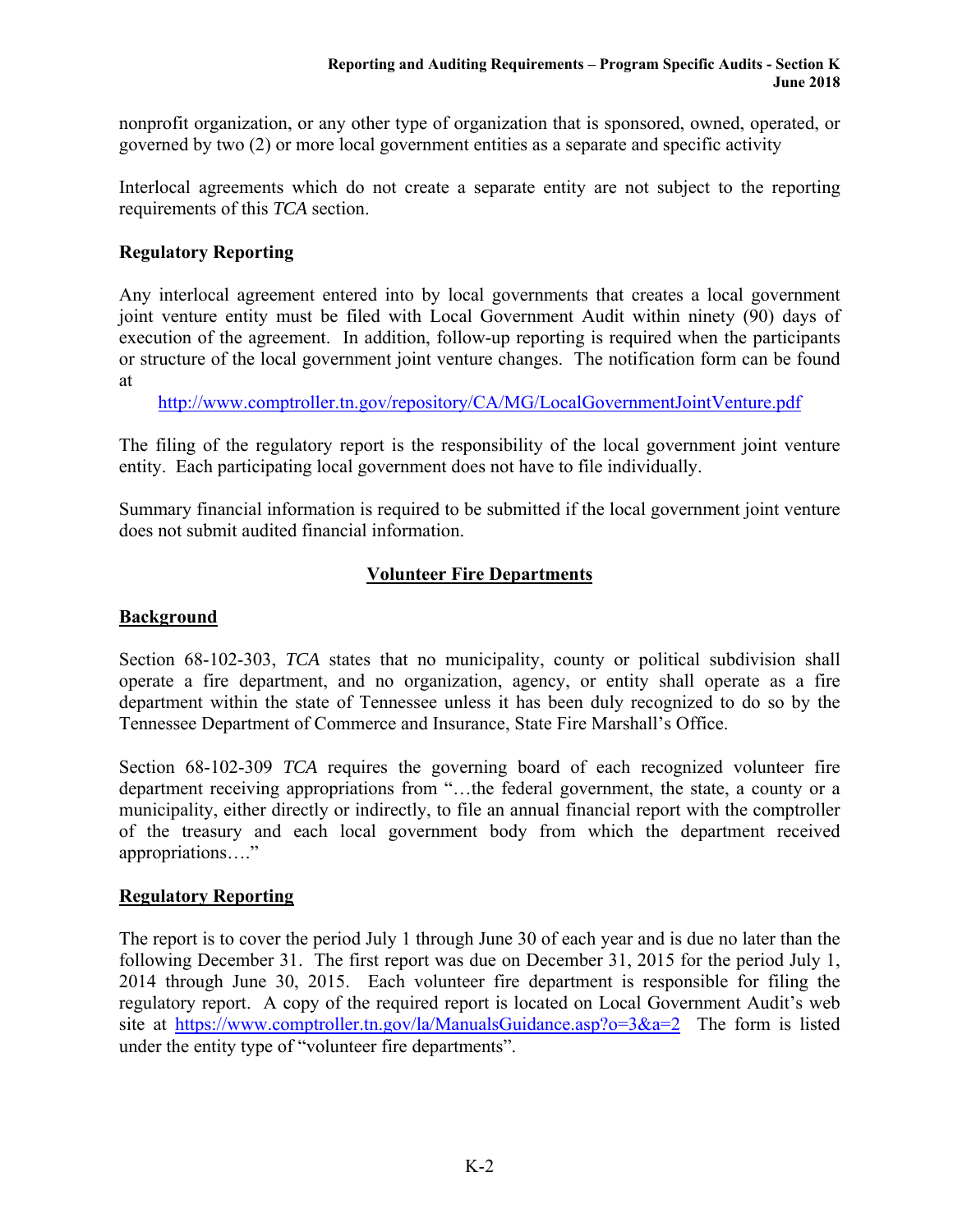# **Charter Management Organizations**

# **Background**

Section 49-13-104, *TCA* defines a charter management organization (CMO) as a nonprofit that operates multiple charter schools at least one (1) of which is in Tennessee. Section 49-13- 127(a)(2), *TCA* authorizes the comptroller of the treasury to audit all financial transactions of a CMO for any charter school created pursuant to state statutes when deemed necessary or appropriate by the comptroller of the treasury. In addition to this, all such CMOs are required to file a separate annual financial report with the comptroller of the treasury.

# **Regulatory Reporting**

Section 49-13-127(a)(2), *TCA* requires all CMOs operating a charter school in this state to file an annual financial report with the comptroller of the treasury detailing transactions between the CMO and any charter school operated by the CMO in Tennessee. The annual financial report must: (1) cover the fiscal year ending June 30; (2) be filed in a form prescribed by the comptroller of the treasury; and (3) be filed no later than August 31 of each year.

The form, titled "Charter Management Organization (CMO) Annual Reporting Form" is currently being developed and will be available shortly after June 30, 2018. A copy of the required report will be posted on Local Government Audit's web site once it is complete.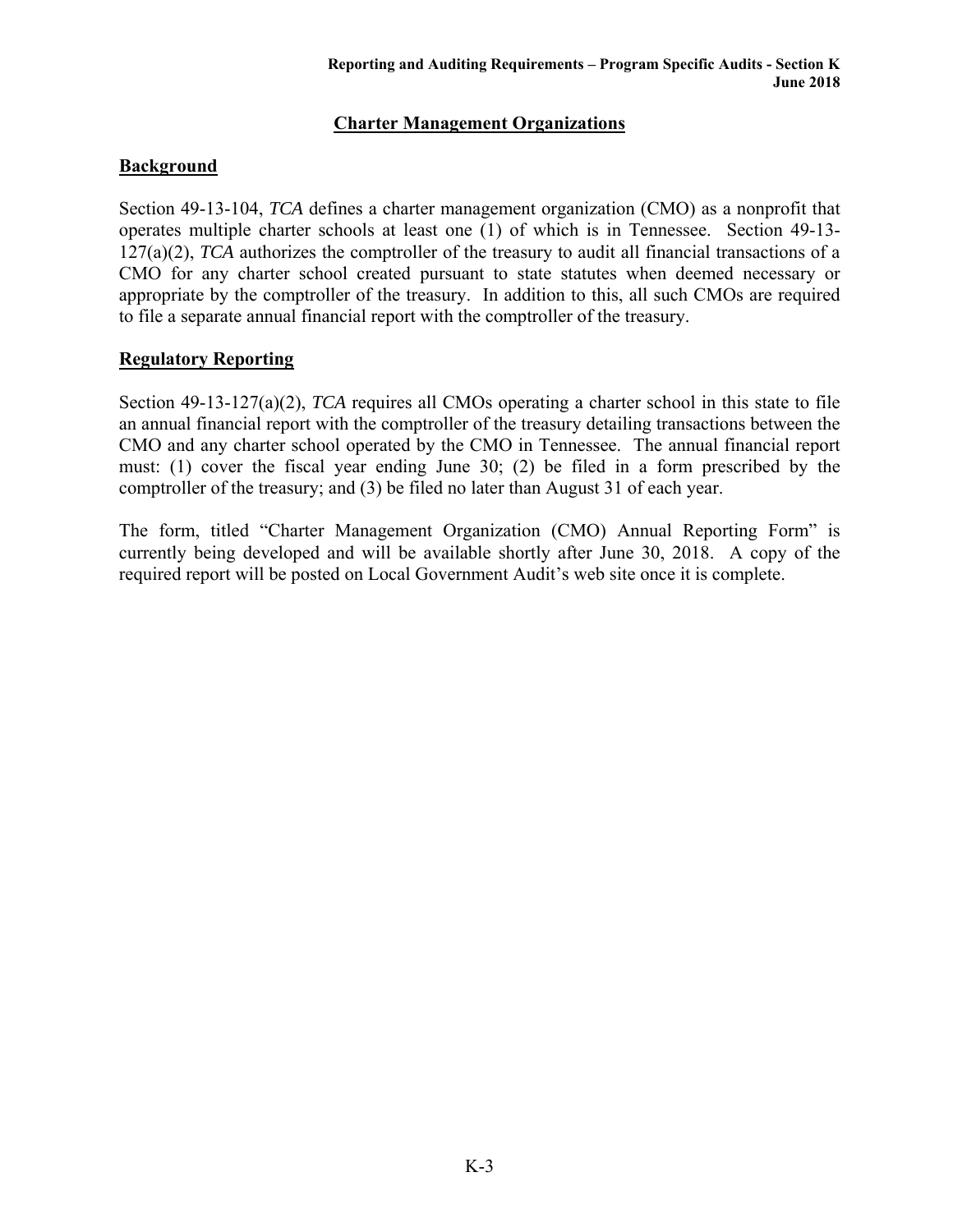# **SECTION L**

# **QUICK REFERENCE LINKS**

# **Audit Manual Web References**

| Accounting                                                                       | and | Financial | Reporting                                               | Manual | for | Tennessee                                                        | Emergency |
|----------------------------------------------------------------------------------|-----|-----------|---------------------------------------------------------|--------|-----|------------------------------------------------------------------|-----------|
| <b>Communications Districts</b>                                                  |     |           |                                                         |        |     |                                                                  |           |
|                                                                                  |     |           |                                                         |        |     | http://www.comptroller.tn.gov/la/pdf/20150626TNECDManual2015.pdf |           |
| <b>Assistance Listings (CFDA Catalog)</b>                                        |     |           |                                                         |        |     |                                                                  |           |
| https://beta.sam.gov/                                                            |     |           |                                                         |        |     |                                                                  |           |
| <b>Collateral Pool Banks</b>                                                     |     |           |                                                         |        |     |                                                                  |           |
|                                                                                  |     |           | http://www.treasury.state.tn.us/bank/index.html         |        |     |                                                                  |           |
| <b>Confirmation Contacts and Phone Numbers</b>                                   |     |           |                                                         |        |     |                                                                  |           |
|                                                                                  |     |           | http://www.comptroller.tn.gov/la/Confirmations.asp      |        |     |                                                                  |           |
| <b>Contract to Audit Accounts</b>                                                |     |           |                                                         |        |     |                                                                  |           |
| https://www.comptroller.tn.gov/RA_Upload/                                        |     |           |                                                         |        |     |                                                                  |           |
| <b>County Chart of Accounts</b>                                                  |     |           |                                                         |        |     |                                                                  |           |
|                                                                                  |     |           | http://www.comptroller.tn.gov/la/LGSlocalGovernment.asp |        |     |                                                                  |           |
| <b>Government Auditing Standards (Yellow Book)</b>                               |     |           |                                                         |        |     |                                                                  |           |
| http://www.gao.gov/yellowbook                                                    |     |           |                                                         |        |     |                                                                  |           |
| Grantor Agency Contacts / Grantor Information                                    |     |           |                                                         |        |     |                                                                  |           |
|                                                                                  |     |           | http://www.comptroller.tn.gov/la/grantcon.asp           |        |     |                                                                  |           |
| Uniform Administrative Requirements, Cost Principles, and Audit Requirements for |     |           |                                                         |        |     |                                                                  |           |
| <b>Federal Awards</b>                                                            |     |           |                                                         |        |     |                                                                  |           |
|                                                                                  |     |           | https://www.whitehouse.gov/omb/circulars/#financial     |        |     |                                                                  |           |
| <b>On-line Confirmations</b>                                                     |     |           |                                                         |        |     |                                                                  |           |
| http://www.comptroller.tn.gov/la/Confirmations.asp                               |     |           |                                                         |        |     |                                                                  |           |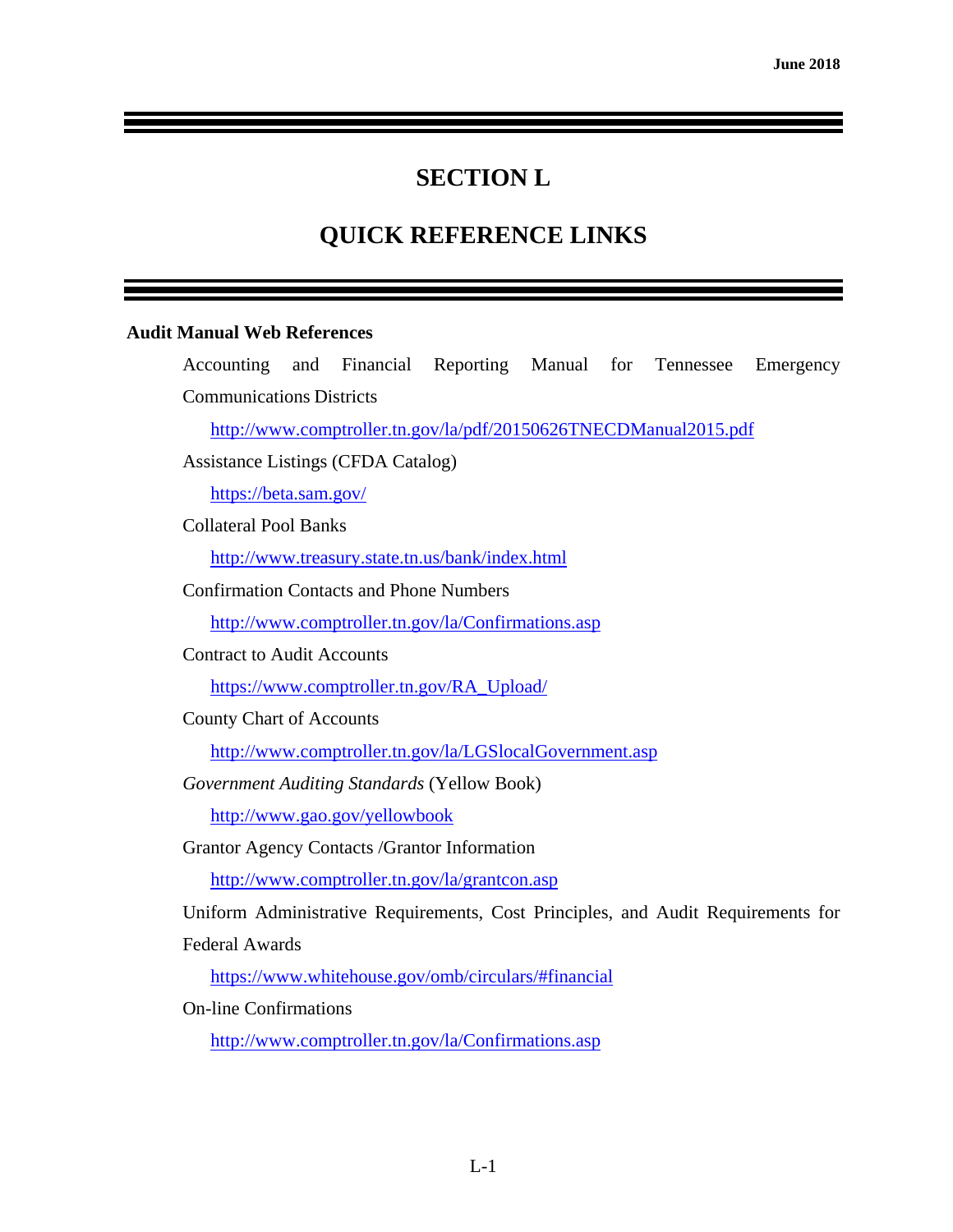Property Assessments

http://www.comptroller.tn.gov/pa/

#### State Department Phone Numbers

http://www.comptroller.tn.gov/la/grantcon.asp

Tennessee Code Annotated

http://www.lexisnexis.com/hottopics/michie/

Tennessee Internal School Uniform Accounting Policy Manual

https://www.tn.gov/content/dam/tn/education/cpm/loc\_fin/loc\_fin\_internal\_sch\_uni form\_acct\_policy.pdf

American Water Works Association – Water Audit (Loss) Software

http://www.awwa.org/resources-tools/water-knowledge/water-loss-control.aspx

*Governmental Accounting, Auditing, and Financial Reporting*, (Blue Book) http://www.gfoa.org/index.php?option=com\_content&task=view&id=393&Itemid=

192

#### **Manuals**

For a complete listing of manuals for which the Comptroller's Office is responsible, please visit the Comptroller's Manuals page.

http://www.comptroller.tn.gov/shared/manuals.asp

#### **Local Government Audit Services**

 Certain recurring situations and questions, reporting questions, new developments and other general information have been addressed on the Comptroller's web site. This information can be accessed on the web at:

Audit Resources/Guidance and Forms

http://www.comptroller.tn.gov/la/LGSlocalGovernment.asp

http://www.comptroller.tn.gov/la/ManualsGuidance.asp

#### Pension Information

http://www.comptroller.tn.gov/la/Pensions.asp

Internal Controls

http://www.comptroller.tn.gov/la/InternalControl.asp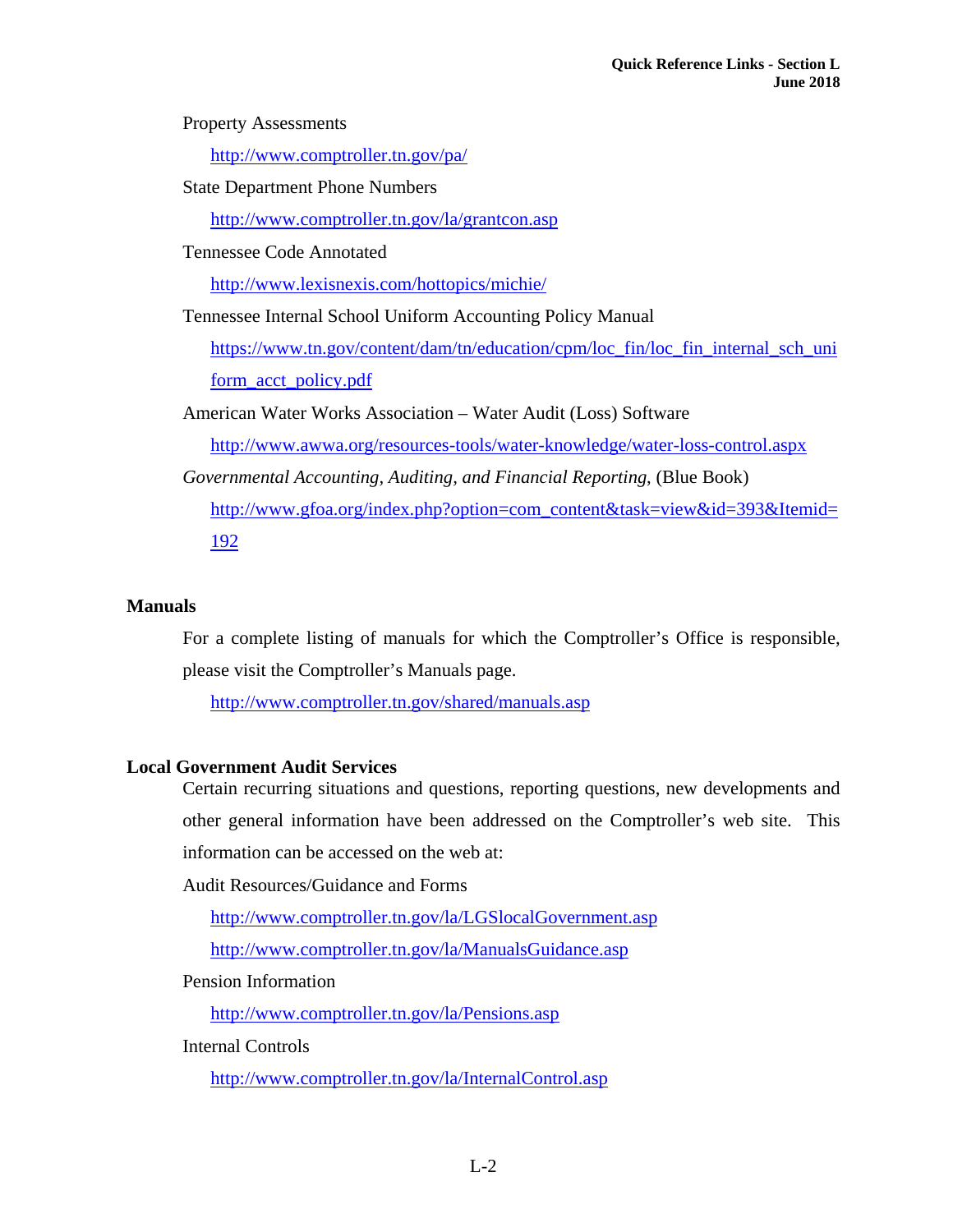# **APPENDIX A**

# **EXAMPLE SCHEDULES**

#### **Schedule of Unaccounted for Water**

For reports submitted January 1, 2015 and later, the updated (version 5.0) American Water Works Association (AWWA) water loss reporting model must be used. The updated form increased from one to two pages. The annual financial report must include both pages of this schedule. In addition, the complete, unaltered AWWA Excel file must be uploaded when the annual financial reported is submitted. The entity will be officially referred to the appropriate board (Water and Wastewater Financing Board or Utility Management Review Board) if data for the following items is not presented in the audit report:

- Water audit data validity score
- Performance Indicator
	- o Non-revenue water as percent by cost of operating system (please do NOT select the "retail unit cost" check-box highlighted below in the Excel file)

| <b>COST DATA</b>                                                                                                                        |                                   |                                                                                    |  |  |  |  |  |
|-----------------------------------------------------------------------------------------------------------------------------------------|-----------------------------------|------------------------------------------------------------------------------------|--|--|--|--|--|
| Total annual cost of operating water system: 1 2 40                                                                                     | \$352,780 \$/Year                 |                                                                                    |  |  |  |  |  |
| Customer retail unit cost (applied to Apparent Losses): $\overline{+}$ 2<br>10 <sup>10</sup>                                            |                                   | \$12.47 \$/1000 gallons (US)                                                       |  |  |  |  |  |
|                                                                                                                                         |                                   | \$2,147.22 \$/Million gallons   Use Customer Retail Unit Cost to value real losses |  |  |  |  |  |
| <b>WATER AUDIT DATA VALIDITY SCORE:</b>                                                                                                 |                                   |                                                                                    |  |  |  |  |  |
| *** YOUR SCORE IS: 82 out of 100 ***                                                                                                    |                                   |                                                                                    |  |  |  |  |  |
| A weighted scale for the components of consumption and water loss is included in the calculation of the Water Audit Data Validity Score |                                   |                                                                                    |  |  |  |  |  |
| <b>Reporting Worksheet</b><br>Performance Indicators<br>$\blacktriangleright$<br>Instructions<br>Comments                               | Dashboard<br><b>Water Balance</b> | <b>Grading Matrix</b><br>Service Connection Diagram<br>Definitions                 |  |  |  |  |  |

If the AWWA reporting worksheet is not printed directly to a PDF file, please change the print setup in Microsoft Office Excel to print the AWWA reporting worksheet in black and white and remove the gridlines to create a clean copy that is easy to duplicate.

For more information regarding the AWWA model you can access the water audit software at:

http://www.awwa.org/resources-tools/water-knowledge/water-loss-control.aspx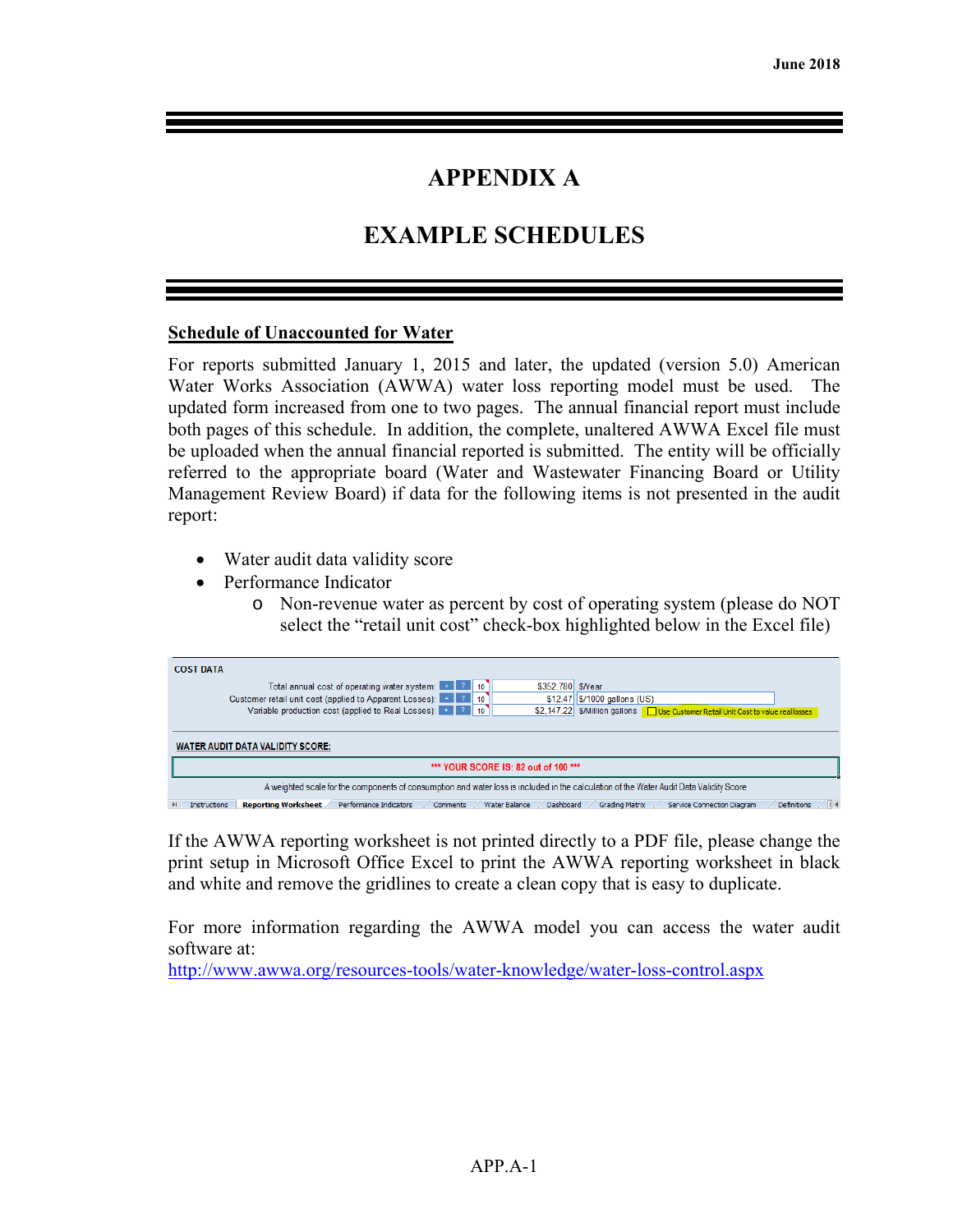# **Schedule of Changes in Property Tax Receivable**

# Town of Anywhere Schedule of Changes in Property Tax Receivable June 30, 2018

|               |                                                                      |                               |                                            |                                  |             | (This column<br>is optional)    |                                                                       |
|---------------|----------------------------------------------------------------------|-------------------------------|--------------------------------------------|----------------------------------|-------------|---------------------------------|-----------------------------------------------------------------------|
| Tax<br>Year   | <b>Property Tax</b><br>Receivable<br><b>Balance</b><br>June 30, 2017 | <b>Property Tax</b><br>Levied | Anticipated<br><b>Current Year</b><br>Levy | Abatements<br>and<br>Adjustments | Collections | Allowance for<br>Uncollectibles | <b>Net</b><br>Receivable<br><b>Balance</b><br><b>June 30,</b><br>2018 |
| 2018          | \$<br>۰                                                              | \$                            | \$100,500                                  | \$<br>۰                          | \$          | \$                              | \$100,500                                                             |
| 2017          |                                                                      | 100,000                       |                                            | (500)                            | (95,000)    | (300)                           | 4,200                                                                 |
| 2016          | 3,000                                                                |                               |                                            | (20)                             | (1,000)     | (350)                           | 1,630                                                                 |
| 2015          | 2,000                                                                |                               |                                            |                                  | (150)       | (300)                           | 1,550                                                                 |
| 2014          | 1,000                                                                |                               |                                            |                                  | (325)       | (250)                           | 425                                                                   |
| 2013          | 800                                                                  |                               |                                            |                                  | (250)       | (200)                           | 350                                                                   |
| 2012          | 600                                                                  |                               |                                            |                                  | (100)       | (250)                           | 250                                                                   |
| 2011          | 400                                                                  |                               |                                            |                                  | (200)       | (100)                           | 100                                                                   |
| 2010          | 300                                                                  |                               |                                            |                                  | (90)        | (100)                           | 110                                                                   |
| 2009          | 200                                                                  |                               |                                            | (50)                             | (75)        | (50)                            | 25                                                                    |
| 2008          | 100                                                                  |                               |                                            |                                  | (20)        | (70)                            | 10                                                                    |
| <b>Totals</b> | \$8,400                                                              | \$100,000                     | \$100,500                                  | (\$570)                          | (\$97,210)  | (\$1,970)                       | \$109,150                                                             |

NOTES: All uncollected taxes for years prior to 200X have been turned over to the Clerk and Master for collection.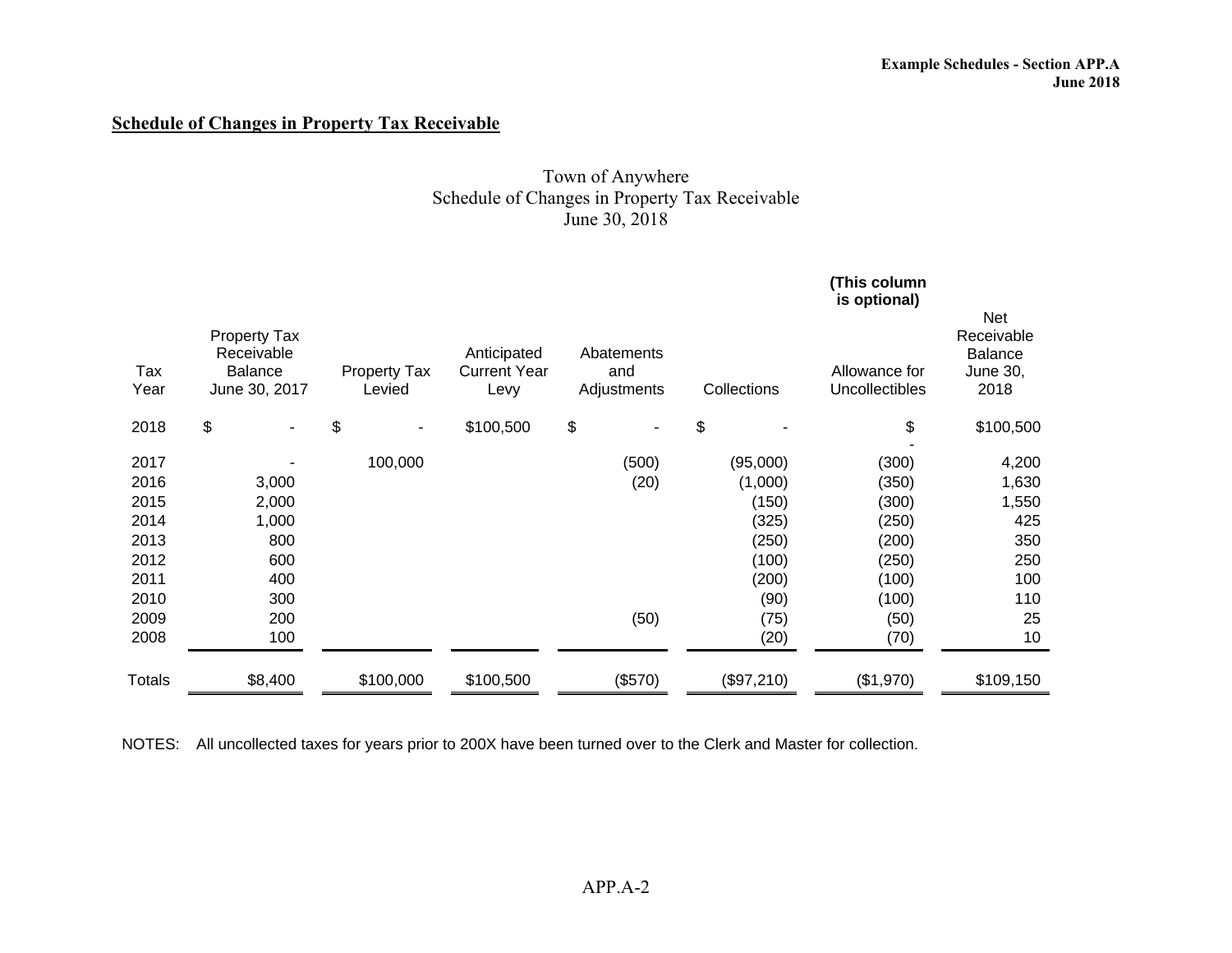#### **Schedule of Expenditures of Federal Awards and State Financial Assistance**

| For the Year Ended June 30, 20XX                                                  |                                     |                              |                                  |                                                            |                     |  |
|-----------------------------------------------------------------------------------|-------------------------------------|------------------------------|----------------------------------|------------------------------------------------------------|---------------------|--|
| <b>Federal Grantor/</b><br><b>Pass-Through Grantor</b>                            | <b>Program/Cluster Name</b>         | <b>CFDA</b><br><b>Number</b> | <b>Contract</b><br><b>Number</b> | <b>Passed</b><br><b>Through to</b><br><b>Subrecipients</b> | <b>Expenditures</b> |  |
| <b>Federal Awards</b>                                                             |                                     |                              |                                  |                                                            |                     |  |
| <b>Direct Funding:</b>                                                            |                                     |                              |                                  |                                                            |                     |  |
| US Department of Transportation                                                   | Formula Grants for Rural Areas      | 20.509                       | 04-37689-5                       |                                                            | \$<br>400,320.00    |  |
| <b>Pass-through Funding:</b>                                                      |                                     |                              |                                  |                                                            |                     |  |
| US Department of Transportation through Tennessee<br>Department of Transportation | Formula Grants for Rural Areas      | 20.509                       | Z9704933                         |                                                            | 490,723.14          |  |
| Total Program 20.509                                                              |                                     |                              |                                  |                                                            | 891,043.14<br>S.    |  |
| <b>Pass-through Funding:</b>                                                      |                                     |                              |                                  |                                                            |                     |  |
| US Department of Agriculture/ Tennessee Department of                             | <b>Emergency Community Water</b>    |                              |                                  |                                                            |                     |  |
| Economic and Community Development                                                | Assistance                          | 10.763                       | GR9707367                        | \$75,400.93                                                | \$<br>75,400.93     |  |
| <b>Direct Funding:</b>                                                            | Alcohol, Tobaccos, and              |                              |                                  |                                                            |                     |  |
| US Department of Justice                                                          | <b>Firearms Training Assistance</b> | 16.012                       | 07-14927-4                       |                                                            | 20,000.00           |  |
| TOTAL FEDERAL AWARDS                                                              |                                     |                              |                                  | \$75,400.93                                                | S.<br>986,444.07    |  |
| <b>State Financial Assistance</b>                                                 |                                     |                              |                                  |                                                            |                     |  |
| Tennessee Department of Environment and Conservation                              |                                     | N/A                          | 14235                            |                                                            | \$<br>26,853.19     |  |
| Tennessee Department of Human Services                                            |                                     | N/A                          | 25532                            |                                                            | 19,584.68           |  |
| TOTAL STATE AWARDS                                                                |                                     |                              |                                  |                                                            | \$<br>46,437.87     |  |
| TOTAL FEDERAL & STATE AWARDS                                                      |                                     |                              |                                  | \$75,400.93                                                | \$1,032,881.94      |  |

Anytown, Tennessee Schedule of Expenditures of Federal Awards and State Financial Assistance For the Year Ended June 30, 20XX

Note 1 - Loans Outstanding: At June 30, 20XX, there was an outstanding balance of \$652,127.42 on a loan obtained in a previous year through the State Revolving Loan Fund. The loan was 80 percent federally funded. Payments during the current fiscal year totaled \$62,781.75.

Note 2 - Basis of Presentation: The accompanying Schedule of Expenditures of Federal Awards and State Financial Assistance summarized the expenditures of Anytown under programs of the federal and state governments for the year ended June 30, 20XX. The schedule is presented using the modified accrual basis of accounting.

Note 3 Indirect Cost Rate: Anytown has elected to use the 10-percent de minimis indirect cost rate allowed under the Uniform Guidance.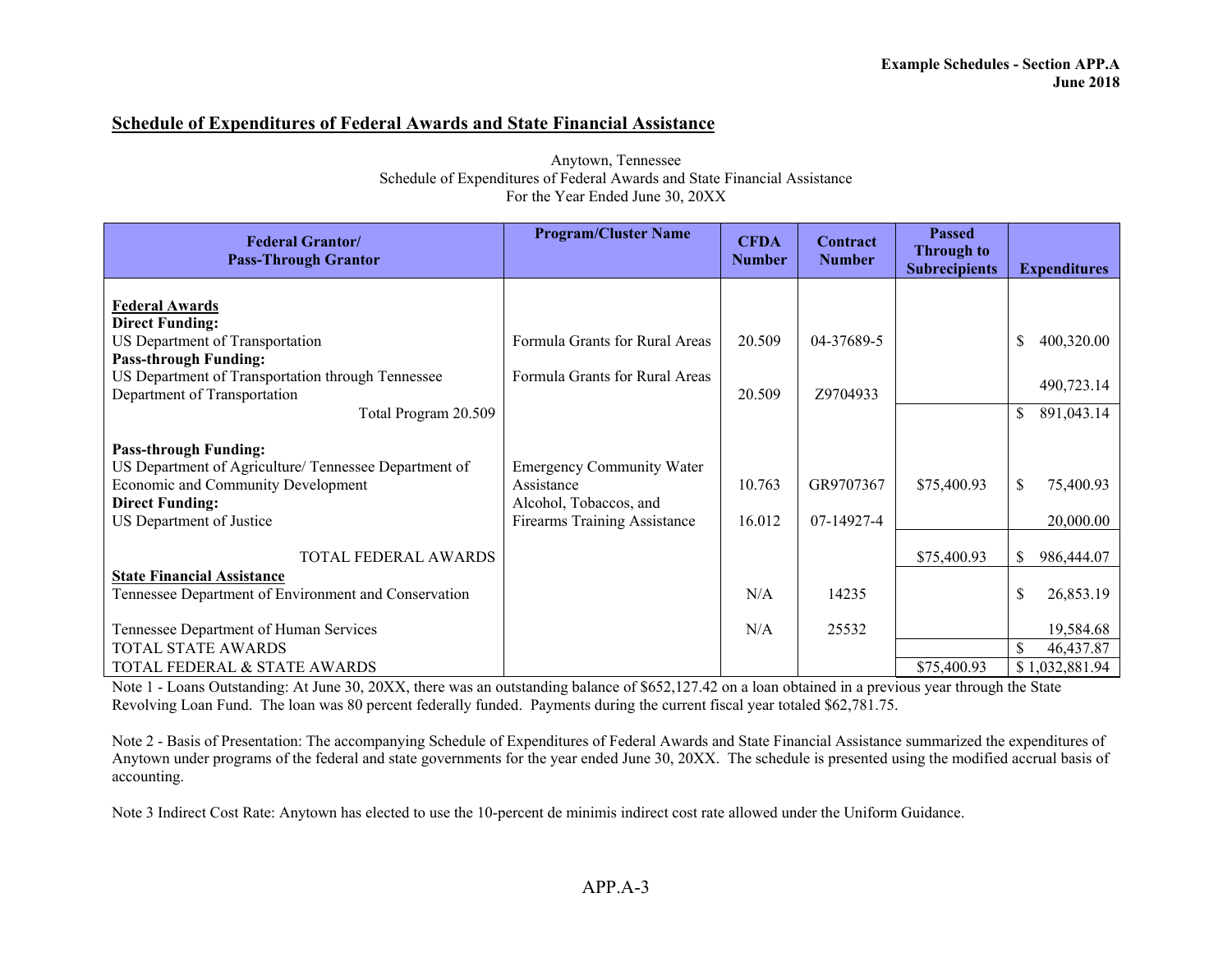# **Schedule of Disposition of Prior Year Findings1, 2, 3, 4**

# Tennessee Entity Schedule of Prior Year Findings and Questioned Costs For the Fiscal Year Ended June 30, 2018

#### Financial Statement Findings

| <b>Prior Year Finding</b><br>Number <sup>4</sup> | Finding Title <sup>3</sup>                                     | Status/<br><b>Current Year</b><br><b>Finding</b><br>Number <sup>2</sup> |
|--------------------------------------------------|----------------------------------------------------------------|-------------------------------------------------------------------------|
| 2017-001                                         | Segregation of Duties<br>(original finding $#2010-001$ )       | Repeated/<br>2018-001                                                   |
| 2017-002                                         | Cash not Deposited Timely<br>(original finding $#2011-004$ )   | Corrected                                                               |
| 2017-003                                         | Lack of Computer Controls<br>(original finding $\# 2012 - 001$ | Partially<br>Corrected/<br>2018/002                                     |

Federal Award Findings and Questioned Costs

| <b>Prior YearFinding</b><br>Number <sup>4</sup> | Finding Title <sup>3</sup>                                                     | Status/<br><b>Current Year</b><br><b>Finding</b><br>Number <sup>2</sup> |
|-------------------------------------------------|--------------------------------------------------------------------------------|-------------------------------------------------------------------------|
| 2017-004                                        | Eligibility not Verified<br>(original finding $\# 2011 -001$ )                 | Partially<br>Corrected/<br>2018/003                                     |
| 2017-002                                        | Unallowable Costs Claimed for Reimbursement<br>(original finding $\#2012-0020$ | Corrected                                                               |

<sup>1</sup> If there were no prior year findings, a note should be included such as "There were no prior findings reported."

 $2$  If all findings are repeated, the schedule should be prepared in the same manner as when some findings are corrected.

 $3$  The original titles should be carried over each year from the year that the finding was first developed for uncorrected findings, with a subheading indicating the original finding number.

<sup>4</sup> The format for finding numbers (both current and prior year findings) should be consistent with the above format. That is, 4 digit year, dash, 3 digit finding number, beginning with 001, and continuing (002, 003, etc.).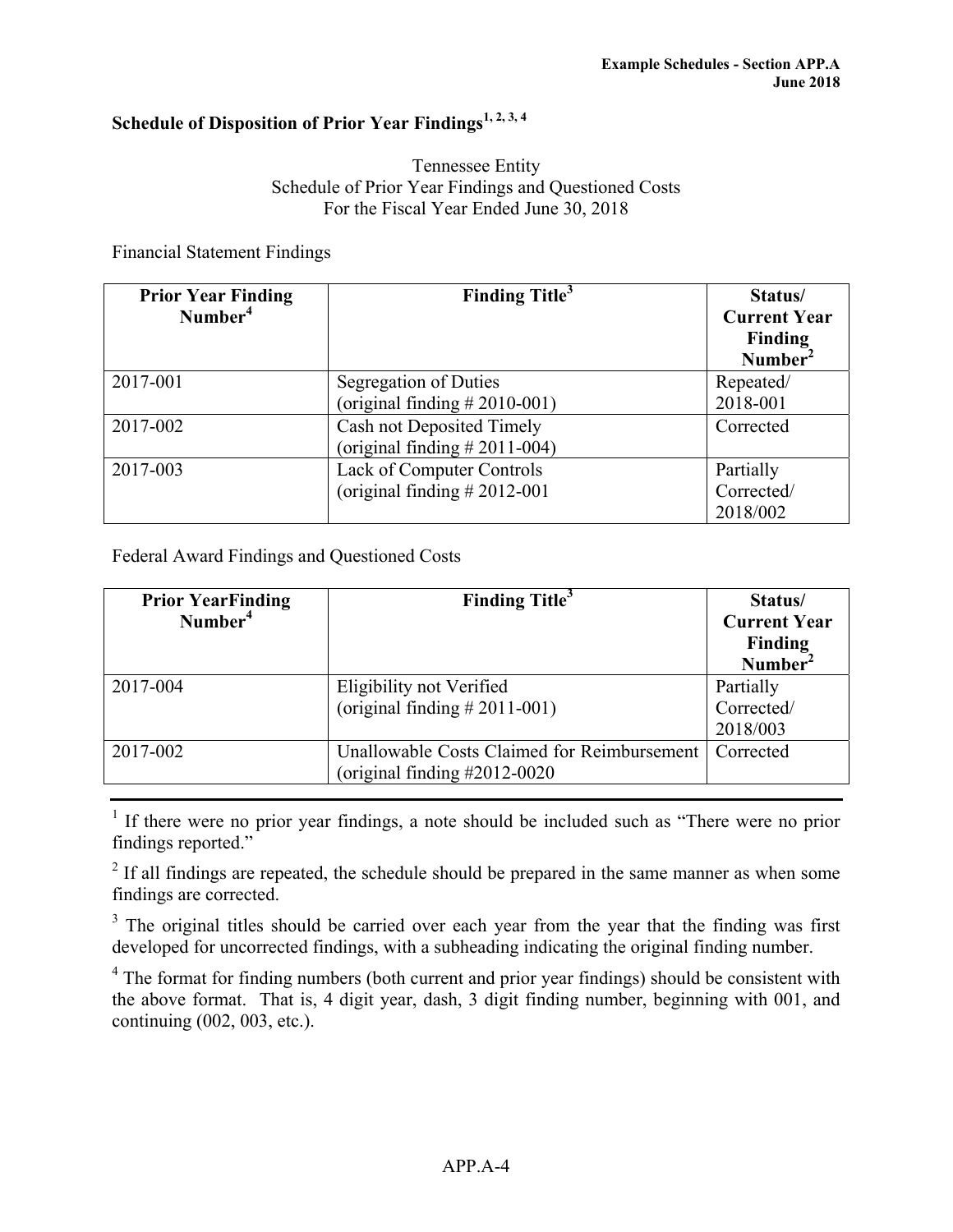# **APPENDIX B**

# **CURRENT DEVELOPMENTS AND OTHER MATTERS**

# **Other Matters**

#### **Annual CMFO Reporting Requirement for Municipalities**

Municipalities are required to complete an annual CMFO reporting form in the Contract and Reporting System (CARS) annually. A notification will be emailed to all municipalities when the submission is reviewed or when the reporting was not done. The 2017 information should be reported at this time, as well as any other years that have not been filed. Municipalities should complete the annual report as soon as possible after the end of each calendar year.

#### **School Related Items**

#### *School Support Organizations:*

We are continuing to evaluate the numerous questions that are being presented to us regarding the operations of school support organizations. Many of those questions require the collaborative effort of several offices to determine what action needs to be taken. We encourage everyone to continue directing school support organization questions to the comptroller's office.

#### *School Fundraising Activities:*

We are receiving a number of calls regarding GoFundMe, Cause Match and other similar fund raising platforms. The Comptroller's Office strongly discourages using these fund raising platforms because of the difficulty in establishing adequate controls over them.

#### *Teacher Morale Accounts:*

Schools using the commissions and/or vendor sponsorship fees from beverage provider agreements to fund a "Teacher Morale Account" should discontinue this practice. External auditors should develop findings for schools that continue to use these revenues in this manner since the funding of these accounts are not supporting the general operation of the school or being used for the general welfare of the student body.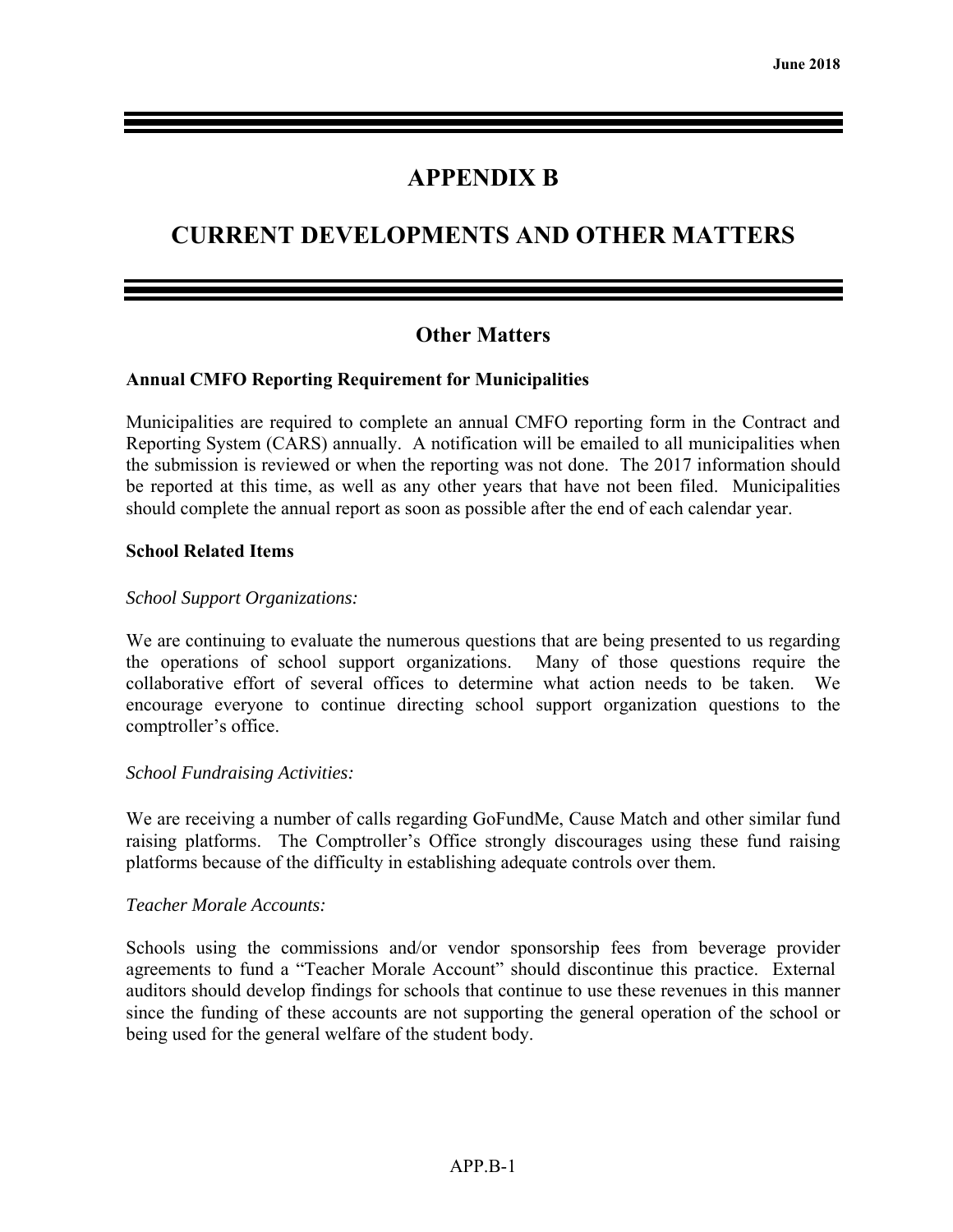# **Audit Committees**

Local governments are encouraged to consider establishing an audit committee. The annual audit report should list the committee members with the roster of officials.

The comptroller may require that an audit committee be established in any local government in this state that:

(1) Is in noncompliance with the accounting and financial reporting standards required by the GASB on or after the prescribed date of June 30, 2008; or

(2) Has a recurring finding from the annual audit for three (3) or more consecutive years as determined by the comptroller to be a material weakness in internal control or material noncompliance under government auditing standards.

All meetings of an audit committee created pursuant to Section 9-3-405, *TCA* shall adhere to all of the notice requirements and administrative requirements contained in that statute.

#### **Regulated Industry Accounting**

An entity that applies the provisions of the *Codification of Governmental Accounting and Financial Reporting Standards*, Section Re10.105, and capitalizes an incurred cost that would otherwise be charged to expense (e.g. bond issue costs, interest, etc.) must comply with all of the requirements related to being a regulated industry. When auditing an entity who is applying those guidelines, if they have not met all of the requirements, it is quite possible that the financial statements will be materially misstated and if the entity will not revise its reporting, a modification to the opinion would be required. Please note that unless there is a clear and unambiguous reason why a regulatory basis of accounting should be adopted, as in the instance of electric systems, the comptroller's office **does not recommend implementing those provisions.**

### **Pensions**

#### *Testing Census Data:*

Several memorandums have been issued by Local Government Audit related to pension auditing requirements. The documents presenting the plan for auditing census data for those local governments that participate in the Tennessee Consolidated Retirement System (TCRS) can be accessed from Local Government Audit's web site at

http://www.comptroller.tn.gov/la/ManualsGuidance.asp

*Single Employer Plans Administered by Local Governments:* 

A number of single employer plans for various local governments have been identified that have never been audited. In many cases both the local government and the auditor believed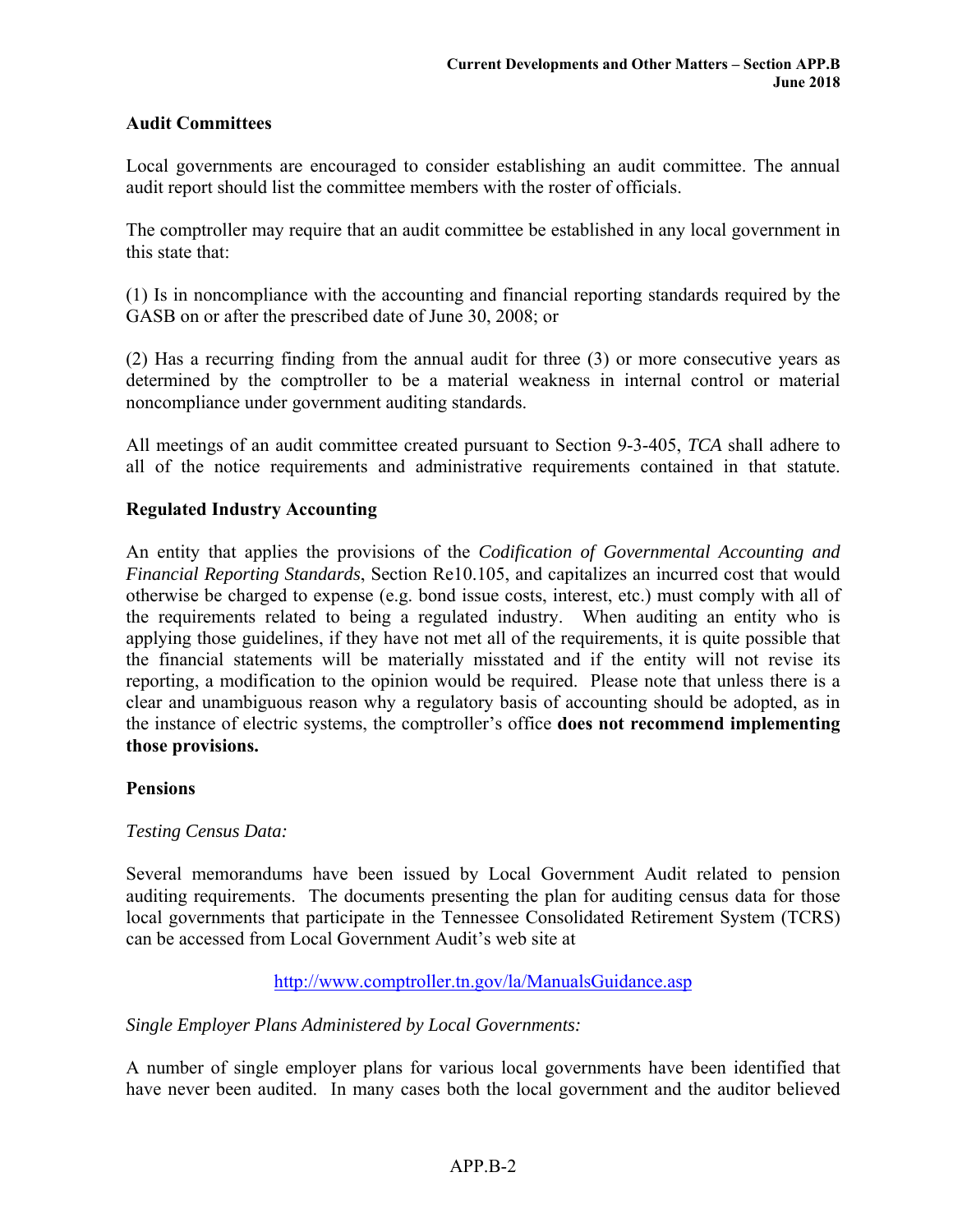that a private sector company was the administrator. However, when the plan documents were reviewed, the private sector company was managing/administering the plan as an agent of the local government and the local government was identified as the administrator. When the administrator is a Tennessee local government, the plan is subject to the audit oversight of Local Government Audit.

In some cases, the pension plan was listed as subject to the federal Employee Retirement Income Security Act (ERISA) or the plan financial statements were prepared in accordance with the FASB's *Accounting Standards Codification*. Local government pension plans are not subject to ERISA and should use the reporting standards established by GASB.

If a local government has a non-TCRS pension plan, both the local government and the auditor should review the plan documents to determine if the plan is subject to the audit oversight of Local Government Audit.

# *Statutory Pension Funding Requirements:*

Section 9-3-504, *Tennessee Code Annotated*, requires political subdivisions to develop a funding plan for any defined benefit pension plan that it maintains, directly or indirectly, and irrespective of the manner in which the pension plan is administered. The funding plan must be developed for fiscal years beginning after June 15, 2015, and must be submitted to the Office of State and Local Finance within the comptroller's office within thirty (30) days after adoption. Amendments to the plan should be filed in the same manner.

Because utility funds should be self-supporting and can't be subsidized, they should make contributions to the pension plan(s) they participate in rather than allowing the general fund to make the contributions for them.

#### *Pension Earnings:*

Deferred outflows of resources and deferred inflows of resources arising from differences between projected and actual pension plan investment earnings in different measurement periods should be aggregated and reported net on the Statement of Net Position (GASB 68, paragraph 33b).

#### **Liquor by the Drink Tax – New Legislation**

The provisions of Section 57-4-306(b), *Tennessee Code Annotated,* regarding the distribution of liquor by the drink taxes were extended through June 30, 2018, and 57-4-306(c) was changed to after July 1, 2019. There may be local governments that are still litigating matters related to this tax from last year while other local governments may have reached settlements. Auditors should be aware of this and consider the disclosure and financial reporting required in each situation.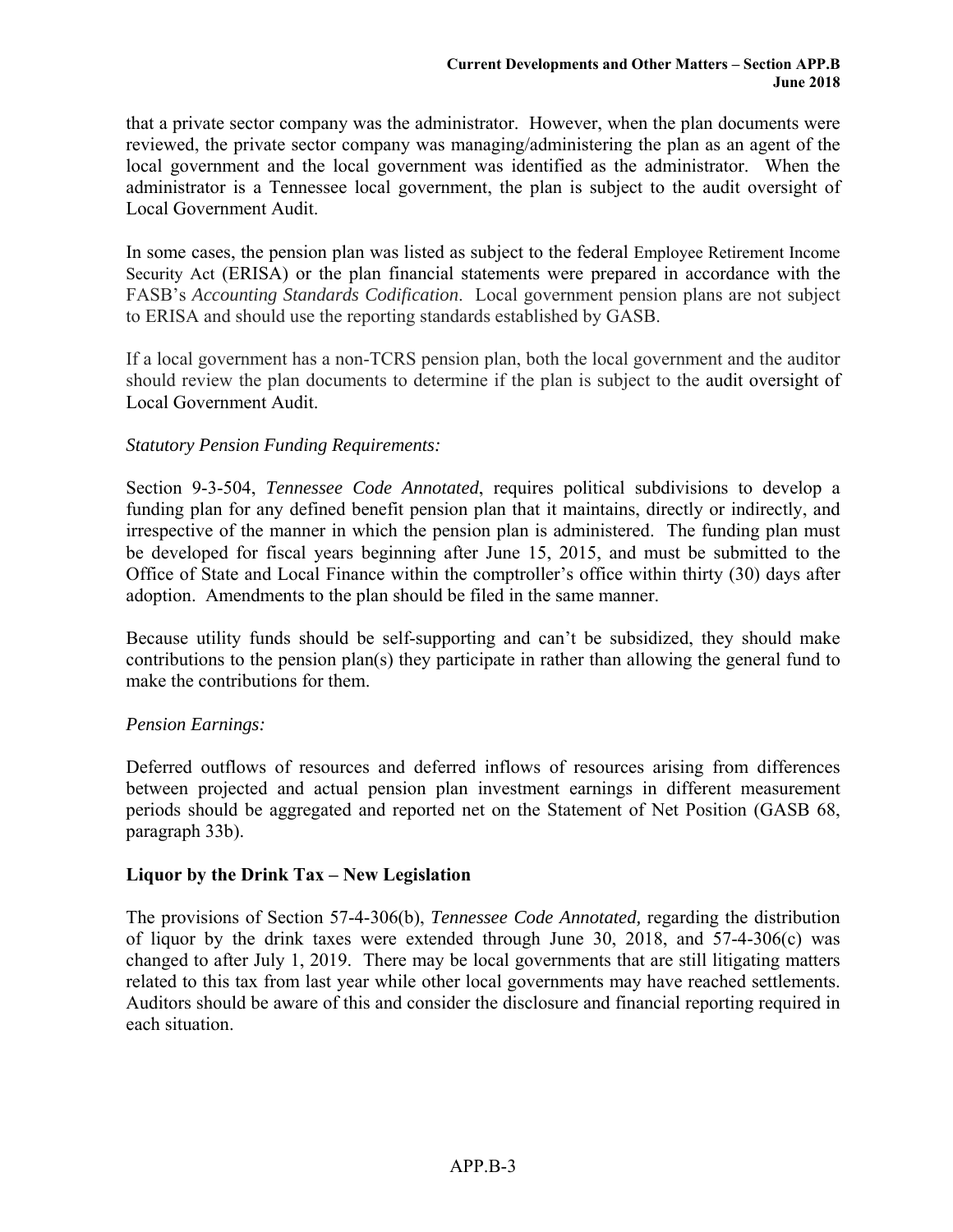# **New Legislation for all Local Governments**

### *Public Funds and Financing:*

Title 8, Chapter 4, Part 5, *Tennessee Code Annotated,* included four significant changes. Those changes included:

- added debit card fraud to the definition of unlawful conduct that must be reported to the comptroller of the treasury;
- added certified public accountants and firms that are under contract with the comptroller of the treasury to those who must report unlawful conduct to the comptroller;
- added immunity for certified public accountants or firms who act in good faith to report matters described in this part; and
- removes immunity from those reporters who knowingly provide false information.

# *Charter Management Organization:*

Section 49-13-127(a), *Tennessee Code Annotated,* was amended and authorizes the comptroller of the treasury to audit financial transactions of a charter management organization (CMO); requires all CMOs operating a charter school in this state to file an annual financial report with the comptroller of the treasury no later than August 31 of each year.

#### *Closing the Books:*

Section 9-2-102, *Tennessee Code Annotated,* was amended to require all local governments to close their official accounting records and to have those records available for audit no later than two (2) months after the close of their fiscal year end. The requirement was effective on July 1, 2015. Auditors should develop a finding for local governments that do not comply with this law.

Guidance regarding closing the books can be found in *[Appendix D](#page-155-0)*

#### *Internal Control:*

Section 9-18-102(a), *Tennessee Code Annotated,* was amended to require all local governments to establish and maintain internal controls that would provide reasonable assurance that (1)obligations and costs are in compliance with applicable laws, (2)funds, property, and other assets are safeguarded against waste, loss, unauthorized use, or misappropriations and (3)revenues and expenditures are properly recorded and accounted for to permit the preparation of accurate and reliable financial and statistical reports and to maintain accountability over the assets.

For Tennessee local governments, the principles of the Green Book have been incorporated into the internal control guide issued in December 2015. The internal control requirement was effective June 30, 2016. All local governments should currently have their internal control policies and procedures developed, in writing, and in place. Auditors should develop a finding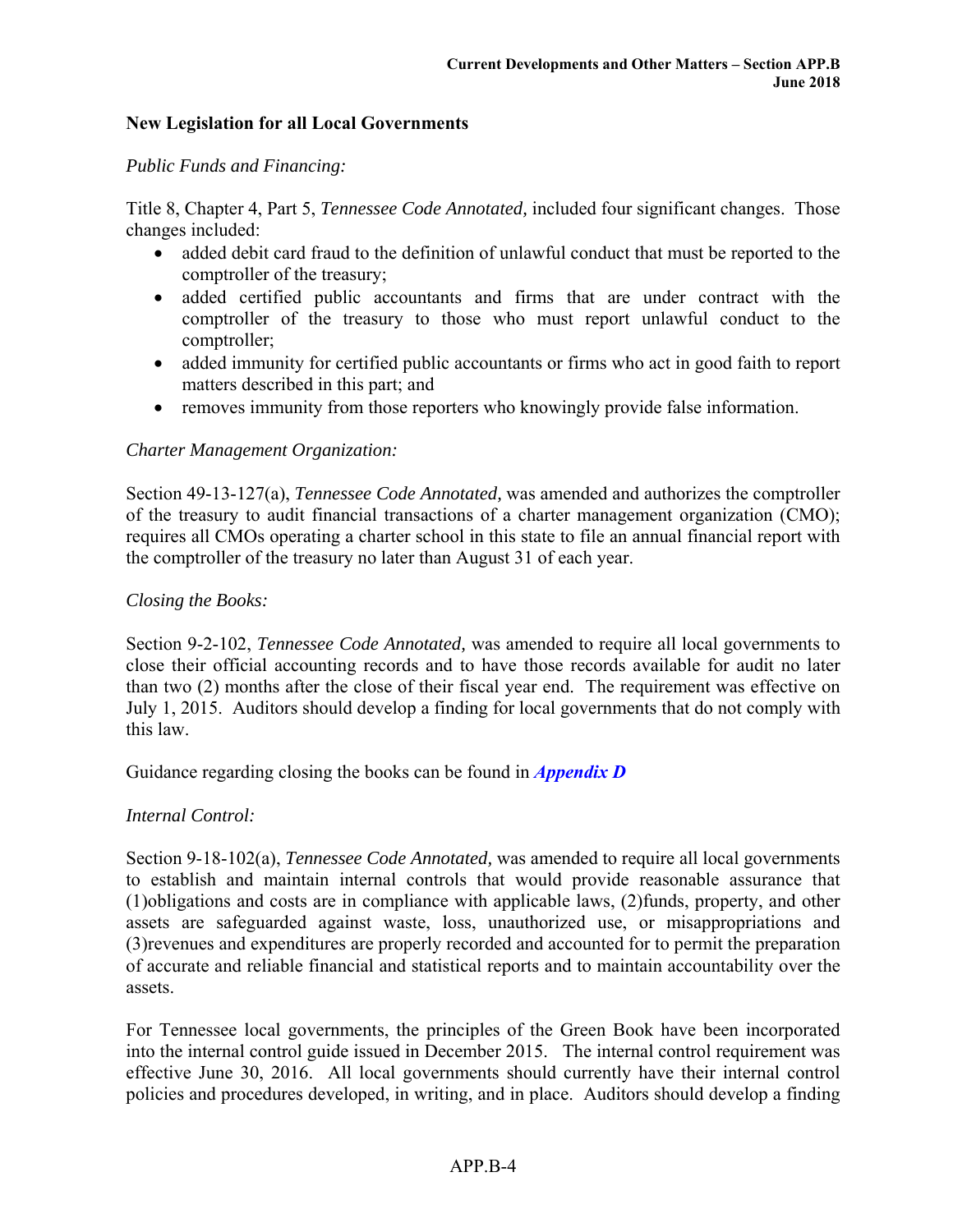for local governments that have not developed and documented their internal control policies and procedures.

#### **Standardized Chart of Accounts**

The comptroller's office is currently gathering information and evaluating a standardized chart of accounts for municipalities and utility districts. The chart of accounts committee will be meeting at a later date to update and refine the chart of accounts posted on the Municipal Technical Advisory Service's web site. Local governments that are considering purchasing new accounting software or that are modifying their chart of accounts should use the chart of accounts posted on the Municipal Technical Advisory Service's web site as a template for their chart of accounts.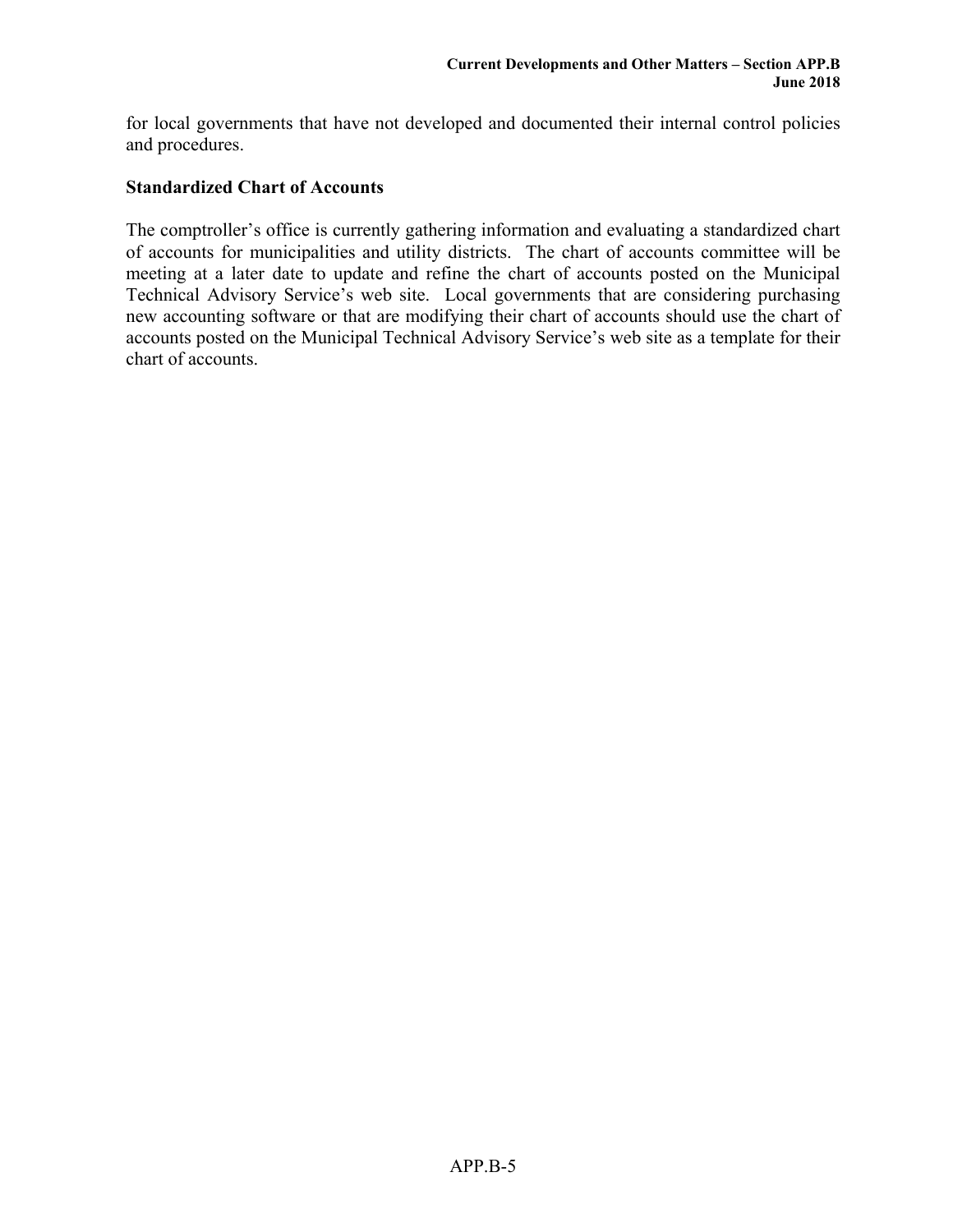# **Current Developments**

# **Summary of Changes in Auditing and Reporting Requirements**

### **Effective for the year ended June 30, 2018:**

# 1. **GASB 75, Accounting And Financial Reporting For Postemployment Benefits Other Than Pensions**

The primary objective of this Statement is to improve accounting and financial reporting by state and local governments for postemployment benefits other than pensions (other postemployment benefits or OPEB). It also improves information provided by state and local governmental employers about financial support for OPEB that is provided by other entities. This Statement results from a comprehensive review of the effectiveness of existing standards of accounting and financial reporting for all postemployment benefits (pensions and OPEB) with regard to providing decisionuseful information, supporting assessments of accountability and interperiod equity, and creating additional transparency.

This Statement replaces the requirements of Statements No. 45, *Accounting and Financial Reporting by Employers for Postemployment Benefits Other Than Pensions*, as amended, and No. 57, *OPEB Measurements by Agent Employers and Agent Multiple-Employer Plans*, for OPEB. Statement No. 74, *Financial Reporting for Postemployment Benefit Plans Other Than Pension Plans*, establishes new accounting and financial reporting requirements for OPEB plans.

The scope of this Statement addresses accounting and financial reporting for OPEB that is provided to the employees of state and local governmental employers. This Statement establishes standards for recognizing and measuring liabilities, deferred outflows of resources, deferred inflows of resources, and expense/expenditures. For defined benefit OPEB, this Statement identifies the methods and assumptions that are required to be used to project benefit payments, discount projected benefit payments to their actuarial present value, and attribute that present value to periods of employee service. Note disclosure and required supplementary information requirements about defined benefit OPEB also are addressed.

In addition, this Statement details the recognition and disclosure requirements for employers with payables to defined benefit OPEB plans that are administered through trusts that meet the specified criteria and for employers whose employees are provided with defined contribution OPEB. This Statement also addresses certain circumstances in which a nonemployer entity provides financial support for OPEB of employees of another entity.

In this Statement, distinctions are made regarding the particular requirements depending upon whether the OPEB plans through which the benefits are provided are administered through trusts that meet the following criteria: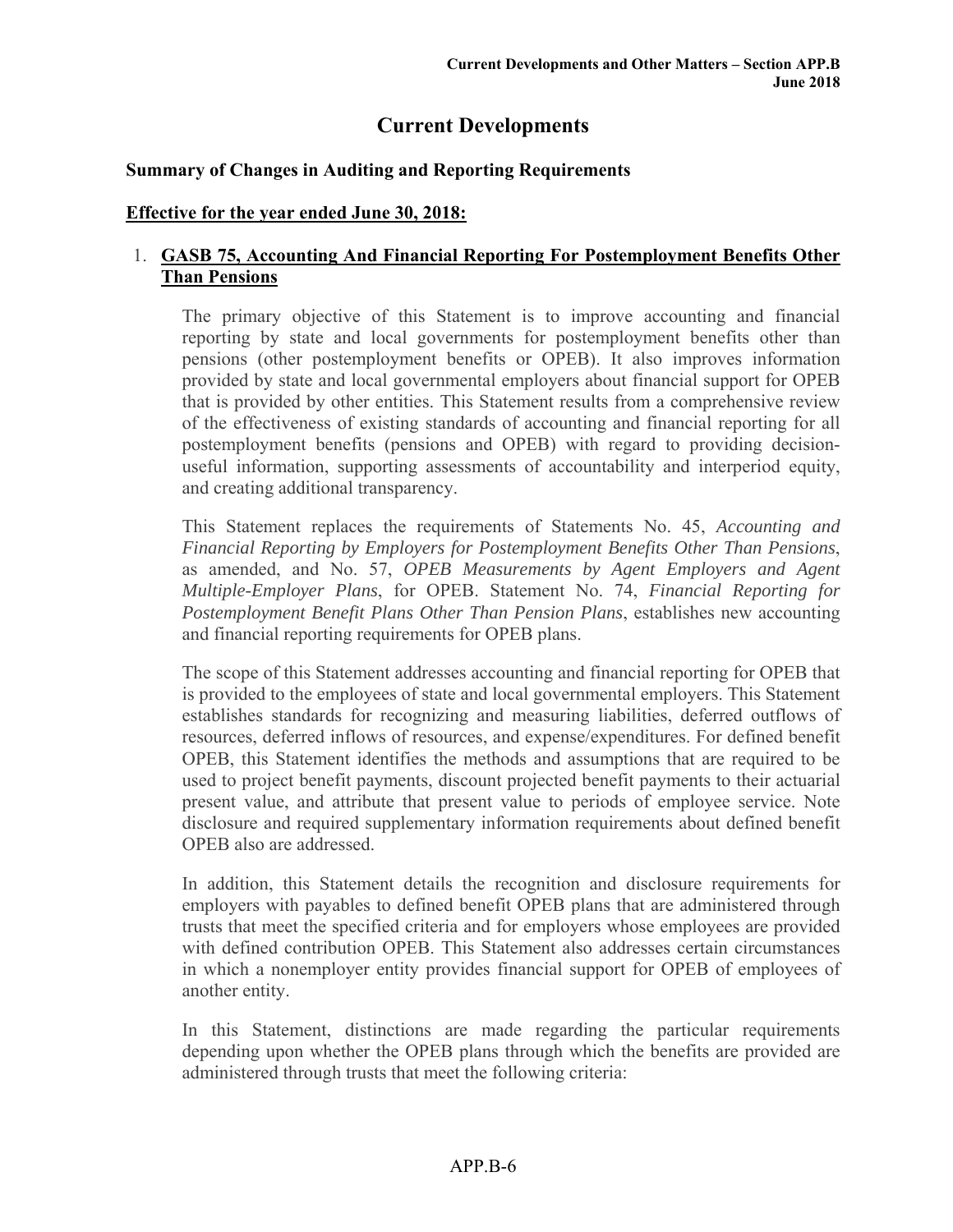- Contributions from employers and nonemployer contributing entities to the OPEB plan and earnings on those contributions are irrevocable.
- OPEB plan assets are dedicated to providing OPEB to plan members in accordance with the benefit terms.
- OPEB plan assets are legally protected from the creditors of employers, nonemployer contributing entities, the OPEB plan administrator, and the plan members.

# **Defined Benefit OPEB**

# **Defined Benefit OPEB That Is Provided through OPEB Plans That Are Administered through Trusts That Meet the Specified Criteria**

For OPEB that is administered through a trust that meets the specified criteria, requirements differ based on the number of employers whose employees are provided with OPEB through the OPEB plan and whether OPEB obligations and OPEB plan assets are shared by the employers. Employers are classified in one of the following categories for purposes of this Statement:

- Single employers are those whose employees are provided with defined benefit OPEB through single-employer OPEB plans—OPEB plans in which OPEB is provided to the employees of only one employer (as defined in this Statement).
- Agent employers are those whose employees are provided with defined benefit OPEB through agent multiple-employer OPEB plans—OPEB plans in which plan assets are pooled for investment purposes but separate accounts are maintained for each individual employer so that each employer's share of the pooled assets is legally available to pay the benefits of only its employees.
- Cost-sharing employers are those whose employees are provided with defined benefit OPEB through cost-sharing multiple-employer OPEB plans—OPEB plans in which the OPEB obligations to the employees of more than one employer are pooled and plan assets can be used to pay the benefits of the employees of any employer that provides OPEB through the OPEB plan.

#### *Measurement of the OPEB Liability to Employees for Benefits*

This Statement requires the liability of employers and nonemployer contributing entities to employees for defined benefit OPEB (net OPEB liability) to be measured as the portion of the present value of projected benefit payments to be provided to current active and inactive employees that is attributed to those employees' past periods of service (total OPEB liability), less the amount of the OPEB plan's fiduciary net position.

The total OPEB liability generally is required to be determined through an actuarial valuation. However, if fewer than 100 employees (active and inactive) are provided with OPEB through the plan, use of a specified alternative measurement method in place of an actuarial valuation is permitted. An actuarial valuation or a calculation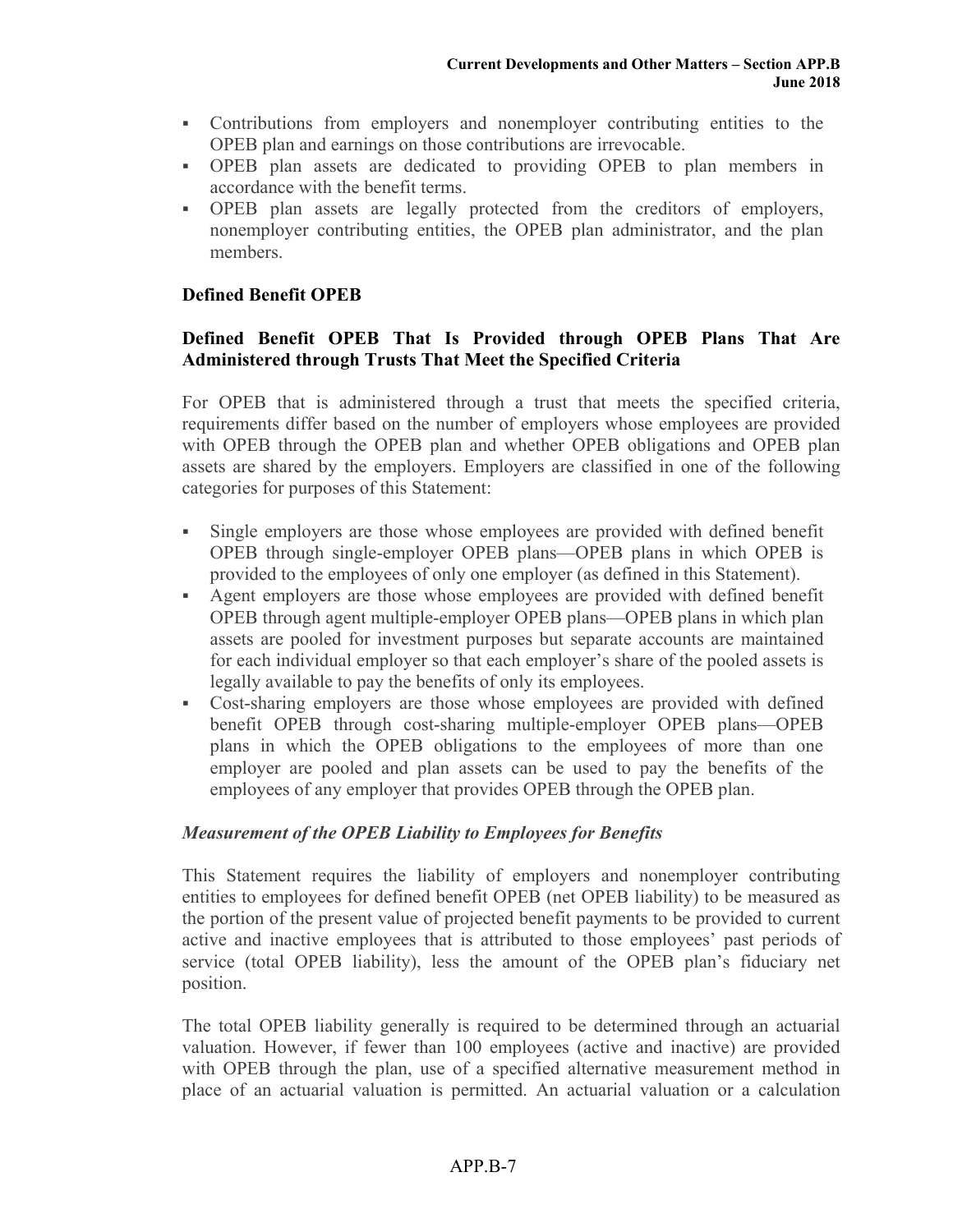using the specified alternative measurement method of the total OPEB liability is required to be performed at least every two years, with more frequent valuations or calculations encouraged. If an actuarial valuation or a calculation using the alternative measurement method is not performed as of the measurement date, the total OPEB liability is required to be based on update procedures to roll forward amounts from an earlier actuarial valuation or alternative measurement method calculation (performed as of a date no more than 30 months and 1 day prior to the employer's most recent fiscal year-end). Unless otherwise specified by this Statement, all assumptions underlying the determination of the total OPEB liability and related measures set forth by this Statement are required to be made in conformity with Actuarial Standards of Practice issued by the Actuarial Standards Board.

Projections of benefit payments are required to be based on claims costs, or ageadjusted premiums approximating claims costs, and the benefit terms and legal agreements existing at the measurement date. For purposes of evaluating the benefit terms, consideration is required to be given to the written plan document, as well as other information, including other communications between the employer and employees and an established pattern of practice with regard to the sharing of benefitrelated costs with inactive employees. Certain legal or contractual caps on benefit payments to be provided are required to be considered in projections of benefit payments.

This Statement requires that projections of benefit payments incorporate the effects of projected salary changes (if the OPEB formula incorporates future compensation levels) and service credits (if the OPEB formula incorporates periods of service), as well as projected automatic postemployment benefit changes, including automatic costof-living-adjustments (COLAs). The effects of ad hoc postemployment benefit changes (including ad hoc COLAs), if they are considered to be substantively automatic, also are required to be included in the projections. This Statement also requires that projections of benefit payments include certain taxes or other assessments expected to be imposed on the benefit payments.

Projected benefit payments are required to be discounted to their actuarial present value using the single rate that reflects (1) a long-term expected rate of return on OPEB plan investments to the extent that the OPEB plan's fiduciary net position is projected to be sufficient to make projected benefit payments and OPEB plan assets are expected to be invested using a strategy to achieve that return and (2) a tax-exempt, high-quality municipal bond rate to the extent that the conditions for use of the long-term expected rate of return are not met.

This Statement requires that the actuarial present value of projected benefit payments be attributed to periods of employee service using the entry age actuarial cost method with each period's service cost determined as a level percentage of pay. The actuarial present value is required to be attributed for each employee individually, from the first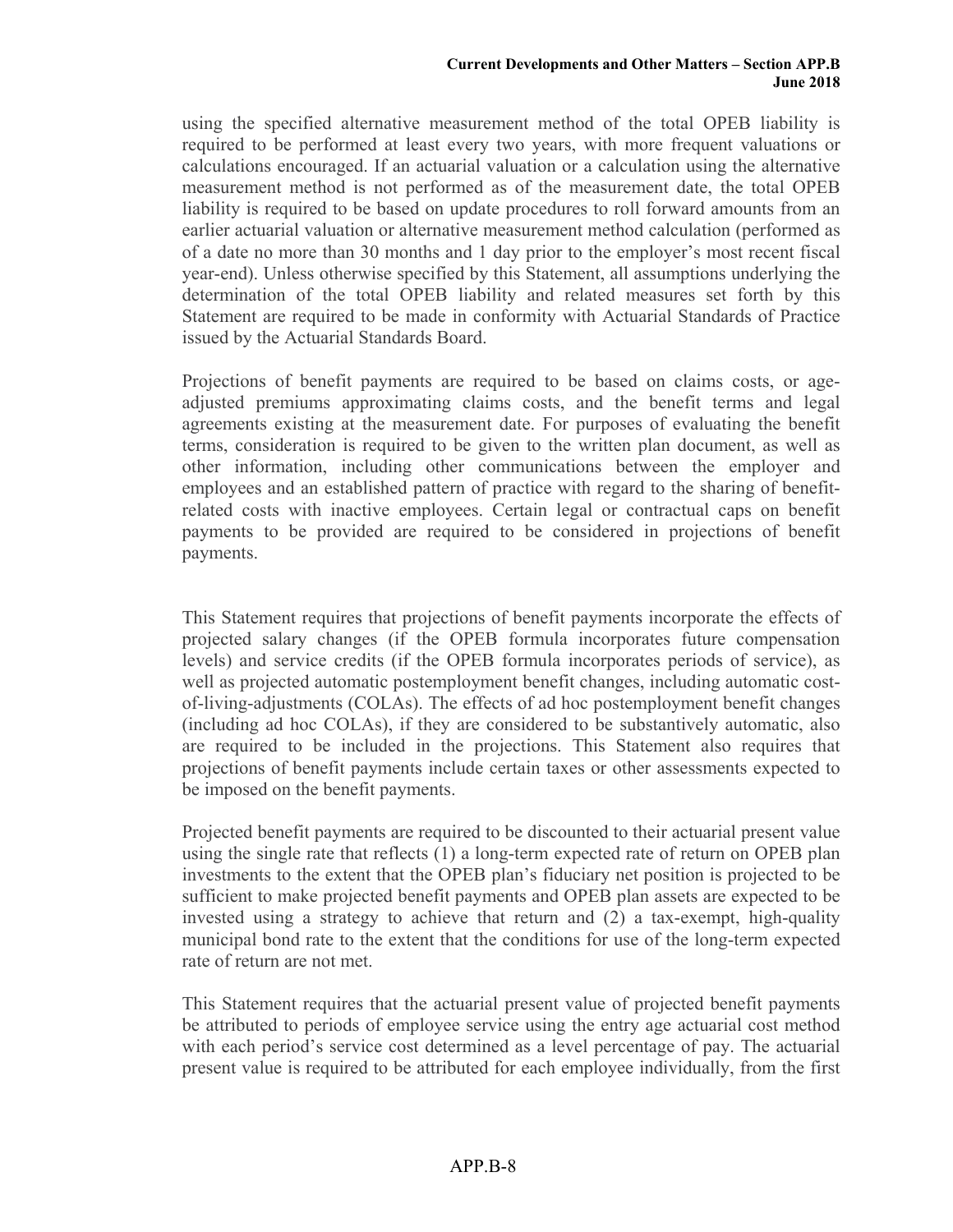period in which the employee provides service under the benefit terms, through the period in which the employee exits active service.

#### **Alternative measurement method**

This Statement includes an option for the use of a specified alternative measurement method in place of an actuarial valuation for purposes of determining the total OPEB liability for benefits provided through an OPEB plan in which fewer than 100 employees (active and inactive) are provided with OPEB through the plan. The alternative measurement method is an approach that includes the same broad measurement steps as an actuarial valuation (projecting benefit payments, discounting projected benefit payments to a present value, and attributing the present value of projected benefit payments to periods using an actuarial cost method). However, it permits simplification of certain assumptions.

# *Single and Agent Employers*

In financial statements prepared using the economic resources measurement focus and accrual basis of accounting, a single or agent employer that does not have a special funding situation is required to recognize a liability equal to the net OPEB liability. The net OPEB liability is required to be measured as of a date no earlier than the end of the employer's prior fiscal year and no later than the end of the employer's current fiscal year (the measurement date), consistently applied from period to period.

The OPEB expense and deferred outflows of resources and deferred inflows of resources related to OPEB that are required to be reported by an employer primarily result from changes in the components of the net OPEB liability—that is, changes in the total OPEB liability and in the OPEB plan's fiduciary net position.

This Statement requires that most changes in the net OPEB liability be included in OPEB expense in the period of the change. For example, changes in the total OPEB liability resulting from current-period service cost, interest on the total OPEB liability, and changes of benefit terms are required to be included in OPEB expense immediately. Projected earnings on the OPEB plan's investments also are required to be included in the determination of OPEB expense immediately.

In circumstances in which the net OPEB liability is determined based on the results of an actuarial valuation, the effects of certain other changes in the net OPEB liability are required to be included in OPEB expense over the current and future periods. The effects on the total OPEB liability of (1) changes of economic and demographic assumptions or of other inputs and (2) differences between expected and actual experience are required to be included in OPEB expense in a systematic and rational manner over a closed period equal to the average of the expected remaining service lives of all employees that are provided with benefits through the OPEB plan (active employees and inactive employees), beginning in the current period.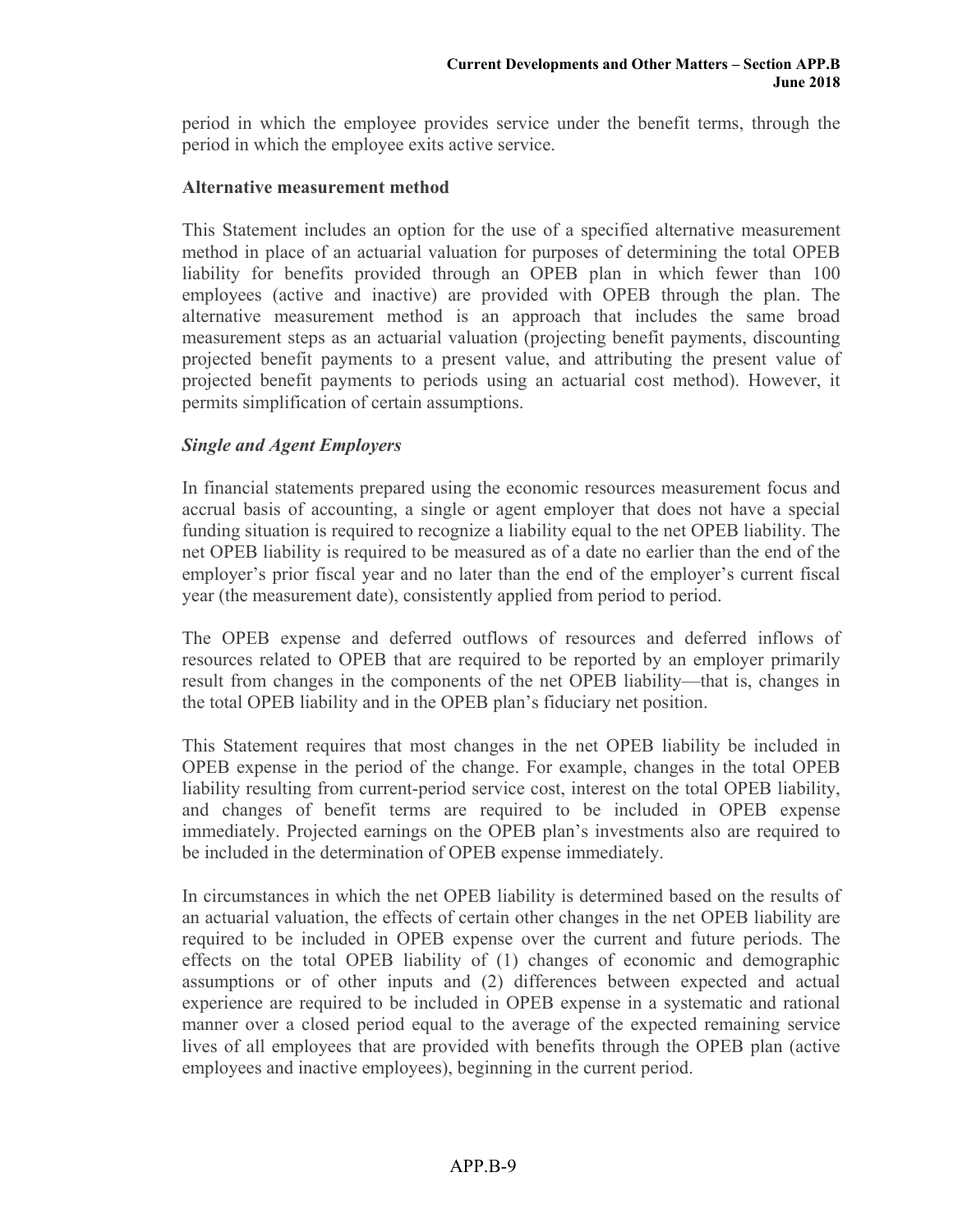Under all means of determining the net OPEB liability, the effect on the net OPEB liability of differences between the projected earnings on OPEB plan investments and actual experience with regard to those earnings is required to be included in OPEB expense in a systematic and rational manner over a closed period of five years, beginning in the current period.

Changes in the net OPEB liability that have not been included in OPEB expense are required to be reported as deferred outflows of resources or deferred inflows of resources related to OPEB.

Employer contributions subsequent to the measurement date of the net OPEB liability are required to be reported as deferred outflows of resources.

In governmental fund financial statements, a net OPEB liability is required to be recognized to the extent the liability is normally expected to be liquidated with expendable available financial resources. OPEB expenditures are required to be recognized equal to the total of (1) amounts paid by the employer to the OPEB plan, including amounts paid for OPEB as the benefits come due, and (2) the change between the beginning and ending balances of amounts normally expected to be liquidated with expendable available financial resources.

# **Notes to financial statements**

This Statement requires that notes to financial statements of single and agent employers include descriptive information, such as the types of benefits provided and the number and classes of employees covered by the benefit terms. Single and agent employers also are required to disclose information that includes the following, as applicable:

- For the current year, sources of changes in the net OPEB liability
- Significant assumptions and other inputs used to calculate the total OPEB liability, including those about inflation, the healthcare cost trend rate, salary changes, ad hoc postemployment benefit changes (including ad hoc COLAs), and inputs to the discount rate, as well as certain information about mortality assumptions and the dates of experience studies
- The date of the actuarial valuation or calculation using the alternative measurement method used to determine the total OPEB liability, information about changes of assumptions or other inputs and benefit terms, the basis for determining employer contributions to the OPEB plan, and information about the purchase of allocated insurance contracts, if any.

#### **Required supplementary information**

This Statement requires single and agent employers to present in required supplementary information the following information, determined as of the measurement date, for each of the 10 most recent fiscal years: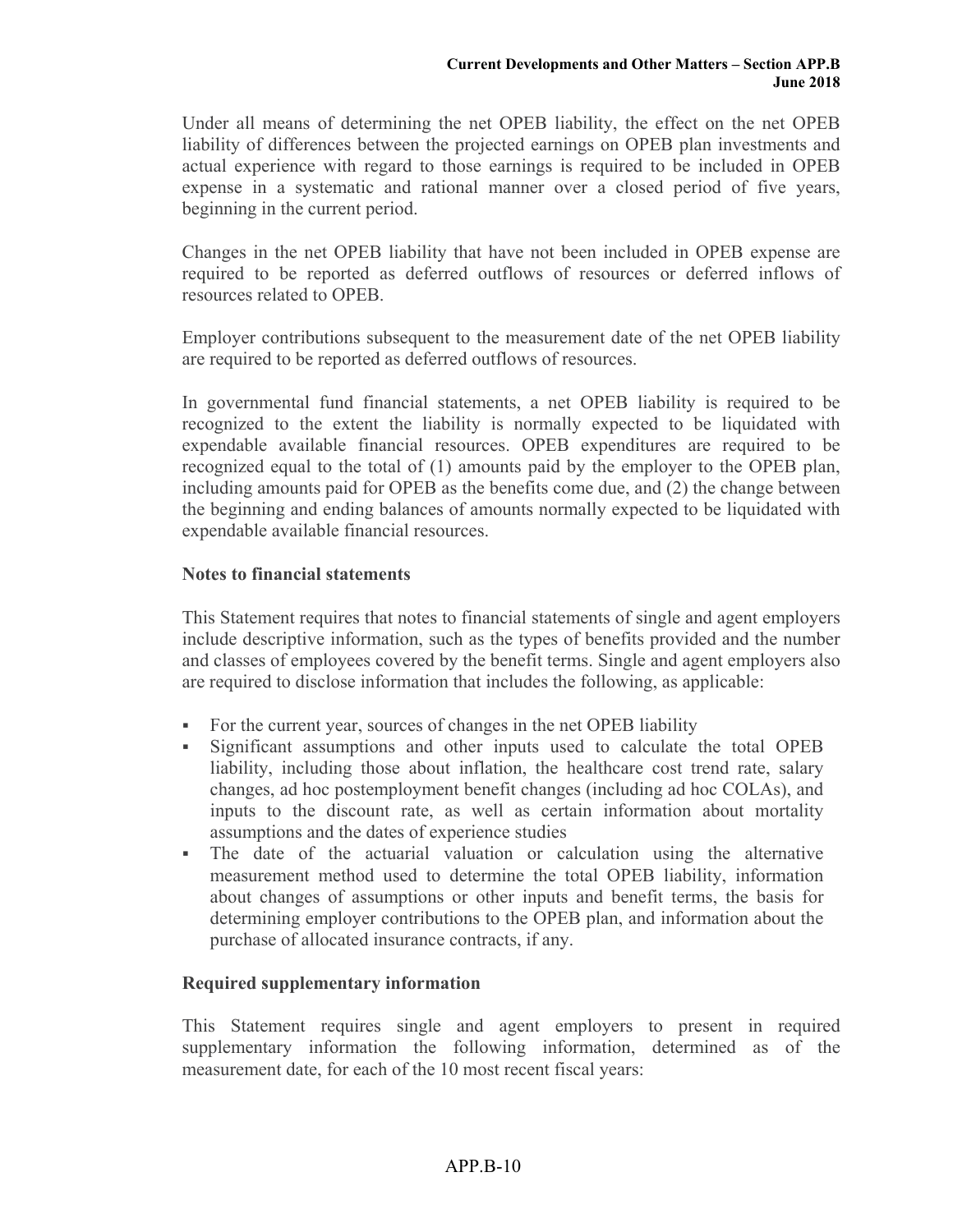- Sources of changes in the net OPEB liability
- The components of the net OPEB liability and related ratios, including the OPEB plan's fiduciary net position as a percentage of the total OPEB liability, and the net OPEB liability as a percentage of covered-employee payroll.

If an actuarially determined contribution is calculated for a single or agent employer, the employer is required to present in required supplementary information a schedule covering each of the 10 most recent fiscal years that includes information about the actuarially determined contribution, contributions to the OPEB plan, and related ratios. If a single or agent employer does not have information about an actuarially determined contribution but has a contribution requirement that is established by statute or contract, the employer is required to present a schedule covering each of the 10 most recent fiscal years that includes information about the statutorily or contractually required contribution rates, contributions to the OPEB plan, and related ratios.

Significant methods and assumptions used in calculating the actuarially determined contributions, if applicable, are required to be presented as notes to required supplementary information. In addition, the employer is required to explain certain factors that significantly affect trends in the amounts reported in the schedules.

# *Cost-Sharing Employers*

In financial statements prepared using the economic resources measurement focus and accrual basis of accounting, a cost-sharing employer that does not have a special funding situation is required to recognize a liability for its proportionate share of the net OPEB liability (of all employers for benefits provided through the OPEB plan)—the collective net OPEB liability. An employer's proportion is required to be determined on a basis that is consistent with the manner in which contributions to the OPEB plan are determined. The use of the employer's projected long-term contribution effort as compared to the total projected long-term contribution effort of all employers as the basis for determining an employer's proportion is encouraged.

A cost-sharing employer is required to recognize OPEB expense and report deferred outflows of resources and deferred inflows of resources related to OPEB for its proportionate shares of collective OPEB expense and collective deferred outflows of resources and deferred inflows of resources related to OPEB.

In addition, the effects of (1) a change in the employer's proportion of the collective net OPEB liability and (2) differences during the measurement period between certain of the employer's contributions and its proportionate share of the total of certain contributions from employers included in the collective net OPEB liability are required to be determined. These effects are required to be recognized in the employer's OPEB expense in a systematic and rational manner over a closed period equal to the average of the expected remaining service lives of all employees that are provided with OPEB through the OPEB plan (active employees and inactive employees). The portions of the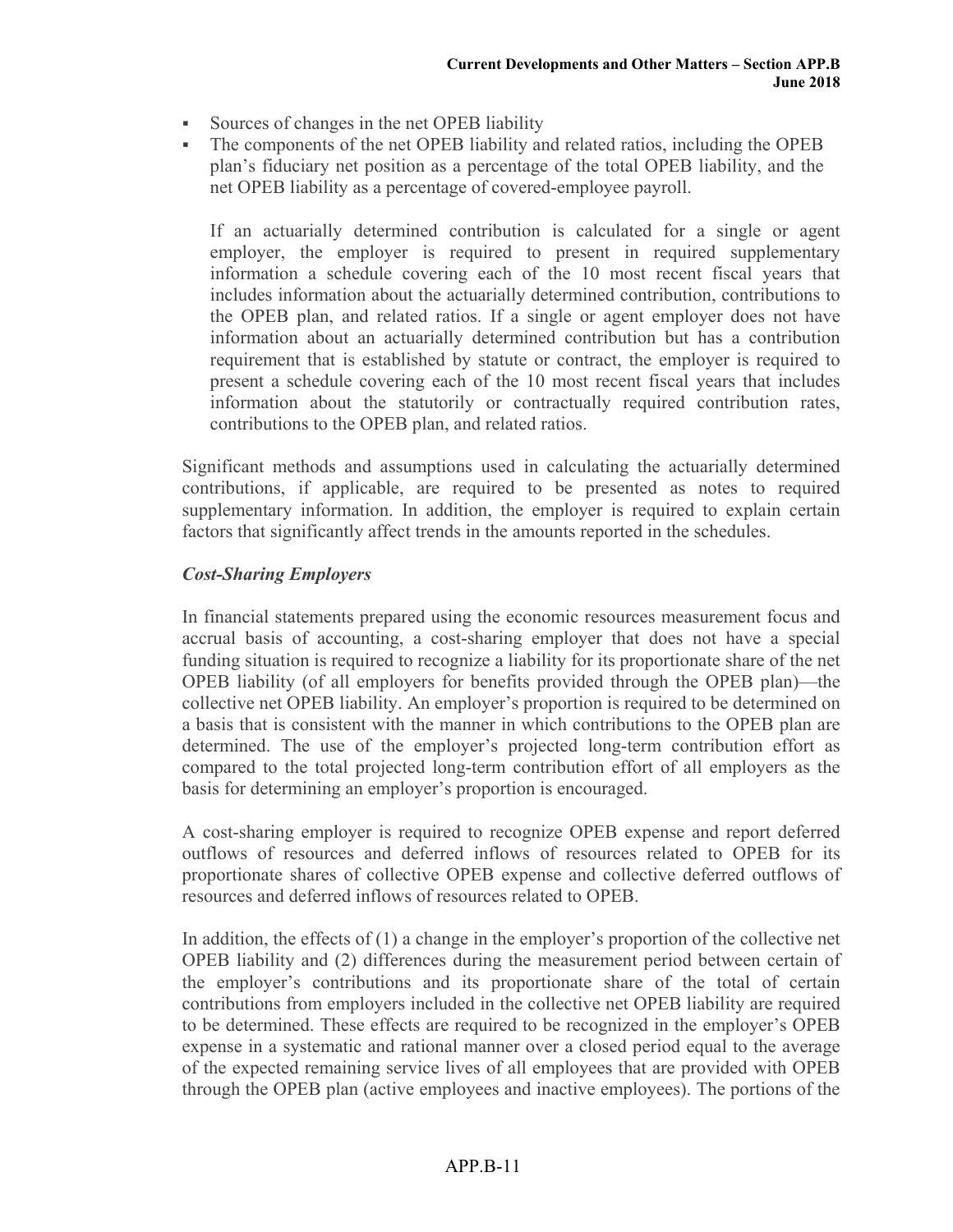effects not recognized in the employer's OPEB expense are required to be reported as deferred outflows of resources or deferred inflows of resources related to OPEB. Employer contributions to the OPEB plan subsequent to the measurement date of the collective net OPEB liability also are required to be reported as deferred outflows of resources related to OPEB.

In governmental fund financial statements, the cost-sharing employer's proportionate share of the collective net OPEB liability is required to be recognized to the extent the liability is normally expected to be liquidated with expendable available financial resources. OPEB expenditures are required to be recognized equal to the total of (1) amounts paid by the employer to the OPEB plan, including amounts paid for OPEB as the benefits come due, and (2) the change between the beginning and ending balances of amounts normally expected to be liquidated with expendable available financial resources.

This Statement requires that notes to financial statements of cost-sharing employers include descriptive information about the OPEB plans through which the OPEB is provided. Cost-sharing employers are required to identify the discount rate and assumptions made in the measurement of their proportionate shares of net OPEB liabilities, similar to the disclosures about those items that should be made by single and agent employers. Cost-sharing employers, like single and agent employers, also are required to disclose information about how their contributions to the OPEB plan are determined.

This Statement requires cost-sharing employers to present in required supplementary information 10-year schedules containing (1) the net OPEB liability and certain related ratios and (2) if applicable, information about statutorily or contractually required contributions, contributions to the OPEB plan, and related ratios.

# **Defined Benefit OPEB That Is Provided through OPEB Plans That Are Not Administered through Trusts That Meet the Specified Criteria**

For employers that provide insured benefits—defined benefit OPEB through an arrangement whereby premiums are paid or other payments are made to an insurance company while employees are in active service, in return for which the insurance company unconditionally undertakes an obligation to pay the OPEB of those employees—this Statement requires recognition of OPEB expense/expenditures equal to the amount of premiums or other payments required in accordance with their agreement with the insurance company. In addition to the amount of OPEB expense/expenditures recognized in the current period, a brief description of the benefits provided through the arrangement is required to be disclosed.

For defined benefit OPEB, other than insured benefits, that are provided through OPEB plans that are not administered through trusts that meet the specified criteria, this Statement requires an approach to measurement of OPEB liabilities, OPEB expense, and deferred outflows of resources and deferred inflows of resources related to OPEB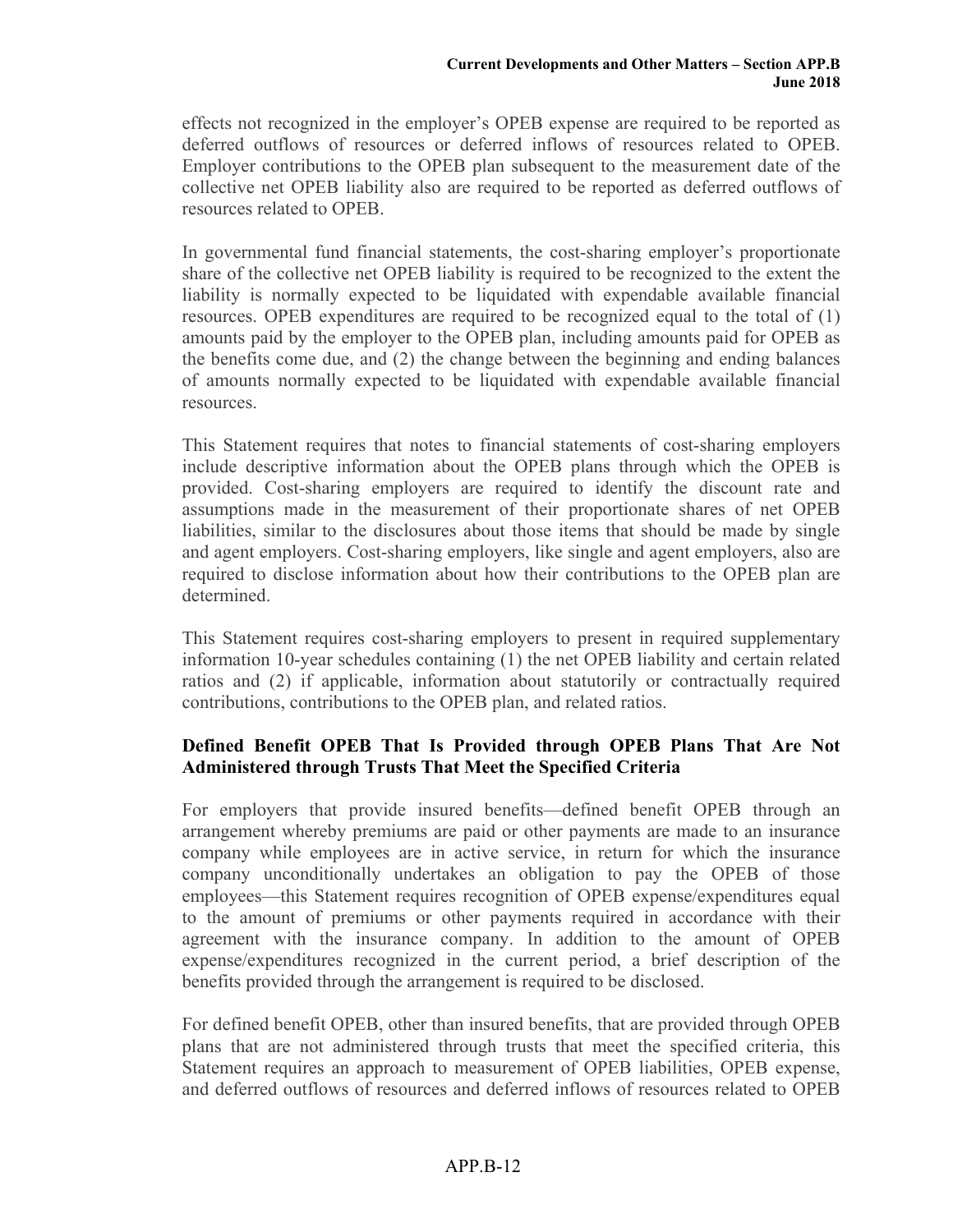parallel to that which is required for OPEB provided through OPEB plans that are administered through trusts that meet the specified criteria. Similar note disclosures and required supplementary information are required to be presented. However, the requirements incorporate modifications to reflect the absence of OPEB plan assets for financial reporting purposes.

# **Defined Contribution OPEB**

This Statement requires an employer whose employees are provided with defined contribution OPEB to recognize OPEB expense for the amount of contributions or credits to employees' accounts that are defined by the benefit terms as attributable to employees' services in the period, net of forfeited amounts that are removed from employees' accounts. A change in the OPEB liability is required to be recognized for the difference between amounts recognized in expense and amounts paid by the employer to (or benefit payments through) a defined contribution OPEB plan. In governmental fund financial statements, OPEB expenditures are required to be recognized equal to the total of (1) amounts paid by the employer to (or benefit payments through) an OPEB plan and (2) the change between the beginning and ending balances of amounts normally expected to be liquidated with expendable available financial resources. An OPEB liability is required to be recognized to the extent the liability is normally expected to be liquidated with expendable available financial resources. Notes to financial statements of an employer with a defined contribution plan are required to include descriptive information about the OPEB plan and benefit terms, contribution rates and how they are determined, and amounts attributed to employee service and forfeitures in the current period.

# **Special Funding Situations**

In this Statement, special funding situations are defined as circumstances in which a nonemployer entity is legally responsible for providing certain forms of financial support for OPEB of the employees of another entity. Relevant forms of financial support are contributions directly to an OPEB plan that is administered through a trust that meets the specified criteria, including benefit payments as OPEB comes due for OPEB provided through such a plan, or making benefit payments directly as the OPEB comes due in circumstances in which OPEB is provided through an OPEB plan that is not administered through a trust that meets the specified criteria. Such support is a special funding situation if either (1) the amount of contributions or benefit payments, as applicable, for which the nonemployer entity legally is responsible is not dependent upon one or more events unrelated to the OPEB or (2) the nonemployer entity is the only entity with a legal obligation to make contributions directly to an OPEB plan or to make benefit payments as OPEB comes due, as applicable.

This Statement requires an employer that has a special funding situation for defined benefit OPEB to recognize an OPEB liability and deferred outflows of resources and deferred inflows of resources related to OPEB with adjustments for the involvement of nonemployer contributing entities. The employer is required to recognize its proportionate share of the collective OPEB expense, as well as additional OPEB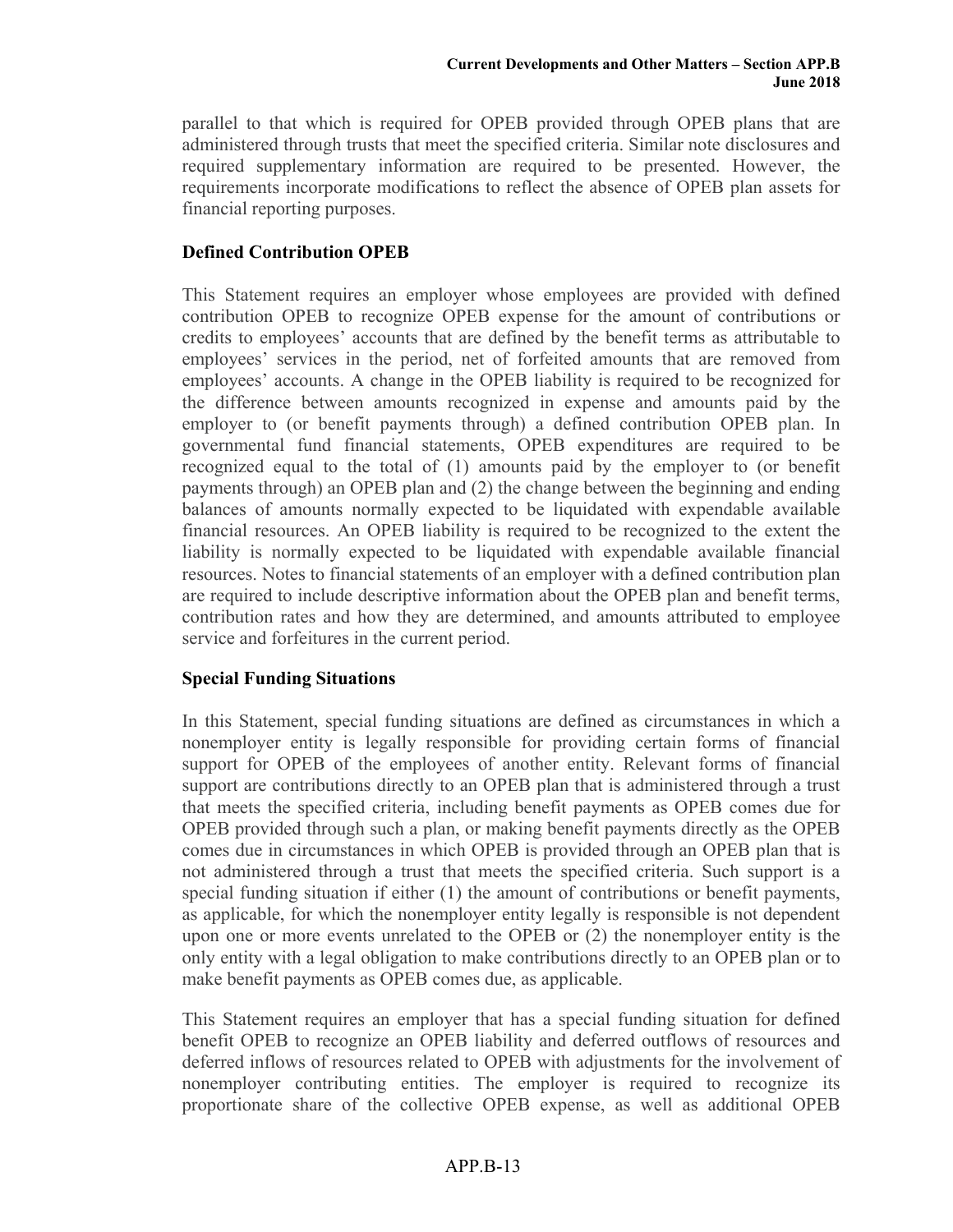expense and revenue for the OPEB support of the nonemployer contributing entities. This Statement requires that the employer disclose in notes to financial statements information about the amount of support provided by nonemployer contributing entities and present similar information about the involvement of those entities in 10-year schedules of required supplementary information.

The approach that is required by this Statement for measurement and recognition of liabilities, deferred outflows of resources and deferred inflows of resources, and expense by a governmental nonemployer contributing entity in a special funding situation for defined benefit OPEB is similar to the approach required for cost-sharing employers.

The information that is required to be disclosed in notes to financial statements and presented in required supplementary information of a governmental nonemployer contributing entity in a special funding situation depends on the proportion of the collective net OPEB liability that it recognizes. In circumstances in which a governmental nonemployer contributing entity recognizes a substantial proportion of the collective net OPEB liability, requirements for note disclosures and required supplementary information are similar to those for cost-sharing employers. Reduced note disclosures and required supplementary information are required for governmental nonemployer contributing entities that recognize a less-than-substantial portion of the collective net OPEB liability.

This Statement also establishes requirements related to special funding situations for defined contribution OPEB.

# **Effective Date**

This Statement is effective for fiscal years beginning after June 15, 2017. Earlier application is encouraged.

# **How the Changes in This Statement Will Improve Financial Reporting**

The requirements of this Statement will improve the decision-usefulness of information in employer and governmental nonemployer contributing entity financial reports and will enhance its value for assessing accountability and interperiod equity by requiring recognition of the entire OPEB liability and a more comprehensive measure of OPEB expense. Decision-usefulness and accountability also will be enhanced through new note disclosures and required supplementary information, as follows:

- More robust disclosures of assumptions will allow for better informed assessments of the reasonableness of OPEB measurements.
- Explanations of how and why the OPEB liability changed from year to year will improve transparency.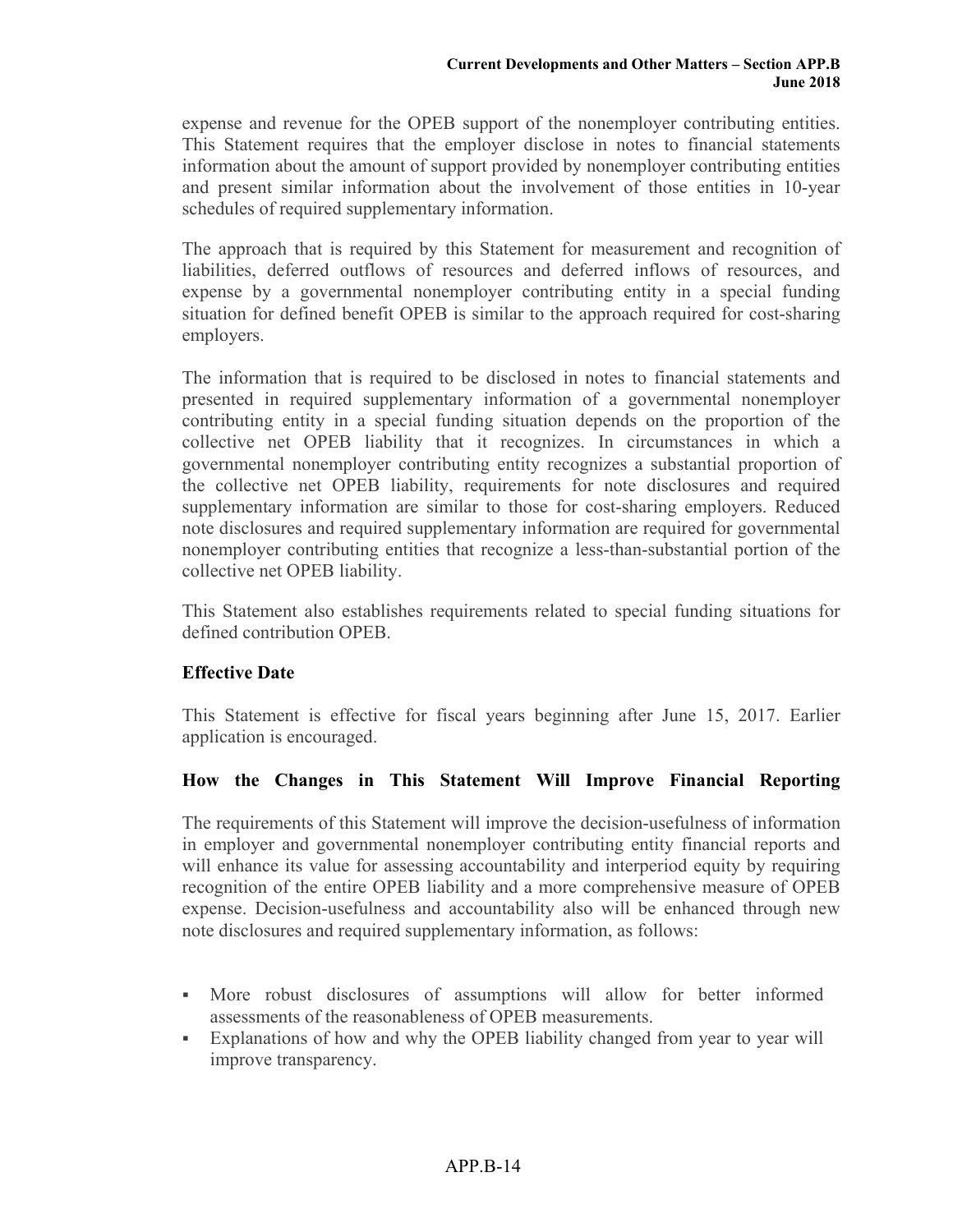- The summary OPEB liability information, including ratios, will offer an indication of the extent to which the total OPEB liability is covered by resources held by the OPEB plan, if any.
- For employers that provide benefits through OPEB plans that are administered through trusts that meet the specified criteria, the contribution schedules will provide measures to evaluate decisions related to contributions.
- The consistency, comparability, and transparency of the information reported by employers and governmental nonemployer contributing entities about OPEB transactions will be improved by requiring:
- The use of a discount rate that considers the availability of the OPEB plan's fiduciary net position associated with the OPEB of current active and inactive employees and the investment horizon of those resources, rather than utilizing only the long-term expected rate of return regardless of whether the OPEB plan's fiduciary net position is projected to be sufficient to make projected benefit payments and is expected to be invested using a strategy to achieve that return
- A single method of attributing the actuarial present value of projected benefit payments to periods of employee service, rather than allowing a choice among six methods with additional variations
- Immediate recognition in OPEB expense, rather than a choice of recognition periods, of the effects of changes of benefit terms
- Recognition of OPEB expense that incorporates deferred outflows of resources and deferred inflows of resources related to OPEB over a defined, closed period, rather than a choice between an open or closed period.

# **2. GASB 81,** *Irrevocable Split-Interest Agreements*

The objective of this Statement is to improve accounting and financial reporting for irrevocable split-interest agreements by providing recognition and measurement guidance for situations in which a government is a beneficiary of the agreement.

Split-interest agreements are a type of giving agreement used by donors to provide resources to two or more beneficiaries, including governments. Split-interest agreements can be created through trusts—or other legally enforceable agreements with characteristics that are equivalent to split-interest agreements—in which a donor transfers resources to an intermediary to hold and administer for the benefit of a government and at least one other beneficiary. Examples of these types of agreements include charitable lead trusts, charitable remainder trusts, and life-interests in real estate.

This Statement requires that a government that receives resources pursuant to an irrevocable split-interest agreement recognize assets, liabilities, and deferred inflows of resources at the inception of the agreement. Furthermore, this Statement requires that a government recognize assets representing its beneficial interests in irrevocable split-interest agreements that are administered by a third party, if the government controls the present service capacity of the beneficial interests. This Statement requires that a government recognize revenue when the resources become applicable to the reporting period.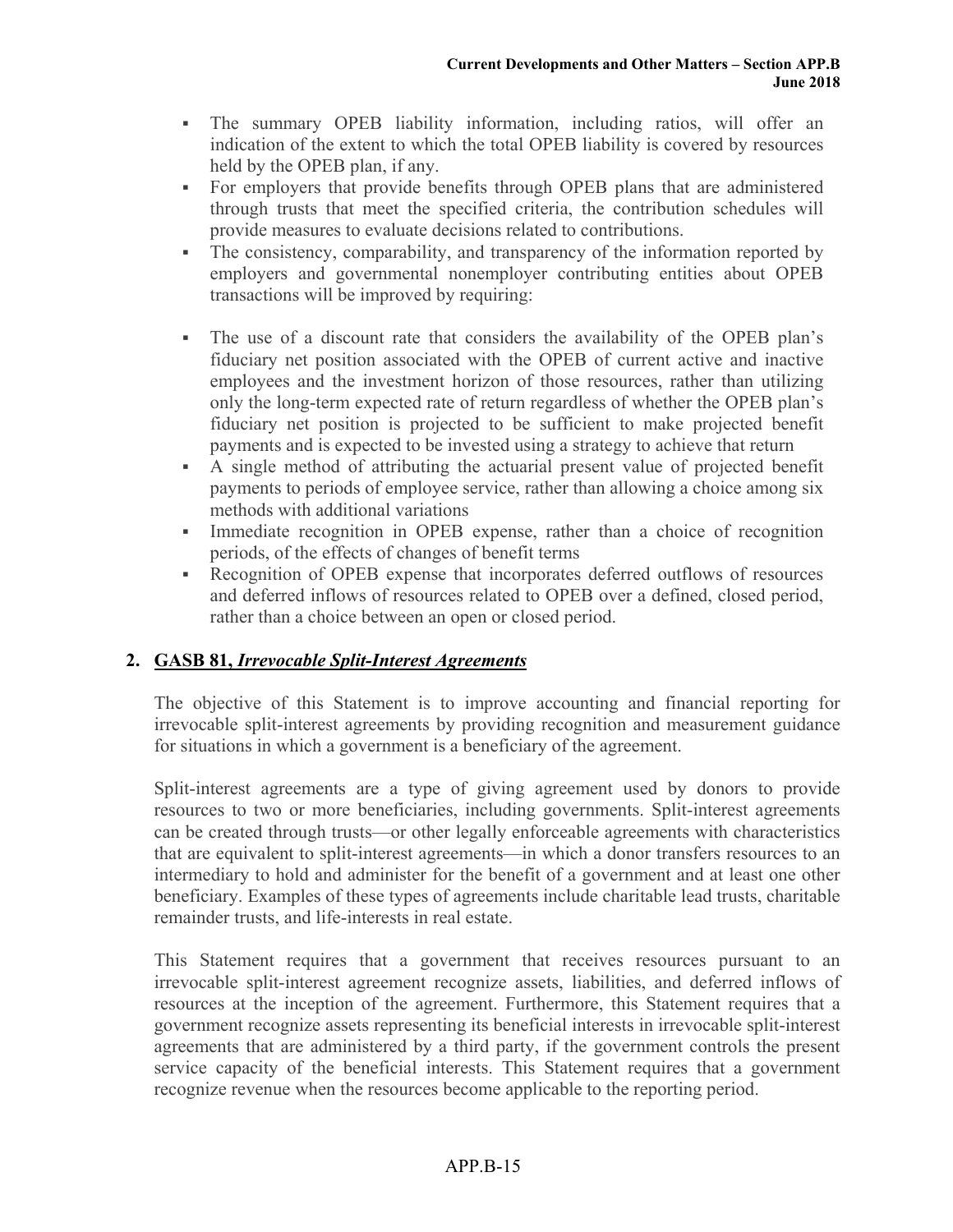The requirements of this Statement are effective for financial statements for periods beginning after December 15, 2016, and should be applied retroactively. Earlier application is encouraged.

# **How the Changes in This Statement Will Improve Financial Reporting**

This Statement enhances the comparability of financial statements by providing accounting and financial reporting guidance for irrevocable split-interest agreements in which a government is a beneficiary. This Statement also enhances the decision-usefulness of general purpose external financial reports, and their value for assessing accountability, by more clearly identifying the resources that are available for the government to carry out its mission.

# 3. **GASB 85,** *Omnibus 2017*

The objective of this Statement is to address practice issues that have been identified during implementation and application of certain GASB Statements. This Statement addresses a variety of topics including issues related to blending component units, goodwill, fair value measurement and application, and postemployment benefits (pensions and other postemployment benefits [OPEB]). Specifically, this Statement addresses the following topics:

- Blending a component unit in circumstances in which the primary government is a business-type activity that reports in a single column for financial statement presentation
- Reporting amounts previously reported as goodwill and "negative" goodwill
- Classifying real estate held by insurance entities
- Measuring certain money market investments and participating interest-earning investment contracts at amortized cost
- Timing of the measurement of pension or OPEB liabilities and expenditures recognized in financial statements prepared using the current financial resources measurement focus
- Recognizing on-behalf payments for pensions or OPEB in employer financial statements
- Presenting payroll-related measures in required supplementary information for purposes of reporting by OPEB plans and employers that provide OPEB
- Classifying employer-paid member contributions for OPEB
- Simplifying certain aspects of the alternative measurement method for OPEB
- Accounting and financial reporting for OPEB provided through certain multipleemployer defined benefit OPEB plans.

# **Effective Date**

The requirements of this Statement are effective for reporting periods beginning after June 15, 2017. Earlier application is encouraged.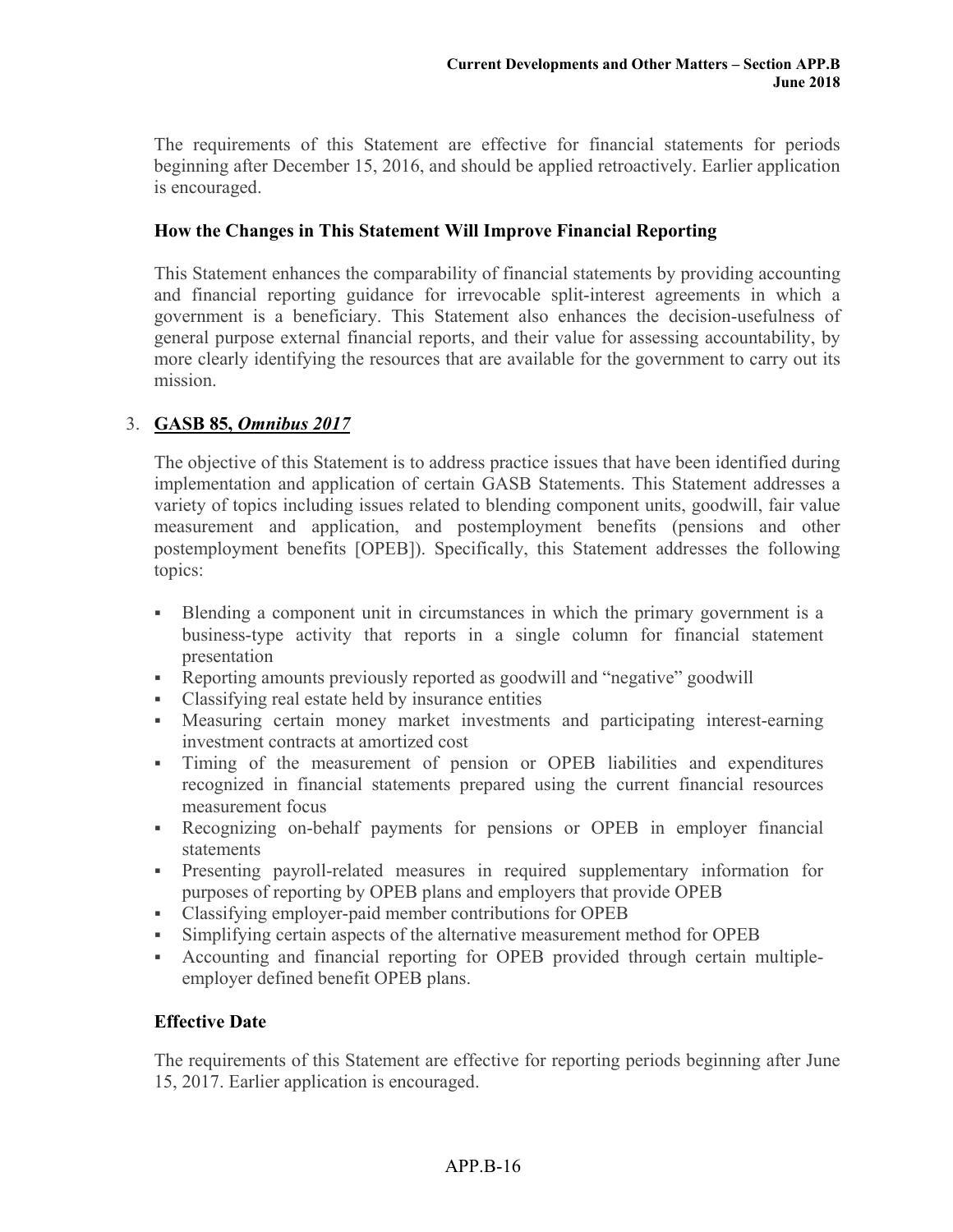### **How the Changes in This Statement Will Improve Financial Reporting**

The requirements of this Statement will enhance consistency in the application of accounting and financial reporting requirements. Consistent reporting will improve the usefulness of information for users of state and local government financial statements.

# 4. **GASB 86,** *Certain Debt Extinguishment Issues*

The primary objective of this Statement is to improve consistency in accounting and financial reporting for in-substance defeasance of debt by providing guidance for transactions in which cash and other monetary assets acquired with only existing resources—resources other than the proceeds of refunding debt—are placed in an irrevocable trust for the sole purpose of extinguishing debt. This Statement also improves accounting and financial reporting for prepaid insurance on debt that is extinguished and notes to financial statements for debt that is defeased in substance.

# **In-Substance Defeasance of Debt Using Only Existing Resources**

Statement No. 7, *Advance Refundings Resulting in Defeasance of Debt*, requires that debt be considered defeased in substance when the debtor irrevocably places cash or other monetary assets acquired with refunding debt proceeds in a trust to be used solely for satisfying scheduled payments of both principal and interest of the defeased debt. The trust also is required to meet certain conditions for the transaction to qualify as an in-substance defeasance. This Statement establishes essentially the same requirements for when a government places cash and other monetary assets acquired with only existing resources in an irrevocable trust to extinguish the debt. However, in financial statements using the economic resources measurement focus, governments should recognize any difference between the reacquisition price (the amount required to be placed in the trust) and the net carrying amount of the debt defeased in substance using only existing resources as a separately identified gain or loss in the period of the defeasance.

Governments that defease debt using only existing resources should provide a general description of the transaction in the notes to financial statements in the period of the defeasance. In all periods following an in-substance defeasance of debt using only existing resources, the amount of that debt that remains outstanding at period-end should be disclosed.

#### **Prepaid Insurance Related to Extinguished Debt**

For governments that extinguish debt, whether through a legal extinguishment or through an in-substance defeasance, this Statement requires that any remaining prepaid insurance related to the extinguished debt be included in the net carrying amount of that debt for the purpose of calculating the difference between the reacquisition price and the net carrying amount of the debt.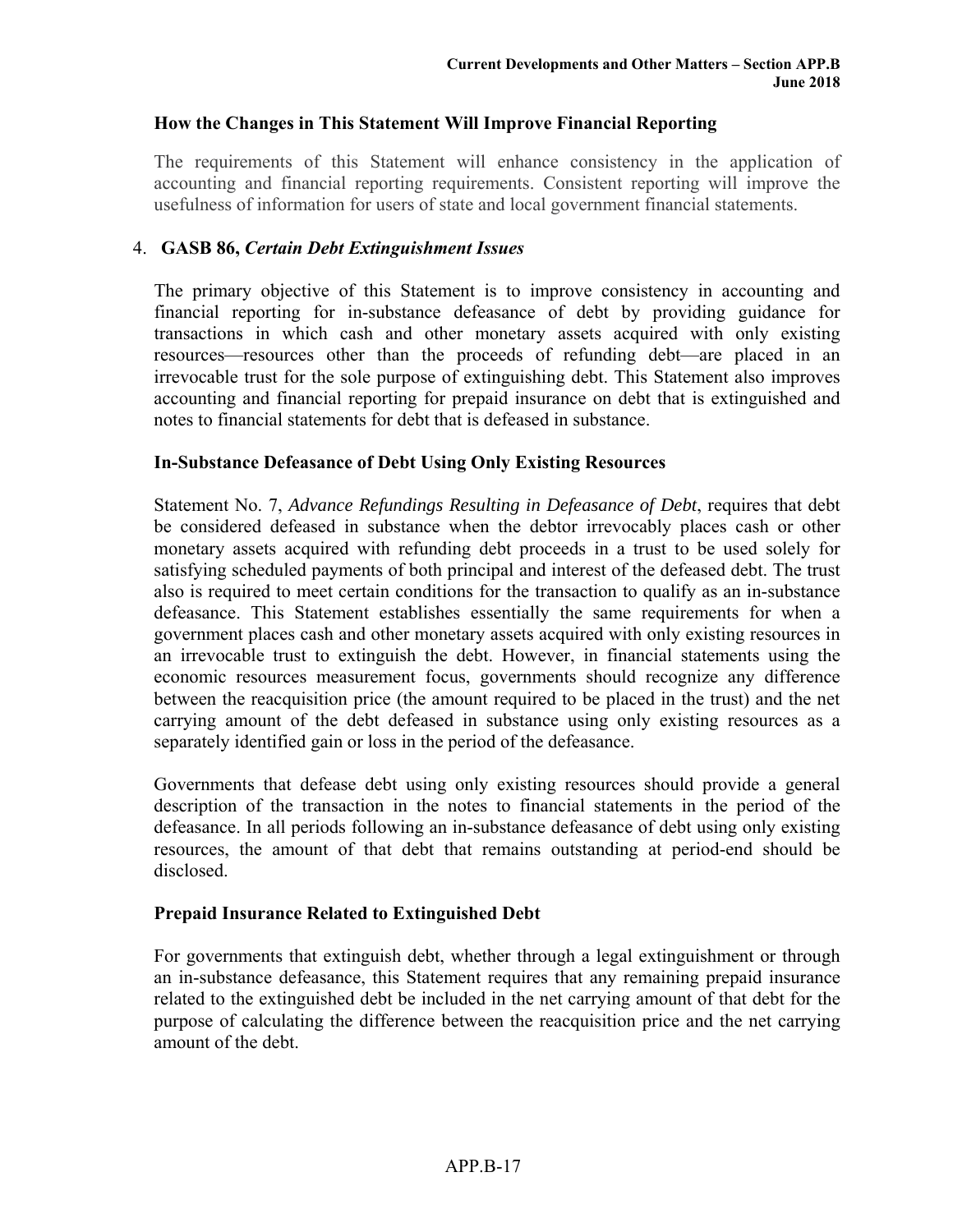### **Additional Disclosure for All In-Substance Defeasance Transactions**

One of the criteria for determining an in-substance defeasance is that the trust holds only monetary assets that are essentially risk-free. If the substitution of essentially risk-free monetary assets with monetary assets that are not essentially risk-free is not prohibited, governments should disclose that fact in the period in which the debt is defeased in substance. In subsequent periods, governments should disclose the amount of debt defeased in substance that remains outstanding for which that risk of substitution exists.

# **Effective Date**

The requirements of this Statement are effective for reporting periods beginning after June 15, 2017. Earlier application is encouraged.

# **How the Changes in This Statement Will Improve Accounting and Financial Reporting**

The requirements of this Statement will increase consistency in accounting and financial reporting for debt extinguishments by establishing uniform guidance for derecognizing debt that is defeased in substance, regardless of how cash and other monetary assets placed in an irrevocable trust for the purpose of extinguishing that debt were acquired. The requirements of this Statement also will enhance consistency in financial reporting of prepaid insurance related to debt that has been extinguished. In addition, this Statement will enhance the decision-usefulness of information in notes to financial statements regarding debt that has been defeased in substance.

**5. GASB Implementation Guides** – 2017-1—3 are available within Checkpoint; however, the Comprehensive Implementation Guide 2017-18 (incorporated guidance as of June 30, 2017) is not yet available.

#### 6. **SSAE No. 18, Attestation Standards: Clarification and Recodification**

To address concerns over the clarity, length, and complexity of its standards, the Auditing Standards Board (ASB) established clarity drafting conventions and undertook a project to redraft all the standards it issues in clarity format. The redrafting of Statements on Standards for Attestation Engagements (SSAEs or attestation standards) in SSAE No. 18, Attestation Standards:

Clarification and Recodification, (statement) represents the culmination of that process. This statement redrafts all SSAEs, except for the following:

 Chapter 7, "Management's Discussion and Analysis," of SSAE No. 10, Attestation Standards: Revision and Recodification (AICPA, Professional Standards, AT sec. 701) The ASB decided not to clarify AT section 701 because practitioners rarely perform attestation engagements to report on management's discussion and analysis prepared pursuant to the rules and regulations adopted by the U.S. Securities and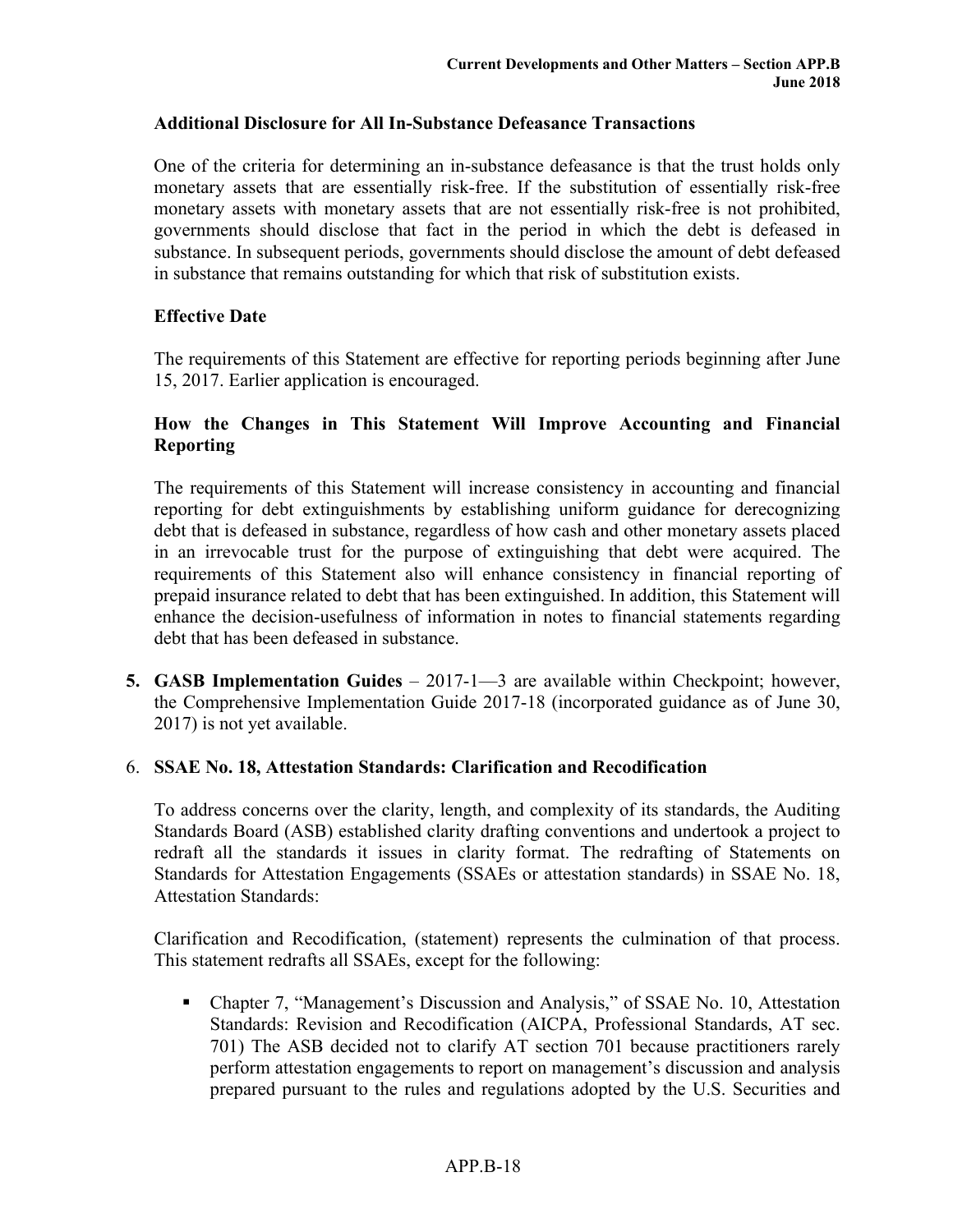Exchange Commission. Therefore, the ASB decided that AT section 701 should be retained in its current unclarified format as AT-C section 395 of AICPA Professional Standards until further notice.

 SSAE No. 15, An Examination of an Entity's Internal Control Over Financial Reporting That Is Integrated With an Audit of Its Financial Statements, and related Attestation Interpretation No. 1, "Reporting Under Section 112 of the Federal Deposit Insurance Corporation Improvement Act" (AICPA, Professional Standards, AT sec. 501 and 9501)

The ASB concluded that because engagements performed under AT section 501 are required to be integrated with an audit of financial statements, the content of AT section 501 should be moved to the Statements on Auditing Standards (SASs). As a result, in October 2015, the ASB issued SAS No. 130, An Audit of Internal Control Over Financial Reporting That Is Integrated With an Audit of Financial Statements (AICPA, Professional Standards, AU-C sec. 940). AT section 501 and the related interpretation will be withdrawn when SAS No. 130 becomes effective; the effective date for SAS No. 130 is for integrated audits for periods ending on or after December 15, 2016.

The attestation standards are developed and issued in the form of SSAEs and are codified into sections. This statement recodifies the "AT" section numbers designated by SSAE Nos. 10–17 using the identifier "AT-C" to differentiate the sections of the clarified attestation standards ("AT-C sections") from the attestation standards that are superseded by this statement ("AT sections"). The AT sections in AICPA Professional Standards remain effective through April 2017, by which time substantially all engagements for which the AT sections were still effective are expected to be completed.

The attestation standards have been redrafted in accordance with the clarity drafting conventions, which include the following:

- Establishing objectives for each AT-C section
- Including a definitions section, where relevant, in each AT-C section
- Separating requirements from application and other explanatory material
- Numbering application and other explanatory material paragraphs using an A- prefix and presenting them in a separate section that follows the requirements section
- Using formatting techniques, such as bulleted lists, to enhance readability
- Including, when appropriate, special considerations relevant to audits of smaller, less
- complex entities within the text of the AT-C section
- Including, when appropriate, special considerations relevant to examination, review, or agreed-upon procedures engagements for governmental entities within the text of the ATC section.

# **Effective Date**

This standard is effective for practitioners' reports dated on or after May 1, 2017.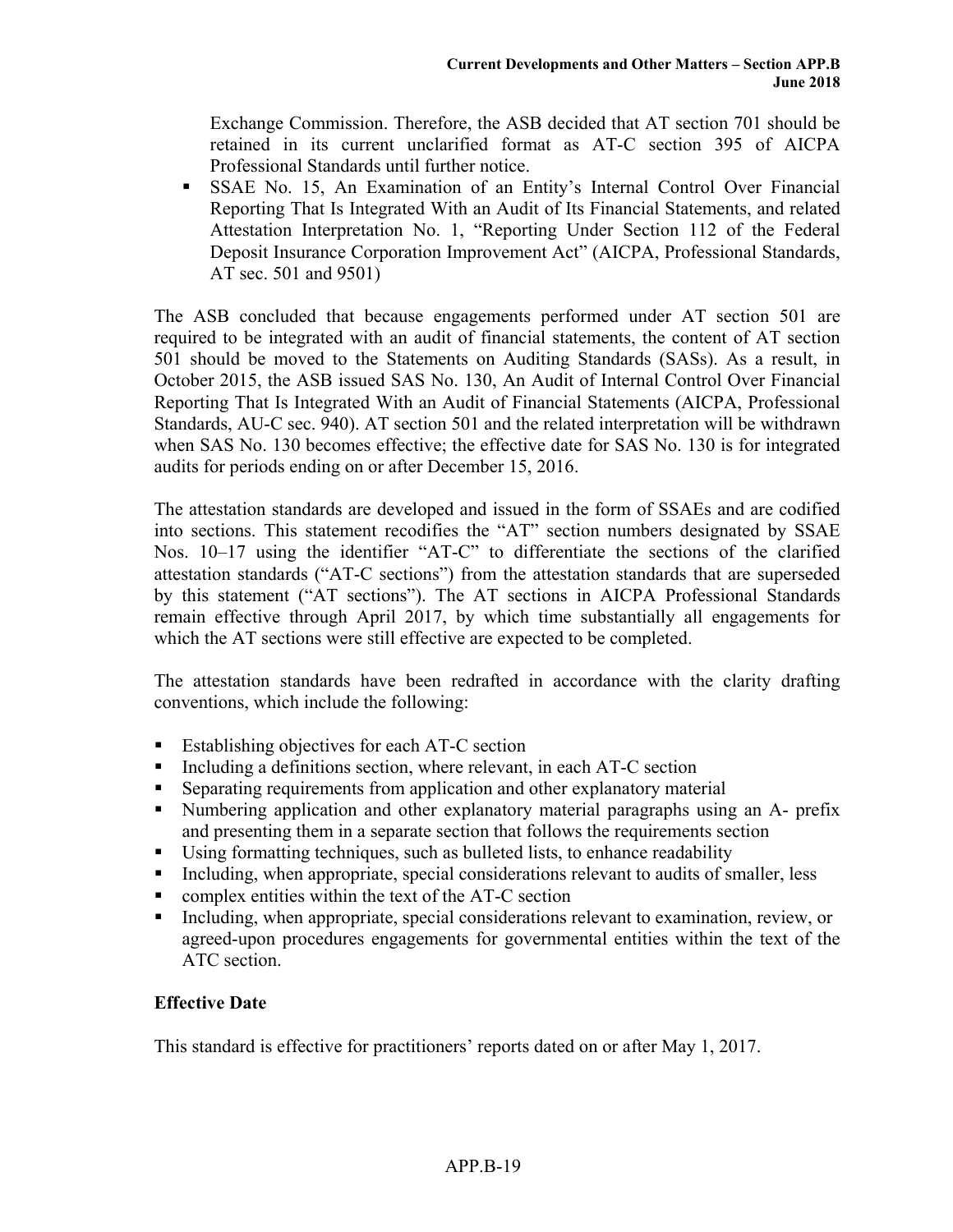# 7. **AICPA SAS No. 132,** *The Auditor's Consideration of an Entity's Ability to Continue as a Going Concern*

In February 2017, the AICPA's Auditing Standards Board (ASB) issued Statement on Auditing Standards (SAS) No. 132, *The Auditor's Consideration of an Entity's Ability to Continue as a Going Concern* (AICPA, *Professional Standards*, AU-C sec. 570)*.* 

SAS No. 132 supersedes SAS No. 126 of the same title and will be effective for (i) **audits of financial statements for periods ending on or after December 15, 2017**, and (ii) reviews of interim financial information for interim periods beginning after fiscal years ending on or after December 15, 2017.

The primary objective in the development of SAS No. 132 was to consider the accounting provisions of FASB Accounting Standards Update (ASU) No. 2014-15, *Presentation of Financial Statements—Going Concern* (Subtopic 205-40): *Disclosure of Uncertainties about an Entity's Ability to Continue as a Going Concern*, and GASB Statement No. 56, *Codification of Accounting and Financial Reporting Guidance Contained in the AICPA Statements on Auditing Standards* (GASB Statement No. 56)*.* 

# **Changes from Existing Standards**

The ASB retained several concepts from SAS No. 126 including a requirement for the auditor to make a separate conclusion with respect to the existence of substantial doubt among other matters. The ASB believes the following are the most significant changes to the existing auditing standards resulting from the issuance SAS No. 132.

#### **Auditor's Objectives and Related Conclusions**

SAS No. 132 clarifies that the auditor's objectives include separate determinations and conclusions with respect to (1) the use of the going concern basis of accounting, when relevant, in the preparation of the financial statements, and (2) based on the audit evidence obtained whether substantial doubt about an entity's ability to continue as a going concern for a reasonable period of time exits.

# **Financial Support by Third Parties or the Entity's Owner-Manager**

SAS No. 132 includes a new requirement with respect to financial support by third-parties or the entities' owner-manager. In circumstances when management's plans include financial support by third parties or the entity's owner-manager and such evidence is necessary in supporting management's assertions about the entity's ability to continue as a going concern for a reasonable period of time, the auditor is required to obtain sufficient appropriate audit evidence about the intent and ability of such parties to provide the necessary financial support.

The application material of SAS No. 132 explains that the intent to provide the necessary financial support may be evidenced by either a) obtaining from management written evidence about the third party commitment or b) confirming directly with the supporting party. The application material further explains that when the financial support is provided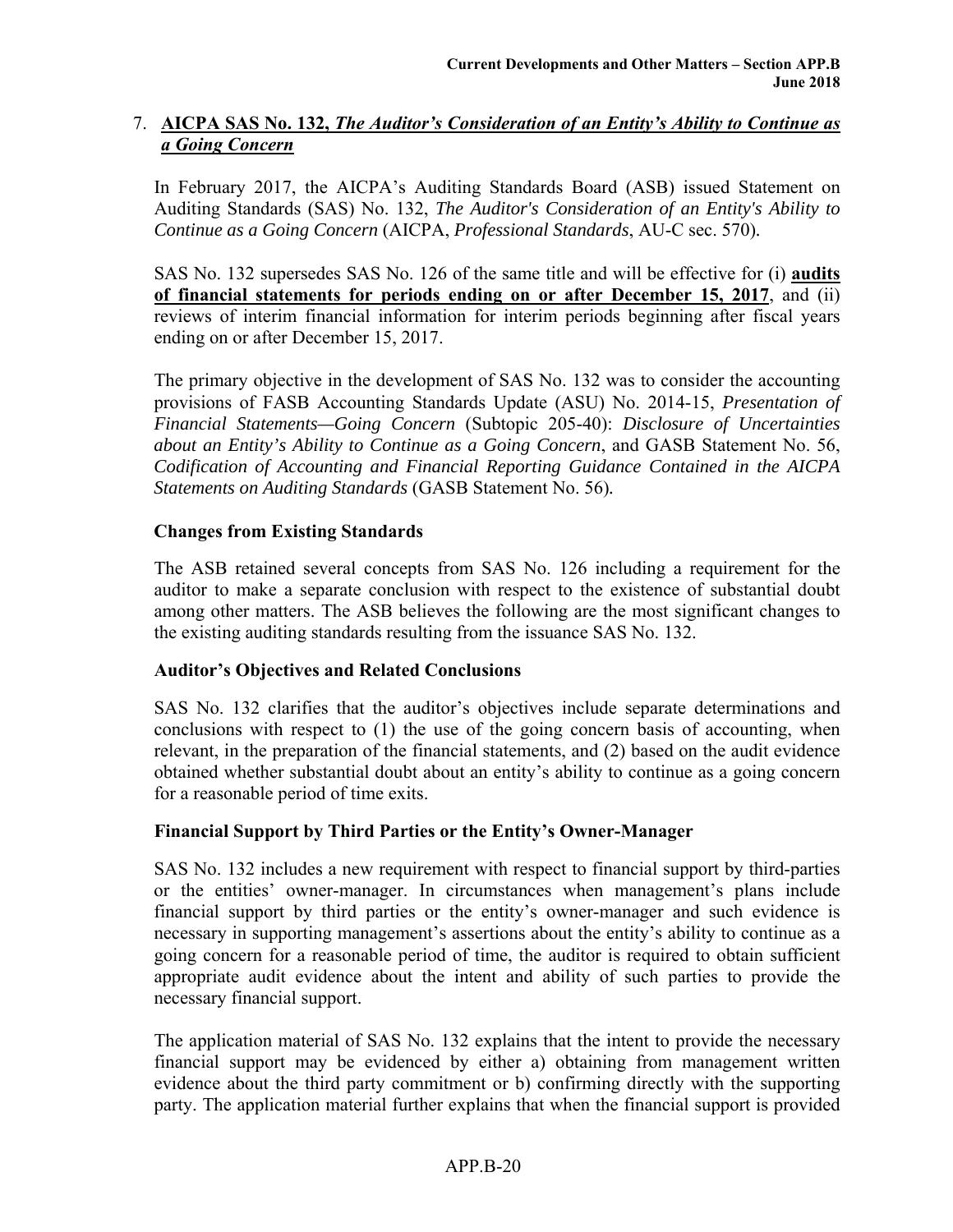by an owner-manager, the evidence regarding intent may be in the form of a support letter or a written representation. Finally, the application material provides illustrative wording of a third party support letter.

# **Period beyond Management's Assessment**

SAS No. 132 includes a requirement for the auditor to inquire of management regarding its knowledge of conditions or events beyond the period of management's evaluation that may have an effect on the entity's ability to continue as a going concern. The inquiries are not intended to require management to extend its evaluation period but may affect other disclosure requirements or consideration of whether the financial statements are fairly presented.

# **Use of Emphasis Paragraphs When Substantial Doubt is Alleviated**

The ASB includes application material in SAS No. 132 should an auditor decide to include an emphasis paragraph to highlight the liquidity issues related to management disclosures when the auditor concludes that substantial doubt has been alleviated by management's plans. An example of the emphasis paragraph in those circumstances is provided as application material.

# **Interim Financial Information**

In issuing SAS No. 132, the ASB also amends AU-C section 930, Interim Financial Information (AICPA, Professional Standards). Under extant AU-C section 930, the auditor is required to perform inquiries and consider the adequacy of disclosures to address the issue of substantial doubt about the entity's ability to continue as a going concern if (a) conditions or events that may indicate substantial doubt about an entity's ability to continue as a going concern existed at the date of the prior period financial statements, regardless of whether the substantial doubt was alleviated by the auditor's consideration of management's plans, or (b) in the course of performing review procedures on the current period interim financial information, the auditor becomes aware of conditions or events that might be indicative of the entity's inability to continue as a going concern. From the review report perspective, AU-C section 930 provides the auditor an option to include an emphasis-of-matter paragraph when management's disclosures are adequate.

The ASB decided to require performing review procedures to address the situations when the applicable financial reporting framework includes requirements for management to evaluate the entity's ability to continue as a going concern for a reasonable period of time in preparing interim financial information. The amendments to AU-C section 930 reflects a new requirement for the auditor to include an emphasis-of matter paragraph in the review report when certain conditions or events exist related to substantial doubt about an entity's ability to continue as a going concern. This decision was based on the ASB's desire to achieve consistency in auditor reporting in both the annual audit and interim financial information.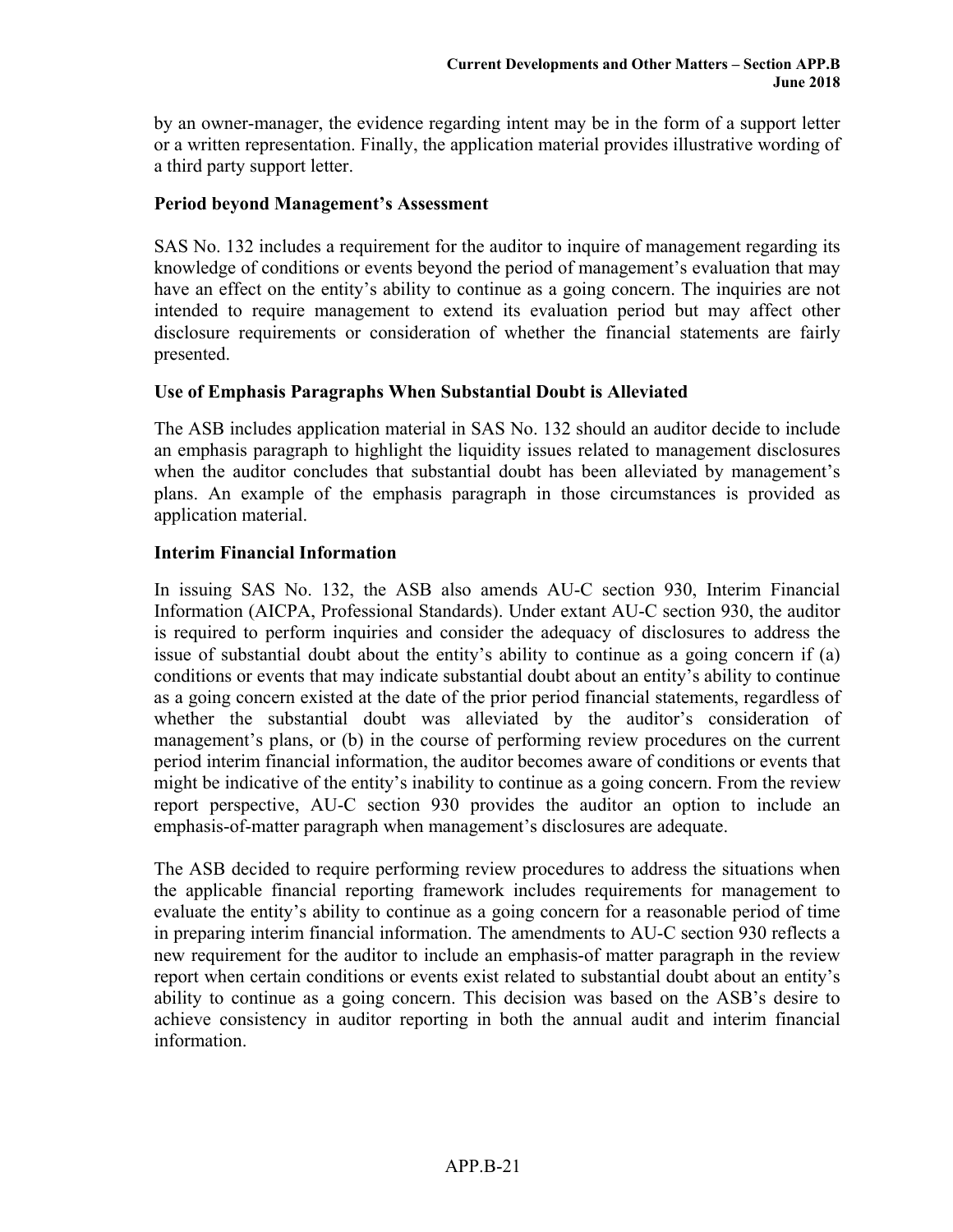#### **Financial Statements Prepared in Accordance With a Special Purpose Framework**

In the scope section, SAS No. 132 makes it clearer that the issues of going concern basis of accounting and whether substantial doubt exists are separate issues. As a result, when the going concern basis of accounting is not relevant, the requirement of SAS No. 132 to obtain sufficient appropriate audit evidence regarding, and conclude on, the appropriateness of management's use of the going concern basis of accounting do not apply. However, irrespective of whether the going concern basis of accounting is relevant in the preparation of special purpose financial statements, the requirements of SAS No. 132 apply regarding the auditor's responsibilities to conclude, based on the audit evidence obtained, whether substantial doubt exists and to evaluate the possible financial statement effects.

#### **8. SAS 133,** *Auditor Involvement with Exempt Offering Documents*

The Auditing Standards Board issued **SAS No. 133,** *Auditor Involvement with Exempt Offering Documents* (AICPA, *Professional Standards*, AU-C sec. 945), to address the auditor's responsibilities with respect to all exempt offerings of securities undertaken pursuant to federal and state securities laws, and similar laws governing franchise offerings. AU-C section 925, *Filings With the U.S. Securities and Exchange Commission Under the Securities Act of 1933* (AICPA, *Professional Standards*), addresses other offerings. Prior to the issuance of SAS No. 133, the AICPA provided best practices specific to issuances of municipal securities in industry-specific auditing guidance appearing in the AICPA Audit and Accounting Guides, State and Local Governments and Health Care Entities. SAS No. 133 amends AU-C section 560, *Subsequent Events and Subsequently Discovered Facts* (AICPA, *Professional Standards*), and AU-C section 925, and becomes effective for exempt offering documents with which the auditor is involved that are **initially distributed, circulated, or submitted on or after June 15, 2018.** 

This SAS addresses the auditor's responsibilities when both of the following conditions exist:

- a. The auditor's report on financial statements or the auditor's review report on interim financial information of an entity is included or incorporated by reference in an offering document relating to either of the following:
	- i. Securities, when either the transaction or the securities themselves are exempt from registration under the Securities Act of 1933, as amended (Securities Act of 1933)
	- ii. Franchise offerings regulated by the Federal Trade Commission (FTC) or applicable state franchise laws

Hereafter, such security and franchise offerings are referred to as "exempt offerings" for purposes of this SAS.

b) The auditor performs one or more of the activities in paragraph 8*b* with respect to the exempt offering document.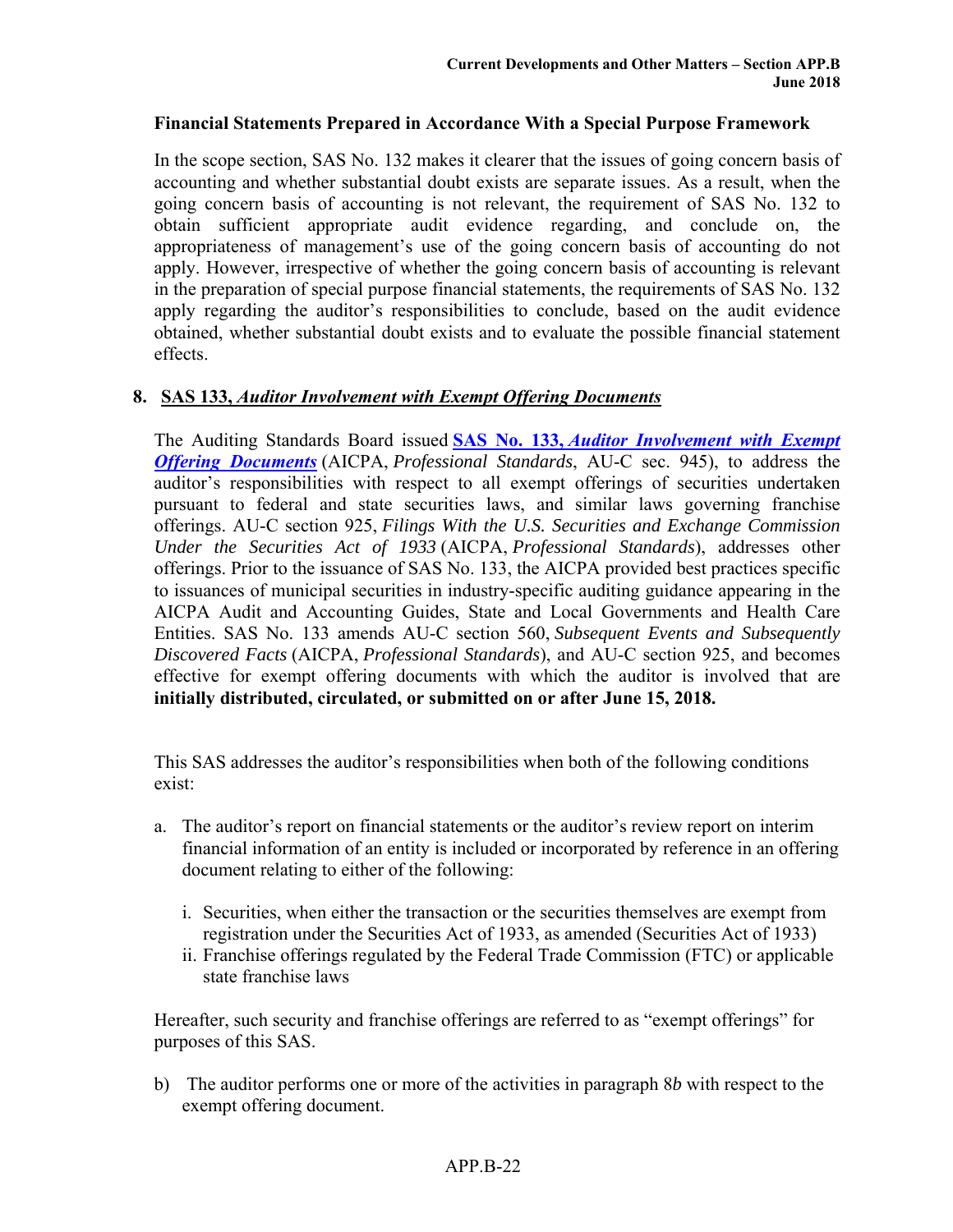In such situations, the auditor is deemed to be involved with the exempt offering document.

The auditor is involved with an exempt offering document and should apply the requirements of this SAS in connection with an exempt offering document when both of the following conditions exist:

- a) *The auditor's report is included in the exempt offering document.*
- b) The auditor performs one or more of the following activities with respect to the exempt offering document:
	- i. Assisting the entity in preparing information included in the exempt offering document
	- ii. Reading a draft of the exempt offering document at the entity's request
	- iii. Issuing a comfort or similar letter in accordance with AU-C section 920, *Letters for Underwriters and Certain Other Requesting Parties*, or an agreed-upon procedures report in accordance with AT-C section 215, *Agreed-Upon Procedures Engagements,*  in lieu of a comfort or similar letter on information included in the exempt offering document
	- iv. Participating in due diligence discussions with underwriters, placement agents, broker-dealers, or other financial intermediaries in connection with the exempt offering
	- v. Issuing a practitioner's attestation report on information relating to the exempt offering
	- vi. Providing written agreement for the use of the auditor's report in the exempt offering document
	- vii. Updating an auditor's report for inclusion in the exempt offering document.

When the auditor is involved with an exempt offering document, the auditor should perform the procedures in paragraphs 9–15 at or shortly before the date of distribution, circulation, or submission of the exempt offering document, and as appropriate upon any subsequent distribution, circulation, or submission of the exempt offering document.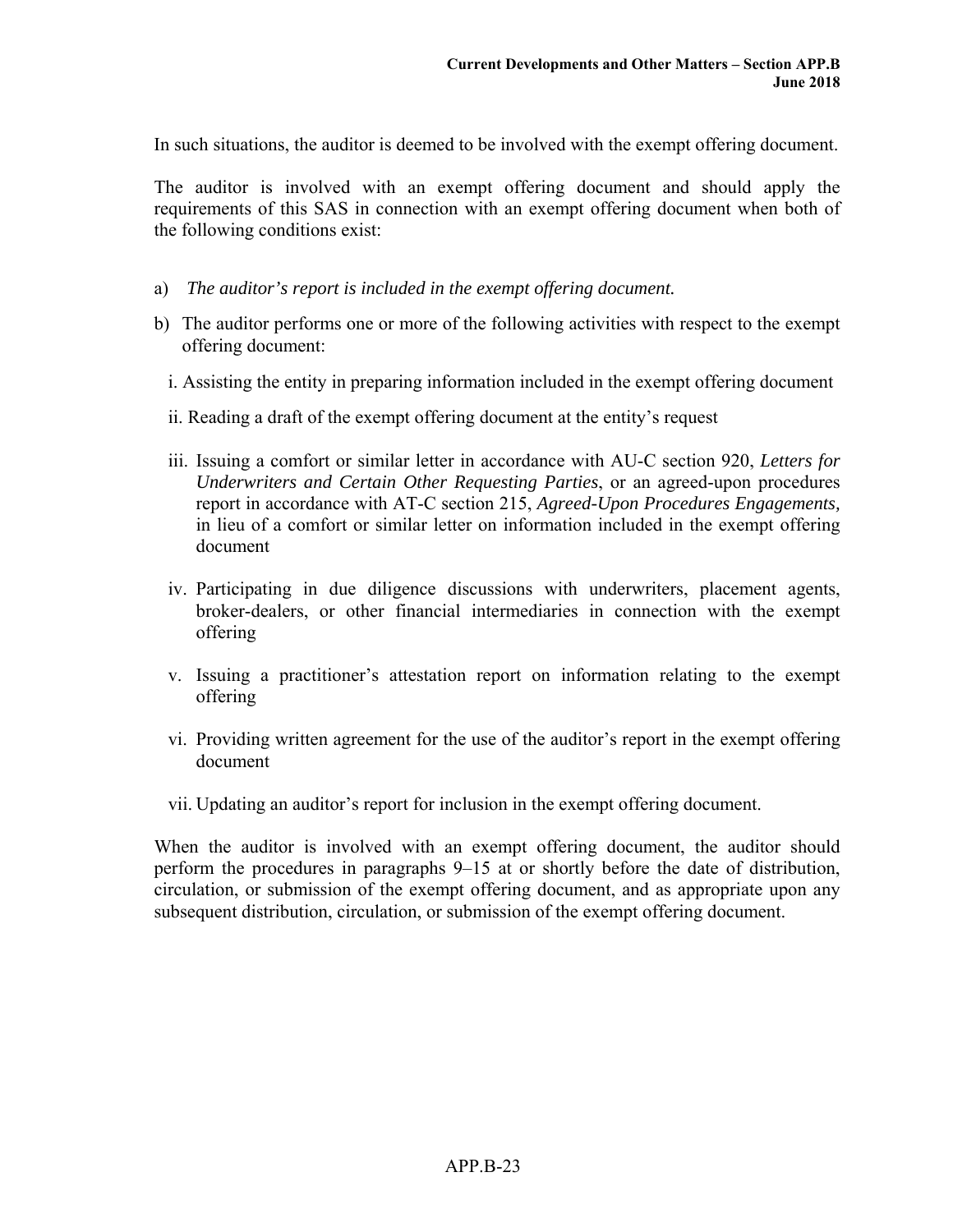# **APPENDIX C**

# **AUDIT PROCEDURES**

# 1. **Centralized Cafeteria Procedures**

Procedures for Centralized Cafeteria Systems

The Division of Local Government Audit has established certain additional audit procedures for centralized cafeteria systems of county school systems and special school districts that are audited by the Division of Local Government Audit. These additional procedures must be performed by certified public accountants who have contracted to audit the internal school funds of an applicable special school district or county school system. These additional procedures include many procedures that must be performed while school is in session to ensure compliance with federal and state regulations. Therefore, the audits should be contracted early enough to allow adequate time for planning and performing the additional cafeteria procedures.

A separate report on these procedures is not required; however, an auditor from the Division of Local Government Audit will review the supporting audit documentation for these procedures to determine that sufficient work was performed and adequately documented. The supporting audit documentation should be completed and available for review by the audit staff of the Division of Local Government Audit no later than September 30 of each year unless prior arrangements are made with the Division of Local Government Audit. The Division of Local Government Audit is the principal auditor for centralized cafeteria systems and will rely on the work performed by the certified public accountant at the individual schools as a basis for its opinion.

The additional procedures are to be performed at the schools selected for physical observation in procedure No. 1 below. However, if the certified public accountant becomes aware that the scope should be expanded to include all schools in the system, the auditor should immediately contact the Division of Local Government Audit. The following are audit procedures for centralized cafeteria systems:

1. Prior to the end of the school year, physically observe (on a sample basis of schools) meal counts, cash collections, and internal controls during the year under audit. At least 25 percent of the total schools in the system must be included in this sample on a yearly rotation basis. At the same time the internal control questionnaire is filled out; prepare a short summary of daily operations as stated by the cafeteria manager. Compare the cafeteria manager's responses with your observations and review of internal controls. Prepare a list of all internal control weaknesses noted and recommendations for improvement.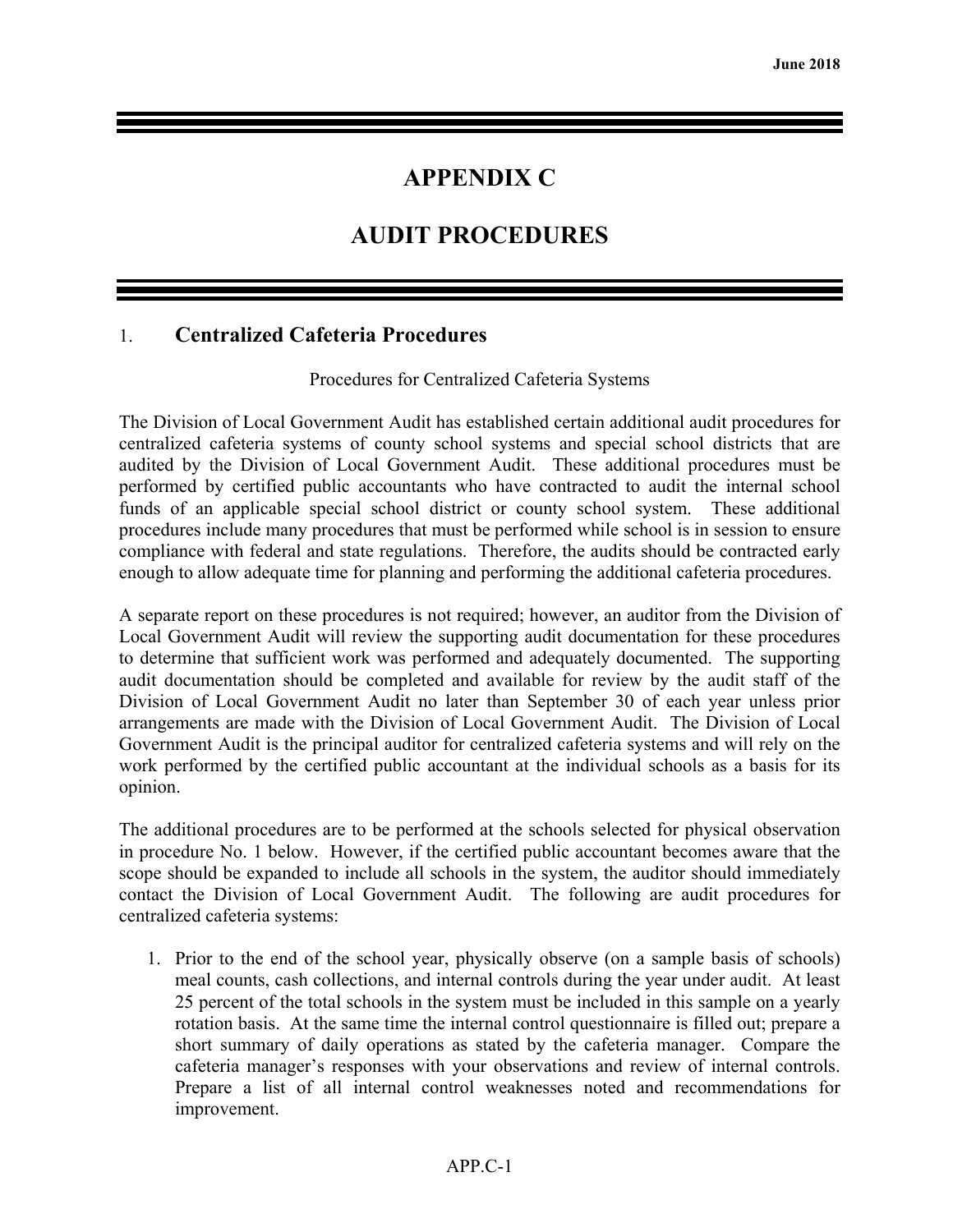- 2. Determine that "collection procedures" submitted annually to the Tennessee Department of Education are implemented properly. Auditors should determine that an actual meal count for reimbursable meals is taken at the point of service. Determine that reimbursable meal counts are accurate and that supplemental sales (a la carte) are not included in the reimbursable meal counts. Verify that the procedures established are in effect.
- 3. If the individual school maintains a bank account for cafeteria funds, perform standard bank account reconciliation procedures and confirm balances as of June 30 by written communication or other available documentation.
- 4. If a bank account is maintained, determine that all checks are made payable to the central office. Note any exceptions.
- 5. On a sample basis, foot and extend daily collection reports, if the reports are prepared manually. Investigate any differences noted.
- 6. If collections are made in the classroom, trace classroom teacher reports on a sample basis to amounts reported on daily collection reports of the cafeteria manager. Investigate any differences noted.
- 7. Review frequency of bank deposits, and determine compliance with the three-day deposit requirement. Compare bank deposits with cash collections on a monthly basis. Investigate any differences noted. If deposits are made directly to an outside bank account, such as the county trustee's account, it will be necessary to trace to those records.
- 8. For the whole year, prepare a schedule of receipts by source from collection reports. Trace cash collections per these schedules to cash receipt records of the centralized cafeteria fund. Investigate any differences noted.
- 9. Review collection reports for the manner of recording number of children served by meal (lunch, breakfast, and snack) according to eligibility (free, reduced, full pay) to determine if these numbers are used in the report that is consolidated at the central office level and then submitted to the state as part of the monthly Claim for Reimbursement.
- 10. Check the approved applications to ensure that there are a sufficient number on hand to support the reported free and reduced-price meals served. (Note: Applications may contain the name of more than one child.)

**Note: Step 10 will not apply if the cafeteria participates in the Community Eligibility Provision (CEP).**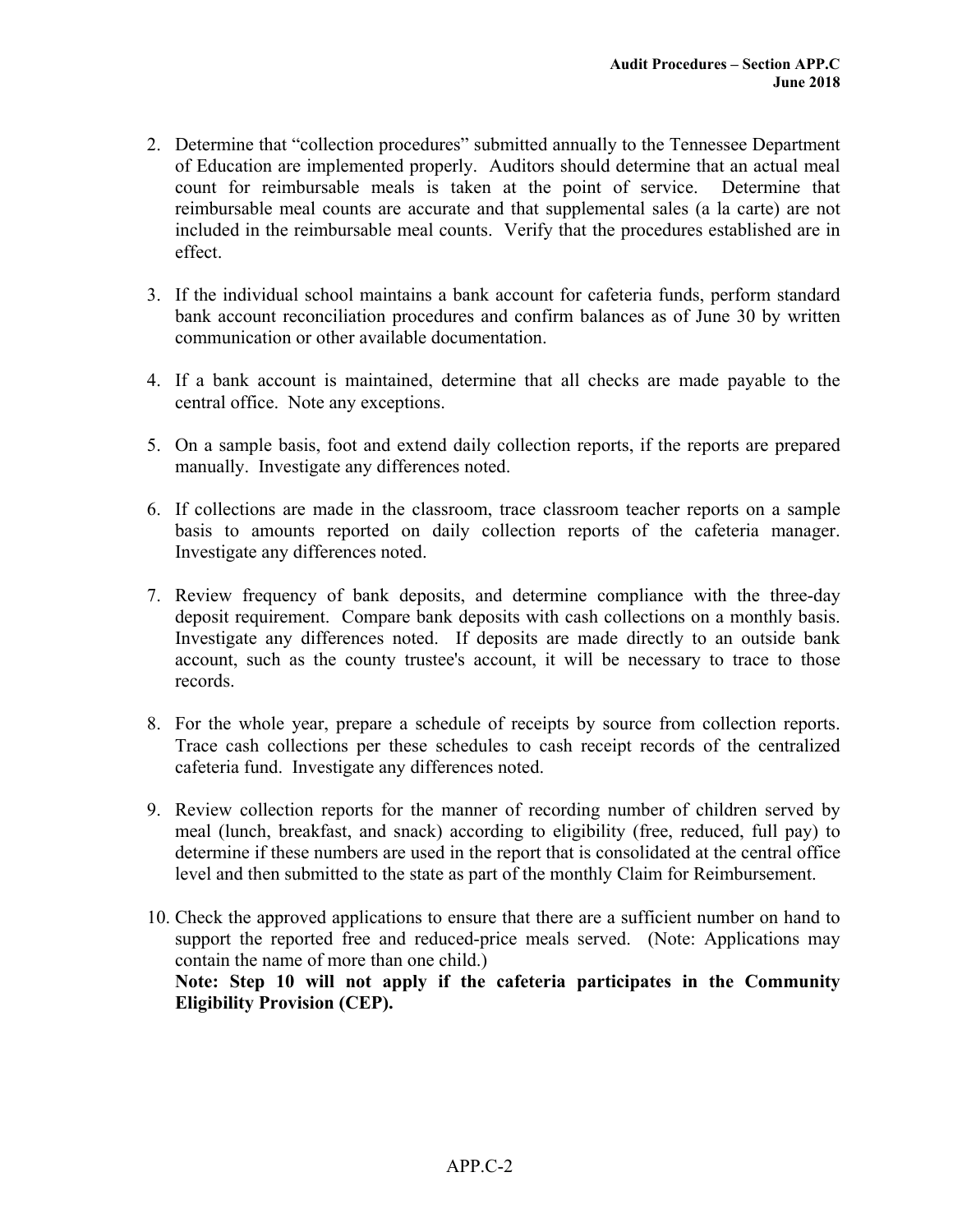- 11. The cafeteria system is required by USDA to verify a percentage of free and reducedprice applications. Review the procedures used by the system and determine that the system maintains the records required to document its verification procedure as follows:
	- a. Summary of verification efforts (to include total number of applications on file October 1 and the percentage or number of applications verified)
	- b. Copies of all correspondence with the household selected
	- c. Documentation or proof of benefit eligibility
	- d. Report of verification results on each household selected for verification

# **Note: Step 11 will not apply if the cafeteria participates in the Community Eligibility Provision (CEP).**

- 12. For the whole fiscal year, prepare a schedule of the number of meals sold to children and adults as reported on daily collection reports and reconcile potential cash collections from such sales to receipts as determined from procedure No. 8. Investigate any differences noted. Discuss with the director of schools and state auditors any unusual variances detected as a result of the procedure.
- 13. Observe and test compliance with the USDA minimum meal pattern requirements for food components. Review menu and production records to determine that required components and food items were planned and offered. Document any noncompliance noted.
- 14. Document food supply inventory management procedures and test procedures in place to properly account for and safeguard food receipts, usage, and inventory. Document any deficiencies with inventory management and control practices.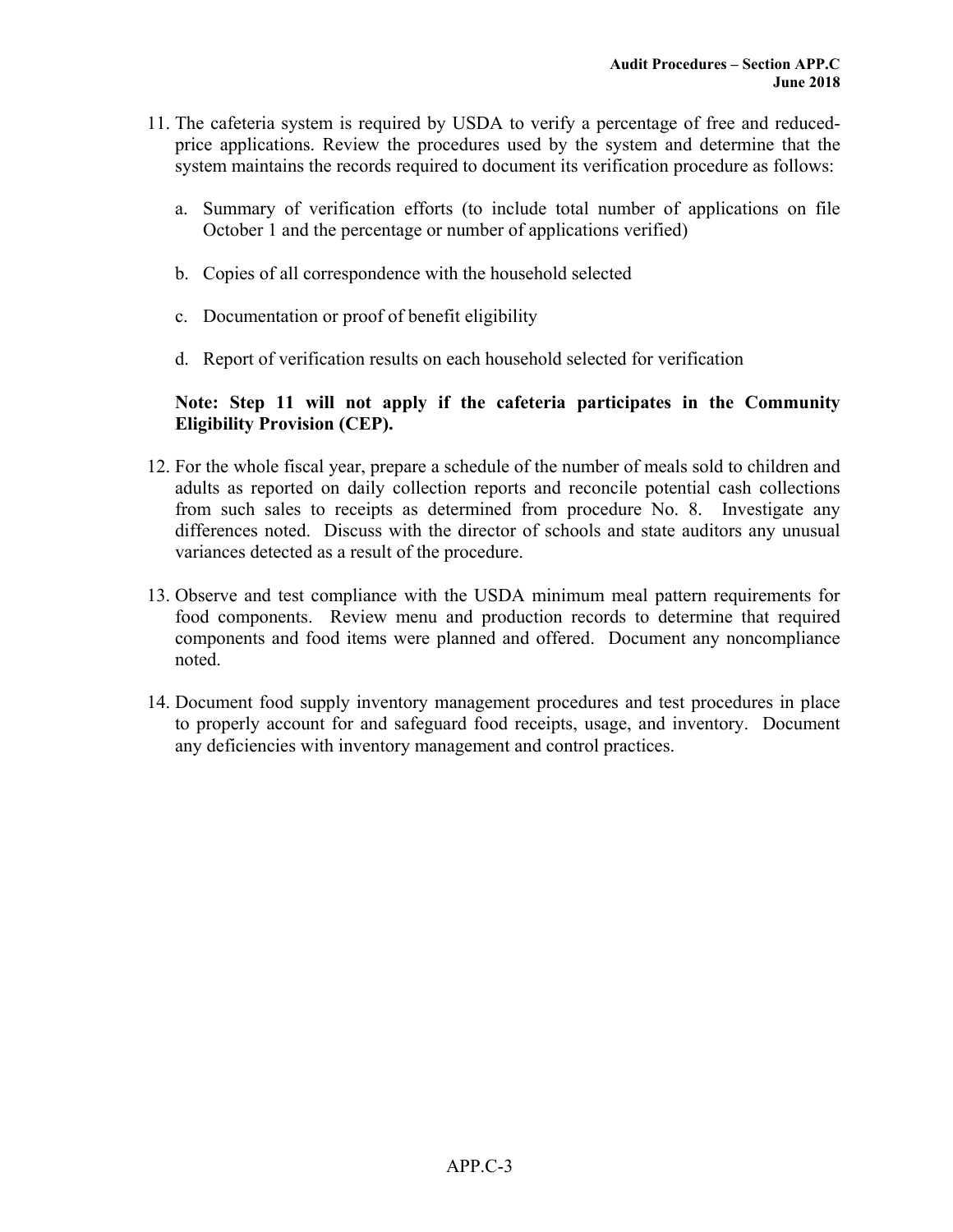# **2. Municipal and Charter School Cafeteria Procedures**

# **Procedures for Centralized Municipal Systems and Charter School Systems**

Auditors should develop an individualized audit program to meet the audit objectives for a municipal school system's or charter school system's centralized cafeteria operations. The procedures required for centralized county school systems should be considered when developing the audit program.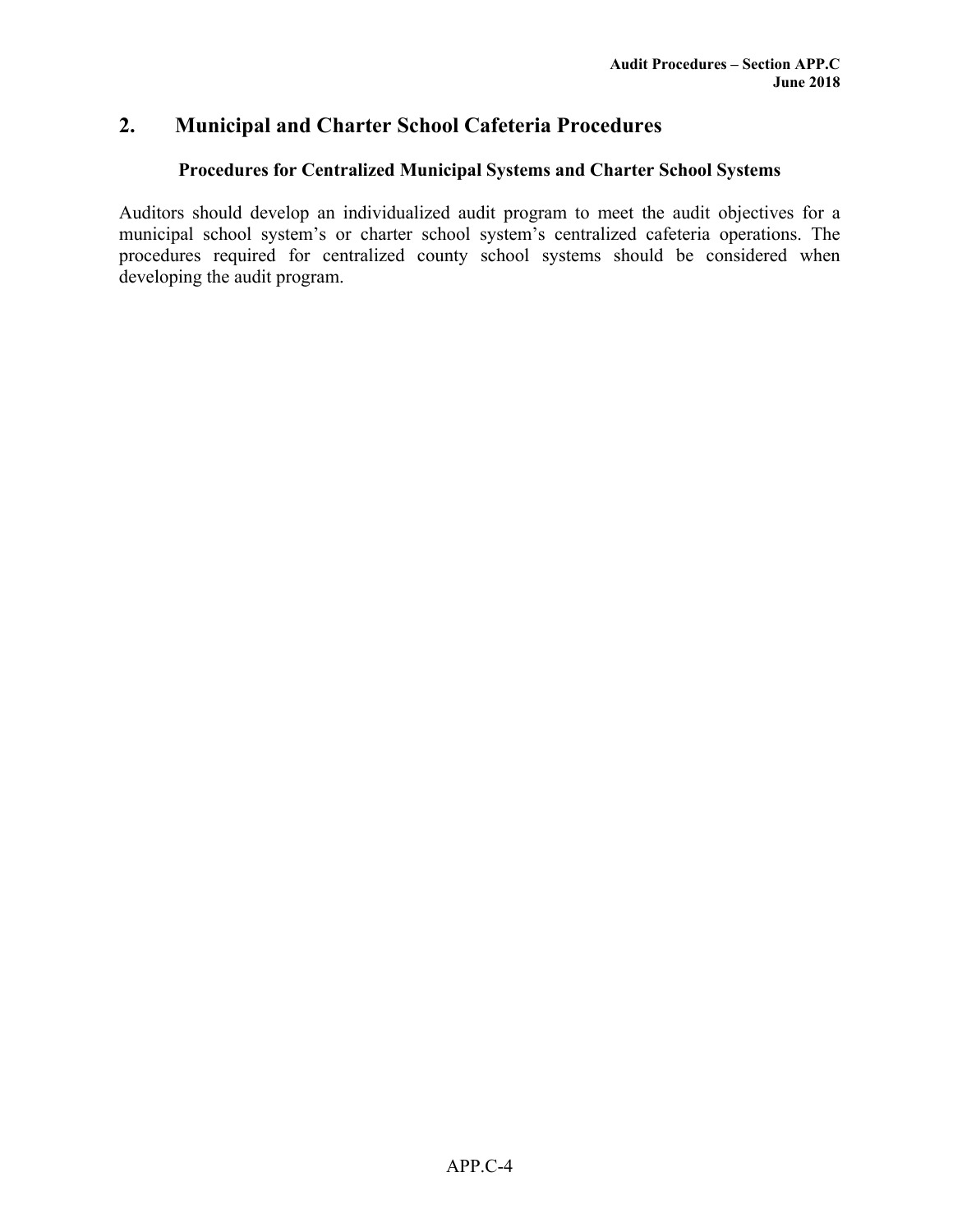## **3. Audit Considerations - State of Tennessee Subrecipient Contracts**

#### **State Subrecipient Contracts**

In auditing subrecipient funds received from the State of Tennessee that are subject to audit, the auditor should become familiar with the program and the related requirements of the state department funding the program. The following list represents points of interest the auditor should consider in preparing the audit program for state subrecipient funds.

- 1. Program funds (subrecipient contracts, loans, commodities, etc.) received from the state may include both state and federal dollars. The federal portion does not lose its identity simply because it flows through the state; therefore, federal funds should be audited in accordance with the applicable federal requirements.
- 2. A portion of state dollars disbursed may represent matching funds. These funds are governed by the same requirements as the related federal program.
- 3. In-kind contributions may or may not be allowable as the entity's matching share for a program.
- 4. Calculations for determining matching shares may vary between contracts, and different rates for different cost categories may be applicable for a single contract.
- 5. Indirect cost allocation plans must be approved by the grantor.
- 6. Most subrecipient agreements require the entity's accounting system to provide for separate and identifiable account balances for each contract with subsidiary ledgers for each project within a contract. Grantor reports should agree with these accounts.
- 7. One entity may apply for subrecipient funds, but another entity may ultimately use the funds (pass-through funds). The entity that applies for the funds is responsible for ensuring the funds are used in compliance with grantor guidelines. The entity should report these funds in accordance with applicable accounting guidelines.
- 8. The following compliance attributes should be considered for each subrecipient expenditure item in the audit sample and for each subrecipient contract in the sample of subrecipient contracts selected for specific compliance testing.
	- a. Are expenditures necessary and reasonable for the proper administration of the contract?
	- b. Do expenditures conform to limitations or exclusions in the contract?
	- c. Was consistent accounting treatment applied for expenditures of all the recipient's activities?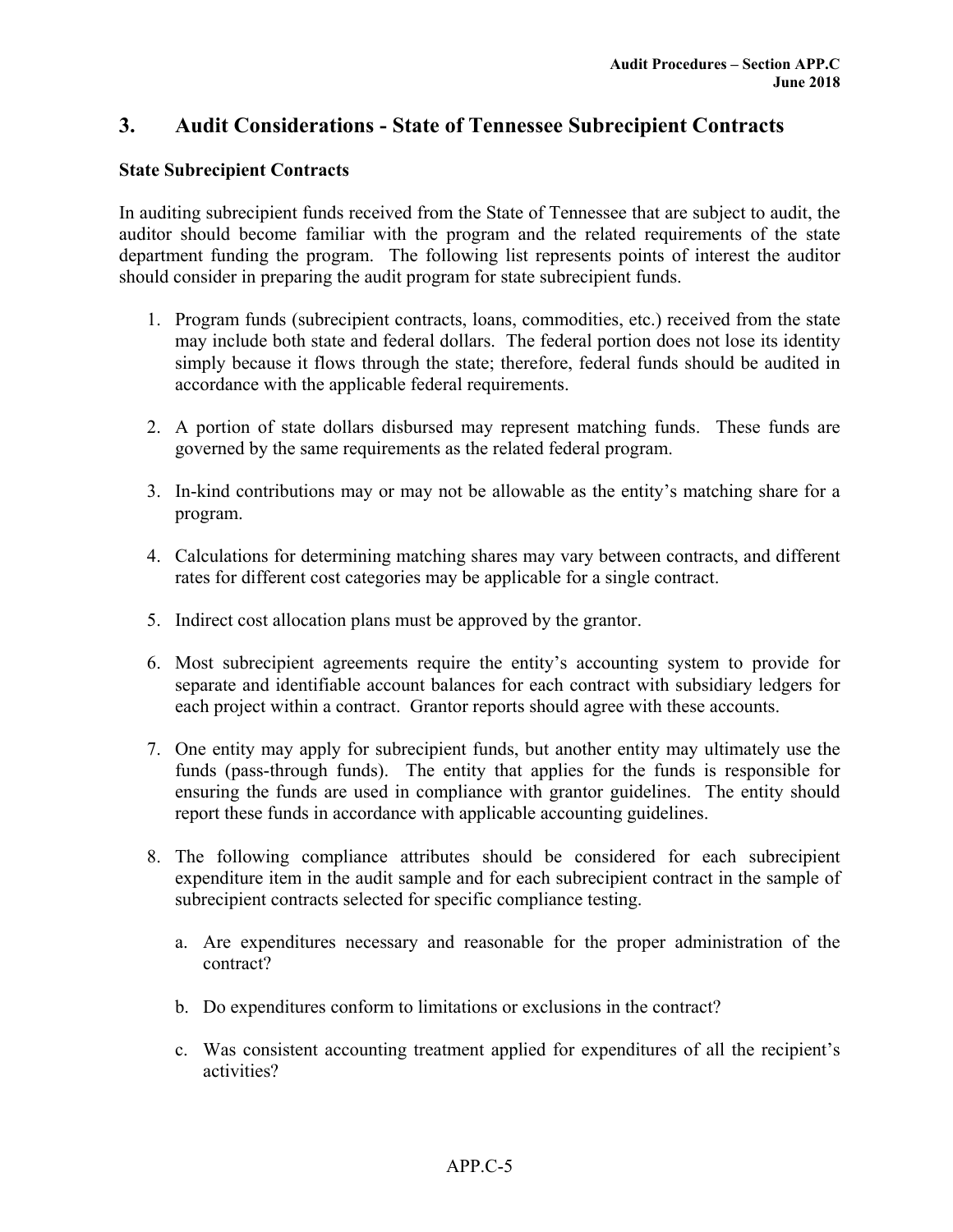- d. Were expenditures net of applicable credits?
- e. Were costs correctly allocated to a particular award?
- f. Were expenditures correctly recorded and supported by source documentation?
- g. Were expenditures approved in advance, if subject to prior approval?
- h. Were expenditures in accordance with competitive purchasing procedures, if applicable?
- i. Were expenditures allocated equitably to contracts and other activities in accordance with the relative benefits received?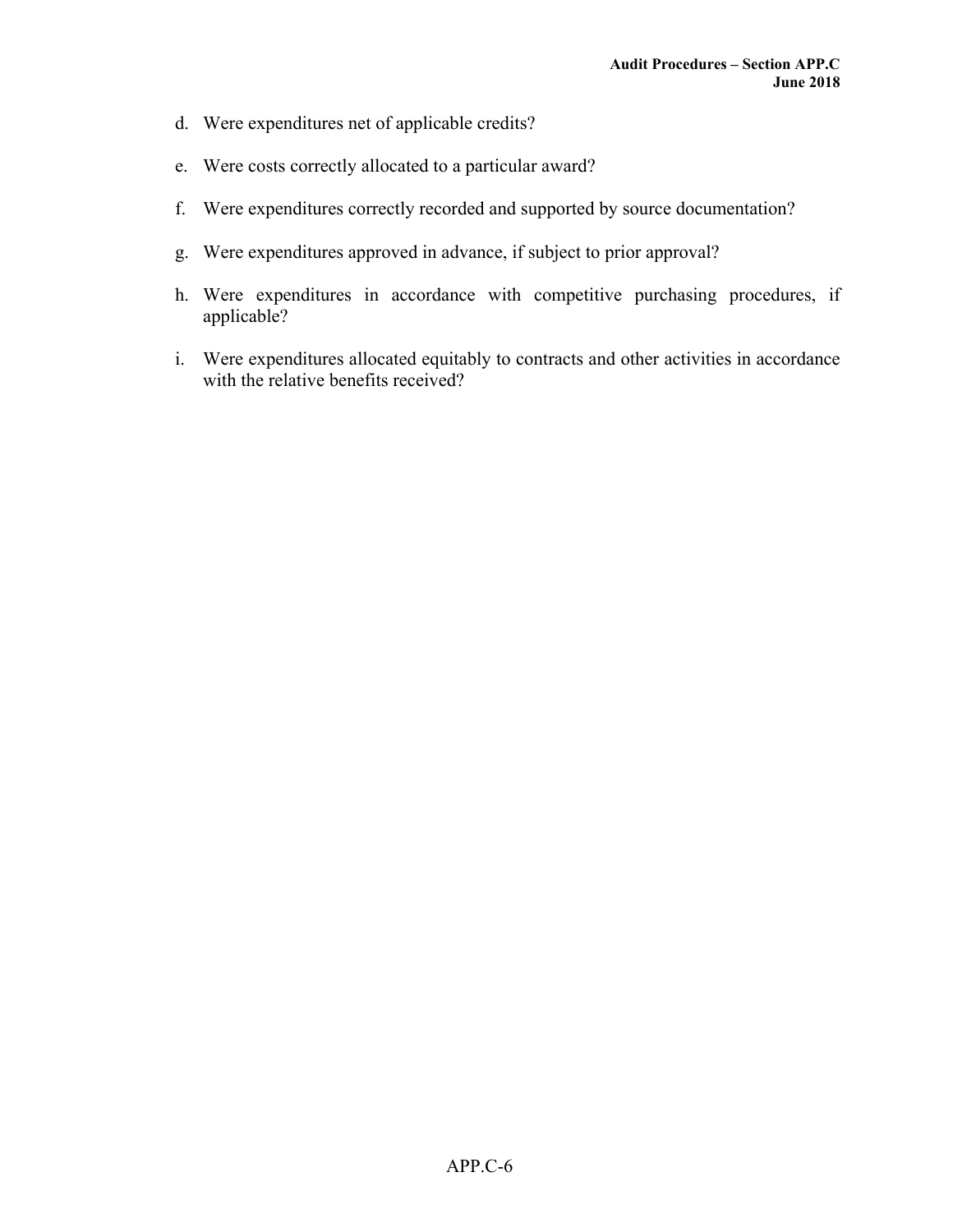## **APPENDIX D**

## **LAWS, REGULATIONS, AND ATTORNEY GENERAL OPINIONS**

## **1. Selected State Laws Affecting Counties**

Counties must comply with federal, state, local laws and regulations, grant requirements, and contract requirements. When determining which laws and regulations have a material direct or indirect impact on the financial statements, both qualitative and quantitative aspects must be considered. No one source summarizes all applicable laws and regulations. The following list of references should only be used as a guideline in determining which state laws affect a county and should not be considered a comprehensive list. These references do not necessarily represent the most significant laws, but represent areas in which recurring questions have arisen.

#### **Selected Tennessee Code Annotated references for Counties**

#### **Audits and Other Regulatory Reporting to Local Government Audit**

| Sections 4-3-301 - 304        | General audit requirement                                       |
|-------------------------------|-----------------------------------------------------------------|
| Section 4-30-101              | Local Government Electronic Technology Act of 2009              |
| Sections 5-8-505              | County officials are to file an annual financial report. Fiscal |
| $& 67 - 5 - 1902$             | year end requirement of June 30                                 |
| Section 8-4-109               | Audits of governmental entities, Comptroller authorized         |
| Sections $8-4-501-505$        | Local Government Instances of Fraud Reporting Act               |
| Section 9-3-206               | Comptroller to have access to all books and records             |
| Section 9-3-211               | Annual audits required                                          |
| Section $9-3-401$ et. seq.    | Local Government Modernization Act of 2005/Audit                |
|                               | Committees                                                      |
| Sections 12-9-101 - 112       | Local Government Joint Venture Entity Reporting (see            |
|                               | <b>Section K</b> of this manual for additional information)     |
| Section 47-10-119             | Electronic Transactions Pre-Implementation Statement and        |
|                               | Post-Implementation Review                                      |
| Section 9-3-Part 4            | Requires a local government receiving annual audit findings     |
| (Public Ch. 383, $110^{th}$ ) | to file a corrective action plan with the Comptroller of the    |
| General Assembly)             | Treasury                                                        |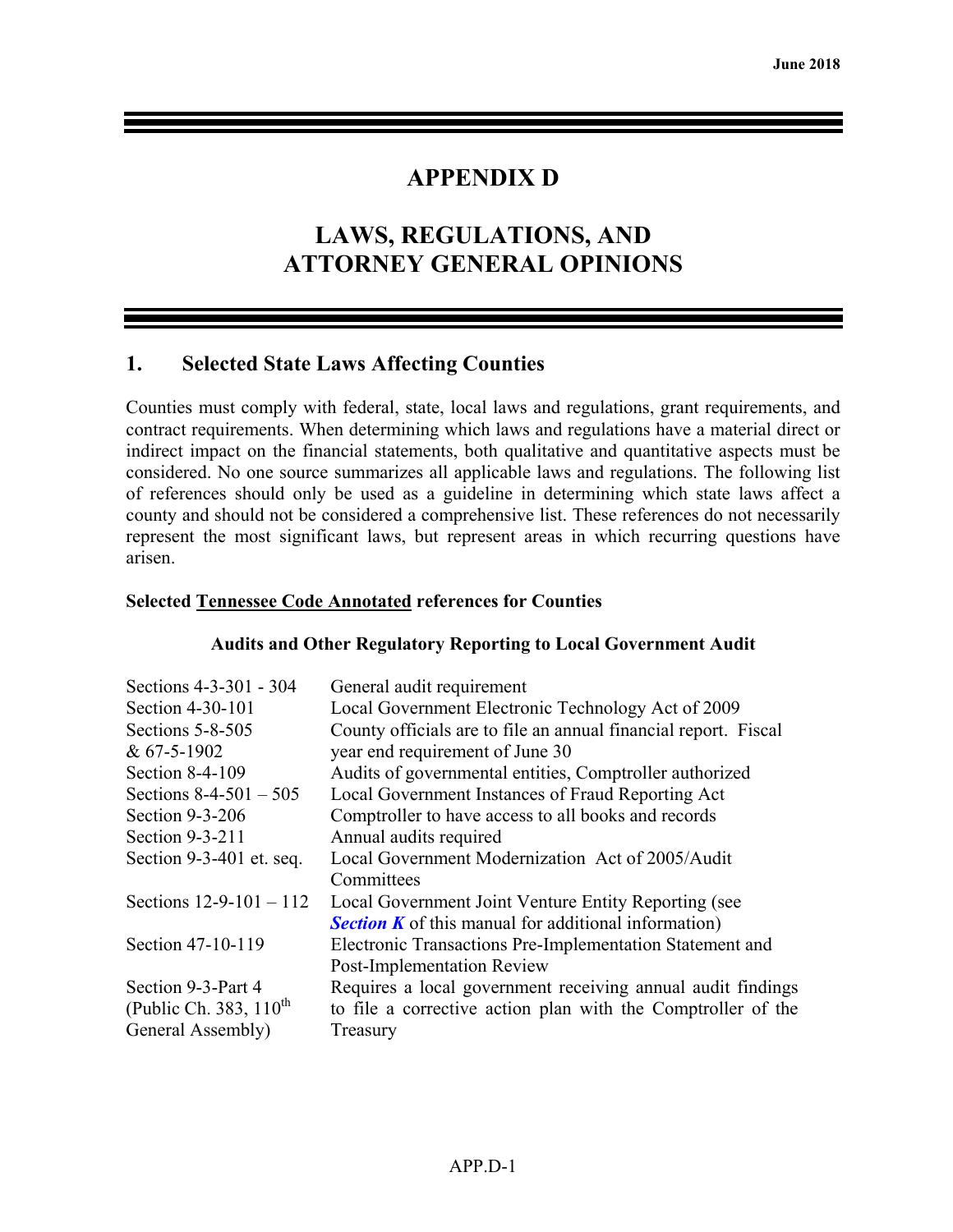## **Criminal Statutes**

| Section 18-2-105<br>Section 39-14-103<br>Section 39-14-130<br>Section 39-16-401<br>Section 39-16-402<br>Section 39-16-403<br>Section 39-16-Part 4<br>(Public Chapter 939,<br>109 <sup>th</sup> General Assembly)<br>Section 39-16-501<br>Section 39-16-504<br>Sections $40-15-105(a)$<br>and $40-35-313(a)$ | Clerks of court - embezzlement<br>Theft of property<br>Destruction of valuable papers with intent to defraud<br>Definitions of public misconduct<br>Official misconduct<br>Official oppression<br>Making false statements to auditors or hindering audit<br>(effective July 1, 2016)<br>Definitions for interference with government operations<br>Destruction of and tampering with governmental records<br>Public officials, appointed officials and public employees<br>ineligible for pretrial diversion or probation for criminal<br>offences committed in their official capacity or that involve<br>the duties of their office. |
|-------------------------------------------------------------------------------------------------------------------------------------------------------------------------------------------------------------------------------------------------------------------------------------------------------------|----------------------------------------------------------------------------------------------------------------------------------------------------------------------------------------------------------------------------------------------------------------------------------------------------------------------------------------------------------------------------------------------------------------------------------------------------------------------------------------------------------------------------------------------------------------------------------------------------------------------------------------|
|                                                                                                                                                                                                                                                                                                             | <b>Books and Records</b>                                                                                                                                                                                                                                                                                                                                                                                                                                                                                                                                                                                                               |
|                                                                                                                                                                                                                                                                                                             |                                                                                                                                                                                                                                                                                                                                                                                                                                                                                                                                                                                                                                        |
| Section 5-8-501<br>Section 9-2-102                                                                                                                                                                                                                                                                          | Uniform Accounting System, including Chart of Accounts<br>Books closed within two (2) months after fiscal year end<br>(GO TO DETAILED GUIDANCE - APP.D-10)                                                                                                                                                                                                                                                                                                                                                                                                                                                                             |
| Section 9-2-138                                                                                                                                                                                                                                                                                             | Administrative officers are required to reconcile the fund<br>accounts with the trustee's cash balance                                                                                                                                                                                                                                                                                                                                                                                                                                                                                                                                 |
| Section 9-18-102(a)                                                                                                                                                                                                                                                                                         | Government to establish internal controls (effective 6-30-<br>2016)                                                                                                                                                                                                                                                                                                                                                                                                                                                                                                                                                                    |
| Section 10-7-504                                                                                                                                                                                                                                                                                            | Confidential records                                                                                                                                                                                                                                                                                                                                                                                                                                                                                                                                                                                                                   |
|                                                                                                                                                                                                                                                                                                             | <b>Budgeting and Purchasing</b>                                                                                                                                                                                                                                                                                                                                                                                                                                                                                                                                                                                                        |
| Section 5-8-107                                                                                                                                                                                                                                                                                             | Revenues to be appropriated for expenditure by County<br>Commission                                                                                                                                                                                                                                                                                                                                                                                                                                                                                                                                                                    |
| Section 5-8-507                                                                                                                                                                                                                                                                                             | Publication of annual operating budget                                                                                                                                                                                                                                                                                                                                                                                                                                                                                                                                                                                                 |
| Section 5-9-109                                                                                                                                                                                                                                                                                             | Contributions to nonprofit charitable organizations<br>(GO TO DETAILED REGULATIONS - APP.D-9)                                                                                                                                                                                                                                                                                                                                                                                                                                                                                                                                          |
| Section 5-9-401                                                                                                                                                                                                                                                                                             | The County Commission must appropriate all funds                                                                                                                                                                                                                                                                                                                                                                                                                                                                                                                                                                                       |
| Section 5-9-402                                                                                                                                                                                                                                                                                             | Budget adoption timeline                                                                                                                                                                                                                                                                                                                                                                                                                                                                                                                                                                                                               |
| Section 5-9-404                                                                                                                                                                                                                                                                                             | Continuation Budgets, automatic approval of school budget if<br>County Commission and School Board cannot agree                                                                                                                                                                                                                                                                                                                                                                                                                                                                                                                        |
| Section 5-9-407                                                                                                                                                                                                                                                                                             | <b>Budget amendments</b>                                                                                                                                                                                                                                                                                                                                                                                                                                                                                                                                                                                                               |
| Section 5-12-101                                                                                                                                                                                                                                                                                            | Fiscal Control Act of 1957 – Budgeting                                                                                                                                                                                                                                                                                                                                                                                                                                                                                                                                                                                                 |
| Section 5-14-101                                                                                                                                                                                                                                                                                            | Fiscal Control Act of 1957 – Purchasing                                                                                                                                                                                                                                                                                                                                                                                                                                                                                                                                                                                                |
| Section 5-14-201                                                                                                                                                                                                                                                                                            | Purchasing Law of 1983                                                                                                                                                                                                                                                                                                                                                                                                                                                                                                                                                                                                                 |
| Section 5-16-105                                                                                                                                                                                                                                                                                            | Purchasing – Urban type public facilities                                                                                                                                                                                                                                                                                                                                                                                                                                                                                                                                                                                              |
| Section 5-21-101                                                                                                                                                                                                                                                                                            | Financial Management System of 1981                                                                                                                                                                                                                                                                                                                                                                                                                                                                                                                                                                                                    |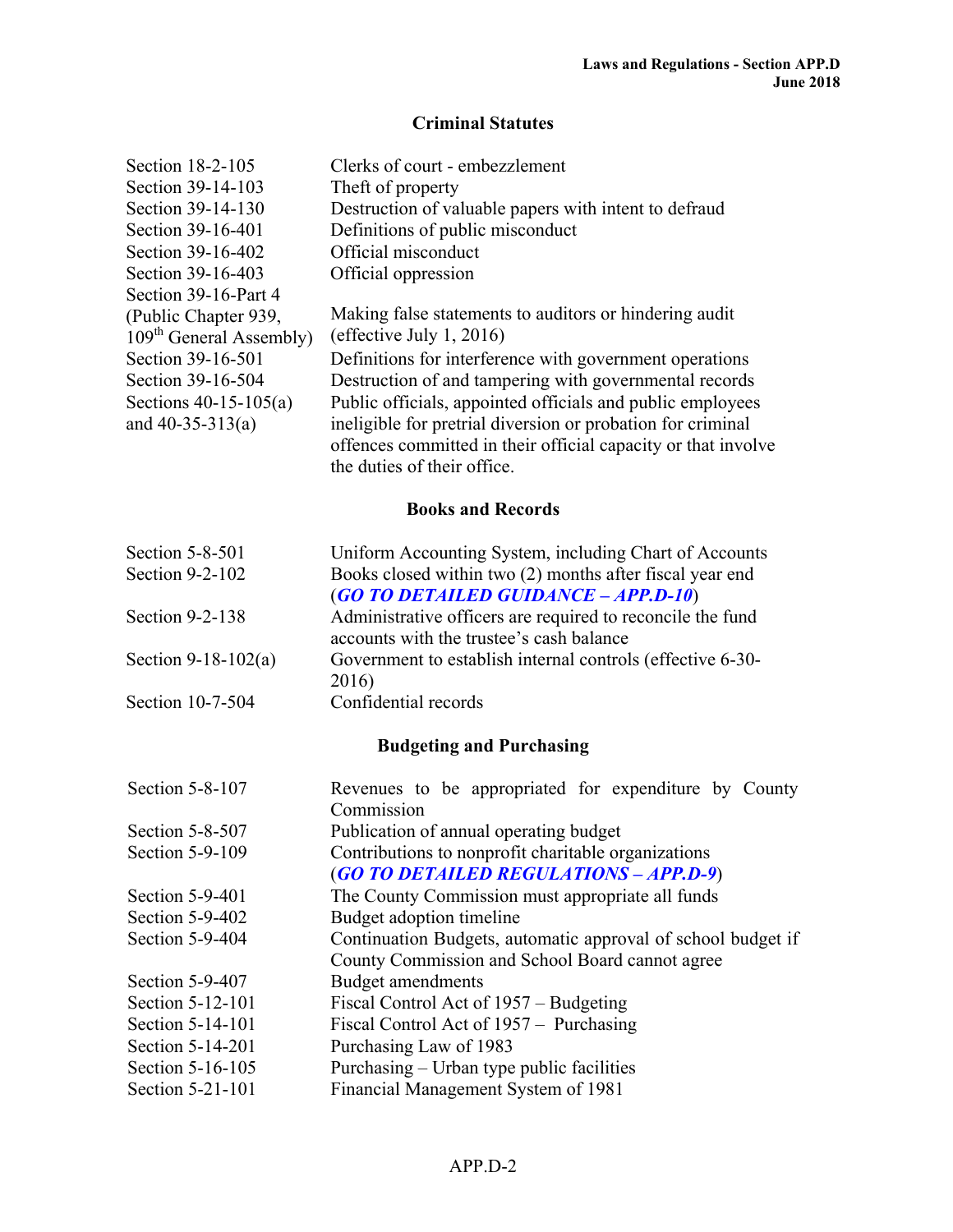| Section 12-2-421                            | Purchasing at public auctions                                                                                                                                         |  |
|---------------------------------------------|-----------------------------------------------------------------------------------------------------------------------------------------------------------------------|--|
| <b>Budgeting and Purchasing (continued)</b> |                                                                                                                                                                       |  |
| Section 12-2-501                            | Negotiated sale of surplus property                                                                                                                                   |  |
| Section 12-3-1212                           | Entities with central purchasing system can increase their bid<br>limit to $$25,000$                                                                                  |  |
| Section 12-3-1201                           | Purchasing under state contracts                                                                                                                                      |  |
| Section 12-3-1202                           | Purchasing used/second-hand goods from private individuals                                                                                                            |  |
| Section 12-3-1203                           | Purchasing through another local government's contract                                                                                                                |  |
| Section 12-3-1205                           | regional<br>purchasing<br>Out-of-state<br>and<br>cooperatives;<br>cooperative purchasing agreements with federal agencies                                             |  |
| Section 12-3-1208                           | <b>Competitive Reverse Auction Process</b>                                                                                                                            |  |
| Section 12-3-1209                           | Contracts with professional persons                                                                                                                                   |  |
| Section 12-4-101                            | Personal interest of officers prohibited                                                                                                                              |  |
| Section 12-4-107                            | Construction contracts and contracts for professional services<br>- engineering and, management agent or advisor services or<br>construction manager at-risk services |  |
| Section 49-2-203                            | General School Law                                                                                                                                                    |  |
| Section 54-7-113                            | Uniform Road Law                                                                                                                                                      |  |
| Section 62-2-107                            | Architect needed for construction projects exceeding \$50,000                                                                                                         |  |
|                                             | <b>Electronic Commerce</b>                                                                                                                                            |  |
| Section 4-30-101                            | Local Government Electronic Technology Act of 2009                                                                                                                    |  |
| Section $5-21-116(c)$                       | Approval of mechanical check signing machine (applies only<br>to the Financial Management System Act of 1981)                                                         |  |
| Section 5-21-130                            | Sale of surplus, unusable or obsolete equipment on an internet<br>site (applies only to the Financial Management System Act of<br>1981)                               |  |
| Section 9-1-108                             | Acceptance of credit cards                                                                                                                                            |  |
| Section 10-7-123                            | Electronic access to county information                                                                                                                               |  |
| Section 62-6-119                            | Electronic bid documents                                                                                                                                              |  |
| <b>Bonds/Insurance</b>                      |                                                                                                                                                                       |  |
| Section 4-4-108                             | <b>Blanket Surety Bond Required</b>                                                                                                                                   |  |
| Section 5-6-109                             | Bond of County Executive                                                                                                                                              |  |
| Section 8-8-103                             | Bond of Sheriff                                                                                                                                                       |  |
| Section 8-11-103                            | <b>Bond of Trustee</b>                                                                                                                                                |  |
| Section 8-13-103                            | Bond of Register                                                                                                                                                      |  |
| Section 8-19-101                            | Can either obtain surety bond or insurance                                                                                                                            |  |
| Section 8-19-102                            | Bonds/insurance to be filed with County Clerk                                                                                                                         |  |
| Section 8-19-103                            | Bonds/insurance to be recorded in the Register's Office                                                                                                               |  |
| Section 8-19-106                            | County to pay the premiums on the official's bonds/insurance                                                                                                          |  |

- 
- Section 54-4-103 Bond of Highway Administrator<br>Section 67-1-505 Bond of Assessor of Property Bond of Assessor of Property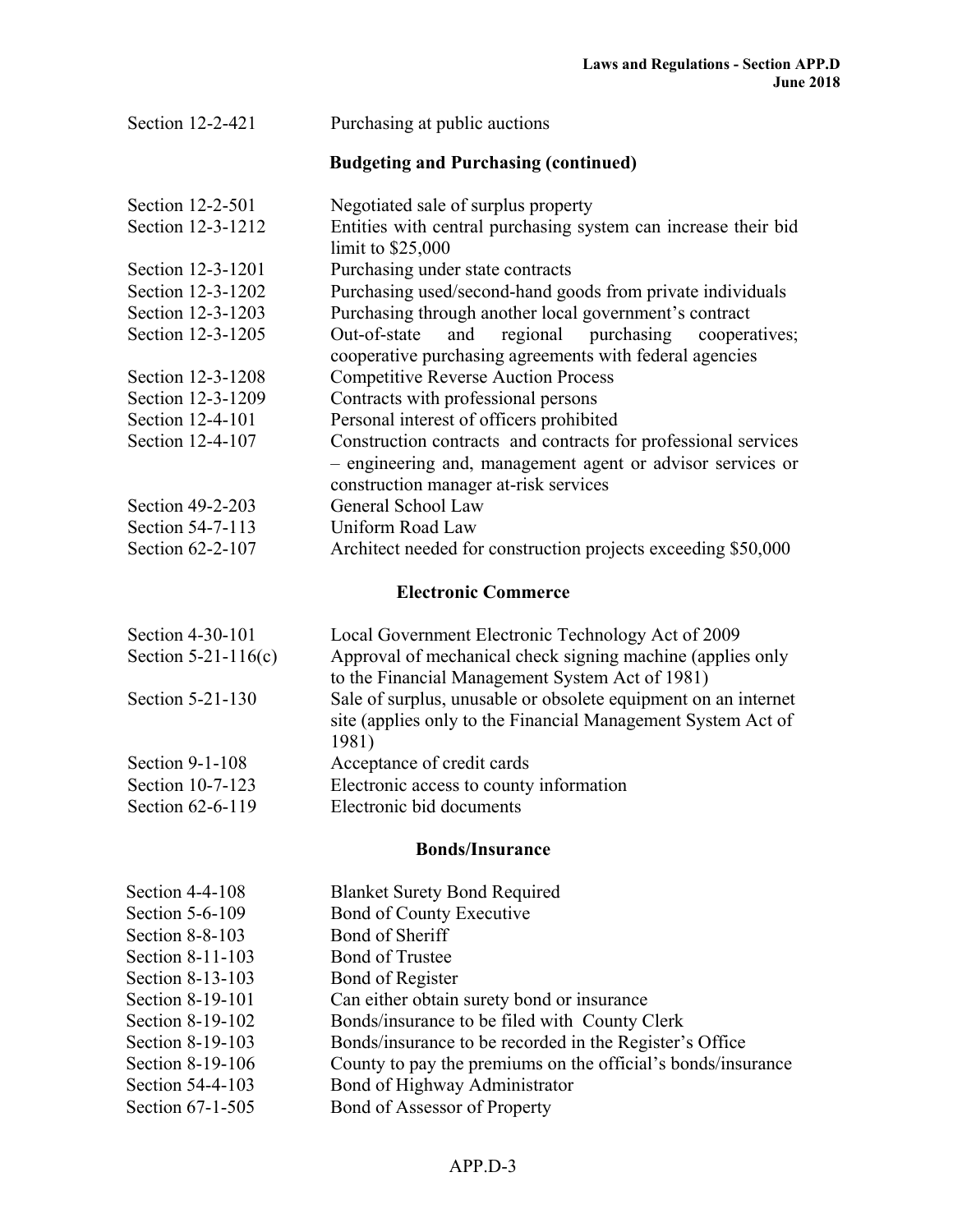## **County Commission**

| Section 5-1-104            | Vacancies on the County Commission must be filled within<br>$120$ days |
|----------------------------|------------------------------------------------------------------------|
| Section $5-5-102$          | County employee may serve on County Commission                         |
| Section 5-5-107            | Compensation of County Commission                                      |
| Section 49-2-101           | Powers and duties of County Commission concerning School               |
|                            | Department                                                             |
| Section 5-5-112            | Conflict of interest of County Commission member                       |
| Public Chapter 718         | Seven (7) hours of training required for newly elected                 |
| (Title 5, Chapter 5, Part) | members of the county legislative body                                 |
|                            |                                                                        |

### **County Monies**

| Escrow coverage                                                                                                                                                                                   |
|---------------------------------------------------------------------------------------------------------------------------------------------------------------------------------------------------|
| Three day deposit law. Requires every constitutional officer<br>handling public funds to maintain an official bank account.<br>Also requires that all funds be disbursed by prenumbered<br>check. |
| Checking System                                                                                                                                                                                   |
|                                                                                                                                                                                                   |
| Investment of idle funds                                                                                                                                                                          |
| Penalty for worthless checks/money orders                                                                                                                                                         |
| Official receipts required                                                                                                                                                                        |
| Official receipts to be prenumbered                                                                                                                                                               |
|                                                                                                                                                                                                   |

## **County Officials**

| Section 8-20-101   | Hiring of deputies – letter of agreement or salary decree<br>required |
|--------------------|-----------------------------------------------------------------------|
| Section 8-21-401   | Authorized fees – Circuit and General Sessions                        |
| Section 8-21-601   | Authorized fees – Clerk and Master                                    |
| Section 8-21-701   | Authorized fees – County Clerk                                        |
| Section 8-21-801   | <b>Special Commissioners</b>                                          |
| Section 8-21-901   | Authorized fees – Sheriff                                             |
| Section 8-21-1001  | Authorized fees – Register                                            |
| Section 8-22-101   | Clerks and county officials deprived of fees when salaries are        |
|                    | paid by the county                                                    |
| Section 8-22-103   | Excess fees are property of the county                                |
| Section 8-22-104   | Remittance of excess fees to county                                   |
| Section 8-24-102   | Compensation of county officials, except schools                      |
| Section 12-4-101   | Conflict of interest statute                                          |
| Section 16-15-5003 | Salary of the General Sessions Judge                                  |
| Section 66-29-101  | Unclaimed funds                                                       |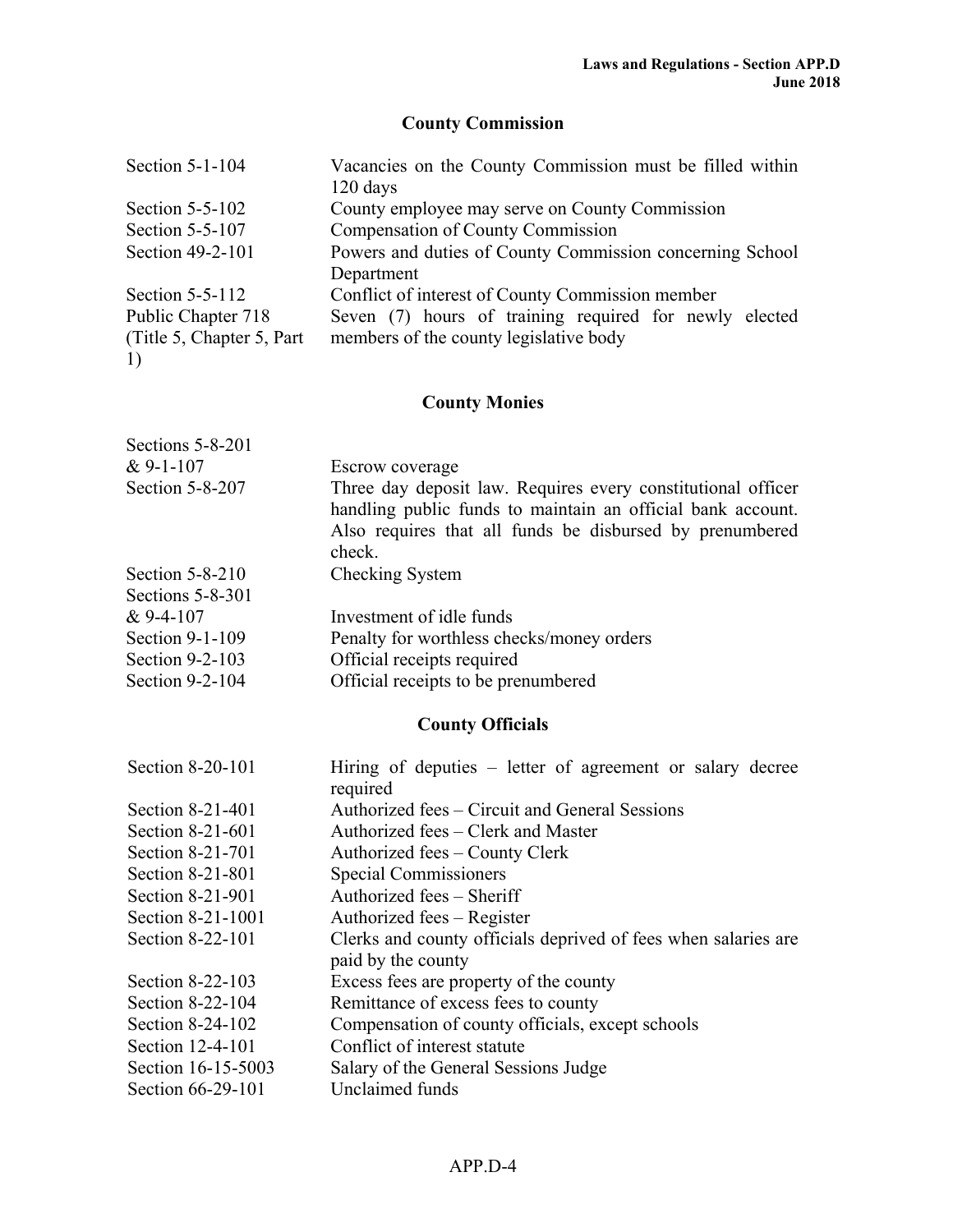## **County Officials (continued)**

| Section $67-1-403(e)$  | County Mayor to require training for members of county          |
|------------------------|-----------------------------------------------------------------|
|                        | board of equalization. Resolution to be adopted by county       |
|                        | legislative body detailing hours, content, record keeping, etc. |
| Section $67-5-1411(b)$ | Required content of county board of equalization notices of     |
|                        | final decision                                                  |

## **Clerks of Courts (also see County Officials)**

| Section 8-21-801       | Special commissioner fees                                         |
|------------------------|-------------------------------------------------------------------|
| Section 18-2-101       | Receipts and disbursements to be posted to dockets                |
| Section 18-2-103       | Docket trial balance                                              |
| Section 18-4-103       | Circuit Court Clerk's duty to file for court costs in state cases |
|                        | and file case disposition of criminal cases with TBI              |
| Section 18-4-203       | General Sessions Clerk required to file criminal<br>case          |
|                        | dispositions with TBI                                             |
| Section 18-6-108       | Probate of instruments                                            |
| Section 20-12-141      | Payments to clerks – costs                                        |
| Section 40-24-105      | Lump sum partial payment in full settlement of case balance       |
| Section $40-25-123(c)$ | General sessions or criminal court judge permitted to suspend     |
|                        | court costs and litigation tax for indigent defendant             |
| Section 55-10-207      | Electronic citation fees – special revenue fund                   |

## **Debt**

| Section 7-51-904     | County Commission approval required for all leases and         |
|----------------------|----------------------------------------------------------------|
|                      | installment purchase contract requirements                     |
| Section 9-21 et seq. | Debt – bonds, notes, loans                                     |
| Section 9-21-134     | Approval of Comptroller's Office required for issuance of      |
|                      | balloon indebtedness                                           |
| Section 9-21-151     | Requirement to report on debt obligations – Form CT-0253 to    |
|                      | be filed with the Office of State and Local Finance within the |
|                      | Comptroller's Office.                                          |

### **Highway Departments**

| Section $54-7-101$ et seq. | Uniform road law                                                                       |
|----------------------------|----------------------------------------------------------------------------------------|
| Section 54-7-107           | Chief administrative officer to name interim successor                                 |
| Section 54-7-112           | Annual listing of highway equipment inventory to be filed                              |
|                            | with County Mayor and County Commission by September.                                  |
|                            | Also requires equipment to be plainly marked and numbered.                             |
| Section 54-7-113           | Highway purchasing law                                                                 |
| Section 54-7-202           | Use of county owned equipment, tools, and materials for<br>private purposes prohibited |
| Section 54-7-203           | Personal financial interests prohibited                                                |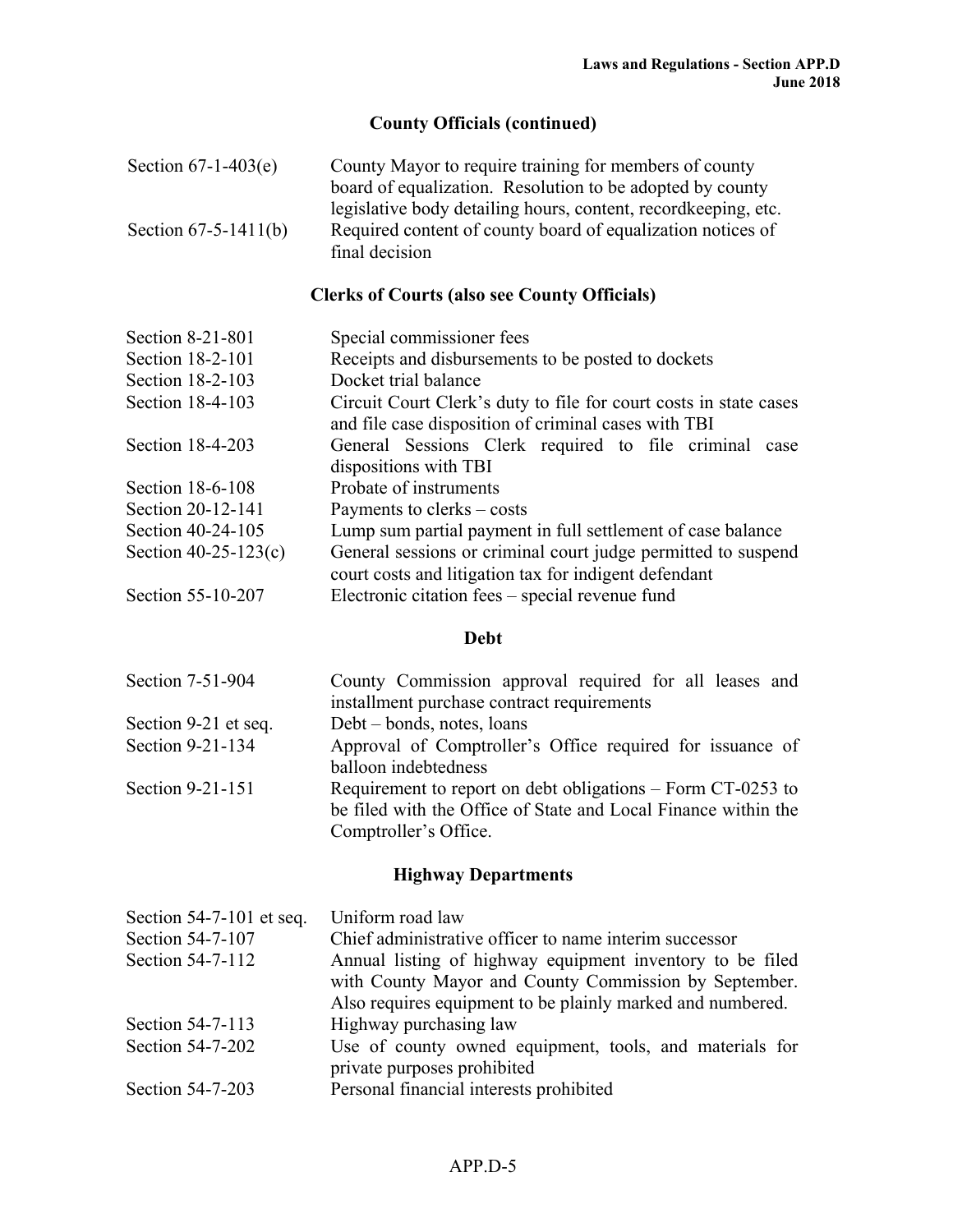## **Highway Departments(continued)**

| Section 54-10-103 | Designation of county roads. Requires an annual listing of |
|-------------------|------------------------------------------------------------|
|                   | county roads to be approved by the County Commission at    |
|                   | their January meeting.                                     |

## **Sheriff and Drug Control Funds**

| Section 8-4-115    | Fingerprint law requirements                                    |
|--------------------|-----------------------------------------------------------------|
| Section 18-1-206   | Disposal of physical evidence                                   |
| Section 39-11-713  | Disposal of forfeited property                                  |
| Section 39-16-609  | Failure to appear                                               |
| Section 39-17-420  | Drug control fines and forfeitures, allowed uses of drug funds, |
|                    | Comptroller's guidelines must be followed for confidential      |
|                    | expenditures, fingerprinting equipment.                         |
| Section 39-17-428  | Mandatory minimum fines – allocation of proceeds                |
| Section 39-17-505  | Possession of gambling device or record – forfeiture            |
| Section 39-17-1317 | Confiscation and disposal of confiscated weapons                |
| Section 40-7-122   | Jail booking fee                                                |
| Section 41-2-129   | Work release program requirements                               |
| Section 41-12-101  | Regional Jail Authority Act                                     |
| Section 53-11-201  | Procedure in confiscation, sale of seized property              |
| Section 53-11-415  | Special revenue fund required for drug fund                     |
| Section 57-9-202   | Procedures for seizing contraband                               |

#### **Taxes**

| Section 67-1-801  | Interest and penalty on delinquent taxes                                                                                                                                                             |
|-------------------|------------------------------------------------------------------------------------------------------------------------------------------------------------------------------------------------------|
| Section 67-4-101  | Privileges taxable                                                                                                                                                                                   |
| Section 67-4-602  | Litigation tax                                                                                                                                                                                       |
| Section 67-4-719  | Business tax collections - county clerk should issue distress<br>warrants for delinquent business taxes                                                                                              |
| Section 67-5-510  | Setting of property tax rate                                                                                                                                                                         |
| Section 67-5-701  | <b>Tax Relief</b>                                                                                                                                                                                    |
| Section 67-5-705  | Property tax freeze act                                                                                                                                                                              |
| Section 67-5-1801 | Trustee shall not accept current taxes when delinquent taxes<br>are due except in bankruptcy or dispute. Trustees may accept<br>partial payments of property taxes if they have an approved<br>plan. |
| Section 67-5-1804 | Discount for early payment of property taxes                                                                                                                                                         |
| Section 67-5-1805 | Payment of taxes by part owner                                                                                                                                                                       |
| Section 67-5-1806 | County barred from collecting delinquent property taxes after<br>10 years                                                                                                                            |
| Section 67-5-2004 | Requires the delivery of delinquent taxes to Chancery or<br>Circuit Court. List must be delivered to the delinquent tax<br>attorney between February 1 and April 1.                                  |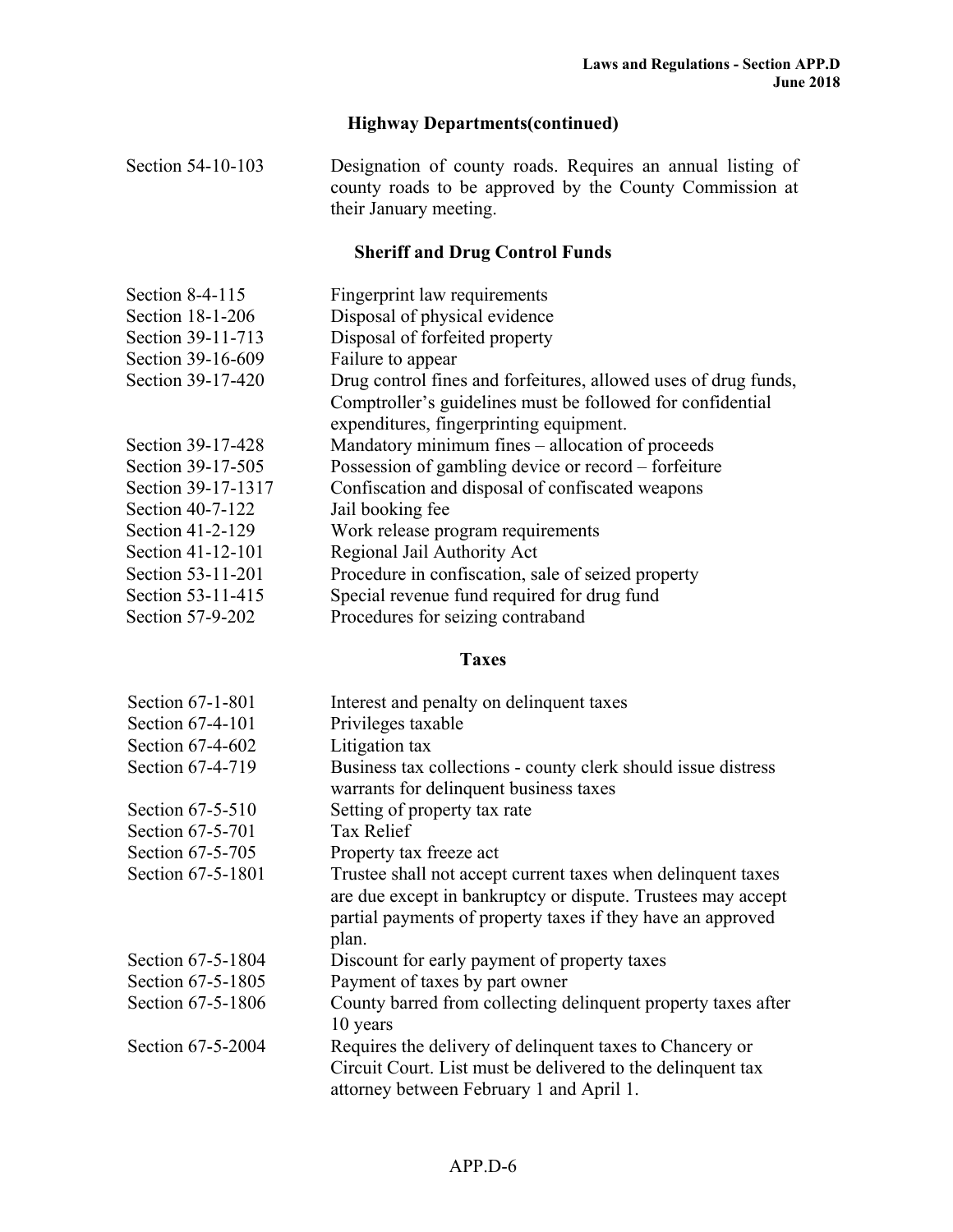## **Taxes (continued)**

| Section 67-5-2010     | Interest and penalty on property taxes                                        |
|-----------------------|-------------------------------------------------------------------------------|
| Section 67-5-2403     | Clerk must provide the trustee with a listing of delinquent                   |
|                       | taxpayers between June 1 and July 1                                           |
| Section 67-6-712      | At least 50 percent of the local option sales tax must be used                |
|                       | for school purposes                                                           |
| Section $67-7-110(b)$ | Distribution of coal severance $tax - 50\%$ to schools and 50%<br>to highways |
|                       |                                                                               |
| Section 67-7-201      | Mineral severance $tax - to$ highways                                         |

### **Trustee**

| Section 8-11-104  | Duties of trustee                                     |
|-------------------|-------------------------------------------------------|
| Section 8-11-110  | Trustee's commission – general                        |
| Section 8-11-112  | Confidential information                              |
| Section 49-3-358  | Trustee's commission on state education funds         |
| Section 49-3-315  | ADA adjustments by trustee                            |
| Section 67-5-1808 | Trustee may accept partial payments of property taxes |

## **School Departments**

| Section 49-2-110           | School activity funds                                      |
|----------------------------|------------------------------------------------------------|
| Section 49-2-112           | School audits                                              |
| Section 49-2-113           | Approval of use of mechanical check-signing equipment.     |
|                            | Requires filing of remote access statement                 |
| Section 49-2-203           | Board of Education – duties                                |
| Section 49-2-301           | Director of Schools                                        |
| Section 49-2-601 et seq    | School support organizations (PTOs, booster clubs, etc.)   |
| Section 49-3- et seq       | School debt issues                                         |
| Section 49-3-314           | Disposition of state funds/maintenance of effort           |
| Section 49-3-351           | <b>BEP</b> Formula                                         |
| Section 49-3-1003          | ADA split of school debt proceeds                          |
| Section 49-3-1005          | No ADA split required if debt repaid from outside tax rate |
| Section 49-5-408           | Teachers required to have a contract                       |
| Section 49-6-815           | <b>School Resource Officers</b>                            |
| Section 49-6-2003          | Teacher conflicts of interest                              |
| Section 49-6-2007          | Sale of surplus school property                            |
| Section 49-6-2007          | Donation of Surplus Computers to Low Income Families       |
| Section 49-6-2109          | Advertising on School Buses                                |
| Section $49-13-101$ et seq | <b>Charter Schools</b>                                     |
| Section 57-4-306           | Mixed drink tax allocation from municipality               |

### **Other**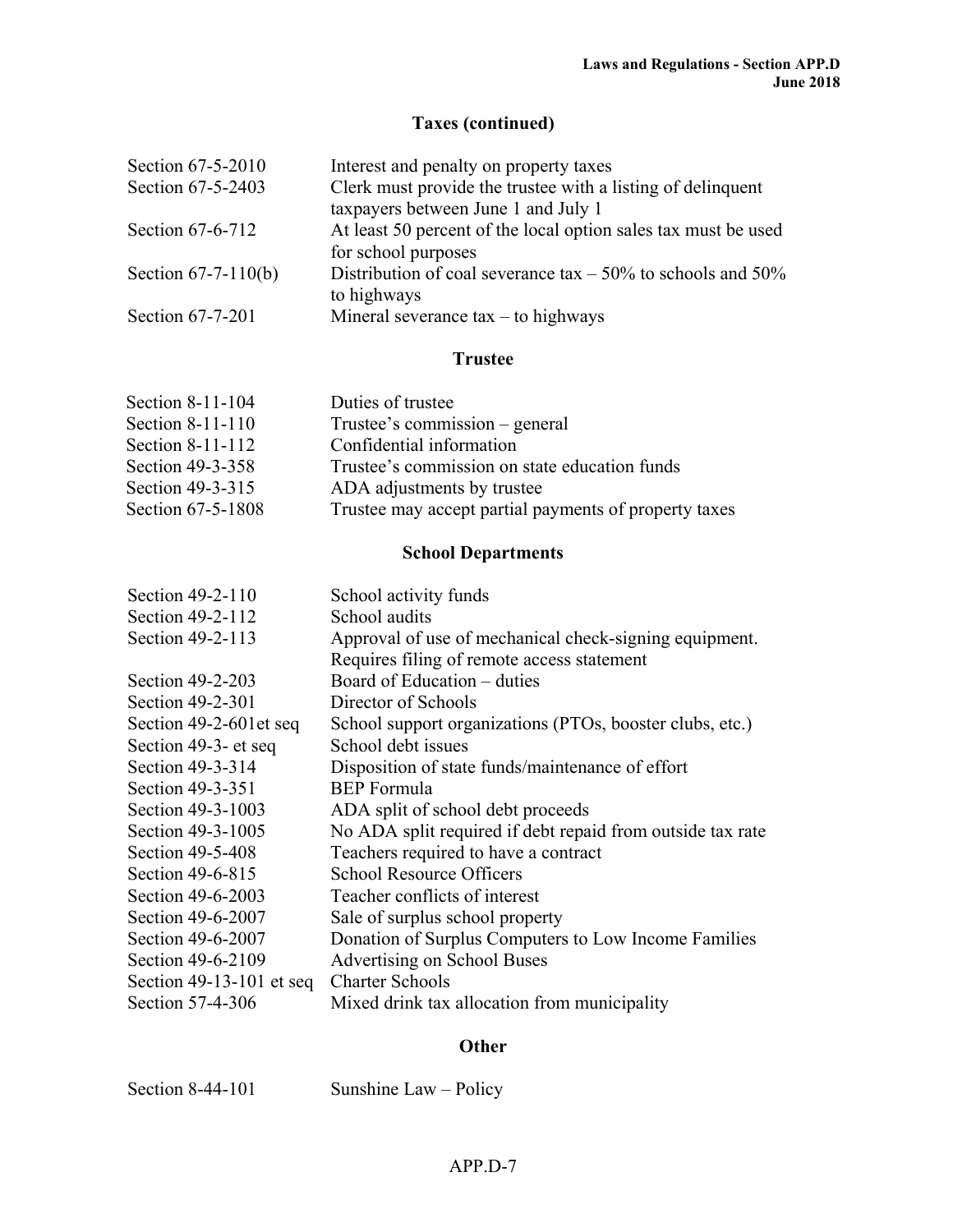## **Other (continued)**

| Section 9-3-505     | Requirement to fully fund pension plans                                                                                                                                                                                                                                                                                                                                                                         |
|---------------------|-----------------------------------------------------------------------------------------------------------------------------------------------------------------------------------------------------------------------------------------------------------------------------------------------------------------------------------------------------------------------------------------------------------------|
| Section 9-21-130    | Guidelines and rules and regulations relating to contracts and<br>agreements authorized. (GO TO SUMMARY - APP.D-10)                                                                                                                                                                                                                                                                                             |
| Section 10-7-503    | Records open to public inspection                                                                                                                                                                                                                                                                                                                                                                               |
| Section 68-211-874  | Landfills and incinerator operations must be accounted for in<br>an enterprise fund. Other solid waste activities must be<br>accounted for in either an enterprise fund or a special revenue<br>fund, unless specifically prohibited by GAAP. Where GAAP<br>prohibits use of a special revenue or enterprise fund, the solid<br>waste activities shall be accounted for as a department of the<br>general fund. |
| Section 68-221-1010 | Reporting negative change in net position for two years to the                                                                                                                                                                                                                                                                                                                                                  |
|                     | Water and Wastewater Financing Board ( $GO$ TO $-APP.D17$ )                                                                                                                                                                                                                                                                                                                                                     |
| Section 68-221-1012 | Reporting water loss to the Water and Wastewater Financing<br>Board                                                                                                                                                                                                                                                                                                                                             |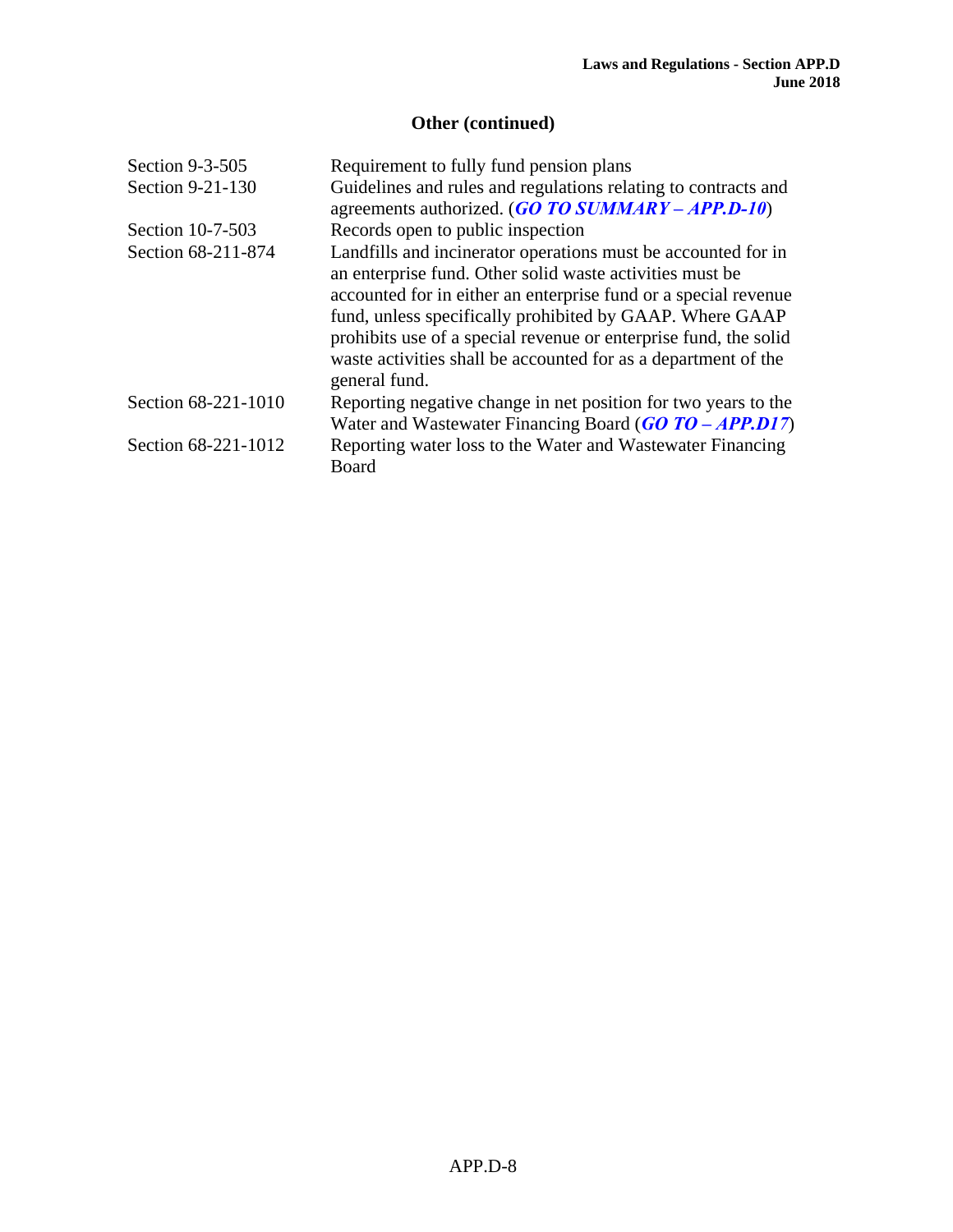## <span id="page-154-0"></span>**2. County Donations to Nonprofit Organizations**

Section 5-9-109, *Tennessee Code Annotated*, authorizes a county's governing body to appropriate funds for the financial aid of any nonprofit charitable organization, any chamber of commerce, exempt from taxation pursuant to the Internal Revenue Code of 1954, Section 501 (c) (6), as amended, or any nonprofit civic organization under guidelines required by subsection (b) of this statute. The auditor should consider the following items when determining whether a county has complied with this law.

- 1. A county may appropriate funds for only those nonprofit charitable organizations that promotes the general welfare of the residents of the county, or any nonprofit civic organization classified under Section  $501(c)(4)$  or  $(c)(6)$  of the Internal Revenue Code working for the purpose of bringing about civic betterments, and social improvement through efforts to maintain and increase employment opportunities in the county.
- 2. The legislative body is required at a minimum to have a separate section of the appropriating resolution of the budget document which shall include the following: (1) the name of each nonprofit organization, (2) the specific amount appropriated to that organization.
- 3. The county shall devise guidelines directing for what purposes the appropriated money may be spent.
- 4. The payments to these organizations shall not exceed the amount appropriated to each organization.
- 5. Each organization receiving financial assistance shall file a copy of the annual audit or in lieu of an audit report an annual report detailing all receipts and expenditures in a form prescribed by the comptroller of the treasury. The annual reporting form can be found at http://www.comptroller.tn.gov/la/ManualsGuidance.asp
- 6. For appropriations to nonprofit civic organizations, notices shall be published in a newspaper of general circulation in the county of the intent to make an appropriation, specifying the intended amount and purpose.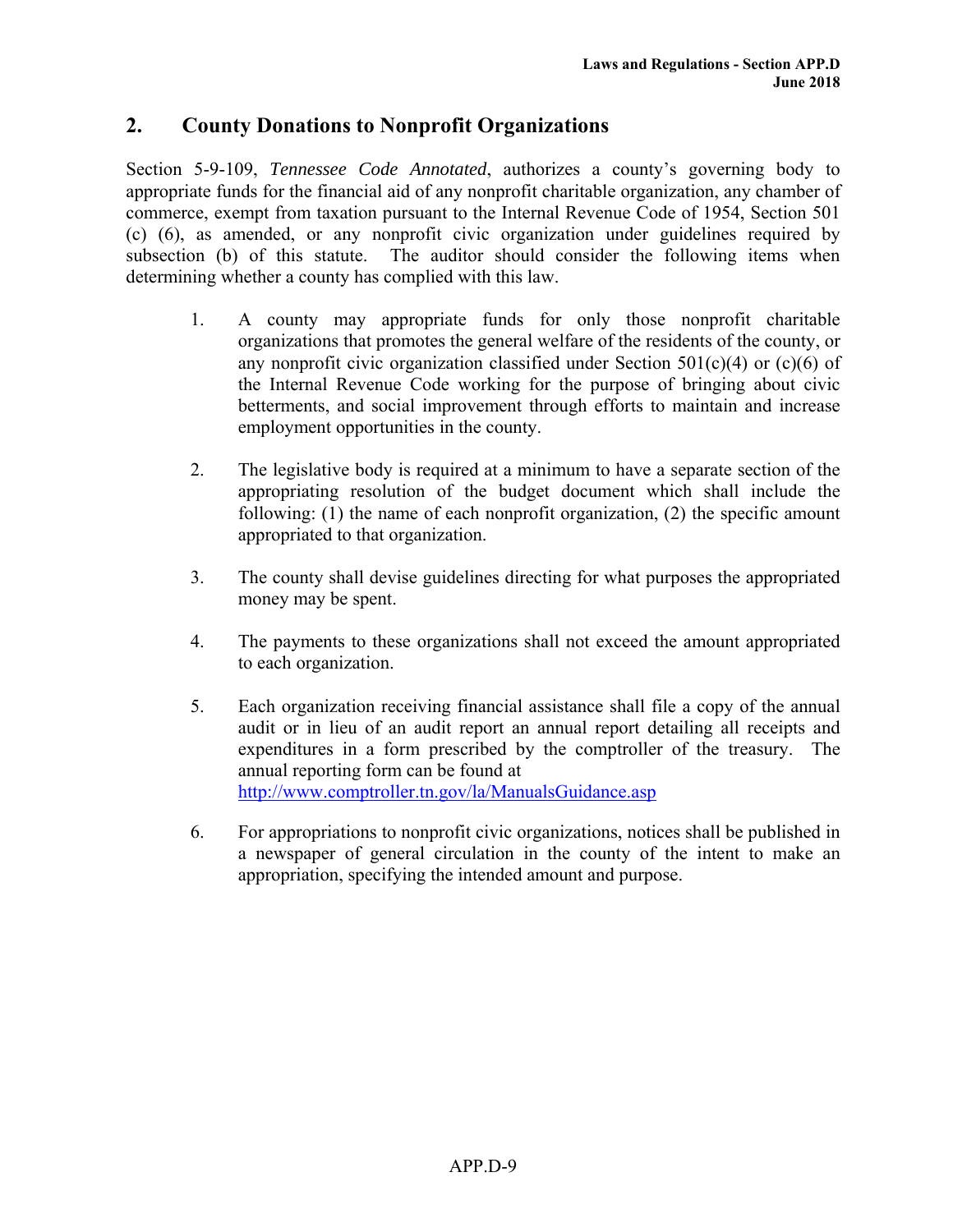## <span id="page-155-0"></span>**3. State Funding Board's Guidelines on Interest Rate and Forward Purchase Agreements**

As directed by 9-21-130, *Tennessee Code Annotated,* the revised Guidelines were effective November 1, 2009.

#### **Summary of Guidelines**

- Require adoption of debt management and derivative policies
- Require financial statements with a clean audit opinion
- Require independence of advisors and counsel
- Require avoidance of conflicts of interest among third party professionals involved in the transactions
- Specify staff and required knowledge
- Impose ongoing reporting for Interest Rate and Forward Purchase Agreement transactions

Additional information regarding these Guidelines can be found on the web at: http://www.comptroller.tn.gov/sl/lfstfundbd.asp .

## **3a. Guidelines for Closing the Books**

For purposes of implementing the requirement of Section 9-2-102, *Tennessee Code Annotated*, "closing the books" refers to journal entries to close an accounting cycle and prepare the records for a new accounting cycle. These journal entries include, but are not limited to, entries to post amounts for year-end receivables, payables, deferred outflows, deferred inflows, capital assets, and accumulated depreciation; plus entries to rid or transfer the amounts from the temporary ledgers for revenues and expenditures/expenses to the permanent records for fund balances/net position. The term "closing the books" does not include some entries required to convert the fund accounting statements to the government-wide financial statements.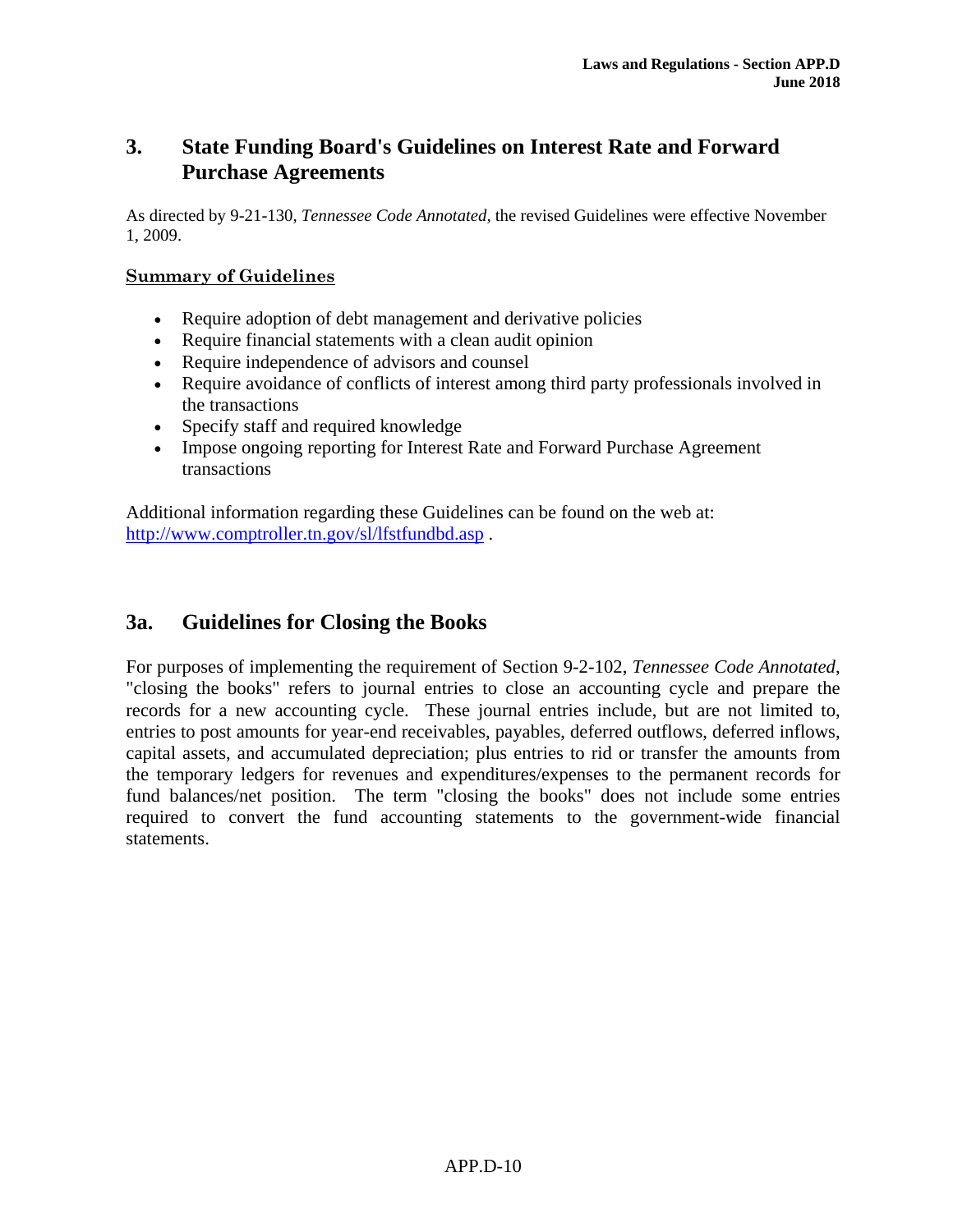## **4. Selected State Laws Affecting Municipalities**

Municipalities must comply with federal, state, and local laws and regulations and charter and contract requirements. When determining which laws and regulations have a material direct or indirect impact on the financial statements, both quantitative and qualitative aspects must be considered. No one source summarizes all the applicable laws and regulations. The following list of references should be used only as a guideline in determining which state laws affect the municipality and should not be considered a comprehensive list of compliance features. These references do not necessarily represent the most significant laws, but represent areas in which recurring questions have arisen.

#### **Many municipalities have "Private Act" charters. The Private Acts of the State of Tennessee should be reviewed for these municipalities to assess compliance requirements.**

#### **Selected** *Tennessee Code Annotated* **References for Municipalities**

#### **Charters**

| Section $6-1-101$ | Mayor - Alderman                |
|-------------------|---------------------------------|
| Section 6-18-101  | City Manager - Commission       |
| Section 6-30-101  | Modified City Manager - Council |

#### **Books and Records**

| Section 6-56-201       | Municipal budget law of 1982                               |
|------------------------|------------------------------------------------------------|
| Section 8-44-104       | Minutes required, open for public inspection               |
| Section 9-2-102        | Uniform accounting system                                  |
| Section 9-2-102        | Books closed within two (2) months after fiscal year end   |
|                        | (GO TO DETAILED GUIDANCE - APP.D-10)                       |
| Sections $9-2-103-104$ | Consecutively prenumbered receipts required                |
| Section 9-2-106        | Violation of receipt requirements is a Class C misdemeanor |
| Section 9-18-102(a)    | Government to establish internal controls (effective 6-30- |
|                        | 2016)                                                      |
| Section 10-7-504       | Confidential records                                       |
| Section 39-14-130      | Destruction of valuable papers with intent to defraud      |
| Section 39-16-504      | Destruction of and tampering with governmental records     |
| Section 66-29-113      | Reporting abandoned property                               |

#### **Audits and Other Regulatory Reporting to Local Government Audit**

| Section 4-30-101 | Local Government Electronic Technology Act of 2009      |
|------------------|---------------------------------------------------------|
| Section 6-54-903 | Travel Policies – Filing Requirements                   |
| Section 6-56-105 | Audits of municipalities                                |
| Section 8-4-109  | Audits of governmental entities, Comptroller authorized |
| Section 8-4-115  | <b>Audit of Standardized Booking Procedures</b>         |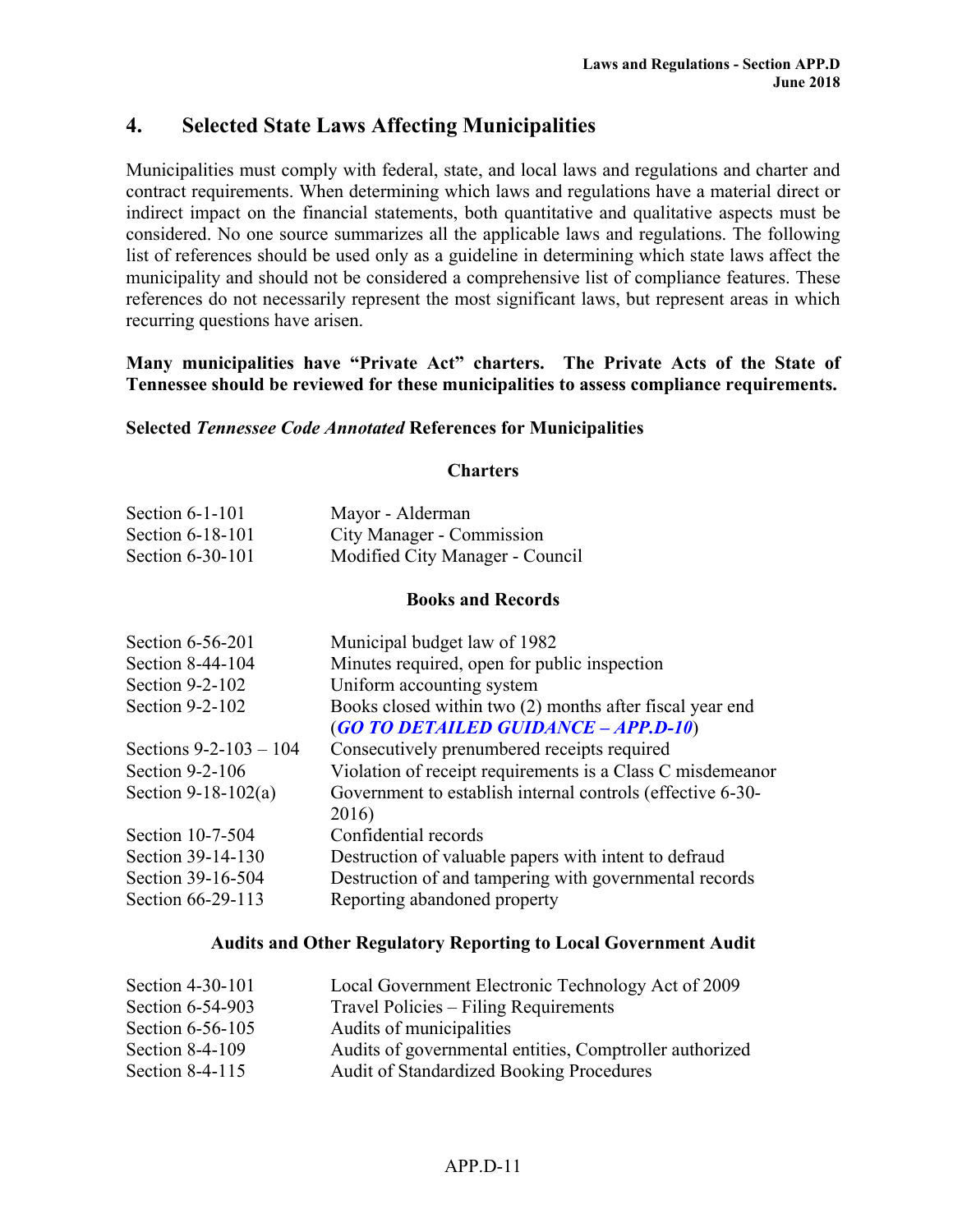## **Audits and Other Regulatory Reporting to Local Government Audit (continued)**

| Sections $8-4-501-505$  | Local Government Instances of Fraud Reporting Act            |
|-------------------------|--------------------------------------------------------------|
| Section 9-3-212         | Duty to order and pay for audits                             |
| Section 9-3-405         | Audit Committees may be required                             |
| Section 9-3-Part 4      | Requires a local government receiving annual audit findings  |
| (Public Ch. 383, 110th) | to file a corrective action plan with the Comptroller of the |
| General Assembly)       | Treasury                                                     |
| Sections $12-9-101-112$ | Local Government Joint Venture Entity Reporting (see         |
|                         | <b>Section K</b> of this manual for additional information)  |
| Sections $47-10-101-$   | Uniform Electronic Transactions (audit contract and audit    |
| 103                     | report)                                                      |
| Section 47-10-119       | Filing of pre-implementation statement and post-             |
|                         | implementation review for electronic business systems that   |
|                         | provide for electronic records of signatures and/or          |
|                         | authorizations                                               |
| Section 54-4-203        | Request to combine State Street Aid with General Fund        |
| Section 68-221-1012     | Reporting water loss                                         |

### **Taxes**

| Section 6-55-101  | Collection and payment of tax                                |
|-------------------|--------------------------------------------------------------|
| Section 6-55-201  | Sale of real estate for delinquency                          |
| Section 6-55-301  | Privilege tax                                                |
| Section 8-21-107  | Payment (receipt) of fees, fines, costs, etc. by credit card |
| Section 9-1-108   | Collection of taxes with credit or debit card                |
| Section 57-4-306  | Mixed drink tax allocation of funds                          |
| Section 67-5-2005 | Delinquent municipal real property tax certified to county   |
|                   | trustees                                                     |
| Section 67-5-2404 | Delivery of delinquent tax list to attorney                  |

#### **Purchasing**

| Section 6-54-107                      | Officers' interest in municipal contracts prohibited and<br>indirect conflicts of interest                    |
|---------------------------------------|---------------------------------------------------------------------------------------------------------------|
| Section 6-56-301                      | Municipal purchasing law                                                                                      |
| Section 12-2-407                      | Sale of surplus property to governmental entities and not-for-<br>profit corporations                         |
| Section 12-3-1201                     | Purchases for local governmental units (by department of<br>general services)                                 |
| Section 12-3-1205                     | Out-of-state and regional purchasing cooperatives;<br>cooperative purchasing agreements with federal agencies |
| Section 12-3-1209<br>Section 12-4-101 | Contracts with professional persons<br>Personal interest of officers prohibited                               |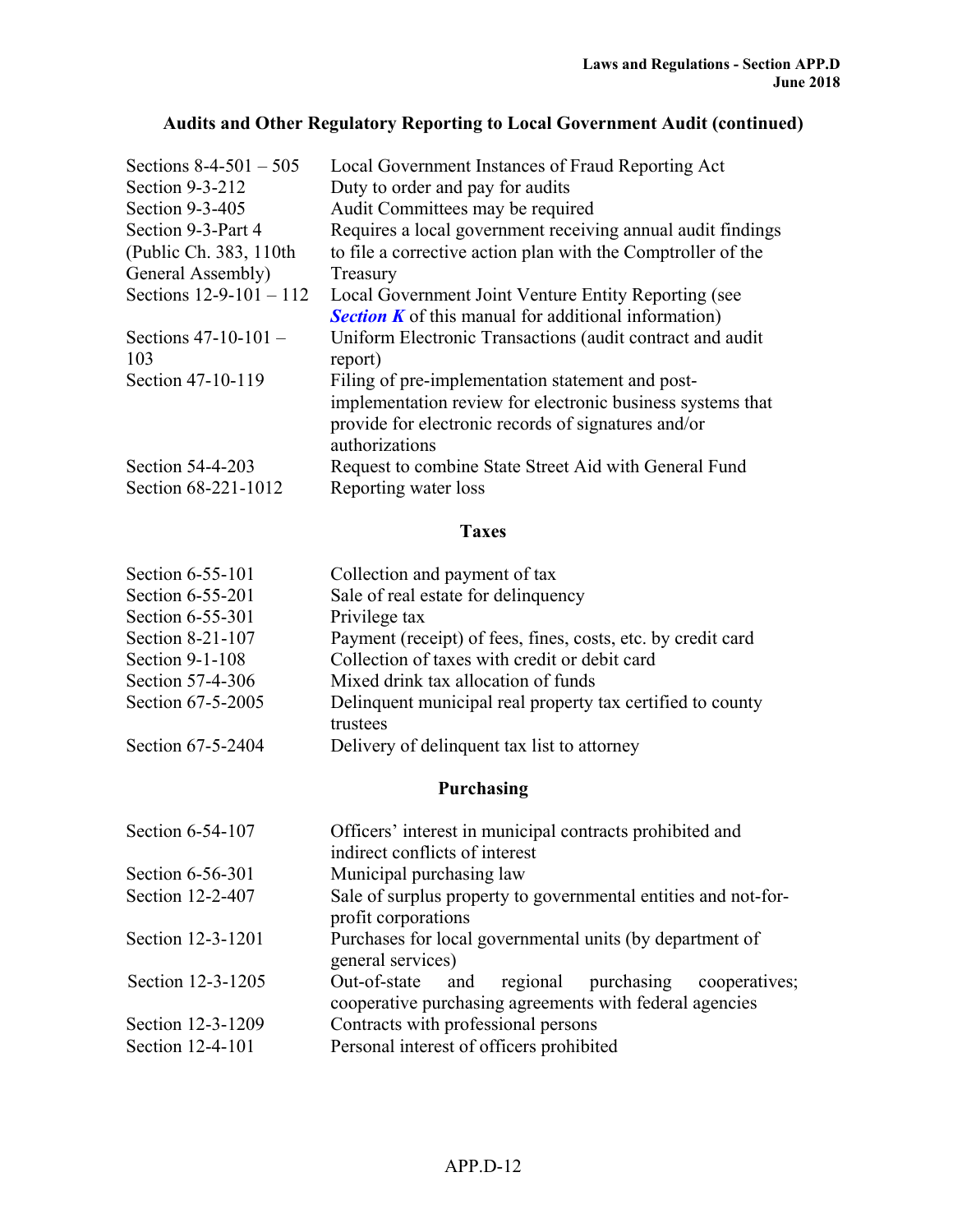## **Purchasing(continued)**

| Section 12-4-107  | Construction contracts and contracts for professional services |
|-------------------|----------------------------------------------------------------|
|                   | - engineering and, management agent or advisor services or     |
|                   | construction manager at-risk services                          |
| Section 39-16-105 | Buying and selling in regard to offices held or elected to     |

## **Investing and Banking**

| Section 6-56-106 | Authorized investments                          |
|------------------|-------------------------------------------------|
| Section 6-56-110 | Deposits to be secured by collateral            |
| Section 9-1-107  | Investments-deposits exceeding insurance limits |
| Section 9-4-101  | Collateral                                      |

#### **Debt**

| Section 9-21-134 | Approval of Comptroller's Office required for issuance of      |
|------------------|----------------------------------------------------------------|
|                  | balloon indebtedness                                           |
| Section 9-21-151 | Requirement to report on debt obligations – Form CT-0253 to    |
|                  | be filed with the Office of State and Local Finance within the |
|                  | Comptroller's Office.                                          |
| Section 9-21-408 | Interfund loans                                                |
| Section 9-21-601 | Capital outlay notes                                           |
| Section 9-21-903 | Refunding bond issues                                          |

### **Disbursements**

| Section 6-54-111      | Appropriation of funds for nonprofit organizations         |  |
|-----------------------|------------------------------------------------------------|--|
|                       | $(GO TO LAW SUMMARY - APP.D-16)$                           |  |
| Section 6-54-901      | Reimbursement for expenses incident to holding office      |  |
| Section 6-56-111      | Deposit within three working days-petty cash fund          |  |
| Section $6-56-111(c)$ | Use of consecutively prenumbered checks                    |  |
| Section 6-56-112      | Expenditures for lawful municipal purpose                  |  |
| Section 54-4-204      | State street aid: Purposes for expending funds; Accounting |  |

### **Deficits, Losses and Unaccounted for Water**

| Section $68-221-1010(a)$ | Report filed with Water and Wastewater Financing Board GO |
|--------------------------|-----------------------------------------------------------|
|                          | <b>TO LAW SUMMARY - APP.D-17</b>                          |
| Section 68-221-1012      | Unaccounted for water                                     |

#### **Landfills/Solid Waste**

| Section $68-211-835(g)$ | Solid Waste Disposal Fees |
|-------------------------|---------------------------|
| Section 68-211-874      | Accounting                |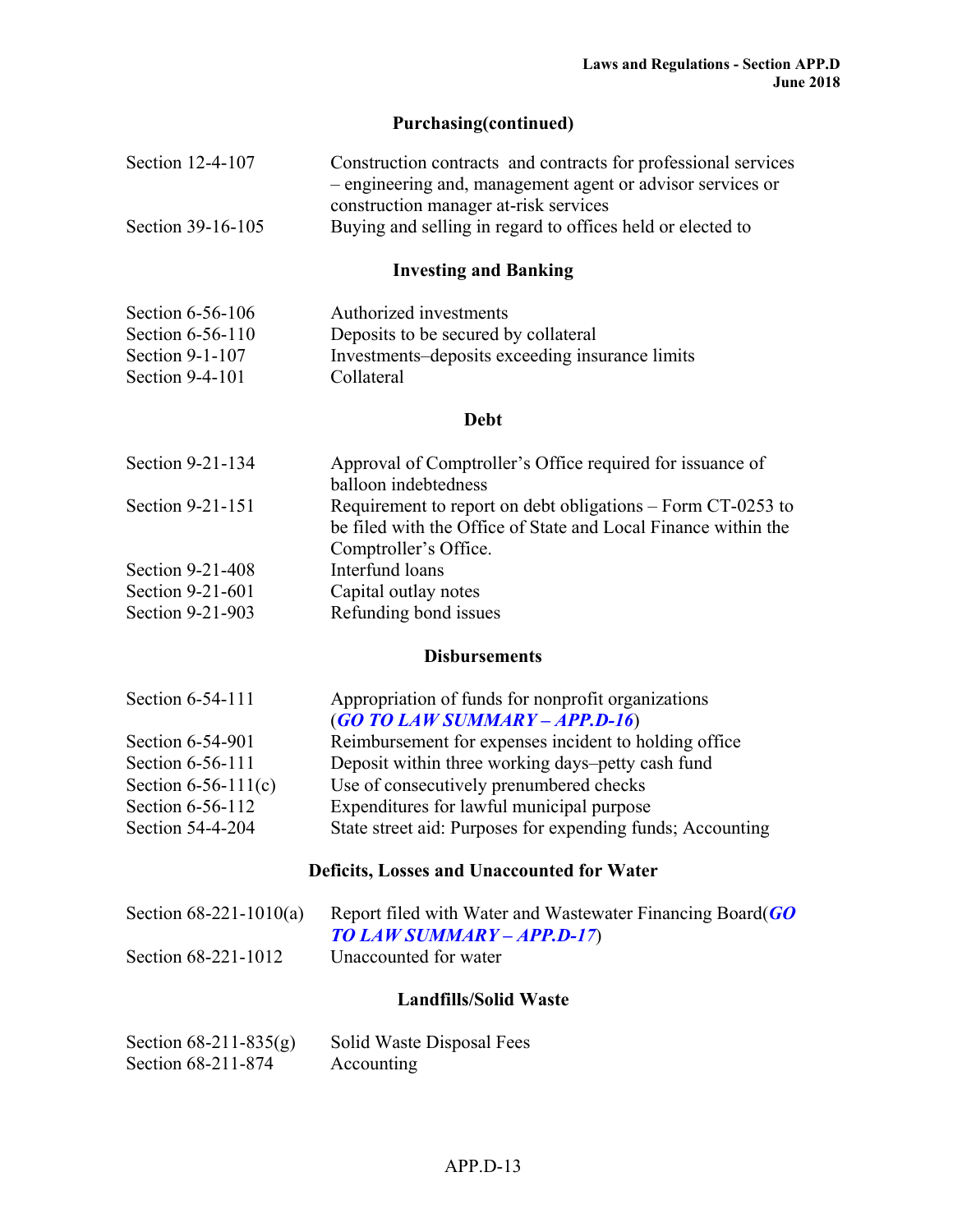## **Municipal Utilities**

| Section 7-34-115         | Disposition of revenue (water and wastewater systems must      |
|--------------------------|----------------------------------------------------------------|
|                          | be accounted for in an enterprise fund effective July 1, 2016) |
|                          | $(GO TO LAW SUMMARY - APP.D-17)$                               |
| Section 7-34-115(j) &    | Utility commissioner training required; comptroller to provide |
| (k)                      | training no later than 3-1-2019                                |
| Section 7-35-401         | Sewers and waterworks-authority granted                        |
| Section 7-39-302         | Municipal gas companies                                        |
| Section 7-52-101         | Municipal electric plant law                                   |
| Section 7-52-401         | <b>Telecommunications Services</b>                             |
| Section 7-52-601         | Cable Television, Internet and Related Services                |
| Sections 7-39-404, 7-52- | In-lieu of tax payments                                        |
| $118, 7-52-304, 7-52-$   |                                                                |
| 404, and 7-52-606        |                                                                |

## **Police and City Courts**

| Section 8-4-115    | Standardized procedures for booking of arrestees                                                                                                                      |
|--------------------|-----------------------------------------------------------------------------------------------------------------------------------------------------------------------|
| Section 18-1-105   | Court Clerk – Duties                                                                                                                                                  |
| Section 18-1-206   | Disposal of physical evidence                                                                                                                                         |
| Section 39-16-609  | Failure to appear                                                                                                                                                     |
| Section 39-17-420  | Drug control fines and forfeitures, allowed use of drug funds,<br>Comptroller's guidelines must be followed for confidential<br>expenditures-fingerprinting equipment |
| Section 39-17-428  | Mandatory minimum fines-allocation of proceeds                                                                                                                        |
| Section 39-17-505  | Possession of gambling device or record-forfeiture                                                                                                                    |
| Section 39-17-1317 | Confiscation and disposition of confiscated weapons                                                                                                                   |
| Section 39-17-1318 | New serial numbers for confiscated firearms                                                                                                                           |
| Section 40-33-201  | Application (procedures in confiscation – general)                                                                                                                    |
| Section 40-35-313  | Expungement from official records                                                                                                                                     |
| Section 53-11-201  | Procedure in confiscation                                                                                                                                             |
| Section 53-11-204  | Disposition of proceeds                                                                                                                                               |
| Section 53-11-415  | Special revenue account for drug fund                                                                                                                                 |
| Section 53-11-451  | Goods subject to forfeiture –seizure–disposition                                                                                                                      |
| Section 55-8-198   | Citations based on surveillance cameras                                                                                                                               |
| Section 55-10-204  | Illegal cancellation of traffic citations                                                                                                                             |
| Section 55-10-207  | Electronic citation fees – special revenue fund                                                                                                                       |
| Section 55-10-208  | Uniform traffic citation form                                                                                                                                         |
| Section 55-10-303  | Disposition of collections                                                                                                                                            |
| Section 55-10-306  | Record of traffic cases–report of convictions to department                                                                                                           |
| Section 55-10-403  | Forfeiture of vehicles (DUI)                                                                                                                                          |
| Section 55-16-101  | Report of unclaimed vehicles                                                                                                                                          |
| Section 55-50-502  | Suspension of licenses                                                                                                                                                |
| Section 55-50-503  | Surrender of license                                                                                                                                                  |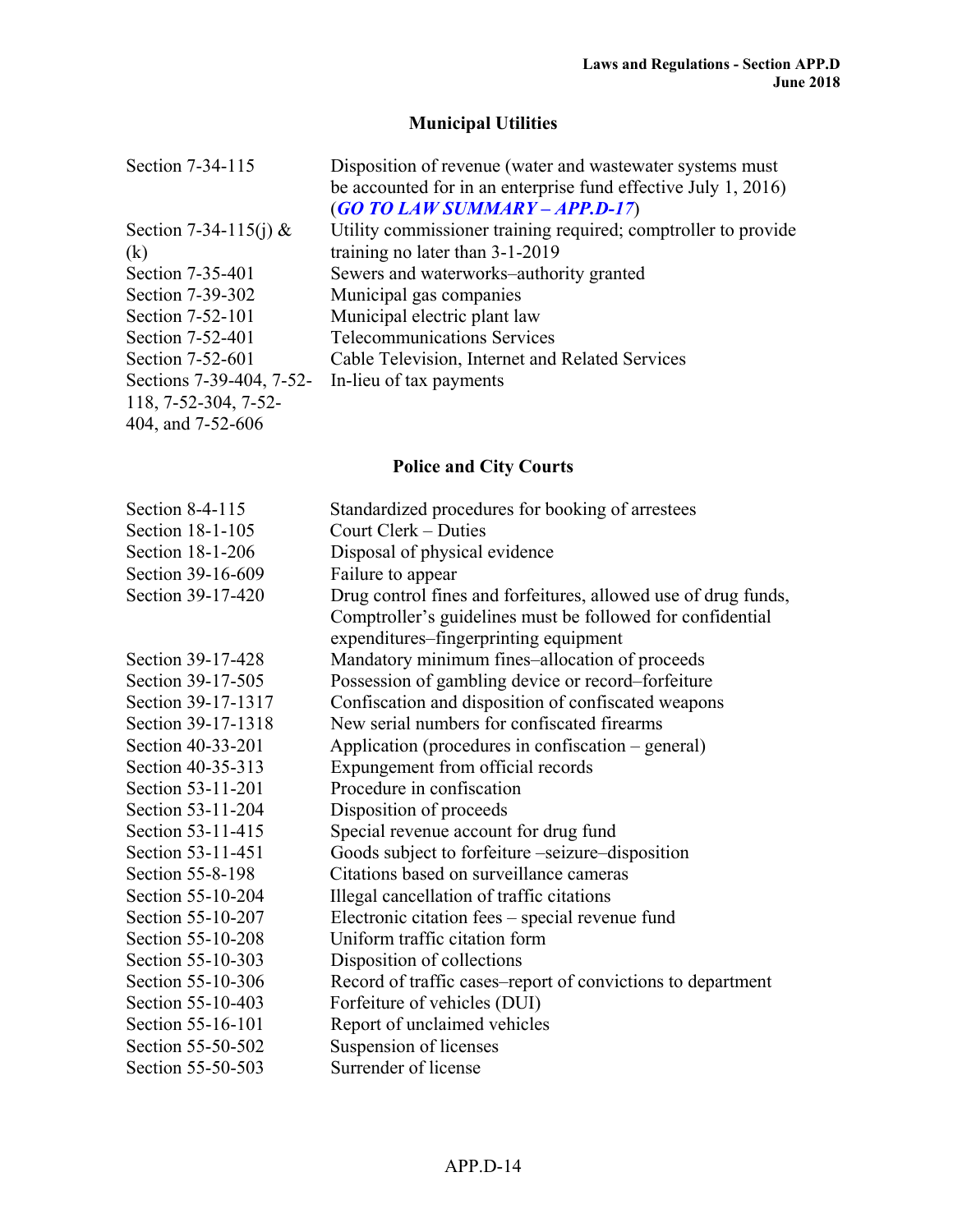## **Criminal Statutes**

| Section 39-11-106         | Definitions (criminal offenses)                                                                              |
|---------------------------|--------------------------------------------------------------------------------------------------------------|
| Section 39-14-104         | Theft of services                                                                                            |
| Section 39-16-401         | Definitions for public misconduct offenses                                                                   |
| Section 39-16-402         | Official misconduct                                                                                          |
| Section 39-16-403         | Official oppression                                                                                          |
| Section 39-16-Part 4      |                                                                                                              |
| (Public Chapter 939,      | Making false statements to auditors or hindering audit                                                       |
| $109th$ General Assembly) | (effective July 1, 2016)                                                                                     |
| Section 39-16-501         | Definitions for interference with government operations<br>offenses                                          |
| Section 39-16-503         | Tampering with or fabricating evidence                                                                       |
| Section 40-39-201         | Tennessee Sexual Offender and Violent Sexual Offender<br>Registration, Verification and Tracking Act of 2004 |

### **Other**

| Section 4-4-108                      | Blanket surety bond required                                                             |
|--------------------------------------|------------------------------------------------------------------------------------------|
| Sections 6-21-104 - 105              | Surety bond required – City Manager-Commissioner Charter                                 |
| Section 6-35-411                     | Surety bond required - Modified City Manager-Council                                     |
|                                      | Charter                                                                                  |
| Section 6-51-121                     | Recording of annexation ordinance or resolution by annexing<br>municipality              |
| Section $6-56-401$ et seq            | Municipal Finance Officer Certification and Education Act of<br>2007                     |
| Section 6-56-407                     | Penalty for noncompliance with Municipal Finance Officer                                 |
|                                      | Certification and Education Act of 2007                                                  |
| Section 8-44-101                     | Sunshine Law – Policy                                                                    |
| Section 8-44-102                     | Open meetings                                                                            |
| Section 8-44-103                     | Notice of public meetings                                                                |
| Section 9-1-109                      | Penalty for worthless checks/money orders                                                |
| Section 9-3-504                      | <b>Pension Funding Policies</b>                                                          |
| Section 9-3-505                      | Requirement to fully fund pension plans                                                  |
| Section 9-21-130                     | Guidelines and rules and regulations relating to contracts and<br>agreements authorized. |
|                                      | $(GO TO SUMMARY - APP.D-10)$                                                             |
| Section 10-7-503                     | Records open to public inspection                                                        |
| Sections 6-54-107 & 12-<br>$4 - 101$ | Conflict of interest                                                                     |
| Section 62-2-107                     | Employment of licensees in public works                                                  |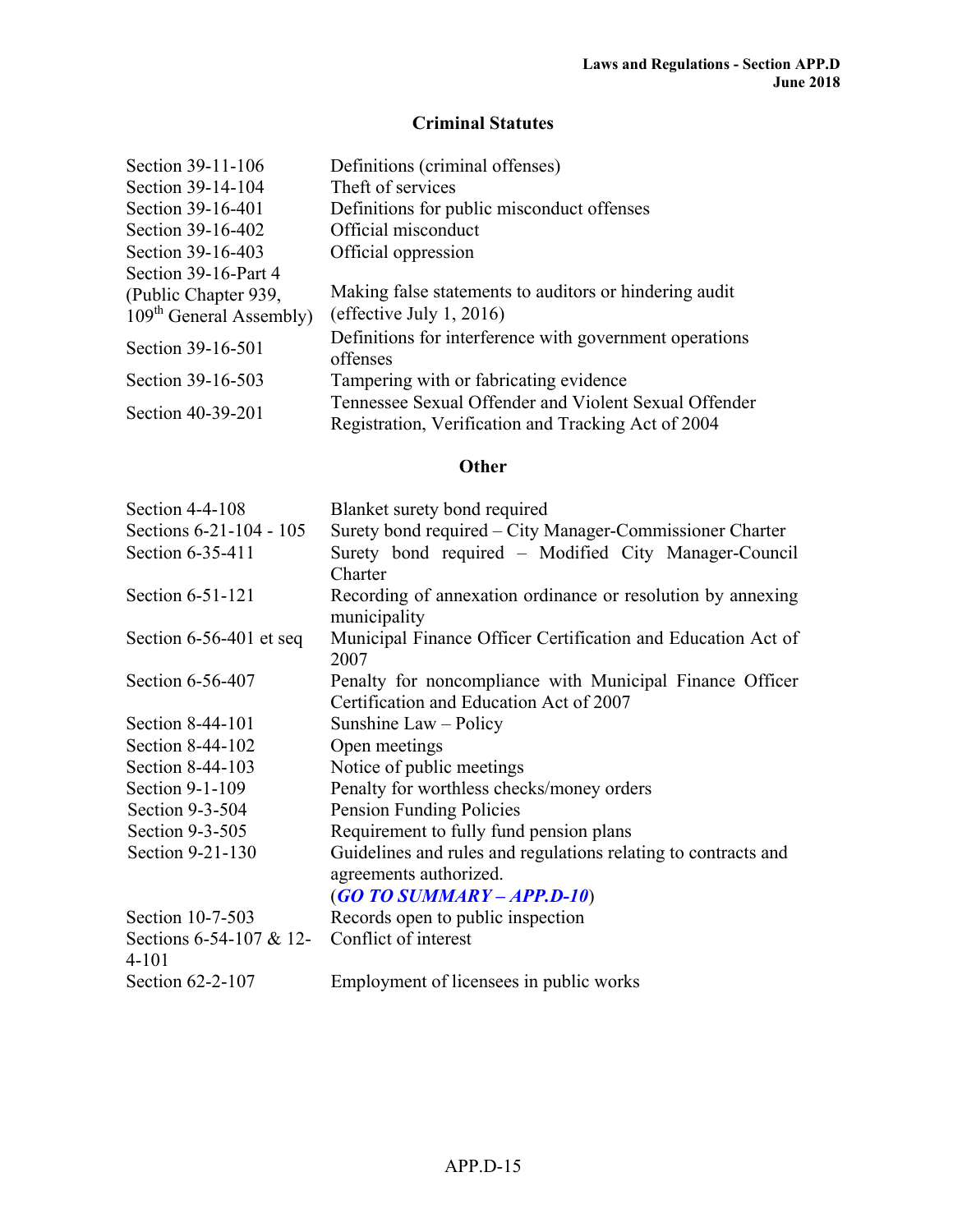### <span id="page-161-0"></span>**5. Municipal Donations to Nonprofit Organizations**

Section 6-54-111, *Tennessee Code Annotated*, as amended, authorizes a municipality's governing body to appropriate funds for the financial aid of any nonprofit charitable organization that provides services benefiting the general welfare of the residents of the municipality or any nonprofit civic organization working to maintain and increase employment opportunities in the municipality. This section also provides for the Comptroller of the Treasury to establish standard procedures to assist the municipal governing body in the disposition of funds so appropriated. The auditor should consider whether the municipality has complied with the following laws and rules:

- 1. A municipality may appropriate funds for only those nonprofit charitable organizations that provide services benefiting the general welfare of the residents of the municipality, or any nonprofit civic organization classified under Sections  $501(c)(4)$  or (6) of the Internal Revenue Code working to maintain and increase employment opportunities in the municipality.
- 2. Municipal payments to nonprofit organizations shall be limited to the amounts appropriated for such purposes and in keeping with the municipality's guidelines for how the appropriated funds may be spent.
- 3. The municipality shall require that each nonprofit organization that desires financial assistance from a municipality shall file with the city clerk of the municipality a copy of an annual report of its business affairs and transactions that includes, but is not limited to:

Either a copy of the entity's most recently completed annual audit or an annual report detailing all receipts and expenditures in a form prescribed by the comptroller of the treasury and prepared and certified by the chief financial officer of the nonprofit organization;

A description of the program that serves the residents of the municipality; and

the proposed use of the municipal assistance.

The annual reporting form can be found at http://www.comptroller.tn.gov/la/ManualsGuidance.asp .

4. For appropriations to nonprofit civic organizations, notices shall be published in a newspaper of general circulation in the municipality of the intent to make an appropriation, specifying the intended amount and purpose.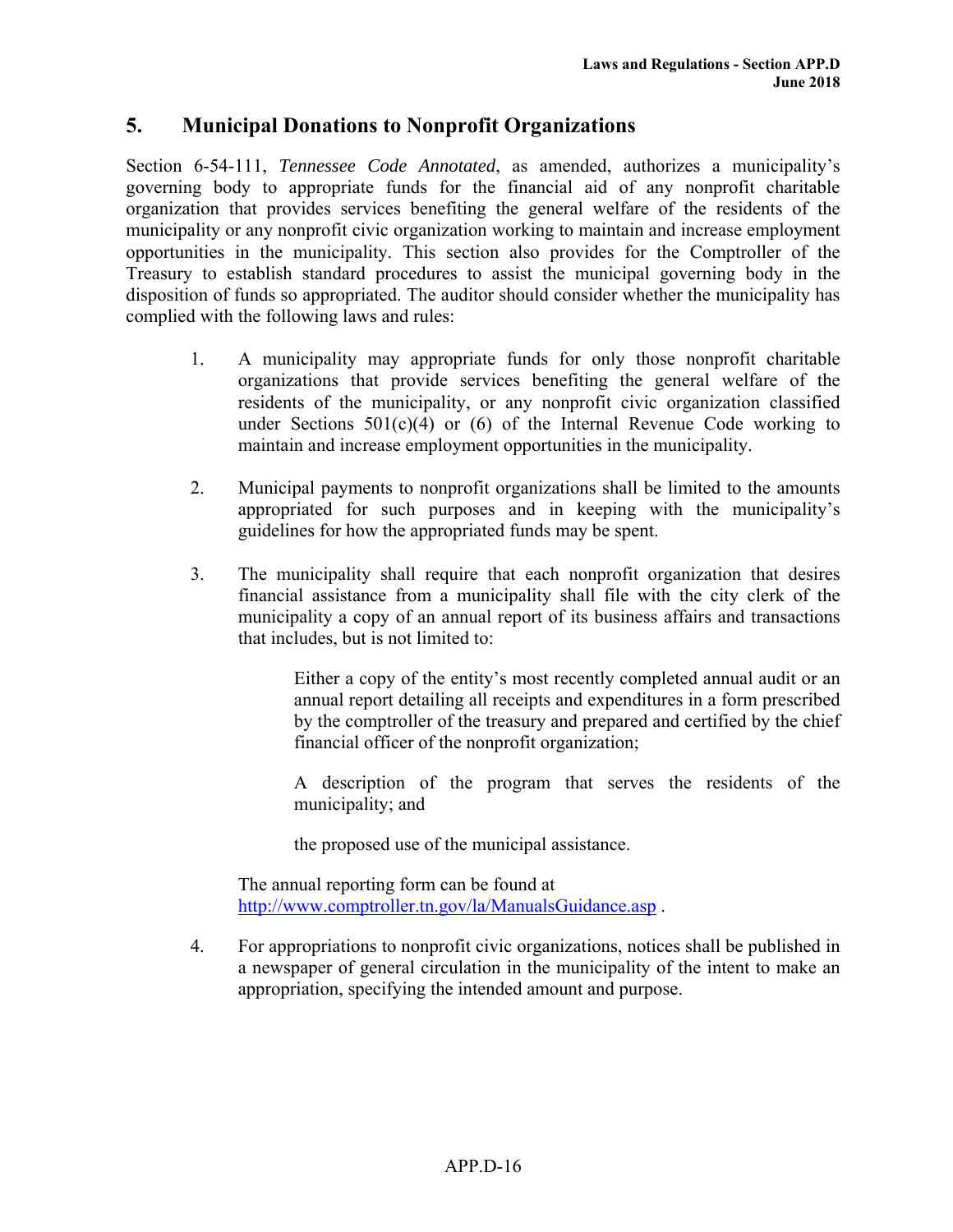## <span id="page-162-0"></span>**5a. Utility Filings with the Water and Wastewater Financing Board and/or the Utility Management Review Board, Use of Utility Revenue, Subsidies, and Water Loss**

Utilities are subject to many rules, regulations, and various oversight bodies. This segment, addresses some significant compliance issues that require further elaboration.

 Municipalities that operate water and/or sewer systems as well as utility districts and other utilities established by private acts are subject to an annual review of the financial stability of the system(s). State statutes governing this review<sup>1</sup> changed effective April 9, 2018, and the new criteria will apply to any financial report **submitted after that date**. The change will apply only to the current year, the prior year change will be calculated using the former guidelines. The following is the new method of determining whether an applicable utility has a statutory negative change in net position for two years in a row. (1) For the most recent year, all reductions/additions are considered; (2) For the prior year, reports submitted on or before April 9, 2018, all deductions, excluding the pension and OPEB changes, are considered.

|                                                       | <b>Current Year</b><br>(and Prior Year if<br>submitted after<br>$4-9-2018$ | <b>Prior Year</b><br>(if submitted<br>on or before<br>$4 - 9 - 2018$ |
|-------------------------------------------------------|----------------------------------------------------------------------------|----------------------------------------------------------------------|
| <b>GAAP Change in Net Position</b>                    | \$                                                                         | \$                                                                   |
| Less: Grants – Capital                                | \$                                                                         | \$                                                                   |
| <b>Grants – Operating</b>                             |                                                                            |                                                                      |
| <b>Capital Contributions</b>                          |                                                                            |                                                                      |
| <b>Interfund Transfers from</b><br><b>Other Funds</b> |                                                                            |                                                                      |
| Decrease in net pension<br>and OPEB Liabilities       |                                                                            | <b>NA</b>                                                            |
| Increase in net pension<br>and OPEB Assets            |                                                                            | <b>NA</b>                                                            |
| Add: Increase in net pension<br>and OPEB Liabilities  | \$                                                                         | \$<br><b>NA</b>                                                      |
| Decrease in net pension<br>and OPEB Assets            |                                                                            | <b>NA</b>                                                            |
| <b>Statutory Change in Net Position</b>               | \$                                                                         | \$                                                                   |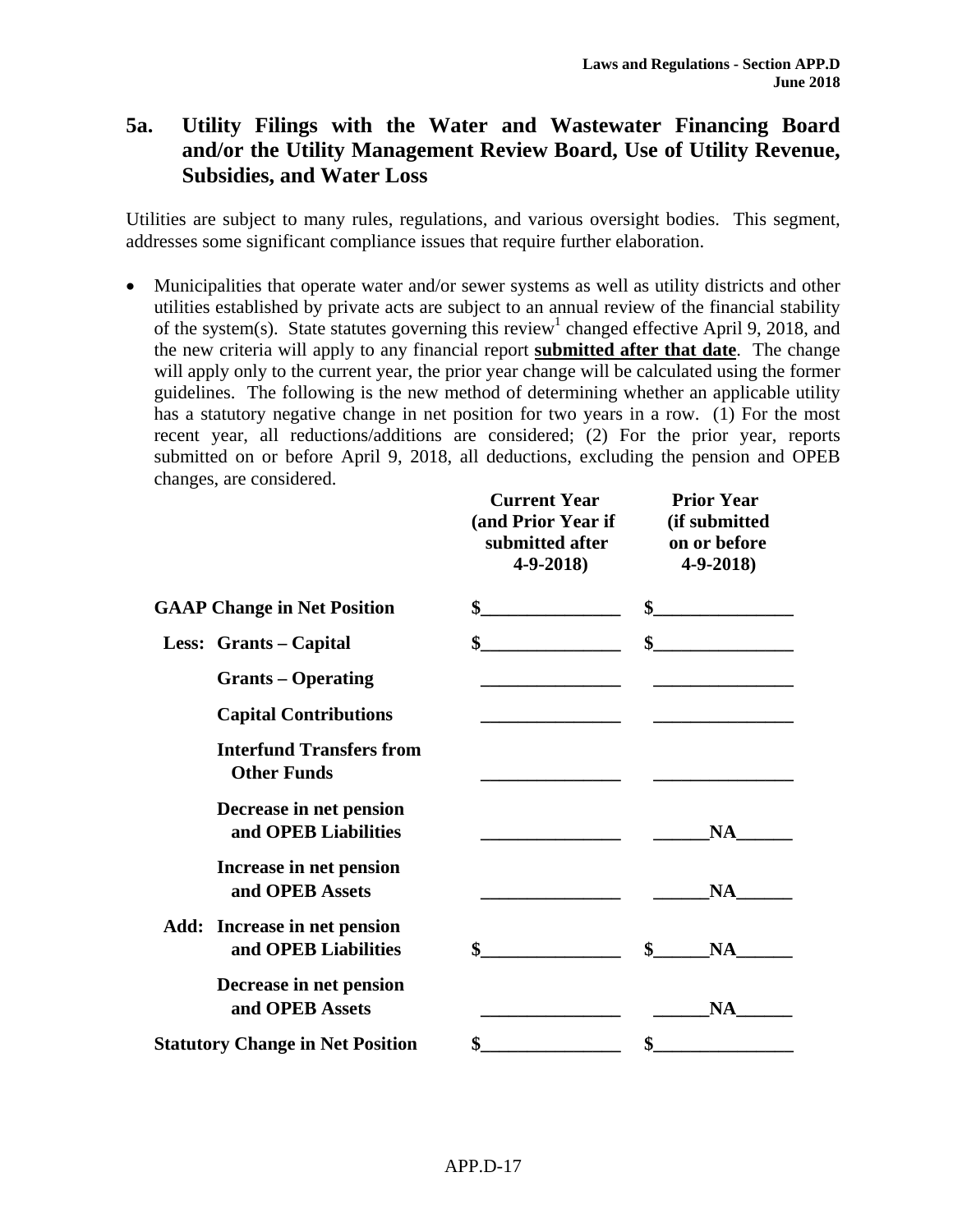- Sections  $7-34-114$  and  $7-82-403$ , *Tennessee Code Annotated*, require all public works<sup>2</sup> and utility districts to remain self-supporting. Therefore, transfers should not be made from any other fund to public works to subsidize their operations. In the same manner, pension plan contributions should be made by the public works rather than another fund of the local government.
- Water loss rates greater than or equal to 20 percent (non-revenue water as percent by cost of operating system) and/or validity scores less than or equal to 75 currently require the utility to be filed with the appropriate board. Beginning January 1, 2019, the validity score must be greater than 80 to avoid being filed with the board.
- Section 7-34-115, *Tennessee Code Annotated*, details the appropriate uses of funds and requires illegal transfers to other funds to be repaid by those funds.

<sup>&</sup>lt;sup>1</sup> Sections 7-82-401(g)(3) and 68-221-1010(a), *Tennessee Code Annotated* are the statutes that govern when a utility is financially distressed and subject to referral to the Water and Wastewater Financing Board and/or the Utility Management Review Board.

<sup>2</sup> Section 7-34-102, *Tennessee Code Annotated*, defines public works as "one (1) or a combination of two (2) or more of the following: water, sewerage, gas or electric heat, light or power works, plants and systems or parking facilities...."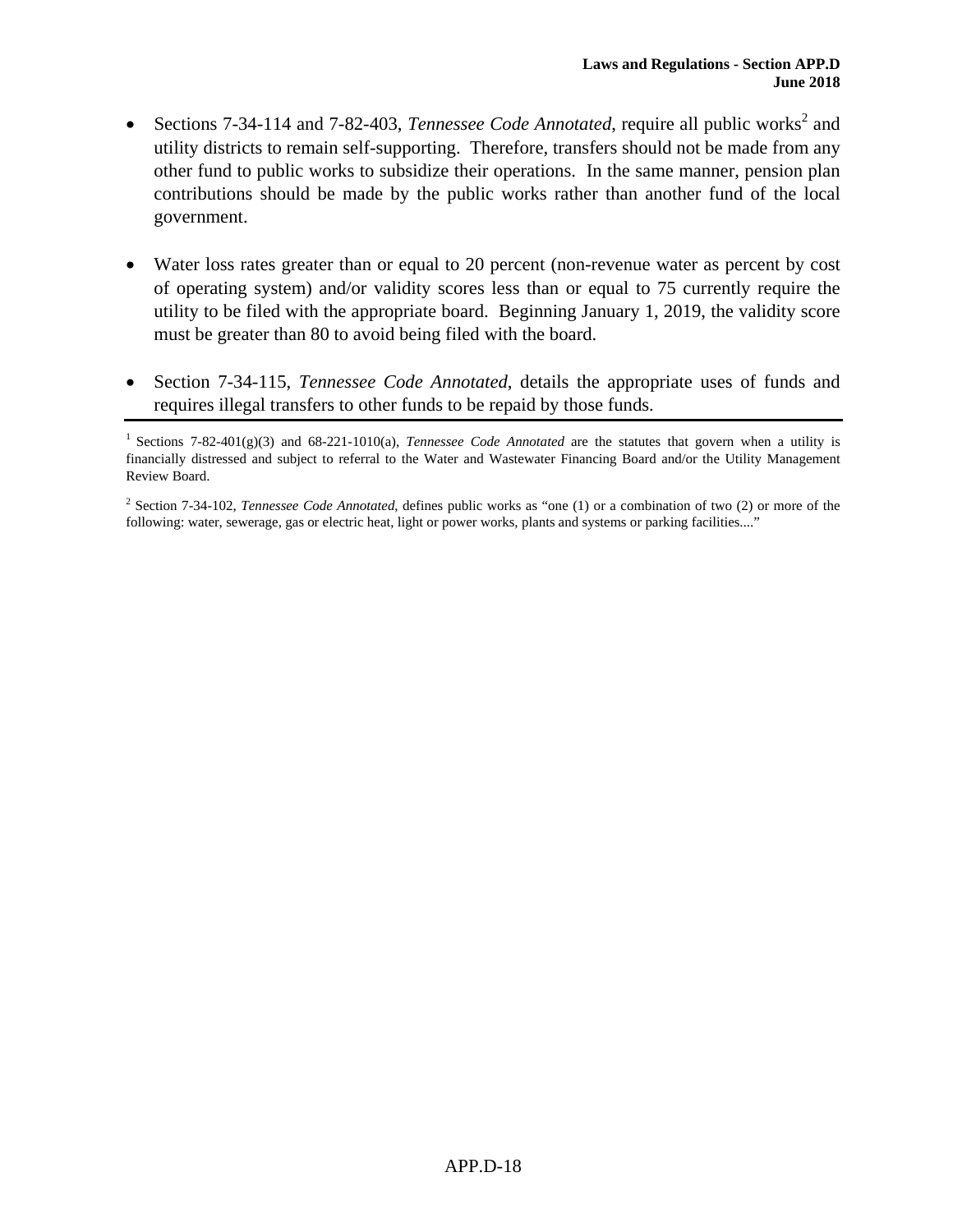### **6. Selected State Laws Affecting Special Purpose Governments**

Special purpose governments must comply with federal and state laws and regulations and contract requirements. When determining which laws and regulations have a material direct or indirect impact on the financial statements, both quantitative and qualitative aspects must be considered. No one source summarizes all the applicable laws and regulations. The following list of references should be used only as a guideline in determining which state laws affect special purpose governments and should not be considered a comprehensive list of compliance features. These references are not necessarily the most significant laws, but represent areas in which recurring questions have arisen.

#### **Selected** *Tennessee Code Annotated* **References for Emergency Communication Districts (See separate manual for additional** *Tennessee Code Annotated* **references)**

#### **Creation and Board Members**

| Section $7-86-101$ et seq. | <b>Emergency Communications District Law</b> |
|----------------------------|----------------------------------------------|
| Section 7-86-105           | Vacancies                                    |
| Section $7-86-105(b)$      | Number of commissioners                      |
| Section 7-86-105(d)        | Compensation                                 |
| Section 7-86-105(i)        | Board members may not be employees           |
| Section 7-86-314           | Removal of board members                     |
|                            |                                              |

#### **Audits and Other Regulatory Reporting to Local Government Audit**

| Section 7-86-113         | Annual audit required                                      |
|--------------------------|------------------------------------------------------------|
| Sections $8-4-501-505$   | Local Government Instances of Fraud Reporting Act          |
| Sections $12-9-101-112$  | Local Government Joint Venture Entity Reporting (see       |
|                          | Section K of this manual for additional information)       |
| Sections $47-10-101-103$ | Uniform Electronic Transactions (audit contract and audit  |
|                          | report)                                                    |
| Section 47-10-119        | Filing of pre-implementation statement and post-           |
|                          | implementation review for electronic business systems that |
|                          | provide for electronic records of signatures and/or        |
|                          | authorizations                                             |

#### **Debt**

| Section 7-86-114 | Power to issue bonds, notes and other debt, subject to<br>approval of county or municipality, except in certain cases |
|------------------|-----------------------------------------------------------------------------------------------------------------------|
| Section 7-86-115 | Default - Liens                                                                                                       |
| Section 7-86-116 | Payment of bonds and interest                                                                                         |
| Section 7-86-121 | Sale of bonds or notes                                                                                                |
|                  | Requirement to report on debt obligations – Form CT-0253                                                              |
| Section 9-21-151 | to be filed with the Office of State and Local Finance                                                                |
|                  | within the Comptroller's Office.                                                                                      |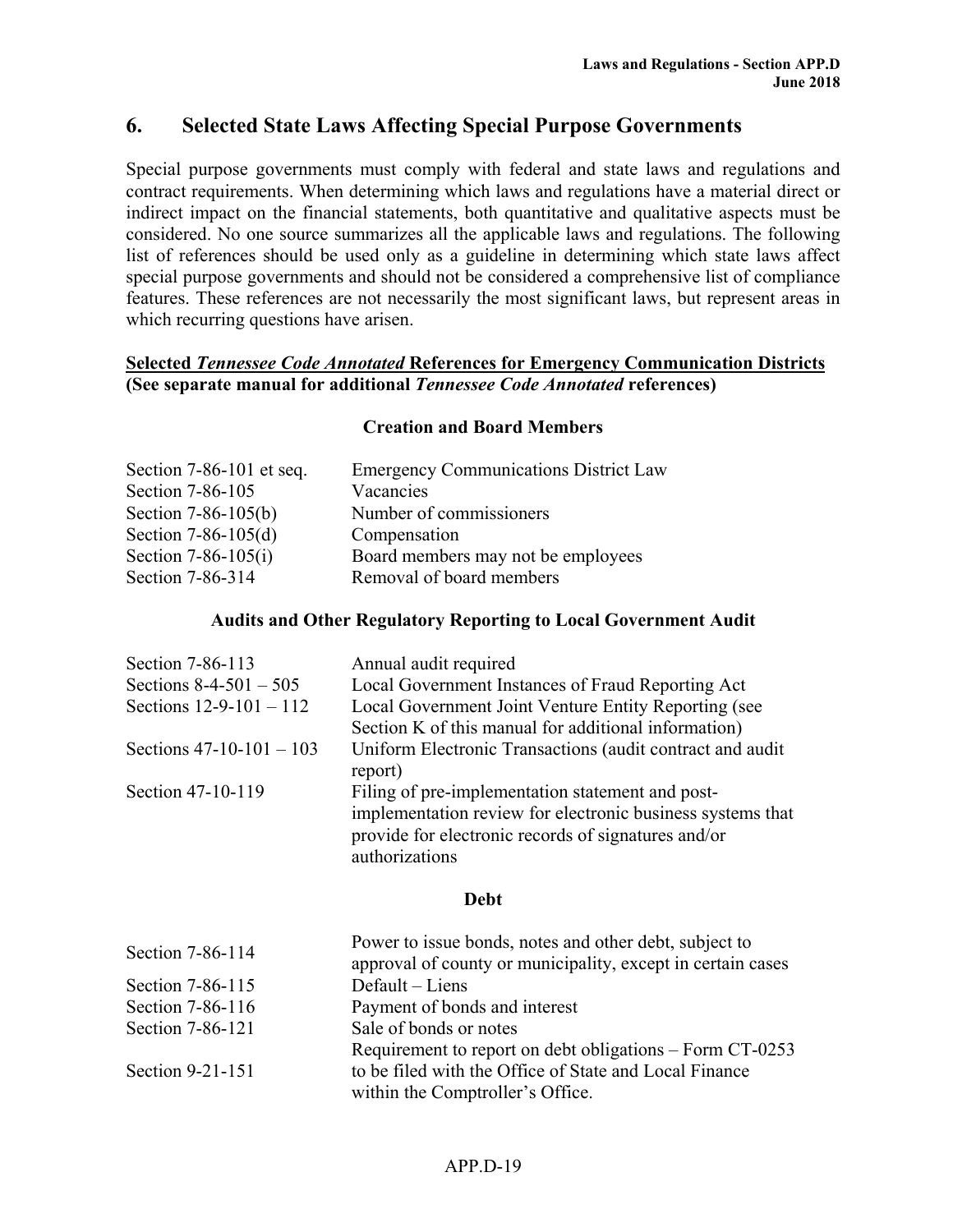## **Financial Distress/Adverse Findings**

| Sections $7-86-301-319$              | Tennessee Emergency Communications Board (TECB)<br>established                                                                                                                             |
|--------------------------------------|--------------------------------------------------------------------------------------------------------------------------------------------------------------------------------------------|
| Section $6-86-304(b)$                | TECB to act upon adverse audit findings                                                                                                                                                    |
| Section 6-86-304(d)                  | Financial distress - defined                                                                                                                                                               |
|                                      | <b>Investments/Deposits</b>                                                                                                                                                                |
| Section 7-86-122<br>Section 7-86-126 | Authorized investments in accordance with Section 5-8-301<br>Deposits to be secured by collateral or on deposit with a<br>financial institution participating in the state collateral pool |
|                                      | <b>Meetings</b>                                                                                                                                                                            |
|                                      |                                                                                                                                                                                            |
| Section 7-86-123                     | Financial report required at every regularly scheduled<br>meeting                                                                                                                          |
| Section 8-44-101                     | Sunshine Law                                                                                                                                                                               |
| Section 8-44-103                     | Adequate public notice                                                                                                                                                                     |
| Section 8-44-104                     | Minutes recorded and open for public inspection                                                                                                                                            |
| Section 9-4-101                      | Collateral                                                                                                                                                                                 |
|                                      | <b>Purchasing/Expenses</b>                                                                                                                                                                 |
| Section 7-86-121(b)                  | Subject to County Purchasing Law of 1983 (Section 5-14-<br>201)                                                                                                                            |
| Section 7-86-125                     | Required to adopt travel policy                                                                                                                                                            |
| Section 7-86-306(a)(10)              | TECB to establish standards concerning acceptable uses of<br>revenue                                                                                                                       |
| Section 12-3-103                     | Contracts for professional services                                                                                                                                                        |
|                                      | <b>Records</b>                                                                                                                                                                             |
| Section 7-86-120                     | Annual budget required                                                                                                                                                                     |
| Section 7-86-304(a)                  | Comptroller to develop uniform financial accounting<br>system                                                                                                                              |
| Section 9-2-102                      | Books closed within two (2) months after fiscal year end<br>(GO TO DETAILED GUIDANCE - APP.D-10)                                                                                           |
| Section 9-18-102(a)                  | Government to establish internal controls (effective 6-30-<br>2016)                                                                                                                        |
| Sections $10-7-501-515$              | Open Records law                                                                                                                                                                           |
|                                      | <b>Other</b>                                                                                                                                                                               |

| Section 7-86-102(d)<br>District funds are public funds and limited as to purpose |
|----------------------------------------------------------------------------------|
|----------------------------------------------------------------------------------|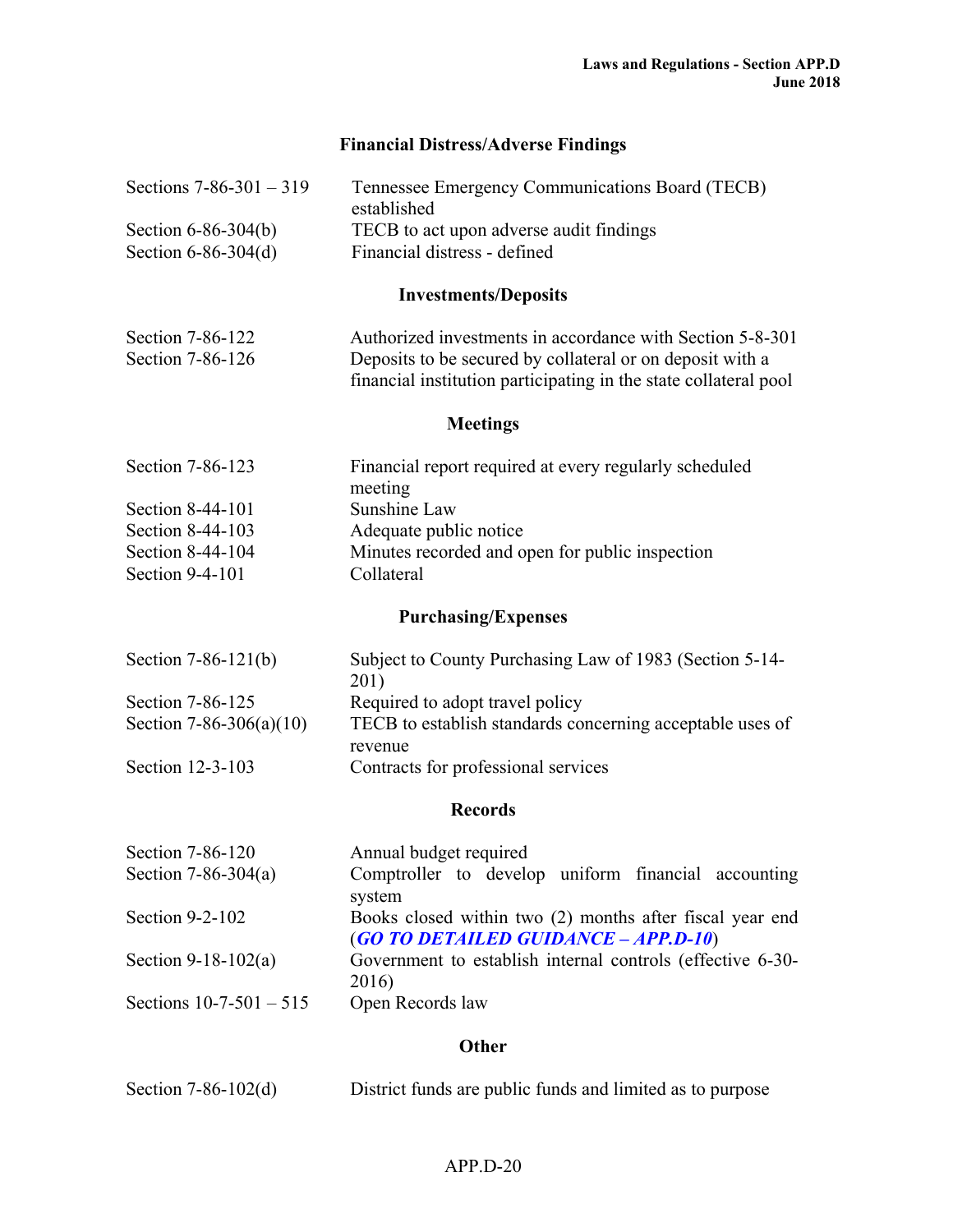## **Other (continued)**

| Section 7-86-102(c) | Limited oversight of equipment by the Tennessee                         |
|---------------------|-------------------------------------------------------------------------|
|                     | <b>Regulatory Authority</b>                                             |
| Section 7-86-108    | Telephone service charges (rates, increases, disposition of<br>charges) |
| Section 7-86-109    | Authority to receive funds                                              |
| Section 7-86-110    | Service supplier to provide annual accounting of amounts                |
|                     | billed and collected                                                    |
| Section 7-86-112    | Duty to reduce excess telephone service charge rate                     |
| Section 7-86-119    | Surety bonds required                                                   |
| Section 7-86-205    | Dispatcher training required within six months of hire date             |
| Section 9-3-504     | Pension Funding Policies                                                |
| Section 12-4-101    | Conflict of interest                                                    |
| Section 66-29-101   | Unclaimed property                                                      |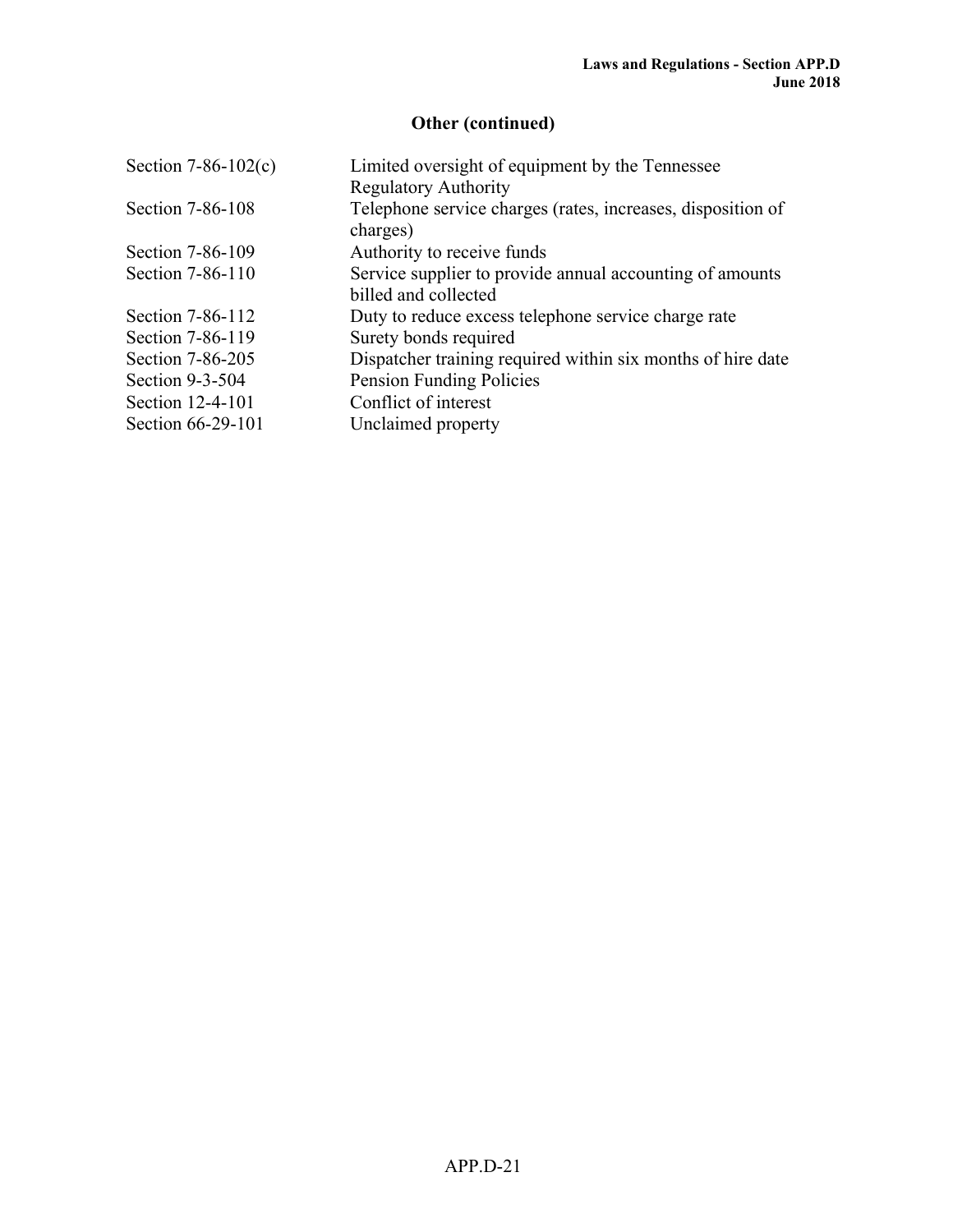## **Selected** *Tennessee Code Annotated* **References for Housing Authorities**

#### **Creation and Commissioners**

| Section 13-20-101 et seq.<br>Section 13-20-103<br>Section 13-20-408 | Housing Authorities Law<br>Meetings and residence of commissioners<br>Number, qualifications, vacancies and compensation of<br>commissioners – City Housing Authorities |
|---------------------------------------------------------------------|-------------------------------------------------------------------------------------------------------------------------------------------------------------------------|
| Section 13-20-507                                                   | Number, qualification, vacancies – County and Regional<br><b>Housing Authorities</b>                                                                                    |
| Section 13-20-408                                                   | Board members may not be city officials                                                                                                                                 |
|                                                                     | <b>Debt</b>                                                                                                                                                             |
| Section 9-21-151                                                    | Requirement to report on debt obligations – Form CT-0253<br>to be filed with the Office of State and Local Finance<br>within the Comptroller's Office.                  |
| Sections 13-20-601 - 614.                                           | Types, issuance, remedies, etc.                                                                                                                                         |
|                                                                     | <b>Investing and Banking</b>                                                                                                                                            |
| Section 9-1-107<br>Section 9-4-101                                  | Investments – deposits exceeding insurance limits<br>Collateral                                                                                                         |
| Section 13-20-104(a)(25).                                           | Authority to invest funds in property or securities that<br>savings banks may invest in                                                                                 |
| Section 45-2-620                                                    | Does not provide for deposits/investments in credit unions                                                                                                              |
| Section 45-3-601<br>Section $45-14-104(c)$                          | Authorized investments<br>Savings banks authorized to invest in same manner as                                                                                          |

# associations in Chapter 3 of this Title

## **Audits and Other Regulatory Reporting to Local Government Audit**

| Sections $8-4-501-505$       | Local Government Instances of Fraud Reporting Act           |
|------------------------------|-------------------------------------------------------------|
| Sections $9 - 3 - 212 - 213$ | Audit required and to be submitted to Comptroller           |
| Sections $12-9-101-112$      | Local Government Joint Venture Entity Reporting (see        |
|                              | <b>Section K</b> of this manual for additional information) |
| Sections $47-10-101-103$     | Uniform Electronic Transactions (audit contract and audit   |
|                              | report)                                                     |

### **Other**

| Section 9-2-102       | Books closed within two (2) months after fiscal year end   |
|-----------------------|------------------------------------------------------------|
|                       | $(GO TO DETAILED GUIDANCE - APP.D-10)$                     |
| Section 9-3-504       | <b>Pension Funding Policies</b>                            |
| Section $9-18-102(a)$ | Government to establish internal controls (effective 6-30- |
|                       | 2016)                                                      |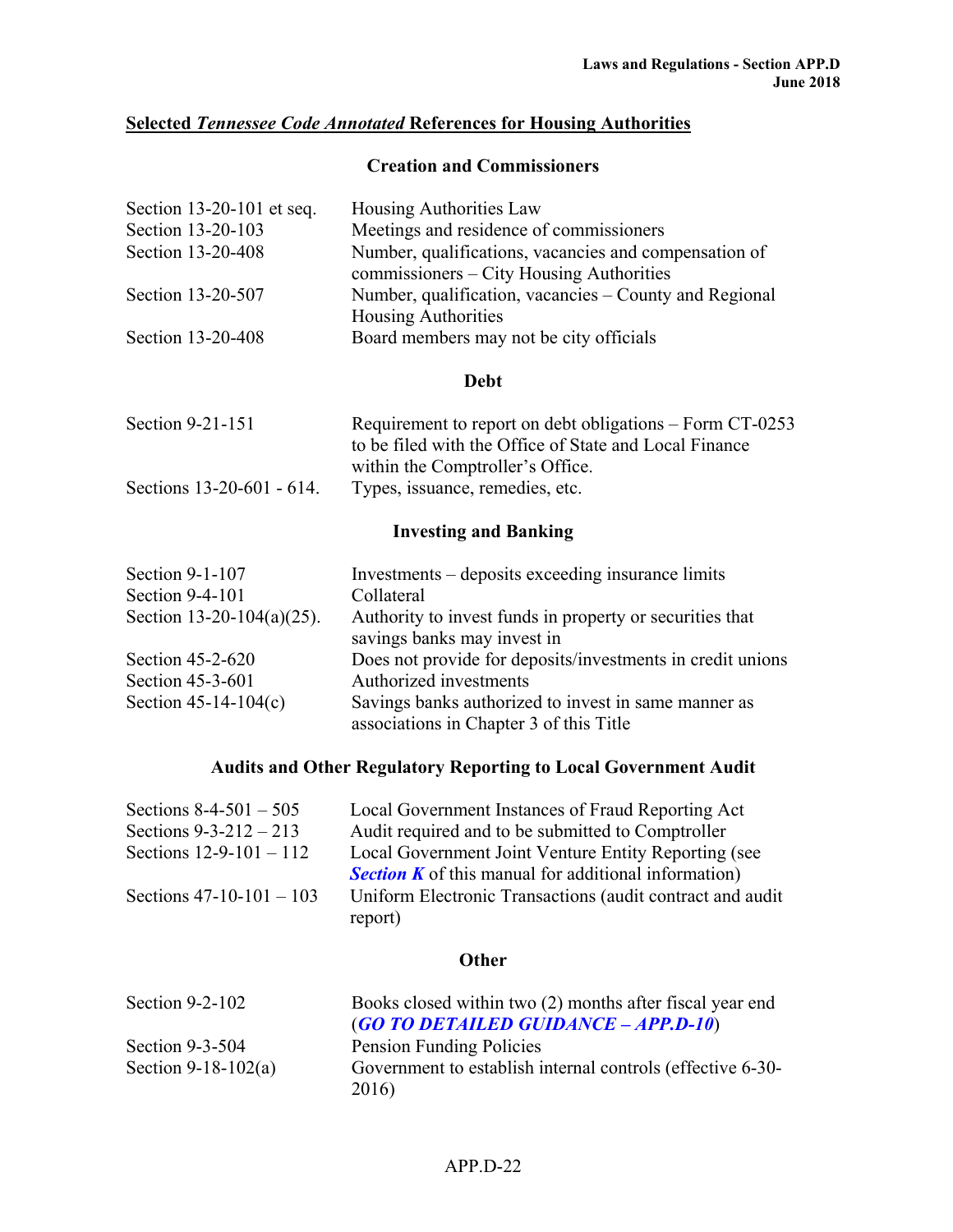## **Other (continued)**

| Sections 13-20-105, 13-20- Eminent domain |                                                        |
|-------------------------------------------|--------------------------------------------------------|
| $108 \& 29 - 17 - 501 - 504$              |                                                        |
| Sections 13-20-410 & 12-                  | Conflict of interest                                   |
| $4 - 101 - 102$                           |                                                        |
| Section 13-20-412                         | Report to be filed with municipality at least annually |
| Section 66-29-101                         | Unclaimed property                                     |
| Section 13-20-102                         | Authority to develop project with a LLC or partnership |
|                                           |                                                        |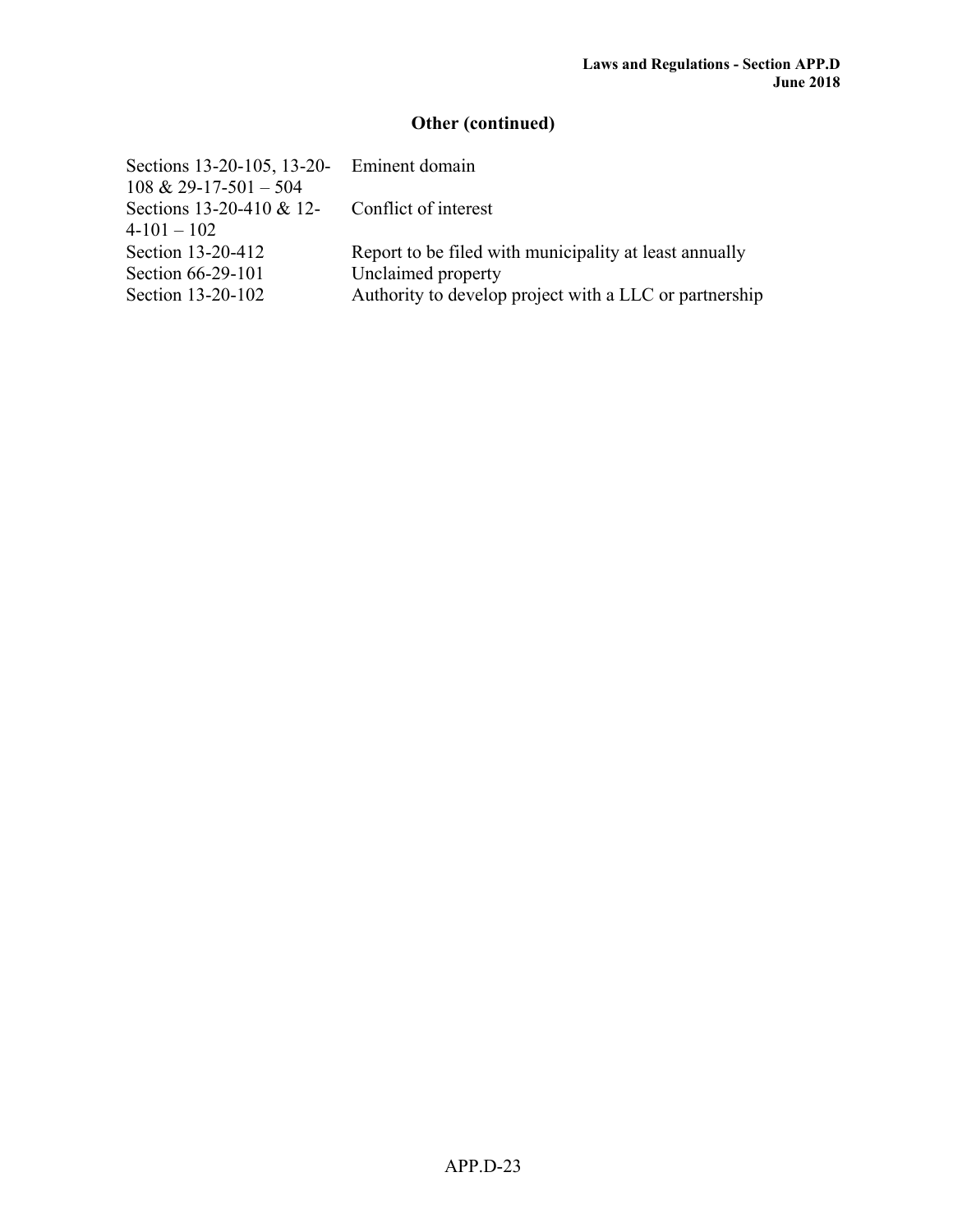## **Selected** *Tennessee Code Annotated* **References for Utility Districts**

#### **Commissioners**

| Section 7-82-307      | Vacancies fiduciary responsibilities |
|-----------------------|--------------------------------------|
| Section 7-82-308      | Compensation                         |
| Section 7-82-308      | Qualifications                       |
| Section $7-82-308(f)$ | Commissioner training required       |
| Section 7-82-602      | Number of commissioners              |

## **Audits and Other Regulatory Reporting to Local Government Audit**

| Section 7-82-309         | Expense reimbursement policy, file with comptroller                                                                                                                                     |
|--------------------------|-----------------------------------------------------------------------------------------------------------------------------------------------------------------------------------------|
| Section 7-82-401         | Annual audit required                                                                                                                                                                   |
| Sections $8-4-501-505$   | Local Government Instances of Fraud Reporting Act                                                                                                                                       |
| Sections $12-9-101-112$  | Local Government Joint Venture Entity Reporting (see                                                                                                                                    |
|                          | <b>Section K</b> of this manual for additional information)                                                                                                                             |
| Sections $47-10-101-103$ | Uniform Electronic Transactions (audit contract and audit<br>report)                                                                                                                    |
| Section 47-10-119        | Filing of pre-implementation statement and post-<br>implementation review for electronic business systems that<br>provide for electronic records of signatures and/or<br>authorizations |

#### **Debt**

| Section 7-82-501      | Issuance of bonds or notes: review by director of the Office<br>of State and Local Finance                                                             |
|-----------------------|--------------------------------------------------------------------------------------------------------------------------------------------------------|
| Sections 7-82-501-507 | Bonds and notes                                                                                                                                        |
| Section 9-21-151      | Requirement to report on debt obligations – Form CT-0253<br>to be filed with the Office of State and Local Finance<br>within the Comptroller's Office. |

### **Financial Distress/Unaccounted for Water Loss**

| Section 7-82-401                                                        | Audit manual                                                             |
|-------------------------------------------------------------------------|--------------------------------------------------------------------------|
| Sections 7-82-701-706                                                   | Utility Management Review Board (GO TO DETAILED<br>$GUIDANCE - APP.D-17$ |
| Section 7-82-401(g) & 68-<br>$221 - 1010(a)$                            | Criteria for financial distress                                          |
| Sections 7-82-401(h) $& 68$ - Unaccounted for water loss<br>221-1010(d) |                                                                          |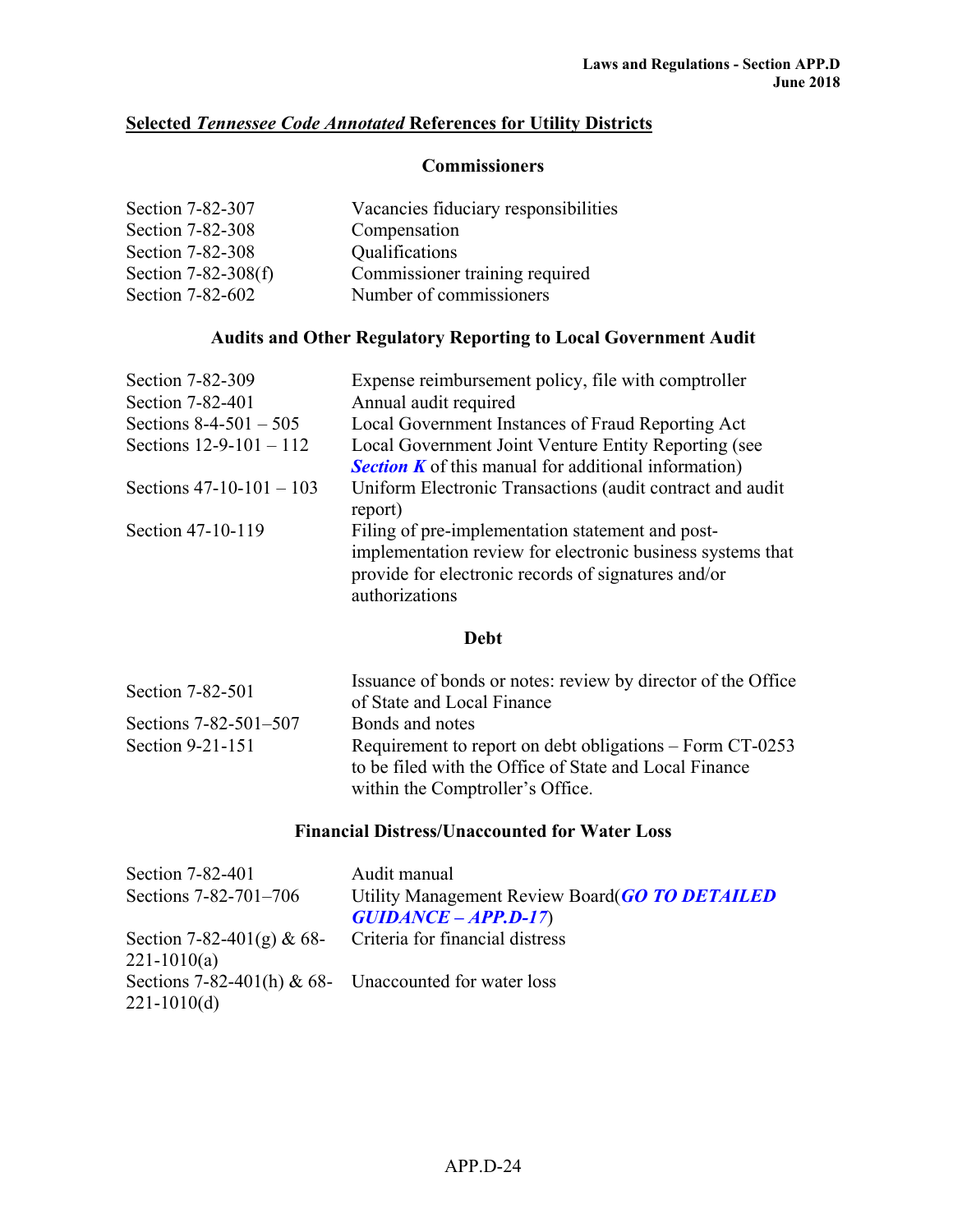### **Investments**

| Section 7-82-108<br>Section 9-4-103<br>Section 9-1-107 | Types authorized–to be secured<br>Eligible collateral<br>Depositories |
|--------------------------------------------------------|-----------------------------------------------------------------------|
|                                                        | <b>Meetings</b>                                                       |
| $\Gamma_{\text{oution}}$ 7.00.00                       | $D_{\text{cavawa}}$ d modified                                        |

| Section 7-82-308 | Required meetings        |
|------------------|--------------------------|
| Section 7-82-308 | Time and place published |
| Section 8-44-101 | Sunshine Law             |
| Section 8-44-103 | Adequate public notice   |

### **Records**

| Section 7-82-308      | Minutes                                                                                          |
|-----------------------|--------------------------------------------------------------------------------------------------|
| Section 7-82-401      | Audit-accounting manual-books and records                                                        |
| Section 7-82-401      | Publishing financial statements $\&$ travel expenses                                             |
| Section 8-44-104      | Minutes open for public inspection                                                               |
| Section 9-2-102       | Books closed within two (2) months after fiscal year end<br>(GO TO DETAILED GUIDANCE - APP.D-10) |
| Section $9-18-102(a)$ | Government to establish internal controls (effective 6-30-<br>2016)                              |

## **Other**

| Section 7-82-113          | Expenditures must be for a lawful district purpose                                         |
|---------------------------|--------------------------------------------------------------------------------------------|
| Section $7-82-302(a)$     | Power to sell appliances and heating systems that have a                                   |
|                           | natural gas or propane gas component and have installment<br>plans related to those sales. |
| Section 7-82-307(b)(1)(B) | Petitioner(s) to remove commissions to file \$350 bond                                     |
| Section 7-82-402          | Telephone listing, office address                                                          |
| Section 7-82-403          | Rates                                                                                      |
| Section 7-82-801          | Purchasing policy                                                                          |
| Section 9-3-504           | Pension Funding Policies                                                                   |
| Section 9-3-505           | Requirement to fully fund pension plans                                                    |
| Section 12-4-101          | Conflict of interest                                                                       |
| Section 12-4-107          | Contracts for professional services – engineering                                          |
| Section 62-2-107          | Employment of licensees in public works                                                    |
| Section 66-29-101         | Unclaimed property                                                                         |
| Section 68-221-904        | Operators-certified                                                                        |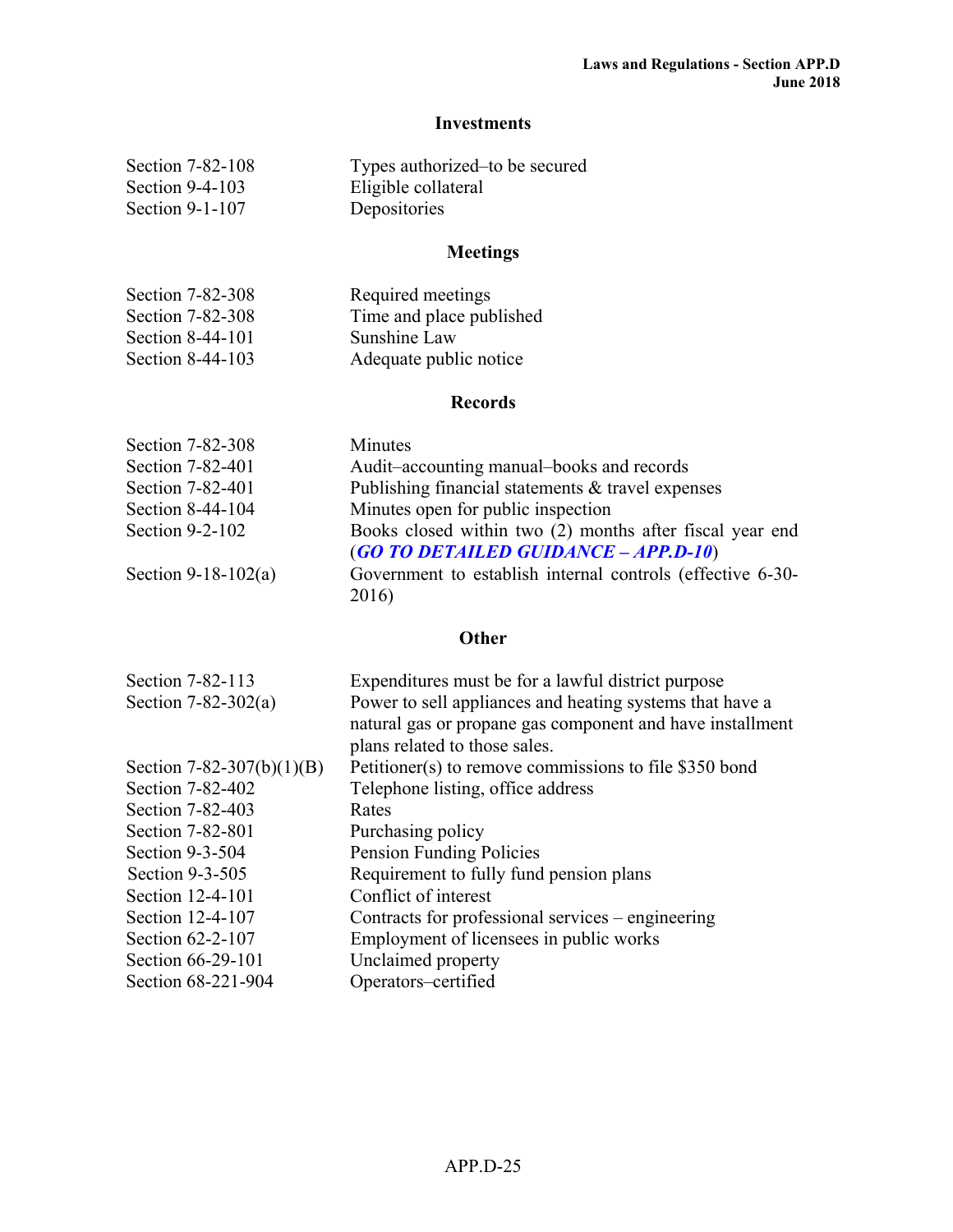## **Selected** *Tennessee Code Annotated* **References for Public Charter Schools**

## **Creation & Governing Body**

| Section $49-13-101$ et seq. | Tennessee Public Charter Schools Act of 2002 |
|-----------------------------|----------------------------------------------|
| Section 49-13-109           | Parent representative on governing body      |
| Section $49-13-111(0)$      | Annual training class required               |

## **Audits and Other Regulatory Reporting to Local Government Audit**

| Sections $8-4-501-505$  | Local Government Instances of Fraud Reporting Act        |
|-------------------------|----------------------------------------------------------|
| Sections 49-13-111(j) & | Audit required and to be submitted to Comptroller        |
| 49-13-127               |                                                          |
| Section 49-13-127(a)(2) | Charter Management Organization (CMO) audit              |
|                         | CMO required to submit annual financial report detailing |
|                         | transactions between the CMO and charter school operated |
|                         | by the CMO by August 31 of each year                     |

## **Books and Records**

| Section 8-44-104       | Minutes recorded and open for public inspection                        |
|------------------------|------------------------------------------------------------------------|
| Section 8-44-103       | Adequate public notice                                                 |
| Section 9-2-102        | Books closed within two (2) months after fiscal year end               |
|                        | (GO TO DETAILED GUIDANCE - APP.D-10)                                   |
| Section 9-4-101        | Collateral                                                             |
| Section $9-18-102(a)$  | Government to establish internal controls (effective 6-30-<br>2016)    |
| Section $49-13-111(m)$ | Generally accepted accounting principles, uniform chart of<br>accounts |

## **Purchasing**

| Section 49-13-111(e)    | Bids required on purchases in excess of \$10,000 |
|-------------------------|--------------------------------------------------|
| Sections 49-13-119 & 8- | Participation in group health insurance plans    |
| $27 - 301 - 309$        |                                                  |
| Section 49-13-136       | Use of capital outlay funds                      |
|                         |                                                  |

#### **Debt**

| Section 49-13-124 | Authority to issue debt                                  |
|-------------------|----------------------------------------------------------|
| Section 9-21-151  | Requirement to report on debt obligations – Form CT-0253 |
|                   | to be filed with the Office of State and Local Finance   |
|                   | within the Comptroller's Office.                         |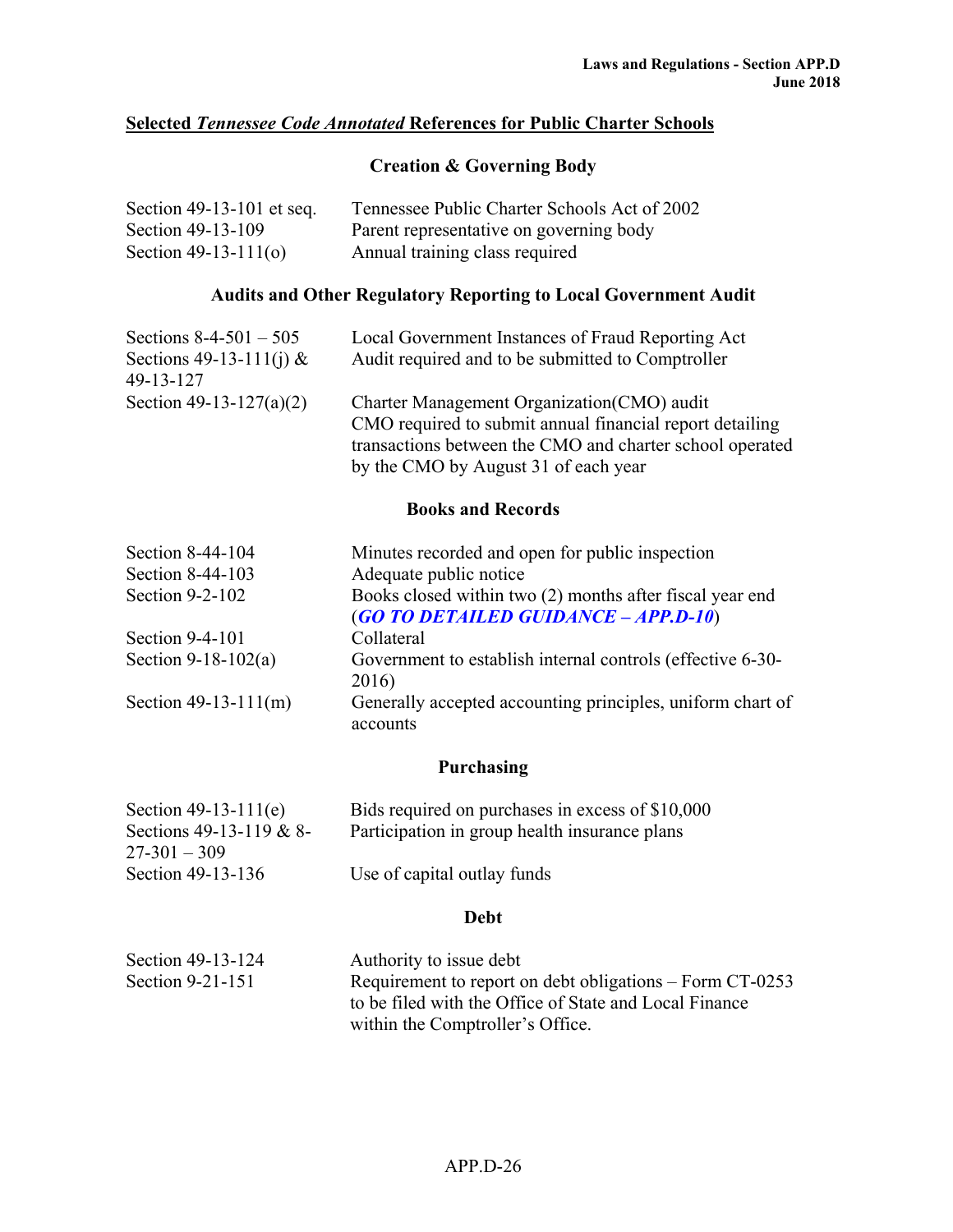## **Other**

| Section 9-4-103            | Eligible collateral               |
|----------------------------|-----------------------------------|
| Section 9-1-107            | Depositories                      |
| Sections 49-13-111(g) &    | Conflict of interest              |
| $12 - 4 - 101 - 102$       |                                   |
| Sections 49-13-111(h), 49- | Sunshine Law                      |
| 13-138 & 8-44-101          |                                   |
| Section 8-44-103           | Adequate public notice            |
| Section 49-13-111(1)       | Fiscal year end June 30           |
| Sections 49-13-111(n) & 8- | Surety bonds required             |
| 19-101                     |                                   |
| Section 49-13-120          | Annual report to sponsor required |
| Section 49-13-139          | Requirements for web site         |
|                            |                                   |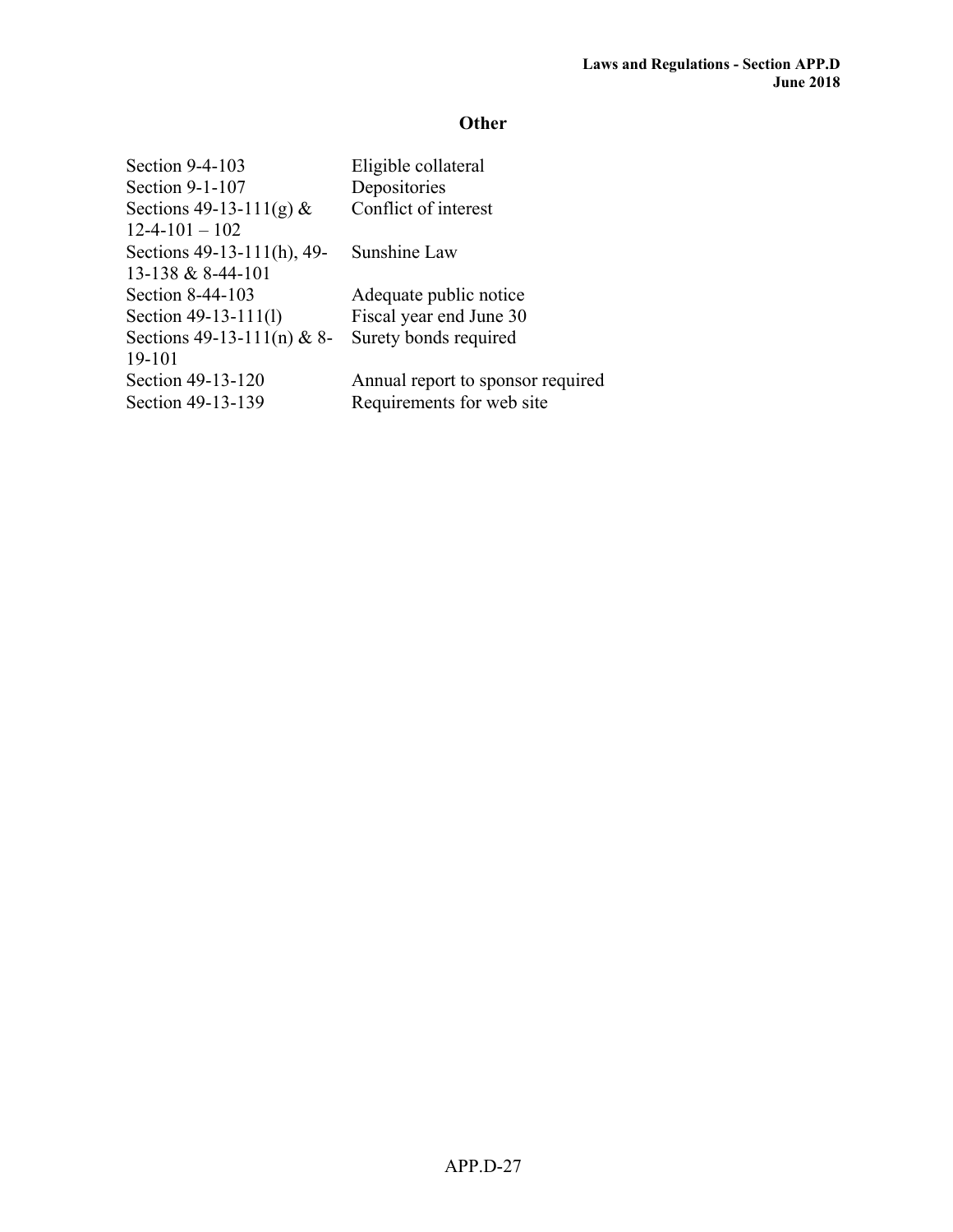## **Selected** *Tennessee Code Annotated* **References for Other Special Purpose Governments**

### **Audits and Other Regulatory Reporting to Local Government Audit**

| Sections $8-4-501-505$ | Local Government Instances of Fraud Reporting Act |
|------------------------|---------------------------------------------------|
| Section $9-3-212$      | Audit required and to be submitted to Comptroller |

#### **General Laws**

| Section 8-44-101        | Sunshine Law                                                                                                                                           |
|-------------------------|--------------------------------------------------------------------------------------------------------------------------------------------------------|
| Section 8-44-103        | Adequate public notice                                                                                                                                 |
| Section 9-1-107         | Depositories                                                                                                                                           |
| Section 9-2-102         | Books closed within two (2) months after fiscal year end                                                                                               |
|                         | (GO TO DETAILED GUIDANCE - APP.D-10)                                                                                                                   |
| Sections $9-3-212-213$  | Audit required and to be submitted to Comptroller                                                                                                      |
| Section 9-3-504         | <b>Pension Funding Policies</b>                                                                                                                        |
| Section 9-3-505         | Requirement to fully fund pension plans                                                                                                                |
| Section 9-4-103         | Eligible collateral                                                                                                                                    |
| Section 9-18-102(a)     | Government to establish internal controls (effective 6-30-<br>2016)                                                                                    |
| Section 9-21-151        | Requirement to report on debt obligations – Form CT-0253<br>to be filed with the Office of State and Local Finance<br>within the Comptroller's Office. |
| Sections $10-7-501-515$ | Open Records law                                                                                                                                       |
| Section 12-4-101        | Conflict of interest                                                                                                                                   |
| Section 66-29-101       | Unclaimed property                                                                                                                                     |

### **Entity Specific Laws**

| Human Resource Agency Act of 1973                       |
|---------------------------------------------------------|
| Municipal Energy Authority Act                          |
| Industrial Development Corporations (IDB)               |
| IDB - Debt listing to be filed with state funding board |
| Sports Authority Act of 1993                            |
| Tourism Development Authority Act                       |
| Port Authority Act & Metropolitan Governments' Port     |
| Authority Act                                           |
| Development District Act of 1965                        |
| <b>Regional Authorities</b>                             |
|                                                         |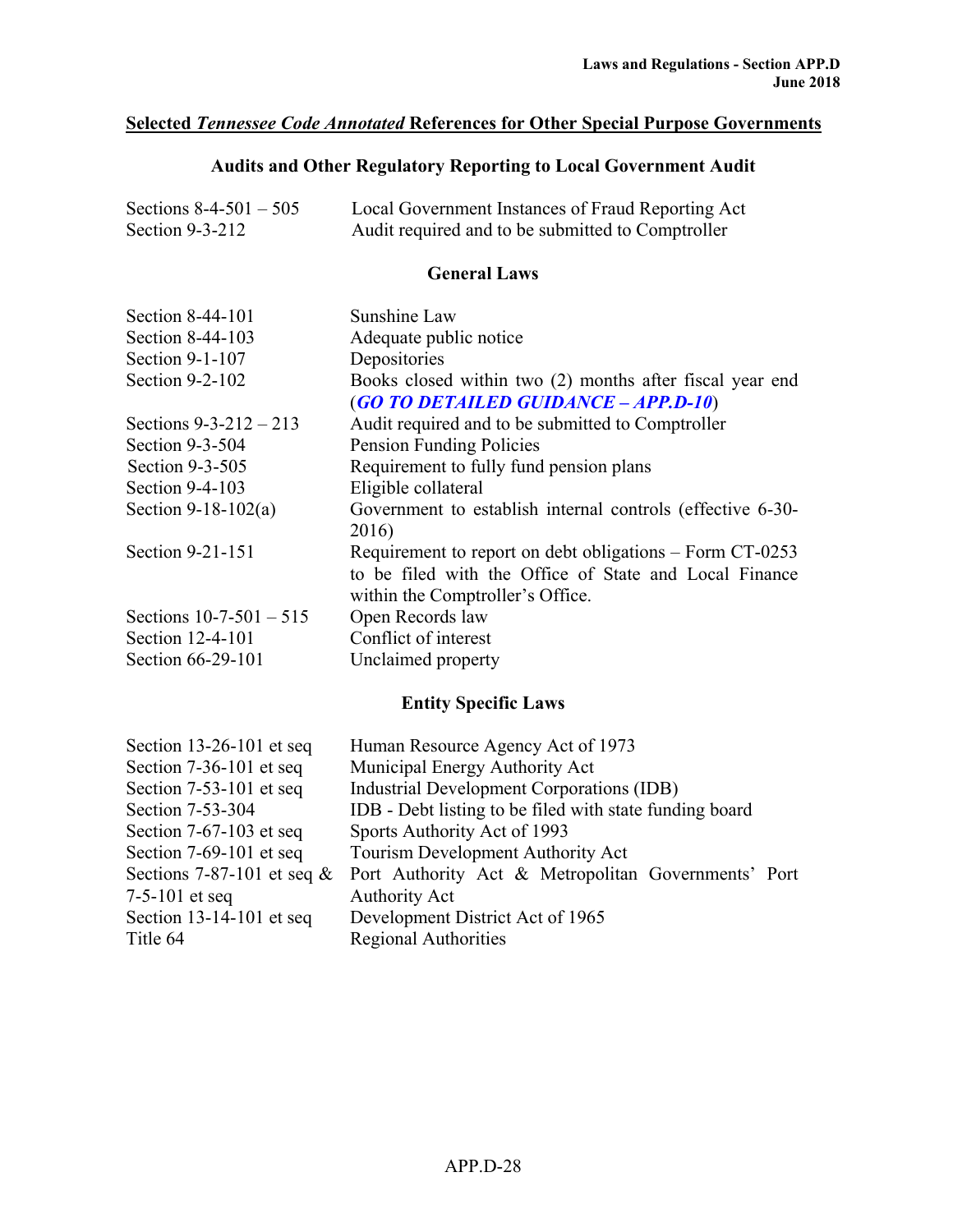## **7. Selected State Laws – General Interest**

#### **Selected** *Tennessee Code Annotated* **References – Miscellaneous**

#### **Voluntary Association for Sports**

| Title 49, Chapter 6, Part 4 | Audit required for voluntary association that establishes |
|-----------------------------|-----------------------------------------------------------|
|                             | and enforces by laws or rules for interscholastic sports  |
|                             | competition for public secondary schools in Tennessee     |

#### **Charter Management Organization (CMO)**

Section 49-13-127(a) Audit for charter management organization

#### **CPA, Public Official Immunity**

Section 8-4-504 Public official, CPA or firm reporting, in good faith, what they believe to be unlawful conduct shall not be liable in any civil or criminal action that is based solely on the decision to report such matters to the comptroller of the treasury

#### **CPA, Public Official Required Reporting of Unlawful Conduct**

Section 8-4-503 Public official, CPA or firm must report information that reasonably causes them to believe that unlawful conduct has occurred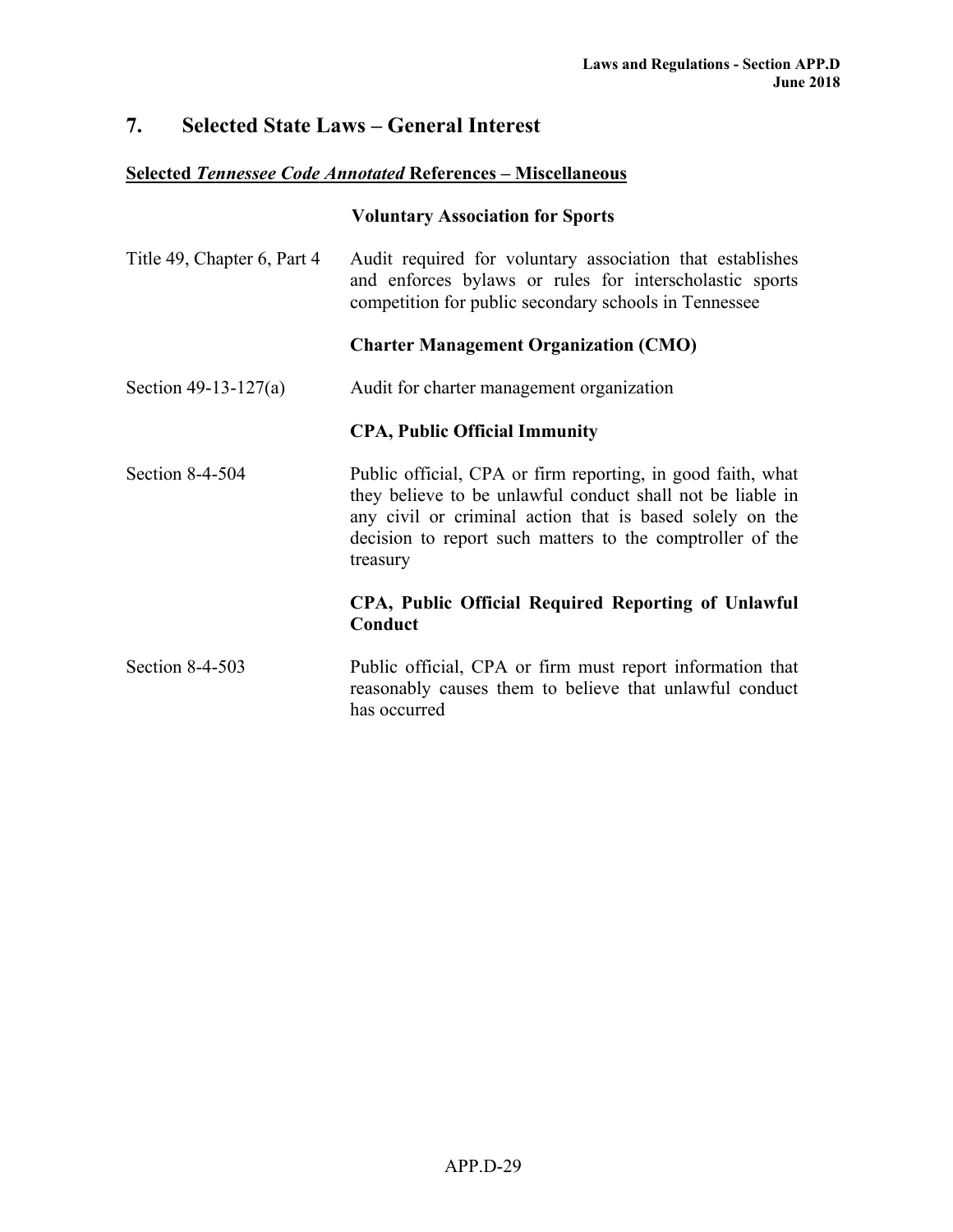## **8. Selected Attorney General Opinions**

The State Attorney General issues written legal opinions to certain state officials upon request. The Attorney General is required to provide written legal opinions to "the governor, secretary of state, state treasurer, comptroller of the treasury, members of the general assembly and other state officials...in the discharge of their official duties." 8-6-109 (b)(6), *Tennessee Code Annotated*.

The following is a summary of select opinions of interest;

# Date Opinion Number Description 08/16/89 89-102 Accounting and auditing standards for local housing authorities 11/28/89 U89-134 Vending machines and pay telephone operations 08/13/90 U90-114 Application of open meetings act to city council interviews with applicants for city manager position 12/23/91 U91-164 Publication of official notices **Audit**  Date Opinion Number Description 05/29/91 91-52 Filing annual audit under Section 6-54-111(c), *Tennessee Code Annotated* **Bids**  Date Opinion Number Description 08/23/13 13-065 Requirement for local governments to seek competitive bids for liability insurance **Disbursements**  Date Opinion Number Description 11/04/80 None In-lieu-of-tax payments by a municipality's wholly-owned utility 10/27/88 88-194 Use of state street aid funds at the intersection

#### **Books and Records**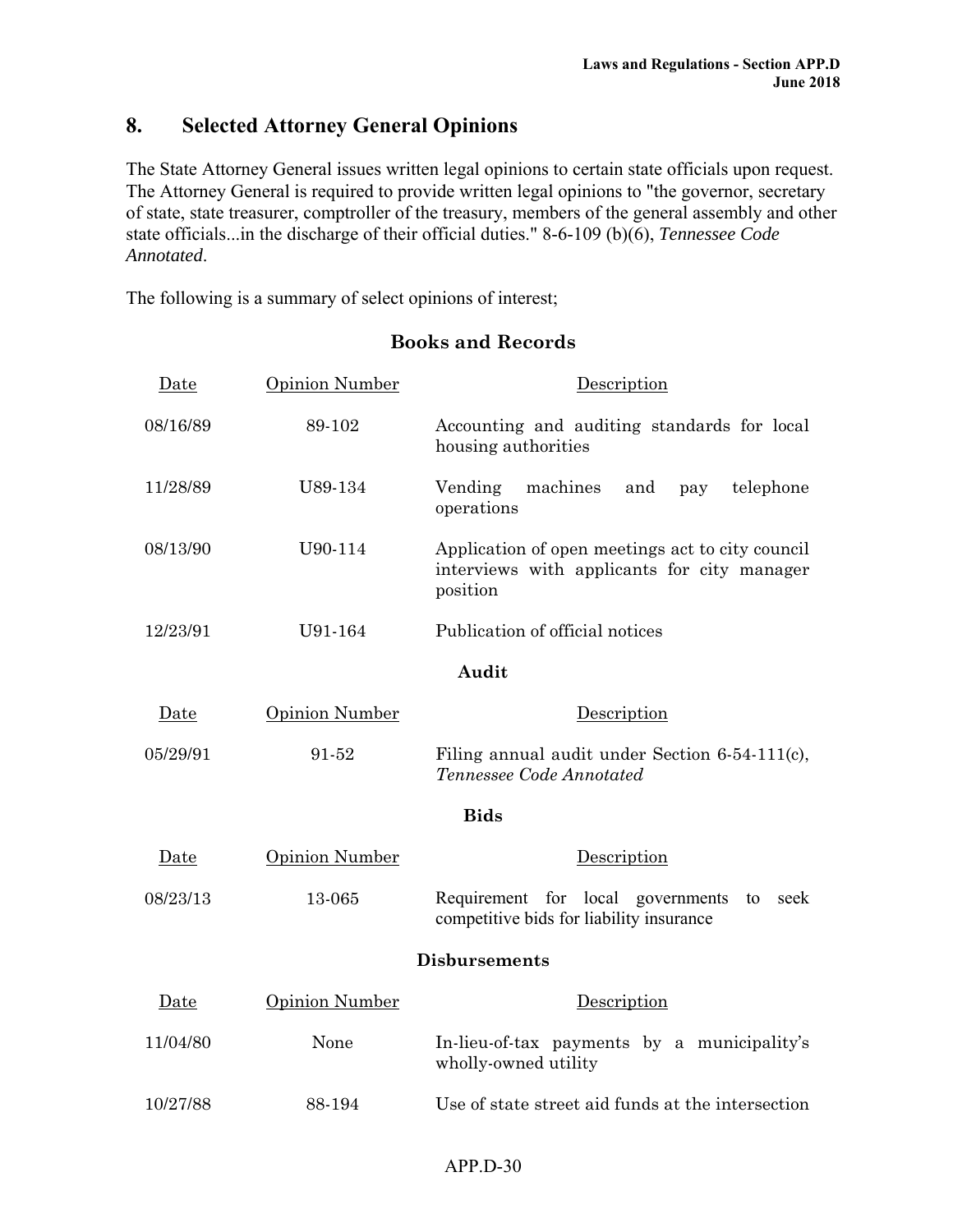of a state highway and a municipal street

| 11/09/89 | U89-130 | Providing municipal services to residents on a<br>private street                           |
|----------|---------|--------------------------------------------------------------------------------------------|
| 02/06/90 | $90-12$ | Spouse travel expenses                                                                     |
| 02/19/03 | 03-017  | Utility District contributions to<br>nonprofit<br>organizations and other matters          |
| 09/01/92 | U92-100 | Municipal utilities and utility revenues                                                   |
| 03/04/92 | 93-18   | Loan by municipality to county industrial<br>development corporation                       |
| 06/11/93 | U93-63  | Conflict of interest/employee serving as mayor                                             |
| 04/08/94 | U94-070 | Installation of water lines in a private<br>development                                    |
| 03/06/95 | U95-021 | in<br>Municipality's authority<br>to<br>engage<br>development of a residential subdivision |

## **Police and City Courts**

| Date     | Opinion Number | Description                                                                                                                                                                        |
|----------|----------------|------------------------------------------------------------------------------------------------------------------------------------------------------------------------------------|
| 11/01/88 | 88-195         | Disposition of confiscated weapons, Section<br>39-6-1708, Tennessee Code Annotated                                                                                                 |
| 10/22/90 | 90-98          | Law enforcement agencies' authority to use<br>drug funds to acquire and install satellite<br>communication equipment and pay officer<br>tuition fees for drug enforcement training |
| 10/28/91 | 91-85          | Disposition of criminal fines                                                                                                                                                      |
| 05/28/92 | $92 - 45$      | Use of drug fines for drug education programs                                                                                                                                      |
| 10/08/92 | U92-121        | Deposit of fines under Section 39-17-428,<br><i>Tennessee Code Annotated</i>                                                                                                       |
| 11/26/08 | 08-179         | Issuance of traffic citations based on evidence<br>obtained from a surveillance camera                                                                                             |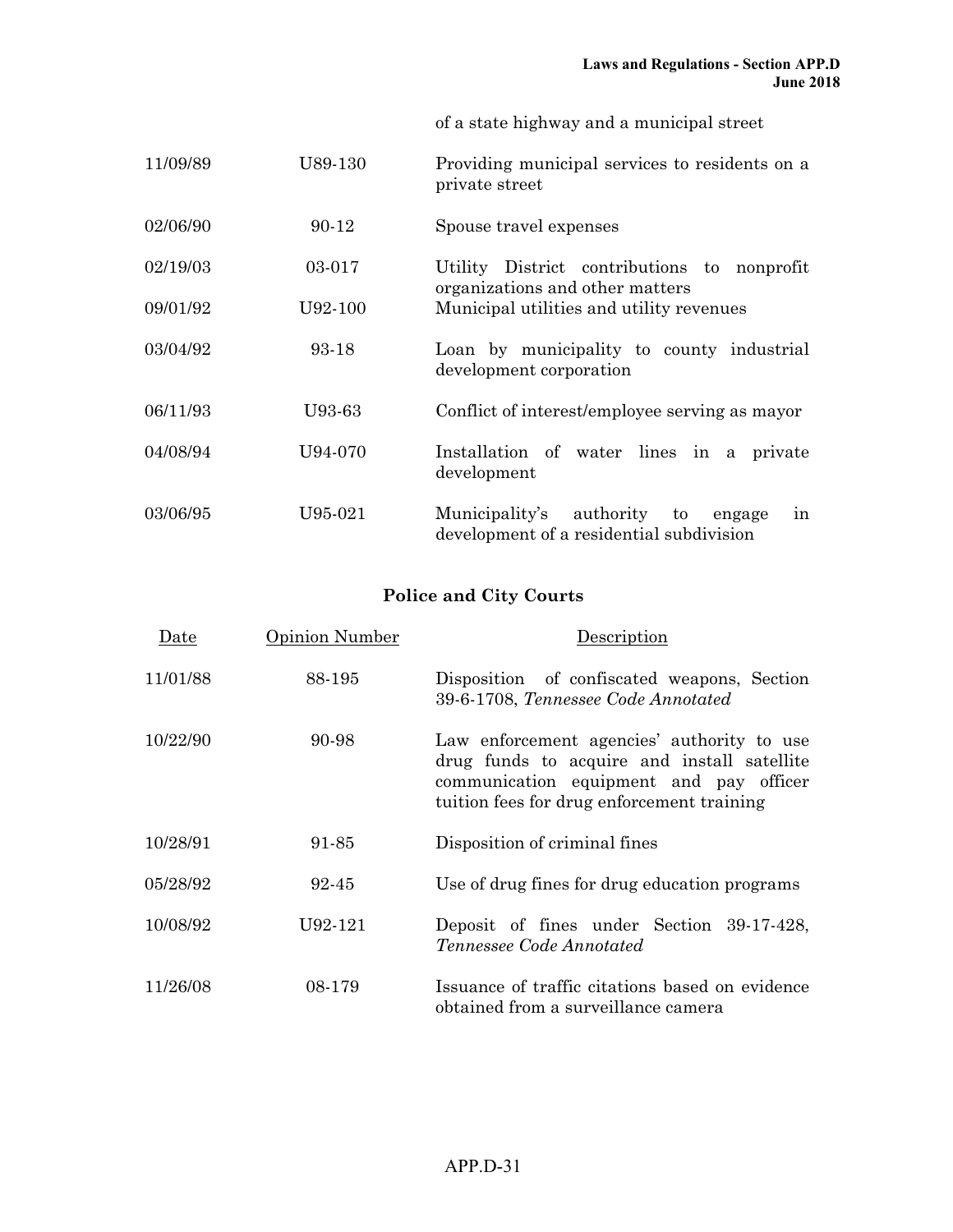# **APPENDIX E**

## **MISCELLANEOUS**

#### **Audit Procurement Guide**

This document is included in the *Audit Manual* to assist auditors in understanding the audit environment in the State of Tennessee. Local governments are encouraged but not required to use this guide.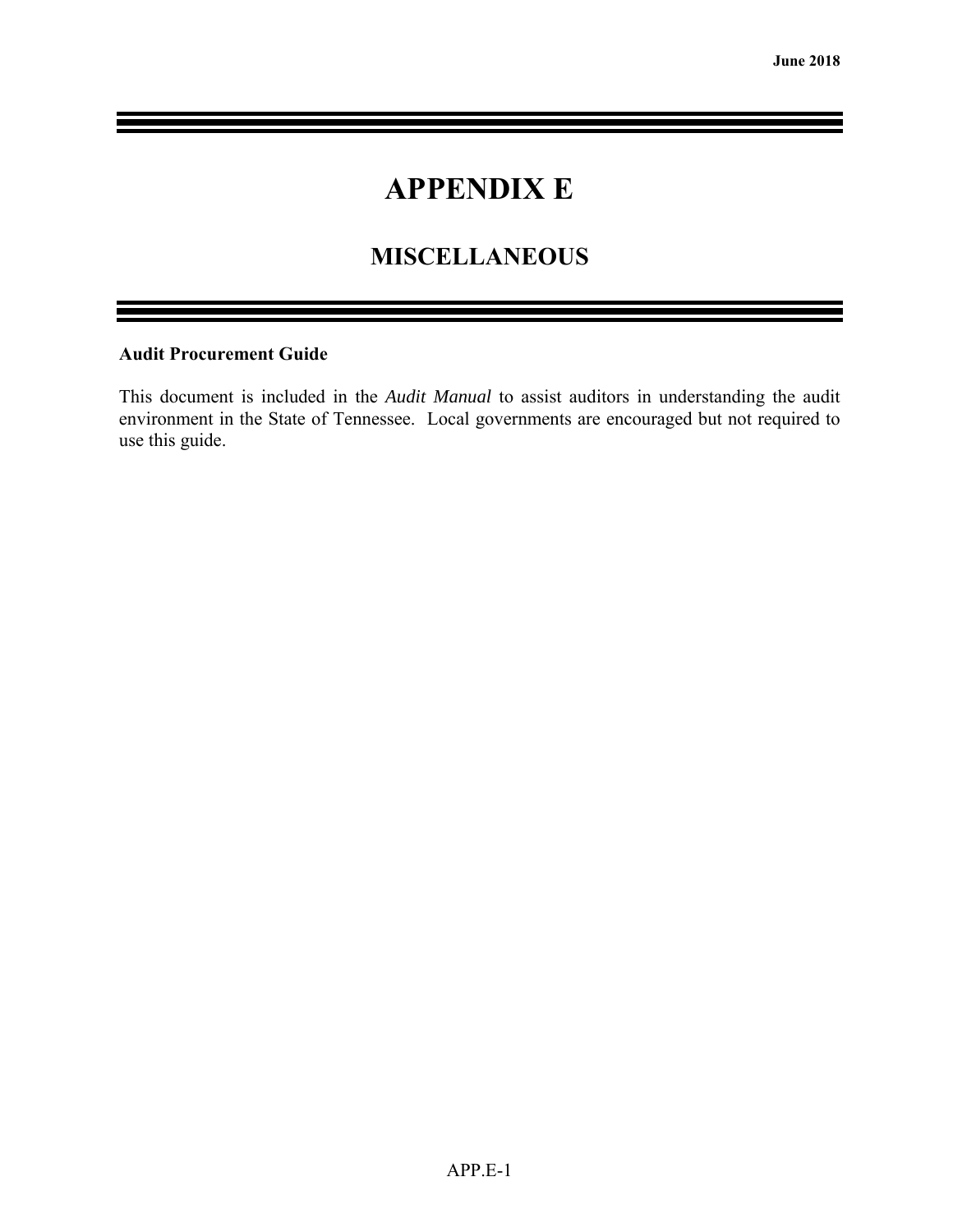# **AUDIT PROCUREMENT GUIDE**



## **STATE OF TENNESSEE COMPTROLLER OF THE TREASURY Department of Audit**



**2018**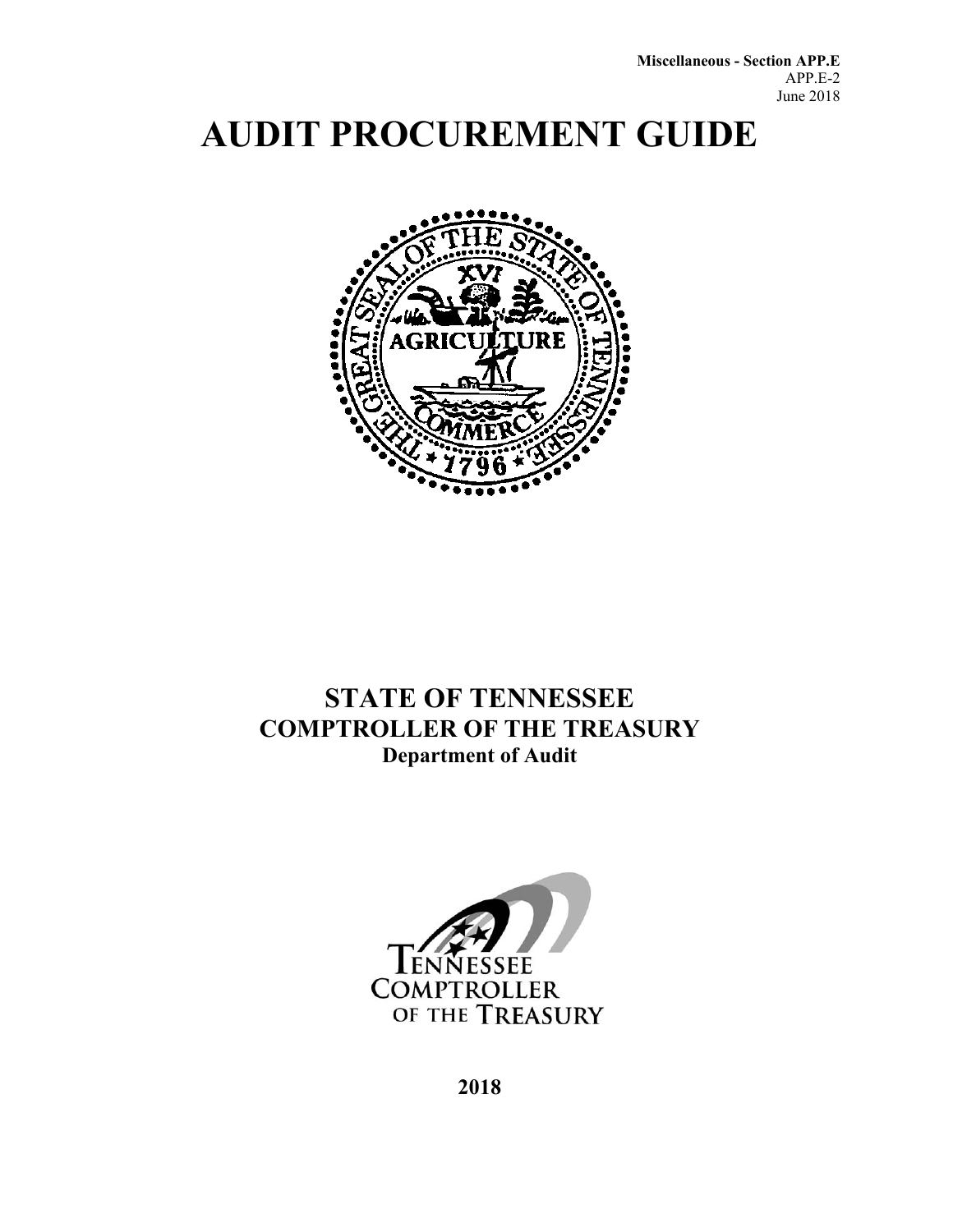# **Table of Contents**

|                                                                        | Page           |
|------------------------------------------------------------------------|----------------|
| Introduction                                                           | 1              |
| What are the purposes of the financial and compliance audit?           | 1              |
| What information should the audit contain?                             | $\overline{2}$ |
| What qualifications should an auditor have?                            | 3              |
| How important is cost in making a decision?                            | 3              |
| How is the auditor selected?                                           | 3              |
| Auditor rotation                                                       | 4              |
| The audit committee                                                    | 4              |
| When to contract                                                       | 5              |
| The audit contract                                                     | 5              |
| What information should the government have available for the auditor? | 5              |
| Where can additional information be obtained?                          | 6              |
| Request for Proposal                                                   | 7              |
| Evaluation                                                             | 13             |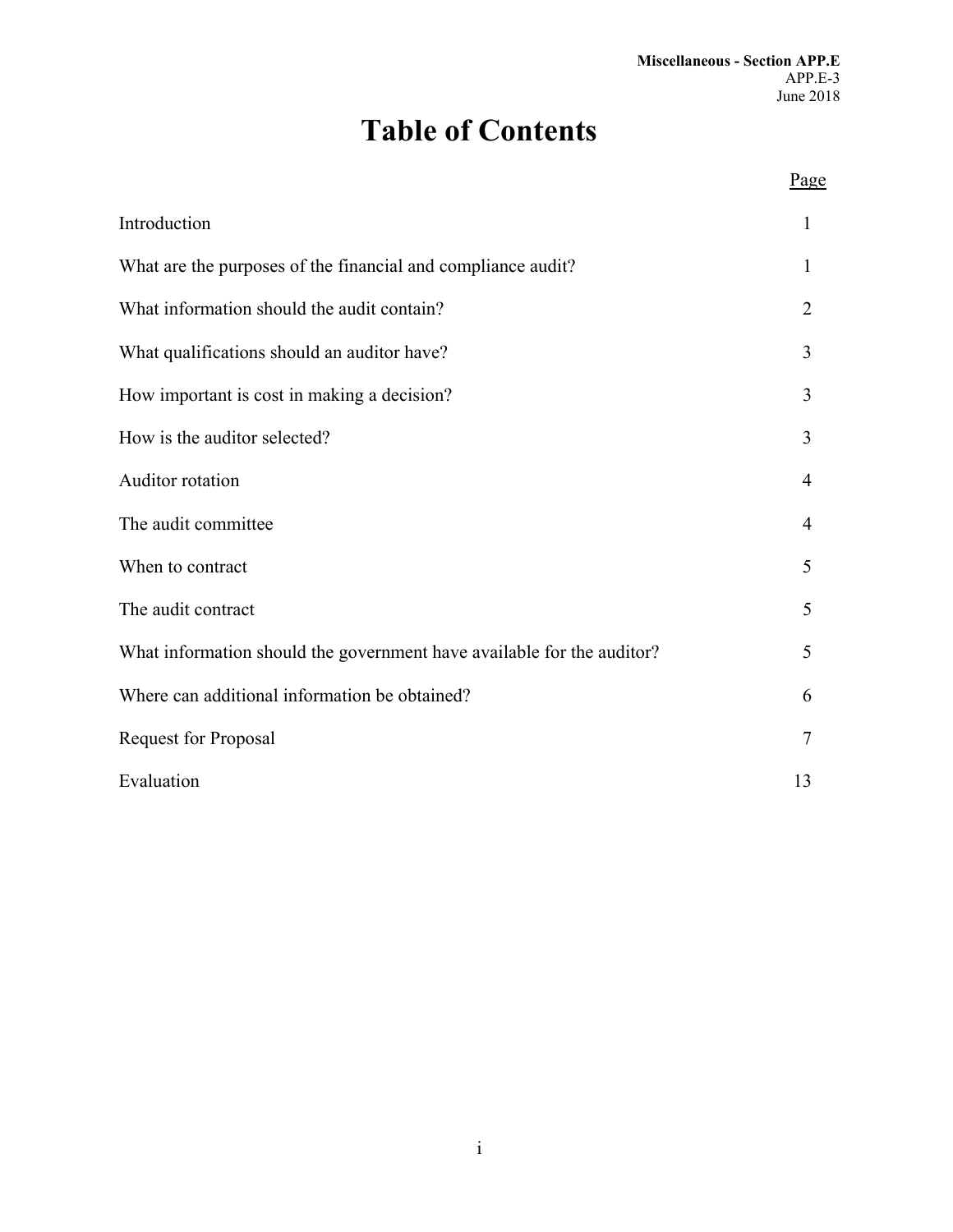## **AUDIT PROCUREMENT GUIDE**

### **1. Introduction**

Under existing laws, the Office of the Comptroller of the Treasury of the State of Tennessee is responsible for ensuring that each local government is audited annually. Such audit may be performed under contract with an external audit firm or by the staff of the Comptroller's Office. This audit procurement guide is intended to assist government officials in selecting an auditor and contracting for the performance of such an audit. This is only a guide and may be modified to fit your entity's specific needs. Questions are often raised about this process and what should be included in the audit report. A synopsis of the questions asked most often follows:

### **2. What are the purposes of the financial and compliance audit?**

The primary purpose of the audit is to determine if financial statements are presented fairly and comply with the requirements of state and local laws and regulations. However, the audit has many other benefits:

- $\triangleright$  The report is available to any citizen interested in the cost of government and how government is funded.
- $\triangleright$  The audit identifies problems in the local government's financial operation and recommends corrective action.
- $\triangleright$  The audit enables government officials to assess the local government's financial condition.
- $\triangleright$  The audit can be used to provide other agencies with information regarding grants.
- $\triangleright$  The audit can be used by lending institutions to establish the credit worthiness of the local government.
- $\triangleright$  The audit can be used by the governing body to determine whether the local government has faithfully followed its mandates and policies.
- $\triangleright$  The audit can serve as a means of preventing and detecting fraud and dishonesty or unintentional misapplication of funds.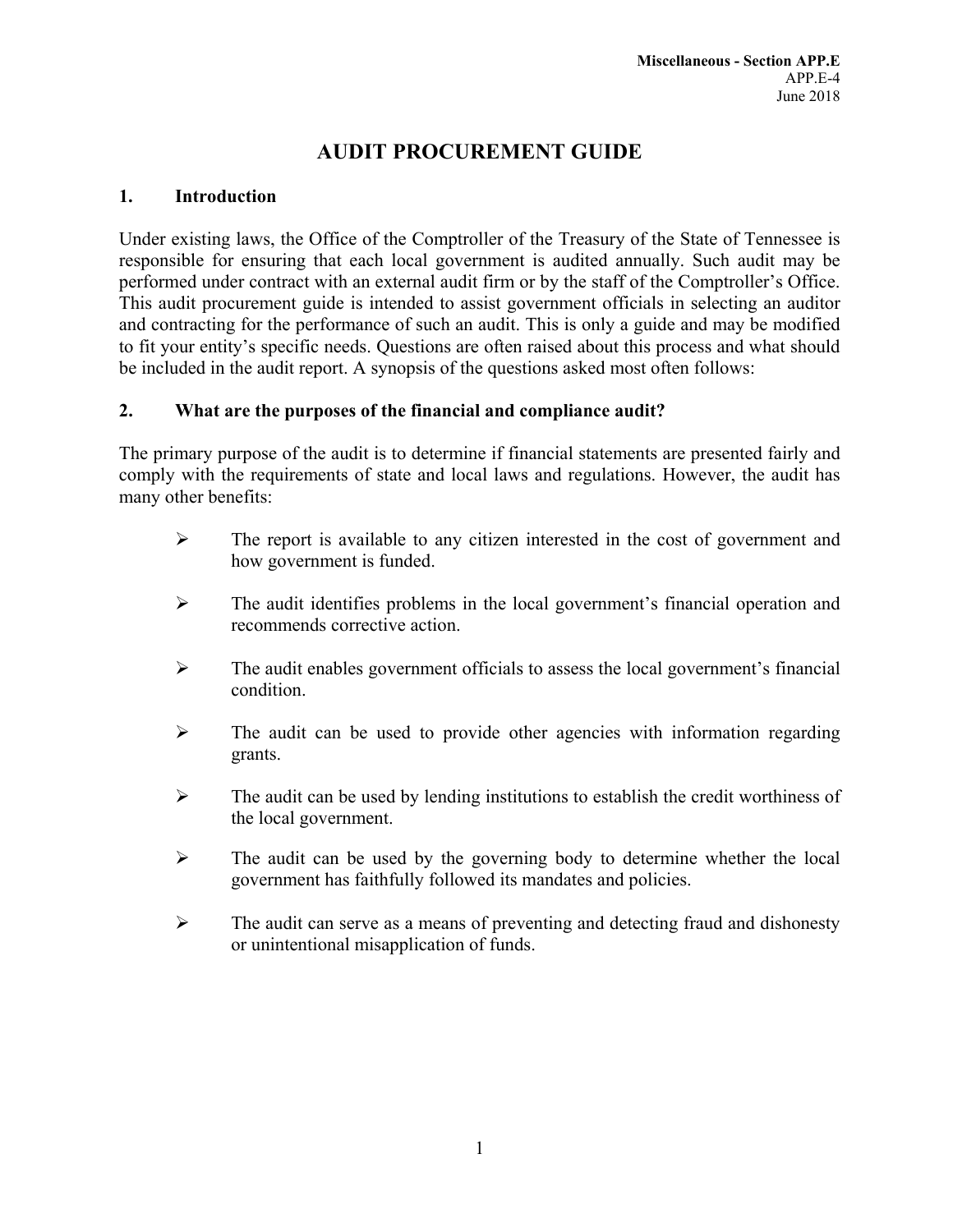### **3. What information should the audit contain?**

There are several financial statements, schedules, and reports that the audit report must contain before approval by the State Comptroller. A qualified auditor will automatically ensure that these items are included in the report.

- A. Introductory Section (table of contents, letter(s) of transmittal, roster of officials and audit committee members, if an audit committee exists, etc.)
- B. Financial Section
	- 1. Independent Auditor's Report on the Financial Statements
		- a. The report should be either (1) unmodified, (2) qualified, (3) disclaimer, or (4) adverse. The report should detail why an unmodified opinion could not be given
	- 2. Management's Discussion and Analysis
	- 3. Financial Statements
	- 4. Notes to the Financial Statements
	- 5. Required Supplementary Information (RSI)
	- 6. Combining Statements
	- 7. Individual Fund Statements
	- 8. Supplemental Schedules (including a Schedule of Expenditures of Federal Awards and State Financial Assistance)
	- 9. Statistical Information
	- 10. Independent Auditor's Report(s) on Internal Control and Compliance
	- 11. The report(s) on internal control and compliance should state that the audit was performed in accordance with *Government Auditing Standards* (generally accepted government auditing standards (GAGAS)) and the provisions of Title 2 U.S. *Code of Federal Regulations Part 200, Uniform Administrative Requirements, Cost Principles, and Audit Requirements for Federal Awards* (as applicable).
	- 12. The report(s) on internal control and compliance should detail any weaknesses noted or make reference to the findings and recommendations section of the audit report. When reporting on instances of noncompliance and internal control weaknesses, the requirements of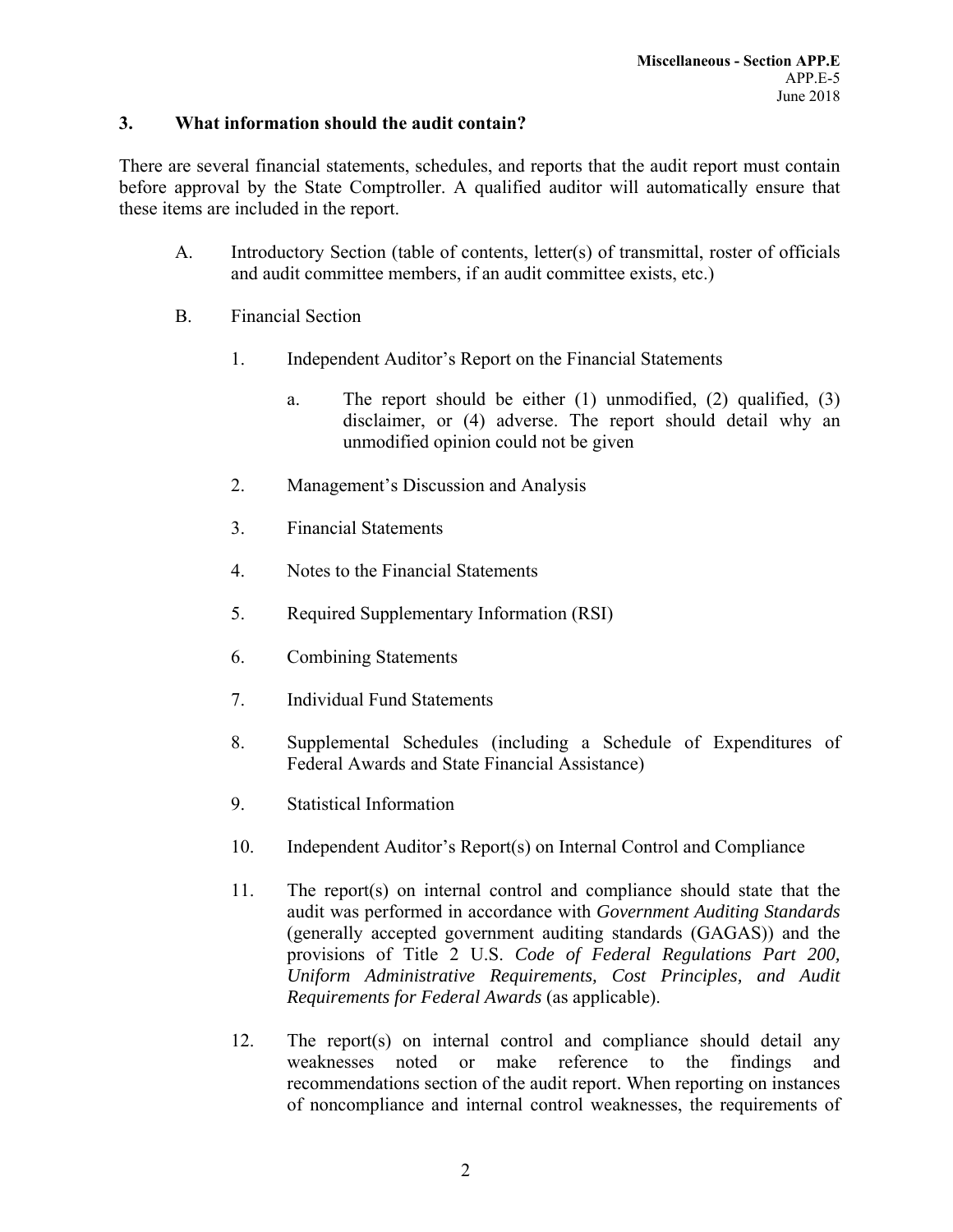*Government Auditing Standards* (generally accepted government auditing standards (GAGAS)) and the provisions of Title 2 U.S. *Code of Federal Regulations Part 200, Uniform Administrative Requirements, Cost Principles, and Audit Requirements for Federal Awards (as applicable)* should be followed.

### **4. What qualifications should an auditor have?**

For the audit to be accepted by state and federal governments, the auditor must be either a certified public accountant licensed to practice in Tennessee or in another state, or a member of the audit staff of the Tennessee State Comptroller's Office. Out-of-state firms auditing organizations that are not based in the State of Tennessee must comply with the requirements of the applicable state(s).

The auditor should have adequate training and experience in governmental accounting and be in good standing in the profession. The auditor in charge of the field work should have a practical working knowledge of applicable state and federal laws and regulations. The auditor should be independent under the requirements of the American Institute of Certified Public Accountants (AICPA) and *Government Auditing Standards* in relationship to the engagement. The audit firm should be currently registered with the State Board of Accountancy (firms with a physical presence in the State of Tennessee) and should have participated in an external quality control review at least once every three years, conducted by an organization not affiliated with the firm. (A copy of the most recent external quality control review report should be provided to the local government.) All audit staff assigned to the audit should have the necessary hours of continuing professional education required by *Government Auditing Standards*.

### **5. How important is cost in making a decision?**

Section 12-3-1209, *Tennessee Code Annotated (TCA)*— Requirements of professional persons or groups providing legal services, fiscal agent, financial advisor, advisory or consultant services covered by this part.

Contracts by counties, cities, metropolitan governments, towns, utility districts and other municipal and public corporations of the state, for legal services, fiscal agent, financial advisor or advisory services, educational consultant services, and similar services by professional persons or groups of high ethical standards, shall not be based upon competitive bids, but shall be awarded on the basis of recognized competence and integrity. The prohibition against competitive bidding in this section shall not prohibit any entity enumerated from interviewing eligible persons or entities to determine the capabilities of such persons or entities.

### **6. How is the auditor selected?**

The State Attorney General, in an opinion dated March 7, 1985, stated that governmental units are prohibited by statute from awarding [audit] contracts on the basis of competitive bidding. In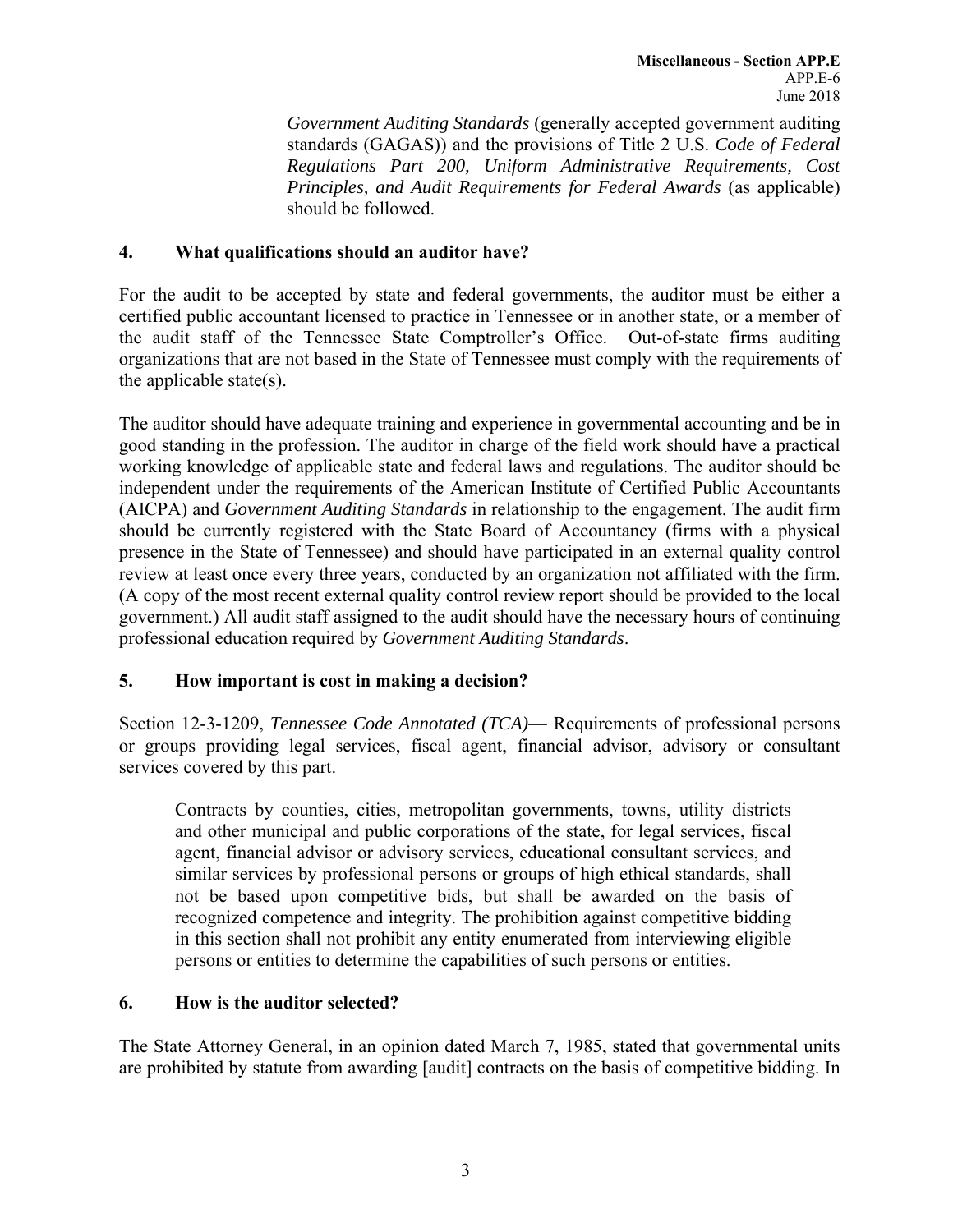a letter to the Comptroller of the Treasury, dated April 23, 1985, the Attorney General clarified this opinion as follows:

Nothing in *Tennessee Code Annotated* Section 12-4-106 (recodified to 12-3-1209) prohibits a governmental entity from requesting proposals from accounting firms for the audit function and to consider price as one factor among others in determining what accounting firm to hire. However, it should be made very clear to firms submitting proposals that cost is only one factor and that the contract will not necessarily be awarded to the lowest in cost.

Our office recommends that all organizations use a Request for Proposal (RFP) as a basis for awarding a contract to audit. (See pages 7 -12 for a Proposal format.)

The cost is only one factor to be considered in awarding a contract to audit. Accordingly, such a contract may or may not be awarded to the firm submitting the lowest cost proposal.

Some factors to be considered in awarding a contract are (1) extent and quality of the governmental auditing experience of the firm, (2) the experience of those who would be assigned the actual work, (3) the ability of the auditor to meet the work schedule, and (4) the proposed cost.

The evaluation factors enumerated above and expanded on page 14 are some of those recommended for evaluation. The local government's representatives should not feel constrained about limiting the evaluation factors to those listed in the publication, but the factors to be evaluated should be relevant to the audit and to the audit firm's ability to respond.

### **7. Auditor rotation**

The Comptroller's Office encourages auditor rotation when a government engages a CPA firm to perform the annual audit. Auditor rotation can be effective only if a government has access to a sufficient number of interested and qualified firms. While we recognize there are statutory requirements for annual audits of governmental units in Tennessee, governments audited by CPA firms are encouraged to participate in an aggressive procurement process that promotes competition from all qualified firms, including the current audit firm.

#### **8. The audit committee**

Local governments are encouraged to consider establishing an audit committee. The comptroller may require that an audit committee be established in any local government in this state that:

 **(1)** Is in noncompliance with the accounting and financial reporting standards required by the Governmental Accounting Standards Board (GASB) on or after the prescribed date of June 30, 2008; or

 **(2)** Has recurring findings from the annual audit for three (3) or more consecutive years as determined by the comptroller to be a material weakness in internal control or material noncompliance under government auditing standards.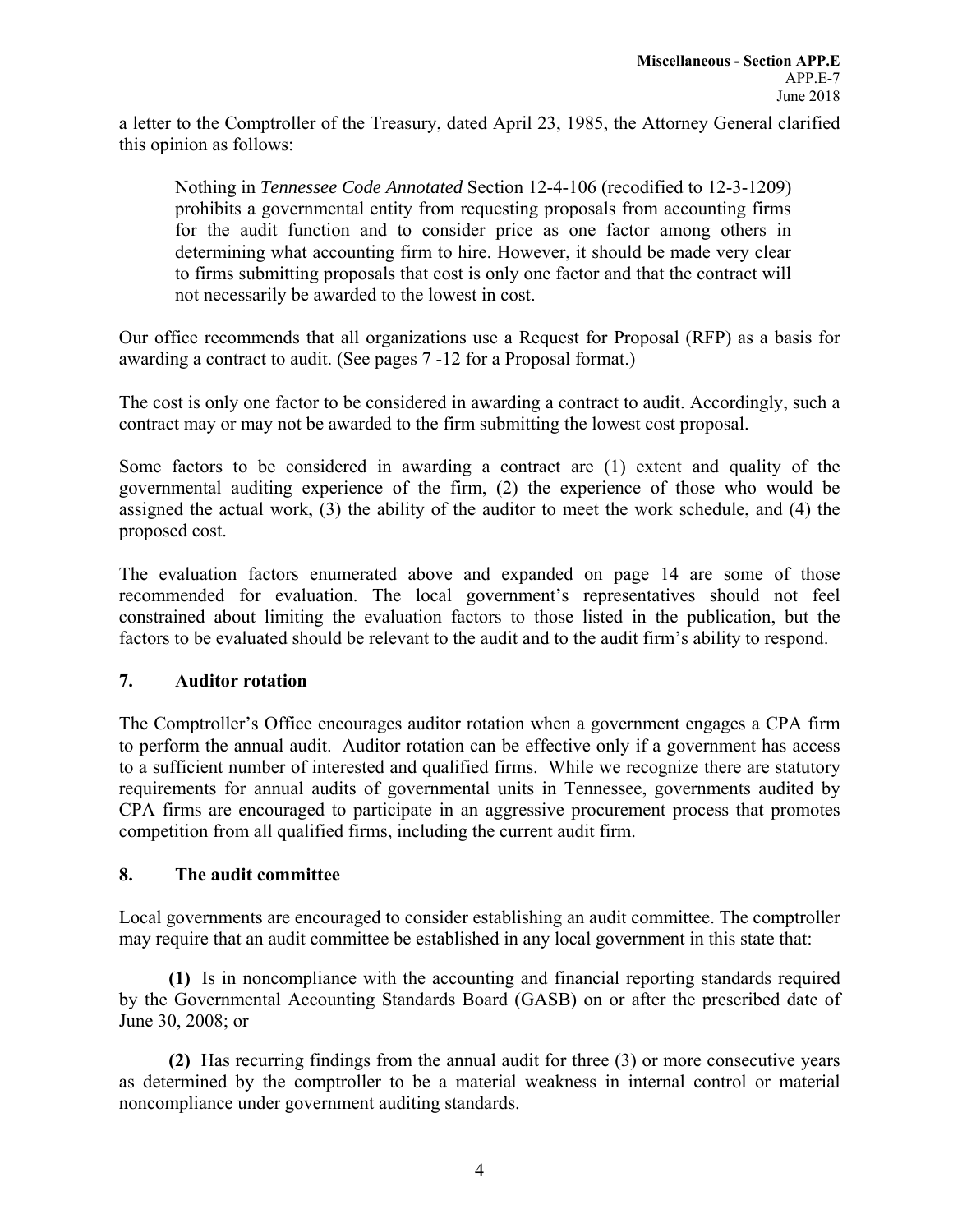The governing body of the local government shall create the audit committee. The audit committee members shall be external to management and may be members of the governing body, citizens from within the boundaries of the local government, or a combination of both. Members of the audit committee shall be selected by the legislative body. The audit committee shall establish responsibilities and duties that are stated in a resolution approved by the legislative body. The responsibilities and duties, at a minimum, shall address financial and other reporting practices, internal control, compliance with laws and regulations, and ethics. The resolution creating the duties and responsibilities of the audit committee shall be submitted to the comptroller prior to approval by the legislative body (*Tennessee Code Annotated*, Section 9- 3-405). The comptroller shall review the proposed resolution and report back to the local government on whether the resolution follows recommended guidelines for an audit committee. The resolution adopted by the legislative body must conform to the report issued by the comptroller.

### **9. When to contract**

So that an auditor may have time to adequately plan and schedule the audit, a local government should award the contract as early in a fiscal year as possible. A good time to start the procurement process is immediately after the annual audit of the prior year is completed and presented to the governing body and the Comptroller of the Treasury. Every effort should be made to award the contract prior to the end of the fiscal year to be audited.

### **10. The audit contract**

An electronic audit contract should be executed and submitted in accordance with provisions detailed in the *Audit Manual*. The contract provides a section that allows the local government or auditor to add special restrictions or requirements. A local government would be well advised to use this section to formalize any verbal agreements made with the auditor.

Upon approval by the Comptroller of the Treasury, an amendment to the existing contract may be made by the organization's management, those charged with governance, and the auditor to address any special circumstances that require changes in the existing contract. Examples of special circumstances might include the additional work performed due to poor accounting records or a fraud investigation.

A sample copy of the most current version of the contract can be obtained at the following web address: https://www.comptroller.tn.gov/RA\_Upload/.

### **11. What information should the local government have available for the auditor?**

Government officials can reduce audit costs significantly by preparing in advance for the audit. Inaccurate and incomplete financial records will cause the auditor to spend many extra hours during the audit examination. The auditor will have no choice but to bill the local government for these hours.

The local government can prepare, in advance, certain information the auditor will need, including: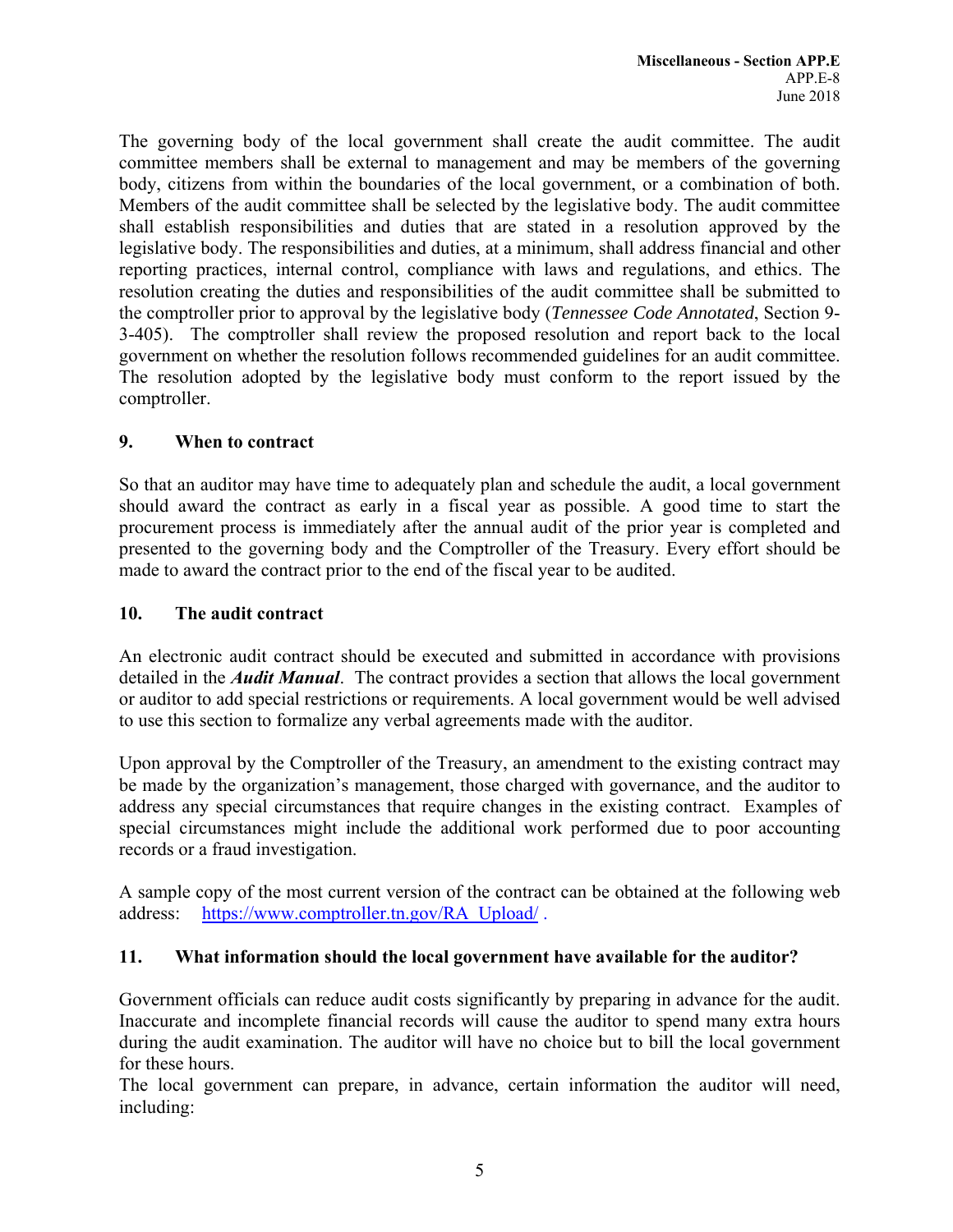- $\triangleright$  A list of uncollected receivables.
- $\triangleright$  A list of capital assets acquired during the year.
- $\triangleright$  A list of principal revenue sources.
- $\triangleright$  A list of accounts receivable and payable and related reconciliations to the general ledger account balances.
- $\triangleright$  A list of insurance in force.
- Grant applications and regulations (grant contract numbers, federal CFDA numbers).
- $\triangleright$  Bank account reconciliations
- $\triangleright$  Investments.
- $\triangleright$  A list of grantors.
- $\triangleright$  Bond and note information.
- $\triangleright$  Minutes of the board meetings.

### **12. Where can additional information be obtained?**

#### References

State of Tennessee, Department of Audit–*Audit Manual*

American Institute of Certified Public Accountants (AICPA), *Audits of State and Local Governments*.

Title 2 U.S. *Code of Federal Regulations Part 200, Uniform Administrative Requirements, Cost Principles, and Audit Requirements for Federal Awards,*

Government Finance Officers Association, *An Elected Official's Guide: Audit Committees* and *An Elected Official's Guide to Auditing*.

### Technical Assistance

State of Tennessee, Comptroller of the Treasury, Division of Local Government Audit, (615) 401-7841.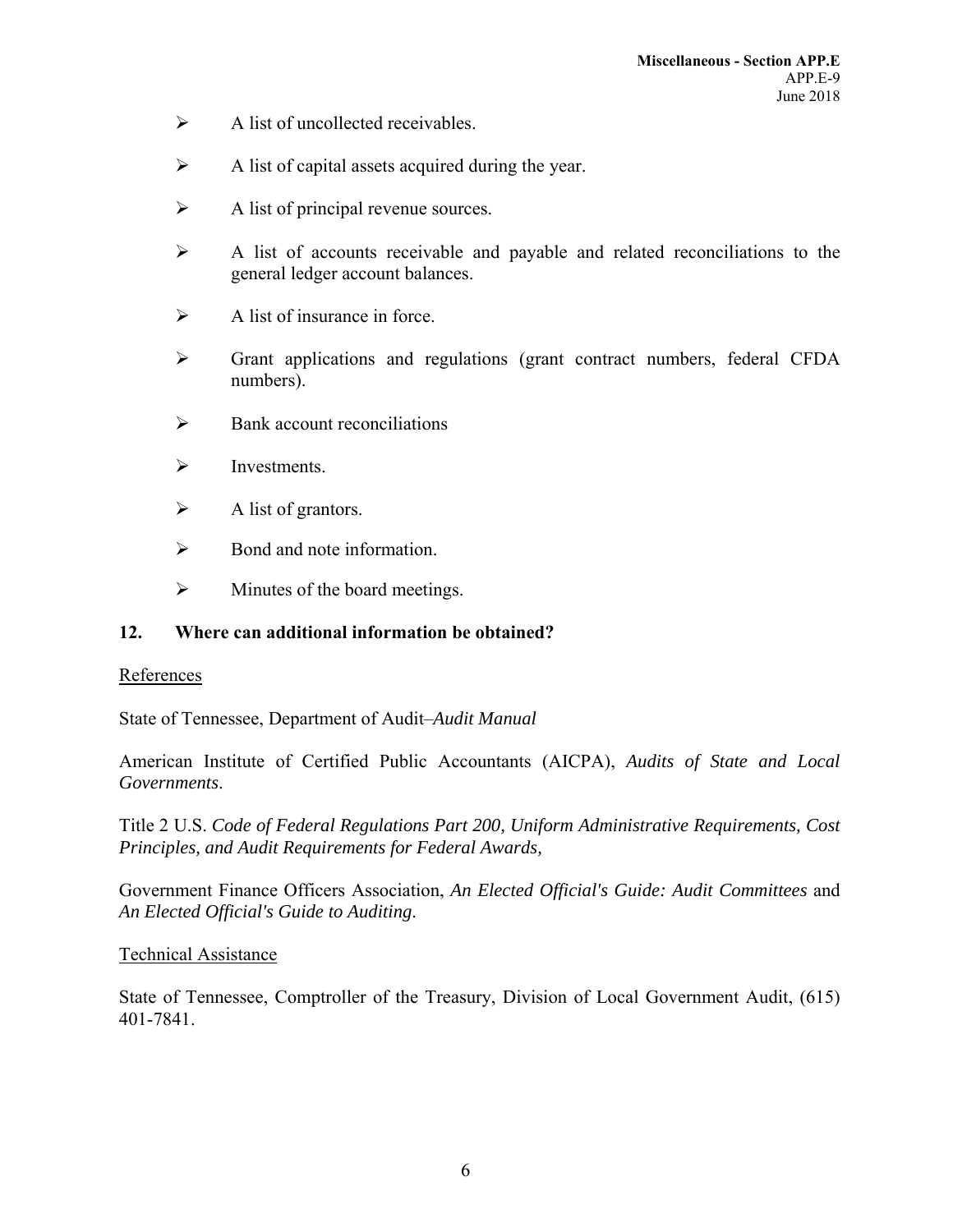### **REQUEST FOR PROPOSAL Financial and Compliance Audit \_\_\_\_\_\_\_\_\_\_\_\_\_\_\_\_\_\_\_\_\_\_\_\_\_\_\_\_\_\_(Local government) \_\_\_\_\_\_\_\_\_\_\_\_\_\_\_\_\_\_\_\_\_\_\_\_\_\_\_\_\_\_\_\_\_\_\_\_(Date)**

#### **Purpose**

has issued this request for proposals from interested auditors, who are qualified under state law and regulations, for the performance of a financial and compliance audit of \_\_\_\_\_\_\_\_\_\_\_\_\_\_\_\_\_\_\_\_\_\_\_\_\_\_\_\_\_\_\_\_\_ in accordance with the requirements of the laws and/or requirements of the State of Tennessee. This audit shall be for the period beginning and ending and ending the same state of  $\alpha$ 

#### **Scope**

 The auditor shall perform a financial and compliance audit of the financial statements of all funds and grant contracts of the local government.

### **Type of Audit**

 The auditor shall conduct the audit in accordance with *Government Auditing Standards*  and requirements prescribed by the Comptroller of the Treasury, State of Tennessee. If applicable, the audit should be conducted in accordance with the provisions of the Single Audit Act and Title 2 U.S. *Code of Federal Regulations Part 200, Uniform Administrative Requirements, Cost Principles, and Audit Requirements for Federal Awards,* and any applicable federal management circulars.

### **General Requirements**

- 1. The auditor shall, as part of the written audit report, submit to the organization's governing body a report containing an expression of an opinion that the financial statements are fairly presented, or an opinion qualified as to certain funds or items in the financial statements, a disclaimer of opinion and the reasons therefore, or an adverse opinion, and shall explain in every detail any unusual items or circumstances under which the auditor was unable to reach a conclusion. This report shall state that generally accepted government auditing standards have been followed in the audit.
- 2. The auditor's opinion shall be expressed on the opinion units identified in the AICPA Audit and Accounting Guide: *Audits of State and Local Governmental,* as well as the additional requirements in the State of Tennessee Department of Audit *Audit Manual*.
- 3. The auditor shall furnish copies of the report to the governing body. The auditor shall file copies of said report with the Comptroller of the Treasury, and with the appropriate officials of the granting agencies listed below: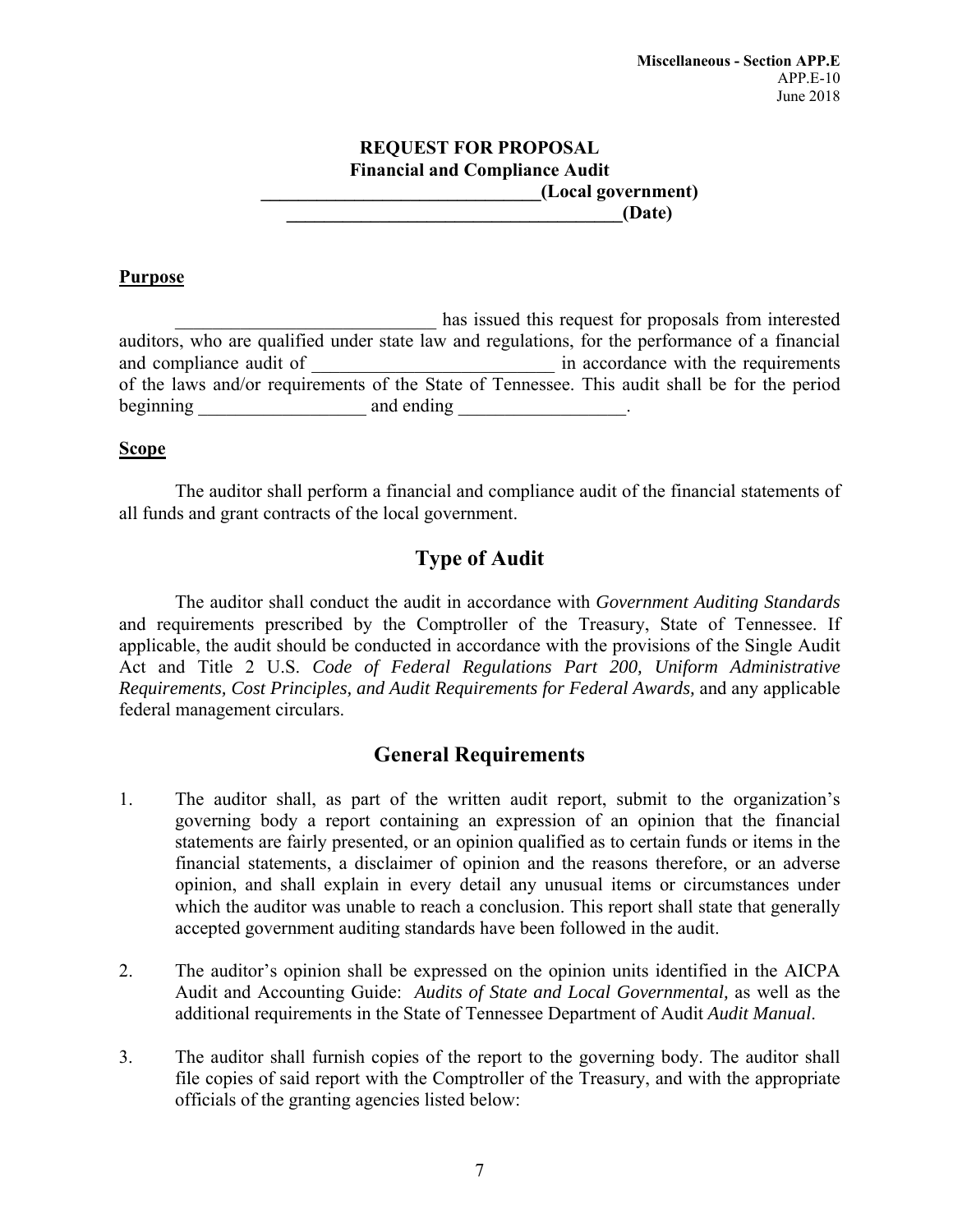4. If a management letter or any other reports or correspondence relating to findings or recommendations are issued in connection with this audit, a copy shall be filed with the Comptroller of the Treasury. Such management letters, reports, or correspondence shall be consistent with the findings published in the audit report (i.e., they shall disclose no matters not also required by GAS or the comptroller's additional requirements to be disclosed in the findings found in the published audit report).

 $\overline{a}$  , and the contribution of the contribution of the contribution of the contribution of the contribution of the contribution of the contribution of the contribution of the contribution of the contribution of the co  $\mathcal{L}_\text{max}$  , and the contribution of the contribution of the contribution of the contribution of the contribution of the contribution of the contribution of the contribution of the contribution of the contribution of t  $\overline{a}$  , and the contribution of the contribution of the contribution of the contribution of the contribution of the contribution of the contribution of the contribution of the contribution of the contribution of the co  $\mathcal{L}_\text{max}$  , and the contract of the contract of the contract of the contract of the contract of the contract of the contract of the contract of the contract of the contract of the contract of the contract of the contr

- 5. The audit shall begin prior to \_\_\_\_\_\_\_\_\_\_\_\_\_\_\_\_\_\_\_\_, and the reports shall be submitted prior to \_\_\_\_\_\_\_\_\_\_\_\_\_\_\_\_\_\_\_\_, but in no case shall be filed later than six (6) months after the fiscal year-end.
- 6. Pertinent data from the working papers shall be available for five years for reference if requested by the local government.
- 7. Any reasonable suspicion of fraud, (regardless of materiality) or other unlawful acts including, but not limited to, theft, forgery, credit/debit card fraud, or any other act of unlawful taking, waste, or abuse of, or official misconduct, as defined in Tennessee Code Annotated, § 39-16-402, involving public money, property, or services shall, upon discovery, be promptly reported in writing by the auditor to the Comptroller of the Treasury, State of Tennessee, who shall under all circumstances have the authority, at the discretion of the Comptroller, to directly investigate such matters. Notwithstanding anything herein to the contrary, the Comptroller of the Treasury, State of Tennessee, acknowledges that the auditor's responsibility hereunder is to design its audit to obtain reasonable, but not absolute, assurance of detecting fraud that would have a material effect on the financial statements, as well as other illegal acts or violations of provisions of contracts or grant agreements having a direct and material effect on financial statement amounts. If the circumstances disclosed by the audit call for a more detailed investigation by the auditor than necessary under ordinary circumstances, the auditor shall inform the organization's management and those in charge of governance in writing of the need for such additional investigation and the additional compensation required therefor. Upon approval by the Comptroller of the Treasury, an amendment to this contract may be made by the organization's management and those charged with governance and the auditor for such additional investigation.
- 8. An audit exit conference with those charged with governance will be conducted by the auditor in charge. At this time, the findings and recommendations regarding compliance and internal control shall be discussed. Those charged with governance shall have the opportunity to respond in writing, to the findings. Responses shall be included in the audit report.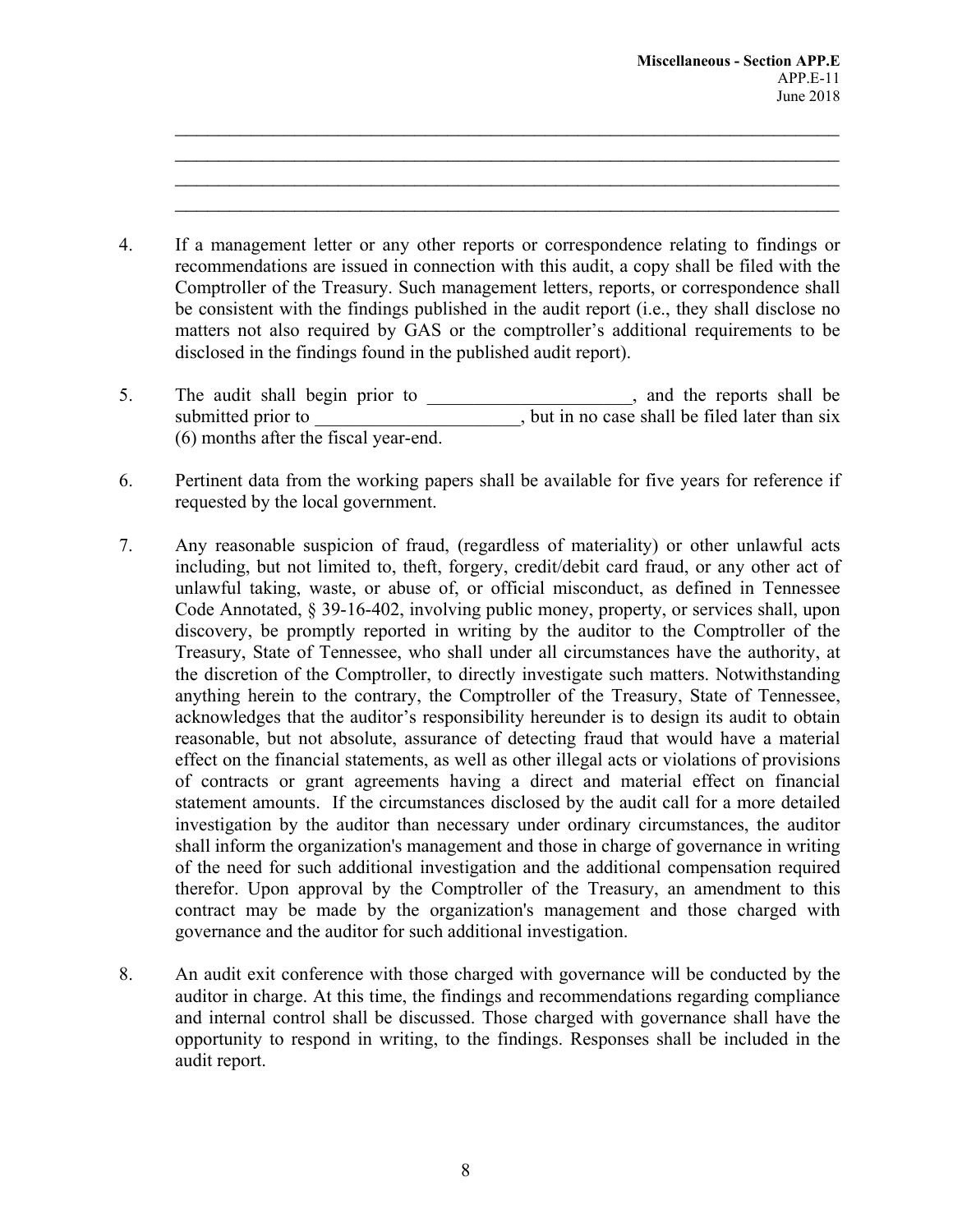- 9. The records of the local government will not be removed from government offices except with express written permission of the local government.
- 10. The audit firm shall state its willingness to enter into a contract for one year, renewable annually for each of the next two years by the local government.
- 11. All adjusting entries will be submitted to the local government in writing with sufficient explanation so that they can be easily understood and properly posted to the financial records. Example: listing of invoices charged to accounts payable supporting any adjusting entries.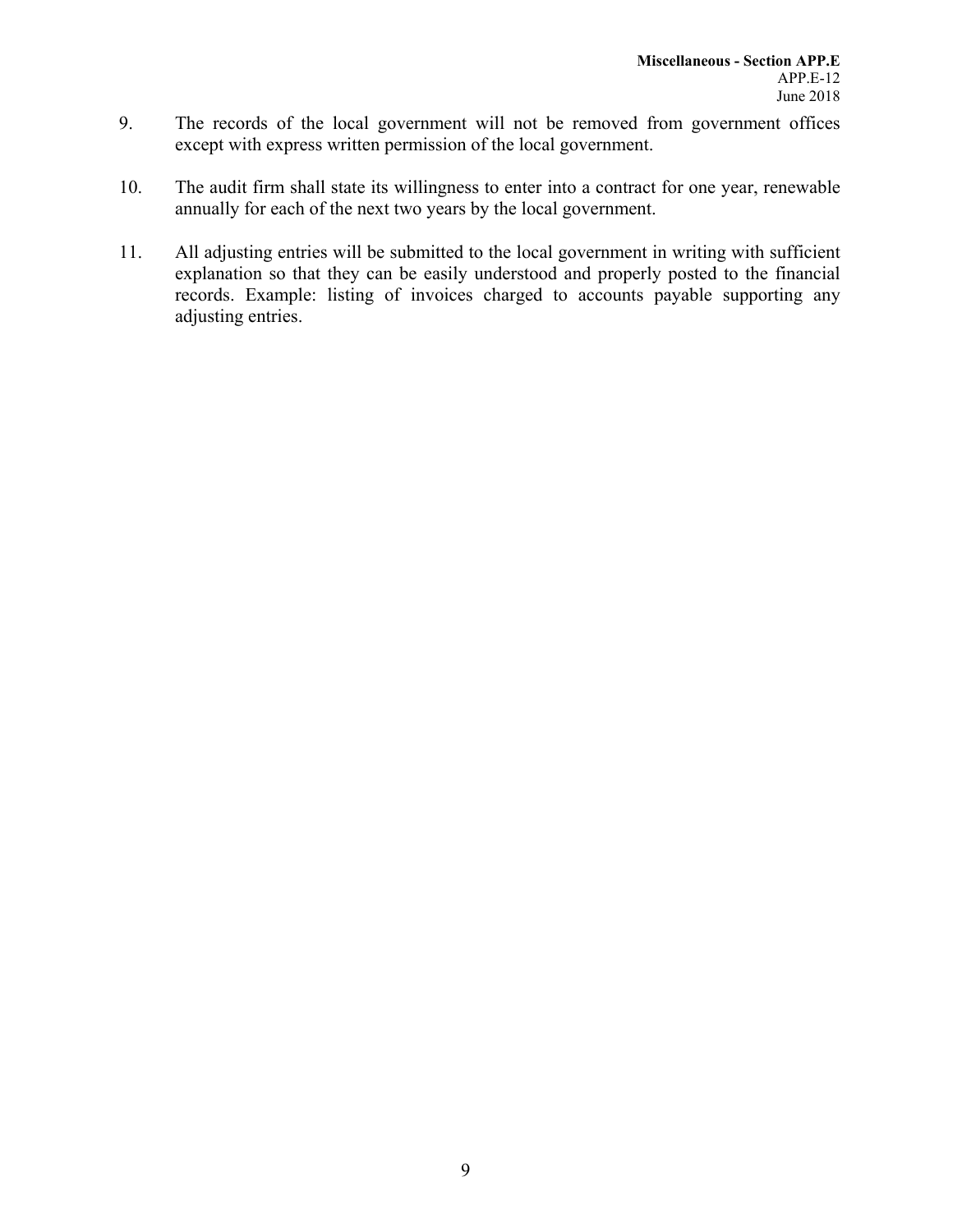### **General Information**

 The local government shall have closed and balanced all accounts and shall have prepared financial statements for all funds to be examined by the auditor. Page 12 presents an example that should be expanded to provide the auditor with details of the local government's accounting system.

 If additional information is required prior to submitting a proposal, inquiries should be directed to at  $\alpha$  at  $\alpha$ , or by telephone at  $\mathcal{L}=\mathcal{L}^{\mathcal{L}}$ 

### **Proposal Format**

 The proposal shall be styled at the discretion of the submitter; however, at a minimum it must address these areas:

- 1. Nature and extent of the firm's governmental auditing experience.
- 2. A copy of the audit firm's most recent external quality control review report should be provided to the local government.
- 3. Organization size and structure of the firm.
- 4. Qualifications of staff to be assigned to the work. Education, position in firm, and years and types of experience will be considered.
- 5. Availability of the auditor to the local government for specialized consultation and support assistance on sensitive or highly specialized issues.
- 6. Type and level of training provided to the firm's staff. Assurance that all audit staff assigned to the audit have obtained the necessary hours of continuing professional education required by *Government Auditing Standards*.
- 7. The audit fee must be quoted either as a fixed amount or rate per hour, with total estimated hours. If the latter method is used, a maximum amount must be stated for budgetary purposes. Also, estimated incidental expenses, such as travel and supplies, will be included.

#### **Submittal Information**

Proposals shall be submitted no later than  $\qquad \qquad$ , to:

 $\mathcal{L}_\text{max}$  , and the set of the set of the set of the set of the set of the set of the set of the set of the set of the set of the set of the set of the set of the set of the set of the set of the set of the set of the  $\mathcal{L}_\text{max}$  , and the set of the set of the set of the set of the set of the set of the set of the set of the set of the set of the set of the set of the set of the set of the set of the set of the set of the set of the  $\mathcal{L}_\text{max}$  , and the set of the set of the set of the set of the set of the set of the set of the set of the set of the set of the set of the set of the set of the set of the set of the set of the set of the set of the  $\mathcal{L}_\text{max}$  , where  $\mathcal{L}_\text{max}$  , we are the set of the set of the set of the set of the set of the set of the set of the set of the set of the set of the set of the set of the set of the set of the set of the set of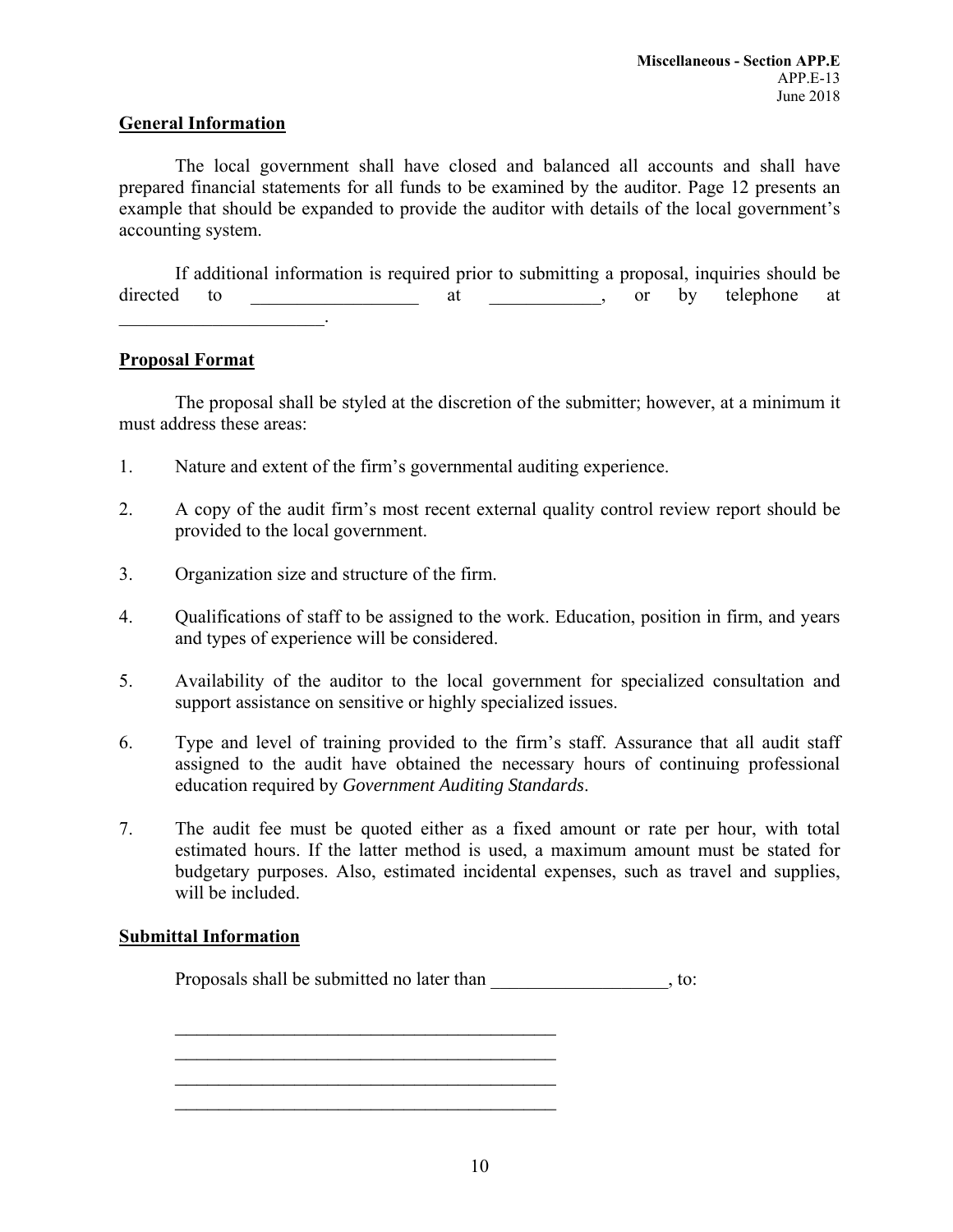### **Opening of Proposals**

 All proposals will be opened and reviewed at the regular meeting of those charged with governance to be held on \_\_\_\_\_\_\_\_\_\_\_\_\_\_\_\_\_\_\_\_\_\_\_\_ or at a later time and date as specified below.

> Time: \_\_\_\_\_\_\_\_\_\_\_\_\_\_\_\_\_\_\_\_\_\_\_\_\_ Date: \_\_\_\_\_\_\_\_\_\_\_\_\_\_\_\_\_\_\_\_\_\_\_\_\_ Place: \_\_\_\_\_\_\_\_\_\_\_\_\_\_\_\_\_\_\_\_\_\_\_\_\_

### **Reservation of Right**

 The local government reserves the right to reject any or all proposals, to waive technicalities or informalities, and to accept any proposal deemed to be in the best interest of the local government.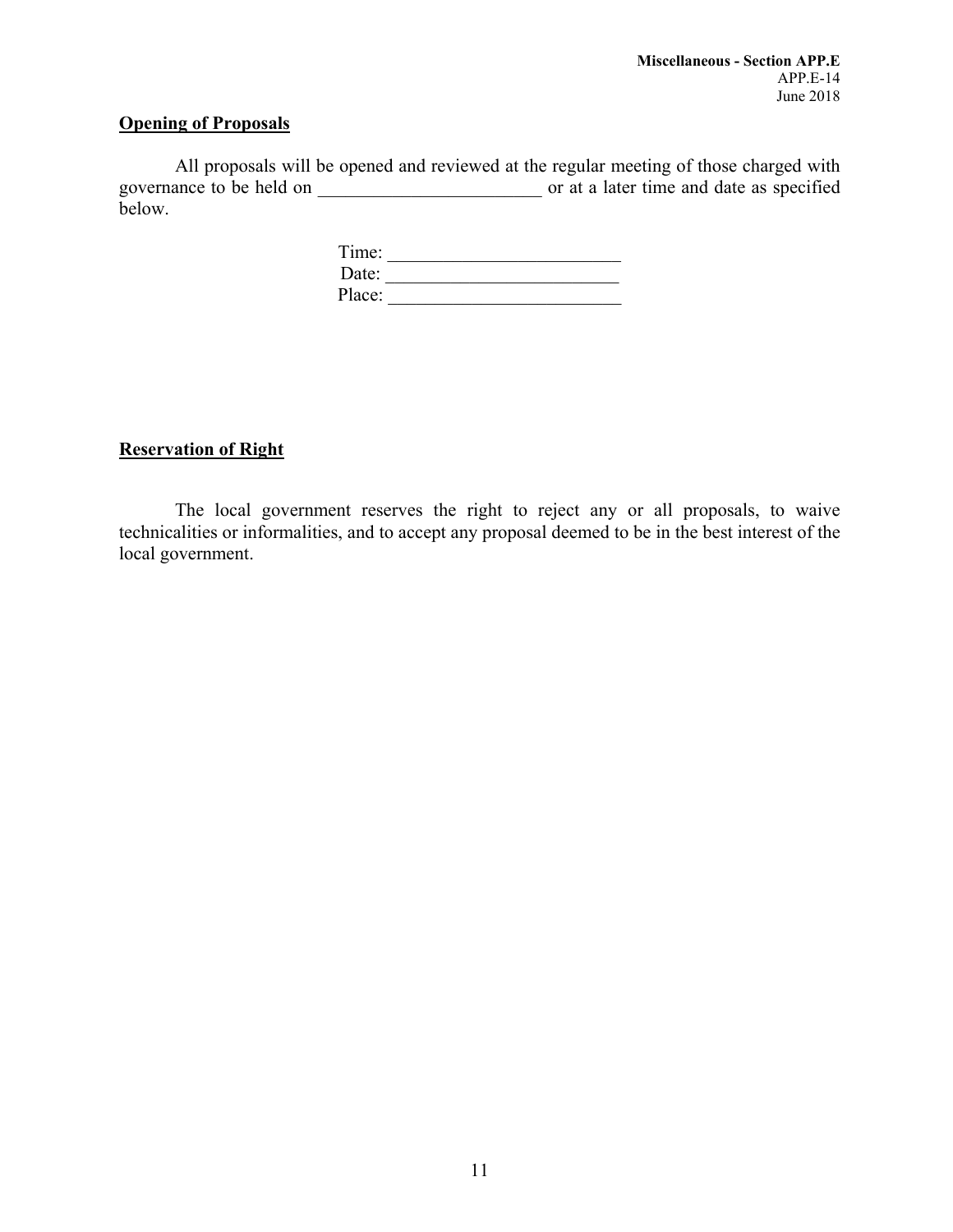### Local government's Name

 $\overline{\phantom{a}}$  , where  $\overline{\phantom{a}}$ 

Budget \_\_\_\_\_\_\_\_\_\_\_\_\_\_\_\_\_\_

| <b>Accounting System</b> |  |  |
|--------------------------|--|--|
|                          |  |  |
|                          |  |  |
|                          |  |  |
|                          |  |  |
| /year                    |  |  |
| /year                    |  |  |
| /year                    |  |  |
|                          |  |  |
|                          |  |  |
|                          |  |  |
|                          |  |  |
|                          |  |  |
| /year                    |  |  |
|                          |  |  |
|                          |  |  |
|                          |  |  |
| Volume                   |  |  |
|                          |  |  |
|                          |  |  |
|                          |  |  |
|                          |  |  |
|                          |  |  |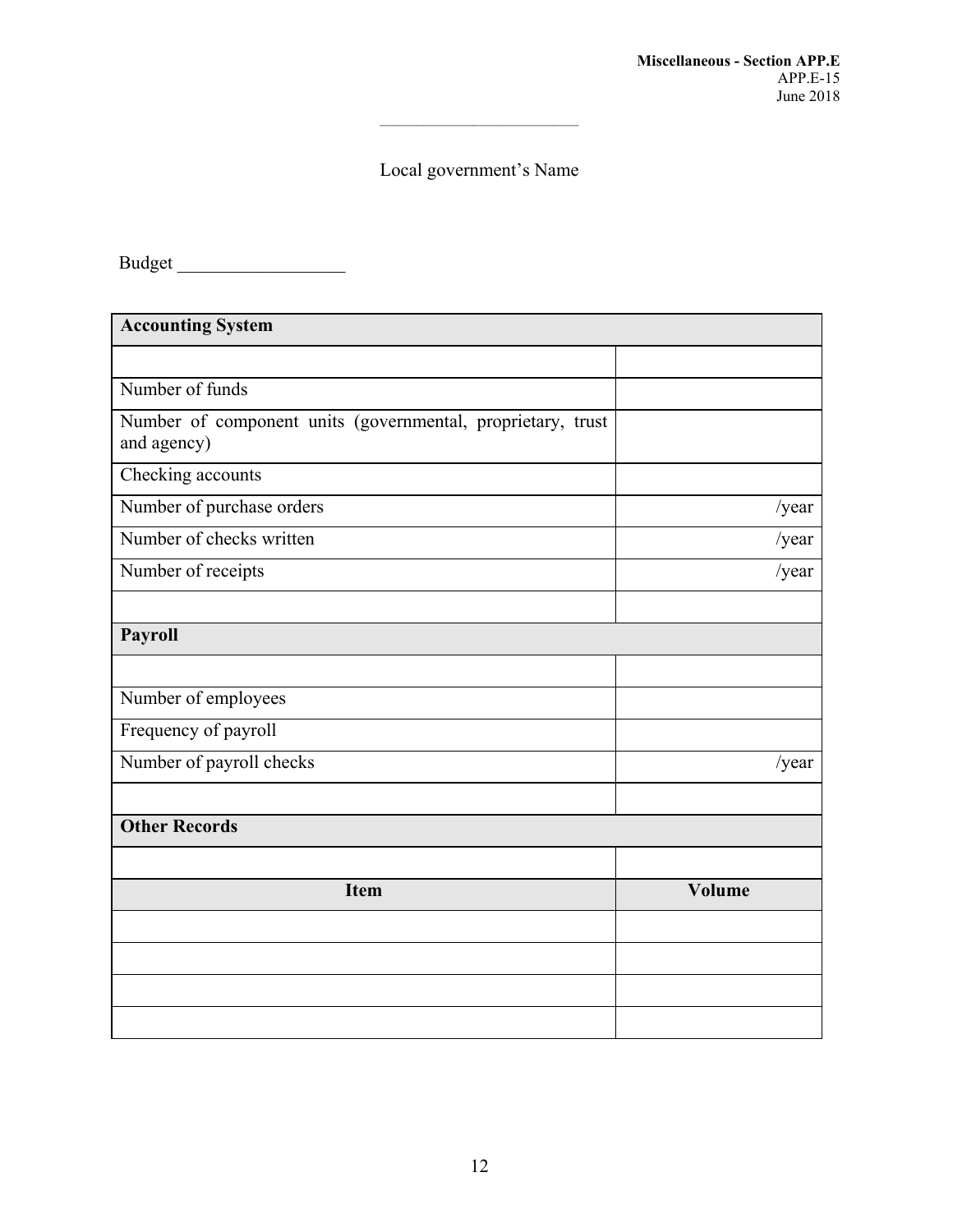### **EVALUATION**

The following factors should ordinarily be considered during the evaluation:

### **Technical Factors**

1. Does the proposal clearly state an understanding of the work to be performed?

Evaluators should consider:

- > appropriateness and adequacy of proposed procedures;<br>> reasonableness of time estimates;
- $\triangleright$  reasonableness of time estimates;<br> $\triangleright$  appropriateness of assigned staff
- appropriateness of assigned staff levels;
- $\triangleright$  timeliness of expected completion.
- 2. Technical experience of firm.
- 3. Qualifications of staff.
- 4. Size and structure of firm.

### **Cost Factors**

 Although cost is a significant factor, it should not be the dominant factor. Cost should be given more importance when all the other evaluation criteria are relatively equal.

If there is reason to believe that an unreasonably low proposal has been made, it should be rejected. One method of measuring reasonableness is to divide the proposed cost by a reasonable average hourly rate to show hours of effort that might be expected. (Refer to the next two pages for an example of a proposal evaluation method).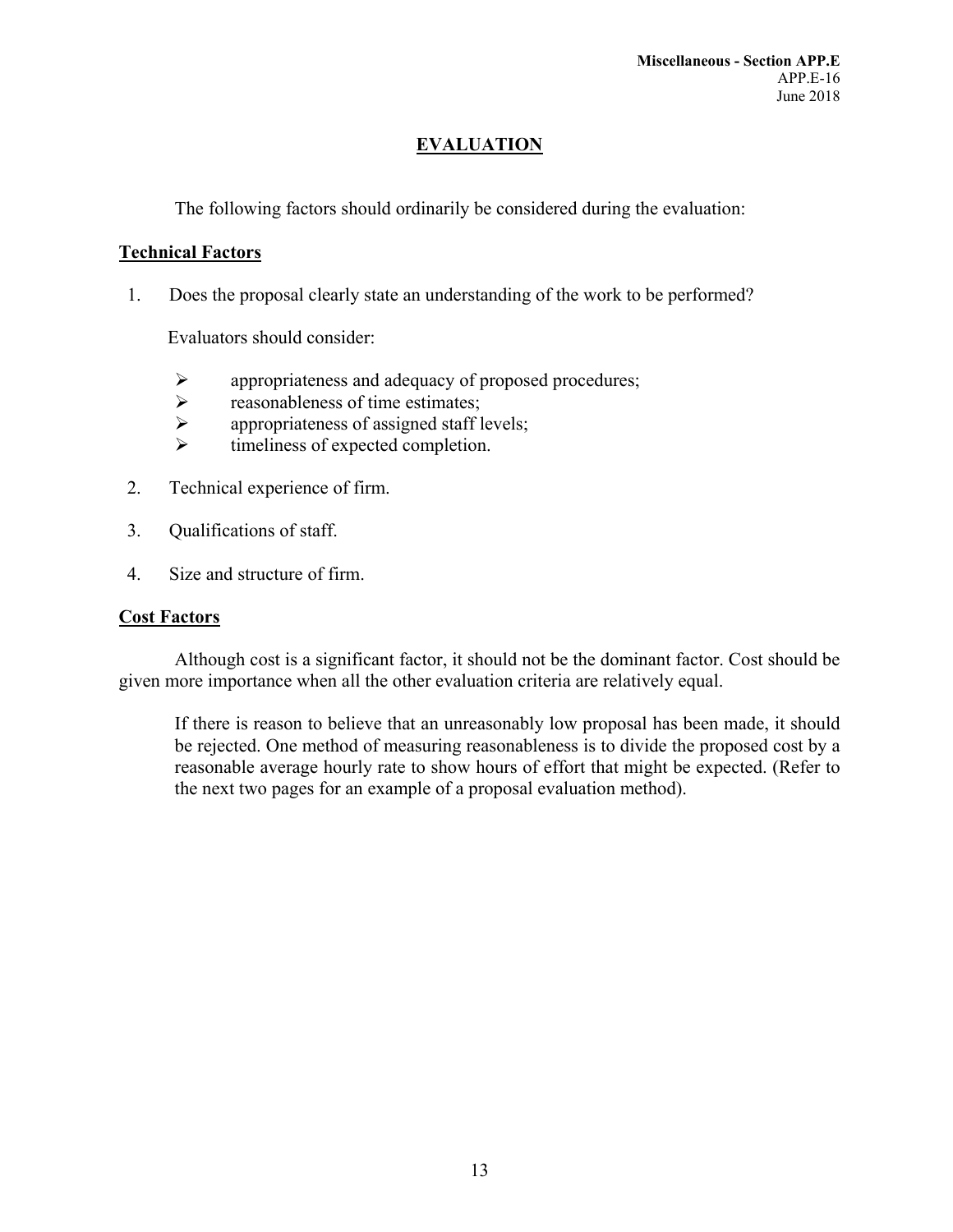### **EXAMPLE OF A PROPOSAL EVALUATION METHOD**

 The following is an example of a method of evaluating proposals. The evaluation formula and the values assigned to the criteria given are for illustration only. Local governments should design formulas and criteria that meet its needs.

Total scores will be determined by adding the points received for technical qualifications (maximum of 70 points) to the points received for the cost of the audit (maximum of 30 points). The total score will be determined by the following formula:

| Technical score for this firm<br>Highest technical score received | $\boldsymbol{\mathrm{x}}$ 70 | $=$ Technical score |
|-------------------------------------------------------------------|------------------------------|---------------------|
| Lowest price of all RFPs<br>Price on RFP for this firm            | $\chi$ 30                    | Cost score          |

In the event that oral interviews are necessary, additional points will be given on a scale of 0-10. Although the total score will be a significant factor, the local government reserves the right to make the final selection.

The evaluation of technical qualifications will be based on the following criteria:

### **Mandatory Criteria**

Auditors will not be considered unless they meet each of the following criteria:

- 1. Must be a certified public accountant properly licensed to practice in the State of Tennessee or be in compliance with the requirements of *TCA* 62-  $1-117(a)(1)$ .
- 2. Must meet the independence standard established by GAO.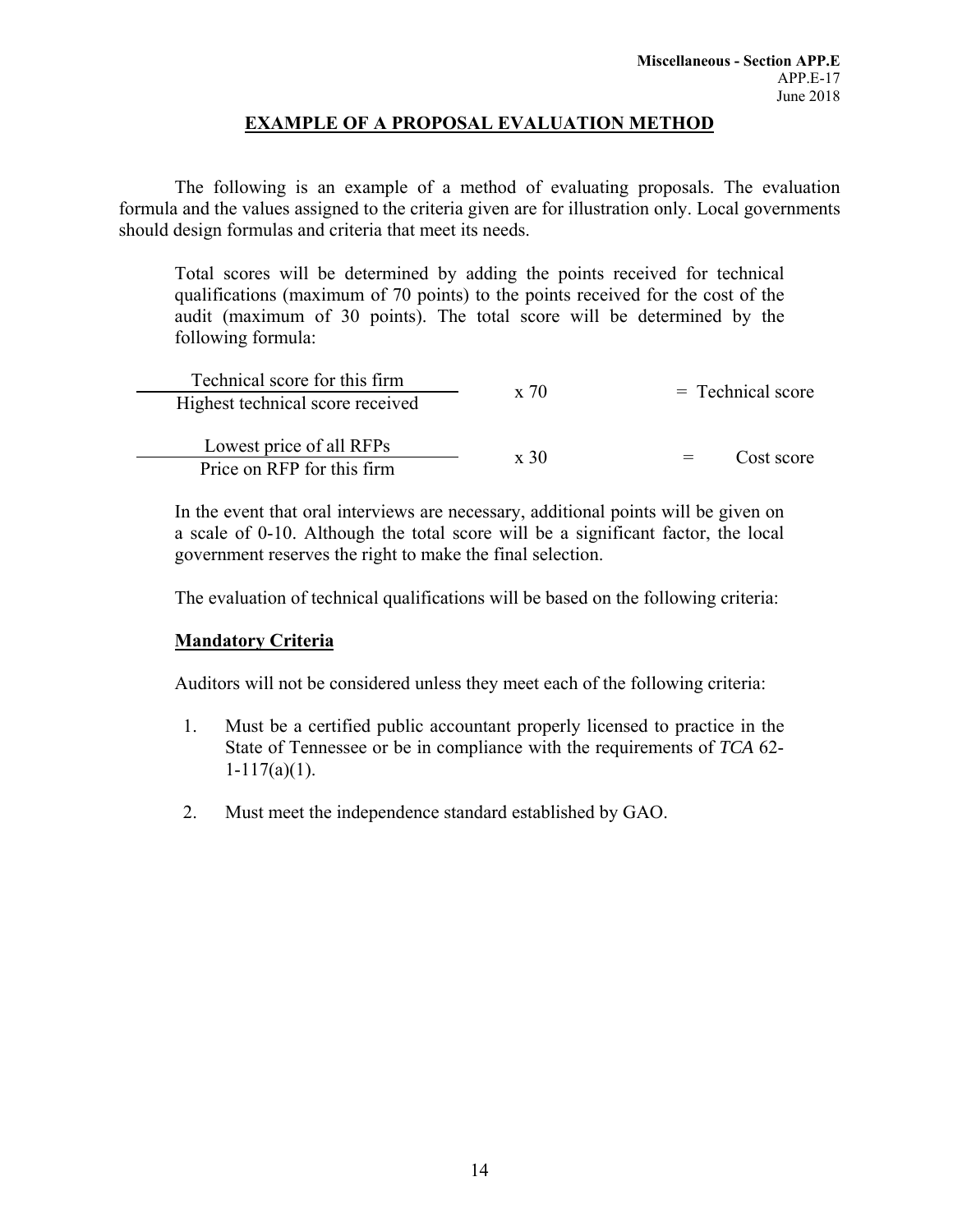# **Technical Criteria**

Auditors who have met each of the above criteria should be evaluated using the following:

|                                                                                                                                                                                    | <b>Point Range</b> |
|------------------------------------------------------------------------------------------------------------------------------------------------------------------------------------|--------------------|
| 1. Prior experience in auditing local governments. (Consider: size,<br>complexity, etc.)                                                                                           | $0 - 20$           |
| 2. Organization size and structure of firm.                                                                                                                                        | $0 - 5$            |
| 3. Qualification of staff, including consultants, to be assigned to the audit.<br>(Education, position in firm, and years and types of experience will be<br>considered.) $(0-25)$ |                    |
| (a) Qualifications and audit team makeup                                                                                                                                           | $0 - 20$           |
| (b) Overall supervision to be exercised over audit team by firm's<br>management                                                                                                    | $0 - 5$            |
| 4. Firm's understanding of work to be performed. This will be<br>determined by the approach to the audit and the time estimated to<br>perform each section. (0-20)                 |                    |
| Audit coverage<br>(a)                                                                                                                                                              | $0 - 15$           |
| (b) Realistic time estimates of program section                                                                                                                                    | $0 - 5$            |
| Technical points                                                                                                                                                                   | $0 - 70$           |
| Cost of the audit.<br>5.                                                                                                                                                           | $0 - 30$           |
| Maximum points                                                                                                                                                                     | 100                |